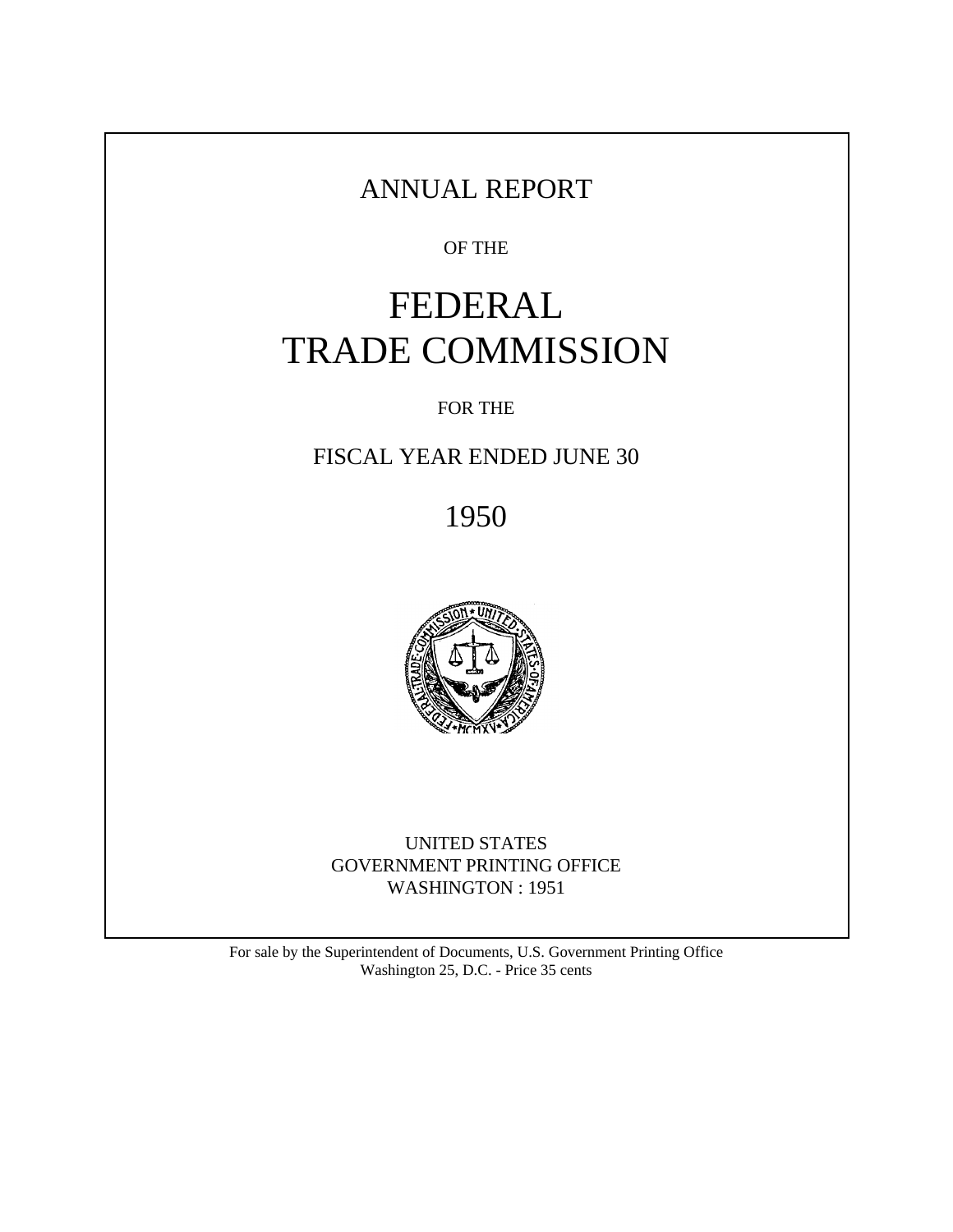#### FEDERAL TRADE COMMISSION \_\_\_\_\_\_\_\_

#### JAMES M. MEAD, Chairman WILLIAM A. AYRES LOWELL B. MASON JOHN CARSON STEPHEN J. SPINGARN<sup>1</sup> D. C. DANIEL, Secretary

#### FEDERAL TRADE COMMISSIONERS—1915-50

| Name                                            | State from which appointed                            | Period of service             |
|-------------------------------------------------|-------------------------------------------------------|-------------------------------|
| Joseph E. Davies $\dots \dots \dots \dots$      |                                                       | Mar. 16, 1915-Mar. 18, 1918.  |
| Edward N. Hurley                                | Illinois                                              | Mar. 16, 1915-Jan. 31, 1917.  |
| William J. Harris                               |                                                       | Mar. 16, 1915-May 31, 1918.   |
| Will H. Parry                                   | Washington                                            | Mar. 16, 1915-Apr. 21, 1917.  |
| George Rublee                                   | New Hampshire                                         | Mar. 16, 1915-May 14, 1916.   |
| William B. Colver                               |                                                       | Mar. 16, 1917-Sept. 25, 1920. |
| John Franklin Fort                              | New Jersey                                            | Mar. 16, 1917-Nov. 30, 1919.  |
| Victor Murdock $\dots\dots\dots\dots\dots$      | Kansas                                                | Sept. 4, 1917-Jan. 31, 1924.  |
| Huston Thompson                                 | $Colorado \dots \dots \dots \dots \dots \dots \dots$  | Jan 17, 1919-Sept. 25, 1926.  |
| Nelson B. Gaskill $\ldots \ldots \ldots \ldots$ | New Jersey                                            | Feb. 1, 1920-Feb. 24, 1925.   |
| John Garland Pollard                            | Virginia                                              | Mar. 6, 1920-Sept. 25, 1921.  |
| John P. Nugent                                  |                                                       | Jan. 15, 1921-Sept. 25, 1927. |
| Vernon W. Van Fleet                             |                                                       | June 26, 1922-July 31, 1926.  |
| Charles W. Hunt $\ldots \ldots \ldots \ldots$   |                                                       | June 16, 1924-Sept. 25, 1932. |
| William E. Humphrey                             | Washington                                            | Feb. 25, 1925-Oct. 7, 1933.   |
| Abram F. Myers                                  |                                                       | Aug. 2, 1926-Jan. 15, 1929.   |
| Edgar A. McCulloch                              |                                                       | Feb. 11, 1927-Jan. 23, 1933.  |
| Garland S. Ferguson                             | North Carolina $\ldots \ldots \ldots \ldots$          | Nov. 14, 1927-Nov. 15, 1949.  |
| Charles H. March                                |                                                       | Feb. 1, 1929-Aug. 28, 1945.   |
| Edwin L. Davis $\ldots \ldots \ldots \ldots$    | Tennessee $\ldots \ldots \ldots \ldots \ldots \ldots$ | May 26, 1933-Oct. 23, 1949.   |
| Raymond B. Stevens                              | New Hampshire                                         | June 26, 1933-Sept. 25, 1933. |
| James M. Landis $\dots \dots \dots \dots$       | Massachusetts                                         | Oct. 10, 1933-June 30, 1934.  |
| George C. Mathews                               |                                                       | Oct. 27, 1933-June 30, 1934.  |
| William A. Ayres                                | Kansas                                                | Aug. 23, 1934.                |
| Robert E. Freer                                 |                                                       | Aug. 27, 1935-Dec. 31, 1948.  |
|                                                 |                                                       | Oct. 15, 1945.                |
| John Carson $\dots\dots\dots\dots\dots\dots$    | Michigan                                              | Sept. 28, 1949.               |
| James M. Mead $\dots\dots\dots\dots\dots$       | New York $\ldots$ , $\ldots$                          | Nov. 16, 1949.                |
| Stephen J. Spingarn                             | New York                                              | Oct. 25, 1950.                |

#### EXECUTIVE OFFICES OF THE COMMISSION

Pennsylvania Avenue at Sixth Street, Washington 25, D.C.

#### BRANCH OFFICES

Room 501, 45 Broadway, New York 6.

\_\_\_\_\_\_\_\_\_\_\_\_

1118 New Post Office Building, 433 West Van Buren Street, Chicago 7.

<sup>133</sup> Federal Office Building, Civic Center, San Francisco 2. 447 Federal Office Building, Seattle 4. 1031 Federal Office Building, 600 South Street, New Orleans 12

<sup>1</sup> Commissioner Spingarn took office October 25, 1950, under a recess appointment. See footnote 3, p. 5. II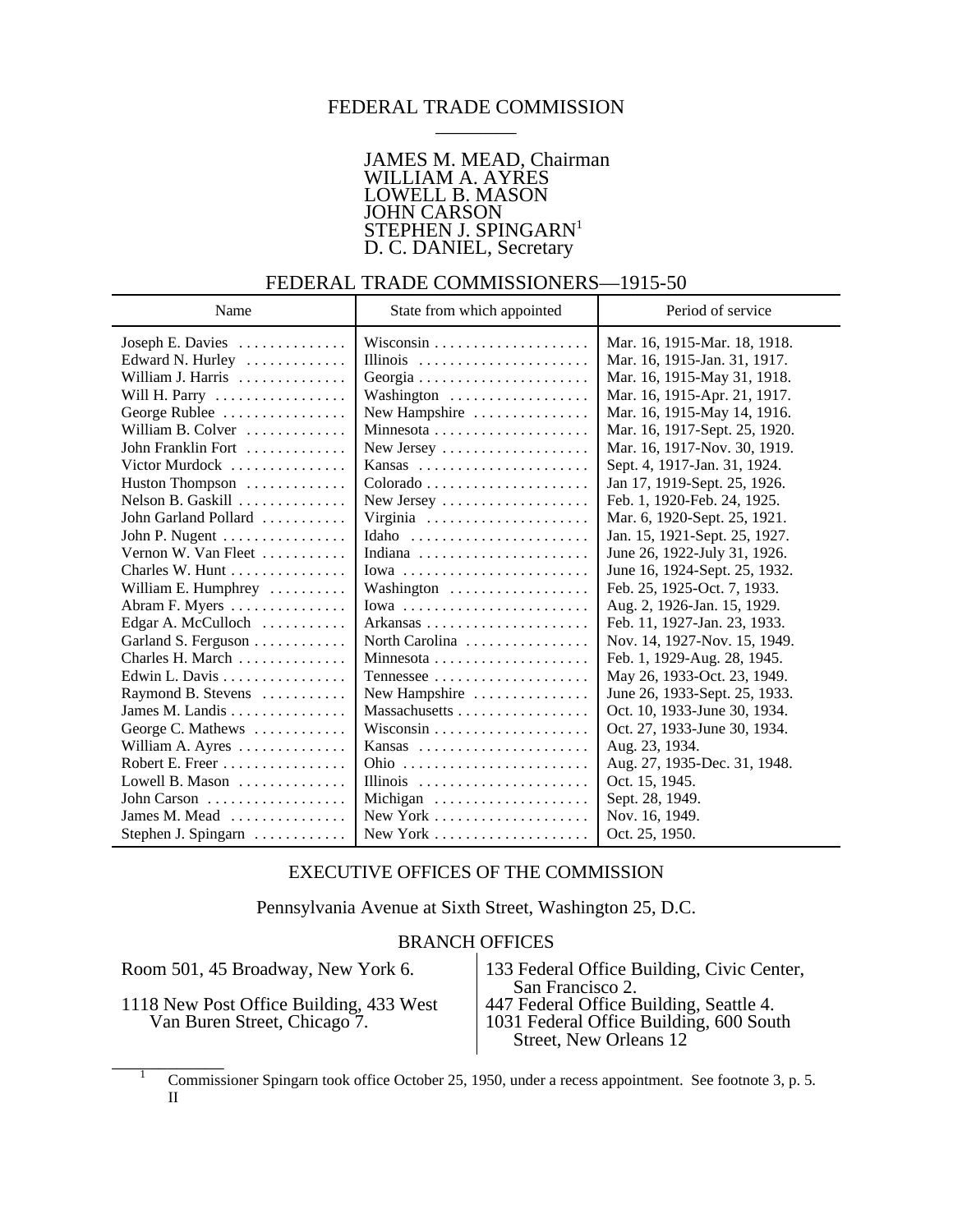## LETTER OF SUBMITTAL

To the Congress of the United States:

I have the honor to submit herewith the Thirty-sixth Annual Report of the Federal Trade Commission, for the fiscal year ended June 30, 1950. The Federal Trade Commission is having printed a limited number of copies of the report.

By direction of the Commission.

JAMES M. MEAD, Chairman.

III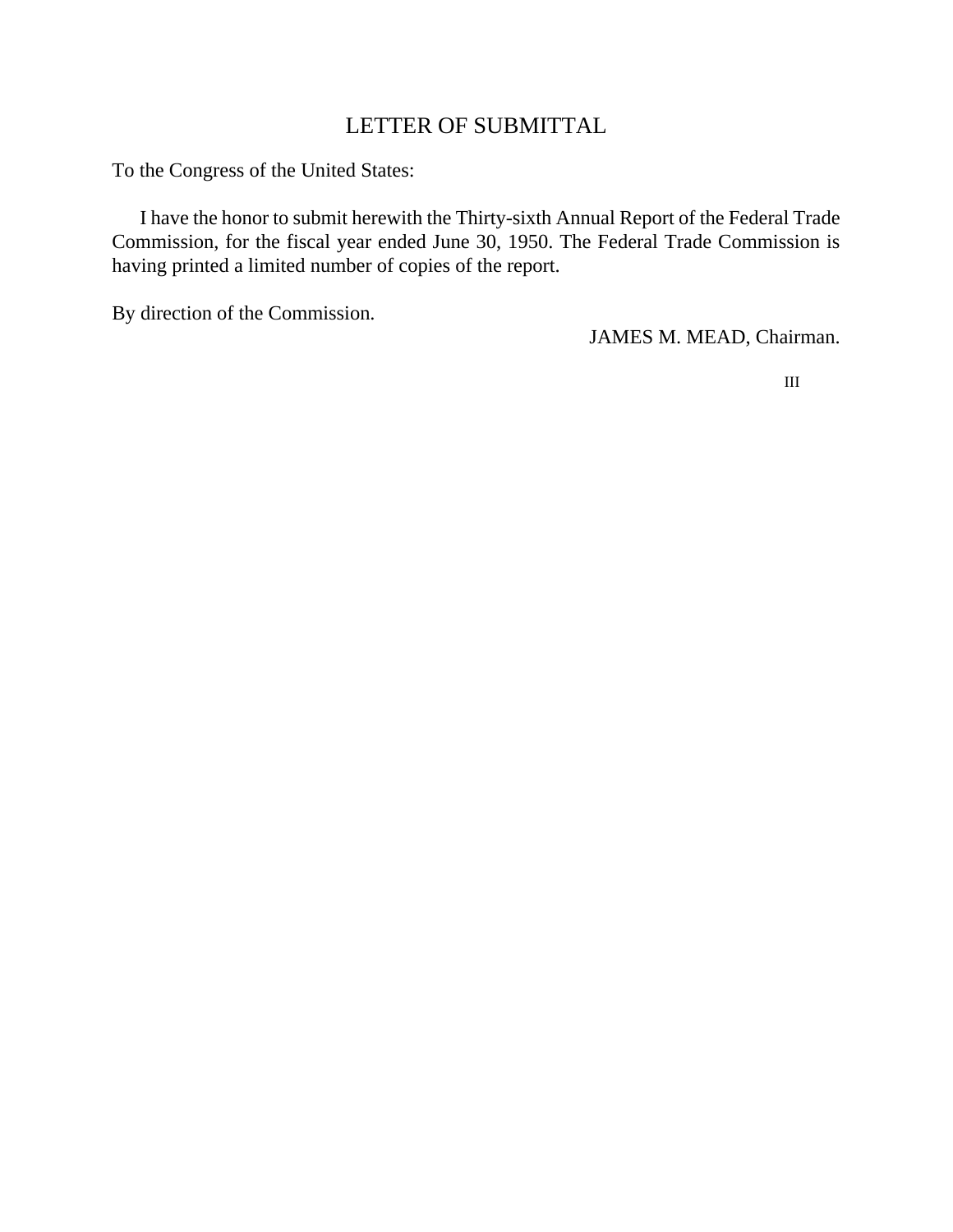## **CONTENTS**

## $\overline{\phantom{a}}$ INTRODUCTION

| Page |
|------|
|      |
|      |
|      |
|      |
|      |
|      |
|      |
|      |

## PART I. GENERAL INVESTIGATIONS

## PART II. GENERAL LEGAL WORK

| Proceedings involving deceptive practices ----------------------------- 41 |  |
|----------------------------------------------------------------------------|--|
|                                                                            |  |
| Survey of radio and periodical advertising ---------------------------- 42 |  |
|                                                                            |  |
| Medical and scientific opinions ----------------------------------- 47     |  |
|                                                                            |  |
|                                                                            |  |
|                                                                            |  |
| Tabular summary of legal and court work ------------------------------ 59  |  |

## PART III. COOPERATIVE AND VOLUNTARY PROCEDURES

| $\mathbf{V}$ |
|--------------|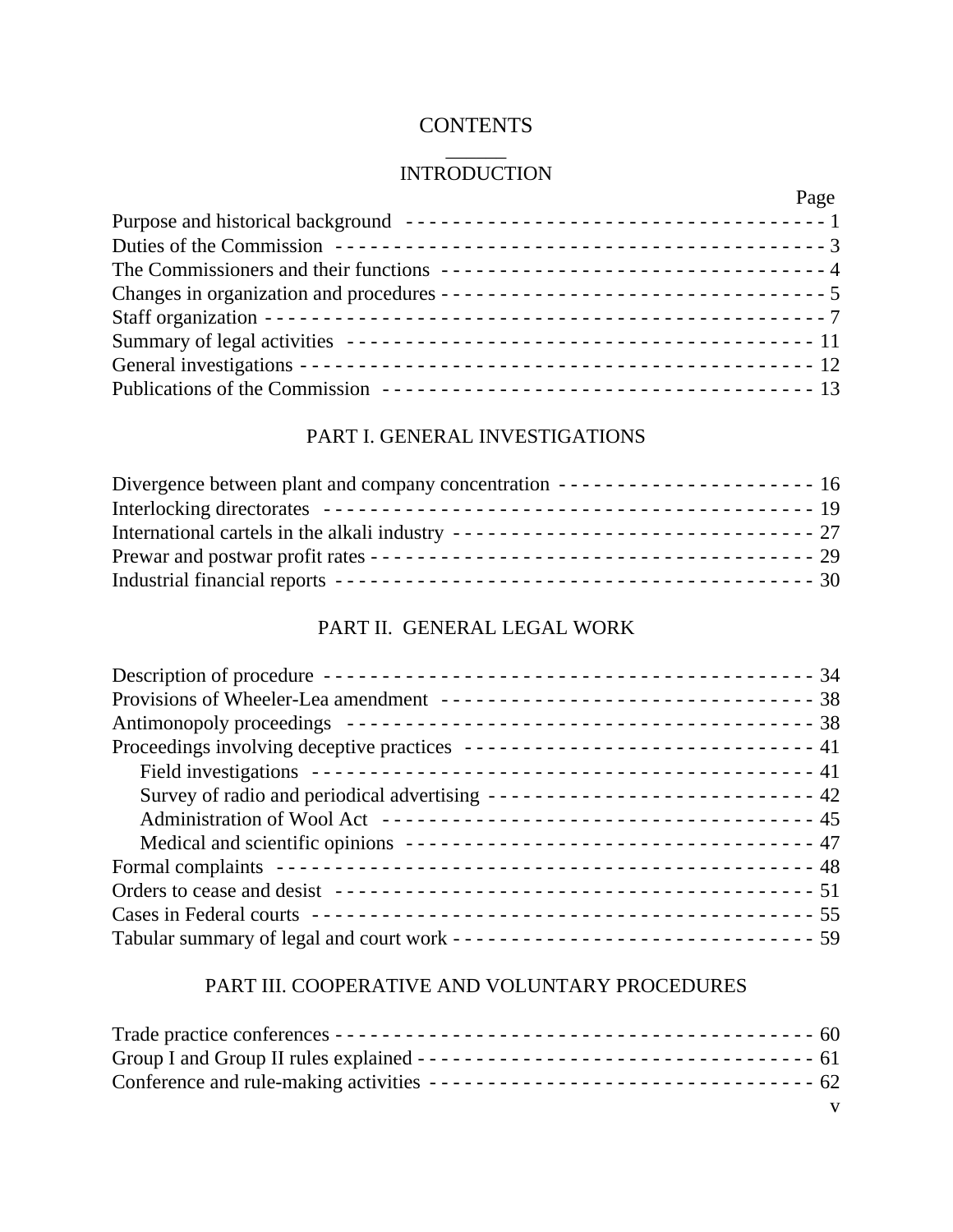## VI CONTENTS

## PART IV. FOREIGN TRADE WORK

## PART V. FISCAL AFFAIRS

| Appropriation acts providing funds for Commission work ----------------- 88   |  |
|-------------------------------------------------------------------------------|--|
|                                                                               |  |
|                                                                               |  |
| Appropriations and expenditures, 1915-50 --------------------------------- 89 |  |

## APPENDIXES

| Titles of other acts administered by the Commission --------------------- 102 |  |
|-------------------------------------------------------------------------------|--|
|                                                                               |  |
|                                                                               |  |
|                                                                               |  |
|                                                                               |  |
|                                                                               |  |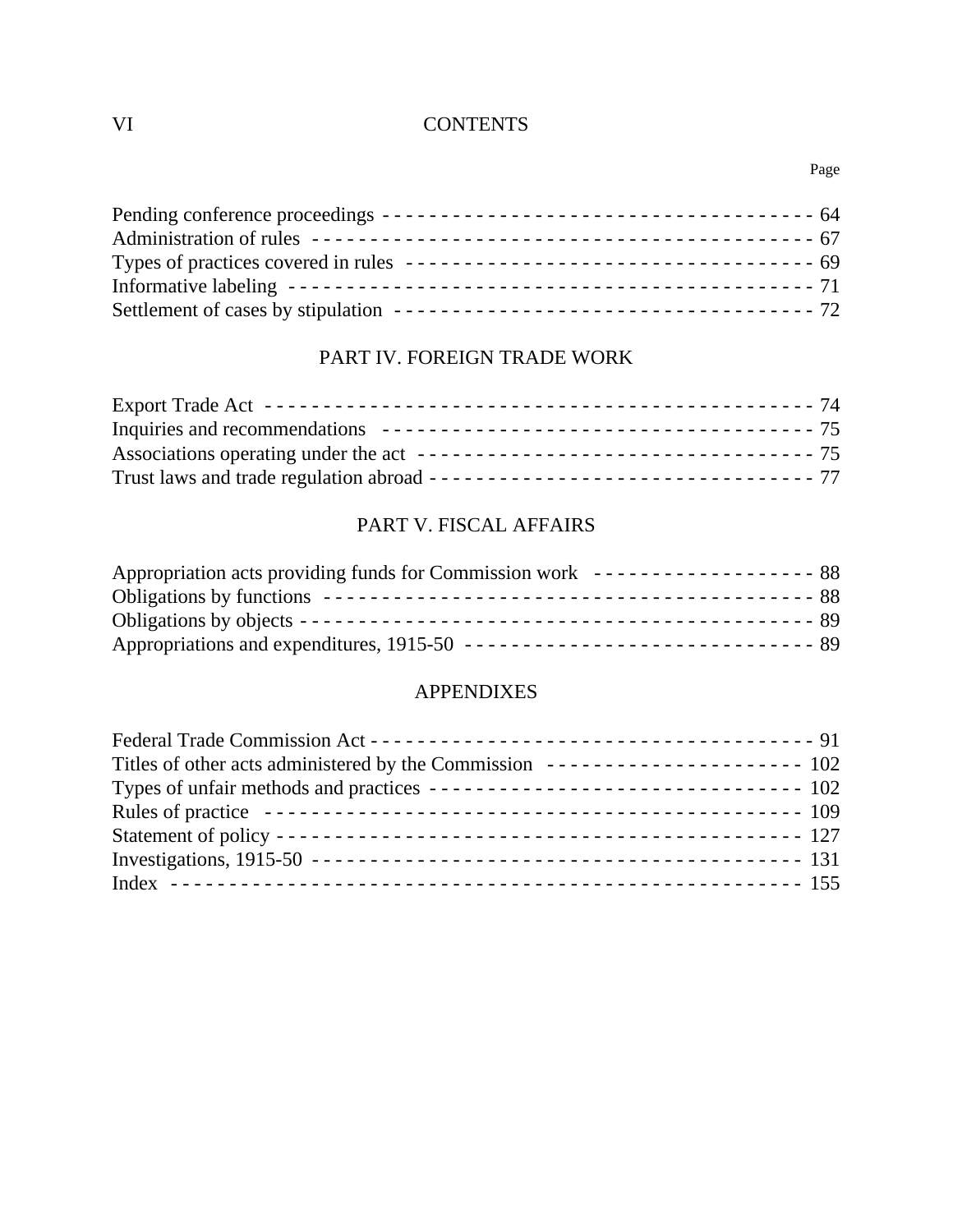### ANNUAL REPORT OF THE FEDERAL TRADE COMMISSION FOR THE FISCAL YEAR ENDED JUNE 30, 1950

#### INTRODUCTION

#### PURPOSE AND HISTORICAL BACKGROUND

The Federal Trade Commission was organized as an independent administrative agency March 16, 1915, under the provisions of the Federal Trade Commission Act, which was approved September 26, 1914. It consists of five members, appointed by the President with the advice and consent of the Senate.

The primary purpose of the Commission is to foster the successful operation, in the public interest, of the American economic system of free competitive enterprise. Under its organic act, as well as under four other statutes, the duties of the Commission are of a dual nature: (1) To keep competition free and fair, and (2) to prevent deception of the consuming public.

In its antimonopoly program, the Commission instituteslegal proceedings and publishes economic reports designed to free the channels of interstate trade from oppressive restraints so that buyers may have the widest possible freedom of choice, with prices determined by the interplay of competitive forces, and offered without monopolistic control or discrimination. Its antideceptive program seeks to prevent the dissemination of false and misleading advertisements, the misbranding of a variety of products, and other forms of misrepresentation.

The basic principle underlying the activities of the Commission is that the well-being of the economy and of the individual citizen depends on free and fair competition in an open market.

Creation of the Commission was in response to the demand in the early 1900's for an effective supplemental means of carrying out the public policy enunciated in the Sherman Antitrust Act of 1890. The Federal Trade Commission Act laid down a general prohibition against "unfair methods of competition"; the Clayton Antitrust Act outlawed specific practices which experience had shown to be instruments of monopoly. Armed with these statutory weapons, the Com-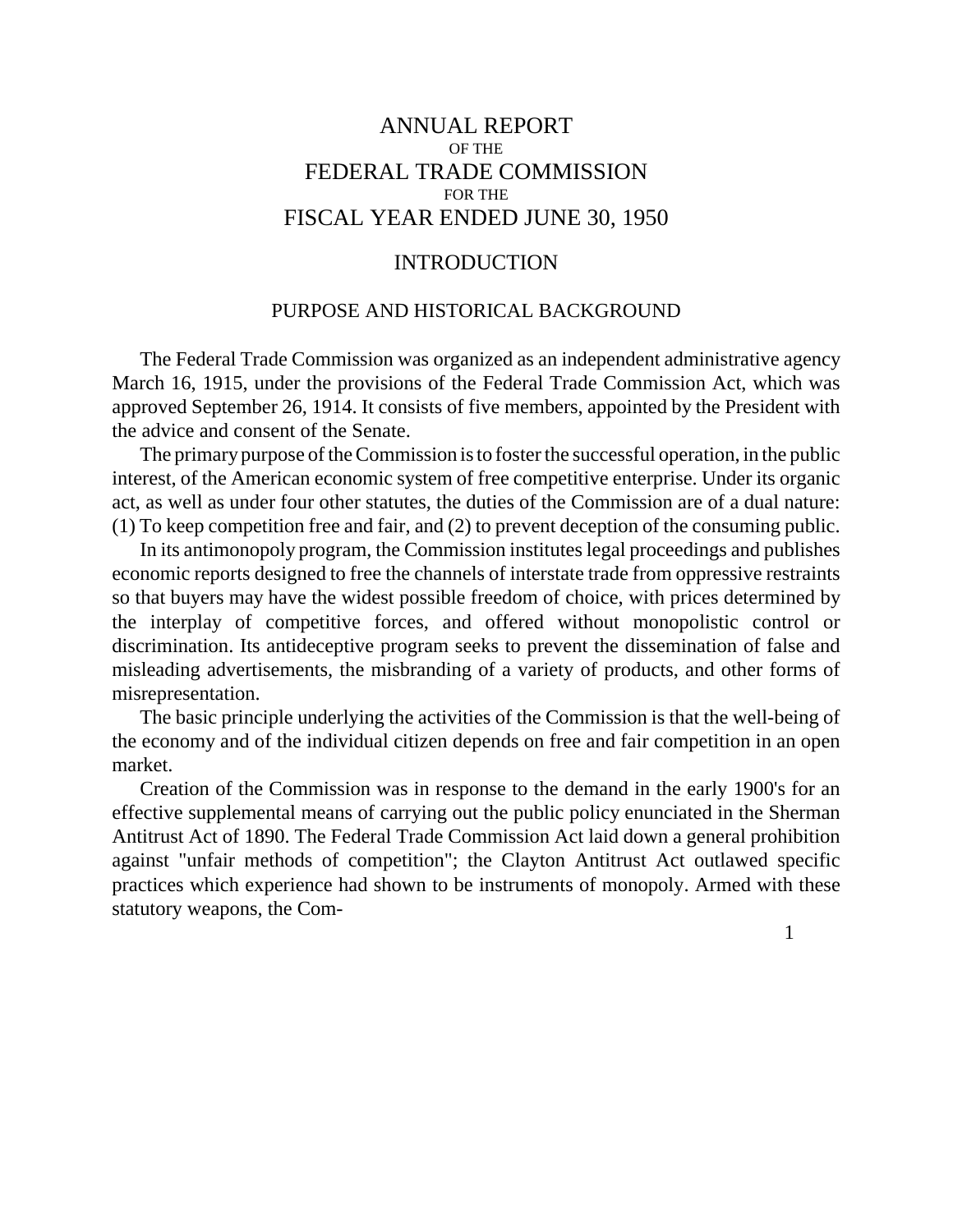mission was authorized and directed to stop monopolistic and other unfair practices in their early stages. As a Federal administrative agency, acting quasi-judicially and quasilegislatively, it was established to deal with trade practices on a continuing and corrective basis. Vested with no authorityto punish, it was authorized, however, to order discontinuance of practices which it found to be "unfair," promotive of monopoly, or tending substantially to lessen competition.

To allow flexibility in dealing with a fluid and expanding economy, the legislative standard laid down in the Federal Trade Commission Act was purposely broad. The statute made unlawful "unfair methods of competition." The courts ruled at an early date that the exact meaning and application of this term must be arrived at by "the gradual process of judicial inclusion and exclusion." Acting in the public interest, the Commission has applied the prohibition against a host of practices which the Supreme Court of the United States has described as "opposed-to good morals because characterized by deception, bad faith, fraud, or oppression, or as against public policy because of their dangerous tendency unduly to hinder competition or create monopoly."

Greater protection of the consuming public against deceptive selling practices was the principal objective of the Wheeler-Lea amendment to the Federal Trade Commission Act in 1938. While retaining the ban against "unfair methods of competition," this act also prohibited "unfair or deceptive acts or practices in commerce." Its practical effect was to make injury to the public a sufficient basis for Commission action. The amendment was necessitated bycourt decisions holding that before the Commission could prohibit an "unfair" practice, it must prove injury to an actual or potential competitor.

In addition, the Wheeler-Lea Act expanded and strengthened the Commission's jurisdiction over false advertising of food, drugs, cosmetics, and curative devices. It also made more effective the orders issued by the Commission. Under the amendment, orders become "final" unless court review is sought within a specified period, and civil penalties are prescribed for subsequent violations.

The penalty provision was further strengthened by an amendment passed by the Eightyfirst Congress and approved by the President March 16,  $1950<sup>1</sup>$  Although retaining \$5,000 as the maximum penalty for each separate violation of a final Commission cease-and-desist order, it provides that "in the case of a violation through continuing failure or neglect to obey a final order of the Commission each day of continuance of such failure or neglect shall be deemed a separate offense." The same statute also adds to the Federal Trade Commis-

 $\overline{\phantom{a}}$  . The set of the set of the set of the set of the set of the set of the set of the set of the set of the set of the set of the set of the set of the set of the set of the set of the set of the set of the set o

<sup>&</sup>lt;sup>1</sup> Sec. 4 (c), Public Law 459, 81st Cong. (An act to regulate oleomargarine, etc.)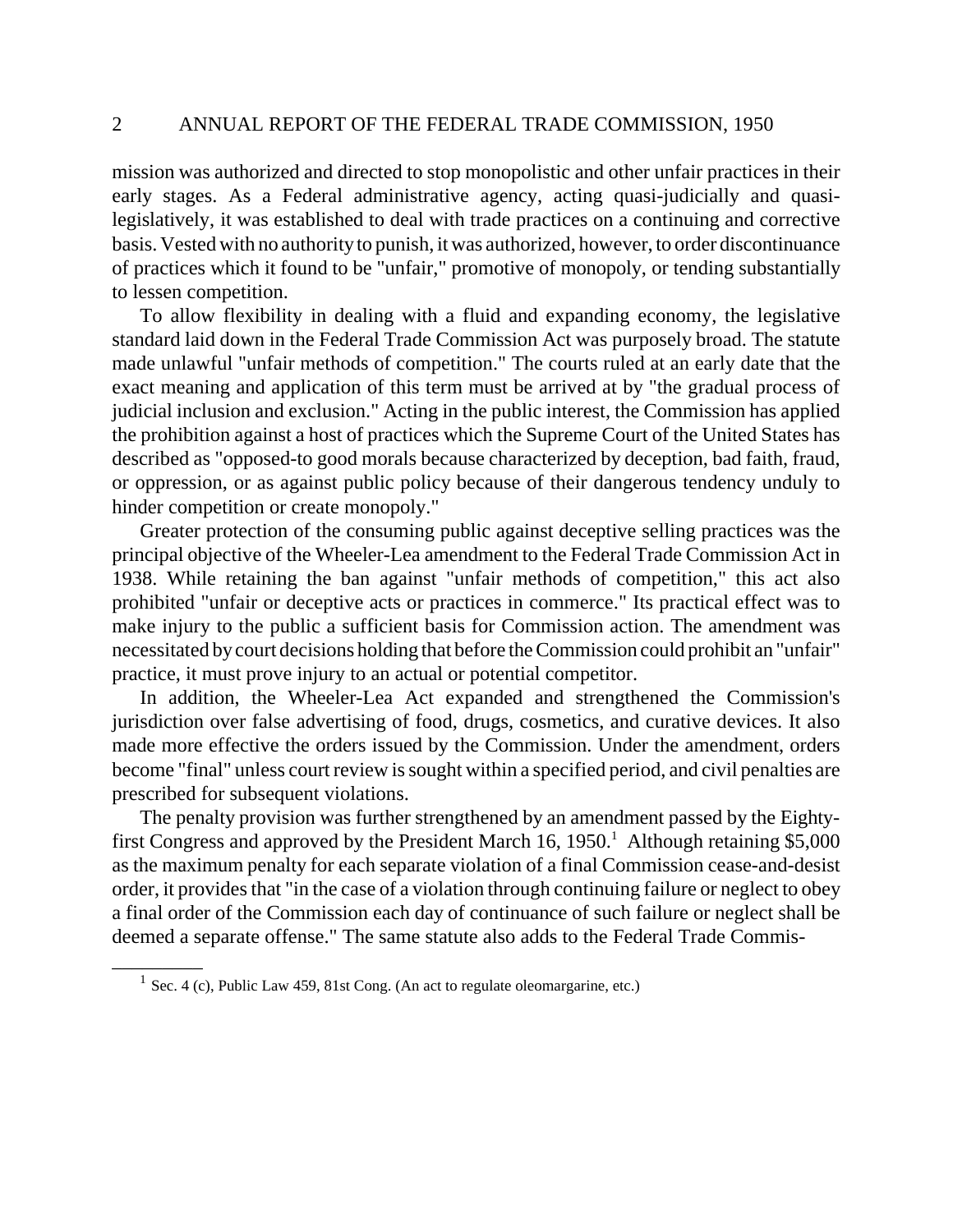#### DUTIES OF THE COMMISSION 3

#### sion Act a specific prohibition againstmisrepresentation of oleomargarine as a dairy product.

Another significant function of the Commission is the conduct of general economic investigations and the submission of the resulting reports to the Congress, to the President, and to the public, with recommendations for remedial legislation where needed. In addition to providing the basis for considerable legislation, publication of Commission reports spotlighting uneconomic or otherwise objectionable trade practices has resulted in voluntary changes in the conduct of business in many industries, with attendant benefits to both industry and the public.

Other statutes administered by the Commission, besides the Federal Trade Commission Act and the Clayton Act, are the Export Trade Act, the Wool Products Labeling Act, and certain sections of the Lanham Trade-Mark Act.

#### DUTIES OF THE COMMISSION

In the administration of the five statutes committed to its jurisdiction, the principal responsibilities of the Commission are:

(1) To promote free and fair competition in interstate commerce in the interest of the public through prevention of price-fixing agreements, boycotts, combinationsin restraint of trade, other unfair methods of competition, and unfair or deceptive acts or practices(Federal Trade Commission Act, sec. 5).

(2) To safeguard the consuming public by preventing the dissemination of false or deceptive advertisements of food, drugs, cosmetics, and devices (Federal Trade Commission Act, sees. 12 through 15).

(3) To prevent certain unlawful price and other discriminations, exclusive-dealing and tying contracts and arrangements, acquisitions of the stock of competitors, and interlocking directorates (Clayton Act, sees. 2, 3, 7, and 8).

(4)To protect producers,manufacturers, distributors, and consumers from the unrevealed presence of substitutes and mixtures in manufactured wool products (Wool Products Labeling Act).

(5) To supervise the registration and operation of associations of American exporters engaged solely in export trade (Export Trade Act).

(6) To petition forthe cancellation of the registrations of trademarks which were illegally registered or which have been used for purposes contrary to the intent of the Trade-Mark Act of 1946 (Lanham Trade-Mark Act).

(7) To gather and make available to the Congress, the President, and the public, factual data concerning economic and business condi-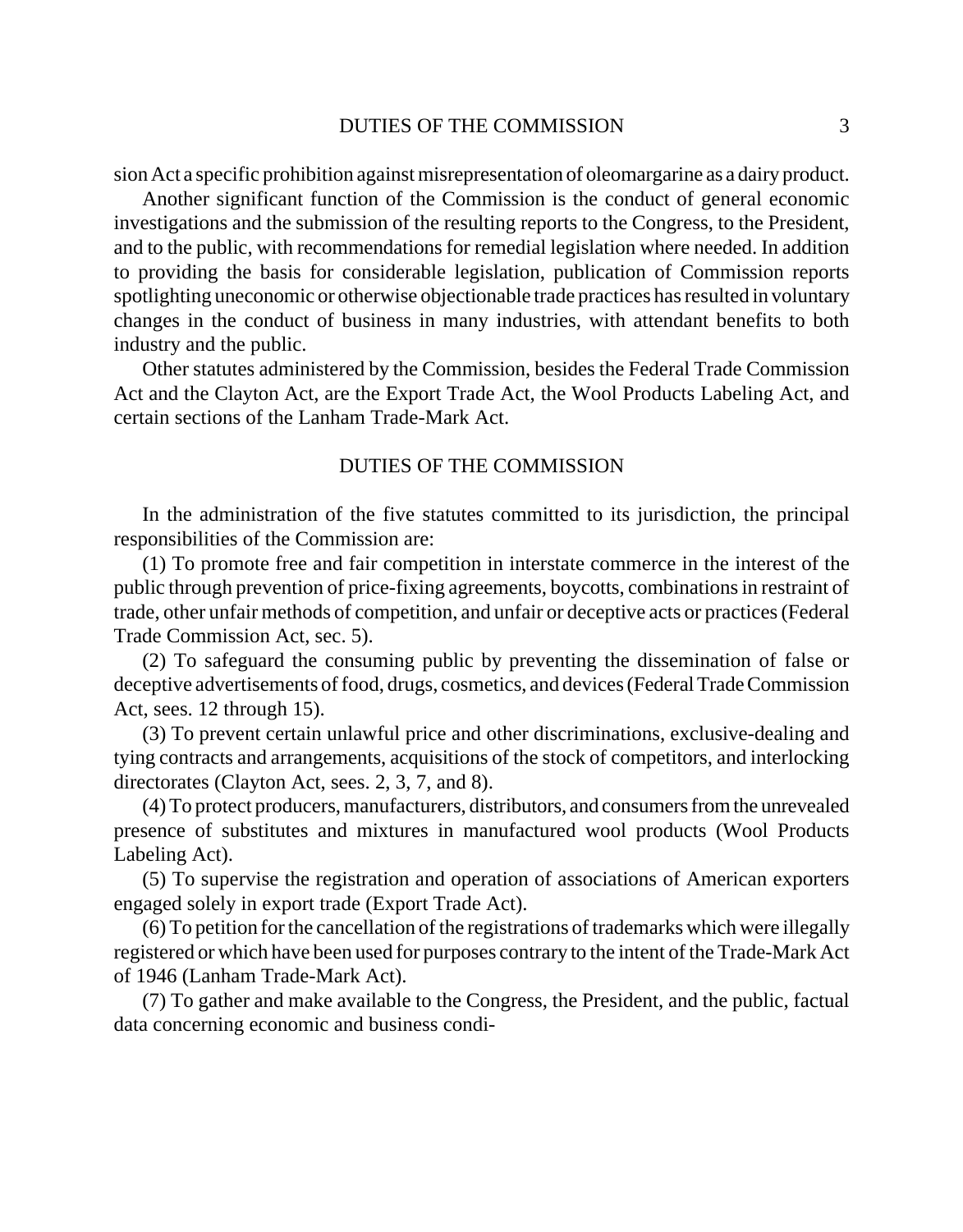tions as a basis for remedial legislation where needed, and for the guidance and protection of the public (Federal Trade Commission Act, sec. 6).

ln discharging these manifold functions of law enforcement, theCommission utilizestwo major types of proceedings to effectuate observance of the laws. One is the formal trial method, in which the proceedings are similar to those used in court cases. Cases are instituted by issuance of a formal complaint charging a person or corporation with violation of one or more of the statutes administered by the Commission. If, after hearings, the charges are found to be supported by reliable, probative, and substantial evidence, an order to cease and desist from the unlawful practices is issued. The second type of proceeding is of a voluntary or cooperative nature, in contrast to the formal trial procedure. In this classification are embraced (1) trade practice conference proceedings for industries end (2) individual stipulation-agreements.

Trade practice conferences provide a means whereby members of an industry may cooperate with the Commission in the establishment of rules for the prevention of unfair practices on an industry-wide basis. Under the stipulation procedure, certain types of cases are settled by agreement without the necessity of formal adversary proceedings. These functions are centralized in the Bureau of Industry Cooperation.

The Commission has expanded its cooperative program in an effort to bring about more widespread observance of the law with a minimum of delay and expense. Cases are not disposed of by voluntary agreement, however—either through trade practice conference proceedings or through stipulation-agreements—if they involve violations of the Clayton Act, combination or collective action in restraint of trade, or practices which are fraudulent or inherently dangerous to public health. (The Commission's policy in this field is set forth at page 127.)

In both the formal trial procedure and the cooperative program, increasing emphasis has been placed on industry-wide elimination of unlawful practices.

#### THE COMMISSIONERS AND THEIR FUNCTIONS

The five Commissioners are appointed by the President, subject to Senate confirmation. Not more than three of them may be members of the same political party.

Appointment of a Commissioner is for a term of 7 years, dating from the 26th of September<sup>2</sup> last preceding his nomination, unless

\_\_\_\_\_\_\_\_\_\_\_\_\_\_

<sup>&</sup>lt;sup>2</sup> September 26 marks the anniversary of the approval of the Federal Trade Commission Act in 1914.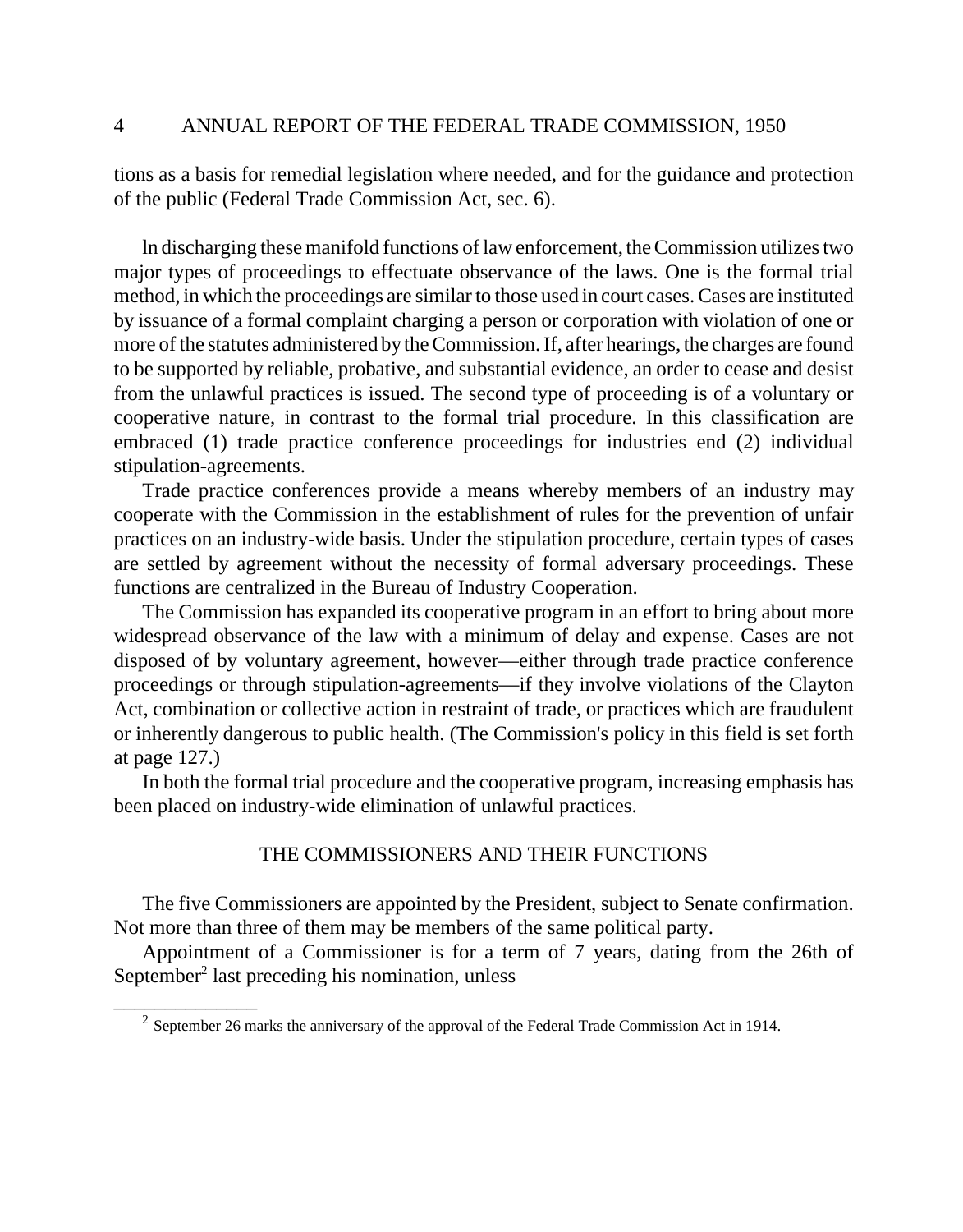he succeeds a Commissioner relinquishing office prior to expiration of his term. In such cases, the statute provides that the new member shall be appointed only for the unexpired term. Upon the expiration of his term of office, a Commissioner continues to serve until the appointment and qualification of his successor. The chairman of the Commission is appointed by the President.

Members of the Commission as of June 30, 1950, were James M. Mead, Democrat, of New York, chairman; William A. Ayres, Democrat, of Kansas; Lowell B. Mason, Republican, of Illinois; and John Carson, Independent, of Michigan. There was one vacancy occasioned by the death October 23, 1949, of Commissioner Ewin L. Davis, Democrat, of Tennessee.<sup>3</sup>

Each case coming before the Commission for consideration is assigned to a Commissioner for examination and report before it is acted upon. The Commissioners meet each working day for the transaction of business, including the hearing of oral argument in formal cases. They usually preside individually at industry trade-practice conferences.

While the administrative management of the agency is vested in the chairman, the Commissioners are responsible for the policies of the Commission and pass on management matters of primary significance, such as the appointment of the heads of major administrative units, the revision of budget estimates, and the distribution of appropriated funds according to major programs and purposes.

#### CHANGES IN ORGANIZATION AND PROCEDURES

The fiscal year 1900 was marked by several major changes in organization and procedures.

Reorganization Plan No. 8, prepared by the President in accordance with the Reorganization Act of 1949, became effective May 24, 1950. Based on recommendations submitted by the Hoover Commission, it vested in the President the power to appoint the chairman of the Federal Trade Commission, instead of his being selected by the Commissioners on a rotation basis, as formerly. At the same time, it transferred to the chairman thus appointed, subject to specified ]imitations, the executive and administrative functions formerly exercised by the Commission as a whole, including the appointment and supervision of personnel, the distribution of business among personnel and among administrative units, and the use and expenditure of funds.

\_\_\_\_\_\_\_\_\_\_\_\_

 $3$  To fill this vacancy President Truman nominated Stephen J. Spingarn. Democrat, of New York, on September 22, 1950. When the Senate recessed without acting on the nomination, Mr. Spingarn was given a recess appointment on October 21 and took the oath of office October 25. The Senate confirmed the nomination on December 21.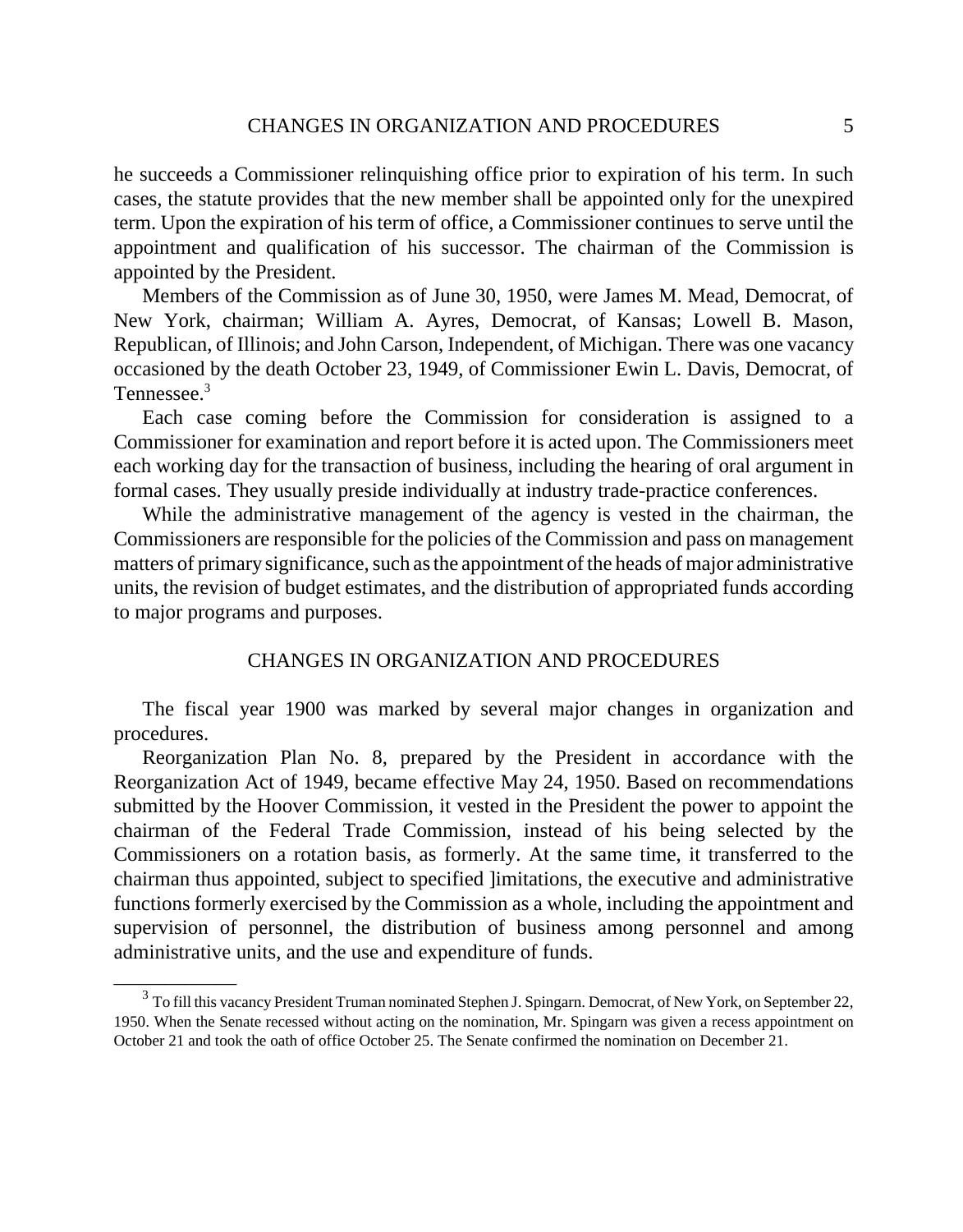In approving the plan, the President said it was expected to result in "more businesslike and effective administration" of the Commission's regulatory program.

A reorganization of the Commission's internal structure was also made effective during the year. This reorganization organized the work of the Commission, as nearly as possible, by major purposes. It integrated related functions in each line of Commission activity and provided over-all direction of each line of activity. Reflecting to a major degree the suggestions and recommendations of the Hoover Commission and its Task Forces on the Regulatory Commissions and General Management of the Executive Branch, the reorganization was designed, the Commission said, to accomplish these purposes:

1. To relate its investigations of complaints with the trial work which may develop therefrom so as to eliminate waste of effort and reduce cost in litigated matters.

2. To associate its economic investigations with the preparation and trial of cases so that these investigations will give guidance and direction to the antimonopoly program, and conditions which encourage monopolistic developments and practices will be treated in their incipiency.

3. To eliminate delay in the handling of cases.

4. To promote the development of its cooperative work with industry.

One of the principal changes effected by the reorganization was to coordinate the investigation and trial of formal cases. Formerly, the Commission was organized by administrative process or procedure; investigation of all types of cases was the function of the Bureau of Legal Investigation, and, similarly, the trial of all types of cases was the function of the Bureau of Litigation. Finding that investigations to develop facts upon which charges were brought have been too much separated from the trial of cases, the Commission reorganized its internal structure and its investigative and trial staffs so as to integrate the two functions. Accordingly, both investigation and trial of all antimonopoly cases were brought together in the Bureau of Antimonopoly, and the investigation and trial of all cases involving deceptive practices were brought together in the Bureau of Antideceptive Practices.

The reorganization also provided for relating more intimately the work of the Bureau of Industrial Economics with the work of the Bureau of Antimonopoly. "If free enterprise is to be preserved," the Commission said, "the determination of economic facts is a prime requisite in this work."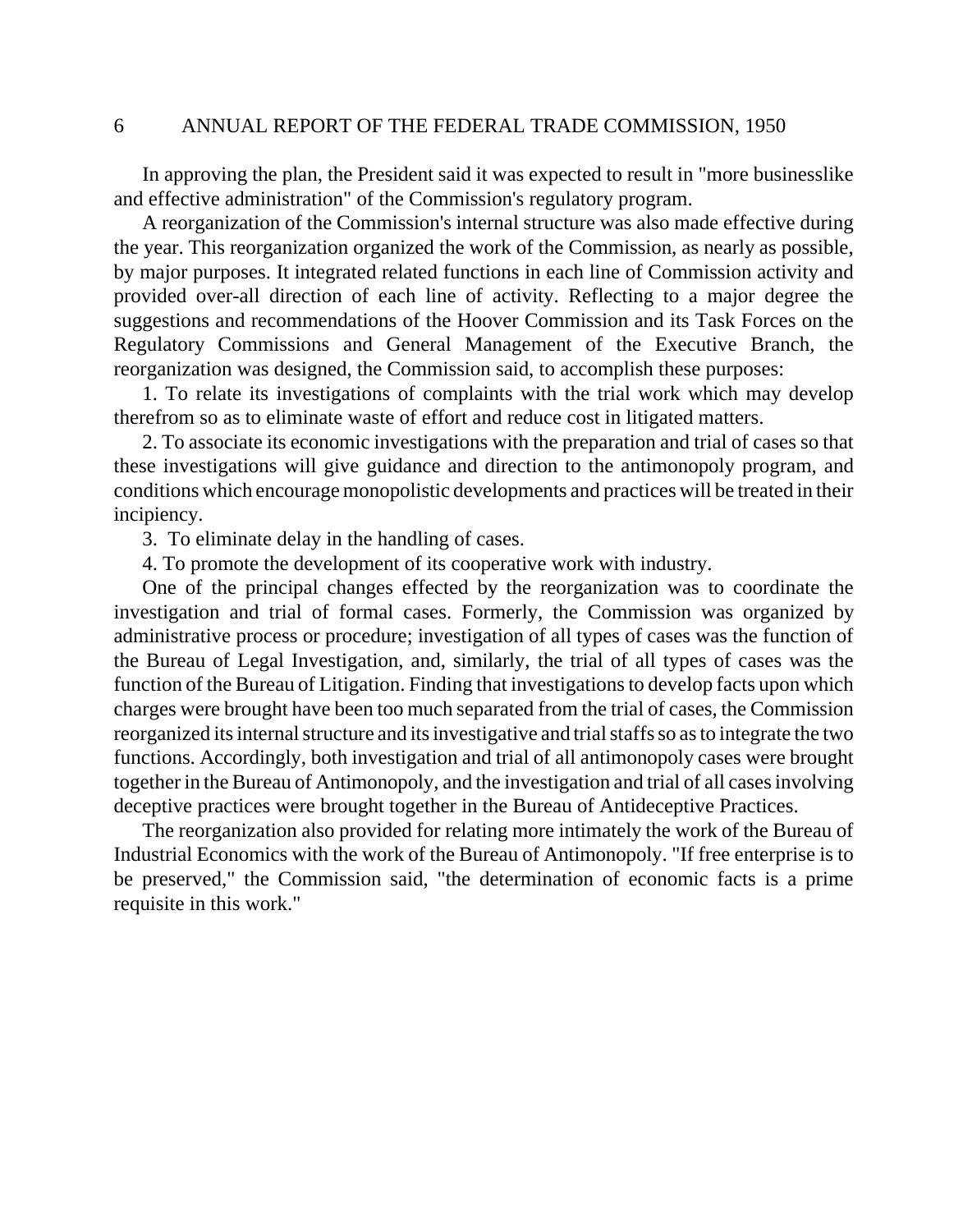#### STAFF ORGANIZATION 7

In calling for greater development of cooperative work with industry, the Commission consolidated the former Bureau of Trade Practice Conferences and the Bureau of Stipulations into a Bureau of Industry Cooperation. It also created the position of assistant general counsel in charge of industry cooperation.

In another move designed to speed up the disposition of formal eases, the Commission authorized its trial examiners to make "initial decisions" in the cases they hear. These decisions then become Commission decisions unless the parties appeal to the Commission or unless tho Commission, on its own initiative, dockets the case for review.

The former practice was for trial examiners to make "recommended decisions," with the "initial decision" being made by the Commission.

The new procedure, which is authorized by the Administrative Procedure Act, has the effect of making trial examiners an initial trial court from whose decisions appeals may be made to the Commission by respondents or by counsel supporting complaints. It is expected to eliminate much duplication of work and thus speed action on cases.

#### STAFF ORGANIZATION

Commission employees, as of June 30, 1950, numbered approximately 650, including attorneys, economists, accountants, statisticians and administrative personnel stationed in Washington and in branch offices in New York, Chicago, San Francisco, Seattle, and New Orleans. The Commission's staff organization at the close of the fiscal year included the following operating bureaus and divisions:

Office of the Secretary and Executive Director.—The choice of the Secretary and Executive Director is the central office of the Commission through which most of the work flows to and from the Commission. The duties of the office are of a dual nature.

In his capacity as Secretary to the Commission, the Secretary and Executive Director receives and handles mail on all phases of the Commission's work, either assigning it to the appropriate officials for attention or preparing and dispatching replies for or at the direction of the Commission. He signs all orders and certain other official documents and papers of the Commission. He keeps the minutes of the Commission and the calendar of pending matters for the Commissioners. He arranges for oral arguments before the Commission and issues the directives of the Commission. He is the legal custodian of the seal, papers, records, and property of the Commission.

In his capacity as Executive Director, the Secretary and Executive Director assists the Chairman in the general management of the Commission He examines and surveys the operations of the Com-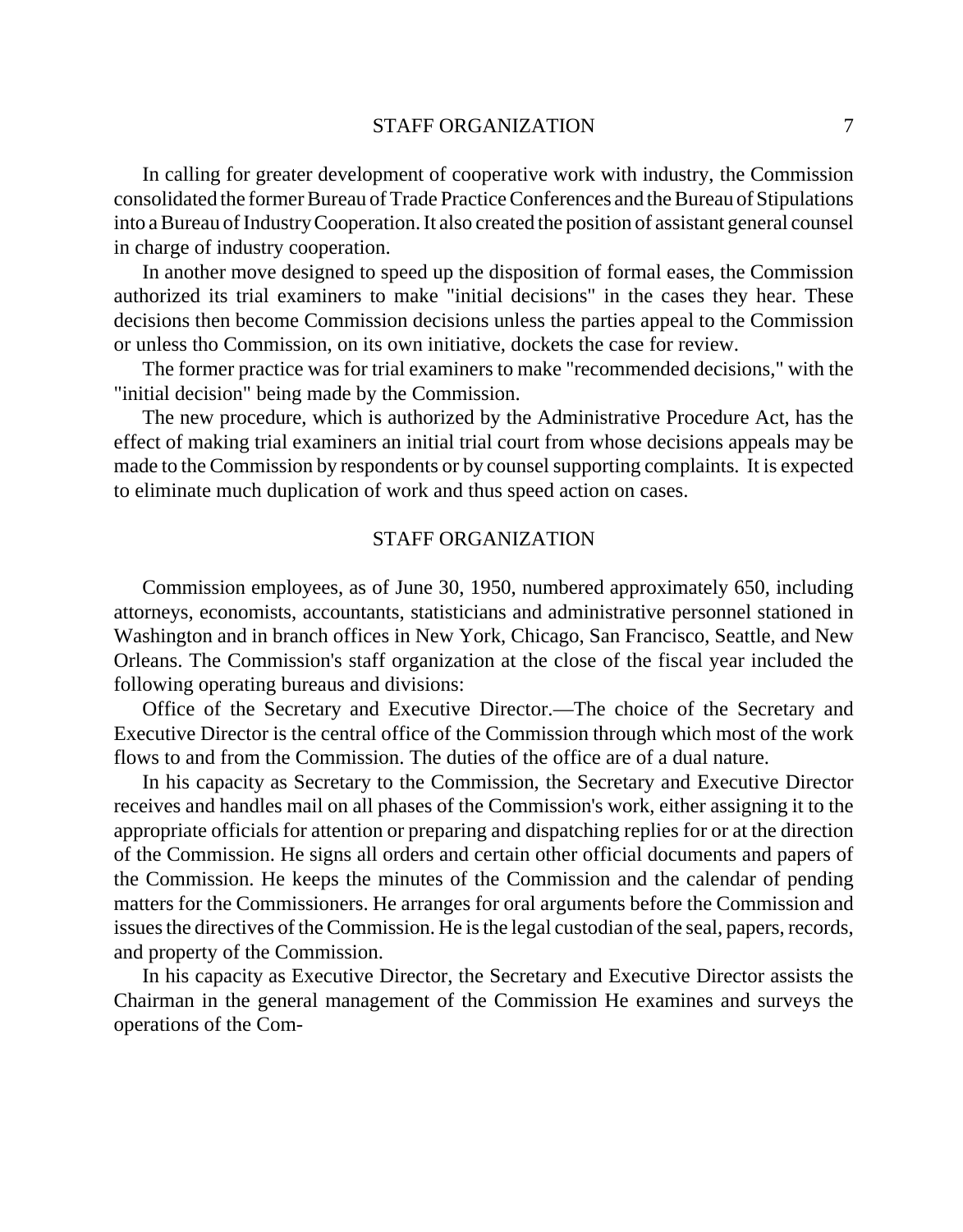mission and makes recommendations for organizational and procedural improvements. He also is director of the Bureau of Administration, composed of the staff units engaged in administrative functions. These units are the Division of Budget and Planning, Division of Personnel, Division of Research, Compiling and Publications, Division of Legal Records, Division of Economic and Administrative Records, Division of Services and Supplies, the Library, and Office of Public Information.

Office of the General Counsel.—The General Counsel isthe principal legal officer of the Commission, advising the Commission on questions of law, policy, and procedure arising in connection with litigation before the agency or in the Federal courts, or in connection with legislative and other matters. Grouped under the General Counsel are five divisions, each headed by an Assistant General Counsel. These divisions and their duties are as follows: (1) Assistant General Counsel inCharge of Appeals—representing theCommission in appellate proceedings in the Federal courts; (2) Assistant General Counsel in Charge of Special Legal Assistants—furnishing legal assistance to the Commission or its individual members in connection with formal proceedings before the Commission; (3) Assistant General Counsel in Charge of Compliance—processing matters involving enforcement of orders to cease and desist; (4) Assistant General Counsel in Charge of Industry Cooperation—advising the Commission on legal and other problems involved in its program of industry cooperation; and (5) Assistant General Counsel in Charge of Trade-Marks and Insurance— representing the Commission before the Patent Office and United States courts in the submission and prosecution of petitions in trademark cancellation proceedings, and advising the Commission on jurisdictional and other problemsinvolved in applying the Federal TradeCommission Act and the Clayton Act to the insurance business.

Bureau of Antimonopoly.—The function of investigating and trying all antimonopoly cases is centered in this bureau. Headed by a Director and an Assistant Director, the Bureau consists of a' Division of Investigation and litigation, which handles antimonopoly cases from investigation to order, and a Division of Export Trade, which administers the provisions of the Export Trades Act—conducting investigational hearings and submitting to the Commission the resulting reports, together with recommendations, concerning the operations of export associations.

Bureau of Antideceptive Practices.—Investigation and trial of unfair and deceptive practices violative of the Federal Trade Commission Act and misbranding of wool products in violation of the Wool Products Labeling Act are the responsibilities of this bureau. Its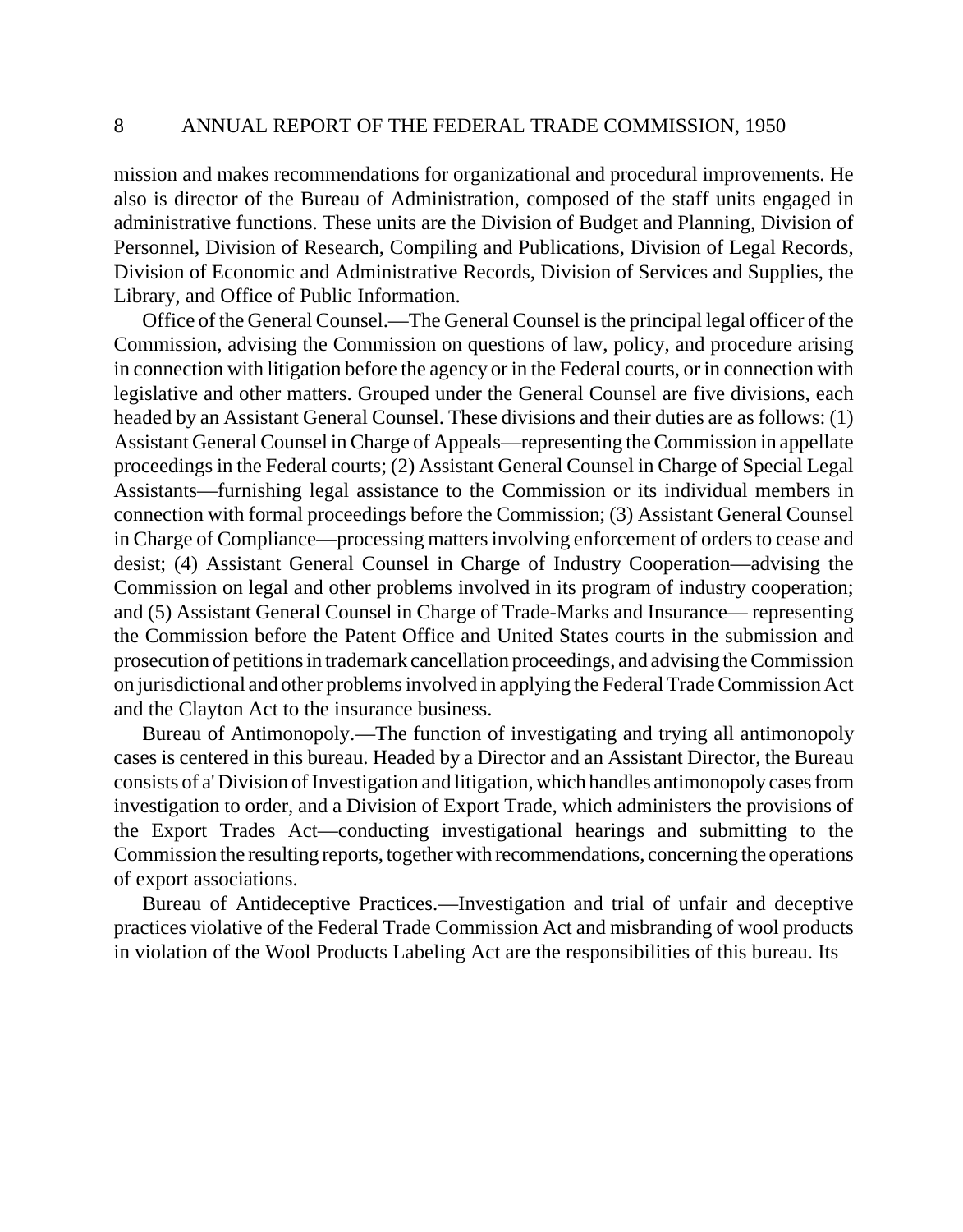operating divisions are the Division of Investigation, Division of Litigation, Division of Wool Act Administration, Division of Radio and Periodical Advertising, and Division of Medical Opinions.

Bureau of IndustryCooperation.—This Bureau comprisesthe Division of Trade Practice Conferences and the Division of Stipulations. The Bureau is under the direction of a Director and an Assistant Director.

The Division of Trade Practice Conferences is under the immediate supervision of the Assistant Director, who is also Chief of the Division, and is comprised of a rule-making unit and a rule-administration unit, each in charge of an assistant chief of the division. The rulemaking unit handles all matters regarding the holding of trade practice conferences and the drafting of rules to the point of final promulgation. The rule-administration unit handles all matters concerning interpretation of and compliance with established trade practice rules.

The Division of Stipulations consists of a chief, assistant chief, and a staff of attorneyconferees. All matters considered appropriate for settlement by the Commission's stipulation procedure are referred to this division for the negotiation of voluntary agreements to cease and desist from unlawful practices. The Division takes no part in the investigation or prosecution of any matter.

Bureau of Industrial Economics.—The Bureau of Industrial Economics acts as a general economic staffin obtaining and analyzing the economic information used by the Commission in developing its antimonopoly programs. It renders economic and accounting services to the legal staff in the investigation and trial of antimonopoly cases and in the enforcement of the Commission's orders in such cases. The Bureau performs those statutory functions of the Commission which relate to general economic surveys and investigations (as distinguished from legal investigations arising out of charges of violation of the law) of the practices and policies of corporations in interstate commerce. It prepares economic and financial reports. The work of the Bureau is in charge of a Director who is also Chief Economist. The Assistant Chief Economist, the Chief Accountant, and the Chief Statistician supervise the three operating divisions.

The Division of Economics conducts general economic surveys and investigationsforthe purpose of ascertaining the competitive practices, the nature and significance of monopolistic arrangements, and the degree of concentration in a given industry, and for the purpose of reporting on general economic conditions within the field of the Commission's jurisdiction. It assembles and analyzes economic information needed in the development of an antimonopoly program. In addition it provides economic assistance at all stages in the prepara-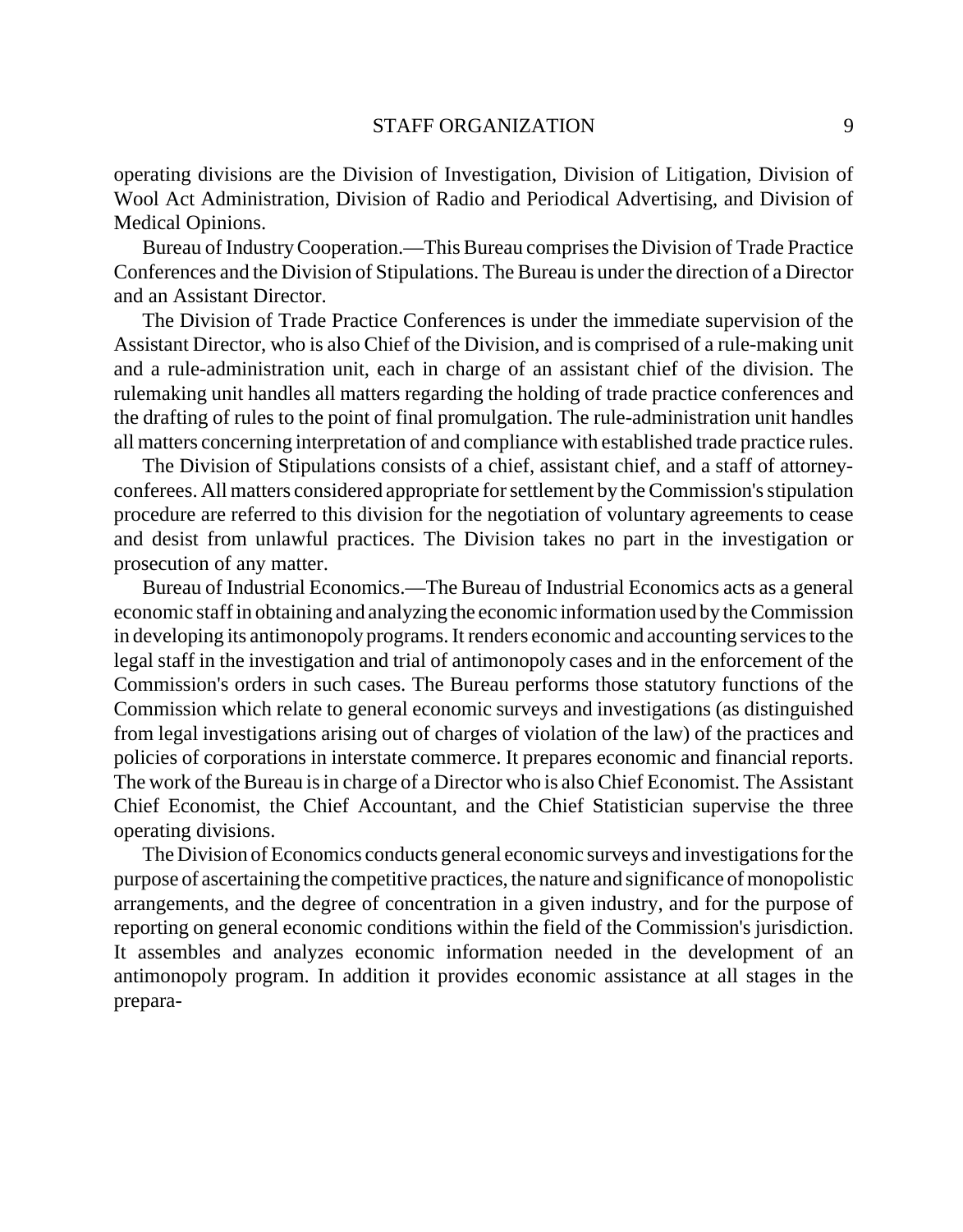tion and conduct of legal cases, including the evaluation, from an economic viewpoint, of pricing policies and distribution practices in relation to the legal issues of collusive pricefixing and monopoly controls. Economic information in connection with trade practice conference proceedings is likewise furnished by this division.

Accounting services in connection with the investigation and trial of cases, as well as in connection with general economic investigations, are performed by the Division of Accounting. It prepares cost and price studies, and its staff members act as witnesses in cases arising under the Clayton Antitrust Act and the Federal Trade Commission Act. It also prepares the financial and cost data in general economic investigations.

The Division of Statistics and Financial Reports collects, summarizes, and analyzes the financial operating statements of American manufacturing corporations. On the basis of these data, it prepares quarterly reports on the financial position and operating results of the Nation's manufacturing industries.

Trial Examiners.—Trial Examiners are attorneys who conduct hearings in the trial of formal complaints issued by the Commission. In such cases, the Trial Examiner tales testimony and receives evidence submitted in support of and in opposition to the allegations of the complaint. He rules upon the admissibility of testimony and exhibits, as well as upon motions submitted by the parties, and conducts the proceeding in accordance with the Administrative Procedure Act and the Commission's Rules of Practice. At the conclusion of the reception of evidence, and after the parties have been duly heard and their contentions considered, the Trial Examiner files an initial decision, which, unless appealed by the parties or docketed for review. becomes the decision of the Commission. The initial decision includes a statement of findings and conclusions upon all the material issues of fact, law, or discretion presented on the record, together with the reasons supporting them, and an appropriate order.TheTrialExaminers are underthe administrative supervision of a Director and Assistant Director.

Planning Council—The Planning Council, as constituted since the reorganization, consists of the Assistant General Counsel in Charge of Industry Cooperation as chairman, the General Counsel, the Secretary and Executive Director, and the directors of the four operating bureaus of the Commission.

The primary function of the Planning Council is to formulate and recommend to the Commission a program of work to be undertaken each fiscal year, accompanied by estimates of fund and personnel requirements. The Chairman of the Council also assists the Chairman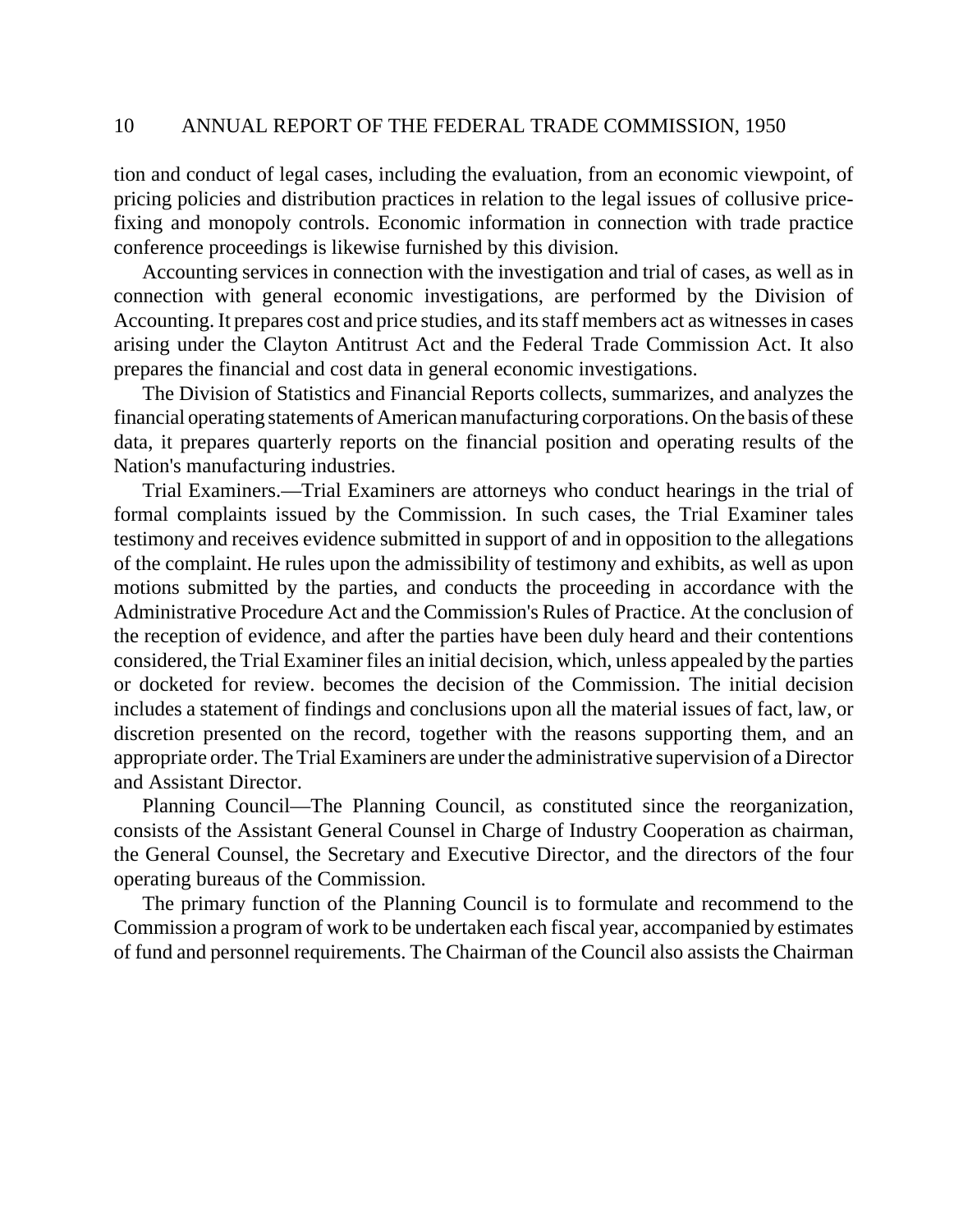of the Commission in presenting the Commission's program to the Bureau of the Budget and to the appropriation committees of the Congress. The Council has the further duty of studying and evaluating the progress and accomplishments of work programs and making reports and recommendations concerning them.

#### SUMMARY OF LEGAL ACTIVITIES DURING FISCAL YEAR

During the fiscal year 1950, the Commission issued 124 complaints alleging violations of the laws it administers; entered 79 orders directing respondents to cease and desist from such violations; and accepted 104 voluntary stipulations to discontinue unlawful practices.

Cases in the Supreme Court of the United States and in courts of appeals in which the Commission was a party totaled 18. Rulings favorable to the Commission were obtained in one case in the Supreme Court and in four eases in courts of appeals. There was one court of appeals decision adverse to the Commission. As the fiscal year closed. 10 cases were pending in courts of appeals and 2 in the Supreme Court.

There were five eases during the year in which the Commission was defendant in actions in a United States district court seeking to enjoin Commission proceedings. The Commission was successful in all these cases.

There were two cases decided favorably in the Supreme Court of the United States involving the validity of Commission orders requiring the filing of special reports by corporations engaged in commerce The suits had been brought by the Attorney General at the request of the Commission.

One civil penalty suit brought by the Attorney General for violation of a Commission order terminated in judgment for the United States. Four such suits remained pending in district courts at the close of the fiscal year.

Two suits for penalties for failure to keep records required by the Wool Products Labeling Act were pending in a district court at the close of the fiscal year.

Trade practice rules were promulgated for these industries: Fountain pen and mechanical pencil, peat, candymanufacturing, mail-order insurance, the fabrics, fine and wrapping paper distributing, shoe finders, venetian blind, and wholesale optical. Existing rules for the umbrella industry were revised and extended. Conference, were held for 9 industries, while public hearings on proposed rules involved 14 industries.

In the administration of the Wool Products Labeling Act, compliance inspections were made of the labeling practices of 11,968

919025-51——2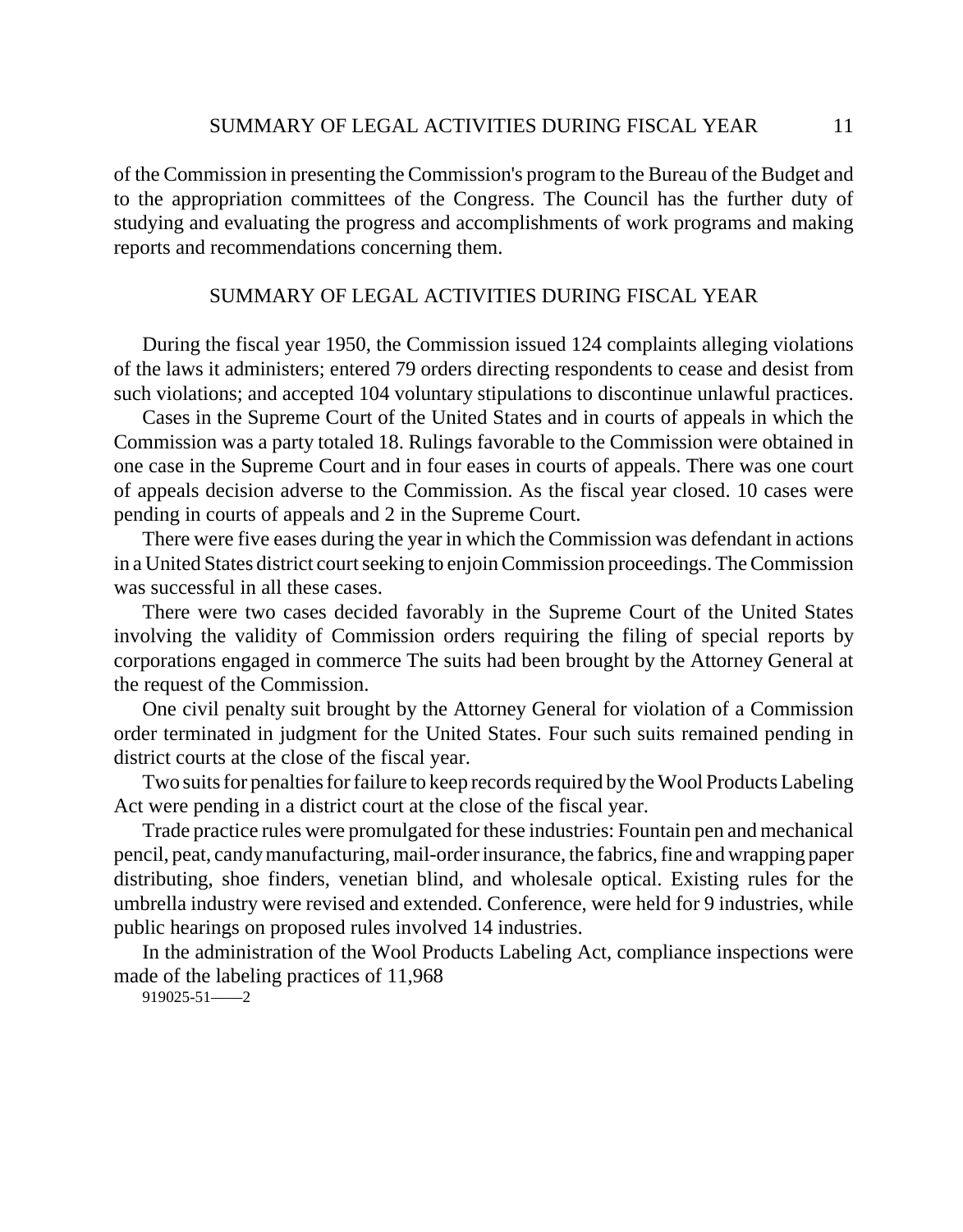manufacturers, distributors, and other dealersin wool productsin 48 States and the Territory of Alaska. The inspections involved approximately 22,000,000 articles.

Investigations into the operations of export associations organized under the Report Trade Act covered Carbon Black Export, Inc., and Pacific Forest Industries. The Carbon Black inquiry was completed, and recommendations were issued for the readjustment of its business. There were 43 associations registered with the Commission at the close of the fiscal year.

Two cases involving basic questions of the Commission's jurisdiction over trade-marks registered pursuant to statutes which preceded the Trade-Mark Act of 1946 were decided by the Commissioner of Patents on appeal during the year. The effect of these decisions is to limit the Commission's cancellation authority to registrations granted under the 1946 act. The Trade-Mark Act of 1946 conferral upon the Commission authority to proceed before the Commissioner of Patents to cancel the registration of trade-marks in cases where the original registration had been obtained illegally, or where the registration has conferred an exclusive right to use a mark which has become the common descriptive name of an article upon which the patent has expired.

The Commission completed during the year a survey of the principal State laws regulating the business of insurance. The survey was conducted in the office of the Commission's General Counsel for the purpose of ascertaining the existence of regulatory laws which might affect the application of the Federal Trade Commission Act and the Clayton Antitrust Act to the interstate insurance business. The study vas occasioned by the provision in Public Law 15, Seventy-ninth Congress, as amended, specifying that after June 30, 1948, these statutes Were applicable to the interstate insurance business "to the extent that such business is not regulated by State law."

#### GENERAL INVESTIGATIONS

During the fiscal year 1950, the Commission approved four reports presenting the results of general investigations:

The Divergence between Plant and Company Concentration.

Interlocking Directorates.

International Cartels in the Alkali Industry.

Rates of Return for 529 Identical Companies in 25 Selected Manufacturing Industries, 1940, 1947-49.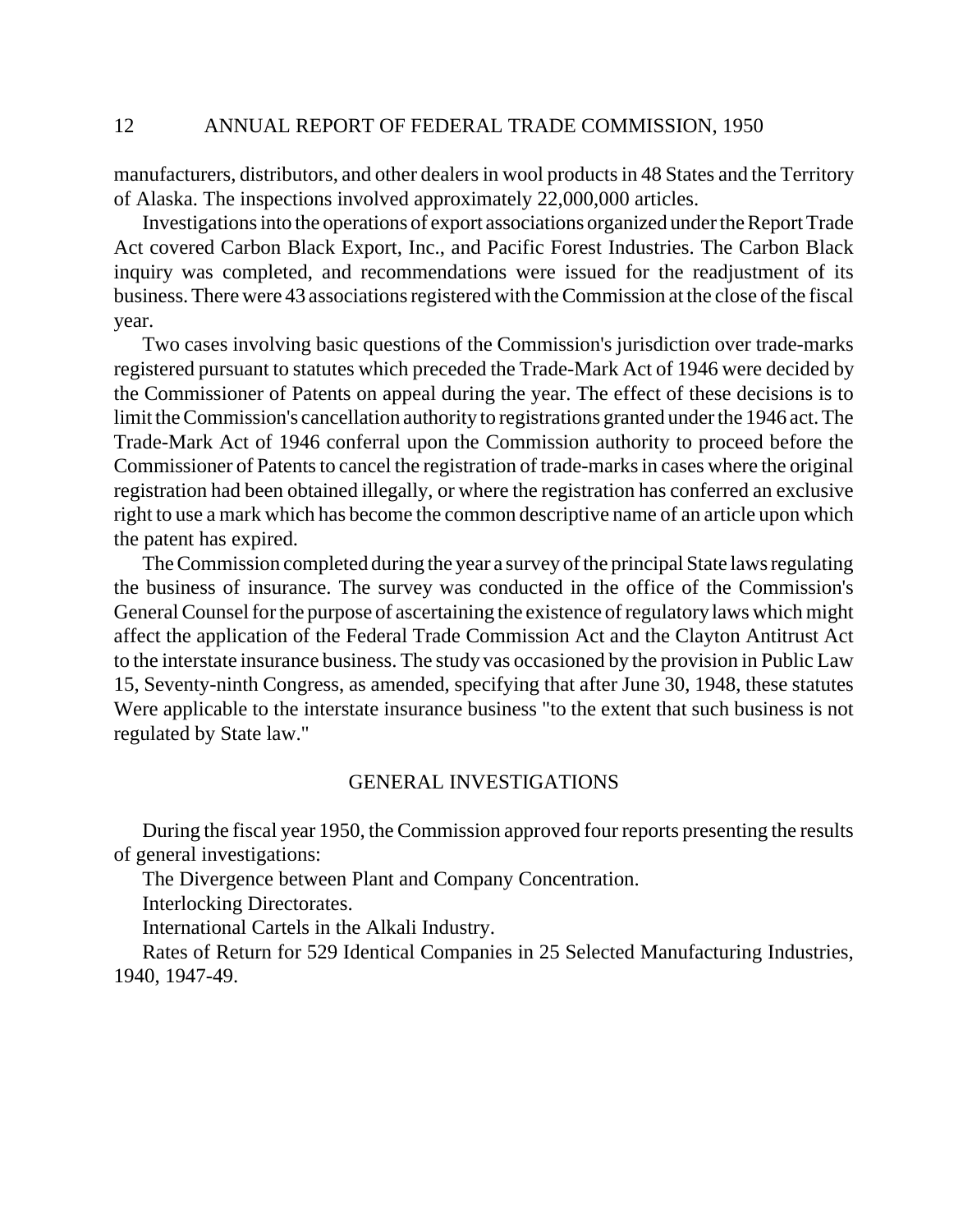In addition, the Commission, in conjunction with the Securities and Exchange Commission, issued a series of industrial financial reports, based on the financial operating statements of approximately 8,500 manufacturing corporations. Reports were issued for each quarter of 1949, and the reports for the first two quarters of 1950 were in preparation as the fiscal year ended.

The reports issued during the fiscal year round out approximately 150 general investigations and 370 cost studies conducted by the Commission since its organization.<sup>4</sup> Many of these inquiries have supplied valuable information bearing on competitive conditions and trends in interstate trade and industrial development and have provided the basis for legislative or other corrective action.

#### PUBLICATIONS OF THE COMMISSION

The Federal Trade Commission Act, section 6 (f), provides that the Commission shall have power "to make public from time to time such portions of the information obtained by it hereunder, except trade secrets and names of customers, as it shall deem expedient in the public interest; and to make annual and special reports to the Congress and to submit therewith recommendations for additional legislation; and to provide for the publication of its reports and decisions in such form and manner as may be best adapted for public information and use."

The publications of the Commission reflect the character and scope of its work and vary in content and treatment from year to year. Important among them are those presenting factfinding studies, reports, and recommendations relating to general business and industrial inquiries. Illustrated by appropriate charts and tables, these books and pamphlets deal with current developments and trends in selected industries, and contain scientific and historical background of the subjects discussed. They have supplied the Congress, the executive agencies of the Government, and the public with information of especial value concerning the need or wisdom of new legislation.

The 44 volumes of Federal Trade Commission Decisions contain (1) the findings of fact, orders to cease and desist, and orders of dismissal issued by the Commission; (2) the stipulations accepted by the Commission wherein respondents agree to cease and desist from unlawful practices: (3) the reports, conclusions, and recommendations of the Commission in Export Trade Act cases; and (4) the decisions of the courts in Commission cases. They constitute a permanent and

\_\_\_\_\_\_\_\_\_\_\_\_

<sup>&</sup>lt;sup>4</sup> An alphabetical list and brief description of the investigations conducted by the Commission appear in the appendix, beginning at p. 131.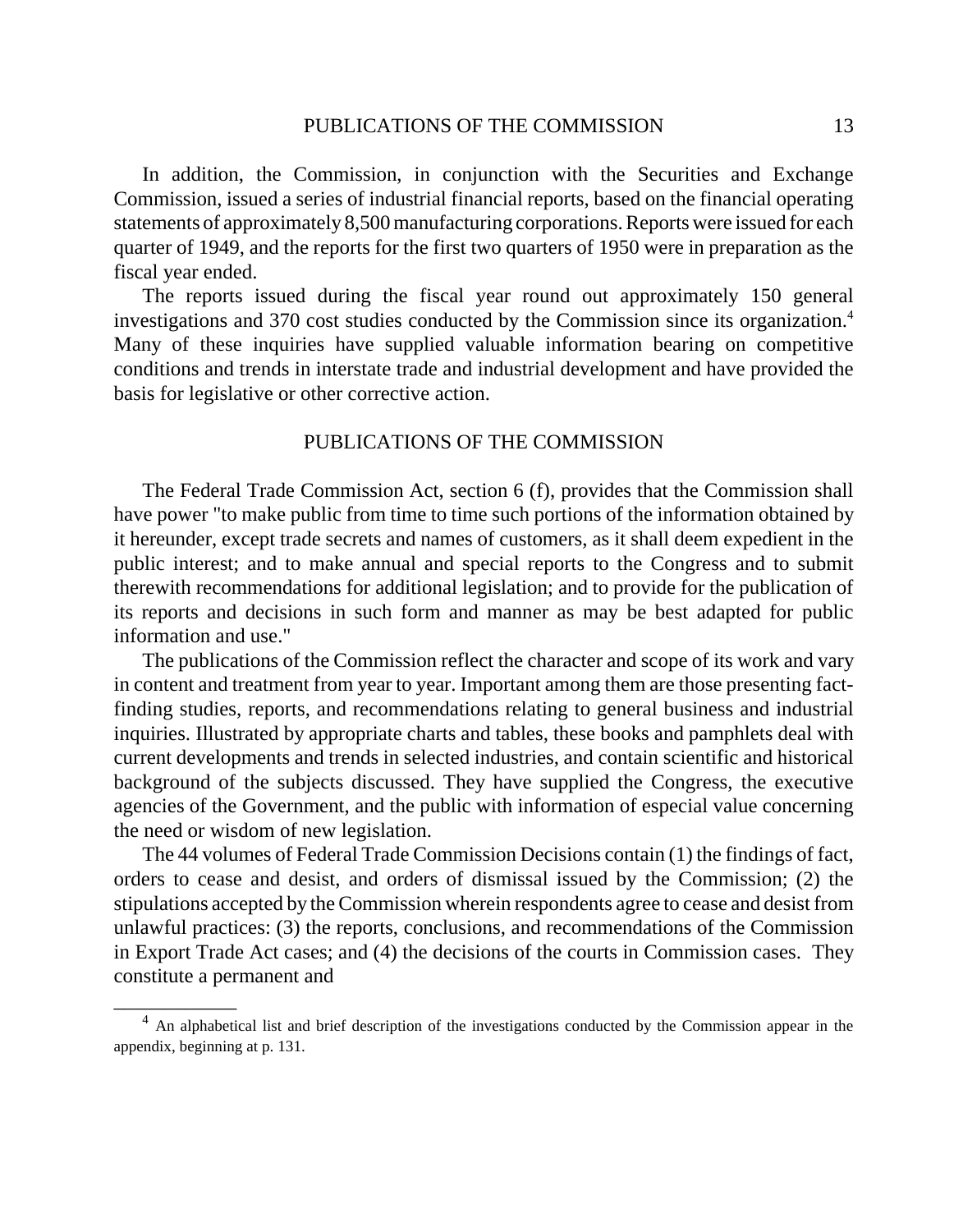authoritative record of the remedial measures taken by the Commission to stop violations of the laws it administers. The decisions establish for industry, business, and the individual the guideposts of fair competitive dealing. They also tell, case by case, the story of the multiplicity of unlawful practices which have been found to be detrimental to the public interest and of the accomplishments of the Commission in the prevention of such practices.

Decisions of the Federal courts reviewing Commission cases also are published from time to time in separate volumes and may be purchased from the Superintendent of Documents, Government Printing Office.

Trade Practice rules, the Wool Products Labeling Act and the regulations thereunder, and the Rules of Practice before the Commission are published in pamphlet form and may be obtained from the Commission without charge.

The following publications were issued during the fiscal year:

Annual Report Trade Commission for the Fiscal Year Ended June 30, 1949, January 10, 1950, 147 pages. Available only from the Superintendent of Documents, Government Printing Office, Washington 25, D. C., at 40 cents a copy.

The Divergence between Plant and Company Concentration, 197, June 1950, 162 pages. Available only from the Superintendent of Documents, Government Printing Office, Washington 2d, D. C., at 40 cents a copy.

International Cartels is the Alkali Industry, June 1950, 96 pages. Available only from the Superintendent of Documents, Government Printing Office, Washington 25, D. C., at 30 cents a copy.

Interlocking Directorates, June 1960, 510 pages. Now in the hands of the printer. Copies will be available only from the Superintendent of Documents, Government Printing Office, Washington 25, D. C., at a price to be determined by that official.

Quarterly Industrial Financial Report Series for All United States Manufacturing Corporations, First, Second, Third, and Fourth Quarters, 1919. Available from the Federal Trade Commission without cost while the supply lasts.

Rates of Return for 528 Identical Companies in 25 Selected Manufacturing Industries 1940, 1947 and 1948, December 1949, 16 pages. Available only from the Federal Trade Commission without cost while the supply lasts.

Rates of Return for 529 Identical Companies in 25 Selected Industries 1940, 1947-49, June 27, 1950, 28 pages. Available only from the Federal Trade Commission without cost while the supply lasts.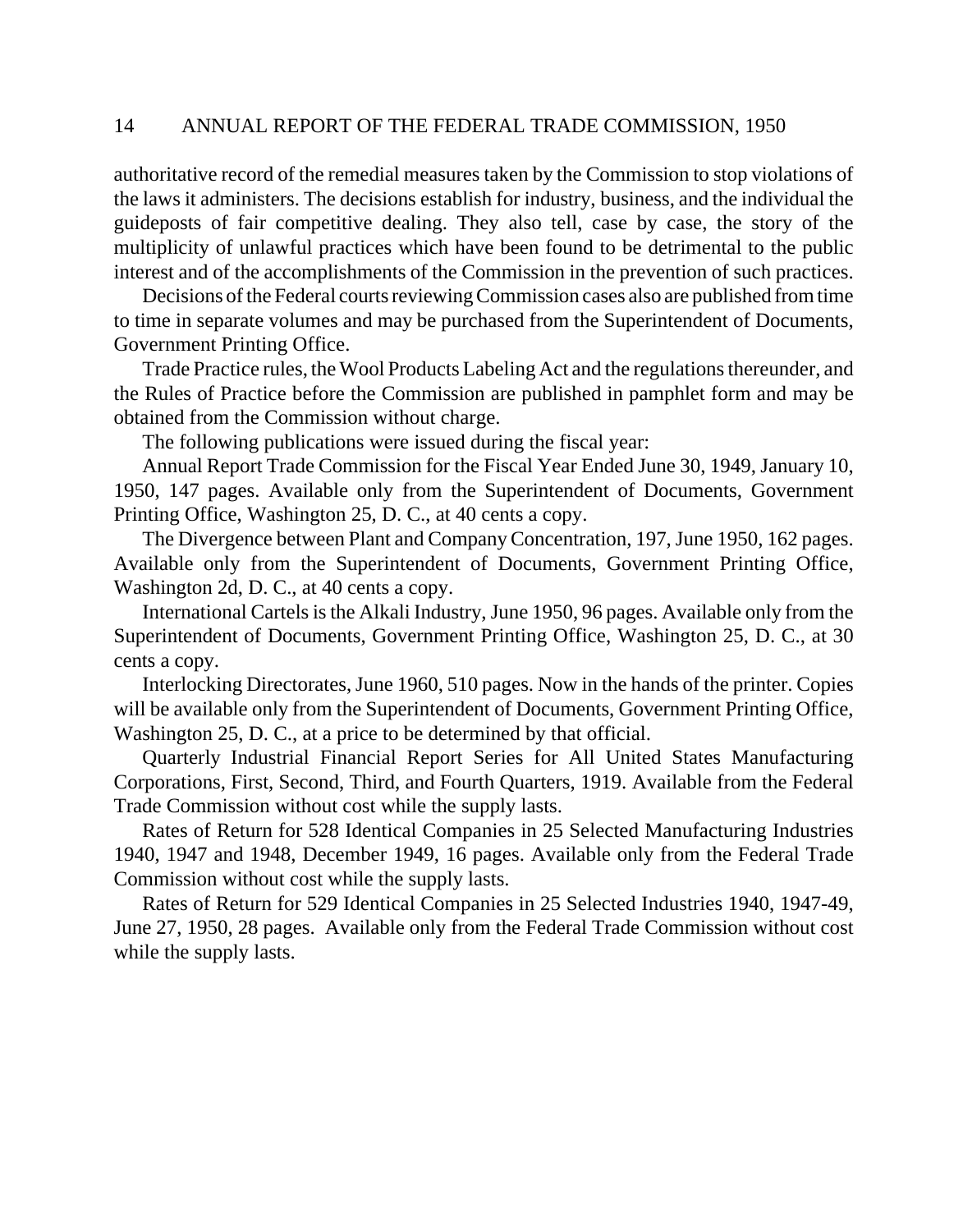Trade Practice Rules for the following industries: Fountain Pen and Mechanical Pencil, October 11, 1949, 10 pages; Peat, January 13, 1950, 9 pages; (Sandy Manufacturing, January 24, 1950, 9 pages; Advertising and Sales Promotion of Mail Order Insurance, February 3, 1950, 9 pages; Tie Fabrics, March 16, 1950, 10 pages; Fine and Wrapping Paper Distributing, May 16, 1950, 9 pages; Umbrella (Revised and Extended), June 9, 1950, 10 pages; Shoe Finders, June 22, 1950, 7 pages; Venetian Blind, June 28, 1950, 11 pages; and Wholesale Optical, June 30, 1950, 9 pages. All rules available from the Federal Trade Commission without charge while the supply lasts.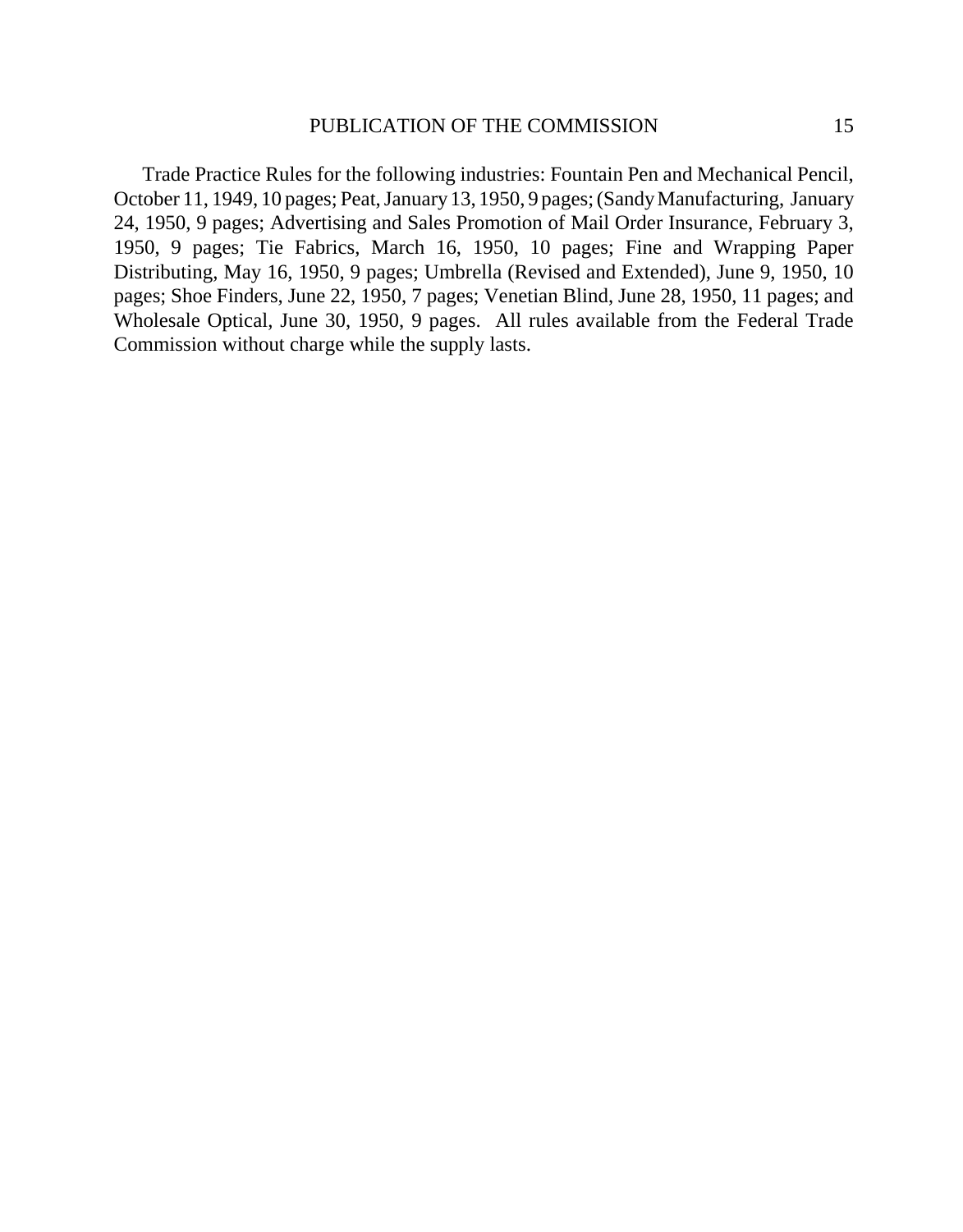#### PART I. GENERAL INVESTIGATIONS

During the fiscal year 1950, the Commission approved the following reports presenting the results of its general investigations:

The Divergence Between Plant and Company Concentration

Interlocking Directorates.

International Cartels in the Alkali Industry.

Rates of Return for 529 Identical Companies in 25 Selected Manufacturing Industries, 1940, 1947-49.

The Commission also continued, in a joint project with the Securities and Exchange Commission, to issue quarterly financial reports giving balance sheet and income data for American manufacturing, based upon the operating statements of about 8,500 manufacturing corporations.

In addition to the economic reports which were prepared for publication, theCommission completed an exploratory economic investigation of a major industry as a basis for the development of one or more antimonopoly cases in that industry. Field investigation to determine whether there is a legal basis for such a case is now under way. The Commission has continued to emphasize the use of economic analysis in its legal work and during the fiscal year the Commission's economic personnel spent approximately half their time in investigations designed to develop antimonopoly cases or to assist in the preparation and trial of such cases.

#### THE DIVERGENCE BETWEEN PLANT AND COMPANY CONCENTRATION

One of the most important problems in the development of a sound antimonopoly program is the relationship between plant and company concentration. It is well known that in many industries plant concentration is high—that is, a large proportion of the output is produced by a relatively small number of plants. It is also well known that company concentration isfrequently high—that is, a large proportion of the output is accounted for by a relatively small number of companies. But what is the relationship between the two types of concentration? Is company concentration about the same as plant concentration, or is it substantially higher?

Where a company is large merely because its plant is large, the company's size reflects its methods of production. But where the size of a business concern is substantially greater than the size of any

16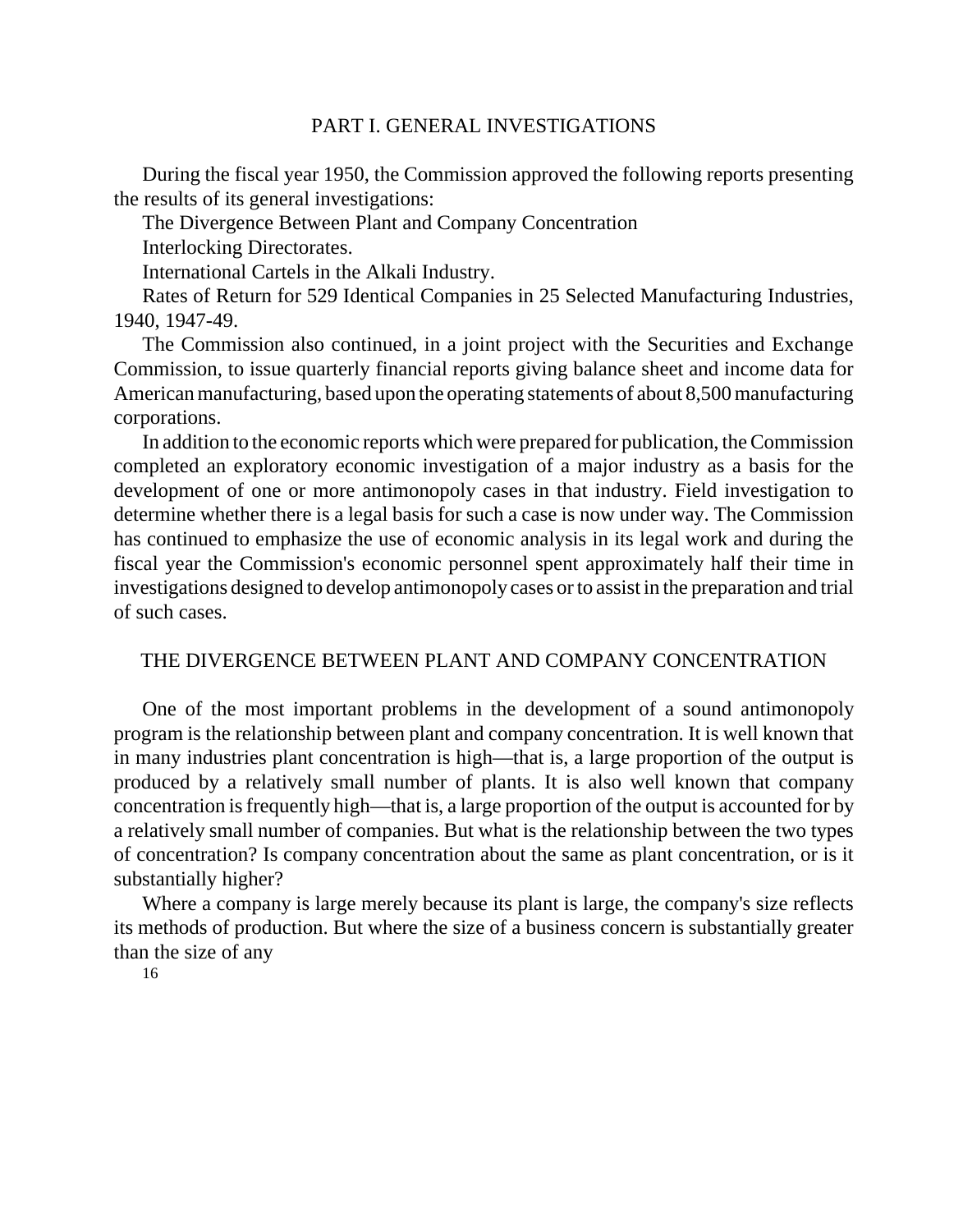plant, the size of the business is due to concentration of the central office activities, as distinguished from the technological processes, of the concern.

In its report, The Divergence between Plant and Company Concentration, the Commission has undertaken to shed some light on this fundamental question. The Commission has measured the difference, or "divergence," between plant and company concentration for each of 340 manufacturing industries, covering most of the Nation's fields ofindustrial activity. The basic data used inmeasuring both plant and companyconcentration were derived from the 1947 Census of Manufactures.

The Commission's findings are summarized in the report as follows:

The extent of the difference between plant and company concentration varies widely among the different manufacturing industries. This is the principal conclusion of the report. On the one hand are to be found many industries in which company concentration is almost exactly identical with plant concentration \* \* \*. On the other hand, there is an equal, if not greater, number of industries in which company concentration is well in excess of plant concentration \* \* \*. Between these two extremes, there are many additional industries in which company concentration is moderately above plant concentration. Thus, this report upholds, for certain industries, the viewthat a high degree of company concentration is merely the inevitable consequence of the requirements of modern technology. But it also upholds, for certain other industries, the opposing position that company concentration is not based upon large plants and could be substantially reduced without impairing whatever productive efficiency large plants achieve. On this matter of the difference between plant and company concentration, American industry presents the picture of a "mixed economy."

The important individual industries which show the greatest difference between plant and company concentration include: Condensed milk, motor vehicles and parts, steel works and rolling mills, tin cans and other tinware, cottonseed oil mills, petroleum refining, fertilizer, cement, biscuits, crackers and pretzels, and ice cream and ices.

The important individual industries which show the smallest difference between plant and company concentration include: Lighting fixtures, electrical measuring instruments, saw mills and planing mills, machine tools, screw-machine products, computing and related machines, medicinal chemicals, games and toys, printing trades machinery, and textile machinery.

In the report, the 340 individual industries are combined into 18 broad industry groups, which are then ranked in accordance with the extent of their divergence between plant and company concentration. This ranking, starting with petroleum and coal products as the group with the greatest divergence, is as follows: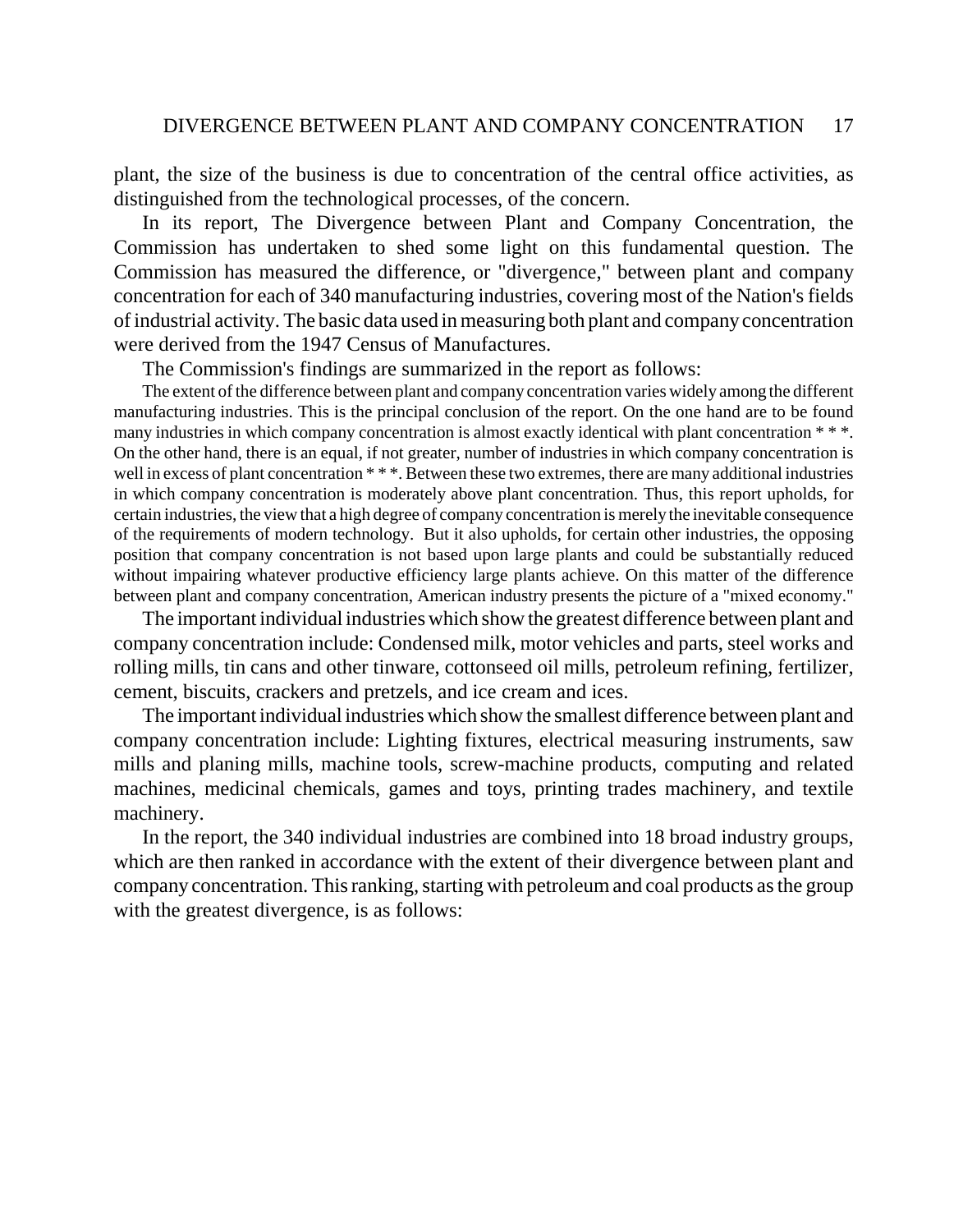#### INDUSTRY GROUP

| Petroleum and coal products.     | Electrical machinery.             |
|----------------------------------|-----------------------------------|
| Transportation equipment.        | Fabricated metal products.        |
| Primary metals.                  | Apparel and related products.     |
| Leather and leather products.    | Printing and publishing.          |
| Food and kindred products.       | Instruments and related products. |
| Paper and allied products.       | Machinery, except electrical.     |
| Chemicals and allied products.   | Lumber, except furniture.         |
| Stone, clay, and glass products. | Miscellaneous manufactures.       |
| Textile mill products.           | Furniture and fixtures            |

The report shows that most of the industries in which company concentration is substantially in excess of plant concentration share the characteristics of one of three distinct "high-divergence" patterns. In the first pattern, which is illustrated by the compressed and liquefied gas industry, company concentration is high and plant concentration is low. In the second, which is illustrated by the distilled liquors industry, plant concentration is high but is exceeded by a substantially higher level of company concentration. In the third, which is exemplified by the fertilizer mixing industry, company concentration is relatively low but is well above the level of plant concentration.

Similarly, most of the industries in which company concentration is only slightly above plant concentration share the characteristics of one of two distinct "low-divergence" patterns. In the first, which is illustrated by the saw mill and planing mill industry, both plant and company concentration are low. In the second, which is exemplified by the aircraft engine industry, both plant and company concentration are high.

The report points out that these different "divergence patterns" suggest different types of public policy:

Thus, in those industrieswith lowplant and low company concentration (the third "high-divergence" and the first "low-divergence" patterns) the task of protecting the public interest appears to be primarily that of preventing collusive agreements and arresting any such increase in company concentration as may tend to lessen competition. Among those industries with high company concentration and high divergence (the first and second "high-divergence" patterns) there is need to guard against not merely collusive agreement but also monopoly; and if monopoly should be found to exist, the available remedies include the possibility of reducing the size of the largest business concerns. Finally, in those industries with high company concentration and low divergence (the second "low divergence" pattern), monopolistic concentration cannot readily be corrected by dissolution of monopolistic business firms but must be remedied instead by appropriate correction, or, if necessary, by regulation of business behavior.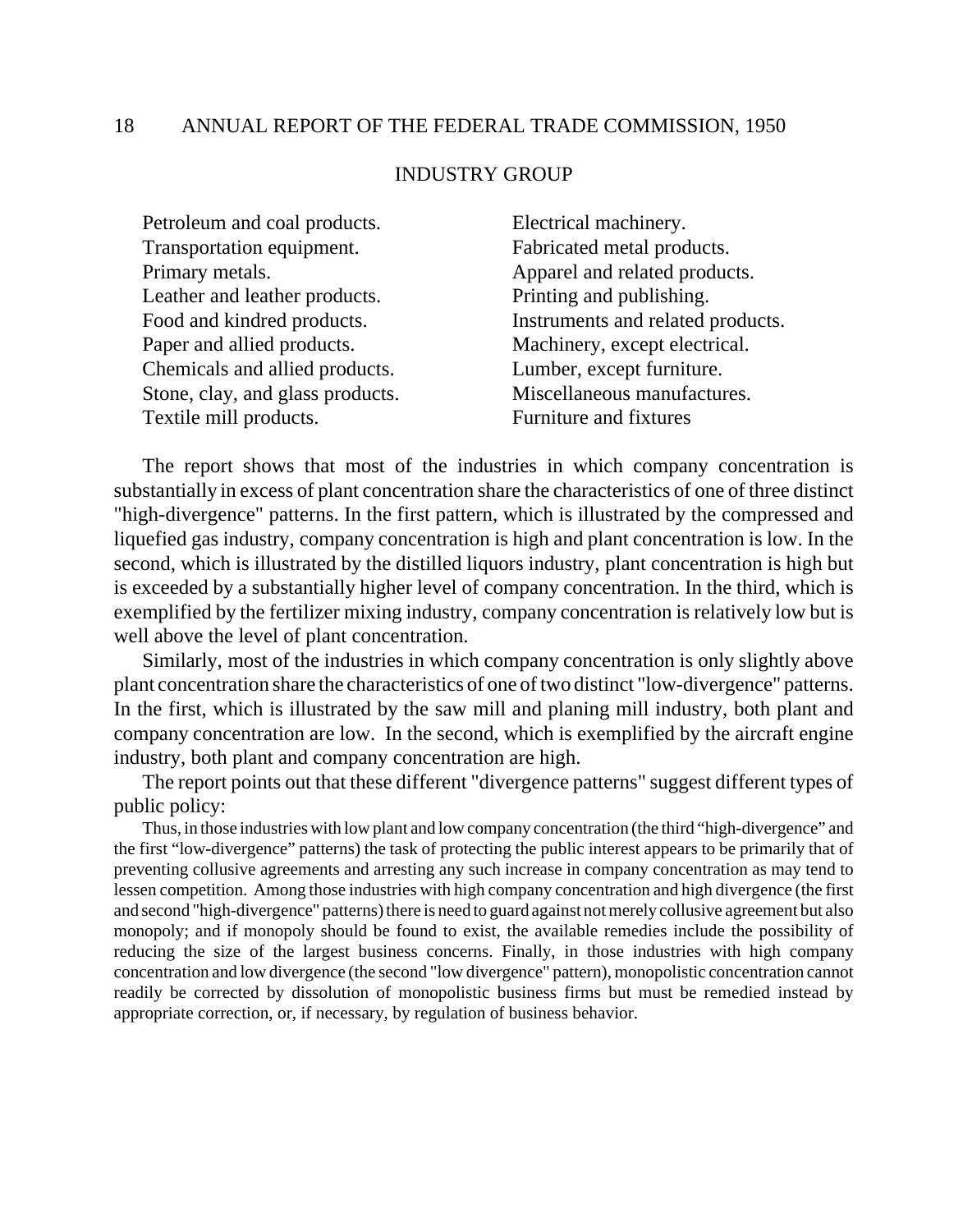#### INTERLOCKING DIRECTORATES

The report on Interlocking Directorates summarizes the interlocking relationships among directors of the 1,000 manufacturing corporations which are listed as "largest" by the Office of Business Economics of the Department of Commerce, and also the interlocking directorates between these 1,000 corporations and a selected list of banks, investment trusts, insurance companies, railroads, public utilities, and distributive enterprises.

The report covers not only direct interlocks among these companies but also indirect interlocking relationships which are established through the presence of directors of two corporations on the board of a third corporation.

The interlocking directorates that have been examined fall into six different patterns, which differ in their effect upon competition. These are:

(1) Interlocking directorates between competitors, the tendency of which is to reduce or eliminate competition.

(2) Interlocking directorates between companies in closely related lines of production, which are capable of forestalling the competition that might develop from the normal expansion of these companies.

(3 ) Interlocking directorates between companies that face similar or closely related problems, the tendency of which is to consolidate communities of interest among these companies and to create a united front against enterprises that threaten the habitual relationships, ways of doing business, or established preeminence of members of the group.

(4) Interlocking directorates between companies and their suppliers or their customers, which may bring about preferential treatment in prices, in the distribution of materials that are in short supply, or in access to market outlets.

(5) Interlocking directorates between manufacturing corporations and financial institutions, which may give such manufacturers preferential access to credit or may constitute an obstacle to the access of competing enterprises to credit.

(6) Interlocking directorates which express a desire to protect an underlying ownership interest.

In the survey of interlocking directorates, the Commission has not found it possible to examine closely each of the apparently significant relationships that were found. The potentialities of the various patterns have been analyzed, and interlocks have been classified in accord with these potentialities; but the report does not seek to determine whether or not the possible effects upon competition from various interlocking relationships have actually appeared.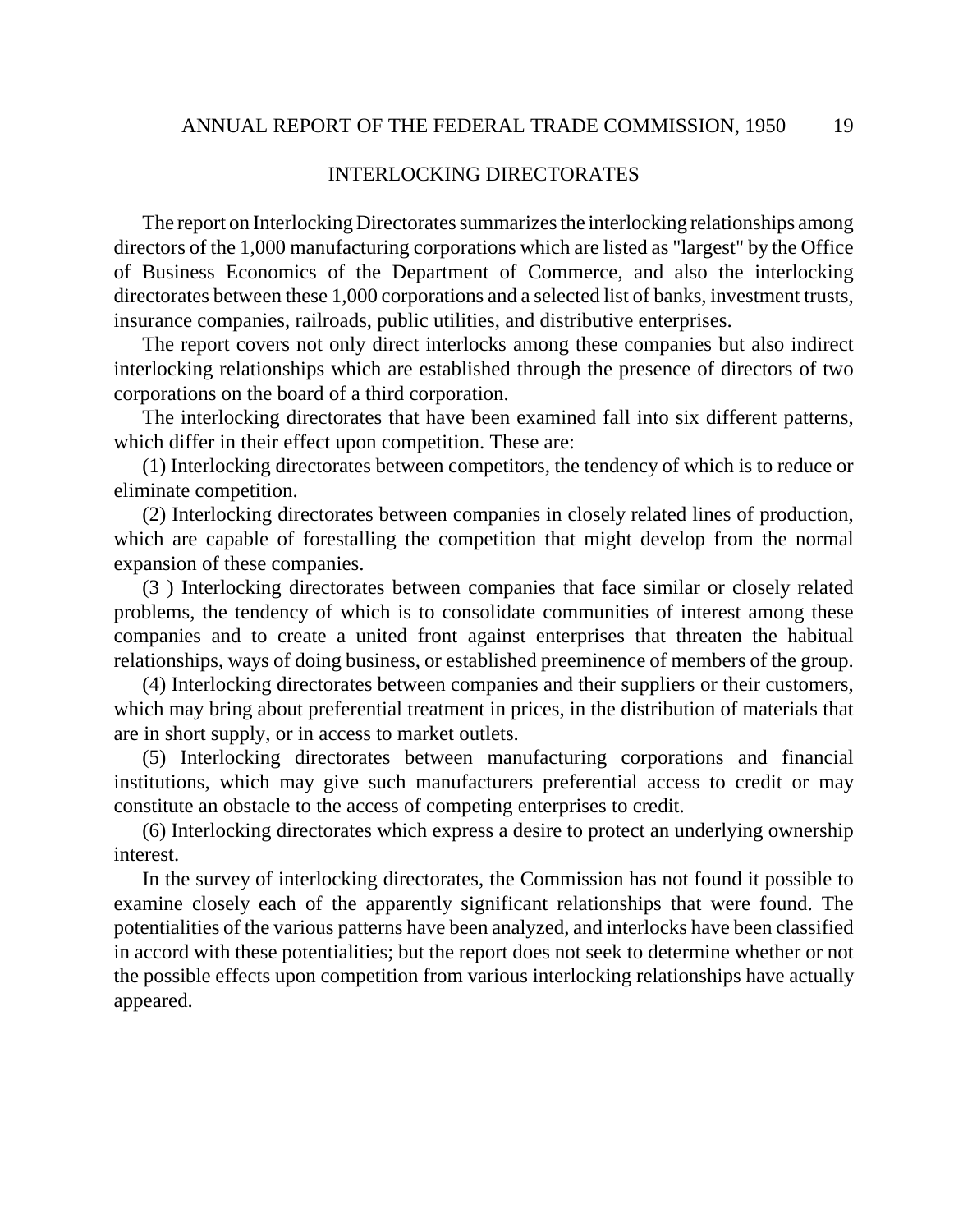#### The Outstanding Interlocks in Various Industries

The food industry exhibited an extensive array of interlocking directorships which appeared to be significant both for competition within the industry and for its relations with other industries. In the meat-packing branch of the industry, Armour & Co. was indirectly interlocked with the third and fourth largest packers; three of the largest meat packers had indirect ties with three of the largest bakers. Armour and Swift Co. Had direct interlocks with equipment manufacturers.

Three of the 10 largest diaries were directly or indirectly interlocked with each other; the largest diaries were also indirectly interlocked with General Foods Corp., Standard Brands, and Best Foods. The largest of the dairy products companies was indirectly interlocked with 2 large baking companies, which were potential customers, and with a large manufacturer of metal and paper containers.

Four of the 12 largest canners had direct or indirect interlocks with companies producing competitive products. The direct interlock between Libby, McNeil Libby and Minnesota Valley Canning, Co. is illustrative of the probable competition reducing ties found in the industry.

Six of the 12 grain-mill-products companies had interlocking relations with competitors. General Mills, the largest, had a direct interlock with Best Foods and indirect interlocks with Pillsbury Mills, International killing Co., and Russell-Miller Milling Co. The three large milling companies also had one or more direct or indirect interlocks with bakers or distillers. Both General Mills and Pillsbury Mills were directly interlocked with a large manufacturer of kraft paper. Pillsbury Mills was also interlocked directly with a food-container stock manufacturer.

The producers of bakery products were also tied together through interlocking directors, 6 of the 10 companies being involved. Purity Bakeries Corp. interlocked directly with American Bakeries Co. The two largest—National Biscuit Co. and Continental Baking Co.—had indirect interlocks with each other and with a number of other baking companies. National Biscuit was also directly interlocked with American Sugar Refining and had indirect ties with five other potential suppliers in the food industry; one of its most notable ties outside the food industry rested upon five directors in common with American Can. United Biscuit, Ward Baking, and Interstate Bakeries also had direct interlocks with container stock or container manufacturers.

A highly concentrated pattern of interlocks occurred among the sugar companies. Sixteen of the 23 largest of these companies had direct or indirect ties with each other. Six Hawaiian sugar com-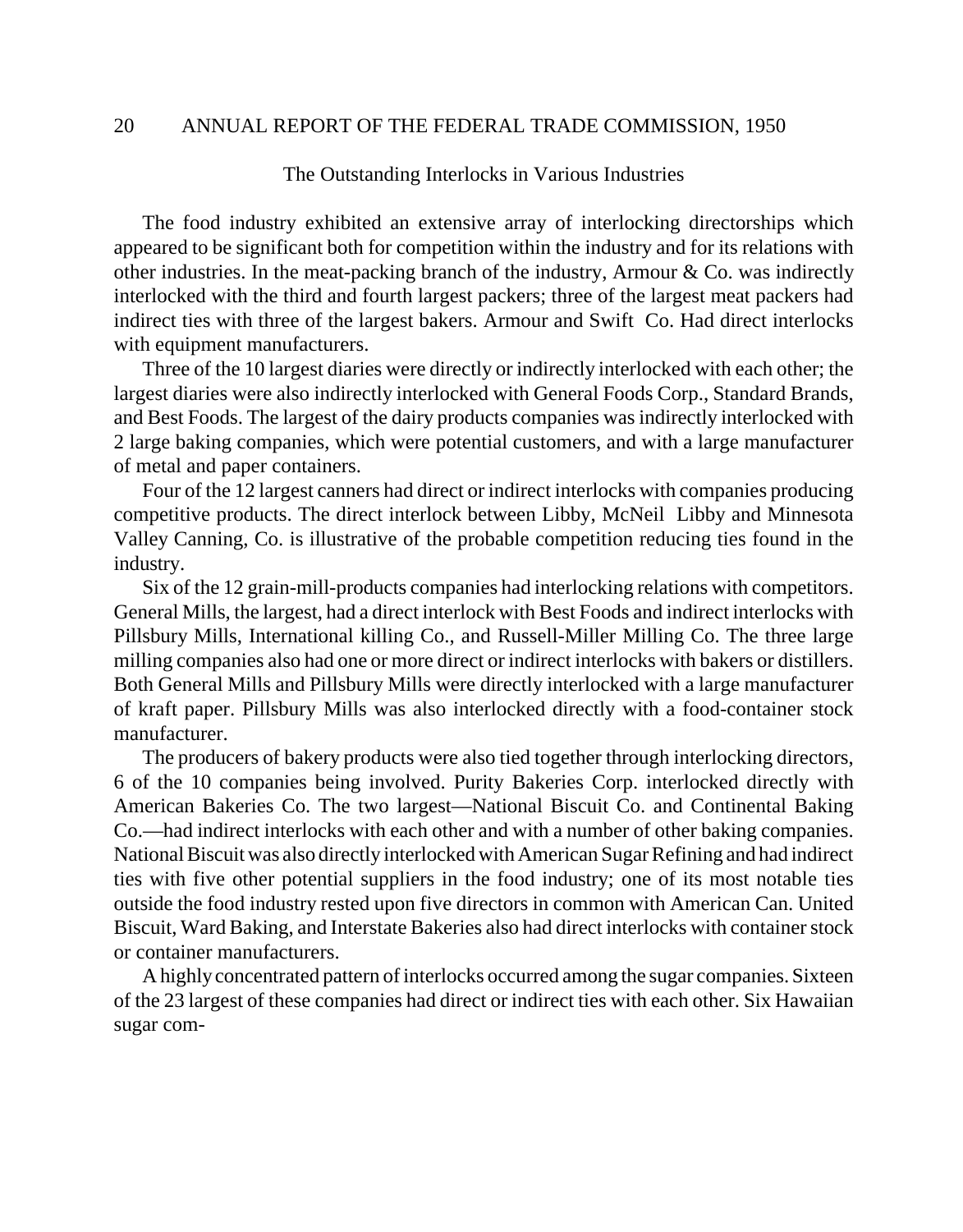#### INTERLOCKING DIRECTORATES 21

panies were both directly and indirectly interlocked with each other, while sugar companies outside Hawaii were equally intricately interlocked. The sugar companies also had direct or indirect ties with the country's largest producers of dairy products, bakery products, and beverages. American Sugar Refining alone had direct and indirect interlocks with 16 potential customers.

Eight of the 23 largest beverage products companies were directly or indirectly interlocked with each other. Canada Dry Ginger Ale, for example, had a direct tie with National Distillers Products; both companies manufacture soft drinks as well as alcoholic beverages. Ties between beverage manufacturers and potential customers or suppliers were varied and numerous. National Distillers Product, the third largest of the distilled beverage manufacturers, for example, had indirect ties with the largest corn products and sugar refining companies. It also had a direct tie with the country's largest manufacturer of glass bottles.

General Foods, Standard Brands, and Best Foods were interlocked with each other through a variety of third companies. General Foods also had direct ties with the country's two largest dairy companies, and indirect ties with the largest bakery company and the two largest grain-mill-products companies, all of which manufacture products with which General Foods' lines compete. General Foods also had a direct interlock with American Can and with the Mead Corp., which sells paperboard.

The interlocking relations within the primary iron and steel industry fell into four major categories. U. S. Steel maintained indirect interlocks with 11 other members of the industry— integrated steel companies, a nonintegrated strip steel producer, a coke and chemical company, and 2 ferro-alloy companies.

The second group of steel companies included Republic Steel Corp., Youngstown Sheet & Tube, Inland Steel, Wheeling Steel Corp., Jones & Langhlin, and National Steel Corp. These companies were all interlocked through a group of important Cleveland companies, including four ore companies and to Cleveland banks. The interlocks consisted of both stock ownership and common directors.

The third group centered in the Mellon family and in a number of companies in the Mellon sphere of influence, including Mellon National Bank Trust Co., Gulf Oil Corp., Koppers Co., Pullman, Pittsburgh Plate Glass Co., and Westinghouse Electric Co. Through these corporations, interlocking relations were maintained among Bethlehem Steel Corp., Armco, Crucible Steel, A. M. Byers, Superior Steel, Granite City Steel Co., and Vanadium Corp. of America. In addition Jones & Laughlin provided a point of contact between the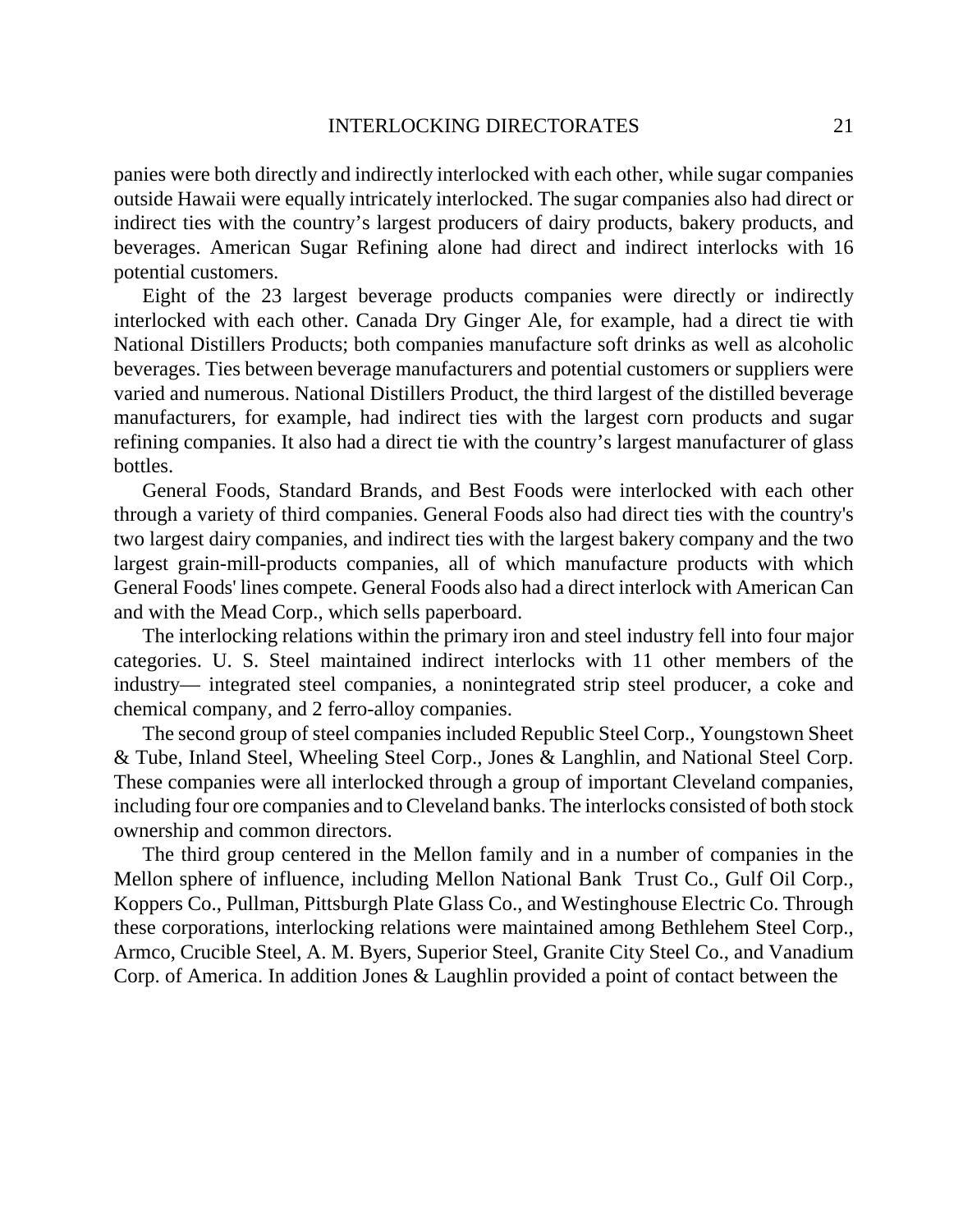Mellon group and the Cleveland group; and U. S. Steel was linked to the group through Pullman.

Finally, Pittsburgh Steel Co., Alan Wood Steel Co., Follansbee Steel Corp., and Pittsburgh Coke & Chemical Co. were interlocked through ties among themselves and with the Peoples First National Bank & Trust Co. (Pittsburgh). This group was interrelated with the Mellon group through Jones & Laughlin and with the Cleveland group through both Jones Laughlin and National Steel.

The nonferrous metals industry was characterized by multiple indirect interlocking relations among companies within the industry, principally through financial institutions but also through a number of leading industrial corporations. The concerns thus interlocked were among the industry's most important. Within the industry, American Metal Co. interlocked with 10 companies; Kennecott Copper Corp. and Phelps Dodge Corp. with 8; Anaconda Copper Mining Co., St.Joseph Lead Co., and American Smelting & Refining Co. with 7; U. S. Smelting, Refining & Mining Co., with 6; Magma Copper Co. with 4; and National Lead Co., New Jersey Zinc Co., Mueller Brass Co., Doehler-Jarvis Corp., and Anaconda Wire & Cable Co. with 3.

Several of the integrated producers of primary metals are also fabricators and thus compete with their customers, actual or potential. There were a relatively large number of interlocks between fabricated and primary metal producers. Some of these vertical interlocks— for example, that between the Sharon Steel Corp. and the Mullins Manufacturing Corp.—appear to have been the equivalent of forward integration. Other interlocks—for example those between U. S. Steel, Babcock & Wilcox, and American Radiator Standard Sanitary Corp.—provided the basis for establishment of a community of interest among companies dominant in their respective fields. The interlocks of fabricated metal producers with users of their products consisted primarily in 36 interlocks with the machinery industry; 24 with the transportation equipment industry; and 19 with the electrical machinery industry.

Companies in the machinery industry were linked primarily with banks, primary metals producers, transportation equipment companies, and electrical machinery manufacturers. In every branch of the industry, competing producers were directly and indirectly interlocked. Among the farm machinery manufacturers, International Harvester, Allis-Chalmers, and J. I. Case were indirectly interlocked with each other and with two of the other six largest producers; the Oliver Corp. was indirectly interlocked with two other farm machinery companies; and Deere & Co. and Minneapolis-Moline Power Implement Co. were interlocked indirectly with each other. Eighteen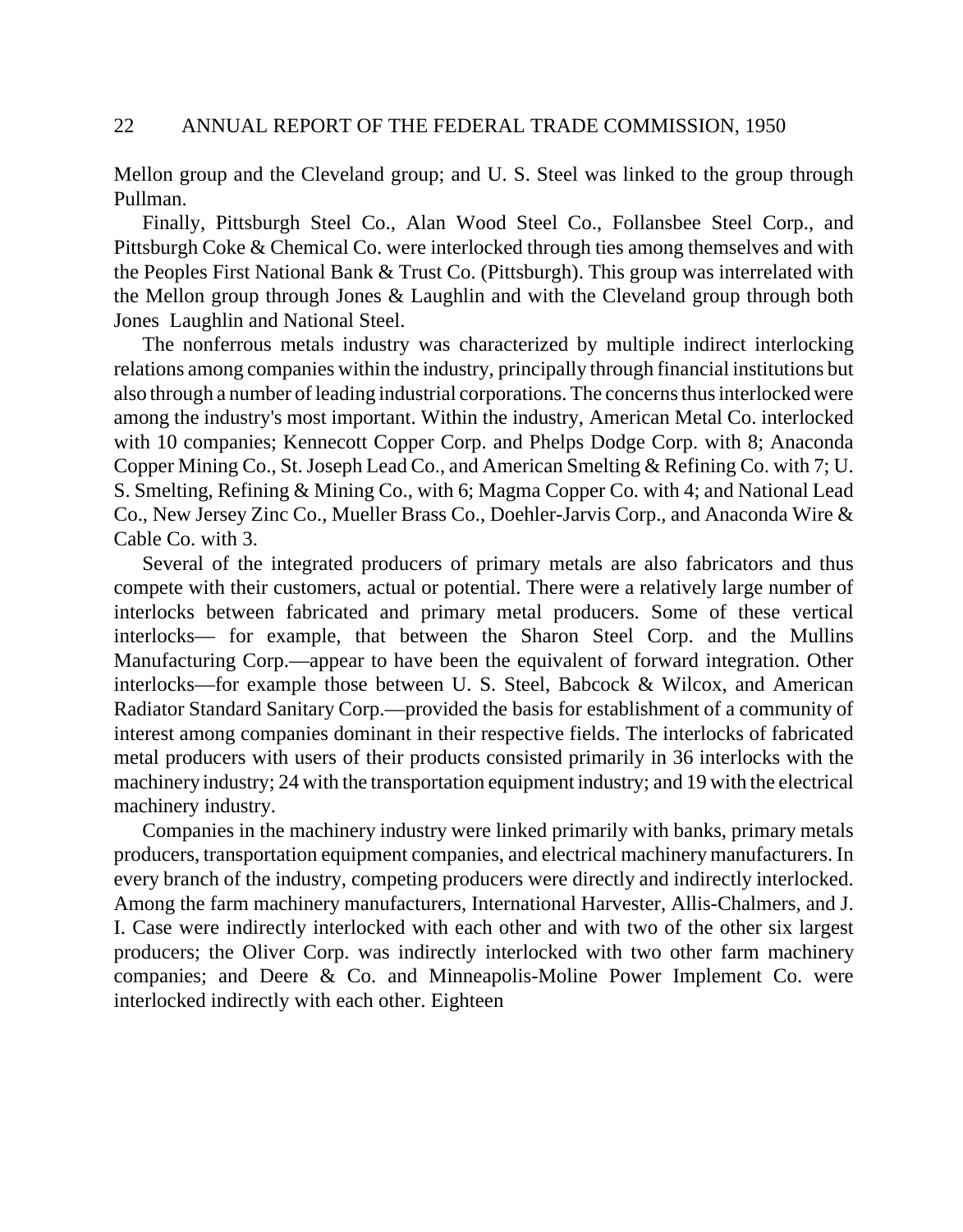competing engine producers were directly or indirectly interlocked, being classified as manufacturers of engines and turbines and the remainder being otherwise classified. Ten of the large machine tool manufacturers were indirectly interlocked with one another, as were the 7 largest manufacturers of office and business machines. Of the four largest producers of textile machinery, the two largest were directly, and all indirectly, interlocked with each other. They were also directly linked with four of the country's largest textile mills and indirectly with nine others. Six of the major producers of pumping and drilling equipment had direct or indirect ties with one or more competitors. The four leading manufacturers of road-building and earth-moving machinery were indirectly associated through multiple interlocks. The machinery producers were also involved in direct vertical interlocks with primary metals producers and with numerous potential customers.

In the electrical machinery industry, the big four manufacturers— General Electric, Westinghouse Electric, Western Electric Co., and Radio Corp. of America—were indirectly interlocked on a multiple basis through six large commercial banks, two of the largest life insurance companies, a public utility, a railroad, and an industrial company. This industry also presented a pattern of interlocking relations extending backward to suppliers of metals, plastics, and the like, and forward to users of electrical equipment. The interlocking directorates between General Electric and New York Central and between Westinghouse and the Pennsylvania and New Haven Railroads appear to be particularly noteworthy.

The transportation equipment industry presented a picture of extensive and complex interlocking relations. Significant interest groups centered around General Motors Corp.; and the Victor Emanuel enterprises linked companies in all of the major subdivisions in the industry. The railroad equipment companies appear to have established a close network of interlocks—12 of the 15 interlocked directly or indirectly with other railroad equipment companies. Two manufacturers of railway air conditioning equipment—Safety Car Heating & Lighting Co. and the Carrier Corp.—were directly interlocked. The only two manufacturers of railway air brake equipment—Westinghouse Air Brake Co. and New York Air Brake Co.—had multiple indirect interlocking relations. Pullman, an important manufacturer of railway cars, was tho nucleus of far-reaching system of interlocking directorates. Other indirect interlocking relations existed among manufacturers of locomotives, railway rolling stock, and other special types of railway equipment. In the aircraft group there was a direct interlock between Douglas Aircraft Co. and Curtiss-Wright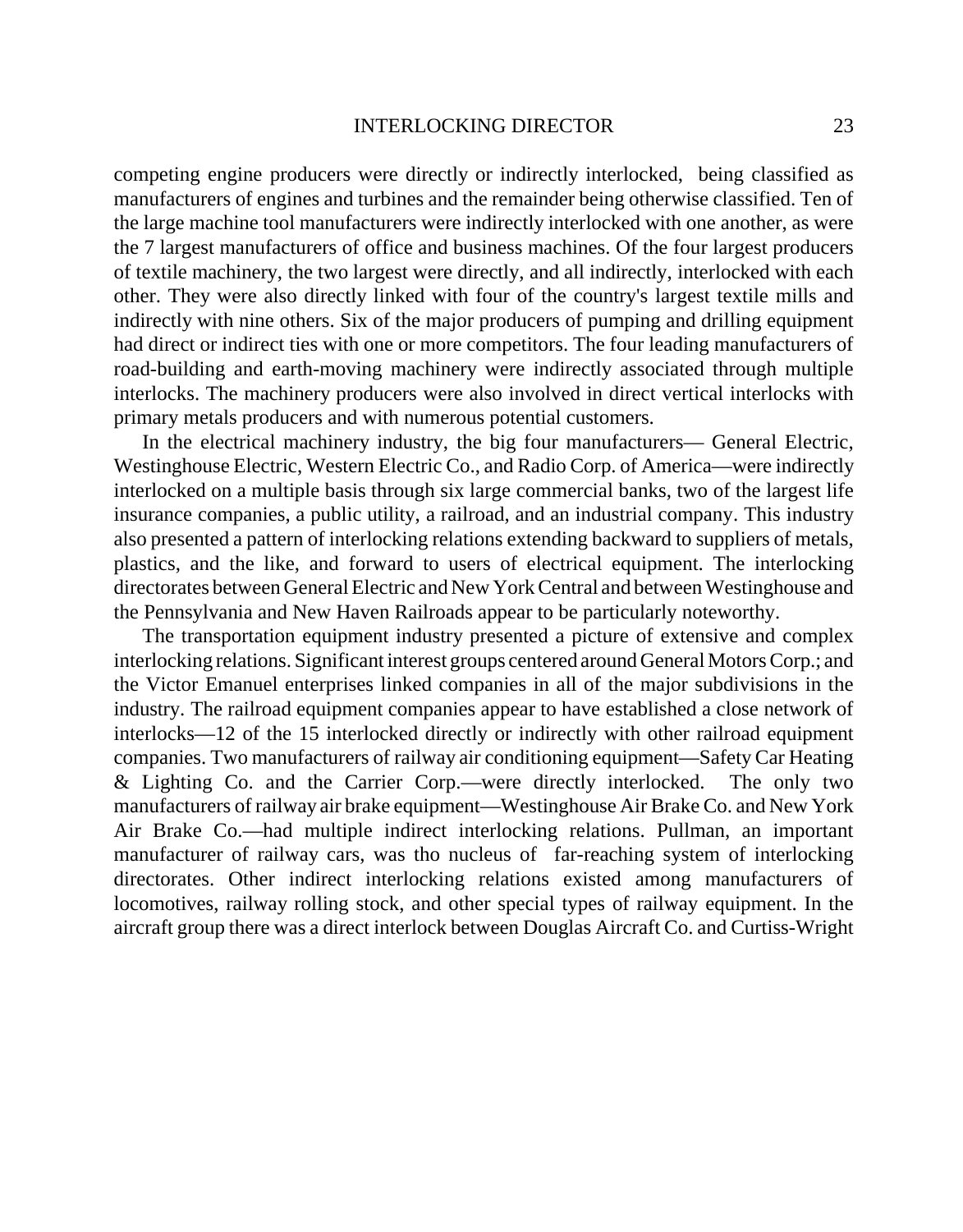Corp., which, however, appears to have been discontinued. The aircraft group also had a chain of indirect interlocking relations that linked not only aircraft manufacturers but also producers of specialized equipment.

In the motor vehicle field, direct interlocks between the large automotive manufacturers and the parts manufacturers appear to have been of principal importance. No significant interlocking relations were found in the ship- and boat-building field. As in other large and important industries, the pattern of interlocking relations between transportation equipment companies and financial institutions was extensive.

Through directors and officers of leading New York banks, the chemical industry maintained many indirect interlocking relations; there were few direct interlocks. Allied Chemical & Dye Corp., Virginia-Carolina Chemical Corp., Mathieson Alkali Works, Inc., American Enka Corp., North American Rayon, Davison Chemical Corp., and American Bemberg were indirectly interlocked through Chase National Bank. Union Carbide and Carbon, Commercial Solvents, North American Rayon, Sun Chemical, and American Bemberg were indirectly interlocked through Central Hanover Bank S; Trust Co. American Cyanamid Co., American Home Products Corp., General Aniline and Film Corp., Sharp & Dohme, and the Lambert Co. were indirectly interlocked through Manufacturers Trust Co. (New York). The chemical industry also exhibited significant array of vertical interlocks that related producers to sources of supply and to outlets for their products.

The leading petroleum companies—Standard of New Jersey, Socony-Vacuum Oil Co., Texas Co., Standard of California., Standard of Indiana, Gulf Oil Corp., and others—were closely tied together by indirect interlocking directorates or by joint ownership of affiliates. The most significant interlocking directorates were through Chase National Bank. On that board were directors of Standard of Indiana, Standard of California, Gulf, and Continental Oil. Texas, Shell Union Oil Corp., and Tide-Water Associated Oil were indirectly interlocked through Central Hanover Bank & Trust Co.

None of the rubber manufacturers had any directors in common in 1946. Indirect interlocking relations existed among the large tire manufacturers, between the large tire companies and some of the smaller tire manufacturers, and between some of the other rubber companies. The most significant of the interlocking relations were apparently those between U. S. Rubber and General Motors, resting on du Pont investmentsin both companies and the presence of du Pont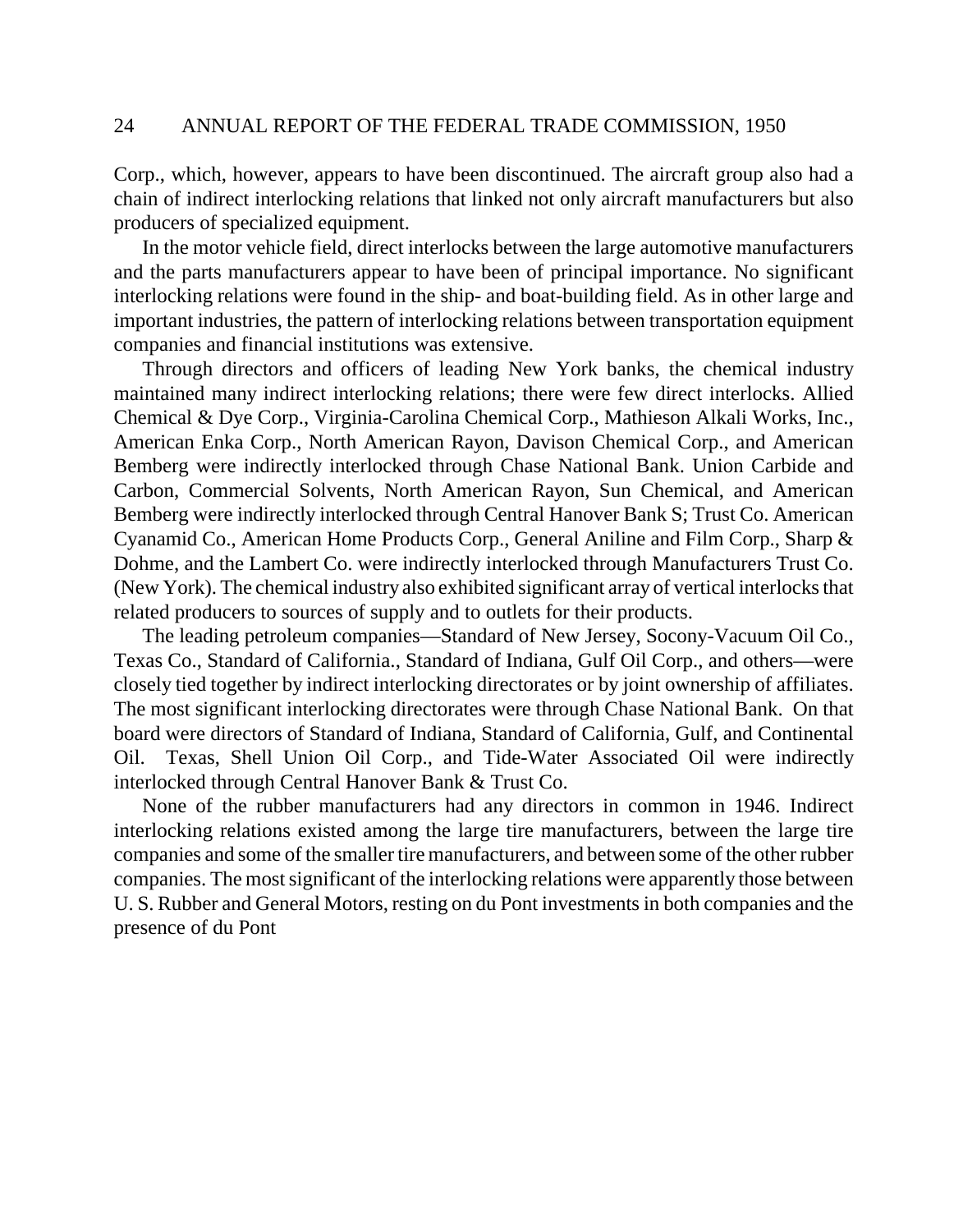directors on both boards. Three of the large tire manufacturers— Goodyear Tire & Rubber Co., U. S. Rubber, and B. F. Goodrich Co.— had direct interlocking relations with chemical companies producing materials used in the manufacture of tires.

The textile industry had an extensive network of interlocks, with 39 of the 85 companies interlocked with one another. Although members of the same industry, these companies produced a diversified list of products. A large number of interlocks appeared to have been among companies that were currently producing competing products. Forward vertical interlocks appeared more significant than those reaching backward to sources of supply. Several of the textile mills lad indirect interlocks, principally through financial institutions, with retail outlets, largely chain clothing and department stores.

In the apparel industry interlocking relations existed through banking interests and factors. The outstanding interlocks brought together on the board of Van Raalte Co. directors of Cluett, Peabody Co., Manhattan Shirt Co., the Hat Corp. of America, and A. Stein &; Co., thus creating a community of interest potentially significant for competition. Apparel manufacturers also interlocked with textile mills: Cluett, Peabody Co. with Sidney Blumenthal & Co., Botany Worsted Mills, United States Finishing Co., and Cheney Bros.; Hat Corp. of America with Sidney Blumenthal. In turn, Cluett, Peabody & Co. had directors in common with National Department Stores and Sears, Roebuck Co.; Manhattan Shirt was also directly interlocked with the Hecht Co. and Gimbel Bros.; A. Stein Co. was represented on the boards of Sears, Roebuck, Bond Stores, Inc., W T. Grant Co., and S. H. Kress & Co.; the Hat Corp. of America was interlocked directly with Bond Stores. The strong position of Van Raalte and its interlocking relations with apparel manufacturers reflected in part the presence of two Goldman, Sachs & Co. partners and a Lehman partner on the board of Van Raalte.

The paper and allied products industry had a chain-like network of interlocking directorates connecting 22 of the 31 large companies with one another. There was no one company from which these interlocking relations radiated; the ties were as characteristic of the smaller as of the larger companies.

The printing, publishing, and allied industries had no directlyinterlocked directorates and relatively few significant indirect interlocks.

The lumber and wool products industry and the furniture and fixtures industry had few significant interlocking directorates.

In the glassindustry the direct and indirect interlocks between Libbey-Owens-Ford Glass Co. and Owens-Illinois Glass Co. appear to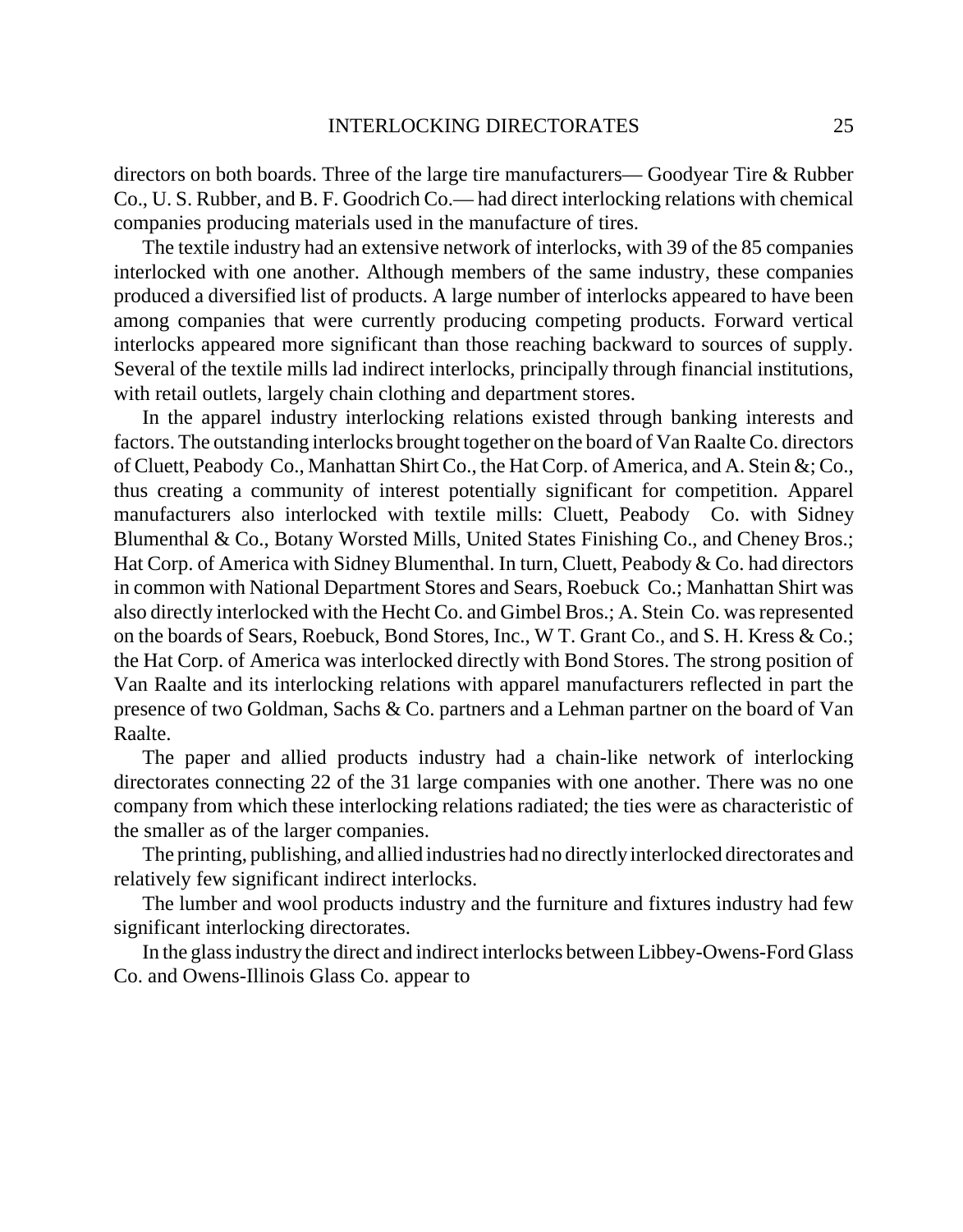have had significance in supporting a division of fields between the companies. Several of the glass companies also had vertical interlocking relations with important outlets.

Interlocking directorates in the cement industry appeared to be important principally on the Pacific coast. Significance may have attached to the interlocks between refractories manufacturers and cement and steel companies. The gypsum manufacturers lad their most important interlocks with financial institutions.

None of the larger companies classified in the leather products industry were directly interlocked. However, indirect interlocks existed between some of the important companies: Endicott Johnson Corp. with Florsheim Shoe Co., and the latter with George E. Keith Co.

No significant interlocking relations were found among the companies classified in the tobacco products industry.

In the professional and scientific instrument industry the few insignificant interlocks were between companies the products of which were complementary or which might provide components for finished products.

In the miscellaneous manufacturing industry, the interlocks, direct and indirect, involved supplier-customer relations.

#### **Conclusions**

The major conclusions that emerge from the Commission's analysis of interlocking directorates among the 1,000 largest manufacturing corporations and between these corporations and some 330 nonmanufacturing corporations follow:

(1) Among the largest companies there was in 1946 a substantial and significant variety of interlocking directorates, which, by virtue of the character of the businesses of the companies, involved reasonable probabilities that competition would be reduced thereby.

(2) Some of these interlocks appeared on their face to be violative of section 8 of the Clayton Act.<sup>1</sup> The majority of them, however, did not fall within the prohibition contained in that act.

(3) Many of the interlocks which were capable of reducing competition were lawful under the provisions of section 8 of the Clayton Act because the interlocked concerns, though potentially competitors, had not been competitors in the past, or because the interlocked concerns were related to each other as actual or potential suppliers and customers rather than as competitors, or because the individuals through whom the interlocking relationships were maintained were

\_\_\_\_\_\_\_\_\_\_\_\_\_\_\_

<sup>&</sup>lt;sup>1</sup> Section 8 of the Clayton Act provides in substance that no person may be director in two or more competing corporations, any one of which has capital, surplus, and undivided profits aggregating more than \$1,000,000. (This provision is not applicable to banking institutions and common carriers, which are covered under other sections of the statute.)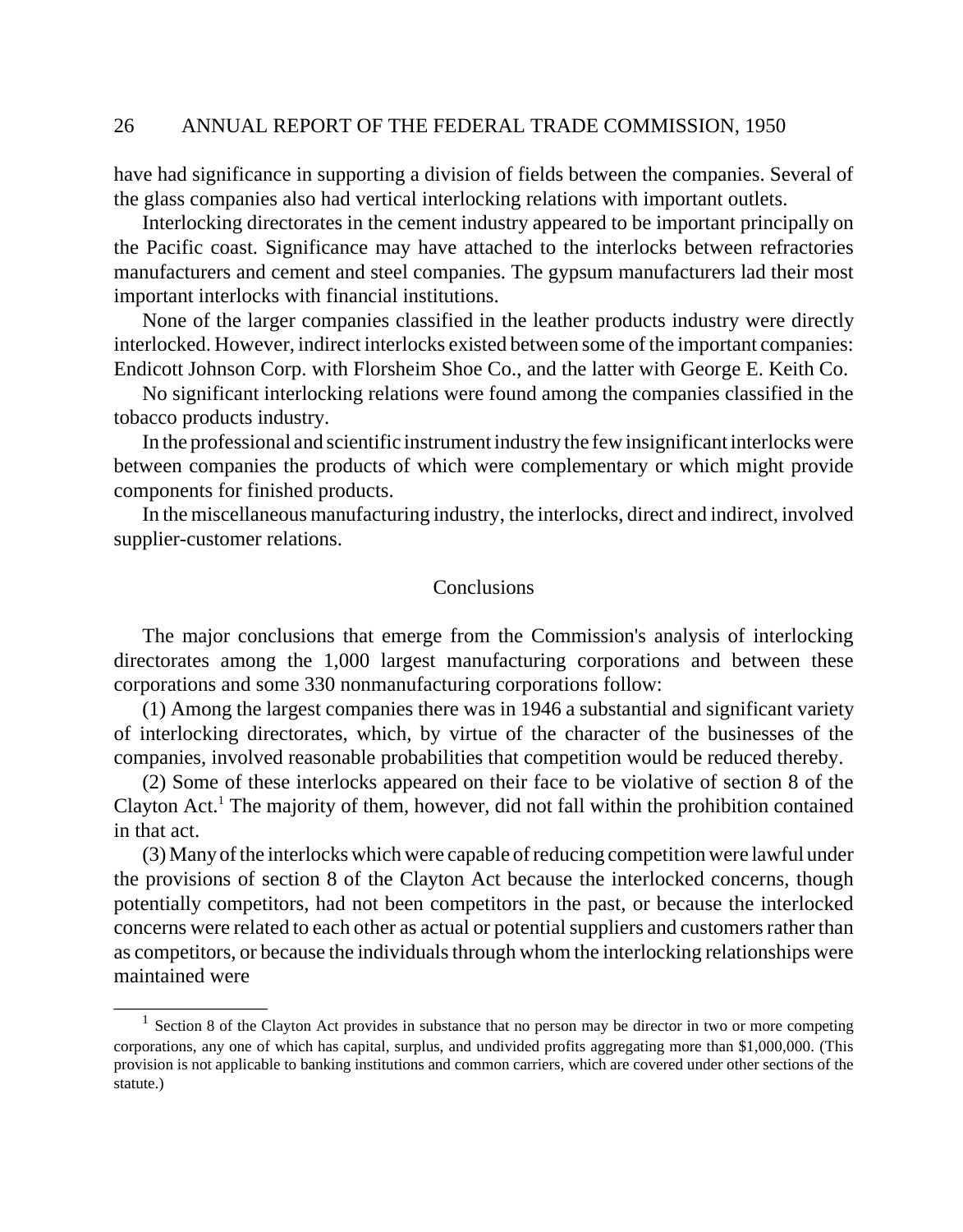officers or stockholders rather than directors, or because the companies involved, instead of having common directors, had directors who were jointly members of the boards of third companies.

(4) In certain cases interlocking relationships involving several directors from the same company provided a broad base far the development of common policies and attitudes. In certain industries directors from various important companies sat together on particular boards which served as focal points of interlocking relationships. In certain other industries, though there were no focal points, there was such a multiplicity of interlocking relationships as to constitute a network in which it was evident that the effect of any one interlock was strengthened and supplemented by the existence of the others. The Clayton Act contains no recognition of the significance of multiple, local, and network interlocks, as distinguished from single interlocks.

(5) The most common interlocks were those that linked a seller of goods or services with a buyer thereof. In a substantial number of cases the importance of the seller, the buyer, or both was such that establishment of preferential or exclusive-dealing relations between them might be expected to have adverse effects upon the opportunities of their competitors. This was particularly true in the case of interlocks between industrial companies and financial institutions. The problems raised by interlocks of the supplier-customer type appear to be similar to those which led the Congress to prohibit such interlocks in the case of common carriers except where steps are taken to assure arm's-length dealing. Nevertheless, there is no legal limitation upon this type of interlocking relationship among industrial and commercial companies.

#### INTERNATIONAL CARTELS IN THE ALKALI INDUSTRY

The Commission's report on cartelization in alkali deals with the nature, extent, and effects of international agreements concerning baking soda, soda ash, and caustic soda to which organized groups of European and American alkali producers were parties from 1924 until 1946. Information for the report was drawn from the Commission's files ad from the records of an antitrust proceeding which resulted in a decision by the United States District Court for the Southern District of New York on August 12, 1949 (U. S. v. U. S. Alkali Export Association et al., 86 Fed. Supp. 59).

The report traces the steps by which the United States Alkali Export Association, Inc., formed under the Export Trade Act in 1919, first competed for several years which the cartelized European alkali manufacturers and later, through a series of understandings and

919025—51—–3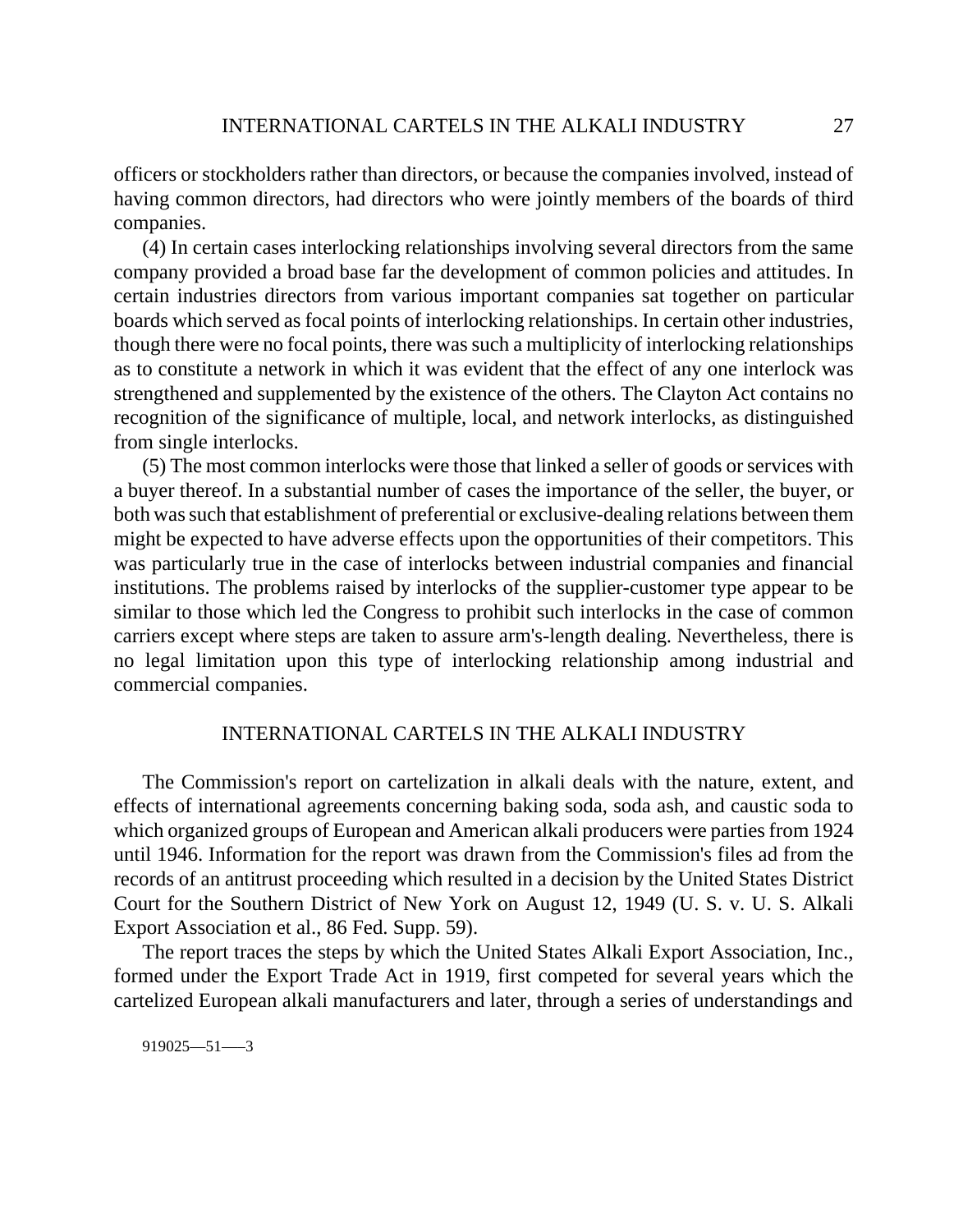agreements, cooperated increasinglyto divide worldmarkets, establish quotas, fix prices, and restrain competition. Exclusive markets were assigned to the various parties. In each such market the holders of the exclusive privilege enjoyed a monopoly protected by the mutual agreement that: "Each party shall use its best endeavors to prevent shipments from its exclusive market to markets exclusive to other parties." Other markets were designated as "joint" markets, in which prices were fixed and sales were shared in accordance with quotas agreed upon by the parties. The result of these understandings, as stated in a letter from Imperial Chemical Industries of London to United States Alkali Export Association, Inc., was to be the "there will be complete cooperation between us to avoid competition in any part of the world."

The effectuation of these understandings required collateral understandings, agreements, and acts to limit competition and trade both in the home markets of the parties and in foreign joint markets. Prominent among these were efforts to control exports by independent producers. In the United States an understanding was reached in 1929 that United States Alkali Export Association, Inc., would "take the necessary steps to control Inyo [Inyo Chemical Co.] and any other makers of alkali products in the U.S. A., so that by stabilization of prices we [Imperial Chemical Industries] may achieve some benefit from our arrangement with you [United States Alkali Export Association, Inc.]." Accordingly, Inyo ChemicalCo.'s exports were controlled, and in 1931 represented two-thirds of all soda ash exported by the Association. Later, after Inyo became bankrupt, three other new California producers began shipping to Europe.Thereupon, at the insistence of European producers, United States Alkali Export Association was instrumental in bringing about the formation of California Alkali Export Association in 1936, to dispose of California ash as directed by U. S. Alkali. In consideration of these arrangements, the cartel agreed that the markets of Canada, Mexico, Cuba, Haiti and San Domingo, Dutch East Indies, and Dutch West Indies would be exclusive territories of the American producers.

Another source of trouble in operating under the cartel agreements was unauthorized competitive selling of alkali by independent export merchants and brokers. To curb such "bootleg" sales, United States Alkali Export Association (1) undertook to handle all surplus offered for export by nonmember producers; (2) stipulated in domestic sales contracts that material sold was for domestic consumption only, and not for export; (3) refused to make further sales to domestic distributors and consumers who permitted material to "leak" into unauthorized export channels; (4) developed an elaborate statistical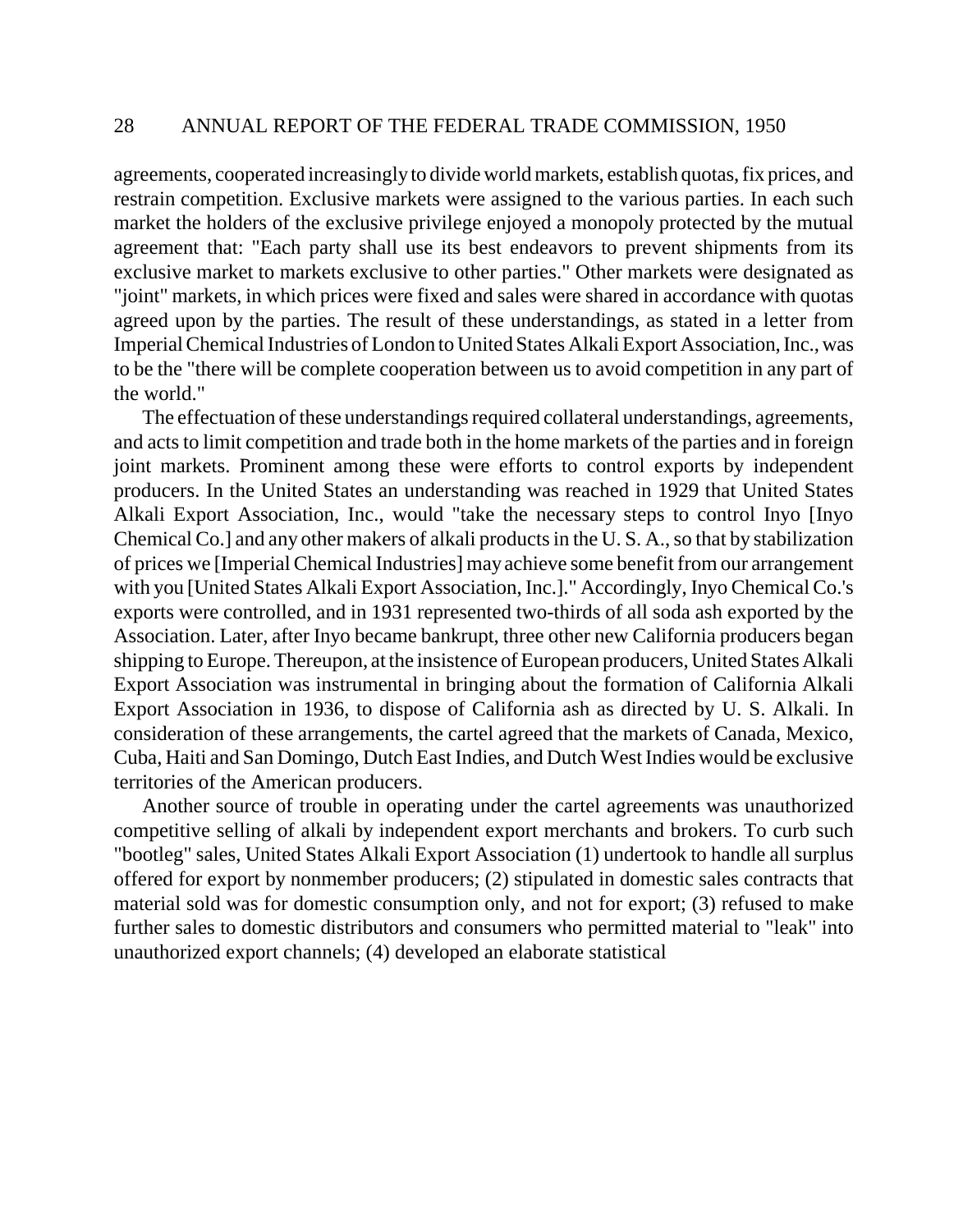system to obtain information regarding shipments made outside the Association; (5) maintained inspectors at ports to scrutinize shipments for export;  $(6)$  compiled and circulated blacklists of independent exporters classed as "bootleggers," and (7) had standing orders with certain parties in the trade to purchase any free tonnage which might enter unauthorized export channels. The connection of these measures with the operation of the cartel is indicated by the bulletin of the Association "to members and nonmembers" dated July 10, 1936, which said:

A different international agreement becomes effective this month. The responsibility we assume thereunder can produce a decidedly unfavorable reaction in many of our important markets, if there is any laxity in the industry in restricting possible exports through channels outside the Association.

U. S. v. U. S. Alkali Export Association, a proceeding under the Sherman Act initiated by the Department of Justice in March 1944, was the first case in which the Federal courts were called upon to interpret the Export Trade Act (15 U. S. C. A., secs. 1-5) as applied to participation in foreign cartel agreements by associations organized under this statute. The nature of the understandings between American and European producers, which 'ere never reduced to formal contracts signed by all parties, and the effects of the trade practices in domestic ad foreign trade carried out thereunder, did not become fully known until developed in the alkali case. The court held that numerous activities of United States Alkali Export Association, Inc., and California Alkali Export Association went beyond the exemptions of the Export Trade Act and therefore violated the Sherman Antitrust Act. Injunctive relief was judged to be proper and preparation of findings of fact and a decree in accordance with the opinion was ordered ( U. S. v. U. S. Alkali Export Association, 86 Fed. Supp. 59) .

#### PREWAR AND POSTWAR PROFIT RATES

The report entitled Rates of Return, for 529 Identical Companies in 25 Selected Manufacturing Industries, 1940, 1947-39 contains a comparative study of the prewar and postwar profit rates of-25 major manufacturing industries in the United States. The report is based on an analysis of the financial statements of 529 identical corporations in 25 manufacturing industries for the years 1940, 1947, 1948, and 1949. In addition to comparing profit rates after taxes, the report also shows changes in profit rates which took place in 1947, 1948, and 1949.

The industries selected for study constitute a substantial segment of the Nation's total industrial economy, and their combined assets in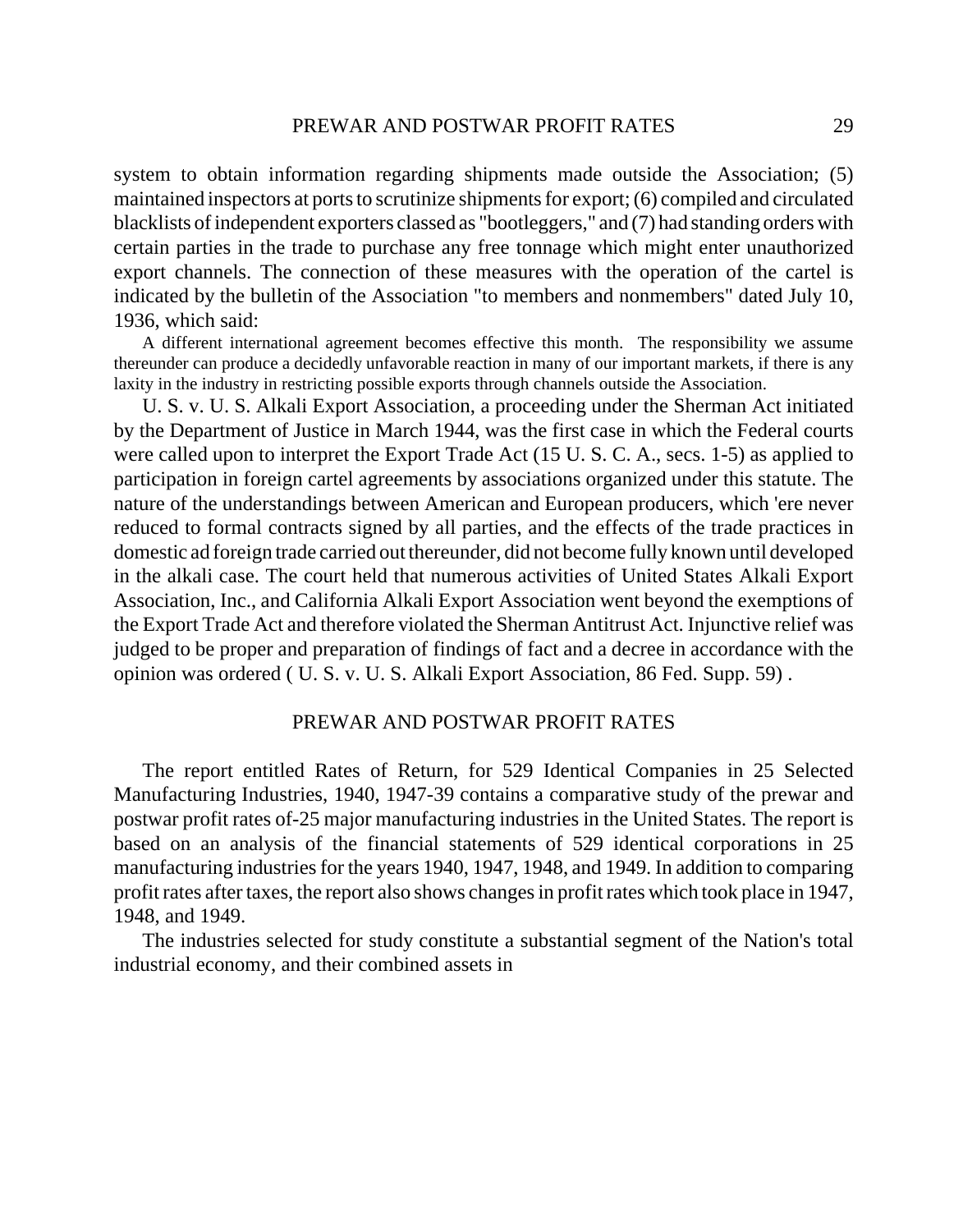1940 accosted for 50 percent of the total assets in all manufacturing industries.

The report states that 17 industries had higher average rates of return in 1949 than in 1940. Industries which showed the most striking increases were motor vehicles (from 17.3 to 29.6 percent); biscuits and crackers (from 8.7 to 16.8 percent); bread (from 7.6 to 15.3 percent); flat glass and glassware (from 11.7 to 17.9 percent); and petroleum refining (from 6.7 to 12.6 percent). Six industries(cigarettes, cigars,soap, wool carpets and rugs, nonferrous metals, and engine turbines) showed lower profit rates in 1949 than 1940; and two industries (tires and inner tubes, and plug, smoking and snuff tobacco) had identical profit rates in 1940 and 1949.

Although the profit rates for 1949 tended to be higher than those of the prewar period, they were generally below the rates of 1948. Twenty-one of the 25 industries showed a decline in the rate of return between 1948 and 1949. However, four industries were exceptions to this general decline in profit rates between the 2 years. The motor vehicle industry has shown a continuous increase in its rate of return, from 17.3 percent in 1940 to 19.6 percent in 1947, to 25 percent in 1948, and to 29.6 percent in 1949. In addition, profit rates increased between 1948 and 1949 in the dairy products industry, the cigarette industry, and the flat glass and glassware industry.

An outstanding characteristic of the industries included in the report is the continuation into the postwar period of the relationship which existed between the largest and the other companies during the prewar period. If the larger corporations were more profitable than the smaller firms in the prewar period, they continued to be more profitable in the postwar period; and if the reverse was true in the prewar period, it continued to be true in the later period.

Rates of return shown in the report were computed, for the most part, on the average investment as of the beginning and ending of each year. The stockholders' investment consisted of the capital stock outstanding, paid-in or other capital surplus, earned surplus, minority interest in capital stock and surplus, and surplus reserves, less reported appreciation. The net income represents the profit after deducting all normal and regular costs and expenses ad Federal income taxes.

#### INDUSTRIAL FINANCIAL REPORTS SERIES

The quarterly industrial financial reports which are prepared and published by the Commission in cooperation with the Securities and Exchange Commission provide a current indication of conditions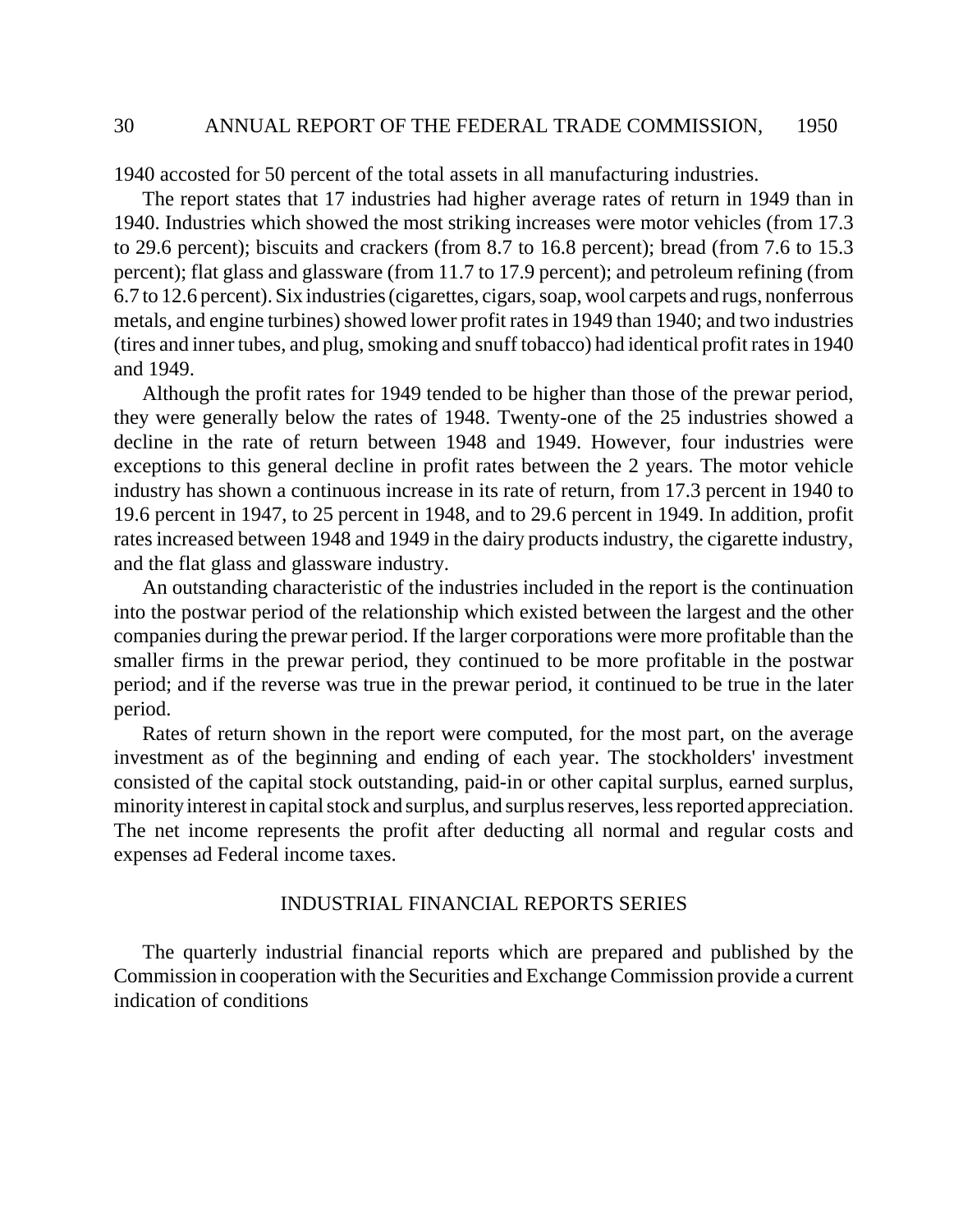in the manufacturing economy and in the various segments of industry. From these reports can be determined, (1) the general financial condition of manufacturing corporations; (2) the trend of manufacturing operations; (3) variations which have taken place within specific industries or within different corporate size groups; and (4) indications of situations requiring stabilization controls during a mobilization period.

New uses have been steadily developing in the Commission and elsewhere for these reports. The reports have become the only reliable sources of information about the profits of small manufacturers. A comparison of prewar anti postwar rates of return on investment in 25 manufacturing industries (see section entitled "Prewar and Postwar Profit Rates") was prepared in 1948 from the data provided in the reports, and is now brought up to date annually. From time to time the Commission develops from the same data, figures showing the concentration of manufacturing in the hands of large corporations. The first such reports, for the year 1947, showed that the 113 corporations which had assets of more than \$100,000,000 each possessed in the aggregate 46 percent of all American manufacturing facilities. Similar subsequent reports, it is anticipated, will provide a measure of the trend of concentration.

The Council of Economic Advisers regularly utilizes the reports, and certain ratios developed in them are included in the President's Economic Report to the Congress. The reports are also used extensively by the Department of Commerce, the Federal Reserve Board, the Treasury Department, the Bureau of Labor Statistics and by the other Government agencies, by business enterprises, and by private research organizations.

In these quarterly reports all manufacturing corporations are classified according to the amount of their total assets, as follows:

- ( 1) Corporations with assets of over \$100,000,000.
- (2) Corporations with assets of more than \$5,000,000 but less than \$100,000,000.
- (3) Corporations with assets of more than \$1,000,000 but less shall \$6,000,000.
- (4) Corporations with assets of more than \$250,000 but less than \$1,000,000.
- (5) Corporations with assets of less than \$250,000.

In the first quarter of 1947 the highest rate of profit was attained by the middle group assets from \$1,000,000 to \$5,000,000). Second in percentage of profit was the group with assets between \$250,000 and \$1,000,000; third was the group with assets between \$5,000,000 and \$100,000,000; fourth was the group with assets of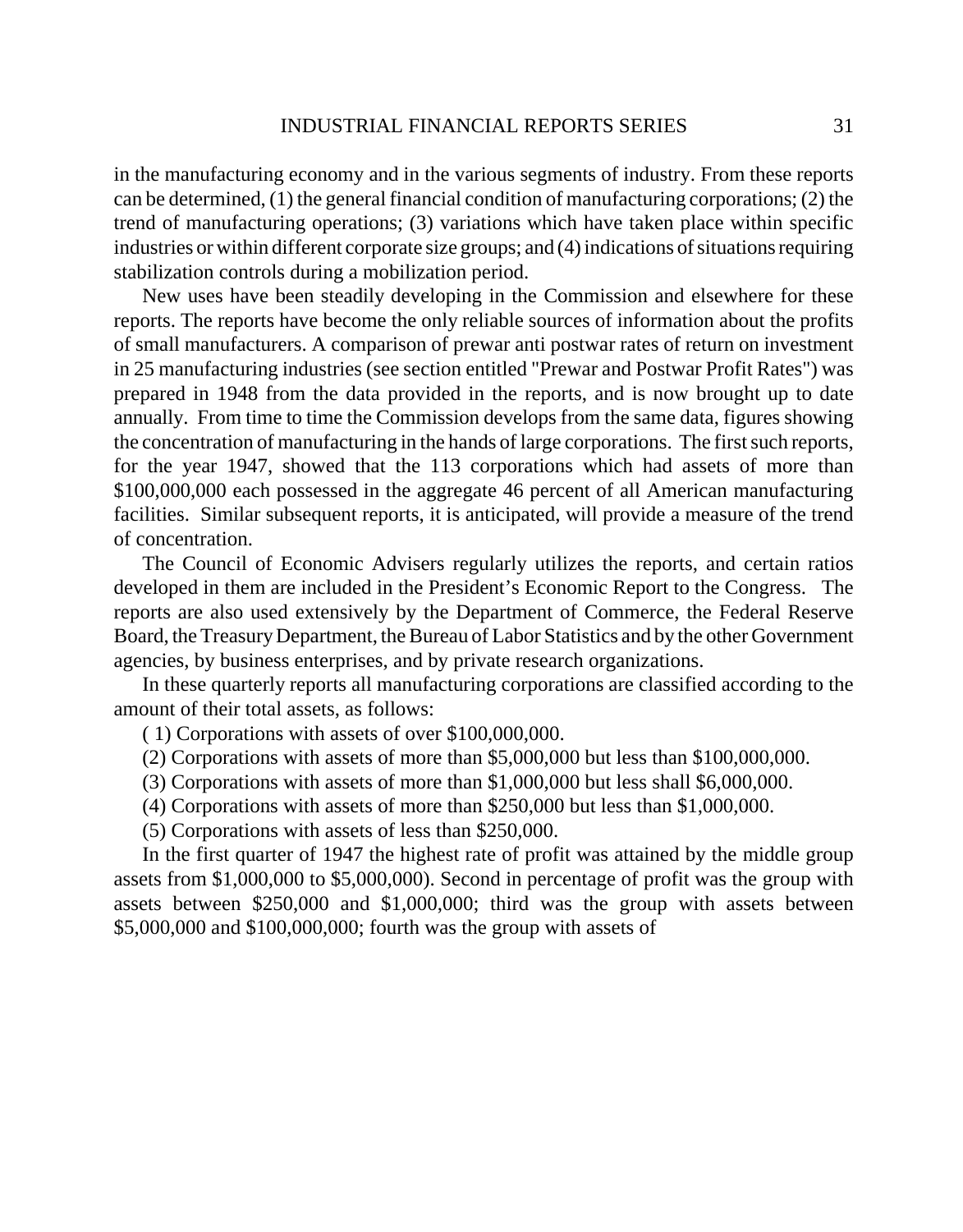lessthan \$250,000; and last was the group with assets of more than \$100,000,000. In all five groups, profits on stockholders' equity after taxes were running at an annualrate of more than 14 percent. The highest rate of profit was approximately 22.5 percent.

During the following 3 years, the picture was drastically altered. Profits of the smallest corporations, those with assets of less than \$250,000, not only went steadily downward, but decreased more than the profits of any other group. From an average profit in 1947 of 18 percent, the rate declined to approximately 2 percent by the end of 1949.

## RATES OF PROFIT FOR MANUFACTURING CORPORATIONS BY ASSET SIZE GROUP

Trend Lines Fitted to Ratio of Income after Taxes to Stockholders Equity on an Annual Rate Basis

#### GRAPH - SEE IMAGE

By the end of 1949 the five size classes of corporations had sorted themselves out so that the level of their profits was a direct reflection of their relative size. The largest corporations had the largest profits; the smallest corporations had the smallest profits. The three middle groups fell between the other two in order of their size. The chart above shows the trend lines fitted to ratio of income after taxes to stockholders' equity on an annual-rate basis.

In an effort to increase the accuracy of the reports and to make available financial data for narrowly defined industries, thus increasing the usefulness of the reports, the Commission is currently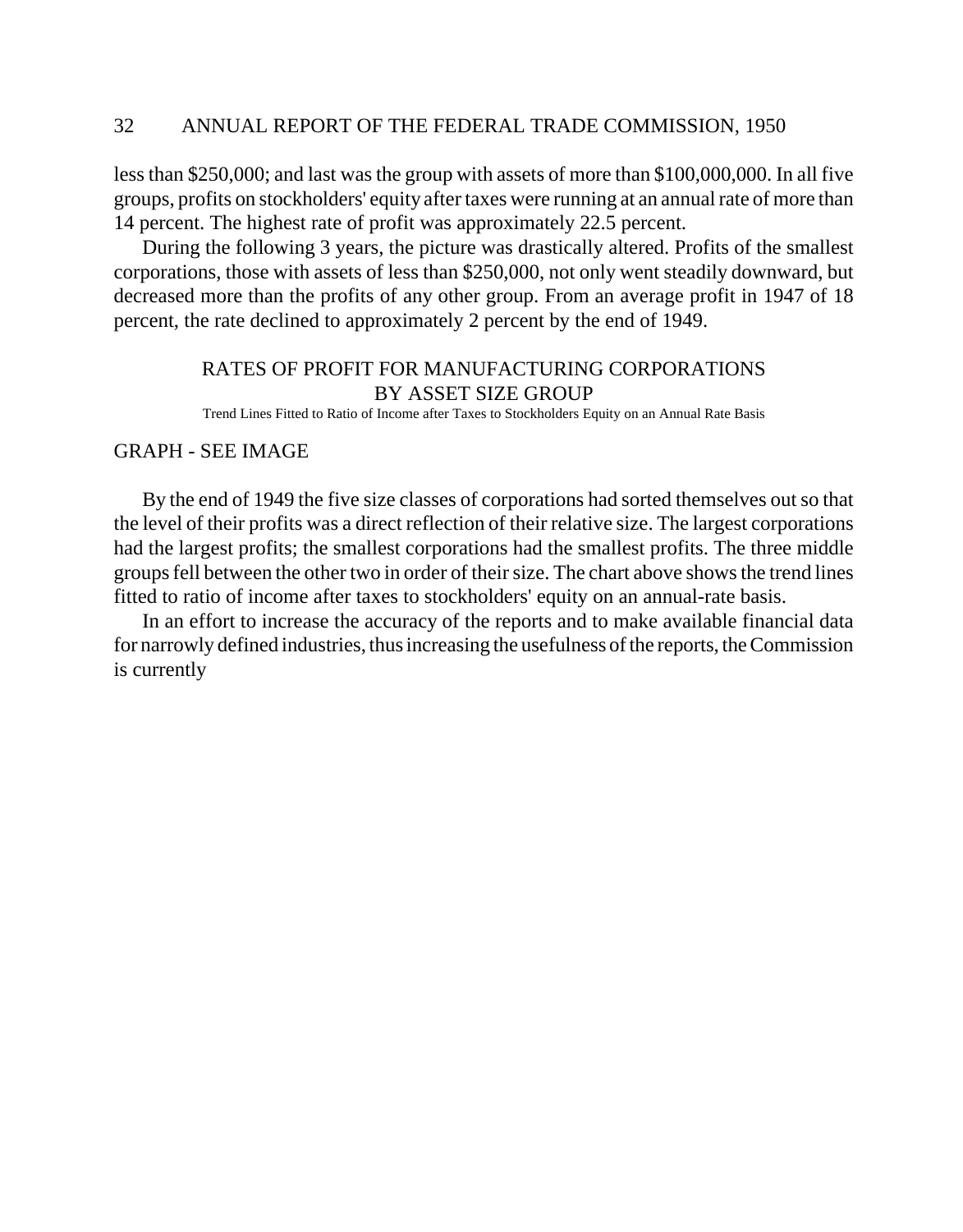engaged in increasing the size of the sample of corporations included in the report. It is expected the new and larger sample will be ready for use in the report for the first quarter of 1951.

The quarterly financial-reports program is the Government's first undertaking designed to avoid duplication by cooperative collection of data. Before World War II the Commission began collecting and tabulating the annual financial reports of corporations in selected manufacturing groups. During the war this work was discontinued when the Office of Price Administration established a similar financial reporting program. At the end of the war an interagency committee was established by the Bureau of the Budget to examine the needs of Government agencies for financial business statistics. It was determined by this committee that a cross-section sample of approximately 10 percent of all manufacturing corporations would supply the information requested by Government agencies. The Federal Trade Commission was assigned the task of collecting reports from unregistered corporations (a function authorized in section 6 of the Federal Trade Commission Act) and the Securities and Exchange Commission was requested to collect and complete the data on corporations whose securities were registered on a national stock exchange. In order to secure an overall picture of industry, the original plan of the committee provided for inclusion of mining corporations and wholesale and retail trade corporations as well as manufacturing industries. However, the program has not yet been extended to cover these other groups.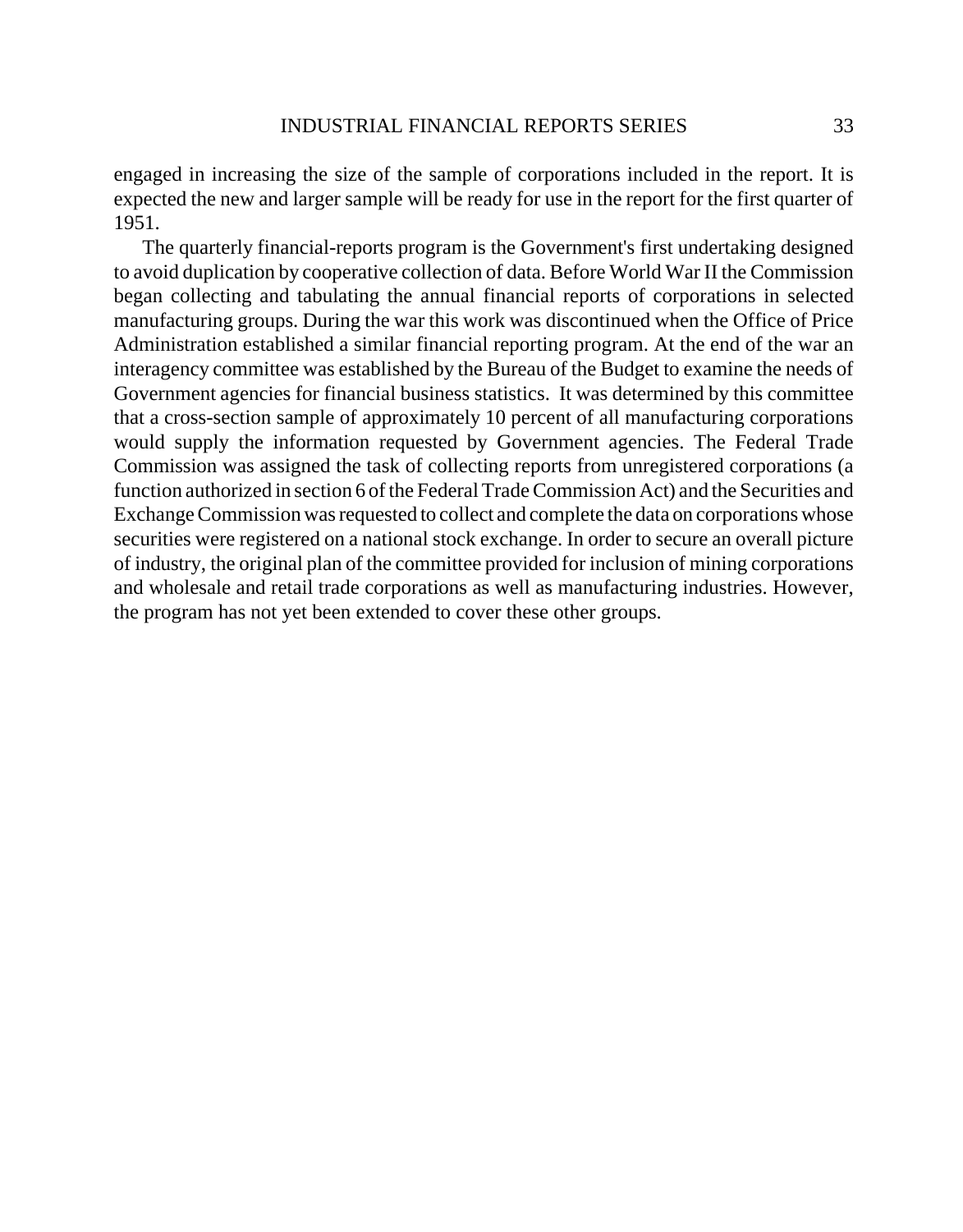## PART II. GENERAL LEGAL WORK

#### DESCRIPTION OF PROCEDURE

Cases before the Commission originate in one of several ways: Through complaint by a consumer or a competitor; from other Governmental agencies, Federal, State, or municipal; or upon observation by theCommission. TheCommission itself may initiate an investigation to determine whether the laws administered by it are being violated.<sup>1</sup> No formality is required in making application for complaint. A letter setting forth the facts in detail is sufficient, but it should be accompanied by all evidence in possession of the complaining party in support of the charges made. It is the policy of the Commission not to disclose the identity of the complainant.

Upon receipt of an application for complaint, the Commission, through its Bureau of Antimonopoly or its Bureau of Antideceptive Practices, considers the essential Jurisdictional elements before deciding whether it shall be docketed for investigation. If it is a case involving restraint of trade or alleged violation of the Clayton Antitrust Act, it is assigned to the Chief, Division of Investigation and Litigation, Bureau of Antimonopoly. If it involves deceptive practices, it is referred in the Bureau of Antideceptive Practices to either the Chief, Division of Investigation, or the Chief, Division of Radio and Periodical Advertising, depending upon its nature and the type of investigation to be made.

In either Bureau, after preliminary processing, cases are then assigned to attorneyexaminers for the purpose of developing all the essential facts. In matter requiring field investigation, the general procedure isto interview the party complained against, advise him of the charges, and request such information as he may care to furnish in defense or in justification. Where necessary, competitors of the respondent are interviewed to determine the effect of the practice from a competitive standpoint. It is often desirable also to interview consumers and members of the general public to obtain their assistance in determining whether the practice in question constitutes an unfair method of competition or an unfair or deceptive practice, as well as to establish the existence of the requisite public interest.

\_\_\_\_\_\_\_\_\_\_\_\_

 $<sup>1</sup>$  A brief statement of the provisions of these laws appears on p. 3</sup>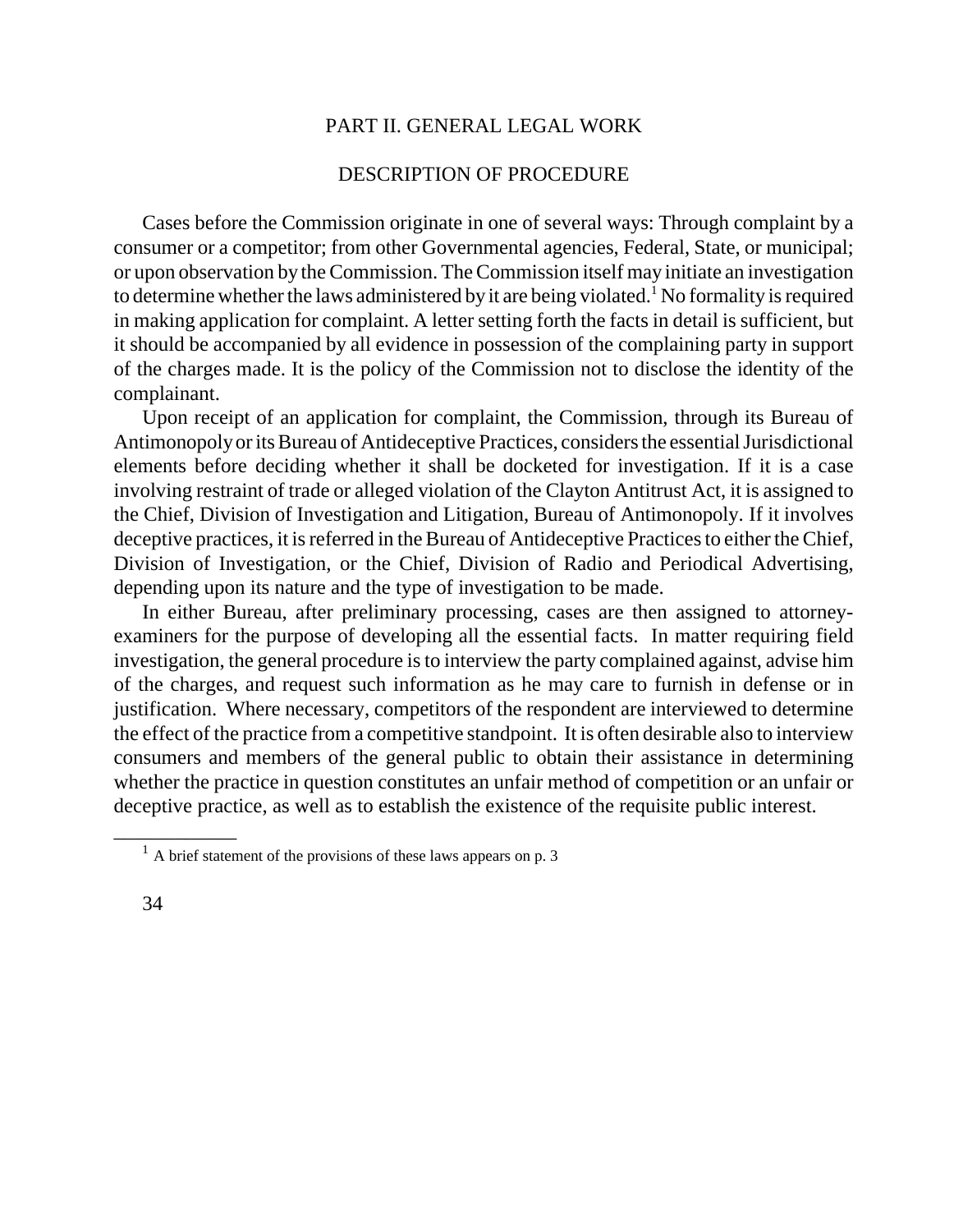After developing all the facts, the examining attorney files a report summarizing the evidence, reviewing the applicable law, and recommending the action he believes the Commission should take. "the record is then reviewed by his division chief, who submits the file to the Commission through the Bureau Director, accompanied by a statement setting forth the facts as well as his conclusions and recommendations.

Recommendations thus made to the Commission may be for (1) issuance of a formal complaint;(2) negotiation of a stipulation-agreement in which the respondent agrees to cease and desist fro the practices challenged as unlawful; or (3) closing of the case. When issuance of a complaint is recommended, a draft of the complaint— prepared by the Division of Litigation in either the Bureau of Antimonopoly or the Bureau of Antideceptive Practices—accompanies the file.

If the Commission decides that a formal complaint should issue, the case is referred to the appropriate Division of Litigation for trial of the case. Should the Commission permit disposition by stipulation, the case is referred to the Division of Stipulations in the Bureau of Industry Cooperation.

All proceedings prior to issuance of a formal complaint or acceptance of a stipulation are confidential.

Formal complaints are issued by the Commission only after careful consideration of the facts developed by the investigation. The complaint and the answer of the respondent, together with subsequent proceedings, are matters of public record. Formal complaints are issued in the name of the Commission acting in the public interest. They name the respondents, allege a violation of law, and contain a statement of the charges. The party complaining to the Commission is not a party to the formal complaint, and the proceeding does not seek to adjust matters between parties. On the contrary, the purpose of a Commission proceeding is to prevent, for the protection of the public, those unfair methods of competition and unfair or deceptive practicesforbidden by the Federal Trade Commission Act and those practices within the Commission's jurisdiction which are prohibited by the Clayton Antitrust Act, as amended by the Robinson-Patman Act, the Export Trade Act, and the Wool Products Labeling Act.

The Commission's rules of practice provide that a respondent desiring to contest the proceeding shall file answer admitting, denying, or explaining each allegation within 20 days from service of the complaint.

Upon request made within 15 days from service of the complaint, any respondent is afforded an opportunity to submit, for Commission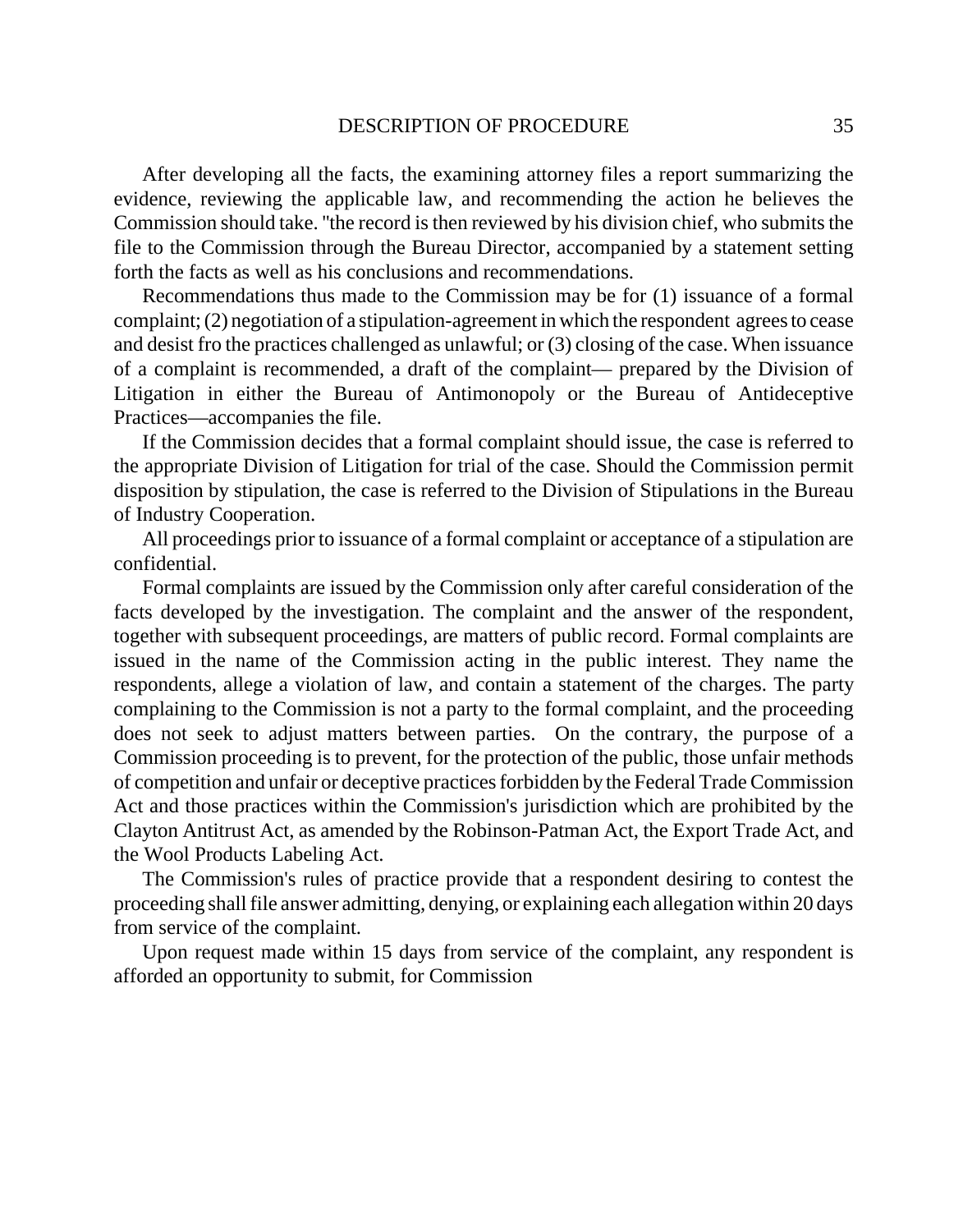consideration, offers of settlement or proposals of adjustment where time, the nature of the proceeding, and the public interest permit.

Where evidence is to be taken either in a contested case or in one where the respondent has failed to file answer, the matter is set down for hearing before a trial examiner. Such hearings, with due regard to the convenience and necessity of all parties, may be held anywhere in the United States, the Commission's complaint being supported hy one or more of its trial attorneys and the respondent having the privilege of appearing in his own behalf or by attorney.

In these hearings, respondents have the right to present evidence and to cross-examine witnesses, as well as other rights fundamental to judicial proceedings. Counsel supporting the complaint ha s the general burden of proof.

After the submission of evidence in support of the complaint and in behalf of the respondent, and after the parties have otherwise been duly heard and their contentions considered, the trial examiner, within 30 days after closing the record, prepares and files an "initial decision." This decision becomes a Commission decision 30 days after service unless the parties appeal to the Commission or unless the Commission, on its own initiative, dockets the case for review.

Filing of initial decisions by trial examiners is a new procedure authorized by the Commission during the fiscal year, pursuant to the Administrative Procedure Act. Formerly, trial examiners made "recommended decisions," with the "initial decision" being made by the Commission. The new procedure is one of several changes made by the Commission during the year to speed up the disposition of formal cases.

Initial decisions include a statement of findings and conclusions, with the reasons or bases therefor, upon all the material issues of fact, law, or discretion presented on the record, and an appropriate order. All findings, conclusions, and orders made and issued by the trial examiner must be based upon the whole record and supported by reliable, probative, and substantial evidence.

In the event a respondent or counsel supporting the complaint desires to appeal, a "notice" of intention to appeal" must be filed within 10 days after service of the initial decision. An "appeal brief" must be filed within 30 days after service of the initial decision, with the brief of the party opposing appeal due within 20 days after service of the appeal brief. Oral argument may be heard by the Commission on request of either party.

On appeal or review, the Commission may exercise all the powers it would have exercised had it made the initial decision.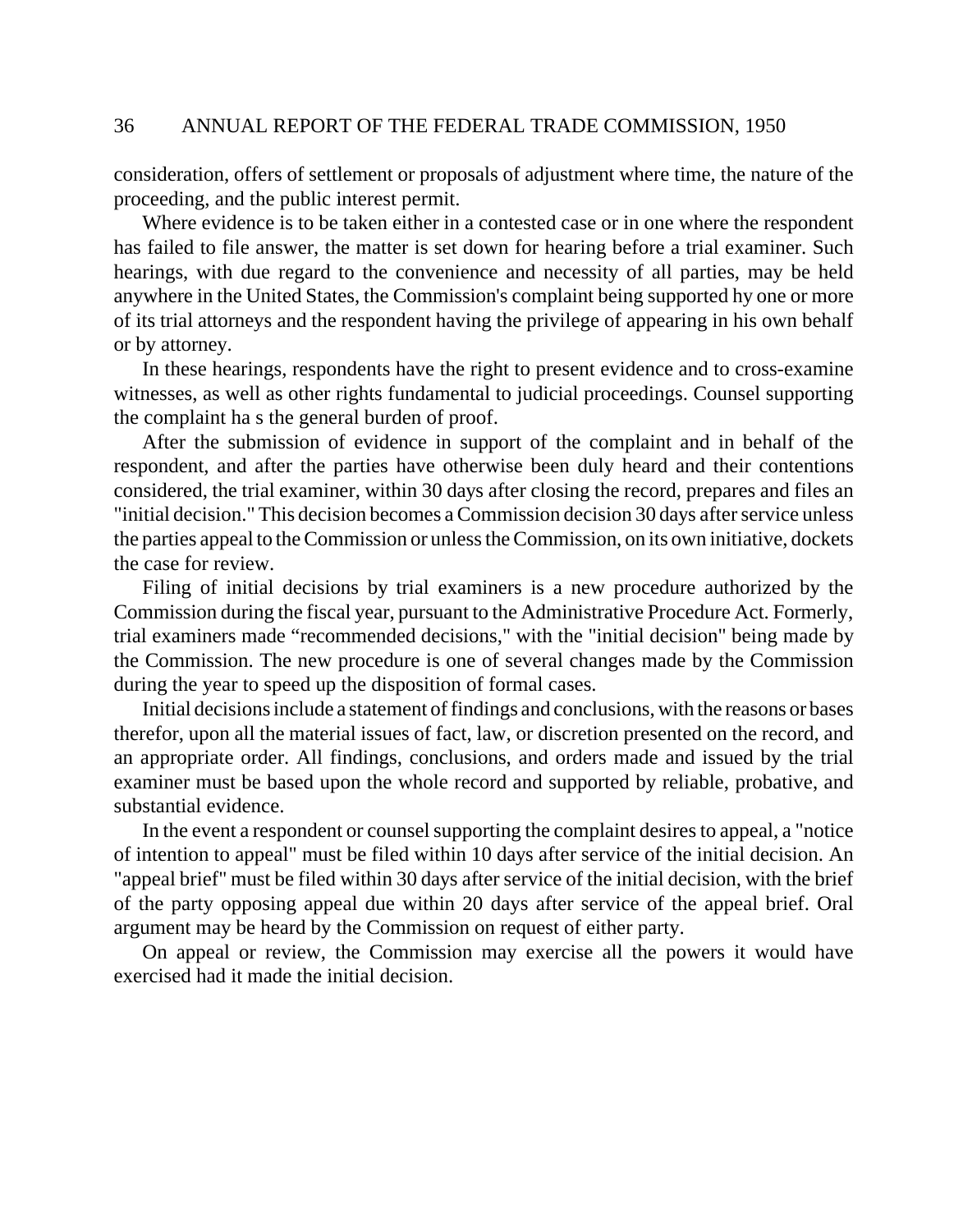Under the Commission's rules, trial examiners are "charged with the duty of conducting a fair and impartial hearing" and may "perform no duties inconsistent with their duties and responsibilities as such." The rules specifically provide that they "shall not be responsible to, or subject to the supervision or direction of, any officer, employee, or agent engaged in the performance of investigative or prosecuting functions for the Commission."

If the allegations of the complaint are sustained by the evidence, the trial examiner(or the Commission on appeal or review) makes findings as to the facts and conclusions of law, and an order is then issued requiring the respondent to cease and desist from the practice found to be violative of law. If the complaint is dismissed or the case closed, an appropriate order is likewise entered.

Up to and including the issuance of an order to cease and desist there is no difference in procedure, whether the case is under the Federal Trade Commission Act, the Clayton Act, or the Wool Products Labeling Act, but the Clayton Act provides a procedure for enforcement of cease-and-desist orders different from that specified by the other two acts.

Under the Federal Trade Commission Act and the Wool Products Labeling Act, an order to cease and desist becomes final 60 days after date of service upon the respondent, unless within that period the respondent petitions an appropriate United States court of appeals to review the order. In case of review, the order of the Commission becomes final after affirmance by the court of appeals or by the Supreme Court of the United States, if taken to that court on certiorari. Violation of an order to cease and desist after it becomes final subjects the offender to a civil penalty of not more than \$5,000 for each violation, recoverable by the United States.

Under the Clayton Act, an order to cease and desist does not become final by lapse of time. The order must be affirmed by a United States court of appeals on application for review by the respondent or upon petition of the Commission for enforcement. Thereafter, appropriate contempt proceedings may be brought in the particular court of appeals for violation of the court order.

Under all three acts, the respondent may apply to a court of appeals for review of an order and the court has power to affirm, or affirm after modification, or to set aside the order. Upon such application by the respondent and cross-application by the Commission, or upon application by the Commission for enforcement of an order under the Clayton Act, the court has power to enforce the order to the extent it is affirmed. In any event, either party may apply to the Supreme Court for review, by certiorari, of the action of the court of appeals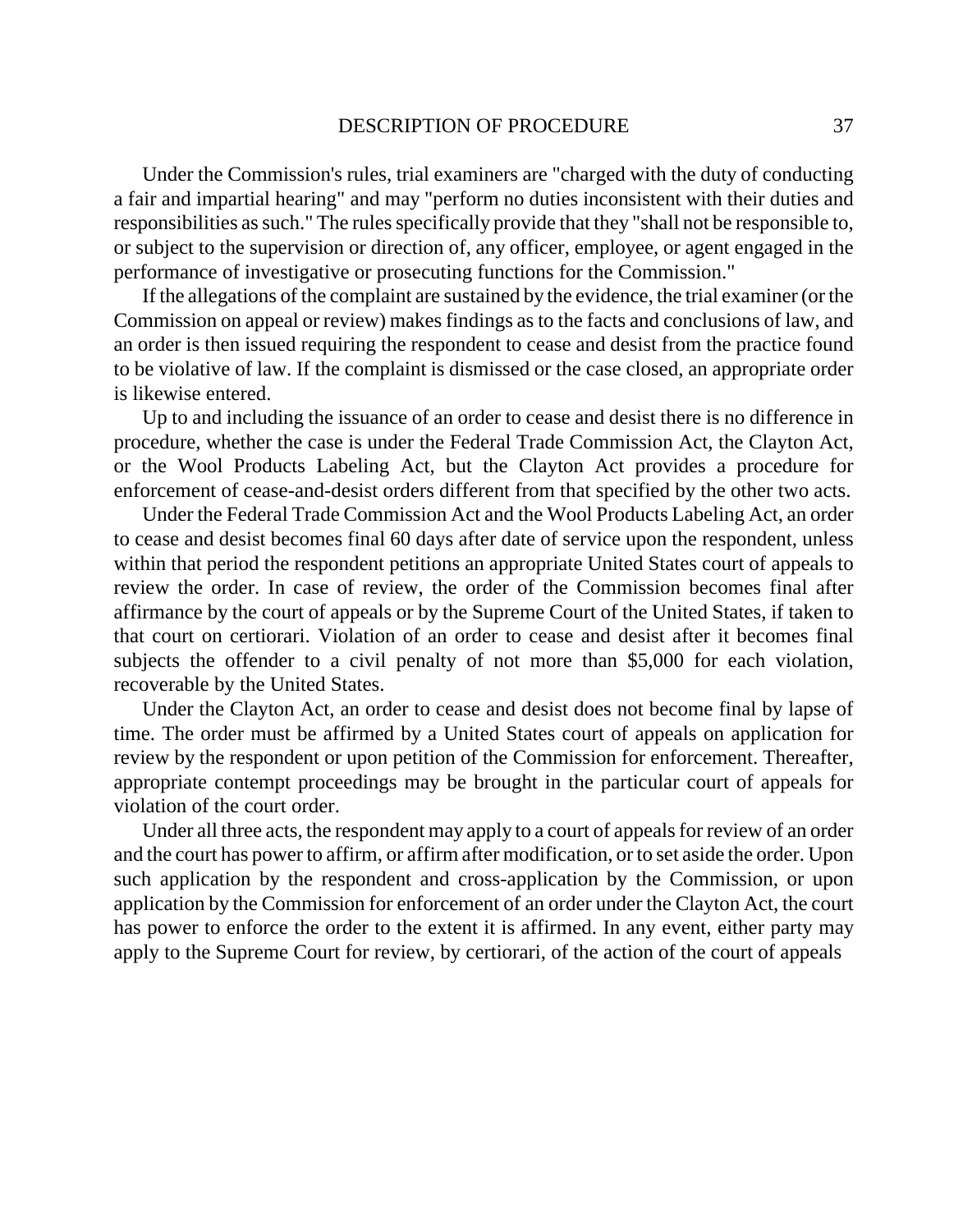## PROVISIONS OF WHEELER-LEA AMENDMENT FOR PREVENTING DISSEMINATION OF FALSE ADVERTISEMENTS

Sections 12 to 15, inclusive, of the Federal Trade Commission Act which were added by the Wheeler-Lea Act, approved March 21, 1938, make specific provision for the prevention of the dissemination of false advertisements of food, drugs, cosmetics, and devices intended for use in the diagnosis, prevention, or treatment of disease. The act as amended also empowerstheCommission to prevent advertisers of food, drugs, devices, or cosmetics which may cause injury when used under prescribed or customery conditions, from disseminating advertisements that fail affirmatively to reveal that such products are dangerous or that their use under certain conditions may cause bodily injury.

In addition to the regular proceeding by way of complaint and order to cease and desist, the Commission may, in a proper case, bring suit in a United States district court to enjoin the dissemination of such false advertisements, whenever it has reason to believe that such a proceeding would be to the interest of the public. These temporary injunctions remain in effect until an order to cease and desist has been issued and has become final, or until the Commission's complaint is dismissed by the Commission orset aside by the court on review.

Further, the dissemination of a false advertisement of a food, drug, device, or cosmetic, where the use of the commodity advertised may be injurious to health or where the act of disseminating is with intent o defraud of mislead, constitutes a misdemeanor; and conviction subjects the offender to a fine of not more than \$5,000, or imprisonment of not more than 6 months, or both. Succeeding convictions may result in a fine of not more than \$10,000, or imprisonment of not more than 1 year, or both. The statute provides that the Commission shall certify this type of case to the Attorney General for institution of appropriate court proceedings.

### ANTIMONOPOLY PROCEEDINGS

Investigation and trial of cases dealing with monopolistic practices are centered in the Bureau of Antimonopoly. Antimonopoly cases may be classified under one or more of the following heads:

(1) Restraints of trade or other monopolistic practices in violation of section 5 of the Federal Trade Commission Act;.

(2) Discriminatory practices in violation of section 2 of the Clayton Antitrust Act, as amended by the Robinson-Patman Act.

(3) Tying and exclusive-dealing arrangements in violation of section 3 of the Clayton Antitrust Act.

(4) Acquisitions of the stock of competitors in violation of section 7 of the Clayton Antitrust Act.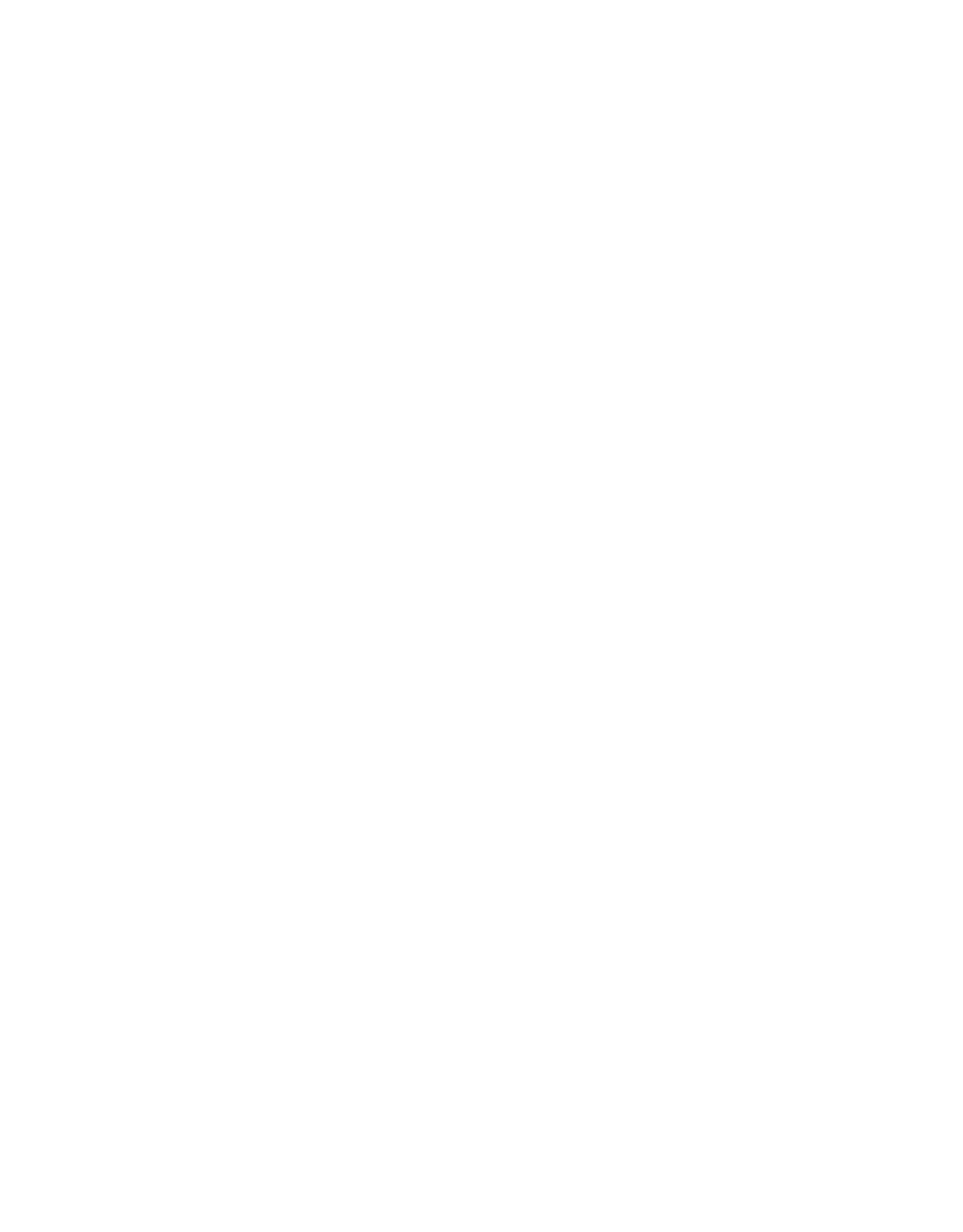## ANTIMONOPOLY PROCEEDINGS 39

#### (5) Interlocking directorates in violation of section 8 of the Clayton Antitrust Act.

It is the function of the Director of the Bureau to study and carefully consider each application for complaint for the purpose of determining whether investigation is warranted. Where it is concluded that field investigation should be undertaken, the matter is docketed for investigation and sent to the Bureau's Division of Investigation and Litigation for assignment to an attorney-examiner. Cases thus investigated progress upon the direction of the Commission to the status of either a formal complaint or closing without further action.

Most of the applications for complaint in cases involving restraints of trade or monopolistic tendencies come from businessmen who fear that the successful operation of their business nay be threatened by the illegal practices of others. Some complaints are transferred from other agencies of the Government who receive complaints which appear to them to be within the jurisdiction of the Commission. Applications for complaint, particularly in the area of price-fixing, are frequently received from Government officials, national, State, and local, who have been unable to obtain competitive bids as required by the laws under which their purchases are made. The Commission also dockets for investigation a substantial number of complaints on its own motion.

Approximately 800 such applications for complaint involving alleged monopolistic practices were received during the year. If, as was frequently the case, the application contained what appeared to be a possible basis for investigation but not sufficient information to warrant immediate docketing, further information was developed through correspondence with the applicant. On the basis of the information thus obtained, only such matters as indicated a probable violation of the laws administered by the Commission were docketed for field investigation.

Investigations of matters involving charges of restraint of trade and monopolistic practices usually arise in connection with the administration of section of the Federal Trade Commission Act and sections 2, 3, and 7 of the Clayton Act.

Investigations under section 5 of the Federal Trade Commission Act were those involving "unfair methods of competition" in interstate commerce. Investigations in this category during the year covered price-fixing agreements, collusive bidding, conspiracy to control production and limit supplies, interference with source of supply, boycott, and refusal to sell and selling below cost with the intent and effect of injuring competition. Some of the more important products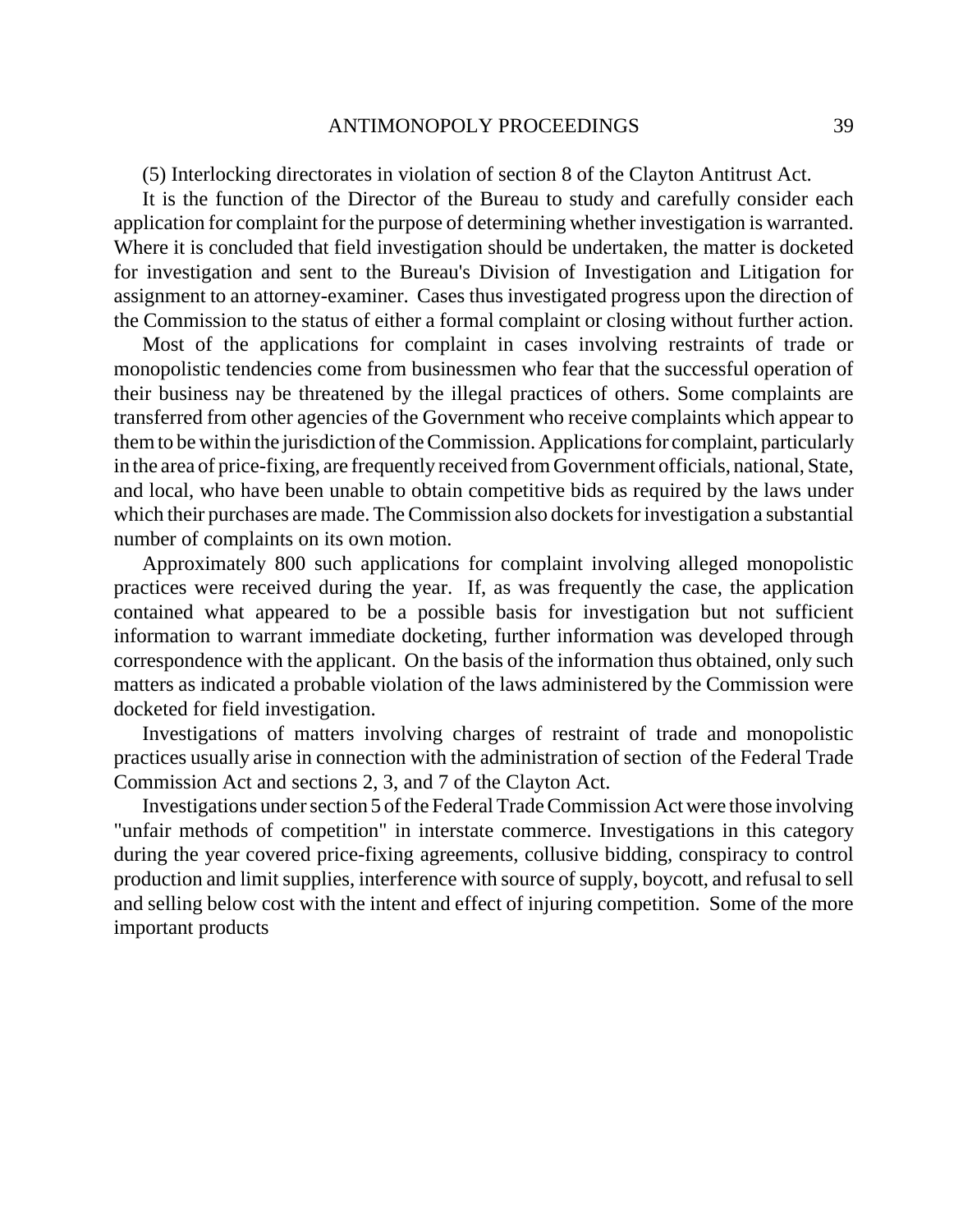involved were drills, drugs, bread, cement, cosmetics, building material, furniture, fabrics, insecticides, insurance, hydraulic jacks, hardware, metal moldings, motion picture films, shuttles, voting machines, and vending machines.

Section 2 of the Clayton Act, as amended by the Robinson-Patman Act, prohibits pr fee discriminations which adversely affect competition and also certain other types of discrimination without regard to their specific competitive effect. Investigations in this category during the year covered price dissemination, unlawful payment of brokerage, and discrimination in the payment of allowances for advertising and promotional services, and in the rendering of services.

Some of the more important products involved were automotive parts and accessories, animal feeds, cleansers, drugs, dairy products, canned foods, books, foods, petroleum products, cholera serum, tobacco products, paper, refrigerating supplies, pipe fittings, powdered milk, propane gas, lining fabrics, and vulcanizing equipment.

Section 3 of the Clayton Act prohibits exclusive-dealing contracts made upon condition that the buyer or lessee will not deal in the goods, wares, or merchandise of competitors. Investigations in this category during the year covered exclusive-dealing and tie-in contracts relating to such products as airplanes, acetylene oxygen, automotive supplies, belting materials, carbon rolls, hearing devices, machine motors, and phonograph records.

There were pending also several investigations under section 7 of the Clayton Act, which prohibits the acquisition by one corporation of the stock of another corporation where the effect may be to substantially lessen competition, restrain commerce, or tend to create a monopoly.

With 316 antimonopoly cases pending at the beginning of the year and 280 entered for investigation during the year, the investigative staff completed 283 investigations, leaving pending on June 30, 1950, a total of 313 cases. A summary of the antimonopoly investigations handled during the year, classified according to their statutory basis, is set forth below:

| Statutory basis of investigation                                                                     | Pending<br>July 1, 1949 | Entered for<br>investigation<br>during year | Completed<br>during year | Pending<br>June 30, 1950 |
|------------------------------------------------------------------------------------------------------|-------------------------|---------------------------------------------|--------------------------|--------------------------|
| Federal Trade Commission Act: Restraint of<br>trade (sec. 5) -----------------------<br>Clayton Act: | 1168                    | 107                                         | 130                      | $^{2}$ 146               |
|                                                                                                      | 122                     | 166                                         | 140                      | 148                      |
| Sec. $3$ --------------------------                                                                  | 20                      | ⇁                                           | 13                       | 14                       |
|                                                                                                      | 6                       | 0                                           | $\Omega$                 | $2\overline{5}$          |
| Total                                                                                                | 316                     | 280                                         | 283                      | 313                      |

<sup>1</sup> This total includes 20 cases which were shown under a different classification in the 1949 annual report.

<sup>2</sup> Statutory basis of 1 case changed from sec. 7, Clayton Act, to sec. 5, F.T.C. Act.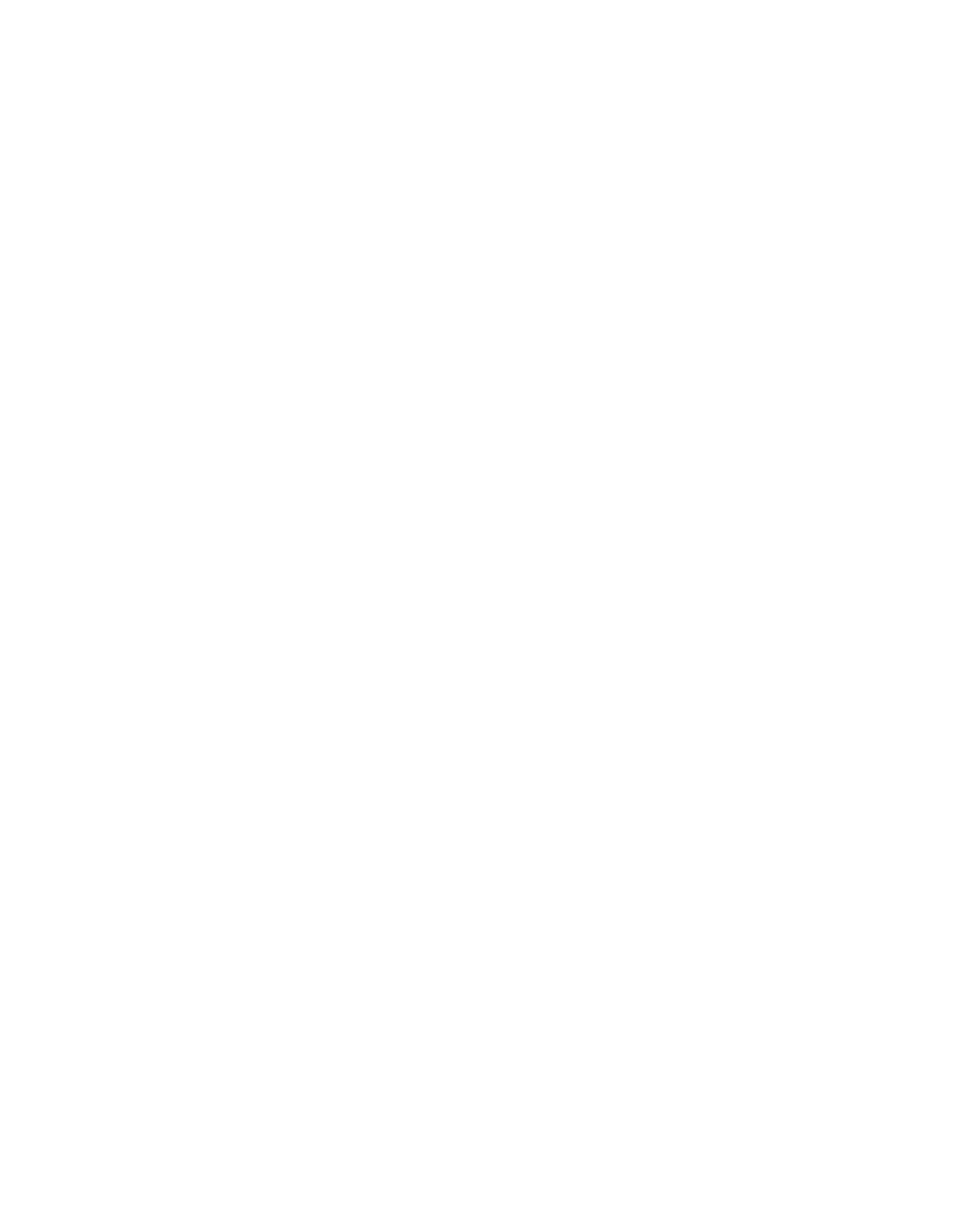### FIELD INVESTIGATIONS 41

Trial of cases in which the Commission issuesformal complaints charging monopolistic practicesis also the function of the Bureau of Antimonopoly. Attorneys on the Bureau'sstaff are responsible for all steps in the litigation of cases from receipt of completed investigational files containing recommendations that complaints issue until issuance by the Commission of its final order.

A summary of antimonopoly complaints and orders issued during; the fiscal year begins at page 48.

### PROCEEDINGS INVOLVING DECEPTIVE PRACTICES

Legal activities relating to false advertising and other forms of deception are the responsibility of the Bureau of Antideceptive Practices. Its duties embrace the investigation and trial of all casesinvolving "unfair methods of competition" and "unfair or deceptive acts or practices" violative of the Federal TradeCommission Act, except those in which restraints of trade are alleged. It also administers the Wool Products Labeling Act and conducts investigations in connection with the Commission's duties under the Lanham TradeMark Act.

Screening of applications for complaint in this field is conducted by the Chief, Division of Investigation, and the Chief, Division of Radio and Periodical Advertising, upon assignment by the Bureau Director. This preliminary consideration of applications for complaint received from outside sources is designed to eliminate matters over which the Commission lacks jurisdiction or in which public interest is absent in order that the investigative facilities of the Commission may be utilized to the utmost advantage.

#### FIELD INVESTIGATIONS

The Division of Investigation handles the field investigation of deceptive practice cases. The following table shows the number of investigations in various classifications during the year:

| Statutory basis of investigation                                                                                                                                       | Pending<br>July 1, 1949 | Received<br>during year | Completed<br>during year | Pending<br>June 30, 1950 |
|------------------------------------------------------------------------------------------------------------------------------------------------------------------------|-------------------------|-------------------------|--------------------------|--------------------------|
| Federal Trade Commission Act<br>Deceptive practices (secs. 5 and 12) ---<br>Wool labeling (sec. 5) - - - - - - - - - - - - - -<br>Lanham Trade-Mark Act -------------- | 1457<br>⇁               | 650                     | 769                      | 338                      |
| Total<br><u>.</u>                                                                                                                                                      | 466                     | 654                     | 780                      | 340                      |

<sup>1</sup> This total includes 4 cases which were shown under a different classification in the 1949 annual report.

Of the deceptive practice investigations completed by the division during the fiscal year, 42 were for the purpose of determining com-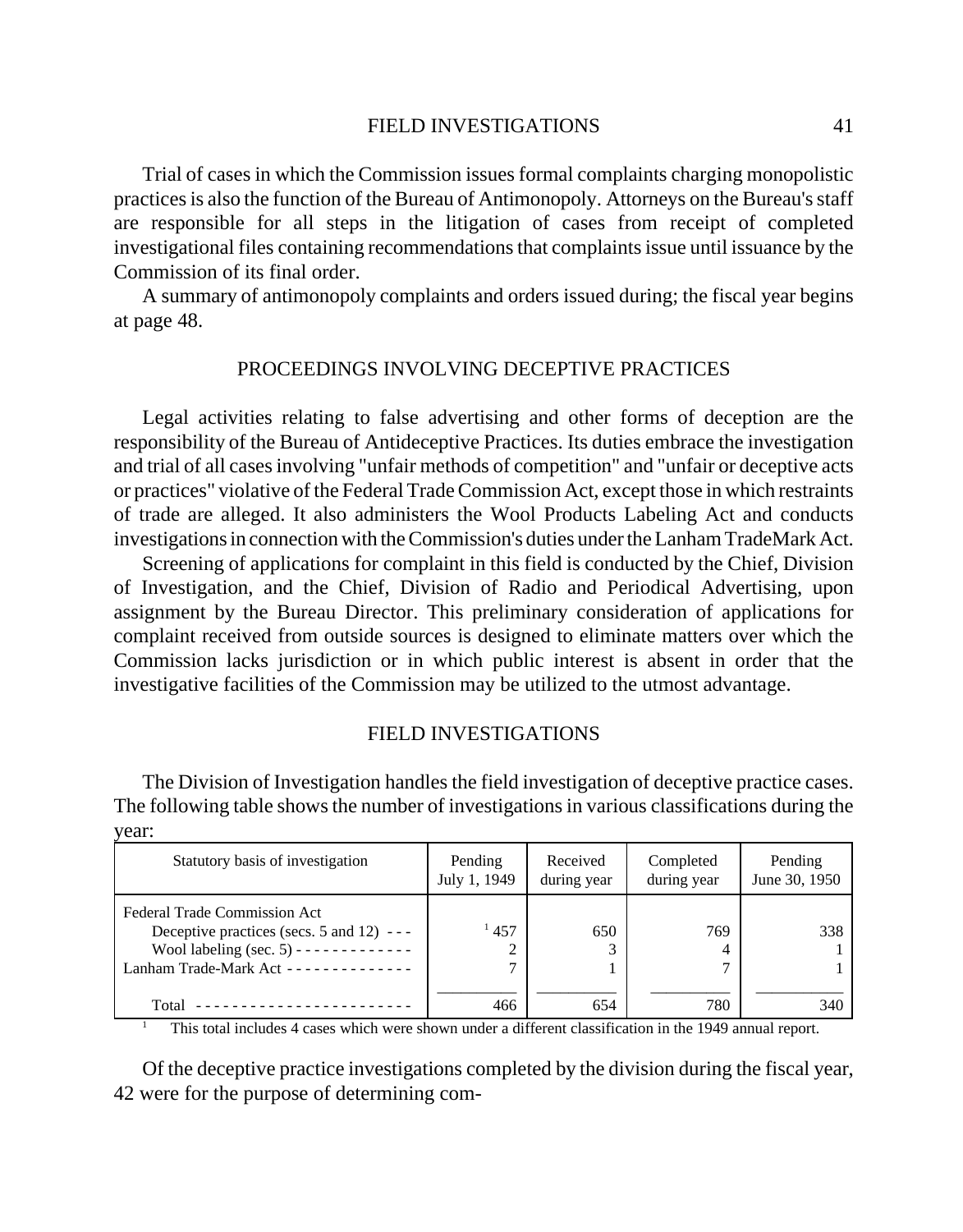pliance with cease and desist orders. Fifteen compliance cases were pending at the beginning of the year, 41 new eases were received for investigation, and 13 were pending for investigation on June 30, 1950.

Products accounting for substantial numbers of eases handled in the field of false advertising and misrepresentation during the fiscal year were clothing, food, medical devices, medicinal preparations, cosmetics, correspondence courses, building materials, automotive products and accessories, insecticides and related products, household items such as furniture, rugs, china, silverware, and shades; books, magazines, jewelry, electrical appliances, and tobacco products.

In addition to false and misleading advertising, the charges included lottery methods of sale, deceptive labeling, failure to deliver, failure to make refunds, disparagement of competitive products, fictitious price marking, misrepresentation of contract terms, failure to disclose country of origin, misrepresentation of type of business, and simulation of tradenames and products. Six of the eases investigated involved insurance companies.

In the administration of the Wheeler-Lea amendment to the Federal Trade Commission Act, special attention was given to representations concerning medical preparations and therapeutic devices, the use of which might be injurious to health. Investigations conducted under this section covered a large variety of prepared food products, drugs, remedies for home use, cosmetics, hearing aids, sun lamps, diathermy machines, so-called arthritic remedies, vitamin and mineral preparations, hair and scalp treatments, health garments, surgical supplies, dental alloys and supplies, and eye glasses.

### SURVEY OF RADIO AND PERIODICAL ADVERTISING

Through its Division of Radio and Periodical Advertising, the Commission conducts a continuing survey of published and broadcast advertising. The purpose of the survey is to detect false and misleading advertising in violation of the Federal Trade Commission Act and to bring about its discontinuance.

The staff of this Division examines and appraises from a consumer viewpoint advertisements appearing in current issues of magazines, newspapers, farm and trade journals, mail-order catalogs, and radio and television commercial continuities. In this way, advertisements which appearto be false, misleading, or deceptive are discovered and referred for further study and checking by attorney-examiners of the Division.

Method and scope of survey.—It has been found advisable to call for some newspapers and magazines on a continuing basis because of the persistently questionable character of the advertisements pub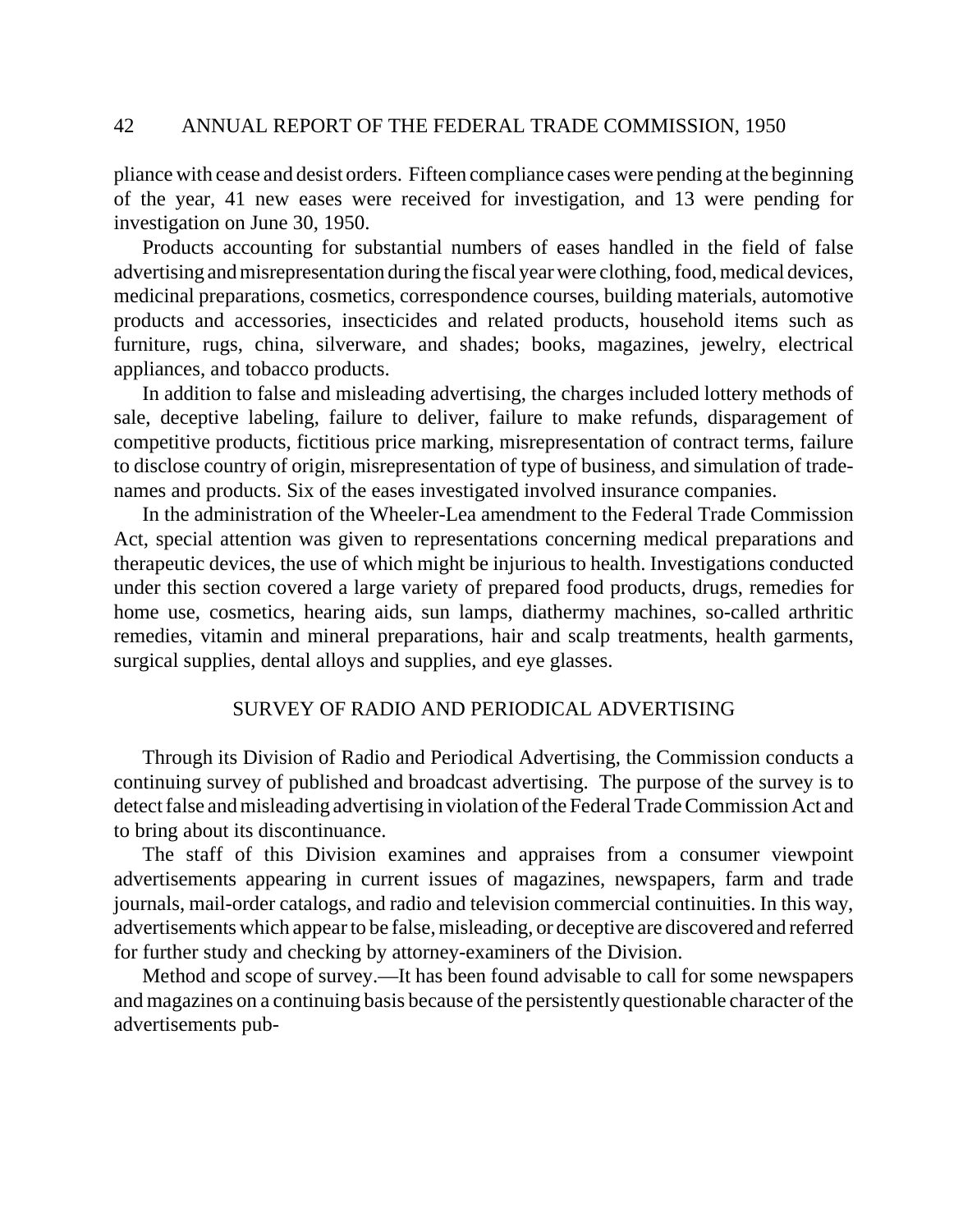fished, but as to most of the 20,000 publications circulated in this country, copies of current issues are generally procured on a staggered monthly basis at an average rate of three times yearly for each publication. The frequency of the calls for each publication depends upon its circulation and the character of its advertisements.

The Division received mail-order catalogs and circulars from 50 mail-order houses, five of which had combined annual sales of \$3,488,-756,473.

The frequency of calls for commercial continuities from individual radio stations is proportioned to the population of the communities in which the stations are located. Commercial script broadcast by radio stations in small cities is sampled once yearly; stations in cities of intermediate size, twice yearly; and stations in cities with a population of 200,000 or more, three times yearly on a systematically staggered schedule. The national and regional networks respond on a continuous weekly basis, and producers of electrical transcription recordings submit texts of commercial portions of all recordings once each month.

Expanding construction of new television broadcast stations resulted in an appreciable increase in the volume of commercial script received. Requests for samplings and commercial script were issued to 97 television stations by the Commission during the fiscal year, and commercial continuities were received also fromtelevision networks and producers of television advertising film.

The following table summarizes the extent and results of the survey.

| Source                                               | Material received                                 | Number of adver-<br>tisements examined | Number of<br>Advertisements<br>set aside as<br>questionable |
|------------------------------------------------------|---------------------------------------------------|----------------------------------------|-------------------------------------------------------------|
| Mail-order catalogs<br>Periodicals $- - - - - - - -$ | 11,095 pages -----------<br>1627 newspapers $---$ | $11,095$ (pages) - - - - -             | 284                                                         |
| Radio -------------                                  | 1225 magazines, etc. - - - - - -                  | $336,150$ ---------                    | 14,998                                                      |
| Television $- - - - - - - - -$                       | $839091$ continuities <sup>1</sup> -----          | $759,729^2$ ---------                  | 13,384                                                      |
|                                                      | $36,787$ continuities -------                     | $35,422$ ----------                    | 714                                                         |
| Total                                                |                                                   |                                        | 29,380                                                      |

SURVEY OF ADVERTISING—SUMMARY, FISCAL YEAR 1950

<sup>1</sup> Aggregating 1,847,500 typewritten pages.

 $2$  Aggregating 1,725,072 typewritten pages.

In addition to providing the basis for docketing of applications for complaint and for determining compliance with cease-and-desist orders and stipulations, the survey also is useful in determining whether a trade practice conference may be warranted in a particular industry and in checking observance of promulgated trade practice rules.

919025—51—–4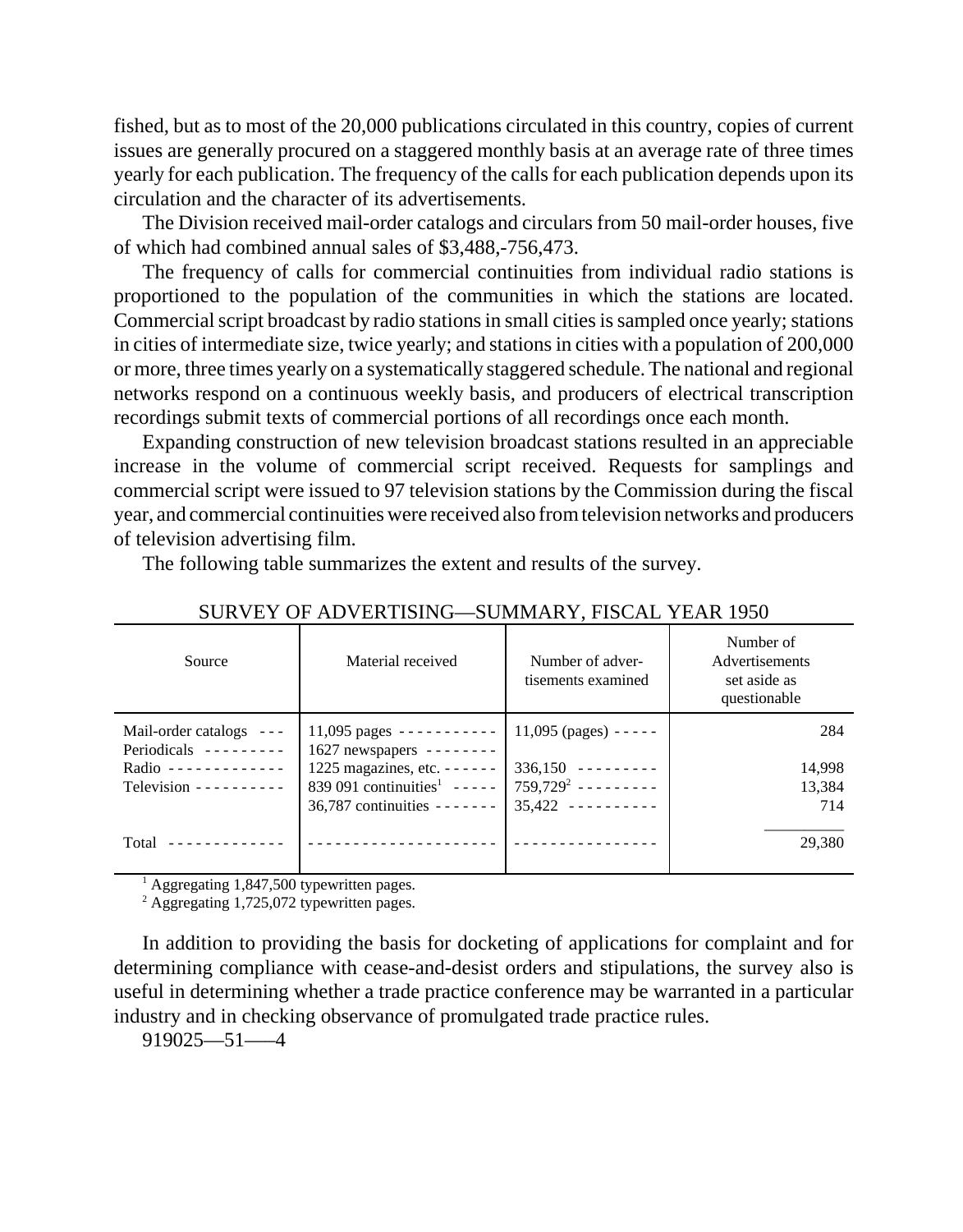As a special project, all advertisements of alcoholic beverages are assembled for study and appraisal, with a view to proceeding in all instances where the statute appears to be violated, and to assist the Alcohol Tax Unit, Bureau of Internal Revenue, in its administration ofthe Federal Alcohol, Administration Act.Byspecial arrangement, allradio advertisements of alcoholic beverages are set aside for examination and use by representatives of that agency.

As another project, all radio and periodical advertisements of cigarettes are assembled, processed, and given special study looking to the docketing of applications for complaint where warranted.

New legislation during the year led to a third special project. In connection with Public Law 459 Eighty-first Congress(an act to regulate oleomargarine, etc.), all advertisements of oleomargarine are assembled, processed, and given special study looking to the docketing of applications for complaint where warranted.

Other investigative activities.—The Division of Radio and Periodical Advertising also conductsinvestigations bycorrespondence, conference, and research, of docketed individual applications for complaint, as well as industry-wide; investigations and surveys.

Cases handled.—At the close of the year, a total of 304 individual cases were pending in the Division of Radio and Periodical Advertising, as compared with 458 at the close of the previousfiscal year. During the fiscal year, 377 investigations were completed, and 223 new investigations were initiated, 133 of which originated through the Division's survey of advertising; 76 through complaints from consumers and competitors; and 14 by reference from the Commission. Settlement by stipulation was recommended in 81 cases, and issuance of formal complaints in 26 cases. Fifty-three cases were closed after a proper showing of voluntary correction by the advertisers.

During the fiscal year, the Division completed an investigation of the manufacturers and large distributors of crib mattresses, carriage mattresses, play-pen pads, and similar products on an industry-wide basis, involving the advertising and promotional practices of 20 companies.

Asthe year ended, the Division was conducting industry-wide investigations with respect to the advertising of 101 manufacturers of so-called orthopedic and "health" shoes and 20 companies manufacturing and distributing arch supports and other chiropodic appliances. Also, during the year, the Division initiated and completed an investigation of the promotional practices of all manufacturers and large distributors of antihistaminic drug preparations advertised forthe cure orrelief of colds.This investigation covered the practices of 30 companies. Special project investigations were conducted with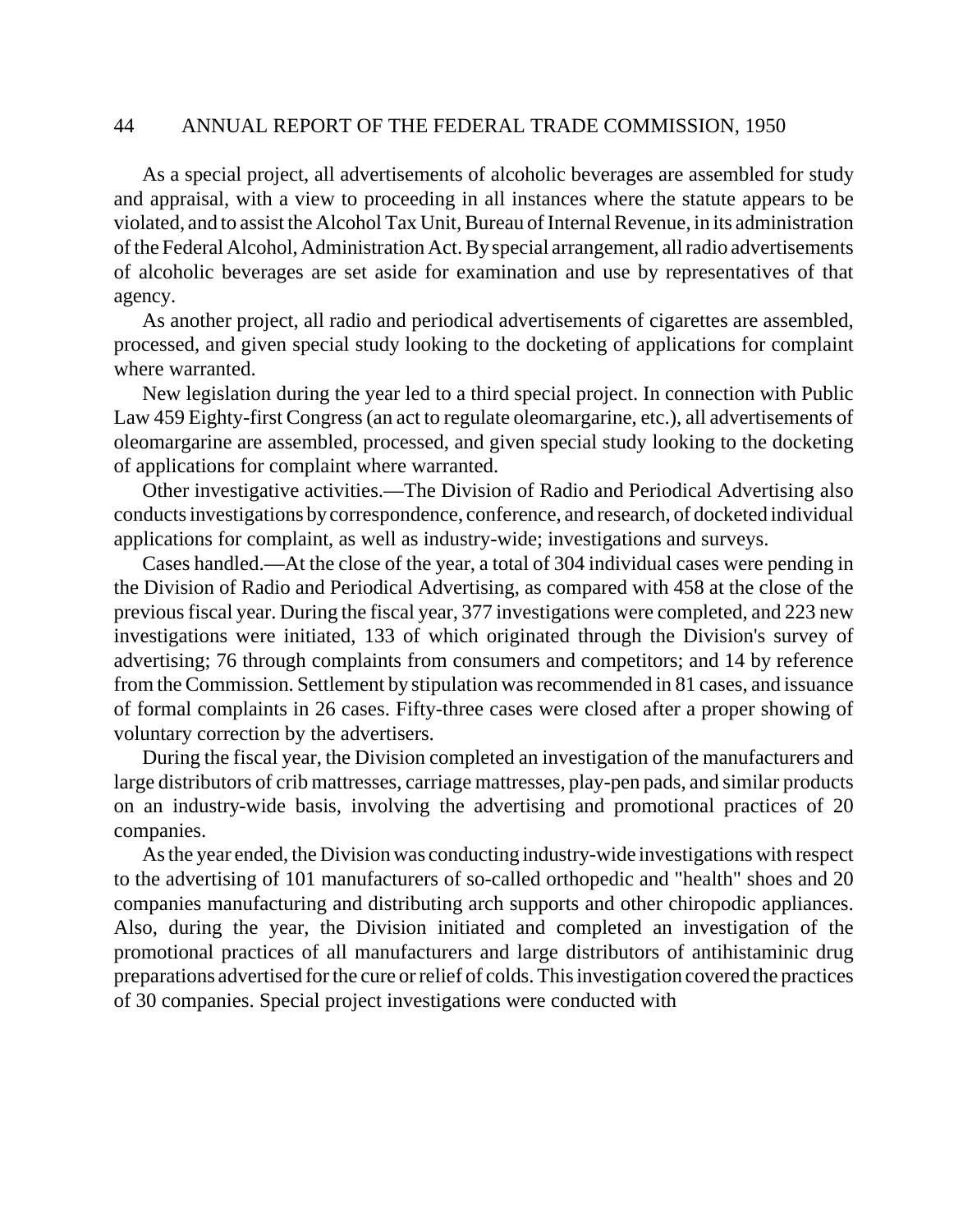respect to the practices of manufacturers of radio and television receiving sets, cigarettes, alcoholic beverages, and liquid starches.

Correspondence handled by the Division during the year totaled 3,544 incoming pieces of mail and 10,707 outgoing pieces.

Procedure in advertising cases.—If it appears that a published or broadcast advertisement may be false or misleading, an investigation is initiated by correspondence. The advertiser is requested to furnish necessary factual data, including representative specimens of all advertising copy for the product during a 6-month period, the quantitative formula if the product is a compound, and a sample of the product advertised.

Upon receipt of these data, scientific opinions are obtained, based upon the sample and formula. list of the claims that appear to be false and misleading is then sent to the advertiser who is invited to submit informally by letter, in person, or by counsel, factual and scientific data in support of the representations in question.

If, after a consideration of all evidence, including that furnished by the advertiser, the questioned claims appear to be false and misleading, the Division reports the matter to the Commission with a recommendation for issuance of a formal complaint, for negotiation of a stipulation to cease and desist, or for other appropriate action.

## ADMINISTRATION OF WOOL ACT

The Wool Products Labeling Act provides, in substance, that purchasers shall be informed as to the true content of products which are made or purport to be made in whole or in part of woolen fiber. It is designed to safeguard producers, manufacturers, merchants. and the public generally against deception and unscrupulous competition arising from misbranding and nondisclosure of content information.

The fiber content of articles containing, purporting to contain, or represented as containing "wool," "reprocessed wool," or "reused wool" is required to be disclosed by appropriate stamp, tag, label, or other mark. The act applies to such articles, with certain exceptions, when manufactured for, or marketed in, "commerce."

The act requires that the label or other identification mark disclose the kind and percentage of each different fiber contained in the product, including the percentages of "wool," "reprocessed wool," and "reused wool," and also the maximum percentage of loading and adulterating material, if any. The identity of the manufacturer or of a person or firm marketing the product in interstate commerce must also appear on the label. The label, or a proper substitute containing the information specified by the statute, is not to be removed or mutilated.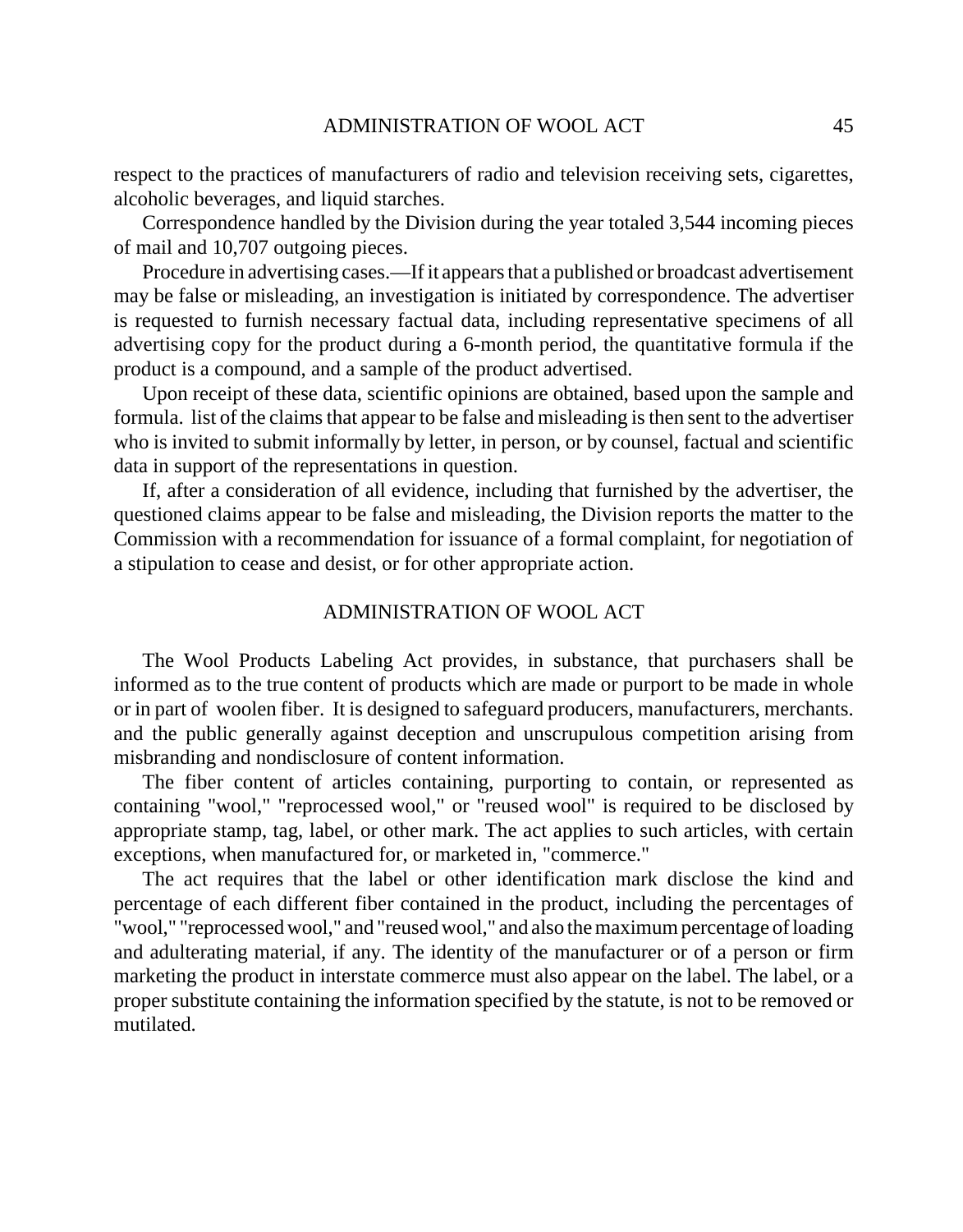by the dealer but isto remain on the merchandise when delivered to the purchaser-consumer.

Manufacturers of wool products subject to the act are required to maintain and preserve fiber-content records. Civil penalties are provided for failure to maintain such records.

Products covered by the act include not only finished articles such as wearing apparel and blankets but; also the yarns and fabrics from which they are made. These products come from approximately 100 industries and are marketed through an estimated 250,000 distributor and dealer outlets.

Rules and regulators under Wool Act.—Rules and regulations promulgated by the Commission under the authority of the statute are available upon request in booklet form. They provide for manufacturers, distributors, and dealers, guidance on how to comply fully with the  $law<sup>2</sup>$ 

Registered identification numbers.—Rule 4 of the regulations as amended provides that registered identification numbers nay be assigned upon proper application<sup>3</sup> not only to manufacturers of wool products but also to persons subject to the labeling requirements of the act who market wool products in interstate commerce. It also provides that a registered identification number may be used on the required wool products tag, label, or other mark as and for the name of the person to whom the number is assigned. At the close cf the fiscal year, 8,618 registered identification numbers had been assigned, an increase of 1,315 over the preceding fiscal year.

Continuing guaranties.—For the purpose of protecting distributors, dealers, and other resellers, from the charge of misbranding when relying in good faith upon the statement of content furnished by the supplier, provision is made for a guaranty on the part of the supplier. It may be either a separate guaranty specifically designating the wool product guaranteed or a continuing guaranty filed with the Commission and applicable to all products handled by the guarantor. Continuing guaranties must be renewed annually or whenever there is any change in ownership or management of the guarantor. During the fiscal year, 1,097 continuing guaranties were filed with the Commission. These have been recorded and are open to public inspection.

Enforcement.—In cases involving misbranding which require corrective action by formal proceedings, the use of the cease-and-desist order procedure has proved adequate. The supporting procedures

\_\_\_\_\_\_\_\_\_\_\_\_\_\_

 $\frac{1}{2}$ The Commission has also issued n publication (W-31a) setting forth illustrations, with explanatory text, of certain forms of labels and tags which are acceptable under the Act. Manufacturers, distributors, dealers, and other interested parties may obtain the leaflet upon request to the Commission.

 $3$  Application blanks for registered identification numbers may be obtained upon request.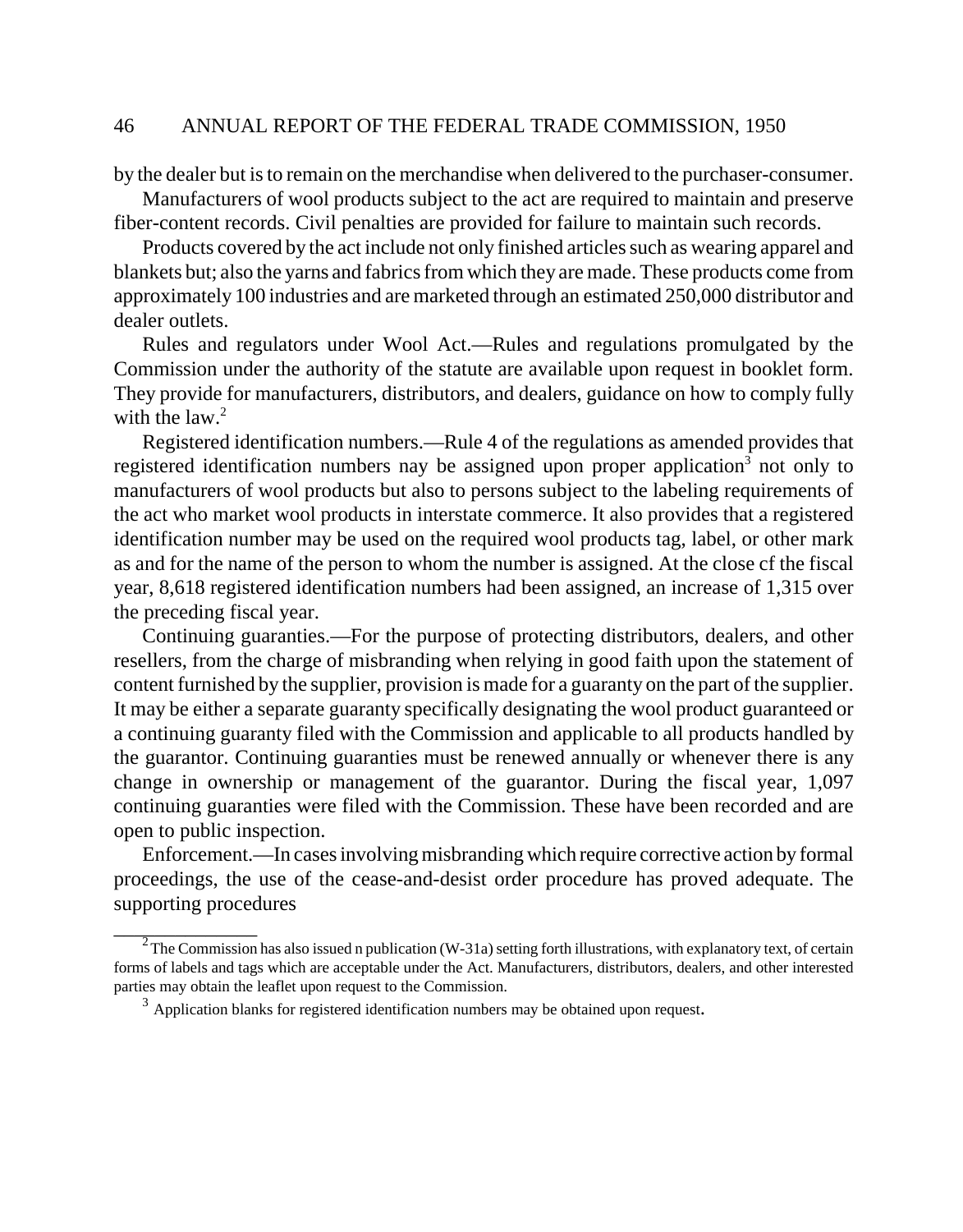(condemnation and injunction specifically provided by the Wool Act are available when needed, however, and in cases of deliberate or willful violation, criminal penalties may be sought.

During, the year, upon request of the Commission, civil penalty suits were filed in the United States District (Court for the Southern District of New York against two manufacturers of wool products for failure to maintain and preserve the fiber content records required by the Wool Act.<sup>4</sup>

Administrative compliance work included field inspection and industry counseling, which, in most instances, resulted in voluntary correction of labeling practices by concerns throughout the country. Compliance inspection work was carried on with 11,968 manufacturers, distributors, and other dealers in wool products in all 48 States and the Territory of Alaska and covered approximately 22,000,000 articles. During the preceding fiscal year, compliance inspections of 9,781 concerns were made.

Cases involving labeling deficiencies of a minor nature were handled for the most part through informal corrective procedures without resort to formal action. In relatively few cases has it been necessary to invoke formal corrective proceedings.<sup>5</sup> Informal administrative compliance work has proved an effective and economical method of protecting the public interest in this field.

### DIVISION OF MEDICAL OPINIONS

The Division of Medical Opinions furnishes the Commission with scientific facts and opinions in connection with the determination of the truth or falsity of advertising claims made for food, drugs, curative devices, cosmetics, and other commodities. It arranges for analyses of samples of products under investigation and gathers information with respect to their composition, nature, effectiveness, and safety.

The Division provides medical opinions and scientific information needed in the preparation of formal complaints, the negotiation of stipulation agreements, and the drafting of affidavits of scientific experts. During the fiscal year it prepared 393 written opinions and rendered many oral opinions. A substantial amount of time was devoted to assisting the Commission's staff in its preparation for hearings in cases in which questions of science arose and to attending hearings, particularly where scientific witnesses were under crossexamination. The services of expert scientific witnesses were obtained in cases where it was necessary to determine scientific questions.

\_\_\_\_\_\_\_\_\_\_\_\_  $<sup>4</sup>$  See p. 58.</sup>

 $<sup>5</sup>$  For complaints alleging violations of the Wool Products Labeling Act, see p. 51; for Commission orders directed</sup> against such violations, see p. 54.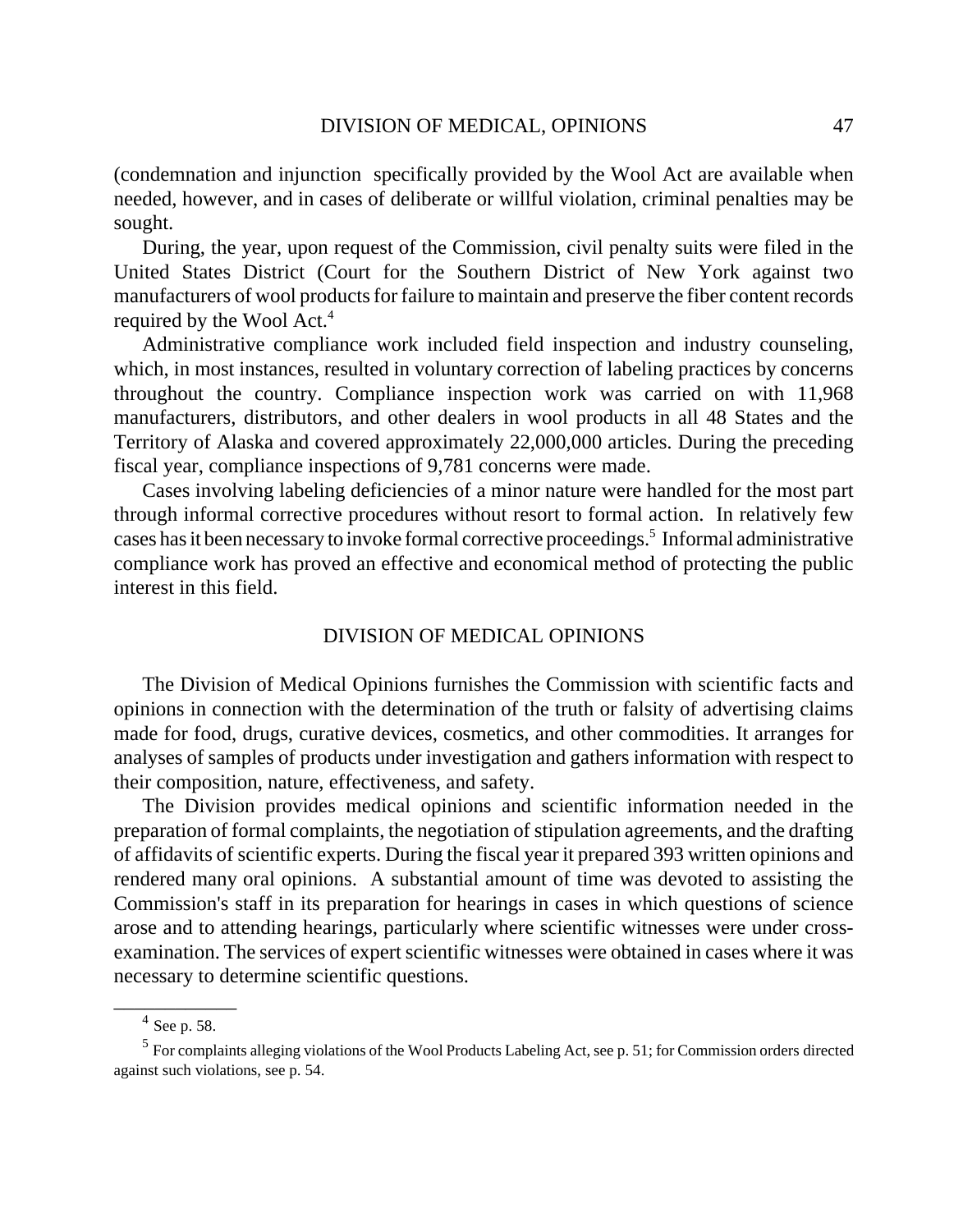During the year, 28 experts testified as witnesses in Commission cases.

The Chief of the Division of Medical Opinions is the Commission's liaison officer with the Food and Drug Administration and with the Insecticide Division, Livestock Branch, Production and Marketing Administration of the Department of Agriculture. Cooperation with these agencies has brought to the Commission necessary information and other assistance in handling cases involving food, drugs, devices, cosmetics, and "economic poisons" such as insecticides, rodenticides, fungicides, and weed exterminators.

### FORMAL COMPLAINTS

During the fiscal year the Commission issued 124 formal complaints alleging violations of the lawsit administers and reopened 2 cases. Of these 124 new cases, 90 charged violation of the Federal Trade Commission Act; 22 violation of the Clayton Act; 1 violation of both the Federal Trade Commission Act and the Clayton list; and 11 violation of both the Wool Products Labeling Act and the Federal Trade Commission Act. Seventy-seven of these complaints were antimonopoly cases, 4 charging violation of the Federal Trade Commission Act; 22 violation of the Clayton Act; and 1 violation of both these acts.

I. Complaints under Federal Trade Commission Act

#### A. PRICE-FIXING COMBINATIONS AND RESTRAINT-OF-TRADE PRACTICES

[Complaints referred to are identified by accompanying docket numbers.]

Five complaints were issued alleging use of unfair methods of competition which unlawfully restrained trade. One charged a price-fixing conspiracy, and the others, oppressive practices tending to hinder and suppress competition. This type of proceeding is illustrated by the following complaints:

Vitrified China Association, Inc., Washington, D.C., and others.— Involved in this proceeding are a national trade association, and 14 manufacturers of vitrified chinaware. These respondents constitute substantially all the manufacturers of such chinaware, including both household dinnerware and hotel ware. The complaint charged that, with the assistance of the association and its officials, the manufacturers cooperatively agreed upon base list prices, the amounts to be added to and deducted from base list prices, and the terms and conditions under which vitrified chinaware was to be sold (5719).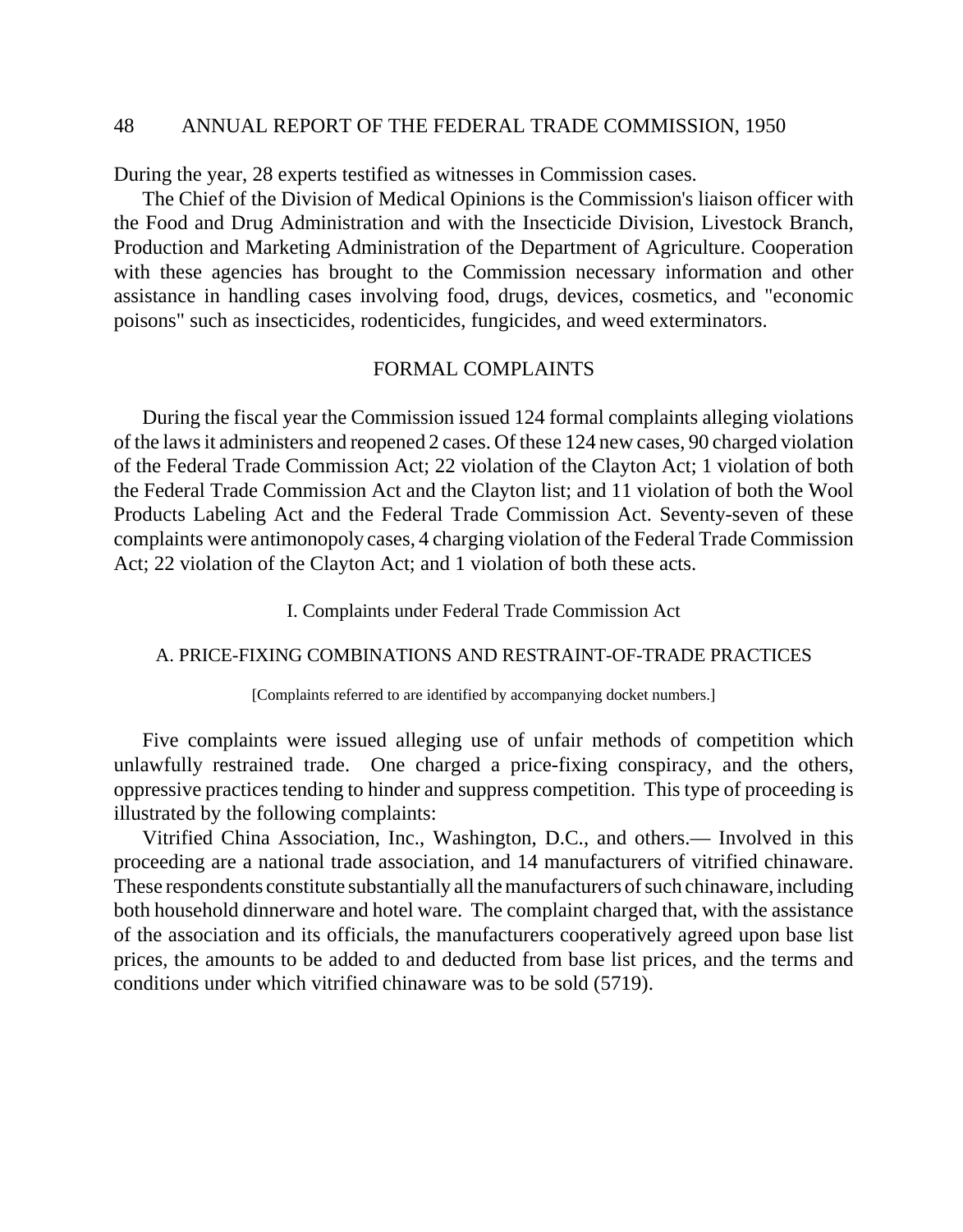Automatic Voting Machine Corp., Jamestown, N. Y., and others.— This corporation, whose voting machines are used in 90 percent of all United States communities utilizing the devices, and 11 individuals, as corporate officers, directors, or employees, were charged with unlawfully harassing a competitor and falsely disparaging his product. Among other charges, the complaint alleged that Automatic has represented falsely to prospective customers that its competitor's financial stability was questionable and has instigated or supported "vexatious and groundless" lawsuits designed to prevent the consummation of purchase transactions between various public bodies and its competitor. These practices, according to the complaint, tend to give Automatic a "complete monopoly" (5776).

Other complaints alleged unfair and monopolistic practices in the distribution of hair canvas used as interlinings and facings in wearing apparel (5783), tax-free cigarettes sold in the port of New York (5747), anti motorcycles and related equipment (5698).

### B. FALSE ADVERTISING AND MISREPRESENTATION

A total of 72 complaints charged false and misleading advertising and other types of misrepresentation. Although some involved more than one classification, they may be classified broadly as follows:

Twenty-three complaints alleged false and misleading representations with respect to the therapeutic properties of medicinal preparations and devices, including, in some cases, deceptive failure to reveal potential dangers in the use of the advertised products; 11 charged misrepresentation with regard to the results to be obtained from the use of 1 product; 20 misrepresentation as to origin, composition, condition, quality, price, special offers, or limited supply; 3 misrepresentation by correspondence schools as to size, benefits to be obtained, and official sponsorship; misrepresentation in the sale of books and aluminumware; 9 misrepresentation as to business status and advantages to be gained in dealing with respondents; and 1 appropriation and passing off products as those of a competitor.

Among these complaints were five charging misrepresentation of the effectiveness of antihistamine preparations in the treatment of the common cold (5752, 5753, 5754, 5763, and 5772). After issuance of the complaints, the cases were settled when the five companies entered into voluntary stipulation-agreements with the Commission to discontinue "unjustified claims" for their products. Under the terms of the stipulations, the companies agree that they will not represent that their preparations "will cure, prevent, abort, eliminate, stop, or shorten the duration of, the common cold." The stipulations do not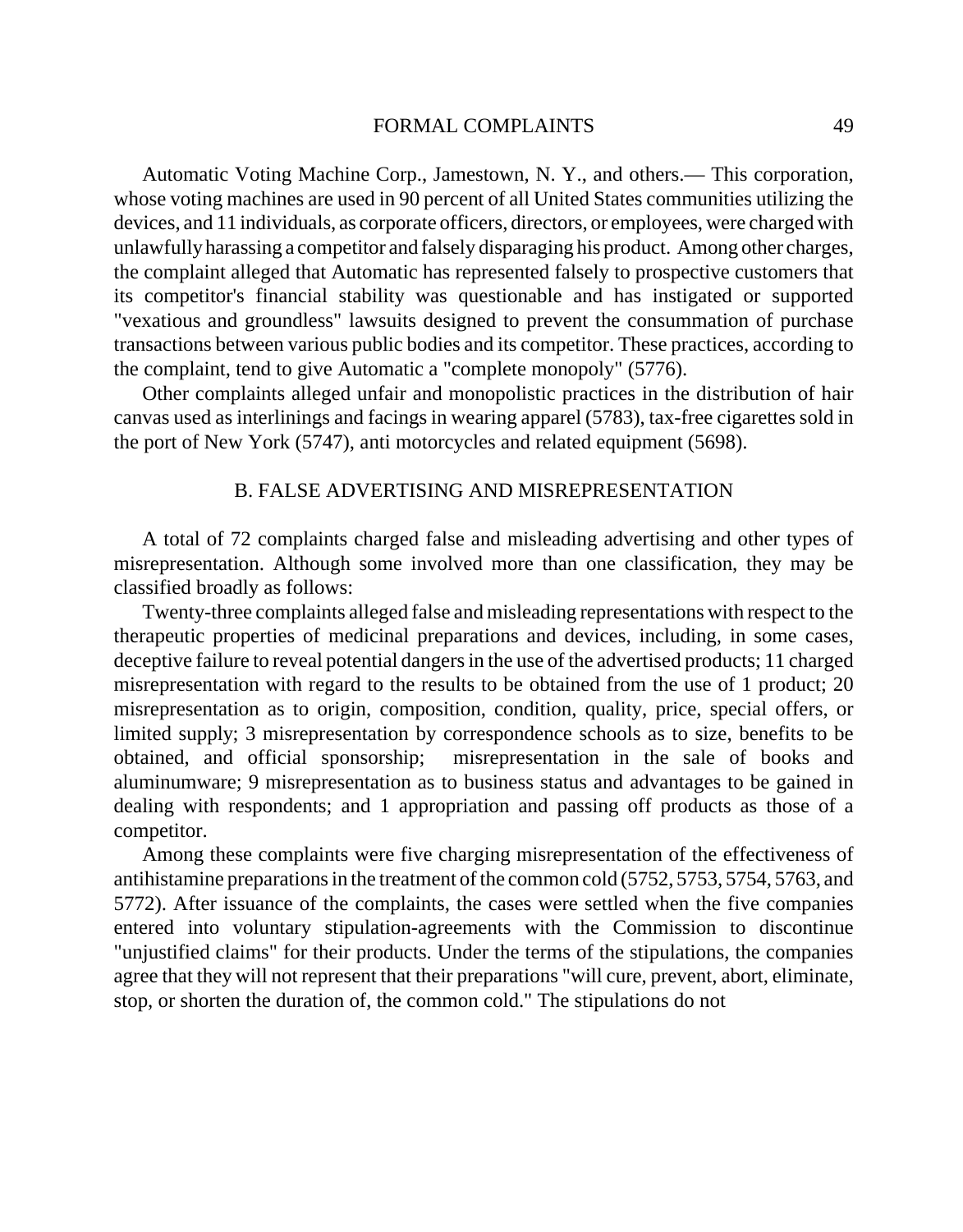prohibit claims, however, that the products relieve or check, and in many cases stop, the symptoms or manifestations of the common cold, and that they are safe when taken in accordance with directions on the labels.

The companies were: Bristol-Myers Co., New York (Resistab); Anahist Co., Inc., Yonkers, X. Y. (Anahist); Whitehall Pharmacal Co., New York (Kriptin); Union Pharmaceutical Co., Inc., Montclair, N. J. (Inhiston); and the Grove Laboratories, Inc., St. Louis (Antamine) .

### C. MISCELLANEOUS COMPLAINTS

Ten complaints charged unlawful sale of lottery devices, either separately or in combination with other merchandise; 3, use of deceptive methods to obtain the addresses of delinquent debtors; and 1, unauthorized shipments of merchandise and unfair methods of collections.

### II. Complaints Under Clayton Antitrust Act, as Amended by Robinson-Patman Act

### A. VIOLATION OF SECTION 2 (a)

Seventeen complaints alleged price discriminations which may injure, destroy, or prevent competition or tend to create a monopoly. Representative cases include the following:

Ideal Cement Co., Denver, Colo., and others.—The charges in this case were to the effect that the company charged 20 cents a barrel more for cement sold to purchasers using trucks than for cement bought by other customers transporting their cement by rail (5670). A similar complaint was issued in another case (5671). Both complaints alleged that the effect of the discriminations may be to injure, destroy, or prevent competition between those receiving the lower price and those not so favored.

General Foods Corp., New York.—This corporation was charged with selling its prepared pectin products, Certo and Sure-Jell, in some areas at substantially lower prices than in others. The complaint alleged that these discriminations in price may substantially lessen competition between General Foods and its competitors (5675).

Eight other complaints alleged price discriminations in the sale of automobile accessories and supplies (5720 through 5723 and 5768 through 5771). In other cases, the products involved were rubber and canvas footwear (5677), malted milk products (5701), and radio tubes (5728). Respondents named in these complaints included the B. F. Goodrich Co. (5677), Horlicks Corp. (5701), Whitaker Cable Corp. (5722), Sylvania Electric Products, Inc. (4728), and Federal-Mogul Corp. ( 5769).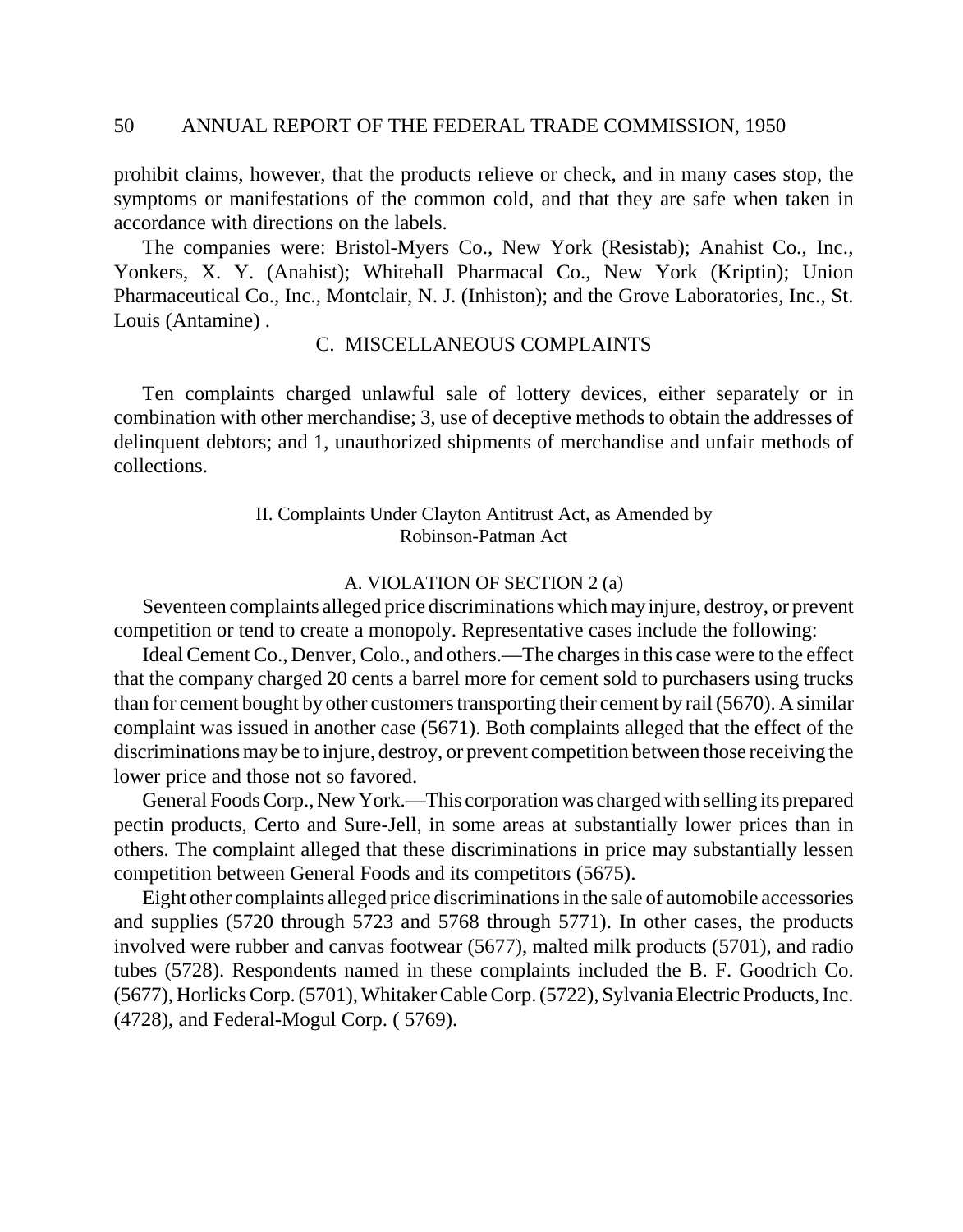### ORDERS TO CEASE AND DESIST 51

### B. VIOLATION OF SECTION 2 (c)

Violation of section 2 (c) was charged where a food brokerage firm accepted from sellers brokerage fees on transactions with a wholesale grocery concern by which it was allegedly controlled through common ownership ad family ties (5784).

### C. VIOLATION OF SECTION 2 (d)

A complaint under this section charged two dress manufacturers with paying some customers for advertising services or facilities without making similar payments available to other customers on proportionally equal terms (5735).

### D. VIOLATION OF SECTION 2 (e)

A publisher of school books was charged with providing some customers with certain services and facilities which were not proportionally available to all customers (5773).

## E. VIOLATION OF SECTION 2 (f)

In three complaints alleging violation of this provision, jobbers of automotive parts and supplies were charged with knowingly inducing and receiving unlawfully discriminatory prices (5724, 5766, and 5767).

### F. VIOLATION OF SECTION 3

Use of exclusive-dealing contracts prohibited by this section was charged in three complaints. The respondents and their products are Revlon Products Corp. (5685), cosmetic products; Harley-Davidson Motor Co. (5698), motorcycles and related equipment; and Horlicks Corp. (5701), malted milk products.

### III. Complaints Under Wool Products Labeling Act

Eleven complaints alleged that wool products were misbranded in violation of the Wool Products Labeling Act and the rules and relations promulgated thereunder, in that they were not labeled so as to disclose the kinds and percentages of the different fibers of which the fabrics were made and the identity of the manufacturer or other seller of the products. One complaint also charged unlawful removal from wool products of required content and identification information.

The complaints charged that these misbranding practices also were unfair and deceptive in violation of the Federal Trade Commission Act.

### ORDERS TO CEASE AND DESIST

During the fiscal year, the Commission issued 79 orders to cease and desist from the use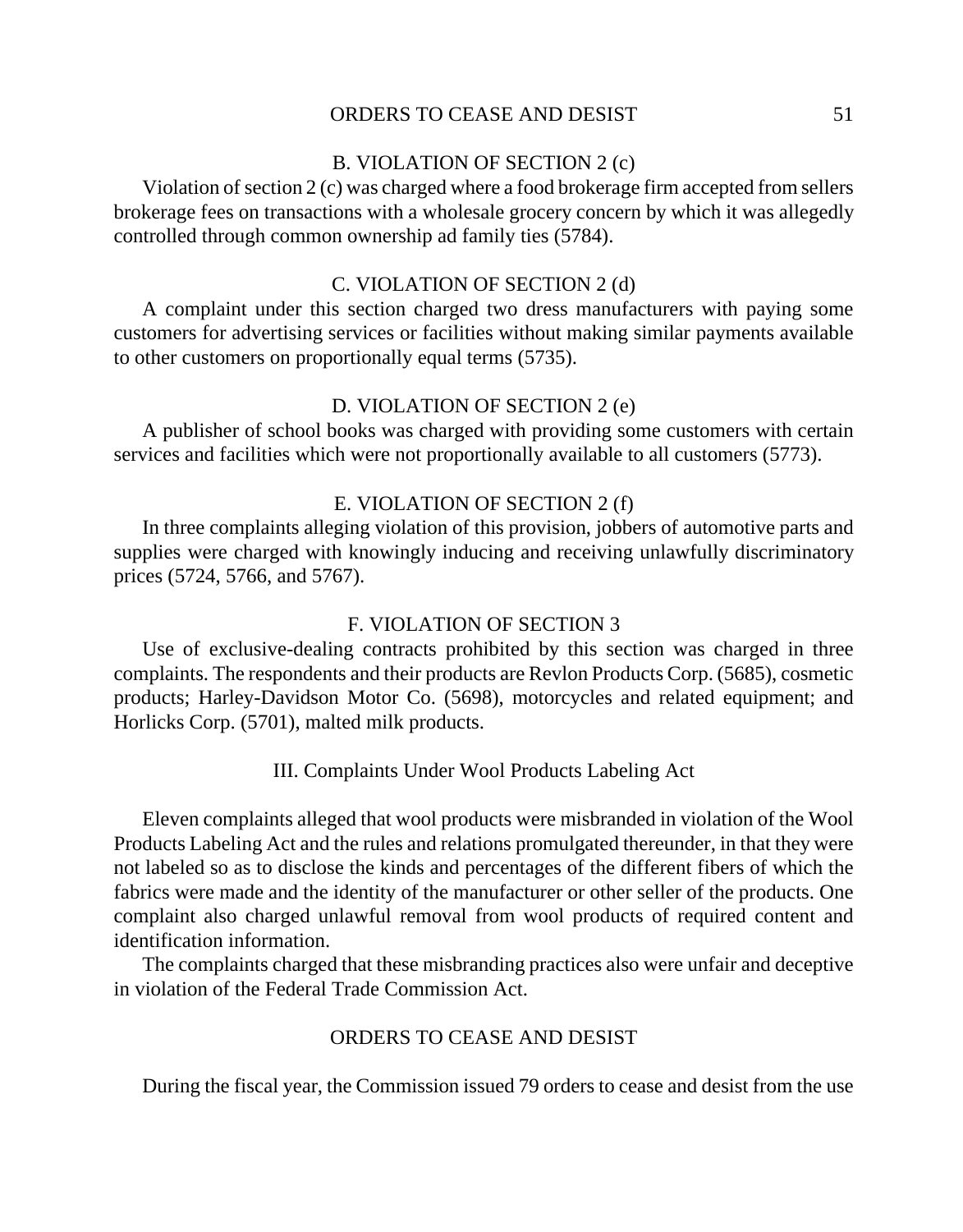of unfair methods of competition and other violations of the laws it administers. Sixteen of the orders were directed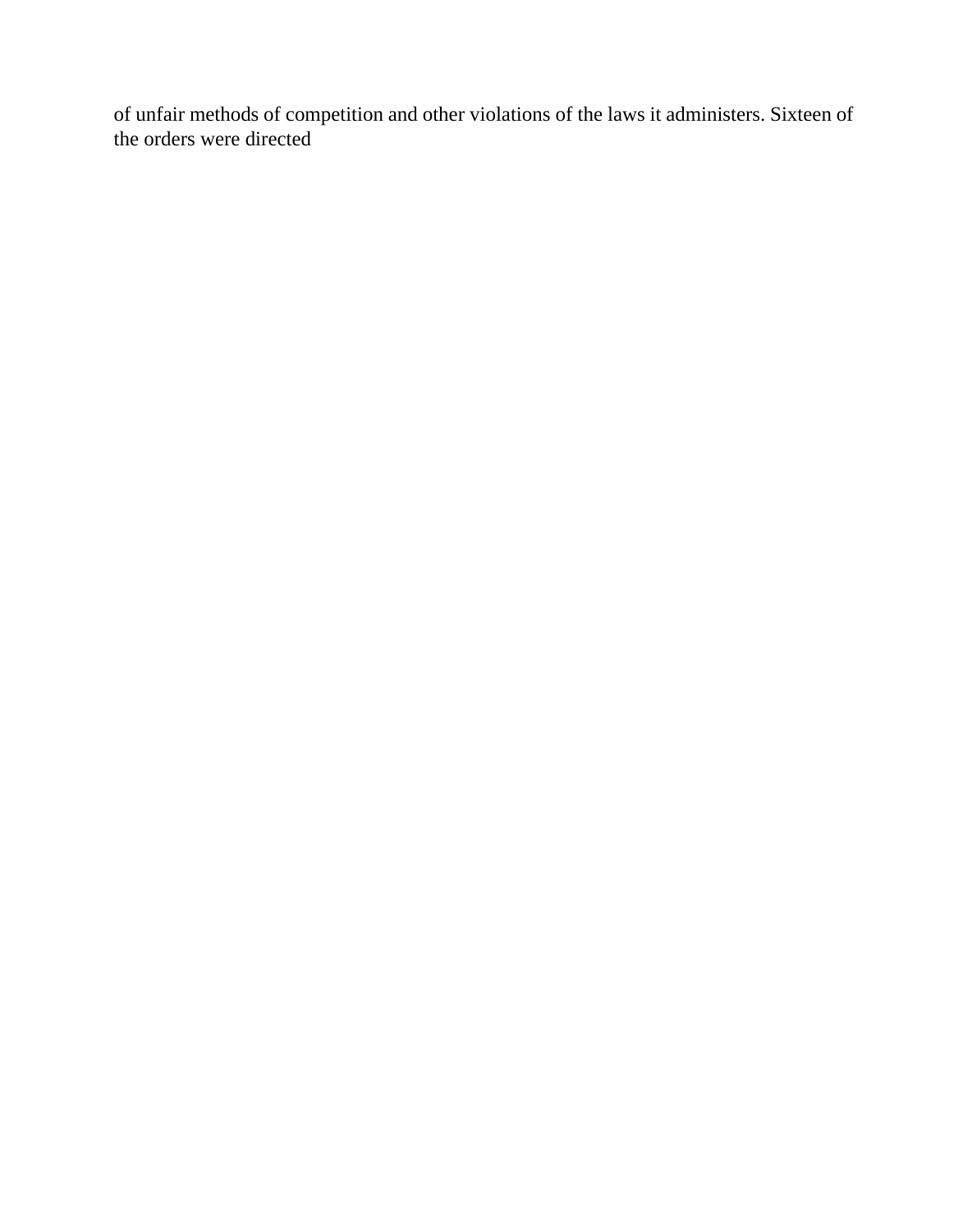against monopolistic practices. The following cases are illustrative of the orders issued:

### I. Orders Under Federal Trade Commission Act

### A. PRICE-FIXING AND RESTRAINT-OF-TRADE CASES

The Package Advertising Co., New York.—The Commission ordered this company, which owned patents and trade-marks in connection with printed waxed paper bands used extensively in the wrapping of bread and other bakery products, to stop agreeing with other manufacturers or distributors with regard to the prices or terms at which, or the territories in which, sales of wrapper bands not manufactured or sold by it should be made (5416).

American Dental Trade Association, Washington, and others.—This trade association, its officers, and 143 manufacturers and distributors were ordered to cease and desist from conspiring to fix prices and from entering into other agreements restraining trade in the sale of dental goods. The respondents distribute over 75 percent of the dental goods manufactured and sold in the United States (5636).

### B. FALSE ADVERTISING OF DRUGS AND COSMETICS

Bristol-Myers Co., New York.—This company was ordered to cease advertising that the use of Ipana Tooth Paste with massage will prevent "pink tooth brush," aid in the treatment of its causes, or impart firmness and health to the awns; that Ipana has any significant therapeutic value in the treatment of mouth, tooth, or gum diseases; or that modern diets do not give the gums sufficient exercise or stimulation. The order also prohibits claims that twice as many United States dentists personally use Ipana as any other dentifrice and that more United States dentists recommend Ipana for use by their patients than any other two dentifrices combined (4861).

Geo-Mineral Co., St. Louis.—The order in this case was directed against advertising claims that Geo-Mineral, a medicinal preparation, is a competent or effective treatment for a large number of diseases and conditions. The practical effect of the order is to limit the claims for the product to conditions arising solely because of an inadequate intake of iron (5666).

Carter Products, Inc., New York, and others.—The Commission ordered this company and its advertising agency to stop representing that the deodorant cosmetic, Arrid, stops underarm perspiration or is more than temporarily effective in reducing the flow of perspiration. Claims that the preparation is safe or harmless are banned unless accompanied by a disclosure that it may cause irritation of sensitive skin (4960). (Petition for court review pending.)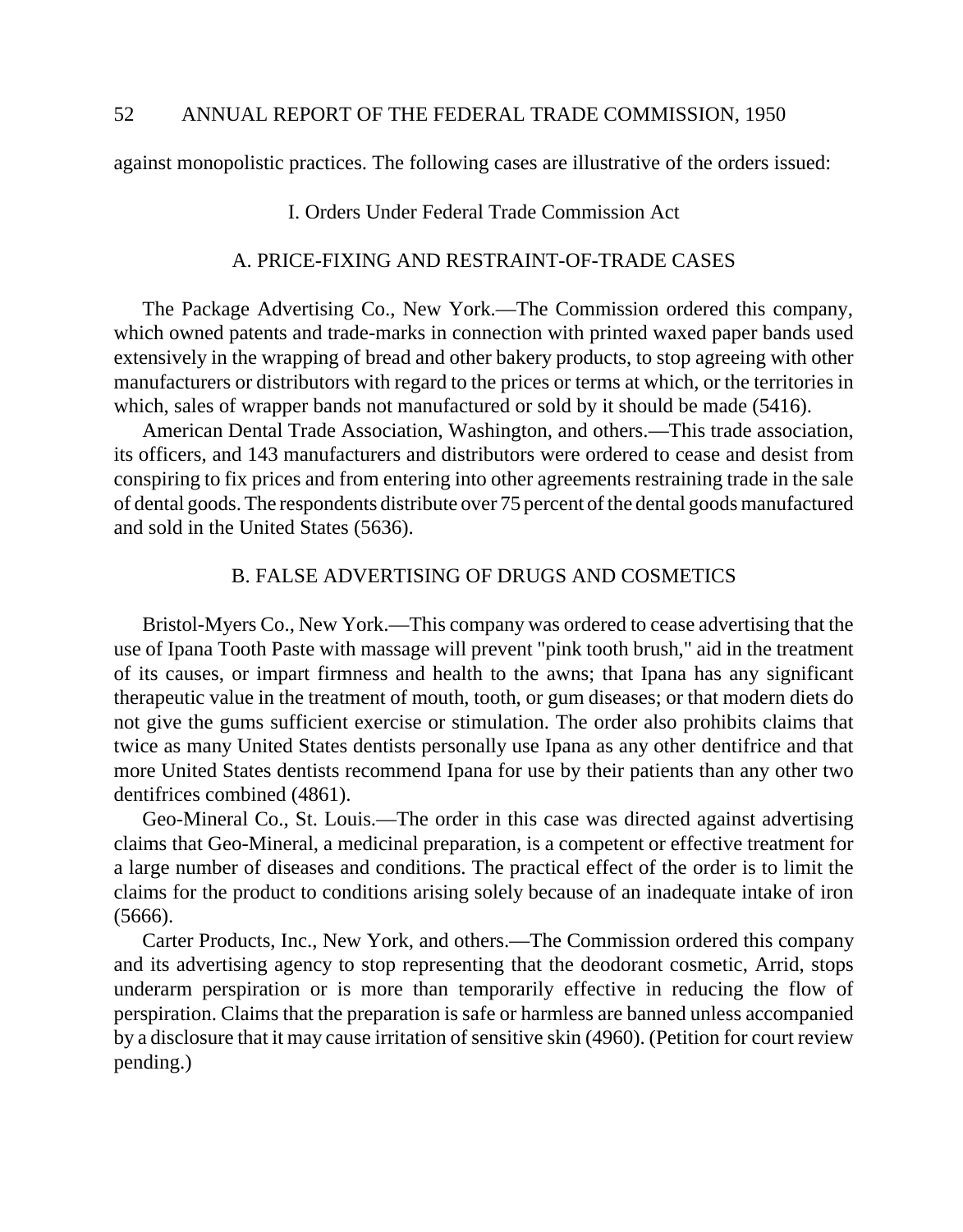V. M. Products, Chicago.—This firm was forbidden to represent that the product known as V. M. or Vegemucene has any significant beneficial effect on hyperacidity or will correct hyperacid conditions, or that it constitutes an effective relief, treatment, or cure for inflammation and ulcers of the stomach or intestines, gas stoma ch, colitis, or acid stomach (5574). (Petition for court review pending.)

# C. UNFAIR PRACTICES OTHER THAN MISREPRESENTATION OF DRUGS AND COSMETICS

P. Lorillard Co., Jersey City, N. J.—The order in this proceeding prohibited advertising claims that Old Gold cigarettes contain Less nicotine, tars, ad resins, and are less irritating to the throat, than any of the other leading brands of cigarettes. It also banned false advertising of Beech-Nut and Sensation cigarettes and Friends smoking tobacco. Claims for Beech-Nut cigarettes forbidden by the order are to the effect that they will not harm or irritate the throat; that they will provide a defense against throat irritation; or that their extra length will filter out harmful properties or cause the smoke to be cooler than that from other brands. Sensation cigarettes may not be advertised, according to the order, as made of extra-choice imported and domestic tobaccos; as top quality; or as made from the finest tobacco that can be bought. As to Friends smoking tobacco the order prohibited representations that it is rumcured; that the process by which a run flavor is added to it enriches the tobacco or causes its smoke to be cooler or less irritating to the throat; that the smoke will not irritate the mouth or throat; or that it is cool or free from bite, burn, or harshness (4922).

R.J.ReynoldsTobaccoCo.,JerseyCity, N.J.—This companyvas directed to discontinue advertising that Camel cigarettes contain less nicotine than other leading brands and will never harm or irritate the throat. The order also prohibited claims that smoking Camels encourages the flow of digestive fluids, increases the alkalinity of the digestive tract, or aids digestion in any respect; that their use relieves fatigue or creates, restores, renews, or releases bodily energy; that their use does not affect the physical condition of athletes; that the smoke from Camels is soothing, restful, or comforting to the nerves and protects one against nerve strain. Another provision banned representations that Camels differ in any of these respects from other leading brands (4795). (Petition for court review pending.)

Steelco Stainless Steel, Inc., Chicago, and others.—In this case, the Commission prohibited misrepresentation of stainless steel cooking utensils and unfair disparagement of competing products. The company was ordered to stop representing that ordinary cooking methods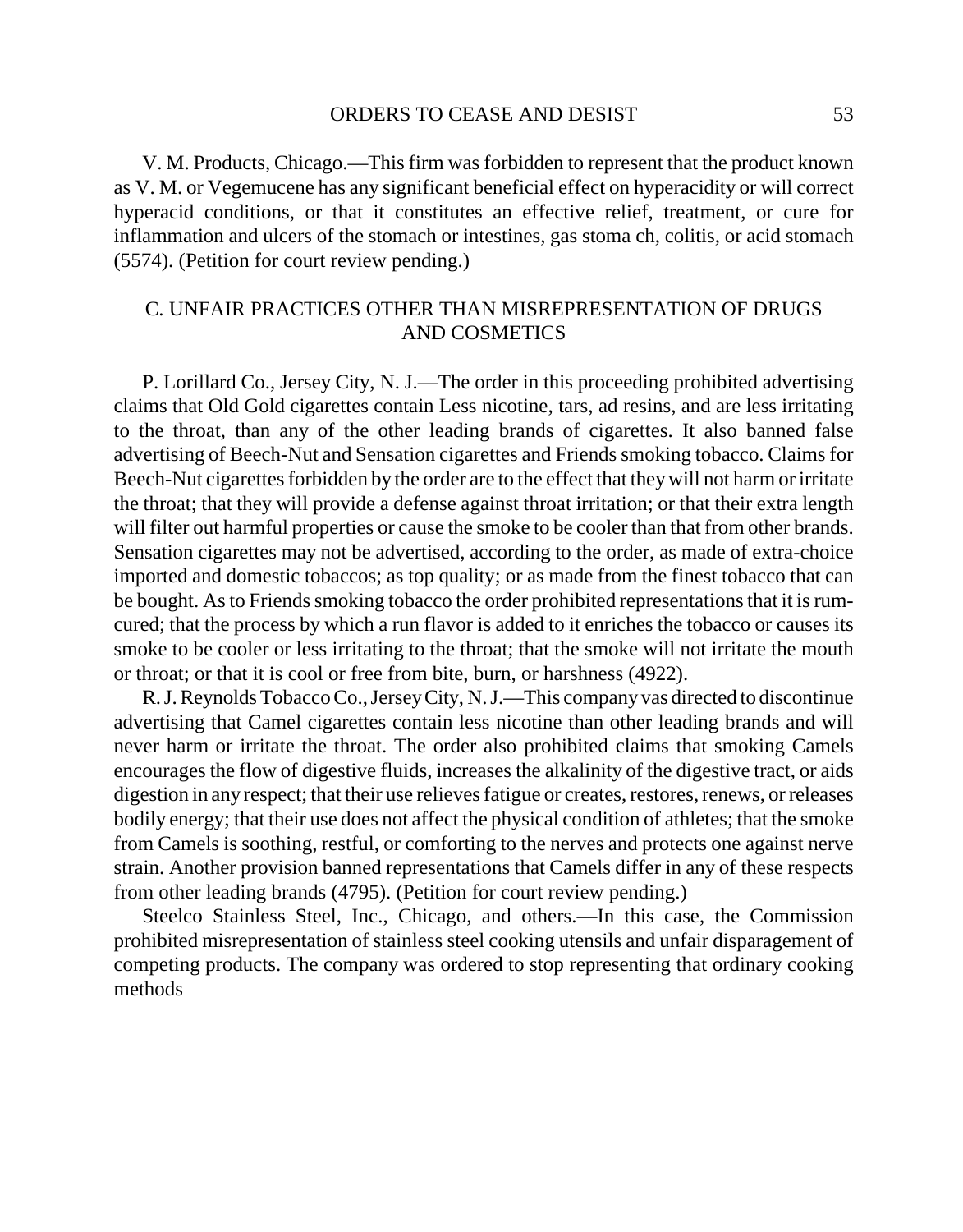and the use of utensils other than Steelco will result in destruction or loss of vitamins, minerals, or other food elements so as to prevent the consumer from receiving his minimum requirements, or that food prepared in aluminum utensils is detrimental to health (5530). (Petition for court review pending.)

II. Orders Under Clayton Antitrust Act, as amended by Robinson-Patman Act

### A. VIOLATION OF SECTION 2 (a)

The Ruberoid Co., New York.—The Commission ordered this company—one of the Nation's largest manufacturers of asbestos and asphalt building materials—to cease and desist from price discrimination in selling asphalt and asbestos roofing materials to customers who compete with each other This manufacturer was found to have granted percent discounts to some customers and not to others, even though all were competing with each other in the same trade area (5017). (Petition for court review pending.)

### B. VIOLATION OF SECTION 2 (c)

Philip Barr & Co., Inc., New York, and others.—These dealers in food products were ordered by the Commission to stop accepting brokerage from sellers in connection with purchases made for their own account (5651).

## C. VIOLATION OF SECTION 2 (f)

National Tea Co., Chicago.—The Commission ordered this firm, which operates a chain of some 700 retail grocery stores, to stop knowingly inducing or receiving from sellers unlawfully discriminatory prices or discounts (5648).

## D. VIOLATION OF SECTION 3 OF CLAYTON ACT

AutomaticCanteenCo. of America,Chicago.—The order in this case required Automatic to stop using exclusive-dealing contracts in the lease or sale of automatic vending machines or in the sale of only and other confectionery products. The Commission found that the corporation's policy of requiring its distributors to operate no ending machines other than Automatic's and to buy their confectionery only from Automatic, substantially lessened competition and tended toward monopoly (4933). (Petition for court review pending.)

### III. Orders Under Wool Products Labeling Act

A typical order issued by the Commission under this Act is as follows:

Lady Carole Coats, Inc., New York, and others.—This company, engaged in the manufacture and sale of women's coats, was ordered to discontinue selling products containing wool without labeling them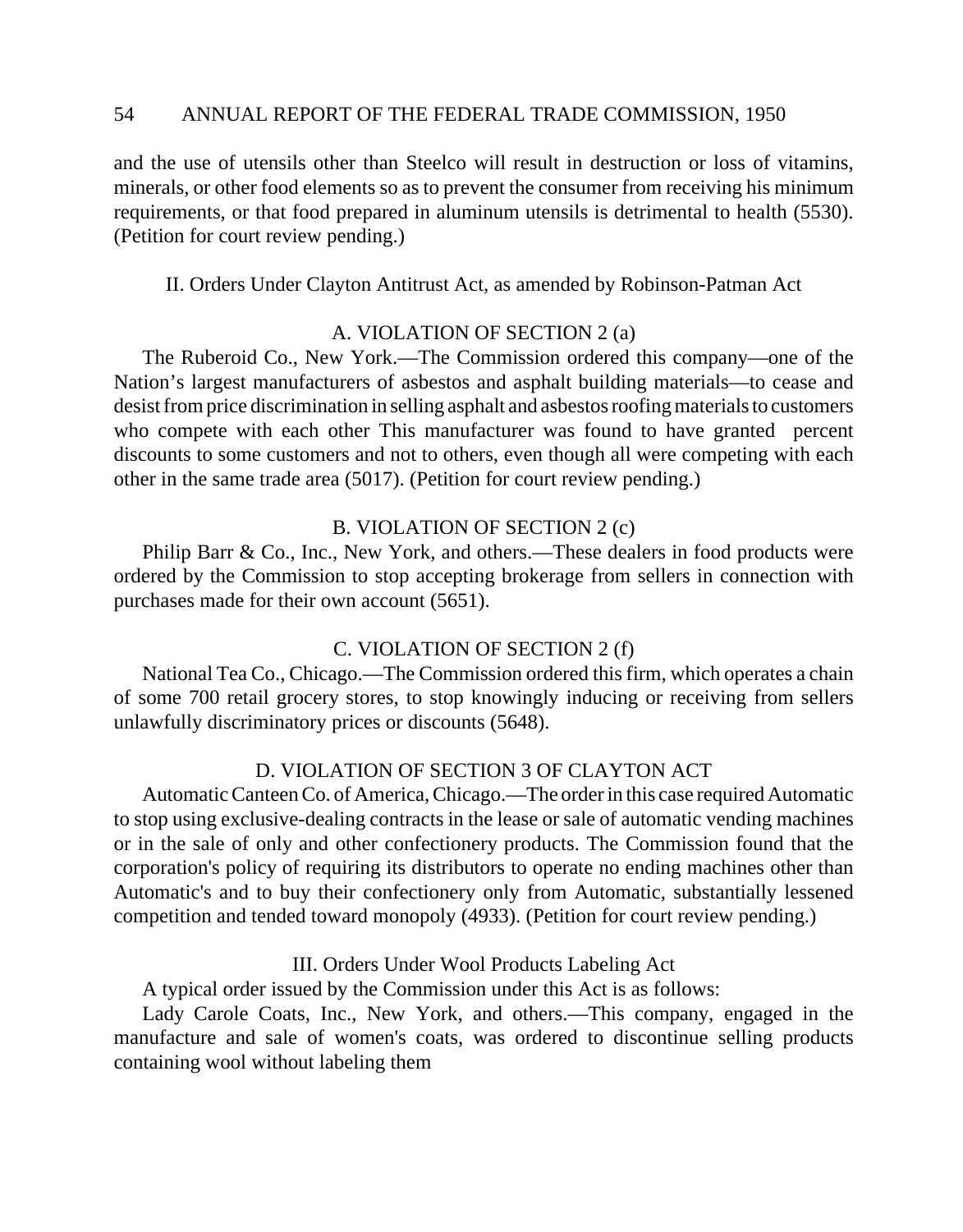#### CASES IN FEDERAL COURTS 55

to show the information required by the Wool Product Labeling Act, including the percentages of the various fibers from which they are made.

### CASES IN FEDERAL COURTS

During the fiscal year there were 18 proceedings to which the Commission was a party in the Supreme Court of the United States and in Federal courts of appeals. All arose on petitions to review orders to cease and desist.

Decision's favorable to the Commission were obtained in four cases in courts of appeals (including three dismissals of petitions to review) and in one case in the Supreme Court (denial of a petition for certiorari to review affirmance of a Commission order by a court of appeals) .

There was one decision adverse to the Commission when a court of appeals granted the modifications sought by the petitioner. There was a slight modification in one other case.

Pending in the Supreme Court at the close of the fiscal year was a petition for certiorari, filed by the Solicitor General at the instance of the Commission, to review the action of a court of appeals in modifying an order to ease and desist. Another case, argued before the Supreme Court during the fiscal year, was ordered restored to the court's docket for reargument during the October 1950 term.

During the year, certiorari was denied by the Supreme Court to a petitioner seeking review of a court of appeals decision affirming a Commission order.

Seven new petitions to review Commission orders to cease and desist were filed during the fiscal year.

Besides these 18 cases involving petitions for review, there were 10 others in which the Commission was a party or which were brought in the name of the United States at the request of the Commission.

In two cases seeking injunctions and forfeitures for failure to file special reports, the Supreme Court reversed a court of appeals and upheld the authority of the Commission to require the filing of the reports. Judgment for the Government was obtained in an action seeking civil penalties for violation of a Commission order. Four such penalty suits remained pending as the year closed.

Two suits were brought, at the request of the Commission, for recovery of penalties for failure to keep records required by the Wool Products Labeling Act. These were pending in a district court at the end of the year.

The Commission was defendant in five district court cases seeking to enjoin a Commission proceeding. Judgment for the Commission was ordered in all these cases.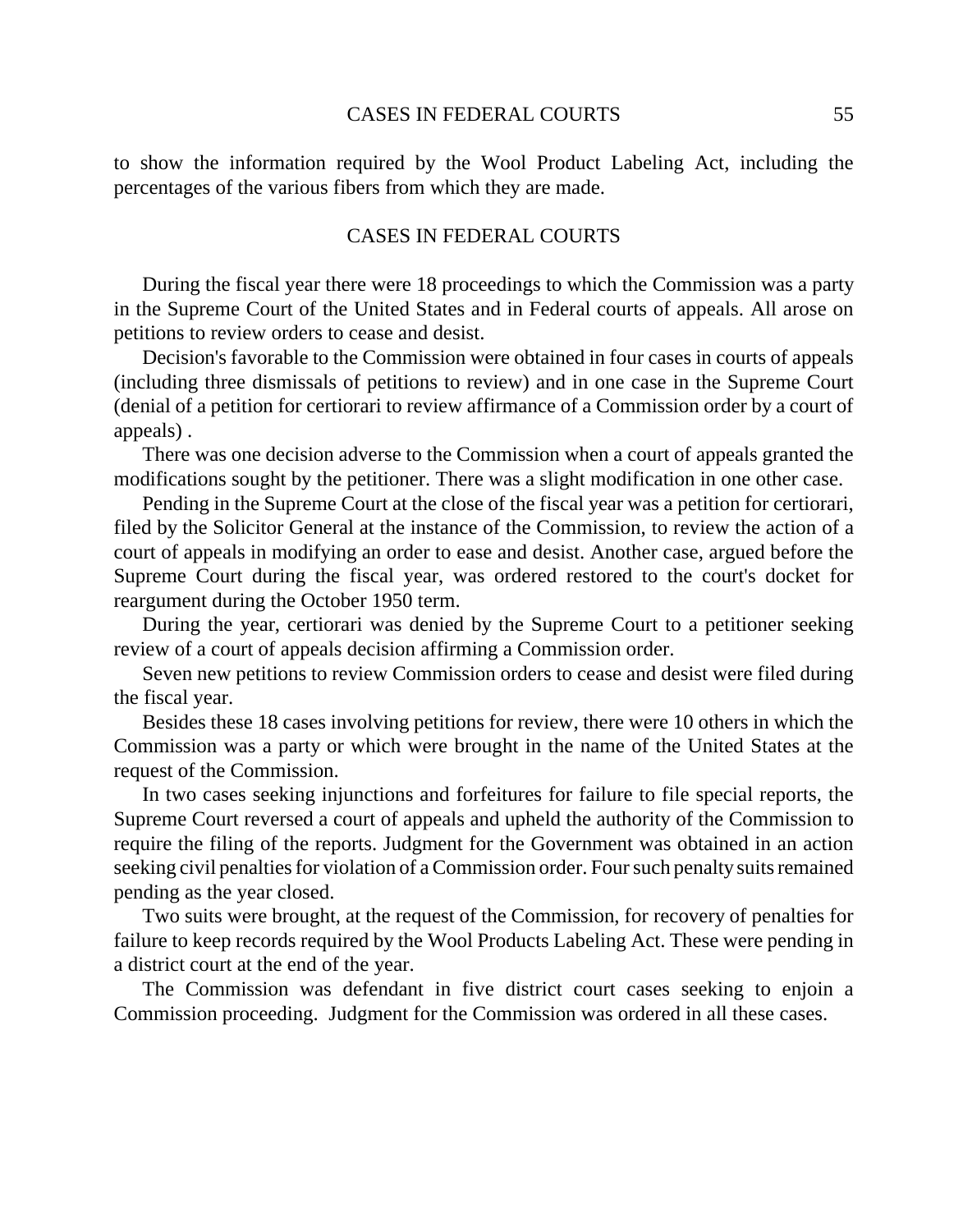# PETITIONS TO REVIEW CEASE-AND-DESIST ORDERS

Cases in the Supreme Court of the United States and courts of appeals involving Commission cease-and-desist orders are summarized below. (Except where otherwise indicated, cases involved violation of the Federal Trade Commission Act. Courts of appeals are designated as "First Circuit (Boston)," etc.)

#### Cases Decided by the Courts

Alberty Food Products, Hollywood, Calif., and others.—The District of Columbia Circuit, in a two-to-one decision, granted the modifications sought by petitioners and affirmed the Commission's order as thus modified, prohibiting certain misrepresentations of the therapeutic properties of food and drug products.

Americana Corp., Chicago.—The Second Circuit (New York), pursuant to stipulation of counsel, dismissed the petition to review theCommission's order banning deceptive practices in the sale of encyclopedias.

Artra Cosmetics, Inc., Bloomfield. N. J.—The Third Circuit (Philadelphia), pursuant to stipulation of counsel, dismissed the petition to review theCommission's order banning false and misleading advertising of a depilatory preparation.

Crown Manufacturers Association of America, Washington and others.—The Fourth Circuit(Richmond) affirmed, with slight modification, the Commission order against a pricefixing combination among manufacturers of crown bottle-caps.

Decker Products Co., Pelham, N. Y., and others.—The Supreme Court denied a petition for writ of certiorari to review a District of Columbia decision affirming the Commission's order against false and misleading advertising of Vacudex, a device represented as saving gasoline.

Dr. F. A. Newcomb,Lawrence, Kans.—The Tenth Circuit (Denver) dismissed, for failure to prosecute, a petition to review the Commission's order banning false and misleading advertising in the sale of a medical device.

### Cases Pending in the Courts

Alberty Food Products, Hollywood, Calf., and others.—Supreme Court, petition for writ of certiorari to review decision of the District of Columbia Circuit modifying Commission's order against misrepresentation of the therapeutic properties of food and drug products.<sup>6</sup>

\_\_\_\_\_\_\_\_\_\_\_\_\_

<sup>6</sup> Certiorari denied October 9, 1950.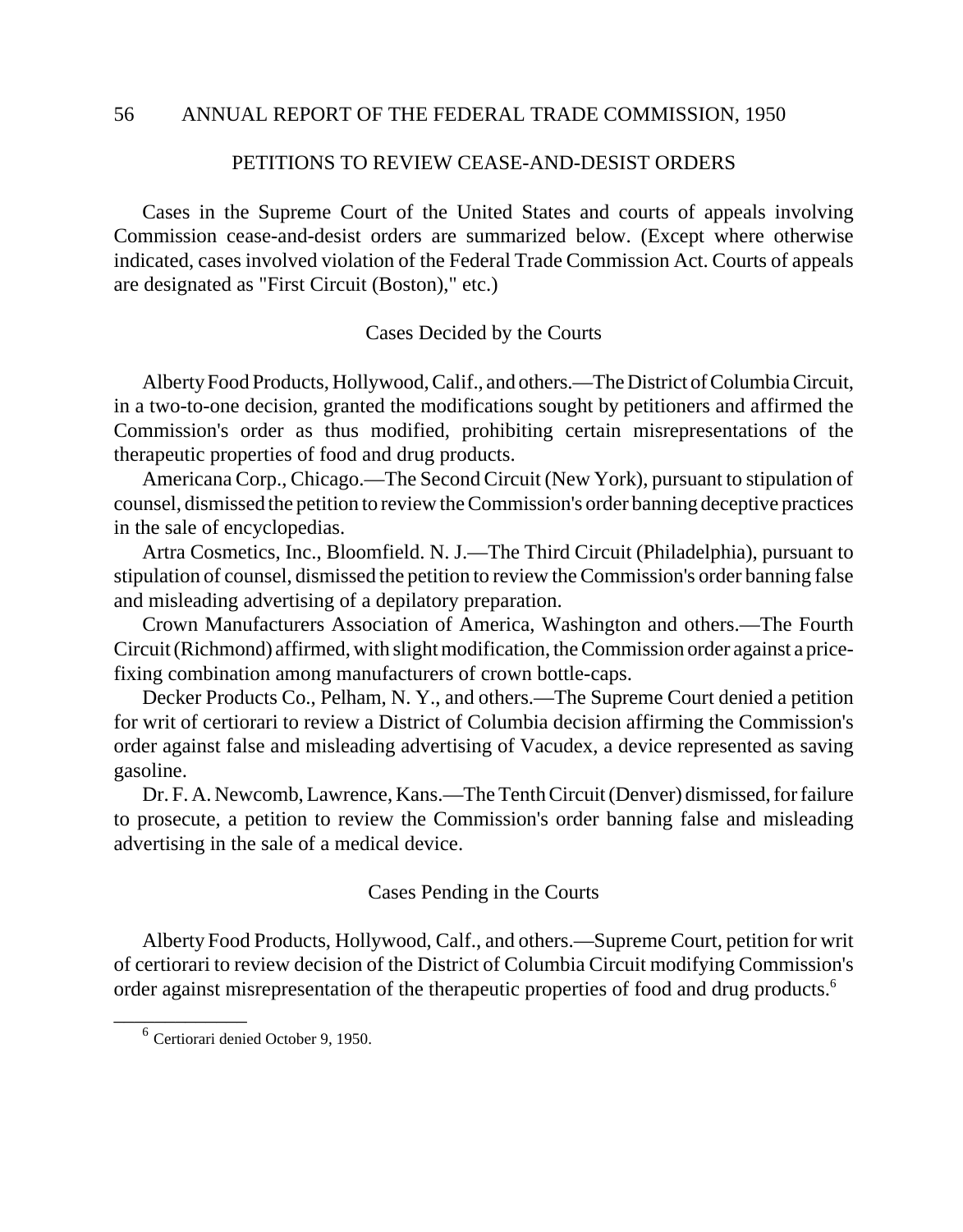Bristol-Meyers Co., New York.—Fourth Circuit (Richmond), false and misleading advertising of Ipana toothpaste<sup>7</sup>.

Carter Products, Inc., New York, and others.—Seventh Circuit (Chicago), false and misleading advertising of Arrid, a deodorant cosmetic.

Concrete MaterialsCorp.,Chicago.—Seventh Circuit (Chicago), misrepresentation of socalled waterproofing compounds.

Jack Galter, Chicago, and others(Elgin Razor Corp.).—Seventh Circuit (Chicago), false and misleading advertising in the sale of razors, clocks, and other merchandise.

Gold-Tone Studios, Inc., Rochester, N. Y., and others.—Second Circuit (New York), misrepresentation in the sale of photographs.<sup>8</sup>

Minneapolis-Honeywell Regulator Co., Minneapolis.—Seventh Circuit (Chicago), sales practices tending to restrain trade and to create a monopoly in the sale of automatic temperature controls, in violation of the Federal Trade Commission Act and sections 2 (a) and 3 of the Clayton Antitrust Act.

R. J. Reynolds Tobacco Co., Winston-Salem, N. C.—Seventh Circuit (Chicago), false and misleading advertising of Camel cigarettes.

Benjamin D. Ritholz, Chicago, and others.—Seventh Circuit (Chicago), deceptive practices in the sale of eyeglasses.

Ruberoid Co., New York.—Second Circuit (New York), price discrimination in the sale of roofing materials, in violation of section 2 (a) of the Clayton Act.

Standard Oil Co. (an Indiana corporation), Chicago.—Supreme Court, certiorari granted to review decision of the Seventh Circuit (Chicago), modifying and affirming as modified the Commission's order against price discrimination in the sale of gasoline, in violation of section 2 (a) of the Clayton Act.

Steelco Stainless Steel, Inc., and others, Chicago.—Seventh Circuit (Chicago), deceptive practices in the sale of kitchen utensils.

# OTHER COURT CASES INVOLVING THE COMMISSION

Cases Decided by the Courts

U. S. v. Morton Salt Co.; U. S. v. International Salt Co.—The Supreme Court reversed the Seventh Circuit (Chicago) and sustained Commission orders requiring the filing of special reports of compliance.

Goodyear Tire Rubber Co. v. Federal Trade Commission; B. F. Goodrich Co. v. Federal Trade Commission; United States Rubber

\_\_\_\_\_\_\_\_\_\_\_\_

<sup>7</sup> Order of Commission affirmed November 9, 1950.

<sup>8</sup> Order of Commission affirmed, with some modification, July 5, 1950.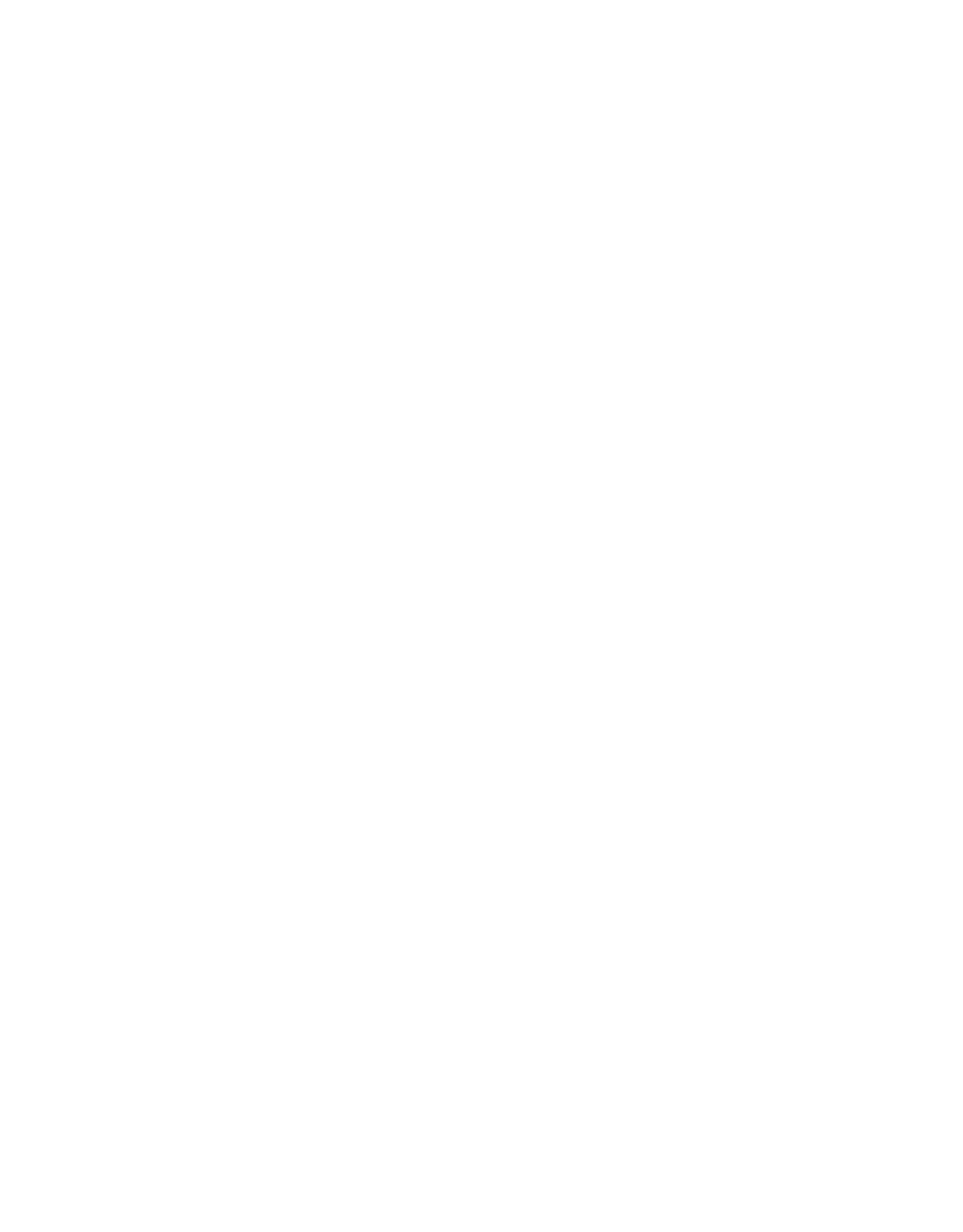Co. v. Federal Trade Commission; Firestone tire & rubber Co. v. Federal Trade Commission; Montgomery Ward & Co., Inc. v. Federal trade Commission.—Petitions for injunctions to prevent further action by the Commission in a quantity-limit proceeding in the rubber tire industry denied by the United States District Court (District of Columbia).

U.S. v. Atlantic Coast Oil Co. of New York, Inc.—Judgement of \$2,500 in suit for civil penalties in the United States District Court (Brooklyn) for violation of a Commission order to cease and desist.

Cases pending in the Courts

U.S. v. Morton Salt Co.; U.S. v. International Salt Co.—Pending in the United States District Court (Chicago) for injunction and penalties for failure to file special reports of compliance.

U.S. v. LadyCarole Coats, Inc., and others; U.S. v. Shelbrooke Coats, and others.—Suits for penalties for failure to keep records under the Wool Products Labeling Act filed in the United States District Court (New York City).

U.S. v. Korjena Medicine Co., and others; U.S. v. Oland D. Redd.— Suits for civil penaltiesfor violation of a Commission orderto cease and desist pending in the Untied States District Court (Buffalo).

U.S. v. Standard Education Society, and others.—suit for civil penalties for violation of a Commission order to cease and desist pending in the United States District Court (Chicago).

U.S. v. Gerald A Rice, and others.—Suit for civil penalties for violation of a Commission order to cease and desist pending in the United States District Court (Seattle).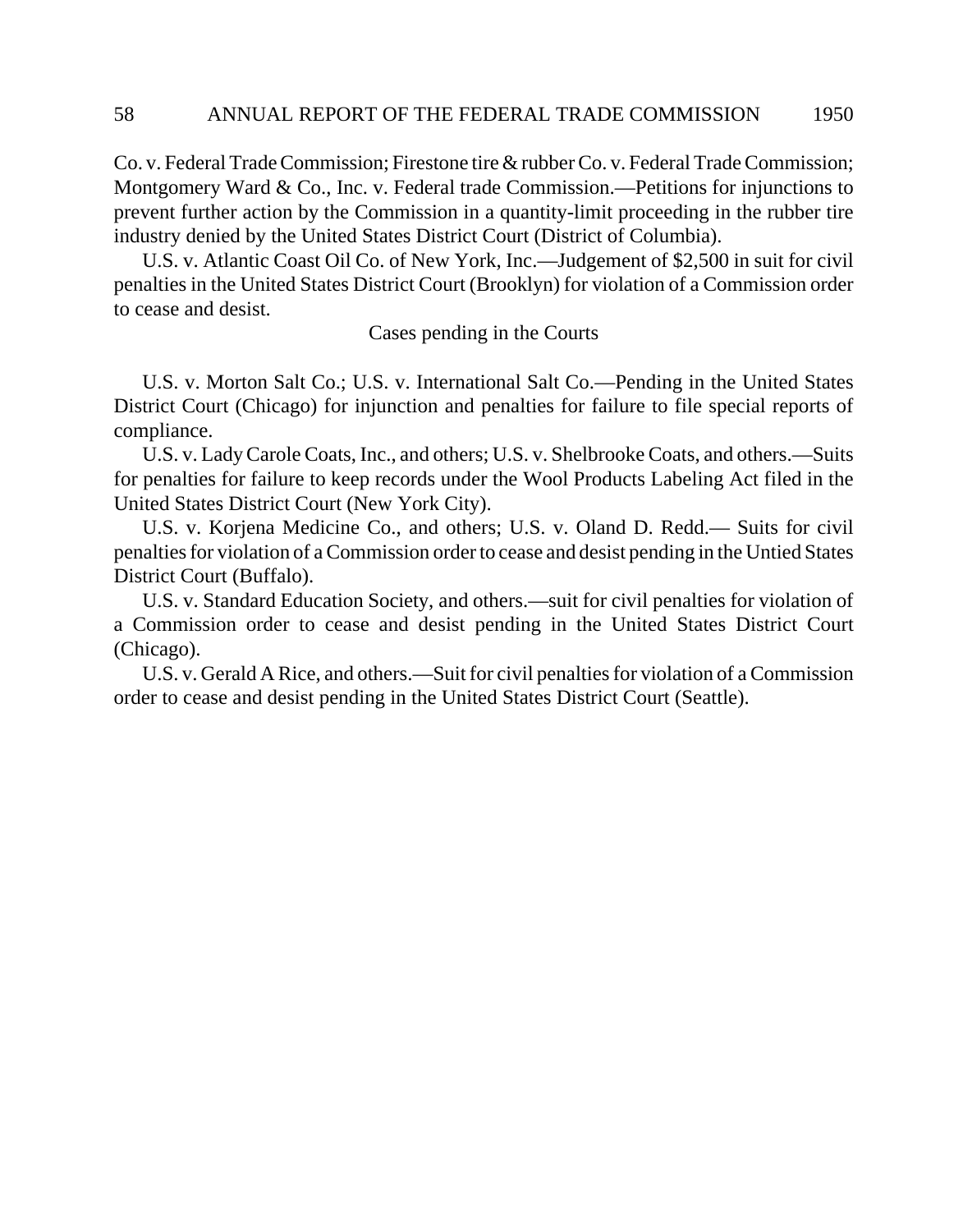## ANNUAL REPORT OF THE FEDERAL TRADE COMMISSION, 1950 59 TABLES SUMMARIZING LEGAL WORK OF THE COMMISSION AND COURT PROCEEDINGS, 1949-50 TABLE I-Case work, fiscal years 1949 and 1950

|                                                                                                                                                                                                                                                                                                                                                | Applications for<br>complaint <sup>1</sup> |                                  | Complaints <sup>2</sup>  |                 |
|------------------------------------------------------------------------------------------------------------------------------------------------------------------------------------------------------------------------------------------------------------------------------------------------------------------------------------------------|--------------------------------------------|----------------------------------|--------------------------|-----------------|
|                                                                                                                                                                                                                                                                                                                                                | 1949                                       | 1950                             | 1949                     | 1950            |
| Pending beginning of year --------------------------<br>Settlements by stipulation vacated -------------------<br>Closed cases reopened ----------------------------<br>Orders to cease and desist vacated -------------------                                                                                                                 | 1,378<br>1,177<br>3<br>3                   | 1,554<br>627<br>11               | 320<br>96                | 328<br>124<br>2 |
| Total for disposition ---------------------------                                                                                                                                                                                                                                                                                              | 2,561                                      | 2,195                            | 417                      | 454             |
| -----------------------------------<br>To complaint -<br>Settled by acceptance of Trade Practice Conference rules ---<br>Dismissed or closed -------------------------------<br>Orders to cease and desist --------------------------<br>Complaints rescinded ----------------------------<br>Total dispositions ----------------------------- | 90<br>6<br>126<br>785<br>1,007             | 104<br>18<br>147<br>760<br>1,029 | 5<br>3<br>33<br>47<br>89 | 60<br>79<br>143 |
| Pending end of year                                                                                                                                                                                                                                                                                                                            | 1,554                                      | 1,166                            | 328                      | 311             |

<sup>1</sup> These are cases docketed for investigation.

 $2^2$  These are cases in which the Commission issues a formal complaint charging violation of 1 or more of the statutes it administers.

| TABLE II.—Court proceedings, fiscal years 1949 and 1950 |
|---------------------------------------------------------|
|---------------------------------------------------------|

|                                                                                                                                                                                | TADLE II.—Court proceedings, fiscar years 1747 and 1750<br>Petitions for review of orders to<br>cease and desist |                 |                                                 |                             | Mandamus, in-<br>junctions, etc. |      |
|--------------------------------------------------------------------------------------------------------------------------------------------------------------------------------|------------------------------------------------------------------------------------------------------------------|-----------------|-------------------------------------------------|-----------------------------|----------------------------------|------|
|                                                                                                                                                                                | Court of<br>appeals                                                                                              |                 | Supreme Court<br>of the United<br><b>States</b> |                             | 1949                             | 1950 |
|                                                                                                                                                                                | 1949                                                                                                             | 1950            | 1949                                            | 1950                        |                                  |      |
| Pending beginning of year ---------------<br>Cases appealed ----------------------<br>Suits instituted ------------------------                                                | 9<br>6                                                                                                           | 8               | 3                                               | $\mathcal{D}_{\mathcal{L}}$ | 3                                | 5    |
| Total for disposition ----------------                                                                                                                                         | 15                                                                                                               | 15              | 3                                               | 3                           | 3                                |      |
| Decisions for Federal Trade Commission - - - - -<br>Decisions for others $\cdots$<br>Petitions withdrawn -------------------<br>Remanded to Federal Trade Commission - - - - - | 5                                                                                                                | 3               |                                                 |                             | $\frac{1}{3}$                    |      |
| Certiorari denied ---------------------<br>Total disposition ------------------                                                                                                | 7                                                                                                                | 5               | $\mathfrak{D}$                                  |                             | 2<br>3                           | 5    |
| Pending end of year -------------------                                                                                                                                        | $\overline{8}$                                                                                                   | $\overline{10}$ |                                                 |                             | 0                                |      |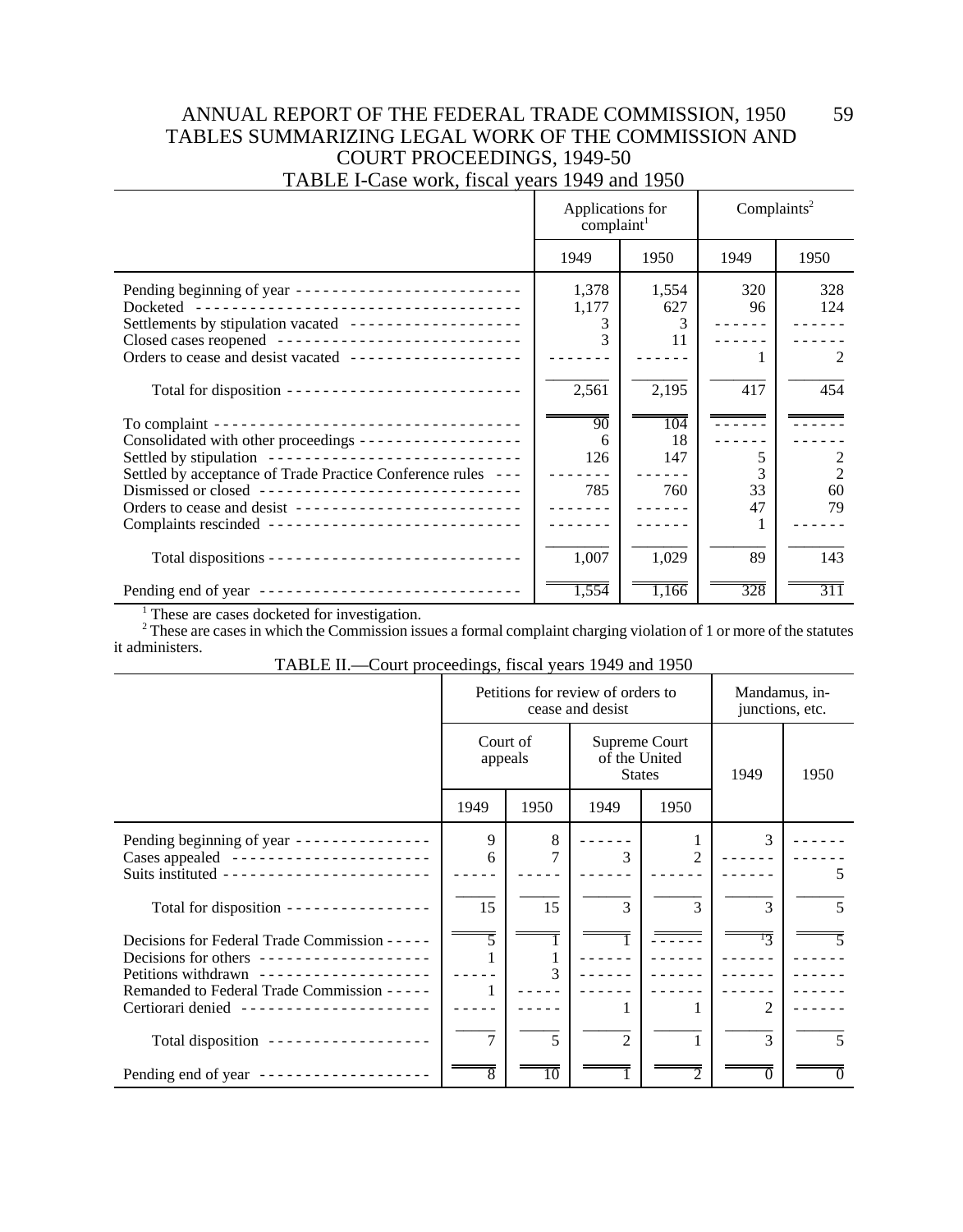$1$  In 2 cases, decisions adverse to the Commission were handed down by a district court and approved by a court of appeals, but they were reversed by the Supreme Court. 919025–51—5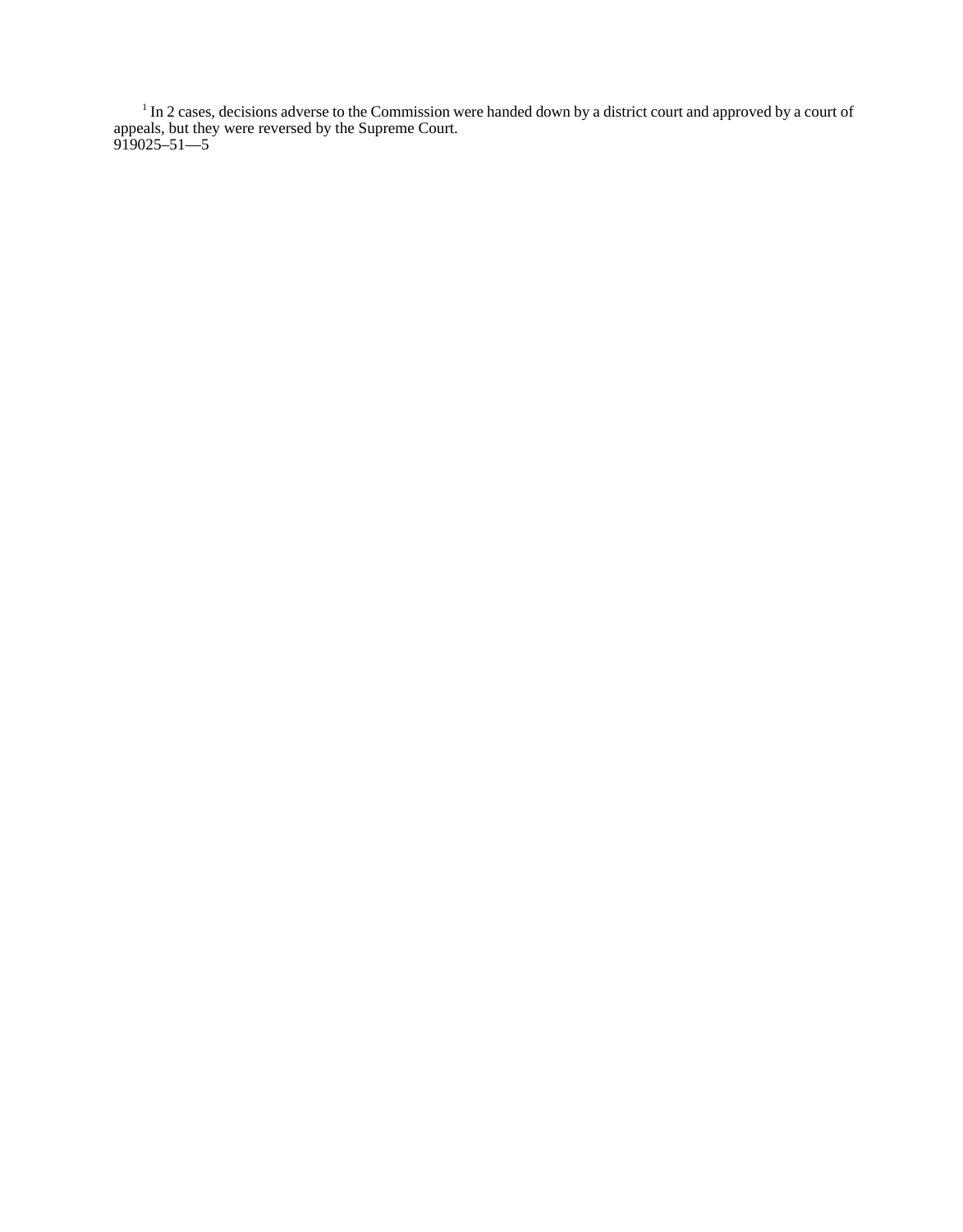### PART III. COOPERATIVE AND VOLUNTARY PROCEDURES

In its continuing program of encouraging voluntary compliance with the laws under its jurisdiction, the Commission has consolidated its cooperative procedures in the Bureau of IndustryCooperation.The Bureau consists of the Division of Trade Practice Conferences and the Division of Stipulations.

Through this Bureau, the Commission conducts legal activities of a voluntary or cooperative nature, in contrast to its formal trial procedures. By means of industry conferences and individual stipulation agreements, the Commission seeks to cooperate with business and industry to inform and guide them with respect to the scope and meaning of the laws it administers.

It is the policy of the Commission to utilize the trade practice conference and stipulation procedures to encourage widespread observance of the law by enlisting the cooperation of members of industries and informing them more fully of the requirements of the law, so that wherever consistently possible the Commission may avoid the need for adversary proceedings against persons who through misunderstanding or carelessness, may violate the law unintentionally.<sup>1</sup>

In establishing the Bureau, the Commission said it "is encouraged by the increased interest on the part of industry to cooperate in wiping out unfair and deceptive trade practices and in developing programs which will be in the interest of, and will be approved by consumers. \* \* \* The Commission hopes to further this work so that it will continue to have the enthusiastic support of the Congress and the President, as well as of consumers and small business."

# TRADE PRACTICE CONFERENCES

The trade practice conference procedure is designed to bring about any observance on an industry-wide basis through the cooperative establishment of rules designed to prevent unfair trade practices. The conference plan provides an opportunity for industrymembers and other interested parties, including consumers, to cooperate with the Commission in effectuating the elimination of unfair methods of competition and other practices harmful to the industry or to the consuming public. Of primary concern in the establishment of industry

\_\_\_\_\_\_\_\_\_\_\_\_

<sup>&</sup>lt;sup>1</sup> See page 127 for the complete text of the commission's policy on settlement of cases by trade-practice conference and stipulation agreements.

<sup>60</sup>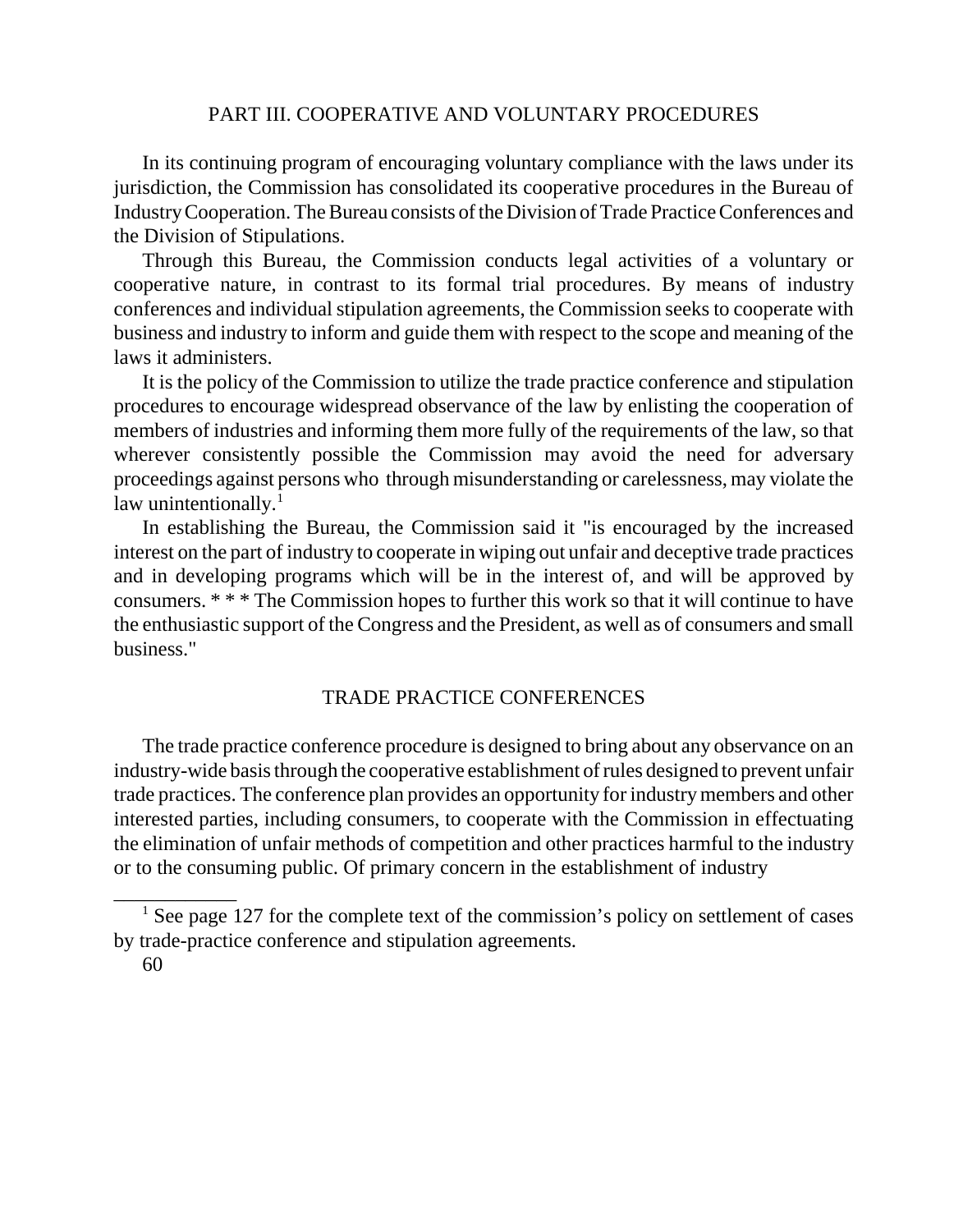rules is the protection of the public from such unfair practices as false and misleading advertising and other forms of deception.

Conference proceedings looking to the promulgation of rules for an industry are usually initiated on application of the particular industry involved, although they may be instituted on the Commission's own motion. The objective is to utilize the best thought and voluntary cooperation of all concerned in establishing rules reflecting the requirements of law and a high standard of ethics. The conference procedure is authorized when it is considered to be in the public interest and a constructive force for good in the industry.

Rules established under the conference procedure define and proscribe unfair-trade practices. They express the requirements of the statutes, as well as decisions of the Commission and the courts, in language addressed specifically to the problems and practices of particular industries. The cooperation of industry members in the formulation and administration of rules results in widespread compliance with the law and thus results in substantial economies in the cost of law enforcement to both government and industry.

In the administration of trade practice rules, emphasis is placed on the maintenance of active cooperation between the industry and the Commission in promoting voluntary industry-wide observance of the rules and in keeping the Commission abreast of industry conditions and problems which may require rule amendment or other action. Industry members are afforded guidance designed to assure business conduct in conformity with the laws administered by the Commission.

Trade practice conference procedure.—The Commission's rules of practice (see p. 121) cover procedural requirements for establishing trade practice rules. Conference proceedings may be instituted by the Commission upon its own motion or upon application by an industry. Any interested party or group in an industry, large or small, may apply to the Commission for the institution of such proceedings. Once a conference is authorized, industry representatives are invited to meet and discuss proposed rules.

Members of the Commission's staff are available at all stages of the proceedings to assist industry representatives in working out constructive solutions of problems, encountered in conforming trade practices to the law. Before rules are promulgated, public hearings are held to allow all concerned, including the general public, to present their views, suggestions, or objections.

### Group I and Group II :Rules Explained

Trade-practice rules may include not only provisions for elimination of practices which are illegal per se or conducive to unfair com-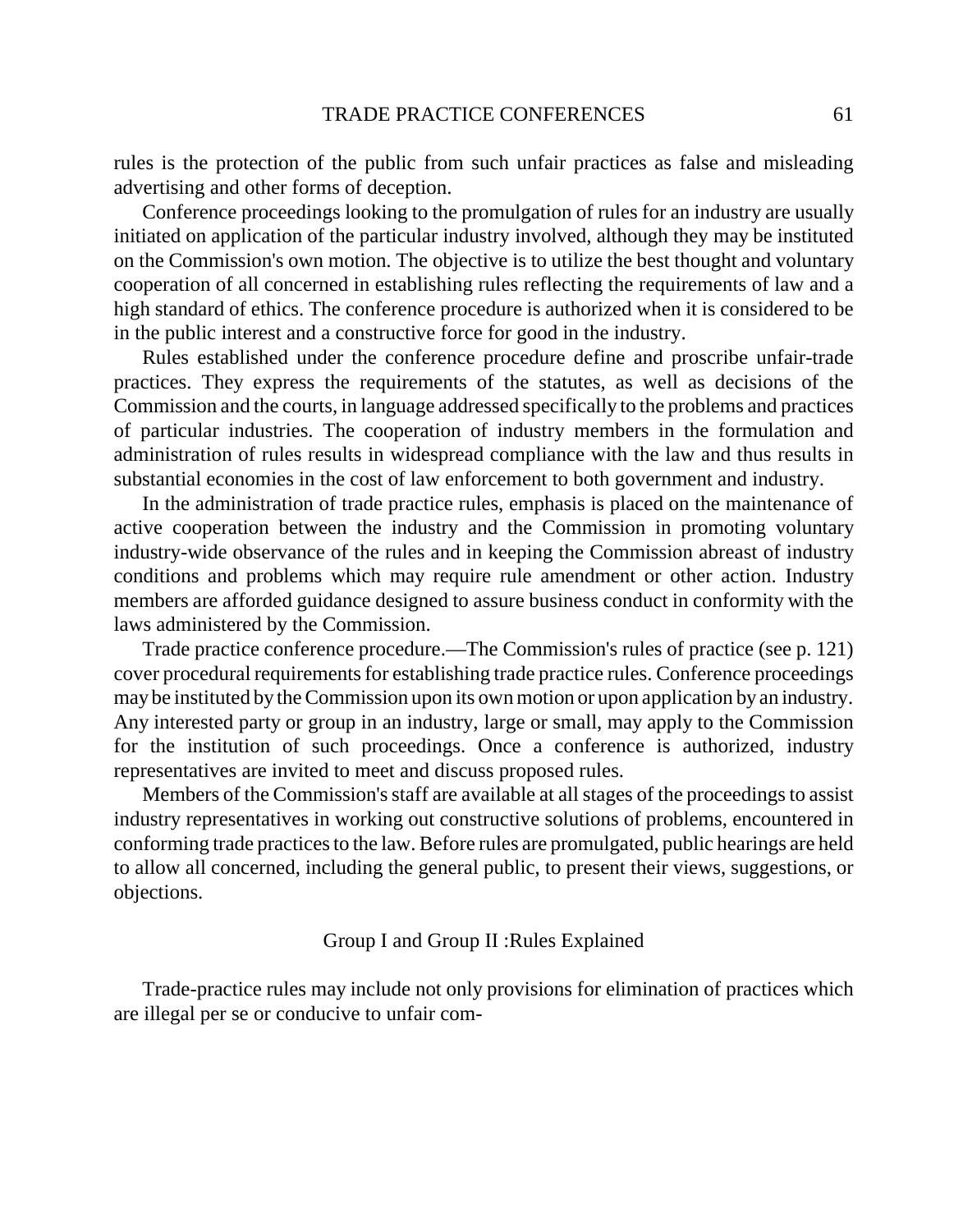petitive conditions within the industry, but also provisions for fostering and promoting fair competition in the public interest. The Commission classifies promulgated rules as group I and group II rules, respectively.

Group I rules.—Rules in this category embrace trade practices considered illegal under laws administered by the Commission, as construed in decisions of the Commission and the courts. The Commission is empowered to take appropriate action in the public interest to prevent the use of these unlawful practices in commerce by any person, partnership, corporation, or organization subject to its jurisdiction.

Group II rules.—Rules in this category are wholly voluntary as distinguished from the mandatory requirements expressed in group I rules. They cover industry practices to be encouraged in the interest of fair competition or to be condemned as conducive to unfair competitive conditions although not per se illegal. The Commission will promulgate only such group II rules as are in conformity with the law and the public interest.

#### Conference and Rule-Making Activities During Year

During the fiscal year rules were promulgated for nine industries, and existing rules for a tenth industry were revised. Conferences and public hearings were held for four other industries: Slide fastener, auto financing, parking, meter, and cocoa and chocolate. In addition, conferences were held for the grocery, commercial cold storage, and cedar chest industries, each involving revision of exiting rules, while public hearings were held on proposed rules for the floor wax products and bedding industries and on proposed revision of rules for the hearing-aid industry.

A brief description of the industries for which rules were promulgated and of the problems covered by the rules follows:

Venetian blind industry.—Members of this industry are engaged in the manufacture, assembly, sale, or distribution of venetian blinds or parts or accessories for them. Aggregate annual retail sales of venetian blinds approximate \$200,000,000. A definition of what may properly be termed a venetian blind vasincluded in the promulgated draft. The rules prohibit misuse of the term "venetian blind" and of such significant terms as "custom built," "made to order," and "removable slats" in describing such blinds. Various deceptive pricing; schemes and unfair methods are also proscribed. A total of 26 group I and group II rules are included.

Peat industry.—The business of this industry is the marketing of peat products represented as suitable for any agricultural or horti-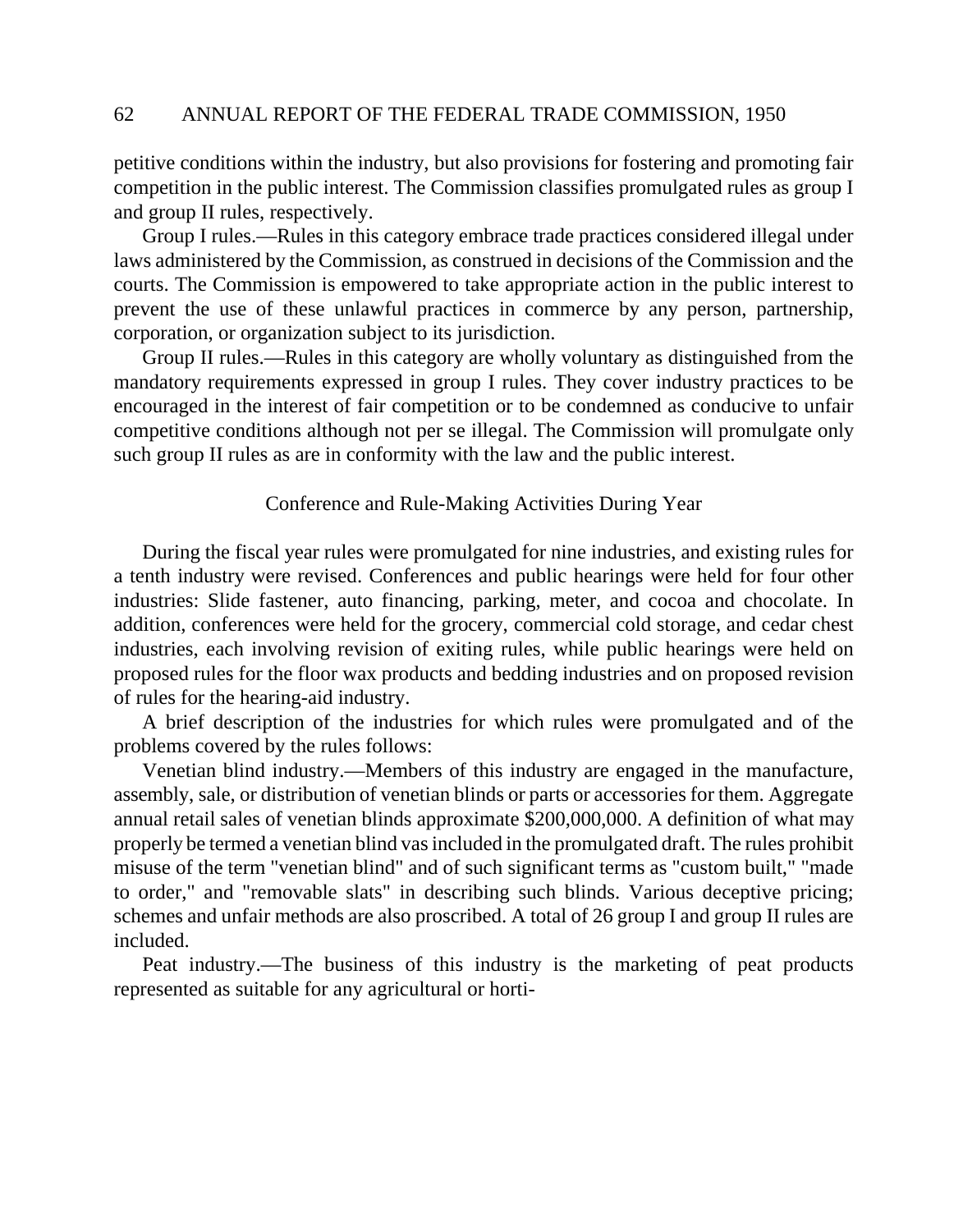cultural soil conditioning or soil improvement purpose, for use as poultry or stable litter, or for similar uses. The rules ban various unfair methods and deceptive practices and afford industry members guidance as to the proper use of terms such as "peat moss" and "moss peat."

Fountain pen and mechanical pencil industry.—Members of this industry are engaged in manufacturing and marketing fountain pens, ball point pens, dip pens, mechanical pencils, and parts for such products. Annual sales at retail aggregate \$250,000,000. The rules are directed to the elimination and prevention of various types of unfair trade practices. They offer a yardstick to industry members in curbing misleading advertising and cover specifically the false use of the terms "Iridium tipped" and "Osmiridium tipped." They also deal with deceptive practices with respect to gold content. The provisions are designed to provide the industry with a comprehensive understanding of the requirements of the law.

Wholesale optical industry.—Industry members sell at wholesale corrective eye glasses or lenses with or without processing and eyeglass frames, mountings, parts, or accessories. The total annual volume of business of the industry is approximately \$147,000,000. After conference proceedings conducted upon application from the industry, rules were issued which clarify interpretations of section 2 of the Clayton Act, as amended, and which also cover certain unfair methods and practices such as misrepresentation, misuse of the terns "closeouts" and "discontinued lines," transactions below cost, commercial bribery, and inducing breach of contract.

Mail-order insurance industry.—Rules promulgated for this business are designed primarily to eliminate and prevent deceptive sales-promotional practices and advertising which are in commerce. Among the subjects covered are misuse of such terms as "full coverage" and "hospitalization"; deceptive concealment of exceptions contained in the policy; misuse of the word "all" as applied to benefits; confusing use of duplicate names for the same disease; time limitations not fully disclosed; deceptive testimonials; and misrepresentations that policies are especially advantageous to a special group.

Shoe finders industry.—This industry includes those engaged in the sale and distribution at wholesale of leather and rubber shoe repair materials and other products used in the repair, servicing, and preservation of shoes and similar footwear. Sales of industry products in 1948 at wholesale amounted to approximately \$100,000,000. Rules for this industry are designed to correct such unfair practices as illegal price discrimination, misrepresentation of quality grading, defama-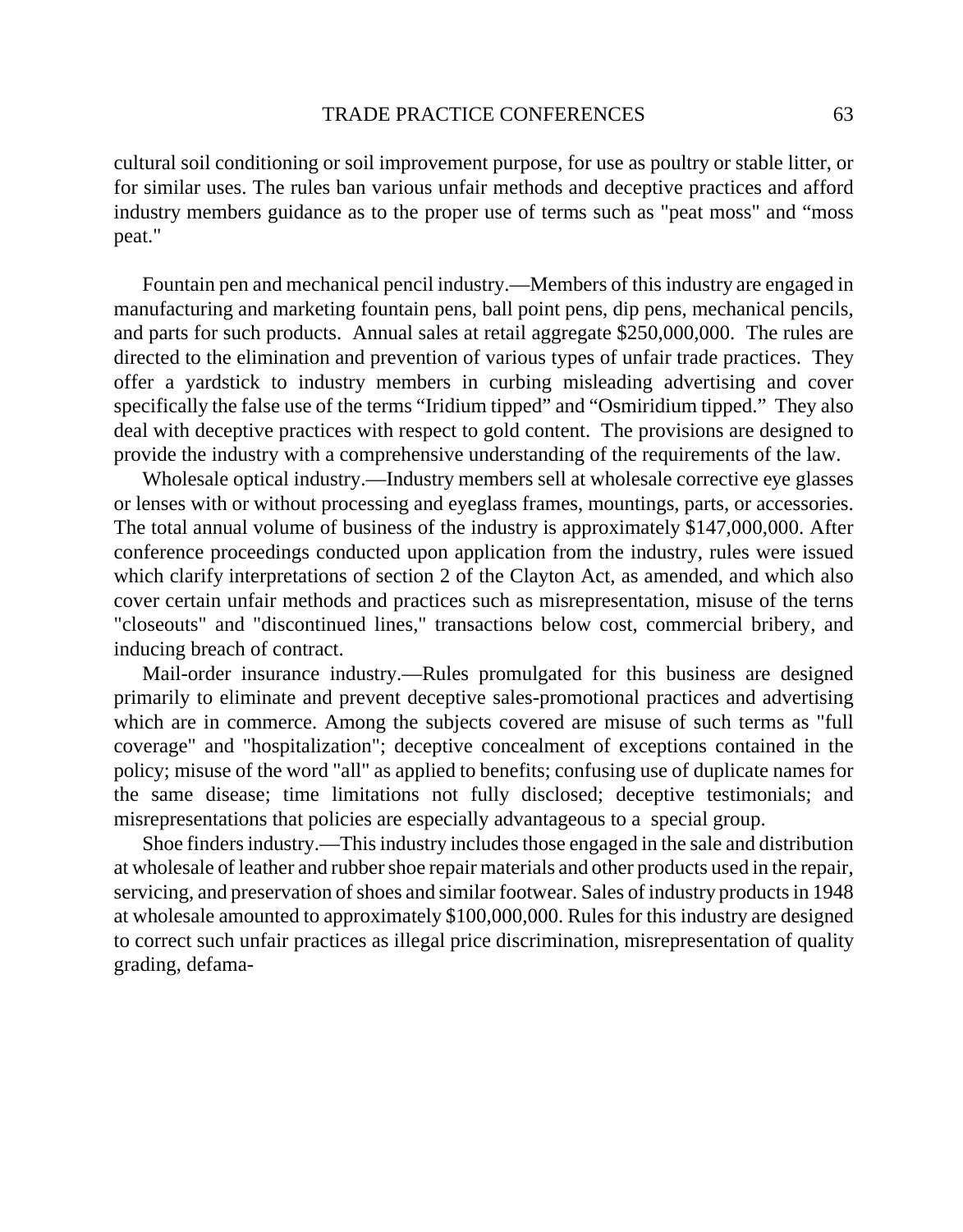tion of competitors, commercial bribery, and coercing purchase of one product as a prerequisite to the purchase of other products.

Candy manufacturing industry.—Products of thisindustry include all kinds and varieties of candy except solid or molded chocolate products, for which a separate set of rules is being considered. Total sales in 1948 of such candy products at wholesale exceeded \$900,000,000. Specific abuses sought to be corrected by the rules for this industry include misuse of the word "free," tie-in sales, false advertising, price discrimination, and the use of lottery schemes.

Fine and wrapping paper distributing industry.—Members of this industry are engaged in wholesaling, selling, or distributing fine and wrapping paper products, including writing paper, envelopes, and paper boards. The group I rules are prohibitions against various forms of deception and unfair methods. In addition, there are eight group II rules which will afford a means of fostering sound business methods and the promotion of fair competition. These proceedings were held upon industry application.

Tie fabrics industry.—The rules for this industry cover fabric converters who produce fabrics used in the manufacture of men's neckwear. The rules proscribe various forms of misrepresentations to fiber content, color fastness, foreign origin of fabric or design, and other unfair practices. The conference proceedings were instituted upon application of industry members.

Umbrella industry.—The business of this industry is the manufacture, assembly, sale, and distribution of various kinds and types of umbrellas and parasols. Pursuant to application made by industry members, the rules as promulgated on March 9, 1940, were revised. Additional rules relating to misuse of the word "free,'' selling below cost, combination or coercion to fix prices, suppress competition, or restrain trade, fictitious or deceptive pricing, and guarantees and warranties have been included, together with numerous other charges clarifying applicable requirements of laws administered by the Commission.

## Pending Conference Proceedings

In addition to proceedings which resulted in promulgation of rules, other industry proceedings were advanced and were at variousstages of completion at the close of the fiscal period. Some of these pending proceedings are summarized below:

Slide fastener industry.—Products of this industry are commonly referred to as "zippers." Conference proceedings were instituted upon application from industry members. Both the industry conference and the public hearing have been held, and the rules are pending with the Commission for final action. These proposed rules cover,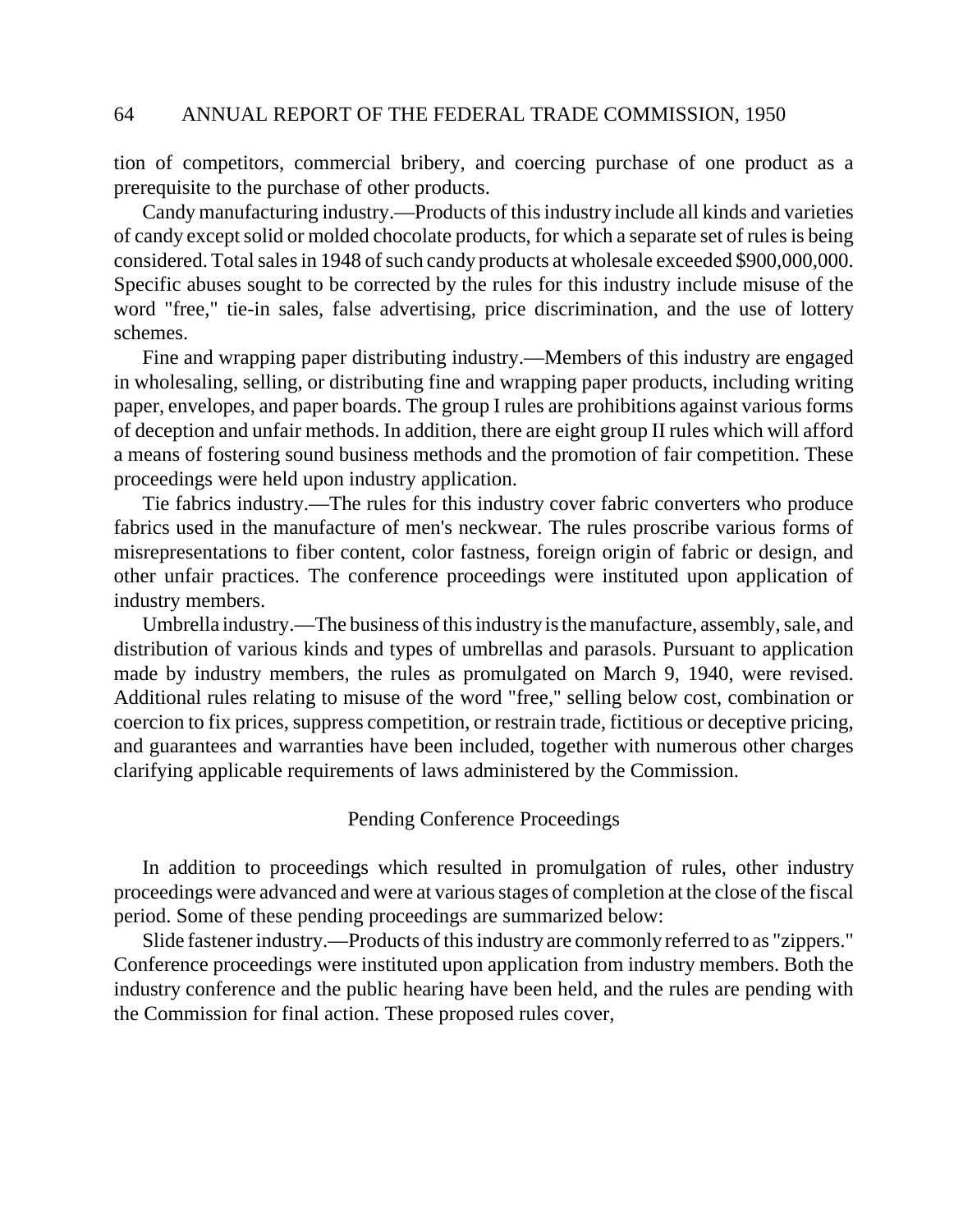among other things, marking as to foreign origin of imported fasteners, deception as to length of slide fasteners, illegal discrimination in price, services, or facilities, unlawful brokerage, defamation of competitors and false disparagement of their products, and simulation of trademarks and trade names.

Bedding industry.—Hearing on proposed rules for this industry has been held, and the matter was under consideration by the Commission as the year ended. Members of the industry manufacture and sell mattresses, bedsprings, beds, and other bedding products, among the practices covered by the proposed rules are deception as to used materials and parts, misuse of the terms "felt," "Latex," "foam rubber," "Rx," "orthopedic," "custom built," "posturized," "germproof," and "waterproof."

Floor case products industry.—These proceedings were instituted on the Commission's ownmotion. At the public hearing, consideration was given to proposed rules which covered, among other things, improper use of the terms "slip-proof," "slip-resistant," "slip-retardent," "water-proof," "impervious to water," "water-resistant," "water-repellent," "spotproof," "will not spot," "heavy-duty," and "traffic wax." Since the hearing, the Commission's staff has conferred with industry members with a view to revising the proposed rules in the light of developing industry standards. Consideration is also being given to requests made by some members of the industry for broadening the scope of the rules as to industry coverage.

Grocery industry.—The application for these proceedings was made by a trade association with a membership of over 60,000 independent retail grocers. The benefits to be gained through this undertaking will not, however, be confined to this group alone since the proceedings will cover all segments of the industry from manufacturing to retail outlets engaged in commerce. An industry conference was held in Washington for the purpose of revising rules promulgated in 1932. Among the rules being considered are those relating to improper discriminations in price and advertising or promotional allowances and in the furnishing of services or facilities, prohibited brokerage payments, the use of "loss leaders," selling below cost, substitution of products, premium deals, and the use of lottery schemes.

Motor vehicle financing.—These conference proceedings were initiated by the Commission on its own motion with a view to providing corrective action against deception in the sale of motor vehicles on time-payment contracts. To prevent such deception, the proposed rules provide for the itemization of the amounts charged to the purchaser. The proposed rules further deal with the delivery to the purchaser of a copy of the installment sales contract; the prohibi-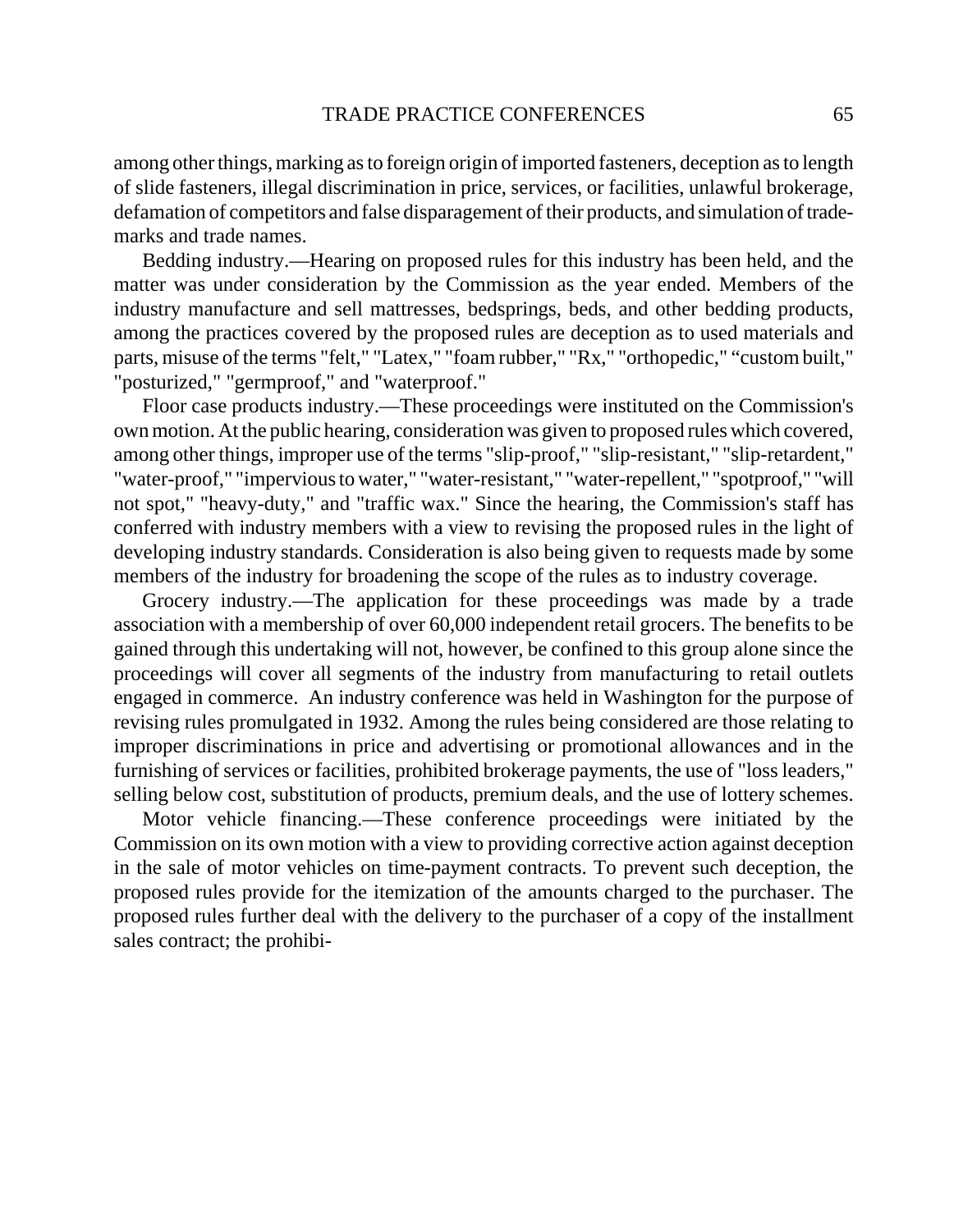tion, with certain designated exceptions, of blank spacesin the contract which are to be filled in after execution; misrepresentation as to such items as insurance rates and coverage and finance charges; and the deceptive use of rate charts in "packing" finance charges. Consideration was also given in the proceeding to a rule covering the practice by a vendor of conditioning the installment sale or financing of a motor vehicle on the purchase of an insurance policy from specified insurance company.

Cedar chest industry.—A trade-practice conference for thisindustry was held in Chicago in June 1950 to afford industry members opportunity to consider a revision of trade-practice rules promulgated for this industry in November 1931. The next step will be publication of proposed revised rules for submission at a public hearing for consideration and comment of interested parties.

Commercial cold storage industry.—Application was made by this industry to revise trade practice rules promulgated in 1931. Industry members presented suggested revised rules at a conference in Chicago. Some of the subjects under consideration are the issuance of deceptive warehouse receipts, delivering goods when negotiable warehouse receipts are outstanding and uncanceled, price discrimination, inducing breach of contract, and selling below cost.

Parking meter industry.—These proceedings were instituted upon application of the industry, with the final hearing on proposed rules held June 30, 1960. The proposed rules relate to such practices as defamation of competitors or false disparagment of their products, deceptive use of trade names and trade-marks, commercial bribery, selling below cost, and unlawful combinations in restraint of trade. This industry has sales totaling over  $$12,000,000$ annually. The products of the industry are installed in more than 1,100 cities and towns throughout the Nation.

Hearing-aid industry.—The purpose of this proceeding is to revise rules promulgated in December 1944. A hearing was held June 27, 1950, to consider additional rules covering such matters as arrangements to exclude sales of competitors' products; deception as to used or rebuilt products; and combination or coercion to fix prices, suppress competition, or restrain trade.

Water-repellent fabrics and outerwear industry.—Initiated by the Commission on its own motion, these proceedings are designed to eliminate misleading advertising and other misrepresentations concerning the efficacy of water-repellent fabrics and rainwear. Since the industry conference, numerous meetings have been held with the Bureau of Standards and industry representatives in an effort to establish appropriate standards as a basis for development of adequate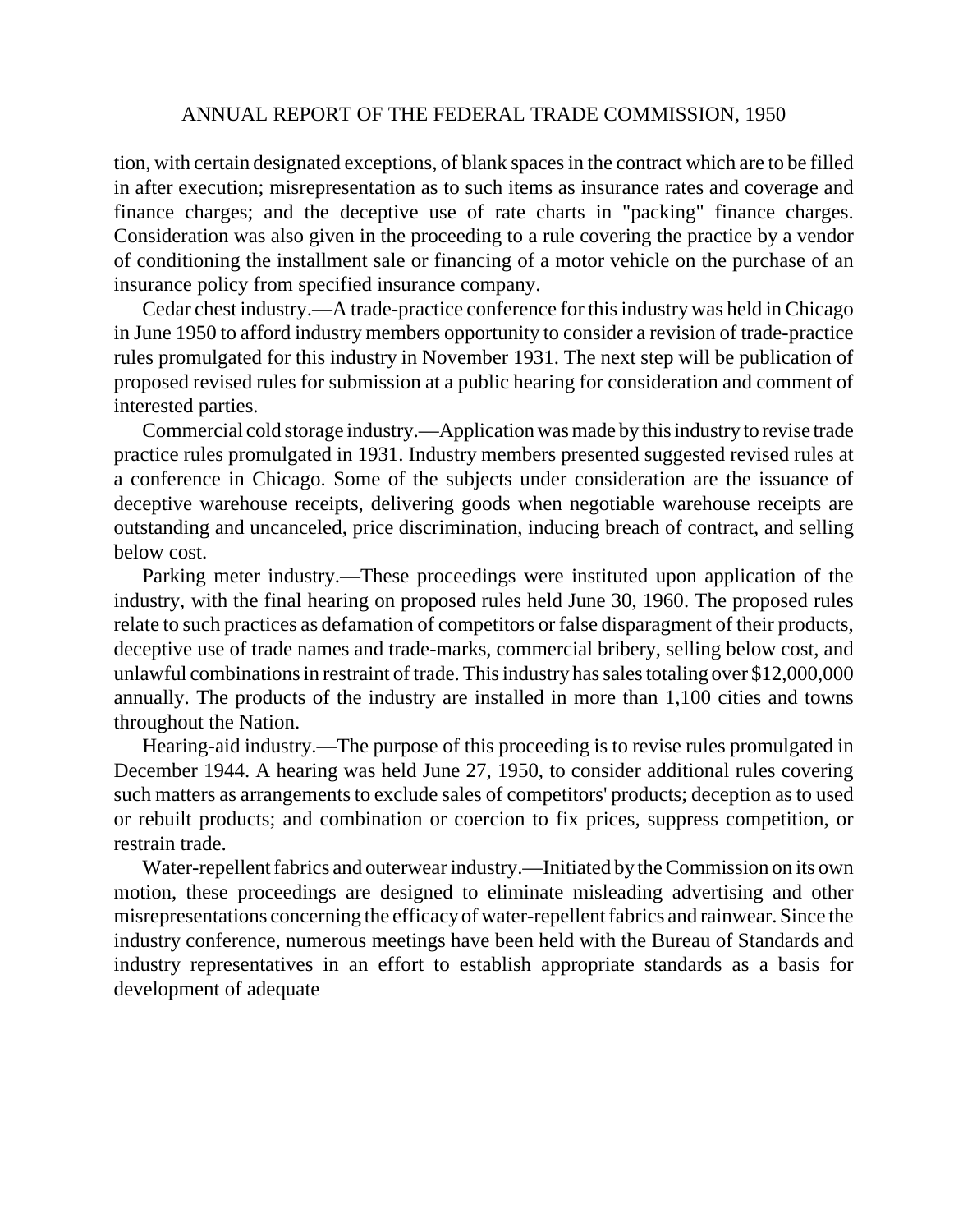### TRADE PRACTICE CONFERENCES 67

rules. The protection of consumer purchasers from the harmful effects of deceptive claims as to the degree and permanency of water and moisture protection afforded by industry products is a principal objective of the proceedings.

#### Administration of Rules

The objective of rule administration work is to secure expeditiously, through cooperative efforts, the highest possible degree of voluntary compliance with the rules. Through correspondence, office conferences, and field work, informal administrative action is taken to insure that the rules for particular industries are understood and observed.

These procedures enable tho Commission to discover instances of such violations and to promptly enlist the cooperation of industry members in eliminating the practices in question; to establish a working liaison with industry leaders, officials, and industry members and informally assist them in avoiding practices contrary to the rules and the laws administered by the Commission; to discuss at first hand the adequacy of the rules in fulfilling industry needs; to learn promptly of new or changed competitive conditions necessitating revision or amendment of rules or other action; and to assure all industry members of the Commission's constant interest in their particular industry rules and its readiness to assist in solving problems arising under them.

In the course of this work during the fiscal year, 57 different industries under rules were visited in the field involving conferences with over 520 industry members, association executives, and other industry representatives. In addition, the Commission wrote to approximately 4,200 members of various industries to keep them alert to the provisions of their industry rules and to offer them opportunity for review of the practices in their industries.

By such continual contact the Commission has maintained a high degree of interest in rule observance. These informal administrative procedures have enabled the Commission during the year to dispose of some 4,900 alleged rule violations in their early stages. Without such means for prompt and satisfactory handling of these violations, protection of the public interest might have required more lengthy and more expensive formal procedures.

In addition to general rule; administration, a number of industries received special attention, of which the following are typical:

Baby chick industry.—Correction of rule violations in this industry through correspondence and informal conferences was continued. Considerable time and effort were devoted to the elimination of false and misleading representations from the radio advertising of numerous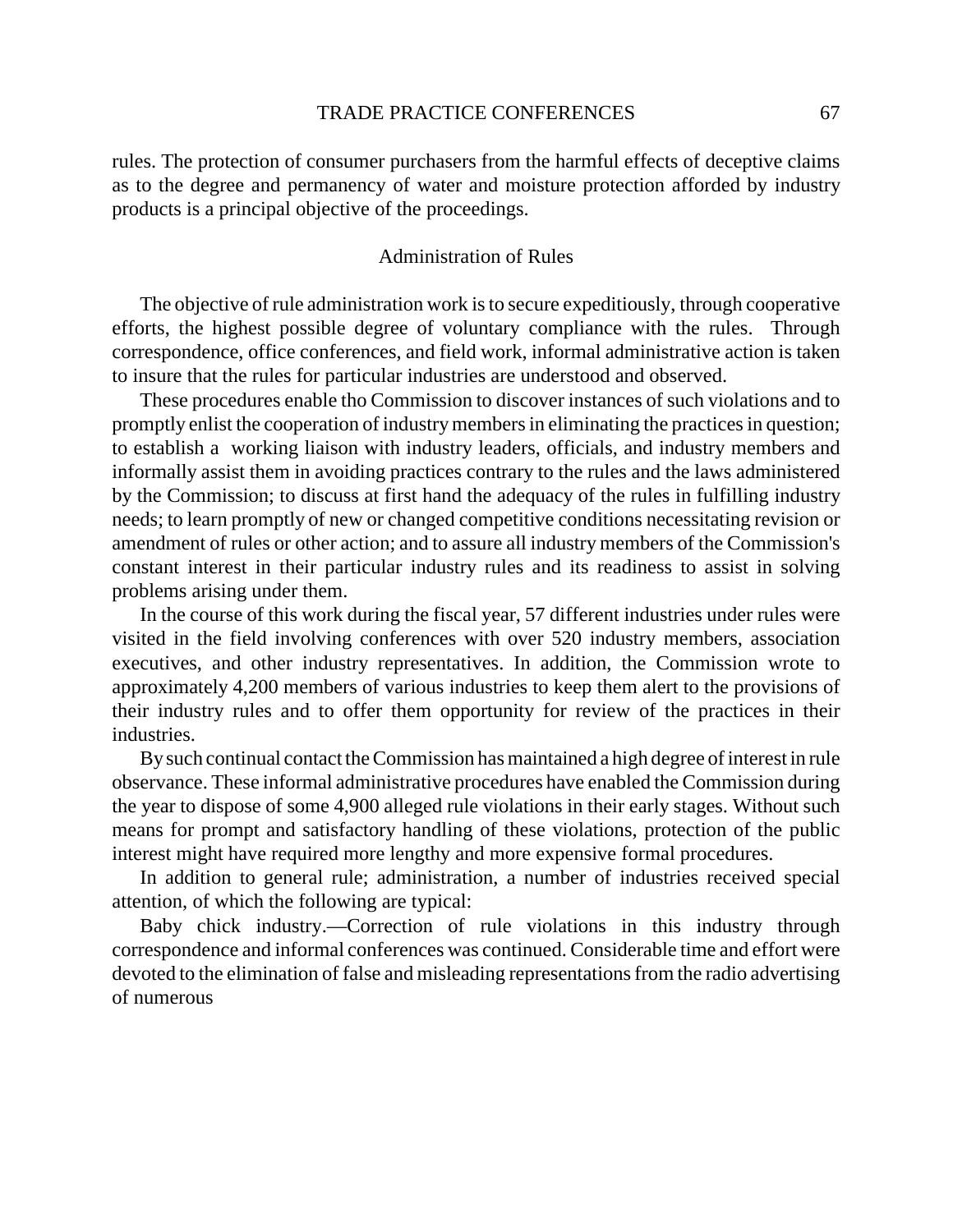surplus chick dealers. The year witnessed a great increase in the number of "bogus independent outlets," a development which was effectively checked through field work and written communications. Cooperative liaison work with officials of the National Poultry Improvement Plan of the United States Department of Agriculture, with participating State agencies, and with the industry trade association materially aided in the effort to achieve rule observance on a Nation-wide basis.

Mail-order insurance.—A considerable volume of advertising material of organizations engaged in the interstate promotion and sale of insurance by mail was subjected to careful examination after promulgation of the industry rules February 3, 1950. Substantial progress is being made toward the discontinuance of affirmative misrepresentations in advertising respecting coverage and benefits, as well as misrepresentation through failure to disclose material facts relative to reductions, limitations, and exceptions contained in policies. Through cooperation extended by many industry members much progress has also been made in eliminating use of statements in advertising which in and of themselves are not actually false but which by implication may be confusing and misleading to prospective purchasers of insurance.

Masonry waterproofing industry.—Progress was made during the year in bringing about more widespread compliance with the rules for this industry. Special attention was given to the elimination of false and exaggerated claims in the advertising and labeling of industry products. Labels, brochures, circulars, and other advertising matter were carefully studied to determine their propriety under the rules. Correspondence, office conferences, and field interviews with industry members have resulted in voluntary rule observance to an increasing degree.

Paint and varnish brush industry.—Special effort was made in the course of the year to bring an end to deception of the consuming public resulting from the marking of industry brushes as "Pure bristle" or "100% pure bristle" when in fact many of then actually contain considerable amounts of horsehair. It is well known that horsehair is inferior to natural bristle for use in paint and varnish brushes. Members of the industry were contacted by letters, personal interviews, and conferences with a view to obtaining industrywide observance of the rules, which, among other things, define "bristle" as the hair of swine.

Rayon industry.—Work in this field during the year resulted in elimination of many unfair and deceptive advertising practices, such as giving undue prominence to the word "nylon" in describing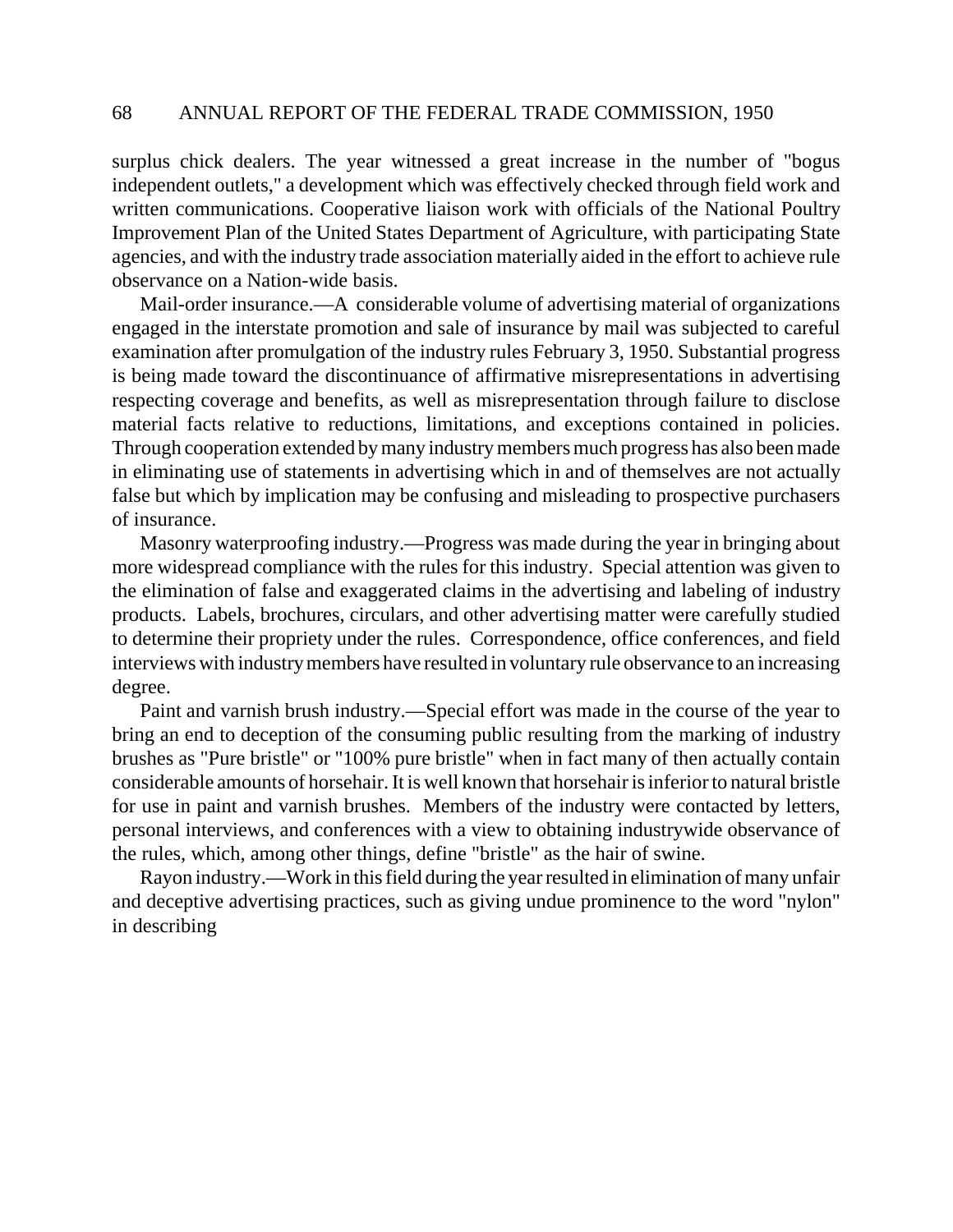products composed predominantly of rayon and in minor part of nylon. Through cooperative efforts the advertising and labeling of such products have been substantially improved. Advertising was extensively surveyed, office conferences held, and considerable correspondence conducted throughout the year.

Sun glass industry.—Firms engaged in the interstate distribution of sun glasses were contacted during the year to obtain industry-wide observance of the rules for this industry. Particular attention was given to certain advertising representations deemed to be misleading and contrary to the public interest, including false claims that lenses had been optically ground and polished; misrepresentations of Government approval; and deception as to gold content of sun glass frames.

Wholesale jewelry.—A drive was directed toward the elimination of false and deceptive advertising, with emphasis upon representationsthat imitation orsimulated pearls and stones are precious and misrepresentations as to gold or other metal content. Contacts were made with national advertising agencies, importers, manufacturers, and distributors of industry products to stop objectionable advertising representations prepared by them and distributed to retail outlets for insertion in local newspapers. Constant attention, with repeated and extensive surveys of advertising and close liaison with officials of the Jewelers' Vigilance Committee, resulted in more extensive observance of the rules.

Watch rules (respecting use of such designations as "Waterproof," "shockproof," and "nonmagnetic").-—These rules apply to advertising by television, radio, and periodicals as well asto tags, labels, and markings of both domestic and imported watches and watch cases. By close contact with importers and manufacturers, violations were reduced to a minimum.

#### TYPES OF PRACTICES COVERED IN TRADE PRACTICE RULES

During the fiscal year promulgated rules for 166 industries, comprising about 2,100 separate provisions, were under administration. These rules embrace a wide variety of subjects, of which the following are illustrative:

Misrepresentation in various forms, including false or misleading advertising; misbranding; defamation of competitors or false disparagement of their products; commercial bribery; inducing breach of competitor's contracts; false invoicing; imitation of competitor's trade-mark or trade name; substituting inferior products for those ordered; lottery schemes; abuse of consignment distribution to close competitor's trade outlets; giving "push money" or gratuities under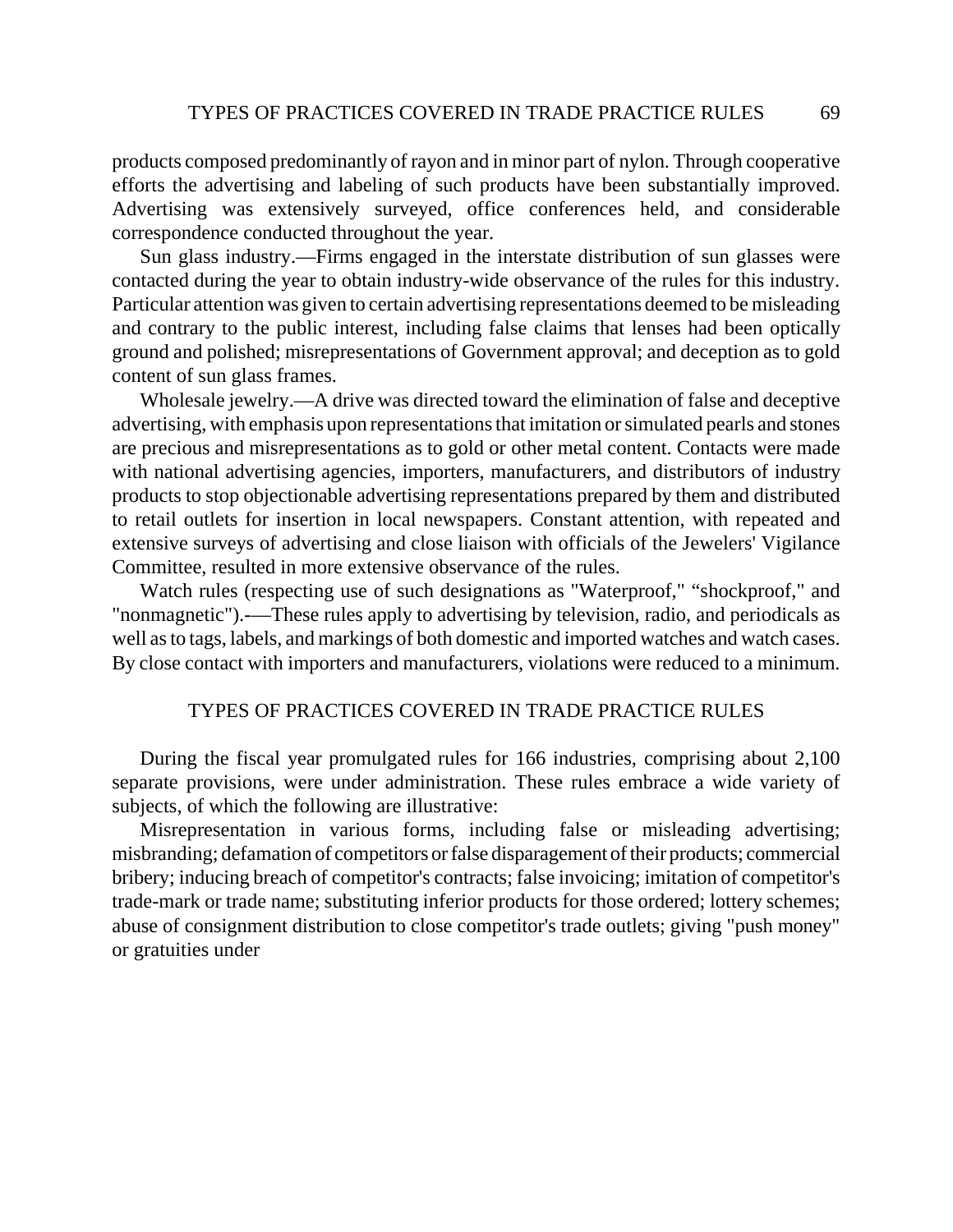circumstances involving commercial bribery, deception, or restraint of trade; full-line forcing as a monopolistic weapon; combination or conspiracy to fix prices, suppress competition, or restrain trade; and discrimination in price, services, or facilities.

Other subjects covered are slack-filled, short-weighed, or deceptive containers; deceptive photographs or engravings; false or misleading guarantees, warranties, testimonials, or terms of sale; misrepresentation asto possible earnings or opportunities afforded on completion of correspondence school courses, or as to Government connection with, or indorsement of, any school or training or services offered; falsely representing offers as "special" or "limited"; misrepresenting regular lines of merchandise as "closeout"; misrepresenting products as conforming to recognized industry standards; use of fictitious animal designations in describing fur products; representing retail prices as wholesale; representing domestic products as imported or vice versa; deceptive titles or names in selling books; false representations respecting tube capacity, range, and receptivity of radio receiving sets; and misrepresentation as to quantity, measure, or size of various products.

Rules also cover deceptive use of such terms as: "perfect," "real," "genuine," or "natural" in describing precious stones or their imitations; "pullorum tested," "blood tested," "hybrid," "inbred," or "inbred line," and "in-crossbred" as applied to baby chicks, "all fabric." "fast," or "fadeproof" as descriptive of household fabric dyes; "extra fancy," "extra select," "deluxe," or "choice" to describe canned tuna; "waterproof," "watertight," "water-resistant," ''waterrepellent,'' and related terms as descriptive of watches, watchcases, watch movements, baggage, or masonry waterproofing products; "shockproof," "unconditionally shock resistant," or "nonmagnetic" as applied to watches; "new," "demonstrator," "factory rebuilt," or "reconditioned" as descriptive of typewriters; "rolled gold plate," "gold plated," "gold filled," "gold electroplated," "gold," "karat," "sterling," "silver," or "solid silver" as applied to watchcases, "all," "complete," or ''full" as applied to coverage of mail order insurance policies; "moss peat," "peat moss," or "peat moss--sedge and reed" as applied to certain peat industry products; "first," "choice," or "prime" as descriptive of shoe leather; "custom built," or "made to order" as applied to venetian blinds; "iridium tipped," "osmiridium tipped," "duragold," "dirigold," "noblegold," "goldine," "gold-appearing," "gold effect," or "miragold" as applied to mechanical pens and pencils.

Subjects embraced in other rules include: Exclusive or preemptive deals to eliminate or suppress competition; improper use of demonstrators; coercing adherence to published rental rates of trade-in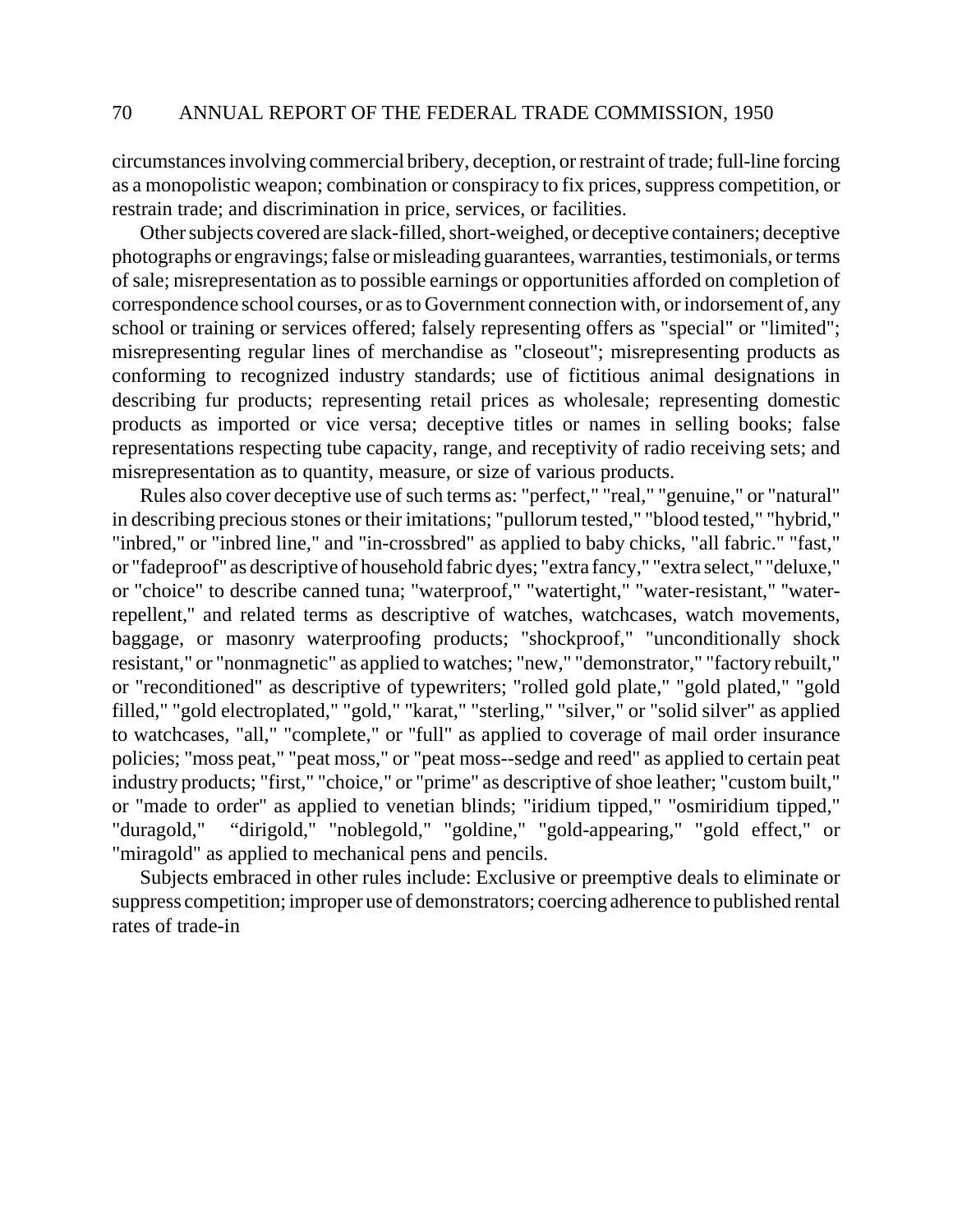#### INFORMATIVE LABELING 71

values; disclosure as to remaining shrinkage in so-called preshrunk merchandise; disclosure that apparently new products are secondhand, used, rebuilt, or renovated; disclosure that products are artificial or imitations; specification of minimum requirements for standard or genuine products; disclosure as to imperfect or defective merchandise, as to presence of metallic weighting in silk products, as to true functions of radio parts and accessories, as to latent defects in artificial limbs or other prosthetic appliances, as to use and application of masonry waterproofing products, and as to true metal composition of watchcases.

## INFORMATIVE LABELING

Informative labeling enters extensively into the work of the Commission under trade practice conference rules. Fiber identification, or what is generally referred to as "truth in fabrics," forms a large part of informative labeling work. While consumer goods containing or purporting to contain wool are subject to requirements of the Wool Products Labeling Act, similar fiber identification of other textiles under certain circumstances, and informative labeling of various lines of merchandise outside of the field of textiles, are covered by tradepractice rules.

The object of informative labeling is twofold; (1) To aid intelligent purchasing and to prevent deception by informing consumers what they are to receive for their money, thus placing them in a better position to judge quality and to buy according to their needs or preferences; and (2) to protect businessfrom the unfair commercial practices attendant upon the sale of competing articles under conditions of misleading representations or deceptive concealment of the facts.

The value of such labeling is widely recognized as a necessary and effective preventive of confusion or deception of the public and of unfair competitive conditions.

Specific informative labeling provisions are contained in the rules for the rayon, silk, and linen industries. Informative labeling for all types of hosiery is the subject of trade-practice rules for the hosiery industry. Similar provisions applicable to shrinkage of woven cotton merchandise have been promulgated. Provisions of a like nature are found in the trade practice rules for the infants' and childrens' knitted outerwear industry; uniform industry; tie fabrics industry, ribbon industry; handkerchief industry; and rayon nylon, and silk converting industry. Rules relating to fur garments and other fur products also contain informative labeling provisions.

Provisions on the subject of informative labeling are also included in the trade-practice rules for the following industries: Artificial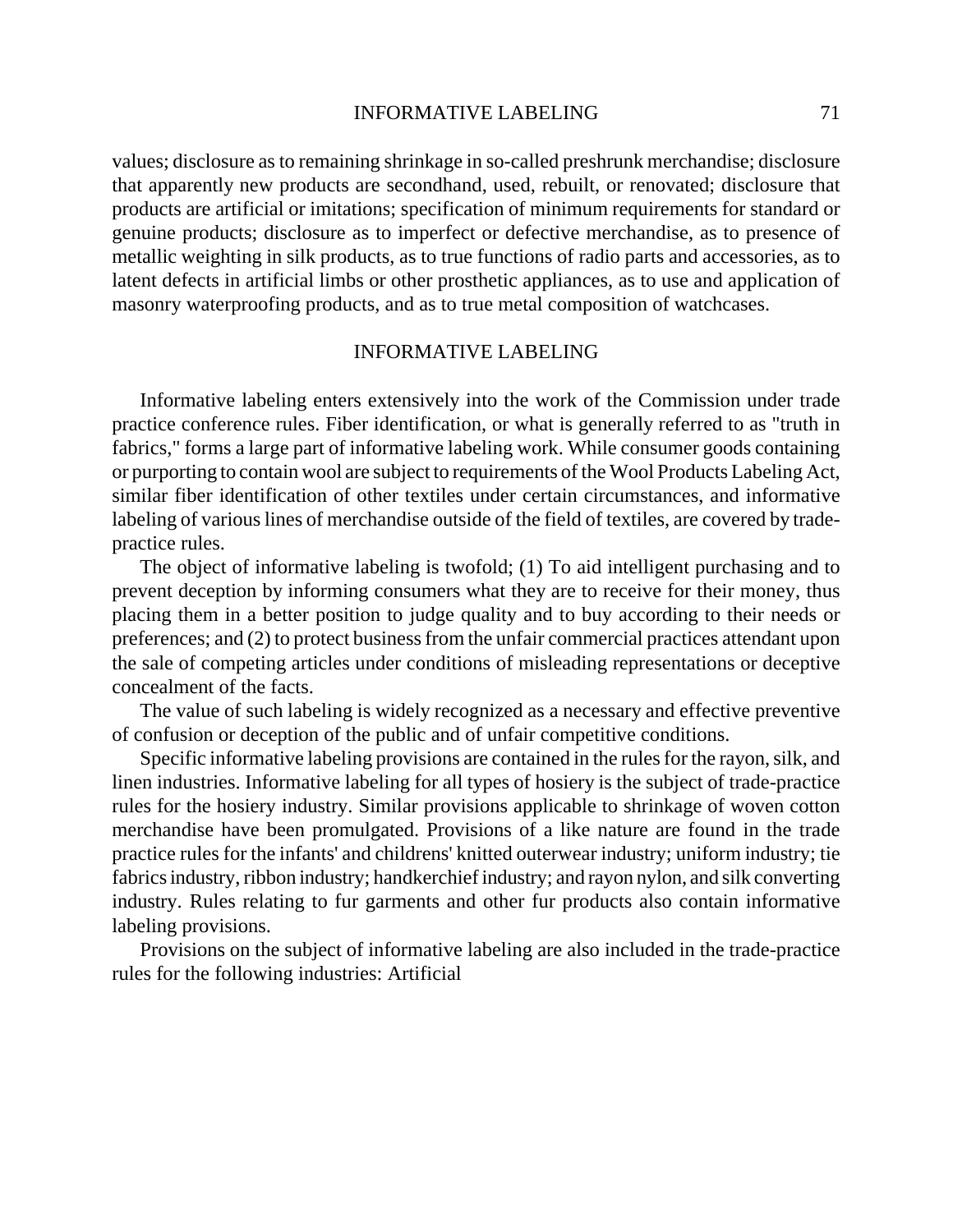limb, masonry waterproofing, household fabric dye, watch ease, woodcased lead pencil, razor and razor blade, luggage and related products, curled hair, mirror manufacturing, sun glass, putty manufacturing, wholesale jewelry, paint and varnish brush manufacturing, toilet brush manufacturing, rubber tire, office machine marketing, and hand knitting yarn.

### SETTLEMENT OF CASES BY STIPULATION

Certain types of cases<sup>2</sup> involving unfair methods of competition or unfair or deceptive acts or practices may be settled by the Commission without resort to the formal complaint and trial method. Settlement of these eases is effected in the public interest on the basis of a stipulation of facts and an agreement to cease and desist from practices considered violative of the law.

Cases considered appropriate for such treatment are referred by the Commission to its Bureau of Industry Cooperation—Division of Stipulations. The Division of Stipulations takes no part in the investigation or prosecution of any matter. Its procedure isto notify the person concerned that certain of his business practices have been challenged as illegal. The notice includes a statement of the specific practices which preliminary investigation indicates should be discontinued. The businessman may reply by letter or confer, either in person or through an authorized representative, with the chief or assistant chief of the Division of Stipulations or with an attorney-conferee. Other participants, besides the businessman and his representatives, may include one or more representatives of the Bureau of Antideceptive Practices. Opportunity is always afforded for an informal hearing, 103 having been held during the fiscal year.

Through frank, informal, and through discussion of the facts and issues involved, amicable settlements are usually reached whereby unfair and deceptive acts and practices are eliminated in the public interest on a cooperative basis. As to charges considered to have been substantially proved, a stipulation of facts and an agreement to cease and desist is drafted, signed, and presented to the Commission for its consideration in disposing of the case. Or this informal hearing may result in a recommendation for closing the case, either in whole or in part, or for other action in accordance with the law and the public interest.

Should it appear in the course of negotiations for a stipulation that the practices charged are generally in use in the industry involved, the matter is either transferred through the Director of the Bureau of

\_\_\_\_\_\_\_\_\_\_\_

 $2<sup>2</sup>$  The policy of the Commission with respect to disposition of cases by stipulation is set forth in its statement of policy on page 127.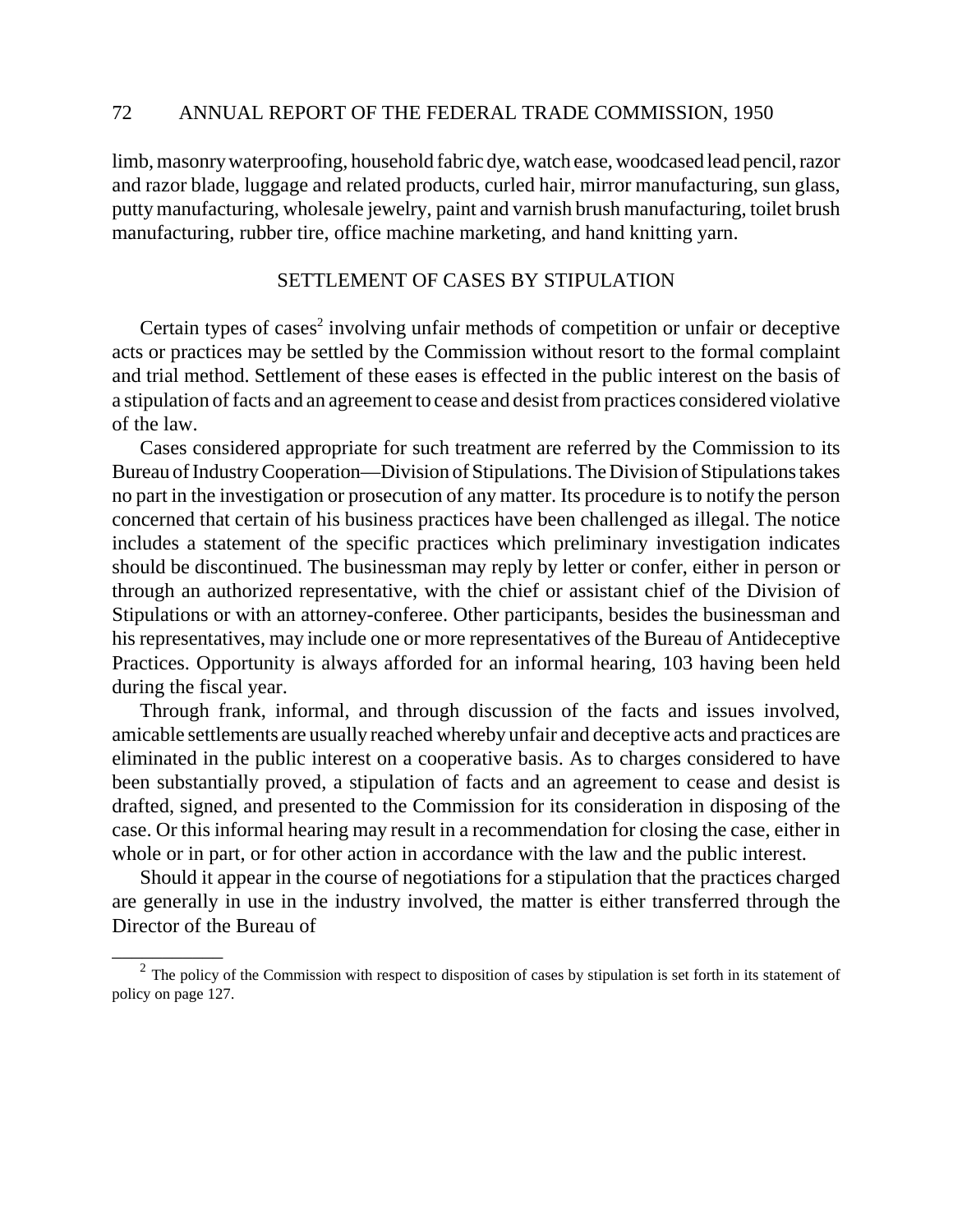IndustryCooperation to the Division of Trade Practice Conferences for further consideration, report, and recommendation, or recommendation is made to the Commission for institution of investigations on an industry-wide basis. The objective is to provide uniform and concurrent voluntary corrective action applicable to all members of a given industry so that all nay be placed on an equal competitive basis.

Another important function of the Division of Stipulations is to obtain reports showing in detail the manner and form of compliance with stipulations.

During the fiscal year the Commission disposed of 266 cases upon the recommendation of the Division as follows:

| Accepted executed stipulations including 5 amendment stipulations ---------------------- 164 |  |
|----------------------------------------------------------------------------------------------|--|
|                                                                                              |  |
|                                                                                              |  |
|                                                                                              |  |
|                                                                                              |  |
|                                                                                              |  |
|                                                                                              |  |
|                                                                                              |  |
|                                                                                              |  |

A recapitulation of the Division's work during the fiscal year follows:

| Cases disposed of by the Commission during fiscal year --------------------------------- 266 |  |
|----------------------------------------------------------------------------------------------|--|
|                                                                                              |  |
|                                                                                              |  |
|                                                                                              |  |

<sup>1</sup> Includes five supplemental cases not reflected in 1949 report.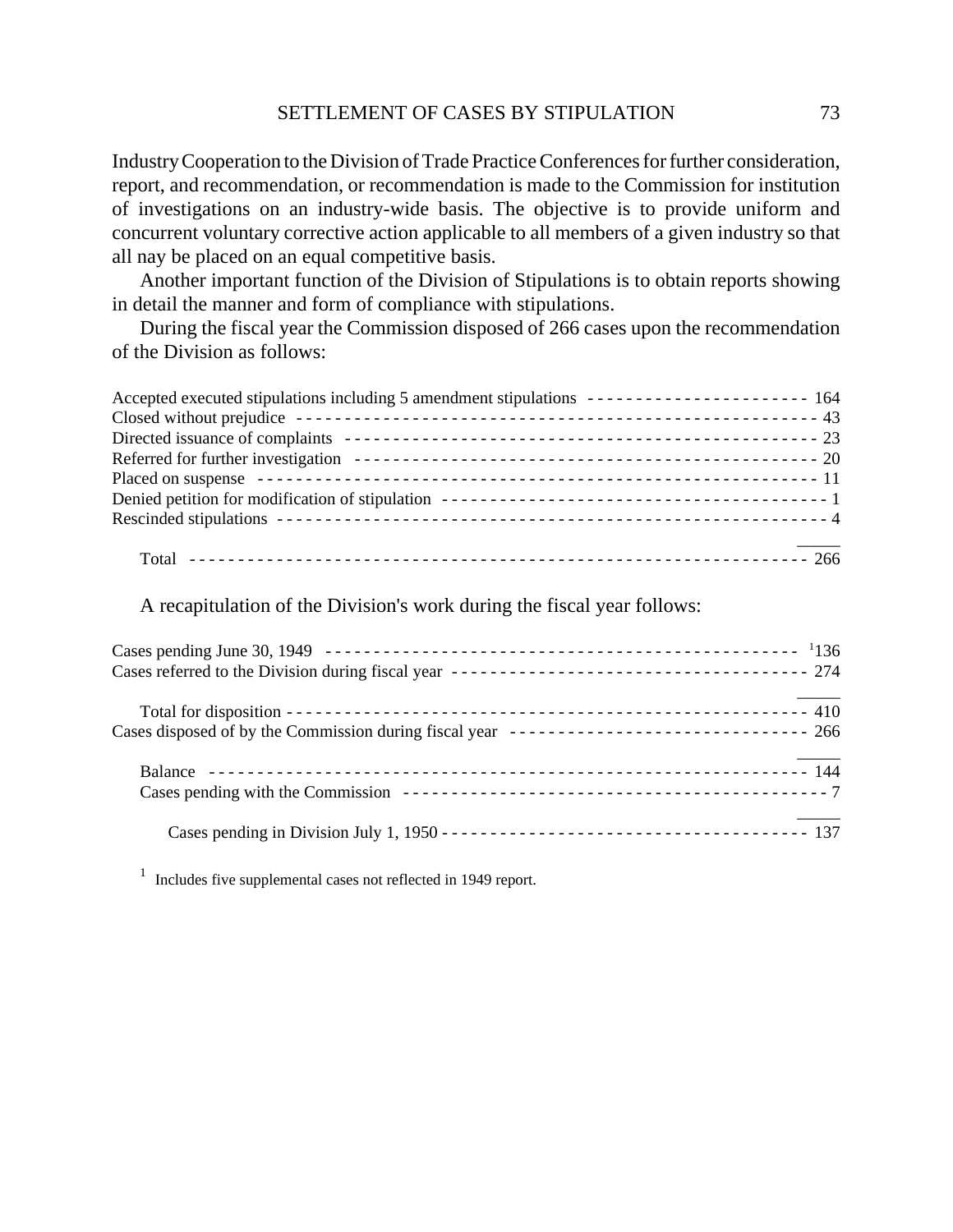## PART IV. FOREIGN TRADE WORK

## EXPORT TRADE ACT

The Export Trade Act (Webb-Pomerene law) is a cooperative law passed in 1918 for the purpose of promoting the export trade of this country. It grants conditional exemptionsfrom the antitrust lawsto export groups or "associations." Among otherthings, these organizations must file with the Commission copies of their organization papers, annual reports, and other information concerning their operation.

The act is administered by the Commission through the Division of Export Trade in the Bureau of Antimonopoly. The Division assists in organizing the groups and supervises their operation through periodic calls at the association offices and through examination of the required reports. In case of law violation the Commission may conduct inquiries and issue recommendations for the readjustment of the business of the association.

The law provides that an export association may not restrain the trade of domestic competitors, artificially or intentionally enhance or depress prices within the United States, substantially lessen competition, or otherwise restrain trade in this country.

#### OPERATIONS IN 1949

Exports of metal products increased in 1949, while exports of lumber and foodstuffs showed a decrease. In some countries sales were affected by devaluation of currencies; in others, by import restrictions and a dollar shortage. Some business has been obtained as a result of expenditures by the Economic Cooperation Administration, and some has been facilitated by Export-Import Bank loans. English and European competition has been keen, and rehabilitation of foreign industries, especially in the heavy industries and in foodstuffs, has lessened the demand for American goods.

The export associations have a distinct advantage over individual exporters because they are able to meet changing conditions in foreign markets and to continue operation at lower cost when exportation is difficult.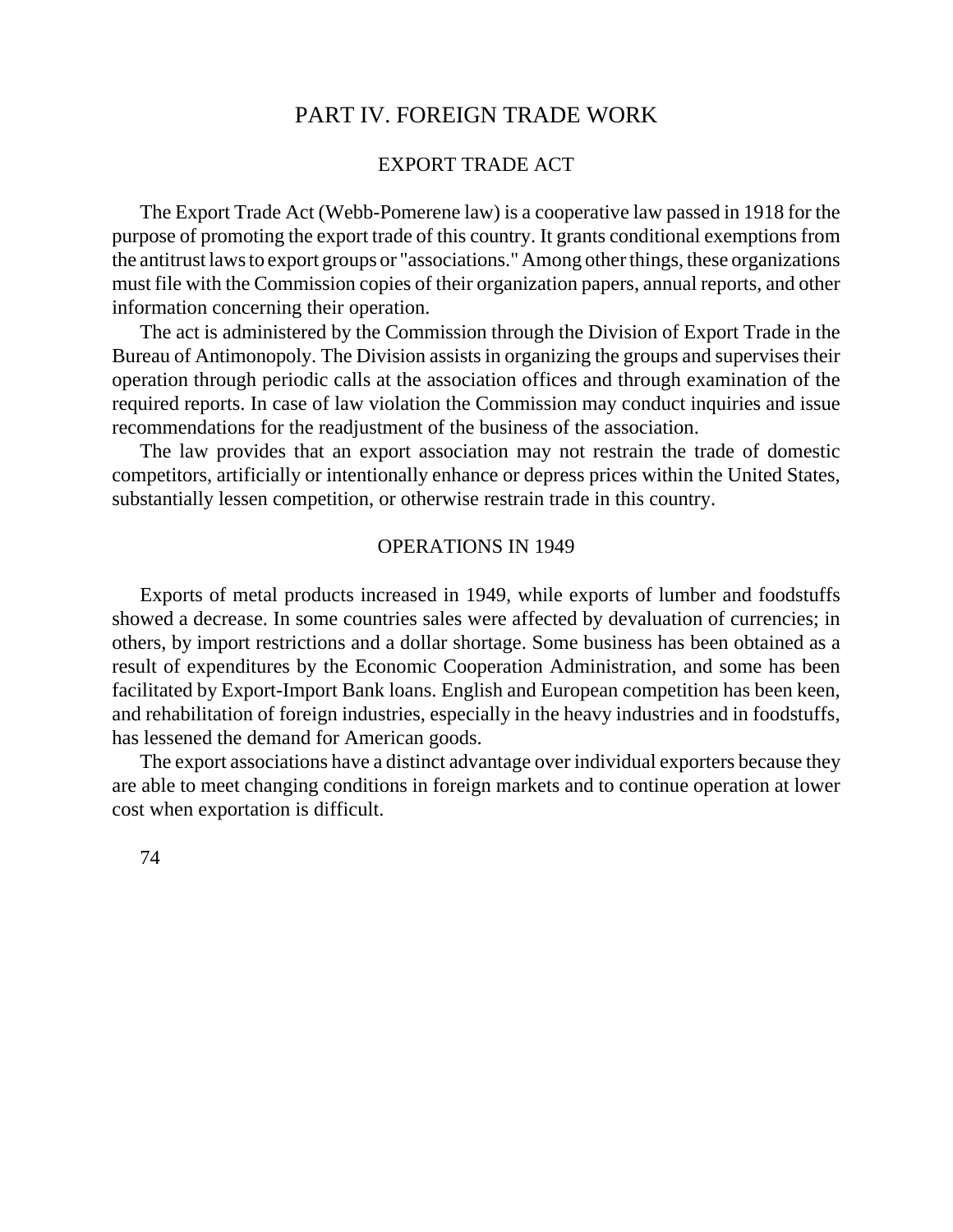The following figures cover exports by the associations during 1949, in comparison with statistics for 1948:

|                                                                                                                                                                                        | 1948                                                                     | 1949                                                                  |
|----------------------------------------------------------------------------------------------------------------------------------------------------------------------------------------|--------------------------------------------------------------------------|-----------------------------------------------------------------------|
| Metals and metal products --------------------------------<br>Products of mines and wells --------------------------------<br>Lumber and wood products ------------------------------- | \$38,580,731<br>43,247,920<br>11.799.541<br>142, 165, 390<br>464,389,920 | \$45,243,575<br>43,279,155<br>9.702.272<br>106,660,000<br>418,176,331 |
|                                                                                                                                                                                        | 700.183.502                                                              | 623,061,333                                                           |

#### INQUIRIES AND RECOMMENDATIONS

Two inquiries into the operations of export associations were in progress during the year. reopened inquiry involving operation of Pacific Forest Industries (Docket 202-1) is still pending in the case of Carbon Black Export, Inc. (Docket 202-5), recommendations issued July 12, 1949, by the Commission for the readjustment of its Business were in substance as follows:

1. That the association refrain from adhering to, maintaining, or entering into any understanding, agreement, or arrangement whereby American producers of carbon black who are not members of the association agree to sell only at fixed prices and terms or in apportioned quantities.

2. That the association stop discussing or seeking agreement upon any plan or arrangement whereby the production of any American producer or potential producer of carbon black is affected, deterred, forestalled, limited, or prevented, or where the purpose or intent is to accomplish any such result.

3. That the association refrain from maintaining joint offices with any domestic trade association or statistical and advisory group; and that its office personnel have affiliation by way of employment, membership, or honorarium with any domestic trade association or statistical and advisory group.

The association reported compliance with the Commission's recommendations in August 1949 and has continued to operate under the act.

### ASSOCIATIONS OPERATING UNDER THE ACT

At the close of the fiscal year, 43 export associations were registered with the Commission, representing nearly 500 mills, mines, and factories throughout the United States and shipping to all parts of the world.

These included one new group, Amertool Services, Inc., which filed papersin September 1949, comprising 11 manufacturers of machine tools and machinery for export, to promote sales and engineering in foreign countries for the products of the members, and to provide for extension of credit to purchasers of machine tools and related equipment, particularly in Latin America.

919025—51—–6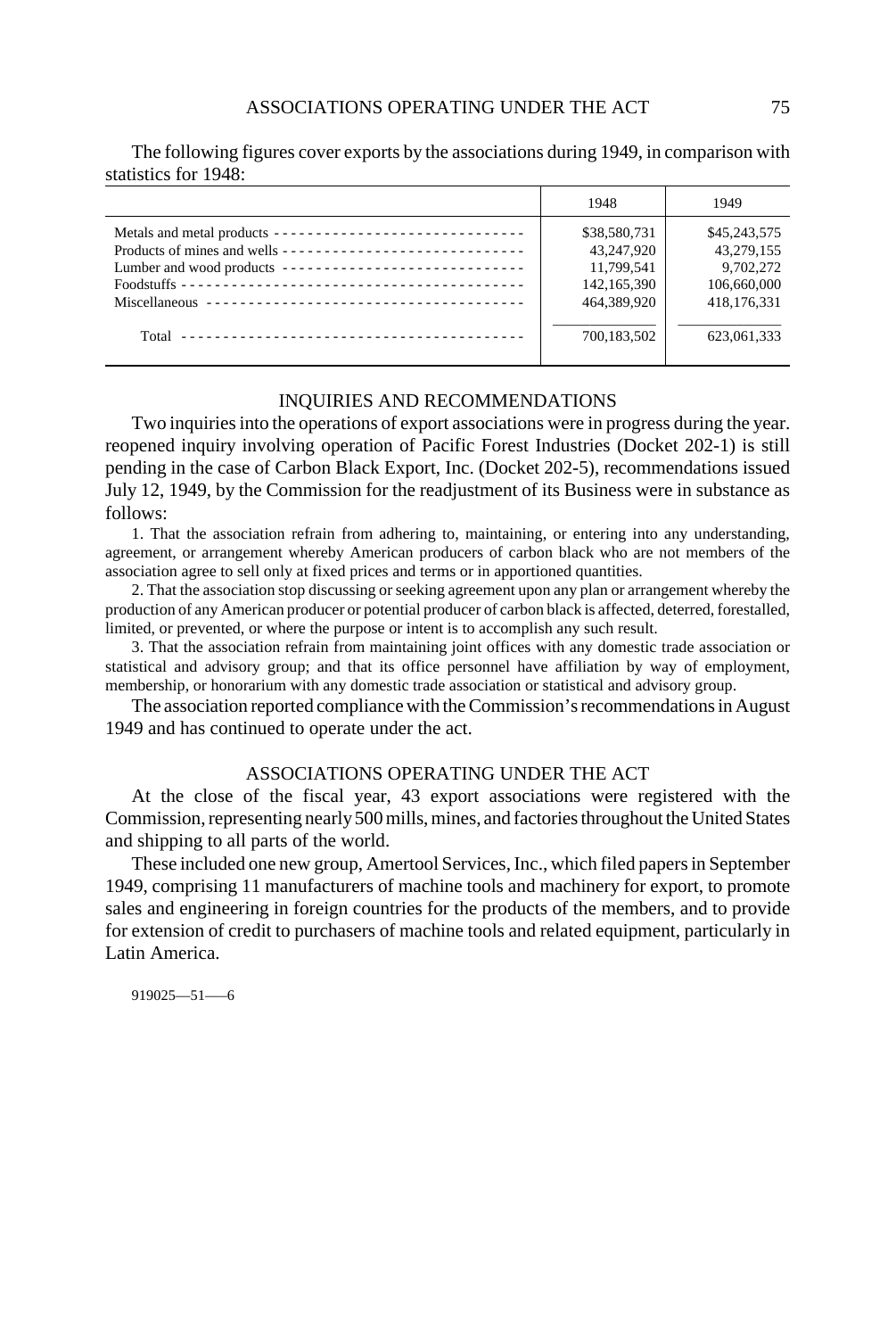The Association list as of June 30, 1950, is as follows:

- American Hardwood Exporters, Inc., 706 International Building, New Orleans
- AMTEA Corp. (American Machine Tool Export Association), 30 Church Street, New York.
- American Spring Export Association, Inc., 30 Church Street, New York.
- American Tire Manufacturers Export Association, 30 Church Street, New York.
- Amertool Services, Inc., 4701 Marburg Avenue, Cincinnati, Ohio.
- California Dried Fruit Export Association, 1 Drumm Street, San Francisco.
- California Prune Export Association, 1 Drumm Street, San Francisco.
- Carbon Black Export, Inc., 420 Lexington Avenue, New York.
- Cerium Export Association, 51 East Forty-second Street, New York.
- Citrus Corp. Of America, Box 231, Lake Wales, Fla.
- Door Export Co., Washington Building, Tacoma, Wash.
- Douglas Fir Export Co., 530 Henry Building, Seattle.
- Durex Abrasives Corp., 249 North Avenue, New Rochelle, N. Y.
- Easco Lumber Association, 216 Pine Street, San Francisco.
- Electrical Export Corp., 122 East Fifty-first Street, New York.
- Electrical Manufacturers Export Association, 70 Pine Street, New York.
- Export Screw Association of the United States, 21 Stevens Street, Providence, R. I.
- Flints Export Agency, 50 Broad Street, New York.
- Flour Millers Export Association, 859 National Press Building, Washington, D.C.
- General Milk Sales, Inc., 19 Rector Street, New York.
- Goodyear Tire & Rubber Export Co., 1144 East Market Street, Akron, Ohio.
- Metal Lath Export Association, 205 East Fortysecond Street, New York.
- Motion Picture Export Association, Inc., 28 West Forty-fourth Street, New York.
- Pacific Forest Industries, 1219 Washington Building, Tacoma, Wash.
- Pacific Fresh Fruit Export Association, 333 Pine Street, San Francisco.
- Pencil Industry Export Association, 167 Wayne Street, Jersey City, N. J.
- Potash Export Association, Inc., 122 East Fortysecond Street, New York.
- Railway Car Export Corp. Of America, 1025 Connecticut Avenue, Washington, D.C.
- Redwood Export Co., 405 Montgomery Street, San Francisco.
- Rubber Export Association, The, 1185 East Market Street, Akron, Ohio.
- Steam Locomotive Export Association, Inc., 30 Church Street, New York.
- Texas Rice Export Association, 407 Jensen Drive, Houston, Tex.
- Textile Export Association of the United States, 271 Church Street, New York.
- Typewriter Manufacturers Export Association, 3733 Albemarle Street NW., Washington, D.C.
- U. .S. Alkali Export Association, 11 Broadway, New York.
- United States Scientific Export Association, Inc., 50 Broadway, New York.
- Walnut Export Sales Co., Inc., 518 North Delaware Street, Indianapolis.
- Washington Evaporated Apple Export Association, 709 First Avenue N., Yakima, Wash.
- Wescosa Lumber Association, 2 Pine Street, San Francisco.
- Wine and Brandy Export Association of California, 717 Market Street, San Francisco.

Wood Naval Stores Export Association, Gulfport, Miss.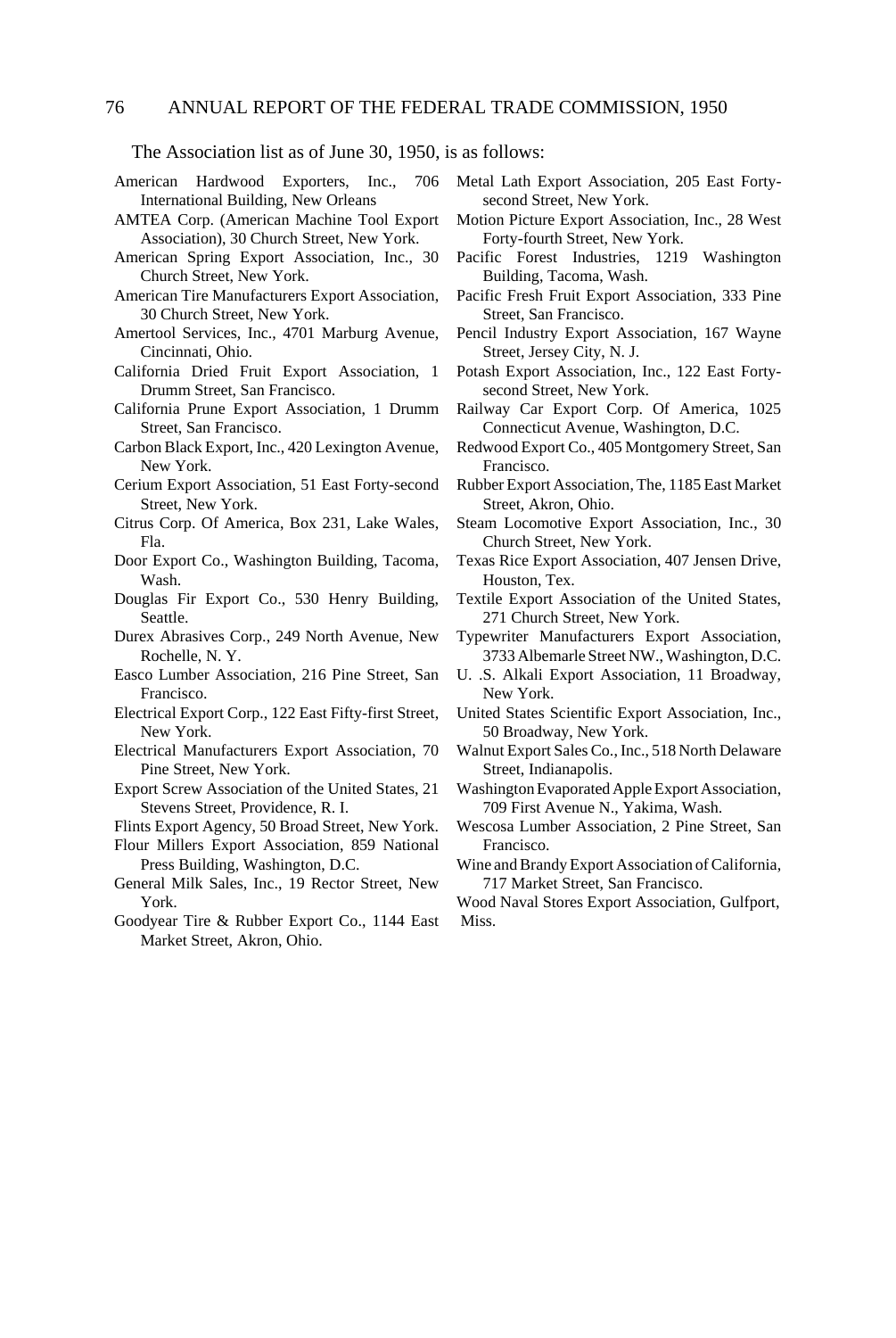## TRUST LAWS AND TRADE REGULATION ABROAD

Under section 6 (h) of the Federal Trade Commission Act the Commission compiles information as to trust laws, unfair competition, and regulation of trade and industry in foreign countries. Some of the more important measures are noted;

Argentina.—Price ceilings were removed on some products in July 1949, and payment of subsidies to producers of essential foodstuffs was discontinued about the same time. To halt price increases on these products and to forestall the possible inflationary effect of devaluation, a Government decree was issued early in October 1949 forbidding, at any stage of manufacture, distribution, or marketing, any increase in the price of essential goods over the price level prevailing during the second half of September. All Argentine imports must be covered by a prior exchange permit from the Central Bank, with permits limited to essential products. Some products are subject to import quotas.

Australia.—To meet a strike situation in New South Wales, an emergency bill was passed June 30, 1949, making it unlawful for any registered trade union organization, its officers, or its members to pay or receive money in aid of the genera] coal strike. A unanimous High Court decision in 1949 ended the power of the Government to ration gasoline, on the ground that il was not incidental to the defense of the country. Rationing of butter was ended in June 1950, but price controls and subsidies remained in effect. Import licenses are still required in order to restrict the imports of nonessentials and to improve the balance of trade position with dollar and other hard-currency countries. Export control regulations protect domestic supplies of essential commodities.

Austria.—The Austrian Price Control Law of 1949 as amended November 25, 1949, and April 6, 1950, empowered the Government to subject additional goods and services to price control if economic conditions necessitate such action or if artificial restraints on free competition operate to keep prices up in an unjustified manner. Charges for professional services may be fixed by the Government if such charges are being kept at a high level not justified by public economy. The Government may requisition excess profits resulting from the fact that actual costs of production are lover than the costs which form the basis of official price regulation. In December 1949 the Parliament approved a bill extending the validity of the food rationing law for six months.

Bolivia.—A decree on July 21, 1949, froze wages until September 21. The Board of Industrial Development, established in 1948, was abolished bysupreme decree May 14 1949, and its functions were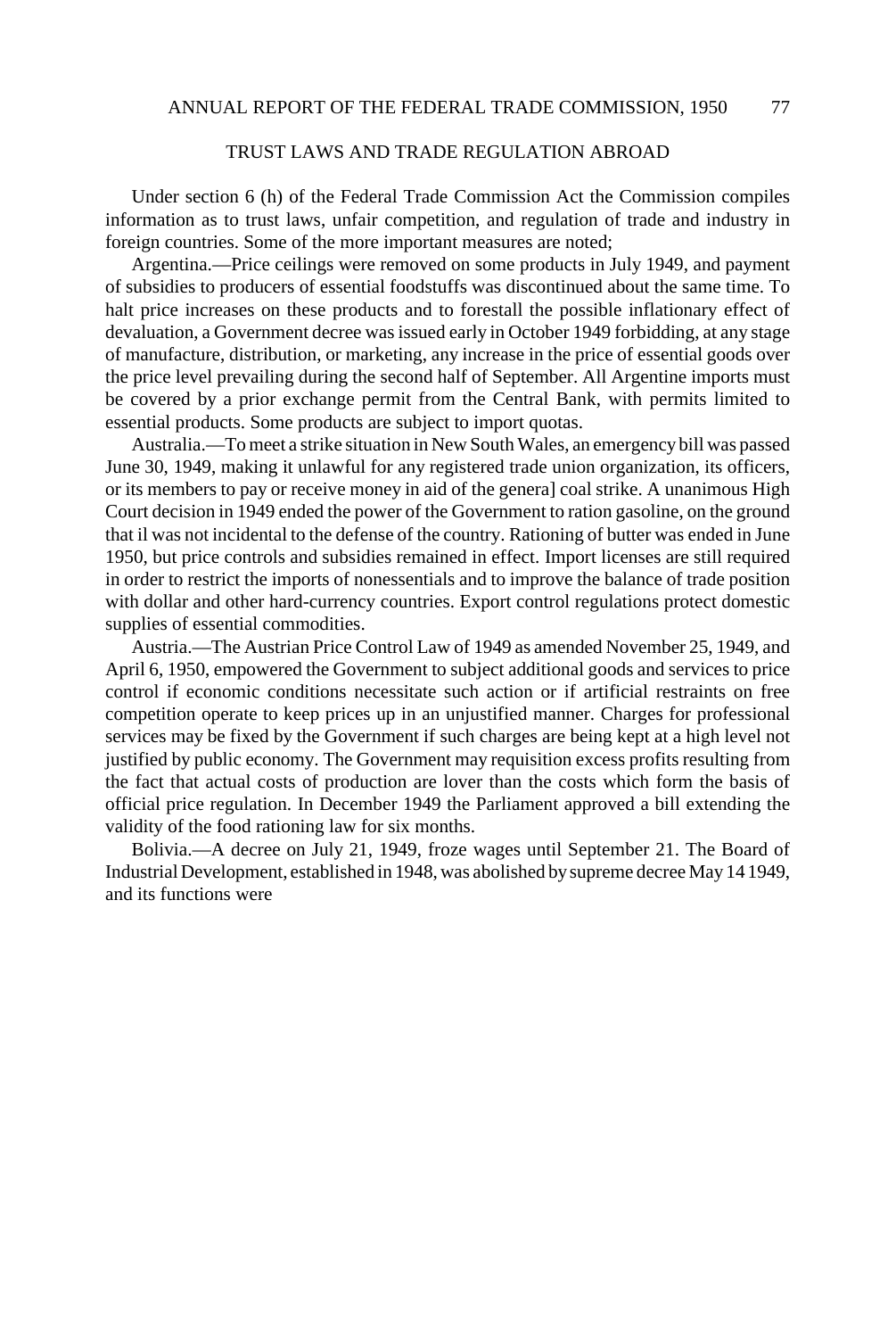transferred to the Directorate General of Industry of the Ministry of Economy. In February 1950, the Government issued to supreme decrees tightening control of exchange.

Brazil.—Under a la approved December 16, 1949, the National Economic Council was created to study the economic life of the country and to suggest measures to the President and to the National Congress. The Federal Foreign Trade Council, established by decree in 1934, was abolished. Exchange permits are necessary, and import licenses are required on all but a few products.

Burma.—On June 21, 1949, the Constituent Assembly adopted the Union Mineral Resources Act which amended the Constitution to permit foreign enterprises to develop mineral resources. Regulations were passed to govern the conduct of mineral concessions. In September 1949 the Prime Minister issued a policy statement on the Government's industrialization program emphasizing the need for foreign capital. In order to control inflationary price levels, the Civil Supplies Department purchases scarce commodities and distributes them, controlling the resale price. The Government has encouraged the importation of yarns to expand the textile industry, but textile imports are restricted, and a large part of the foreign exchange is reserved for necessary food supplies. The Import and Export Trade Control Act of 1947, as amended, is still in effect. An order issued in October 1949 prohibited the sale of transfer of an import or export licence to any other person.

Canada The Combines Investigation Act and related Criminal Code provisions were amended November 25, 1949. The amendments relate to court proceeding concerning monopolistic trade restrictions and unlawful combinations in restraint of trade. One section provides that the Attorney General of Canada may institute and conduct prosecutions or other proceedings and exercise all powers and functions conferred by the Criminal Code on the Attorney General of a province. Other sections provide for trial by a judge without a jury and define the persons whose acts or documents may be introduced in evidence under the rebuttable presumptions established by the statute.

A report of the Combines Investigation Commission on the flour-milling industry, dated December 1948, was published in 1949. The Government announced that no action would be taken against the flour millers, or against the optical goods industry upon which the Commission reported in April 1948.

As a result of an investigation and report by the Combines Investigation Commission in 1948, action was brought in the Alberta Supreme Court in January 1950 against six western bakeries and a trade association. In May the Crown prosecutor announced that the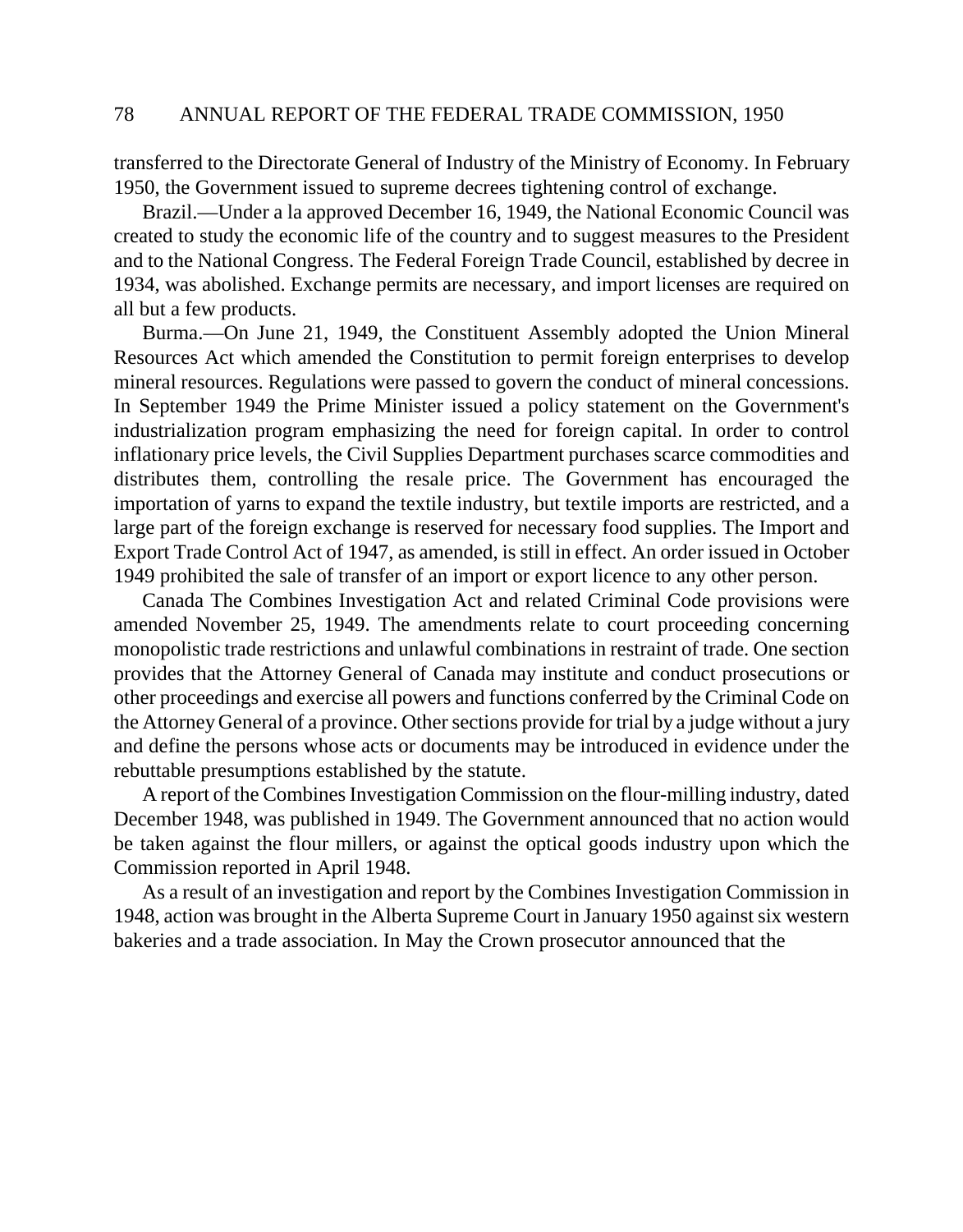charge against the trade association would be dropped, but that against the bakeries remained pending.

In June 1950 the Minister of Justice appointed a committee of four to study the purposes and methods of the Combines Investigation Act and related Canadian statutes and to recommend what amendments, if any, should be passed to make the legislation more effective in safeguarding, the free economy of Canada.

A report issued December 13,1949, by the Combines Investigation Commission charged that competition in the flat-lass trade had been "lessened to a degree which is detrimental to the public interest." The report is concerned primarily with restrictive arrangements developed and applied for a considerable period before the war by an association of glass jobbers in Ontario and Quebec. The organization was maintained during the price-control period, according to the report, and as soon as price ceilings were lifted, active steps were taken to reinstitute the practices. The record embraced activities over many years, and the Commission reported that "enough background information has been included to show the origin and development of the various trade arrangements, their relationship to practices in the later years, the restrictions on supply which have resulted from international cartels, and the changes which took place during the war period." Trial of the flat-glass combine was scheduled for September 1950. The Supreme Court of Ontario overruled motions of the Ontario and Quebec companies challenging the right of the court to try them without a jury.

Another report issued by the Combines Investigation Commission December 27, 1949, concluded that the Eddy Match Co., Ltd., "as a merger, trust, or monopoly, is a combine within the meaning of the Combines Investigation Act and that the Commonwealth Match Co., Ltd., Canada Match Co., Ltd., Federal Match Co., Ltd., and Valcourt Co., Ltd., have been party or privy to or have knowingly assisted in the formation and operation of the said combine in the manufacture, distribution, and sale of wooden matches in Canada." In February 1950 the Government's decision to prosecute the match combine was announced in the House of Commons by the Justice Minister.

The question of the validity of Federal control over rentals was referred by the Governorin-Council to the Supreme Court of Canada by an Order in Council November 16, 1949. On March l, 1950 the court ruled unanimously that the Wartime Leasehold Regulations were not ultra vires either in whole or in part.

In 1949 the Royal Commission on Prices made a three-volume report on causes of the rise in the cost of living. The postwar price rise was described as "a consequence of the war, of rising prices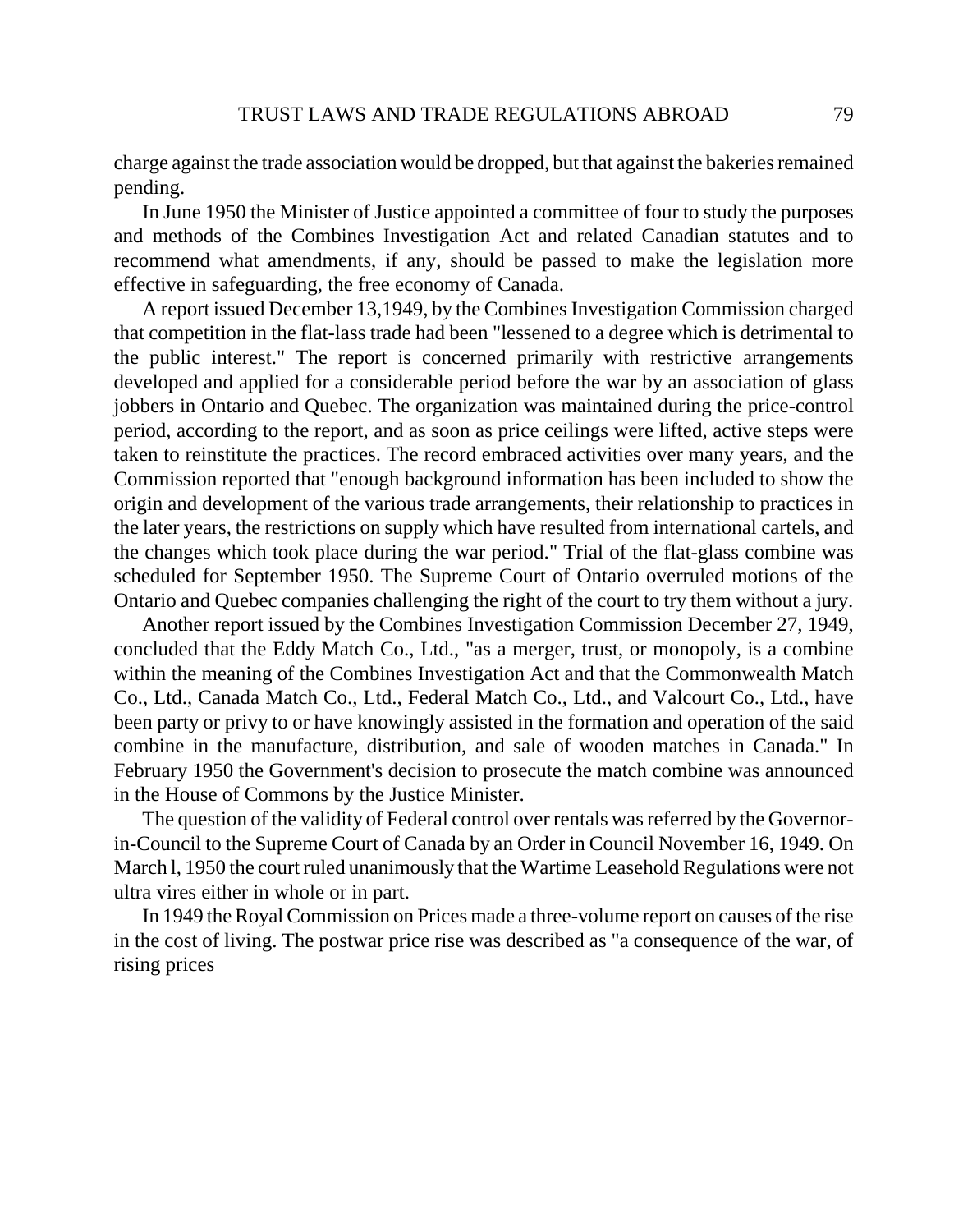abroad, of large export demands financed to some degree by the Canadian Government, and of our capital boom accompanied asit was by an American capital boom." Agreeing with the decision to discontinue rather than to augment the wartime controls, the Commission expressed the opinion that "general price control should not be relied upon as an important instrument for stabilizing prices in peacetime" and that "import controls should not be used as a protectionist device." The Commission found a growing tendency toward monopolistic competition through brand names and special advertising, price leadership by a few large firms in an industry, and resale price maintenance whereby a manufacturer sets the retail price for his products. It was recommended that the Combines Investigation Commission give careful study to the problem of resale price maintenance with a view to devising measures to deal with it. Other recommendations were that a statistical study of productivity be made, that more adequate collection and publication of current information on corporate profits be undertaken by an appropriate Government agency, that the Companies Act be revised to bring about more uniform financial reporting, that public accounts be presented more clearly, and that improved grading systems be adopted for beef cattle and for lumber.

China.—It was reported in a Hong Kong Chinese newspaper that the Trade Ministry of theChineseCommunist People's Government will be the overall organization for guiding the various State-operated trade organizations, cooperative trade agencies, and private trade organizations, which are also subject to direction of local authorities. Special trading companies will be formed, national in scope, for certain industries, including food, textiles, salt, coal, construction materials, and farm products. State-operated wholesale and retail trade will be administered by organizations in the areas. Wholesale and retail prices will be determined under direction of the Trade Ministry.

Colombia.—Decrees in February and April 1950 established an economic development program under which loans will be made for a construction or expansion of development projects such as irrigation works, wells, electric plants and distribution systems, mining industries, processing of agricultural and forest products, and construction of low-cost urban housing.

A decree issued November 24, 1949, under the extra-ordinary executive powers exercised by the President during the state of siege, extended the use of exchange certificates, established certain norms for the enforcement of exchange control and price-control regulations, regulated the participation of foreigners in international trade, and made two important changes in exchange control admin-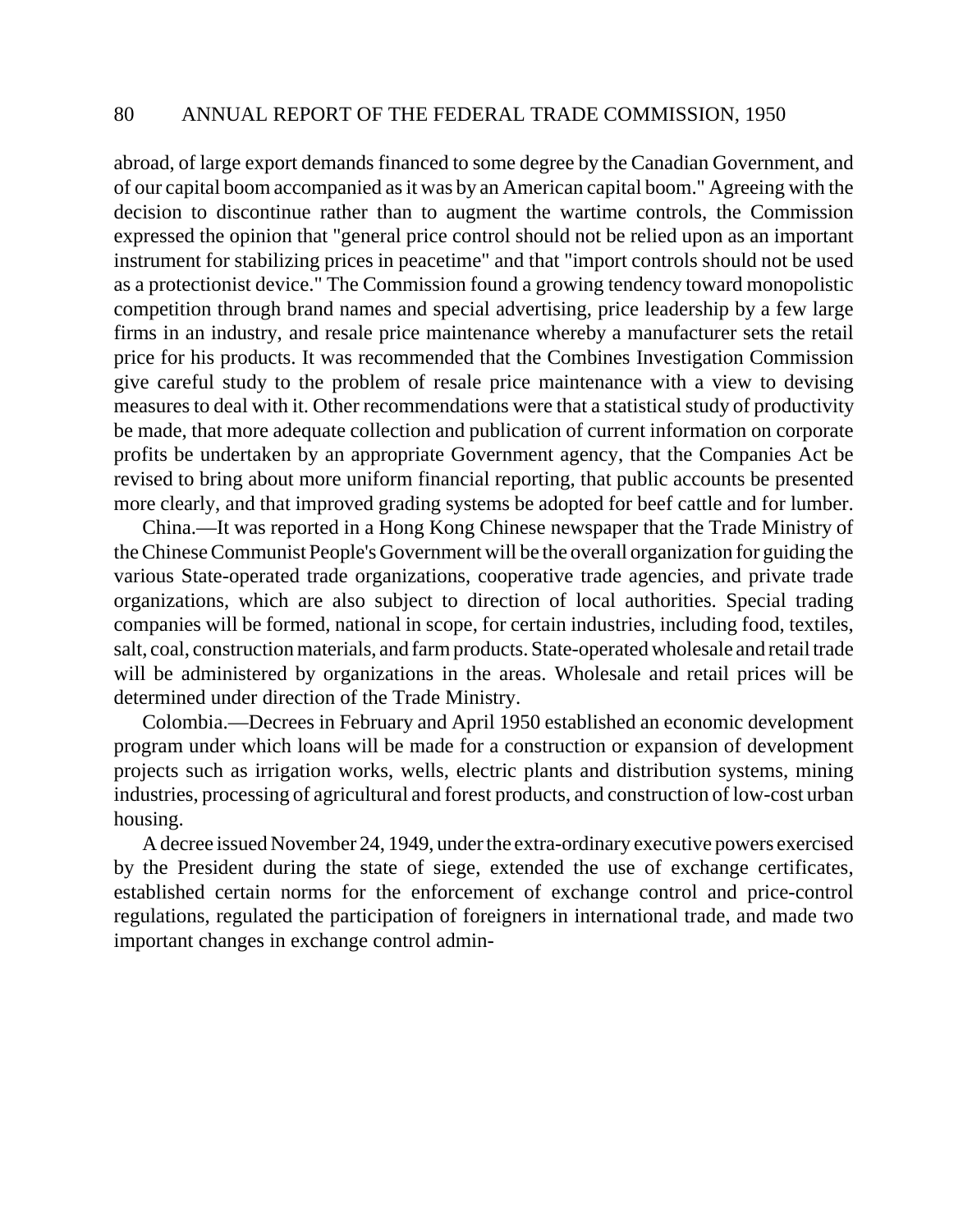istration. The decree was designed "to guarantee reasonable prices for consumer goods, to direct expected increases in foreign exchange earnings toward the lowering of the living costs of the working classes, \* \* \* to insure an adequate market for certificates of exchange as a protection for the mining industry, and to stimulate the development of any new export products."

Denmark.—The Goods Supply Act, the basic law on which rests the Government regulation of foreign trade, production, rationing, and currency, which wasto expire on May 15, 1950, was extended with some amendment through March 31, 1951. A decree was issued September 22,1949, prohibiting any price increase on stocks on hand resulting from devaluation of the krone. Exchange permits are required for goods subject to license.

Egypt.—A decree dated December 6, 1949, revised the calculation of profits on imported goods subject to price controls. Delivered costs may now be calculated as price of the product in the country of origin, plus insurance, freight, customs and quay duties, other expenses incurred by the importer, cost of moving goods from port or station to place of sale, and cost of postage, telegrams, and letters of credit. Authorized profits vary with different products. Among the highest are profits on imported woolen textiles, for women's wear, aggregating 35 percent of delivered cost—10 percent to the importer, 5 percent to the wholesaler, and 20 percent to the retailer. Exchange permits and import licenses are necessary, and unlicensed imports are subject to confiscation.

Finland.—In a report filed in June 1949, the General Economic Planning Committee recommended abolition of agricultural subsidies, derationing of and price increases in bread, grains, and other products; tax adjustments, lower interest rates, reduced Governmental expenditures, rent increases, wage decontrol, and curtailment of the land-resettlement program. Recommendations concerning the e rain trade and lowering of interest rates were among those adopted by the Government. The committee also recommended against exchange devaluation.

The Economic Powers Act of Finland was continued through 1950, the Cabinet retaining its special powers to control wages, prices, unemployment relief, foreign trade and exchange, and the allocation of certain imported commodities, as well as controls over construction work, electric and steam power, and public use of property and transportation. The rent control law was amended to permit a gradual increase in rent through 1960. The Ministry of Supply, created after the war to regulate agricultural production and rationing and to act as a Government purchasing agent in foreign markets, was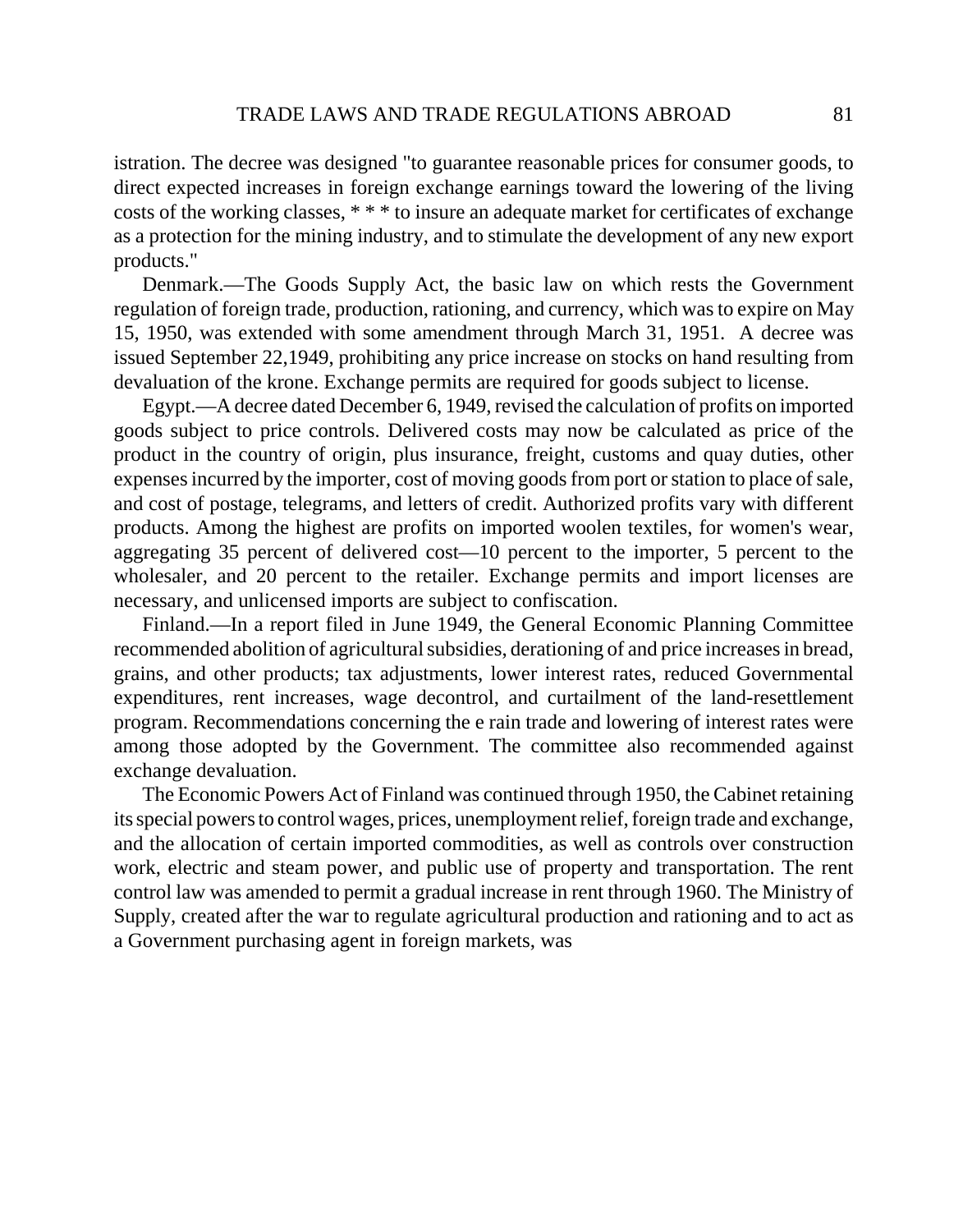abolished by the Cabinet, with some of its functions taken over by other ministries.

France.—Antitrust or cartel bills were introduced in the National Assembly in January and May 1950. The earlier bill was intended to regulate economic ententes and included a provision for compulsory cartelization under Government direction. The second bill provided for creation of a commission or council to receive complaints as to ententes or agreements and practices which injure the general interest in France by establishing monopoly or by limiting or stifling competition. Exemption would be granted in case of agreements which contribute to production and distribution.

Great Britain.—Some industry controls were relaxed in 1949 and 1950. Rationing of gasoline was abolished May 27, 1950, after more than 10 years; and clothing and food rationing was relaxed. The point-rationing system for certain foods was abolished, and all control over the distribution of milk was removed. Steel licensing was abolished in May 1950, except for sheet and tinplate; few industrial materials remain under license. Manpower controls and direction were ended inMarch 1950.Wool control instituted in September 1939, was ended October 31, 1949.

The first report of the Committee on Industrial Productivity, which was appointed by the Government in December 1947, was presented in the fall of 1949. The committee was instructed to concentrate on study of essential industries which are undermanned, industries with low production compared with prewar output, those producing items of key importance, and those where high production costs affect export sales. The committee is assisted by panels on technology and operational research, imports substitution, and human factors affecting industrial productivity.

The first report of the Board of Trade on the operation of the Restrictive Practices (Inquiry and Control) Act of 1948, showed six cases referred to the Commission by the Board in 1949, involving electrical filament lamps, insulated electric wires and cables, certain builders' castings, dental equipment, matches, and machinery for the manufacture of' matches. No reports have been issued on these inquiries. The Commission has eight members (two full-time and six part-time) appointed in January 1949, and at the end of that year reported a staff of 37 persons.

Nationalization of the steel industry was provided by a law passed in November 1949, effective January 1, 1950.

The Royal Commission on the Press appointed in 1947 to investigate monopolistic tendencies in the presentation of news, reported in 1949. The Commission found "nothing approaching a monopoly in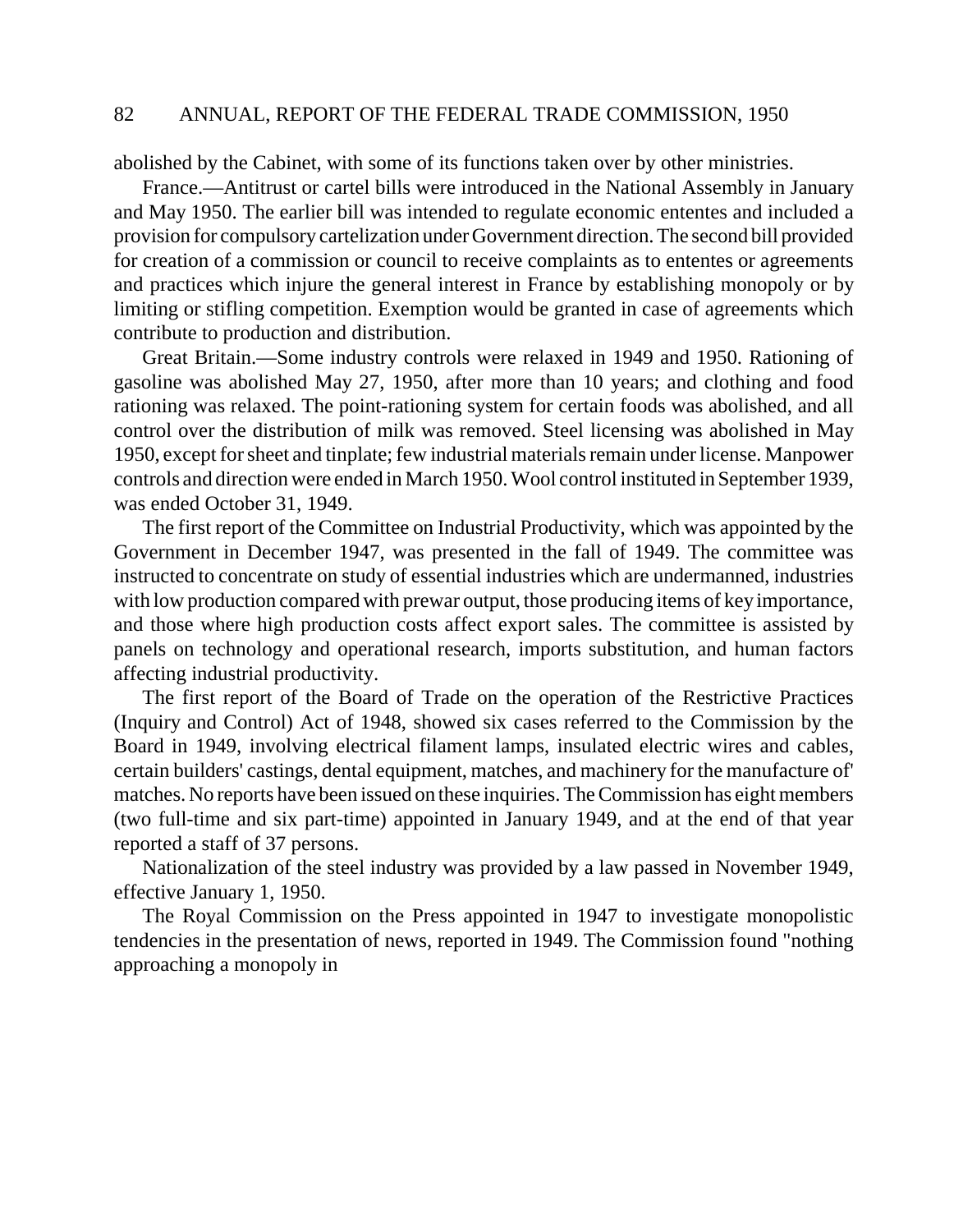the press as a whole or in any class of newspaper." As to news agencies, the Commission was satisfied that the existence of two providing domestic coverage and four covering foreign news, insures effective competition and coverage.

Devaluation—depreciation of the pound sterling in terms of dollars and gold—as announced by the British Government September 18, 1949.

A working party set up by the Board of Trade in 1948 reported in 1949 on film production costs, with recommendations to improve and accelerate production in the industry.

Draft of a Wool Textile Industry Development Council order was presented to parliament in November 1949. This would follow the lines of other councils set up for the cotton, furniture, jewelry, and silverware industries. All concerns in the wool industry which employ labor or manufacturing processes and whose turn-over exceeds £300 in any month would be required to register with the Council. The Council would promote research, exports and design, and advise the industry and the Government on matters reviewed by the Wool Working Party. Expenses of the Council would be met by a levy on persons in the industry. Clothing Industry Development order was approved by parliament and became effective January 1,1950.

Guatemala.— A lease law passed in December 1949, provided that plantation owners must continue leases to tenant farmers for 2 years, and they may not charge more than 10 percent of the value of the crop in cash or produce.

Hungary.—Nationalization of all important industries in Hungary was completed by decree in December 1949. This includes not only domestically owned firms but also foreignowned enterprises formerly exempt form nationalization. Economic bureaus were established by decree in October 1949, to perform both official and economic tasks in the various parts of the People's Economy. The former governmental organs and national enterprises will be discontinued and transformed into economic bureaus under direction of the People's Economic Council. Another decree in October 1949 required reports on all real estate owned or used abroad and all assets claimed by inheritance.

Iran.—A 7-year economic development program was initiated under laws passed in February and July 1949. A planning organization was created to survey such projects as completion of railway lines, health programs, expansion of the production of wheat, cotton, and other agricultural products, and rehabilitation of textile mills and sugar refineries. Oil royalties will be used to finance the program. An economic council was set up to submit proposals for economic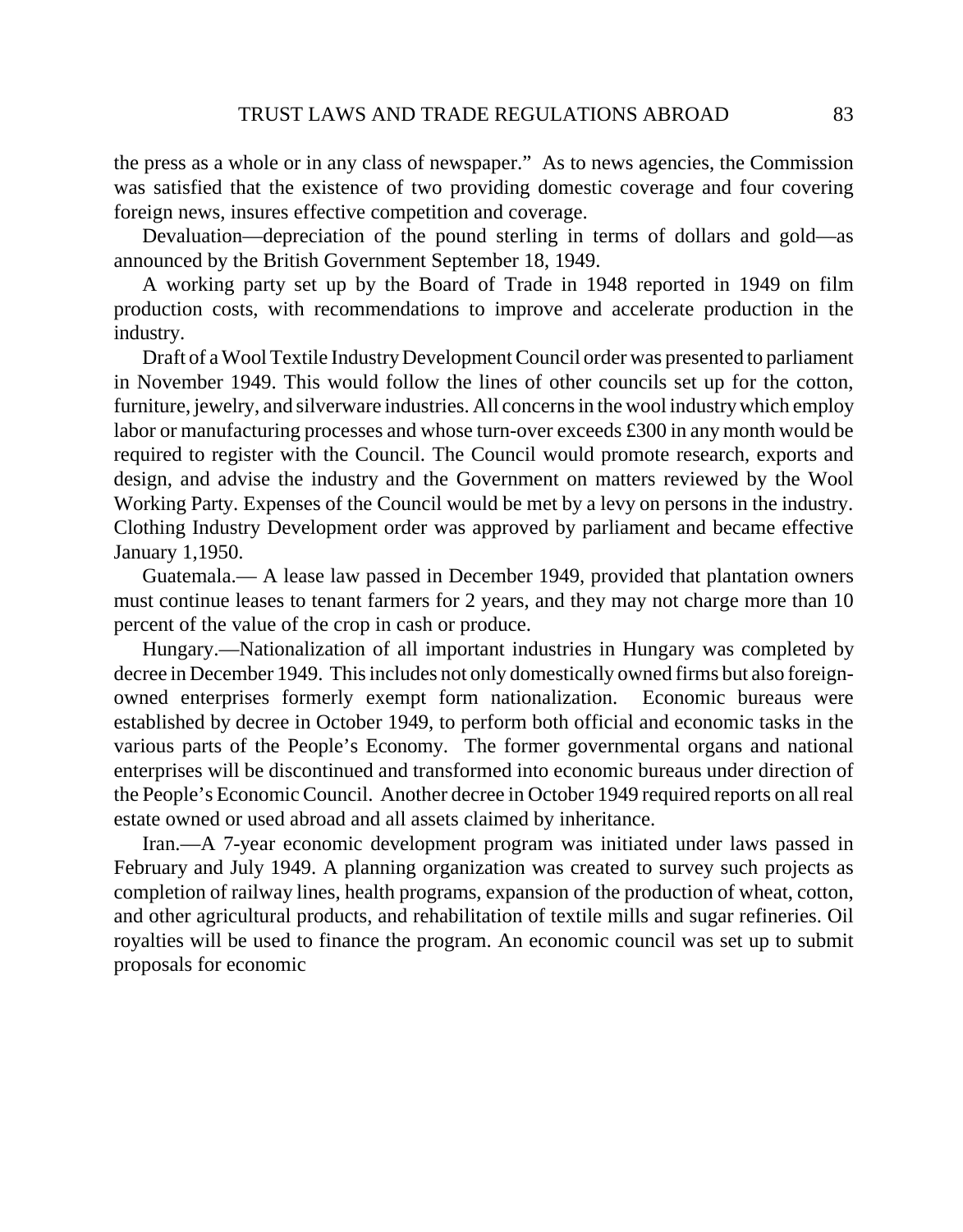plans, to study and coordinate has proposed or established by ministries and administrations, and to give advice on trade and other economic questions. Government offices are required to submit their plans to the council.

Japan.—The Monopoly Act of 1947, amended twice in 1948, was amended three times in 1949. The act is administered by the Fair Trade Commission, which also has charge of enforcement of the Trade Association Law of 1948, to which three amendments were passed in 1948 and six in 1949. The Marine Transportation Act, effective August 25, 1949, exempts shipping conferences from the Monopoly and Trade Association Laws, on condition that there shall be no unfair competitive methods or substantial restriction of competition tending toward unjust rate increases, no deferred rebates, no "fighting ships," and no retaliation against a shipper who entrusts his cargo to a ship-operator not engaged in conference activity. Under the Foreign Investment Law of 1950, a Foreign Investment Commission was established to screen investments in Japan on the basis of certain principles; that they directly or indirectly contribute to the development of essential industries or public enterprises; that theybe necessaryforthe revival or continuation of existing technological assistance contracts or others designated by the Government; and that they make a direct or indirect contribution to the improvement of Japan's international balance of payments. This law, the recently enacted tax law, and the Foreign Exchange and Trade Control law of 1949 are designed to encourage foreign trade and to provide a sound basis for foreign investment n Japan.

New Zealand.—On May 5, 1950, The Prime Minister announced the abolition or reduction of many subsidies and subsequent price increases in such basic industries as food and fuel. The wool subsidy was removed as of the close of tho present auction season. Freight rates were increased to meet the operating loss of Government railways, and the Government issued a general order allowing price increases on a long list of items to offset rising costs. Price controls were removed from another list of items considered in adequate supply. On June 4, 1950, the rationing program was fully terminated with the abolition of butter rationing.

Nicaragua.—A National Council of Economy was created by executive decree in June 1949, and a Technical Board of Economy was established in the Ministry of Economy. An Advisory Board was also created to cooperate with the Ministry. Members of the Board will include representatives of the National Chamber of Commerce and other organizations. Decree law of December 16, 1949, modified exchange and import-control procedures and provided for a special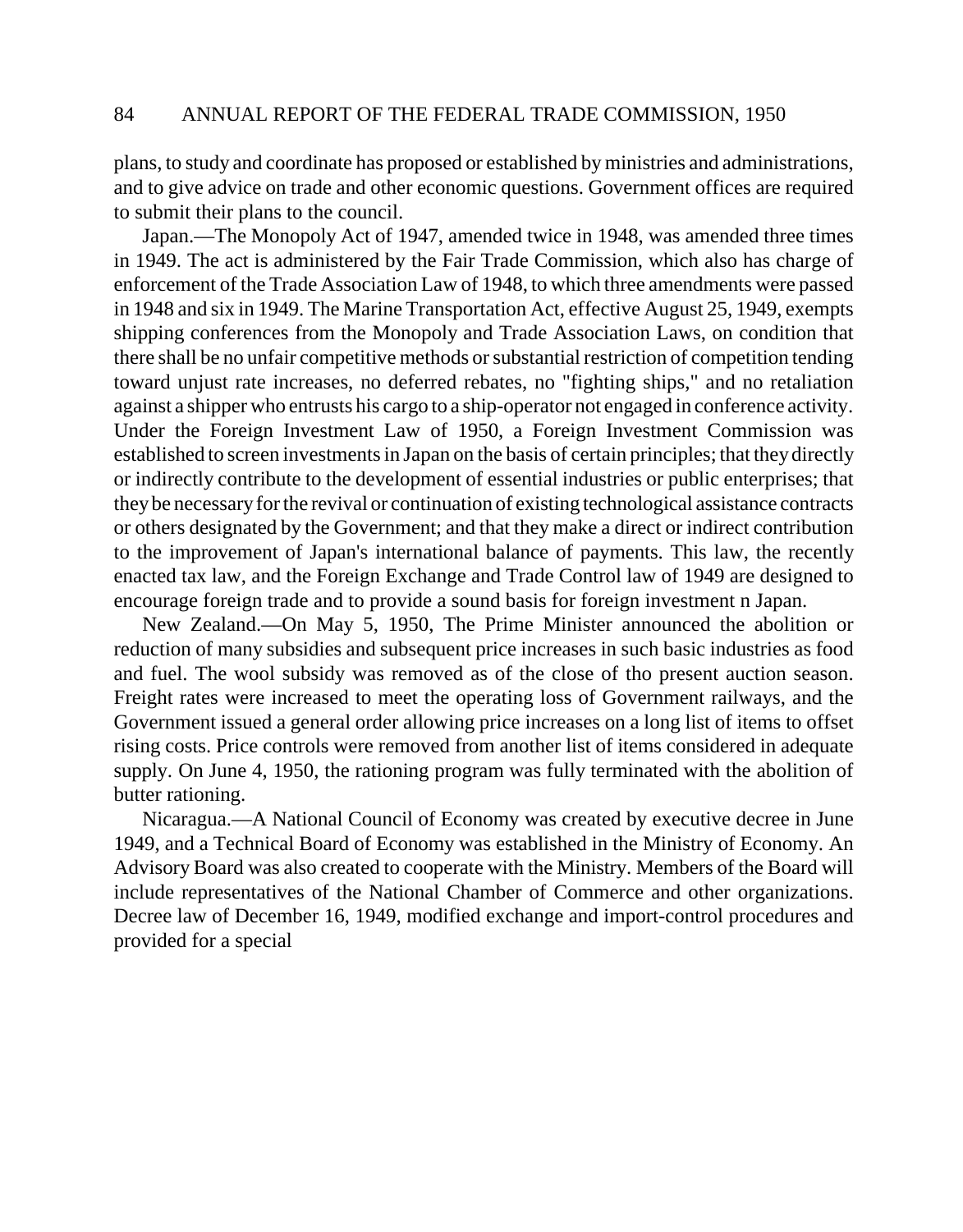type of compensation transaction under which part or all of the foreign exchange derived from exporting certain agricultural or industrial products may be used for importation of essential or semiessential articles. A special list of nonessential articles which may be imported under certificates of availability was published.

Norway.—Following devaluation in 1949, the Prime Minister declared it necessary to maintain price stability by continuation of the subsidy plan, which has been in effect for 4 years. The Price Directorate issued new regulations tightening controls over profit margins. In April 1950 the Minister outlined a program of economic policy calling for modernization of industry, improvement of productivity, concentration of investments on export industries and industries capable of reducing dependence on imports, reduction in subsidies to reduce the demand for imports, control of bank credit, and limitations on profits to a "socially defensible level" through price control. The Government appointed a special committee to study the need for integration of banks or a plan for the Government to take over the banks.

Pakistan.—Under the Development of Industries (Federal Control) Act of 1949, the Minister of Industries took charge of industry planning and regulation, including authority over participation of foreign capital. Twenty-seven specific industries are listed in the act. The Government made certain tax concessions and in September 1949) established a Council of Industriesto handle industry planning and regulation under the 1949 act. In April 1950 an Industrial Development Corporation was created to promote and assist in financing certain key industries. The Plan includes organization of small-scale urban industries on cooperative lines orindustrial cooperative lines or industrial cooperative societies comprising small-scale and cottage-industry workers. An Industrial Planning Committee will assist in preparation of a 5-year development plan.

Panama.—In order to encourage local industry, a decree was issued in May 1950 providing special benefits for business for a period of 25 years. The decree provides for exemption fromimport duties on needed machinery, exemption fromtaxes and other charges on production and sales, exemption from certain export duties, and exemption from income taxes on profits derived from operations outside of Panama. Tariff protection will be given an industry if national demand is supplied within 1 year after production begins. The law is designed to increase the production of consumer goods, increase exports, and decrease the outflow of currency. It will be applied to important industries such as agriculture and livestock activities, manufacturing industries, and extractive industries relating to forests,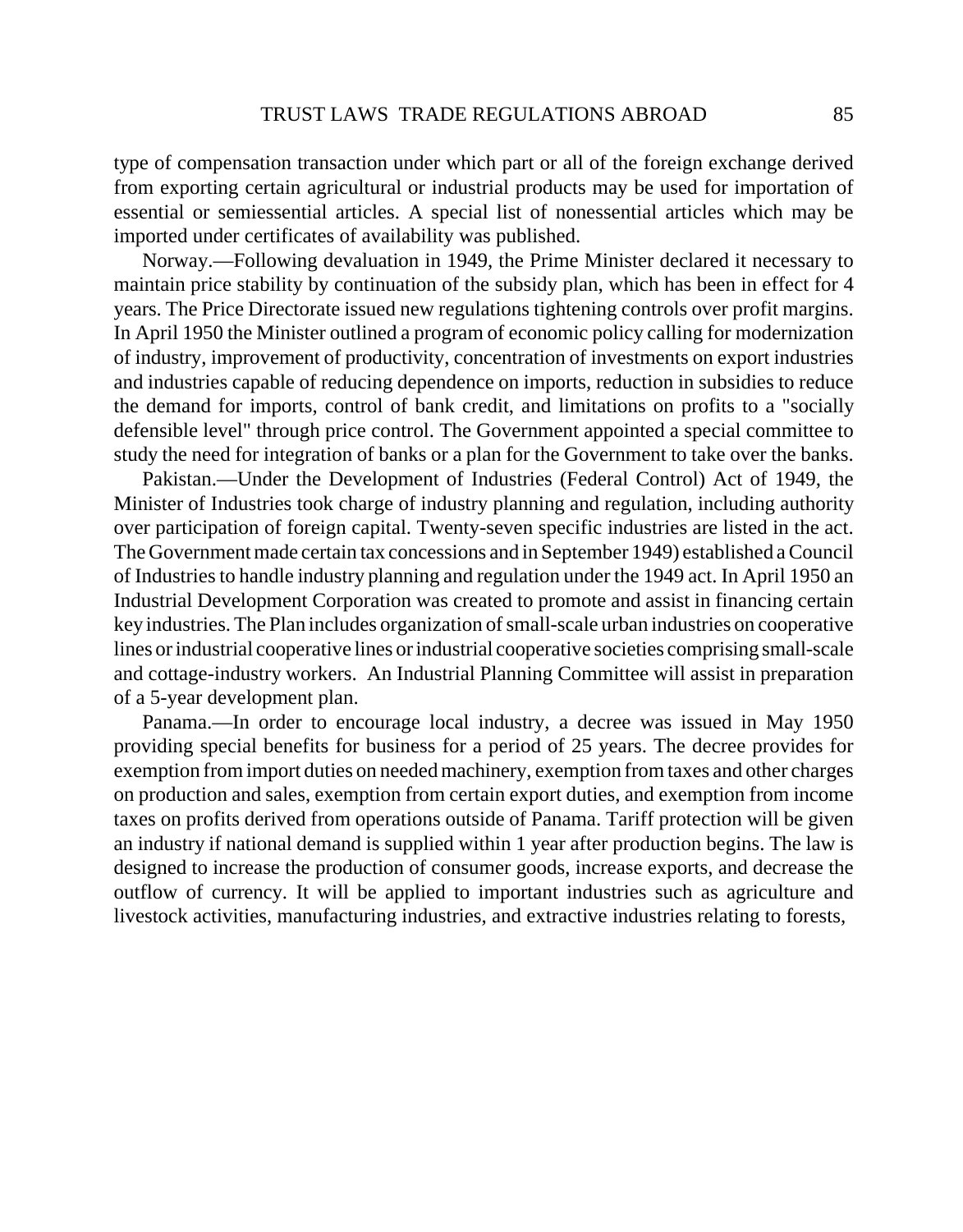minerals, and fishing. The National Economic Council will receive applications for concessions and will determine in each case whether the economic activity meets the requirements.

Peru.—A new Peruvian mining code is covered by a decree-law of May 12, 1950.

Philippines.—A new import control law passed in May 1950 subjects all imports to licensing regardless of whether quota limitations are imposed. For items under quota a certain percentage will be reserved for new importers. Goods will be classified by the Import Control Board as prime, essential, nonessential, or luxuries, with percentages assigned to each. A stringent price control law was also passed in 1950.

Portland.—Under a decree issued in September 1949, a Chamber of Foreign Commerce was created for the purpose of developing and strengthening economic relations between Poland and foreign countries. The Chamber will make investigations and prepare reports for use of the authorities and domestic enterprises. It will collect and disseminate information concerning matters bearing on foreign trade, and it will expedite plans and projects for trade and transportation.

Rumania.— program for speeding up collectivization of the farms was made effective in 1949, with liquidation of the last large estates completed in March 1949. Two decrees in November 1949 provided for reorganization of some of the economic ministries in order to facilitate the nationalization of industrial plants.

Sweden.—The Swedish Price Control Law of 1947 was extended in June 1949 for the rest of the year; thereafter the wage and price stabilization agreements with labor unions and farmers were prolonged for another year. The Government is pledged to prevent a general rise in the price level. Changes in ceiling prices are determined by a Cabinet committee on the basis of recommendations by the Price Control Board. The Board consults with manufacturers and merchants before it makes its recommendation. Subsidies have been effective on imports of essential commodities from hard currency areas. The Swedish Monopoly Investigation Bureau, created under the Cartel Act of 1946, registered about 100 cartel agreements in 1949, bringing to 350 the total registrations during the 3 years of the Bureau's operation. Most of the agreements refer to distribution of commodities in the Swedish market. Export cartels or international groups with Swedish membership are not subject to registration under the law.

Turkey.—A law approved in March 1950 modifies the foreign exchange regulations with respect to profits and capital, in order to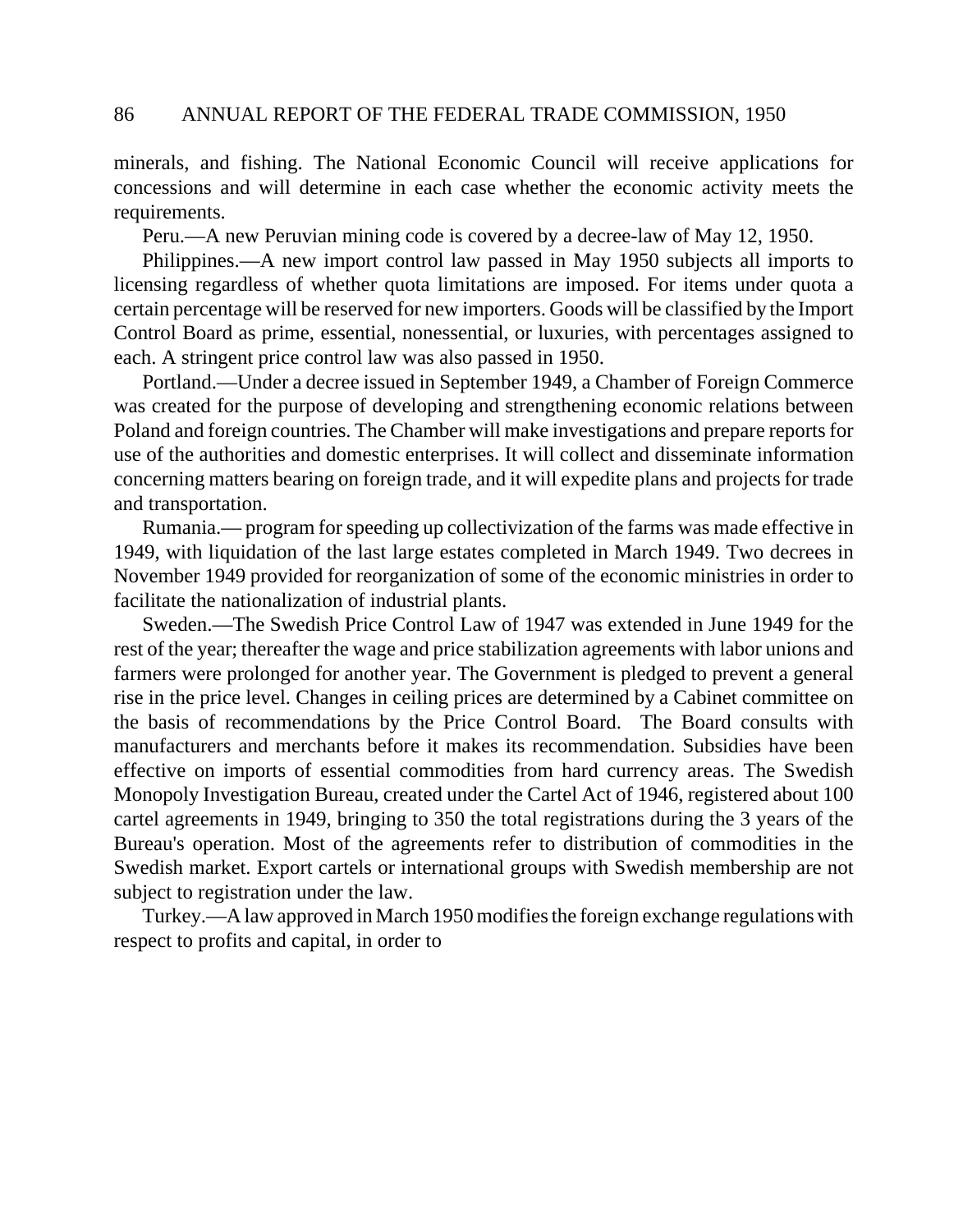stimulate the establishment of new industries and the expansion and modernization of existing plants, and to encourage investment of private capital, both domestic and foreign, in Turkey. An Industrial Development Bank will be set up for the purpose.

Union of South Africa.—As an extension of its import and exchange-control program, the Union has announced that firms or individuals contemplating the establishment of new industries must obtain prior approval from the Directorate of Imports and Exports.

Union of Soviet Socialist Republics.—Since the war ended, more than 1,500,000 formerly independent farmers living in the western part of the Soviet have had their farms consolidated into about 25,000 collective farms, each including from 50 to 100 small farmers, pooling their land, livestock, and equipment.

Yugoslavia.—In February 1950 the Government decentralized control over heavy industries and reorganized the Government in line with the new program. The Ministries of Mines and Electro-economy were abolished. Six committees were created to supervise and coordinate the decentralized industries, and complete responsibility for those industries was transferred to the six governments of the States that constitute the Yugoslav federation.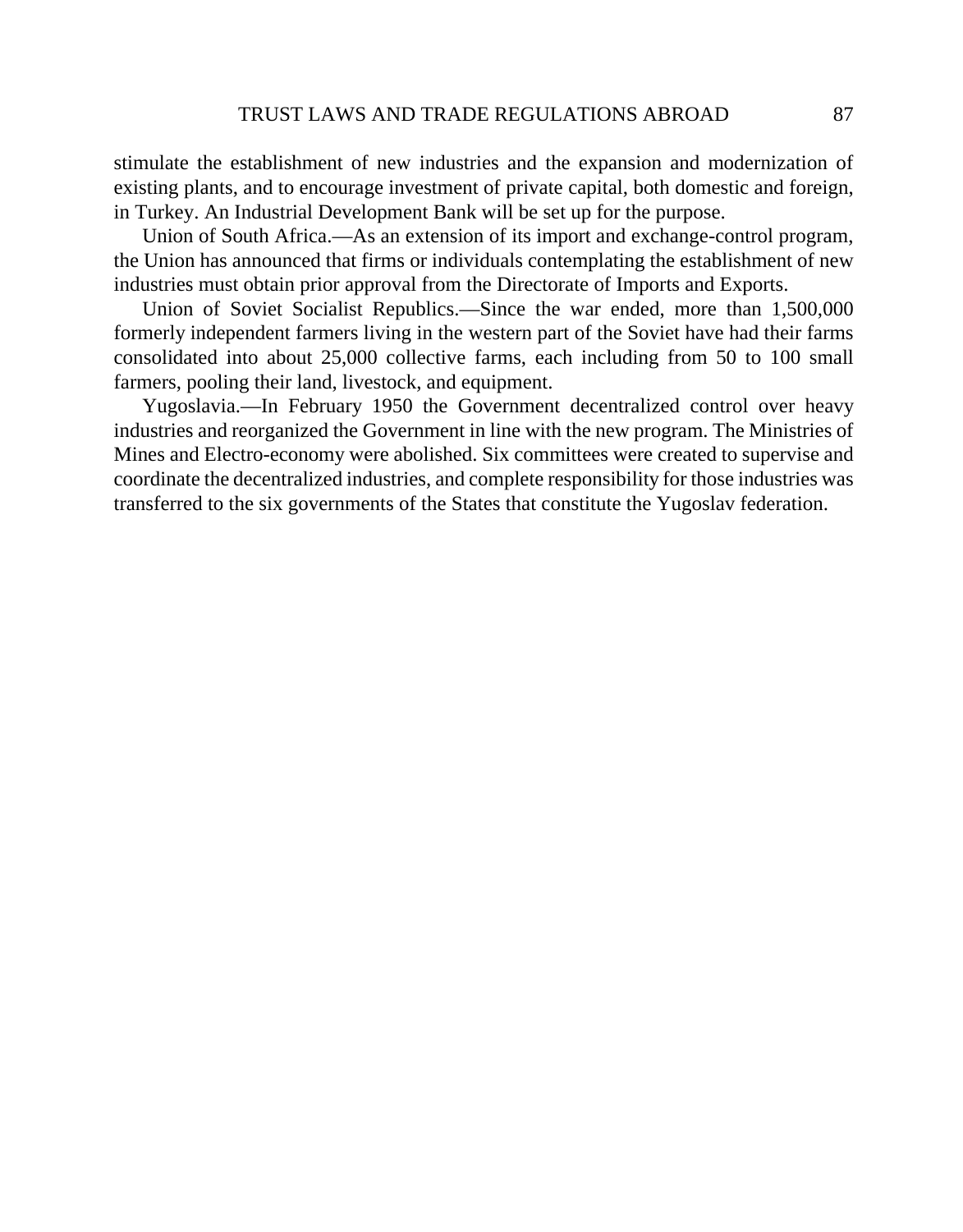#### PART V. FISCAL AFFAIRS

#### APPROPRIATION ACTS PROVIDING FUNDS FOR COMMISSION WORK

The Independent Offices Appropriation Act, 1950 (Public Law 266. 81st Cong.), approved August 24, 1949, provided funds for the fiscal year 1950 for the Federal Trade Commission as follows:

## FEDERAL TRADE COMMISSION

Salaries and expenses: For necessary expenses, personal services in the District of Columbia; health service program as authorized by law (5 U. S. C. 150); payment of claims pursuant to section 403 of the Federal Tort Claims Act (28 U. S. C. 2672); contract stenographic reporting services; printing and binding; and newspapers not o exceed \$700: \$3,650,000; Provided, That no part of the funds appropriated herein for the Federal Trade Commission shall be expended upon any investigation hereafter provided by concurrent resolution of the Congress until funds are appropriated subsequently to the enactment of such resolution to finance the cost of such investigation.

## APPROPRIATIONS FOR FISCAL YEAR

Funds appropriated to the Commission for the fiscal year 1950 as cited above amounted to \$3,650,000. In addition the Deficiency Appropriation Act, 1950 (Public Law 583, 81st Cong. 2d sess.), approved June 29, 1950, provided \$73,000, making a total available of \$3,723,000.

|  | Obligations by functions |  |  |
|--|--------------------------|--|--|
|--|--------------------------|--|--|

|                                                                       | Fiscal year<br>1949    | Fiscal year<br>1950    |
|-----------------------------------------------------------------------|------------------------|------------------------|
| 1. Antimonopoly:<br>Legal case work<br>Economic and financial reports | \$1,267,927<br>203,803 | \$1,400,000<br>234,174 |
| Export trade<br>2. Antideceptive practices:                           | 50,075                 | 52,432                 |
| Legal case work<br>Trade practice conferences                         | 1,192,349<br>234,642   | 1,145,823<br>211,497   |
| Wool act administration<br>Trade marks and insurance                  | 297,672<br>35,253      | 311,165<br>46,909      |
| 3. Administrative salaries                                            | 314,784                | 320,792                |
| Total                                                                 | 3,596,505              | 3,722,792              |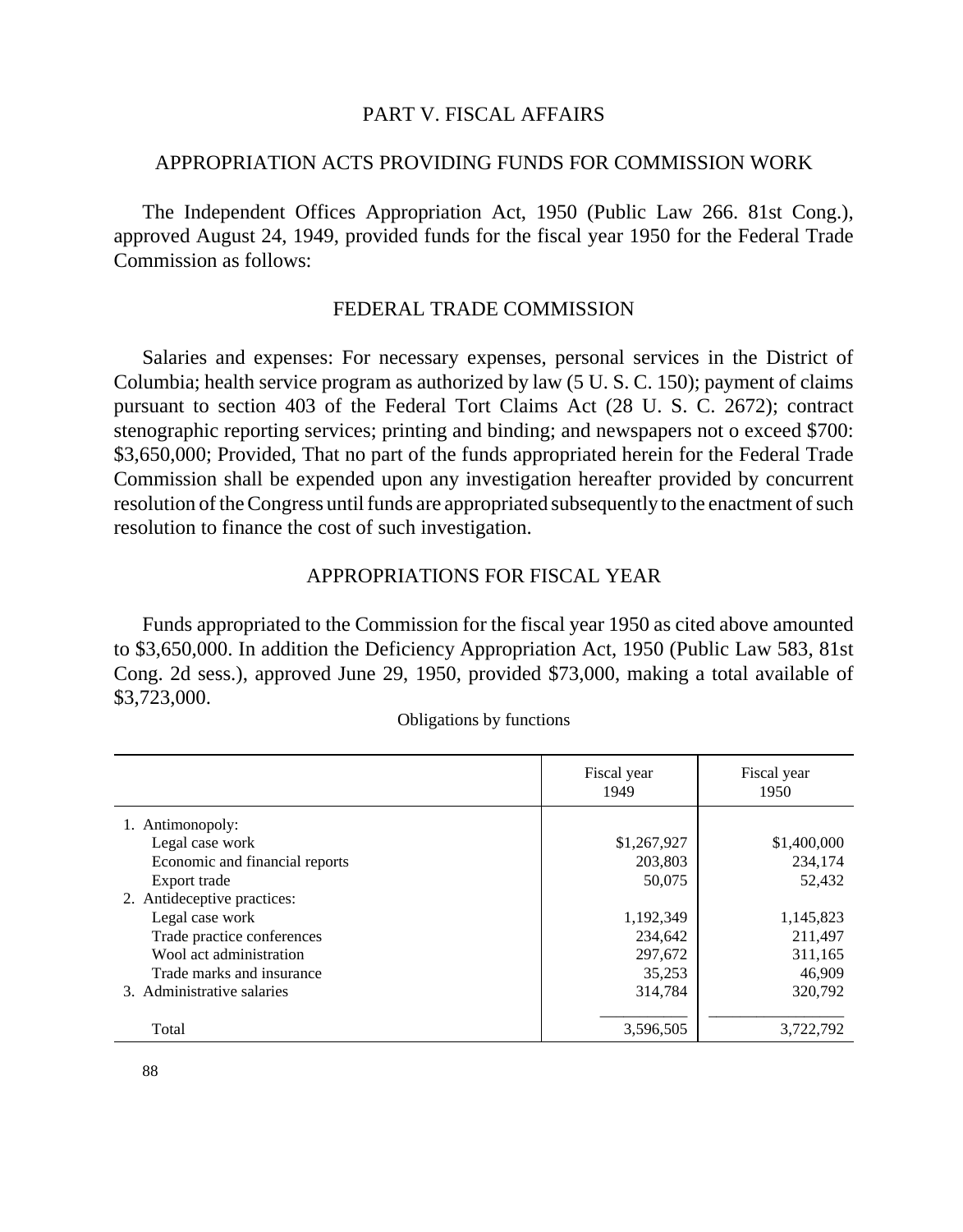## APPROPRIATIONS AND EXPENDITURES, 1915-50 Obligations by objects

|                                                              | Fiscal year<br>1949 | Fiscal year<br>1950 |
|--------------------------------------------------------------|---------------------|---------------------|
|                                                              | \$3,301,933         | \$3,463,578         |
|                                                              | 128,627             | 153,888             |
| Transportation of things --------------------------------    | 1.190               | 819                 |
| Communication services ----------------------------------    | 23,772              | 23.794              |
| Rents and utility services --------------------------------- | 10,156              | 9.944               |
| Printing and binding -----------------------------------     | 36,401              | 29,746              |
| Other contractual services --------------------------------- | 35,415              | 8,802               |
| Supplies and materials ----------------------------------    | 37,461              | 20,473              |
|                                                              | 21,550              | 11.748              |
| Total                                                        | 3.596.505           | 3.722.792           |

## APPROPRIATIONS AND EXPENDITURES, 1915-50

Appropriations available to the Commission since its organization and expenditures for the same period, together with the unexpended balances, are:

| ear | appropriations<br>Nature<br>0I | poropriations | Expenditures<br><br>and<br>. liabilities | Balance |
|-----|--------------------------------|---------------|------------------------------------------|---------|
|-----|--------------------------------|---------------|------------------------------------------|---------|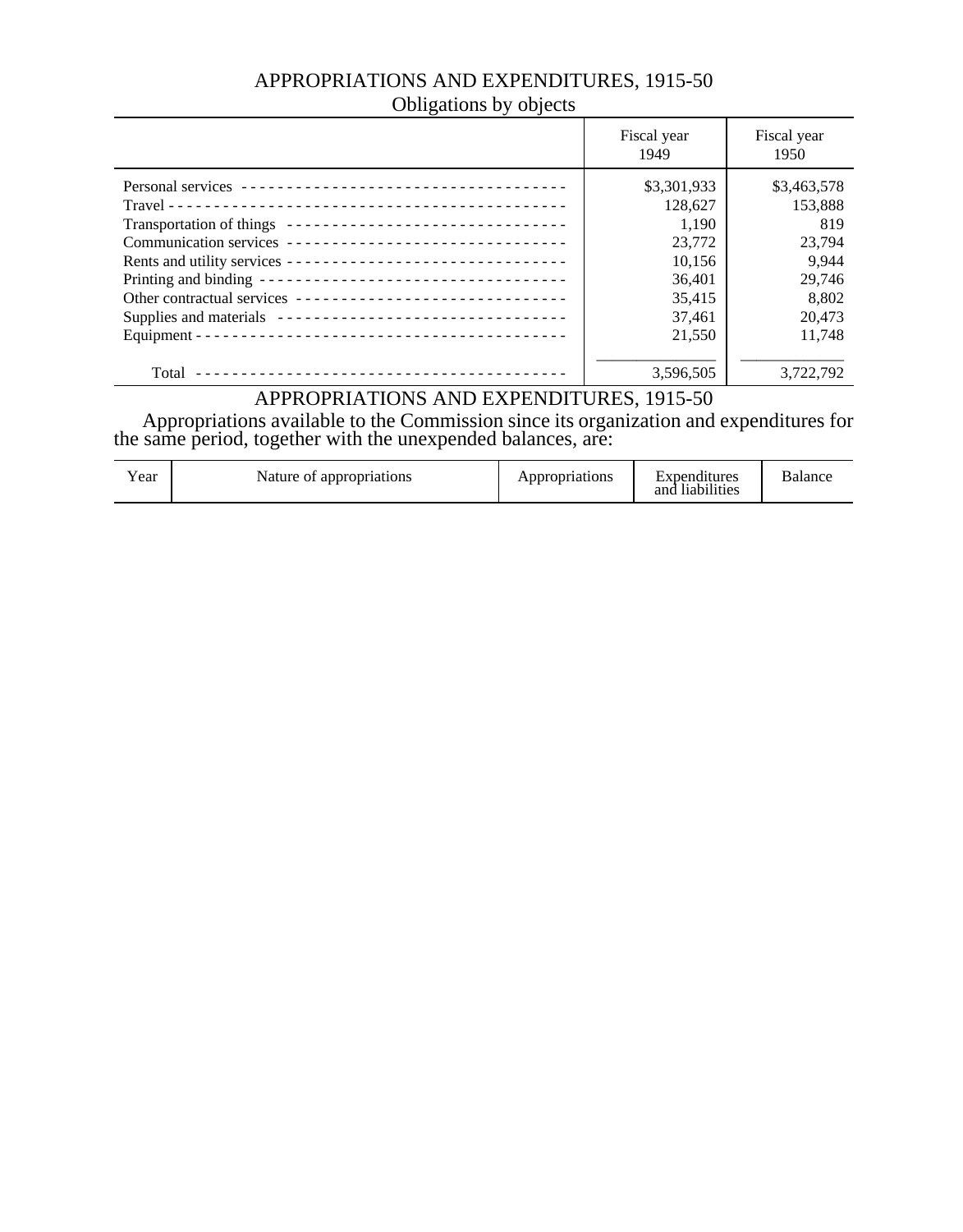| 1915 | Lump sum $----$                                                                  | \$184,016.23 | \$90,442.05  | \$93,574.18 |
|------|----------------------------------------------------------------------------------|--------------|--------------|-------------|
|      |                                                                                  | 12,386.76    | 9.504.16     | 2,882.60    |
| 1916 | Printing and binding -------------------<br>Lump sum --------------------------- | 430.964.08   | 379,927.41   | 51,036.67   |
|      | Printing and binding -------------------                                         | 15,000.00    | 14.997.55    | 2.45        |
| 1917 | Lump sum $ -$                                                                    | 542,025.92   | 448,890,66   | 93.135.26   |
|      |                                                                                  | 25,000.00    | 23,610.54    | 1.389.46    |
| 1918 | Printing and binding $\cdots$ - - - - - - - - - - - - - - - - - -                | 1.578,865.92 | 1.412.280.19 | 166.585.73  |
|      |                                                                                  |              |              |             |
|      | Printing and binding $\cdots$                                                    | 30,000,00    | 11,114.06    | 18,885.94   |
| 1919 | Lump sum - - -                                                                   | 1,693,622.18 | 1,491,637.39 | 201,984.97  |
|      | Printing and binding -------------------                                         | 14.934.21    | 14.934.21    |             |
| 1920 | Lump sum ---------------------------                                             | 1.206.587.42 | 1.007.593.30 | 198.994.12  |
|      | Printing and binding $\cdots$ - - - - - - - - - - - - - - - - - -                | 28,348.97    | 28,348.97    |             |
| 1921 | Lump sum ---                                                                     | 938,609.94   | 842.991.24   | 95,618.70   |
|      |                                                                                  | 37,182.56    | 37,182.56    |             |
| 1922 | Lump sum ------------                                                            | 952,505.45   | 878,120.24   | 74,385.21   |
|      |                                                                                  | 22,801.73    | 22,801.73    |             |
| 1923 |                                                                                  | 952,020.11   | 948,293.07   | 3,727.04    |
|      |                                                                                  | 22,460.21    | 22.460.21    |             |
| 1924 | Lump sum -----------                                                             | 990.000.00   | 960.020.93   | 29.979.07   |
|      | Printing and binding $\cdots$                                                    | 20,000.00    | 19,419.25    | 580.75      |
| 1925 |                                                                                  | 990,000.00   | 988,082.37   | 1.917.63    |
|      | Lump sum ----------                                                              |              |              |             |
|      | Printing and binding -------------------                                         | 20,000.00    | 19,866.14    | 133.86      |
| 1926 | Lump sum -----------                                                             | 990.000.00   | 976,957.02   | 13.042.98   |
|      | Printing and binding $\cdots$                                                    | 18,000.00    | 18,000.00    |             |
| 1927 | Lump sum $        -$                                                             | 980,000.00   | 943,881.99   | 36,118.01   |
|      | Printing and binding -------------------                                         | 17,000.00    | 17,000.00    |             |
| 1928 | <u> - - - - - - - - - - - - -</u><br>Lump sum $ -$<br>--------                   | 967,850.00   | 951,965.15   | 15,884.85   |
|      |                                                                                  | 16,500.00    | 16,500.00    |             |
| 1929 | Lump $\sin$ - - - - - - - - - - - -                                              | 1,135,414.83 | 1,131,521.47 | 3,893.36    |
|      | Printing and binding $\cdots$ - - - - - - - - - - - - - - - - - -                | 27.777.69    | 27.777.69    |             |
| 1930 | Lump sum ---------------------------                                             | 1.440.971.82 | 1.430.084.17 | 10,887.65   |
|      | Printing and binding $\cdots$                                                    | 35.363.58    | 35,363.58    |             |
| 1931 | Lump sum --------------                                                          | 1.932.857.81 | 1.808.403.35 | 124,454.46  |
|      | Printing and binding -------------------                                         | 39.858.73    | 39,858.73    |             |
| 1932 | Lump sum ---------------------------                                             | 1,808,097.19 | 1,749,484.60 | 58,612.59   |
|      |                                                                                  | 30,000.00    | 30,000.00    |             |
| 1933 | Lump sum ---------------------------                                             | 1.421.714.70 | 1.378,973.14 | 42.741.56   |
|      | Printing and binding $---$                                                       | 30.000.00    | 20.000.00    | 10,000.00   |
| 1934 |                                                                                  | 1,273,763.49 | 1,273,606.38 | 157.11      |
|      | Lump sum                                                                         | 40.250.00    | 40.250.00    |             |
| 1935 |                                                                                  |              |              |             |
|      | Lump sum --                                                                      | 2,063,398.01 | 1.922.313.14 | 141,084.67  |
|      | Printing and binding $- - - - - -$                                               | 34,000.00    | 34,000.00    |             |
| 1936 | Lump sum -                                                                       | 1.998.665.58 | 1,788,729.76 | 209,935.82  |
|      |                                                                                  | 36.800.00    | 32.996.05    | 3.803.95    |
| 1937 | Lump sum ---------------------------                                             | 1,895,571.94 | 1,850,673.82 | 44,898.12   |
|      | Printing and binding $- - - - - -$                                               | 43,353.95    | 43,353.95    |             |
|      |                                                                                  | 1,950,000.00 | 1,895,519.47 | 54,480.35   |
| 1938 | Lump sum                                                                         | 46,000.00    | 46,000.00    |             |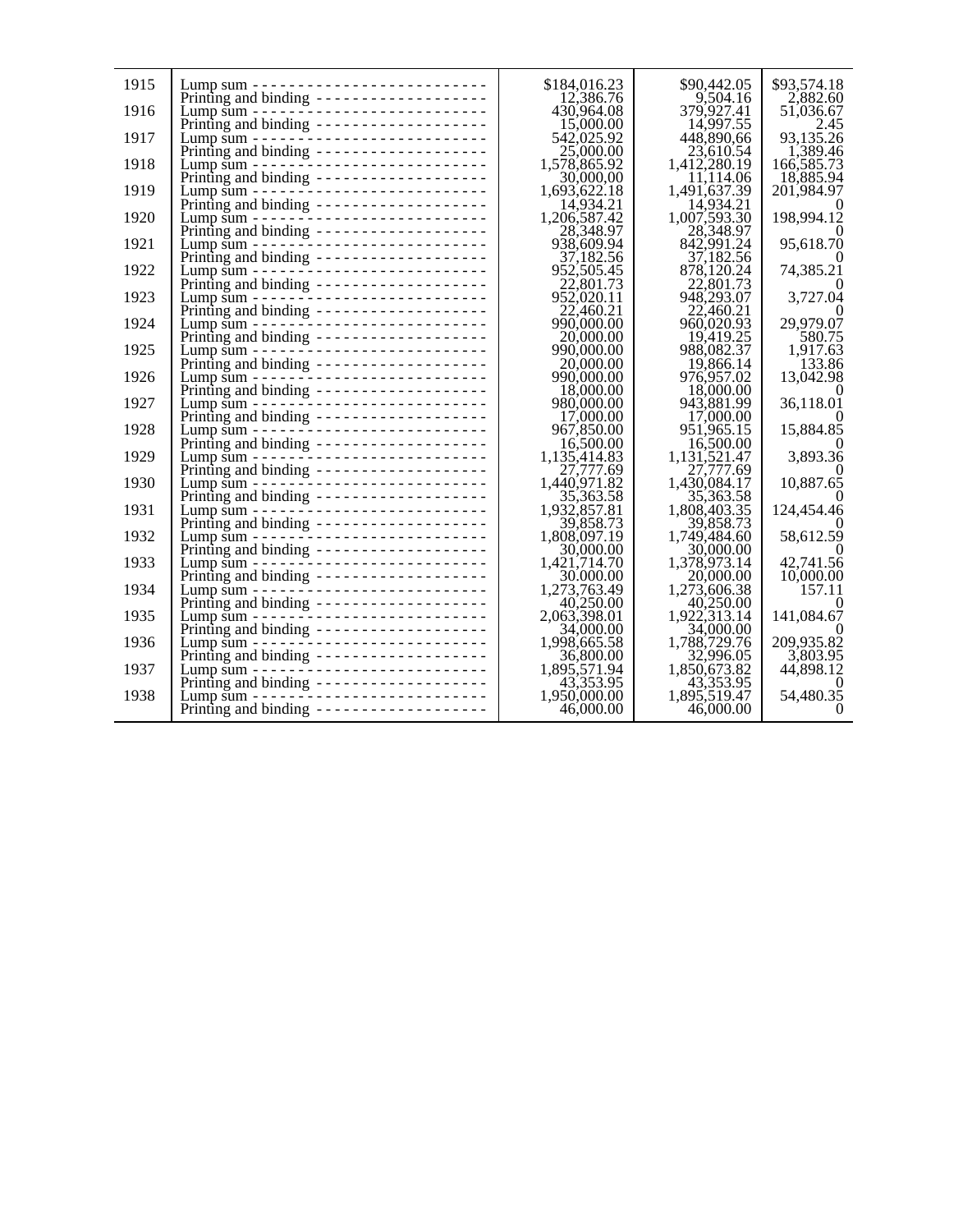| Year | Nature of appropriations                       | Appropriations | Expenditures<br>and liabilities | Balance     |
|------|------------------------------------------------|----------------|---------------------------------|-------------|
| 1939 | Lump sum ---------------------------           | \$2,236,795.00 | \$2,150,474.40                  | \$86,320.60 |
|      | Printing and binding -------------------       | 46,700.00      | 46,700.00                       |             |
| 1940 | Lump sum --------------------------            | 2,285,500.00   | 2,214,889.07                    | 70,610.93   |
|      | Printing and binding -------------------       | 60,000.00      | 60,000.00                       | 0           |
| 1941 | Lump sum --------------------------            | 2,240,000.00   | 2,167,256.24                    | 72,743.76   |
|      | Printing and binding -------------------       | 60,000.00      | 59,000.00                       | 1,000.00    |
| 1942 | Lump sum --------------------------            | 2,373,822.00   | 2,296,921.13                    | 76,900.87   |
|      | Printing and binding -------------------       | 60,000.00      | 42,000.00                       | 18,000.00   |
| 1943 | Lump sum ---------------------------           | 2,237,705.00   | 2,100,783.09                    | 136,921.91  |
|      | Printing and binding -------------------       | 50,250.00      | 32,210.75                       | 18,039.25   |
| 1944 | Lump sum ---------------------------           | 2,040,050.00   | 1,917,307.50                    | 122,742.50  |
|      | Printing and binding -------------------       | 43,000.00      | 39,848.47                       | 3,151.55    |
| 1945 | Lump sum --------------------------            | 2,016,070.00   | 1,957,818.31                    | 58,251.69   |
|      | Printing and binding -------------------       | 43,000.00      | 39,728.72                       | 3,271.23    |
| 1946 | Lump sum ---------------------------           | 2,129,833.00   | 2,118,404.77                    | 11,428.28   |
|      | Printing and binding -------------------       | 44,000.00      | 33,044.88                       | 10,955.12   |
| 1947 | Lump sum ---------------------------           | 2,925,120.00   | 2,826,817.64                    | 98,302.36   |
|      | Printing and binding -------------------       | 50,000.00      | 33,902.35                       | 16,097.65   |
| 1948 | Lump sum --------------------------            | 2,915,596.00   | 2,894,685.60                    | 20,911.32   |
|      | Printing and binding -------------------       | 55,000.00      | 53,815.34                       | 1,184.66    |
| 1949 | Lump sum ---------------------------           | 3,574,510.00   | 3,560,103.39                    | 14,406.61   |
|      | Printing and binding -------------------       | 46,525.00      | 36,401.16                       | 10,123.84   |
| 1950 | Lump sum (including printing and binding) $--$ | 3,723,000.00   | 3,722,791.55                    | 208.45      |
|      |                                                |                |                                 |             |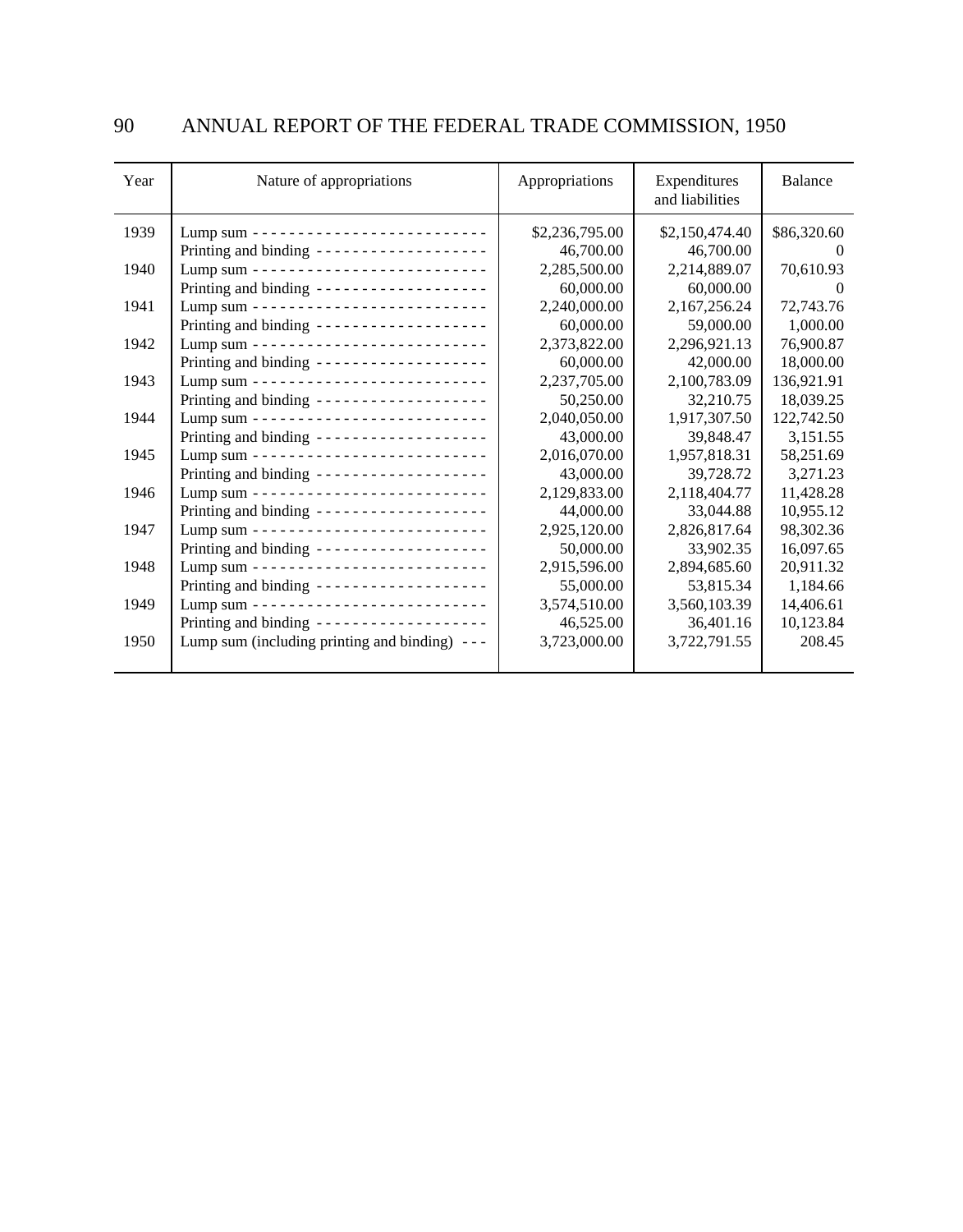# APPENDIXES \_\_\_\_\_\_\_\_

## FEDERAL TRADE COMMISSION ACT \_\_\_\_\_\_\_\_\_

#### (15 U. S. C., Secs. 41-58)

AN ACT To create a Federal Trade Commission, to define its powers and duties, and for other purposes

SEC. 1. Be it enacted by the Senate and House of Representatives of the United States of America in Congress assembled, That a commission is hereby created and established, to be known asthe Federal Trade Commission hereinafter referred to as the Commission), which shall be composed of five commissioners, who shall be appointed by the President, by and with the advice and consent of the Senate. Not more than three of the commissioners shall be members of the same political party. The first commissioners appointed shall continue in office for terms of three, four, five, six, and seven years, respectively, from the date of the taking effect of this Act, the term of teach to be designated by the President, but their successors shall be appointed for terms of seven years, except that any person chosen to fill a vacancy shall be appointed only for the unexpired term of the commissioner whom he shall succeed: Provided, however, That upon the expiration of his term of office a commissioner shall continue to serve until his successor shall have been appointed and shall have qualified. The Commission shall choose a chairman from its own membership.<sup>1</sup> No commissioner shall engage in any other business, vocation, or employment. Any commissioner may be removed by the President for inefficiency, neglect of duty, or malfeasance in office. A vacancy in the Commission shall not impair the right of the remaining commissioners to exercise all the powers of the Commission.

The Commission shall have an official seal, which shall be judicially noticed.

SEC. 2. That each commissioner shall receive a salary of \$10,000 a year,<sup>2</sup> payable in the same manner asthe salaries of the Judges of the courts ofthe United States. The Commission shall appoint a secretary who shall receive a salary of 85,000 a year,<sup>3</sup> payable in like manner, and it shall have authority to employ and fix the compensation of such attorneys, special experts, examiners, clerks, and other employees as it may from time to time find necessary for the proper performance of its duties and as may be from time to time be appropriated for by Congress.

\_\_\_\_\_\_\_\_\_\_\_\_\_\_\_\_\_

<sup>&</sup>lt;sup>1</sup> Under Reorganization Plan No. 8 of 1950, which became effective May 24, 1950, pursuant to the Reorganization Act of 1949, the power to appoint the chairman was transferred to the President. The plan also transferred to the chairman, subject to specified limitations, the executive and administrative functions formerly exercised by the Commission as a whole.

 $2$  The salaries of the commissioners were increased to \$15,000 a year under the provisions of Public Law 359, 81st Cong., approved October 16, 1949.

 $3$  The salary of the secretary is controlled by the provisions of the Classification Act of 1923, approved March 4, 1923, 42 Stat. 1488.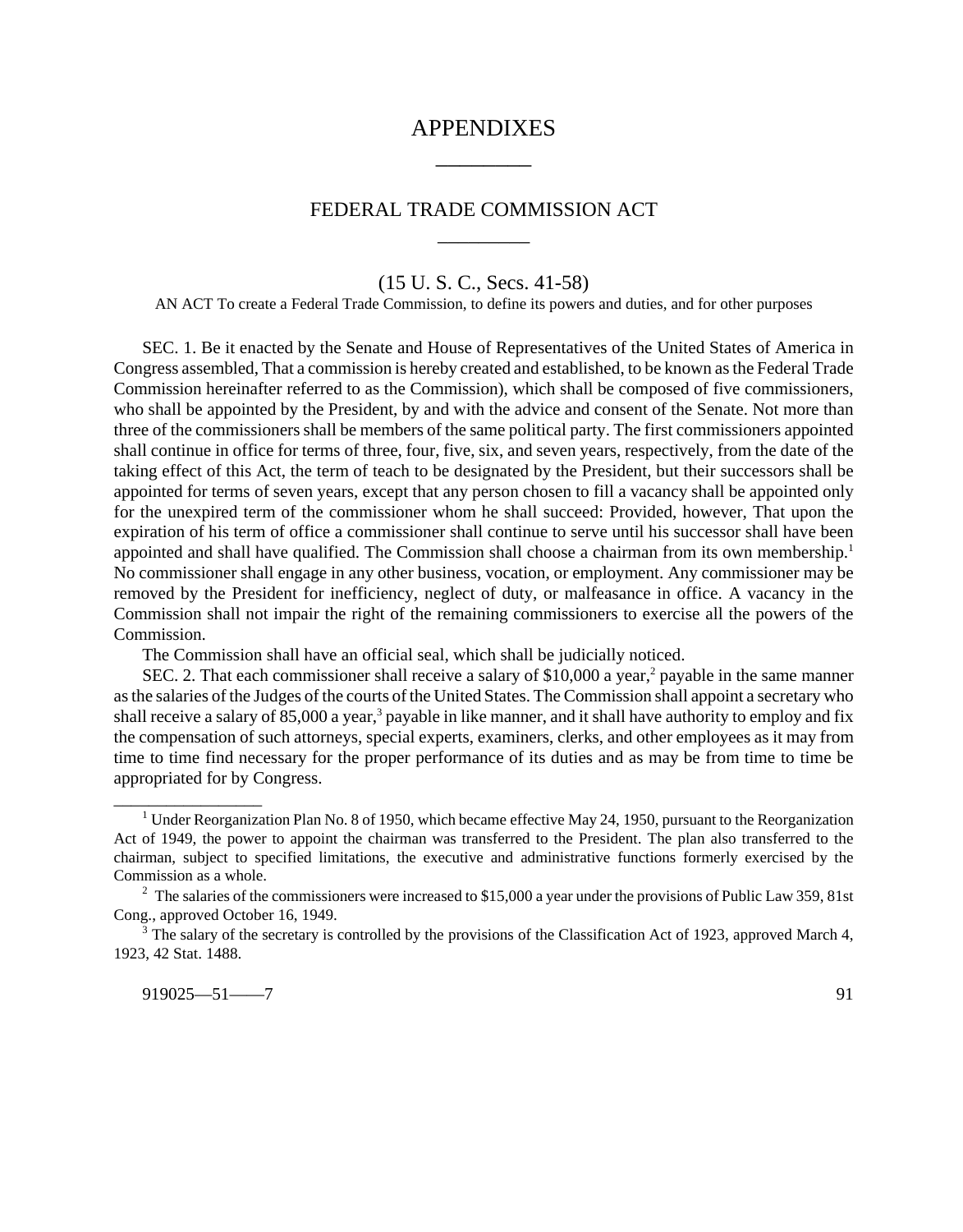With the exception of the secretary a clerk to each commissioner, the attorneys, and such special experts and examiners as the Commission may from time to time and necessary for the conduct of its work, all employees of the commission shall be a part of the classified civil service, and shall enter the service under such rules and regulations as may be prescribed by the Commission and by the Civil Service Commission.

All of the expenses of the Commission, including all necessary expenses for transportation incurred by the commissioners or by their employees under their orders, in making any investigation, or upon official business in any other places than in the City of Washington, shall be allowed and paid on the presentation of itemized vouchers therefor approved by the Commission.

Until otherwise provided by law, the commission may rent suitable offices for its use.

The Auditor for the State and Other Departments shall receive and examine all accounts of expenditures of the Commission.<sup>4</sup>

SEC. 3. That upon the organization of the Commission and election of its chairman, the Bureau of Corporations and the offices of Commissioner and Deputy Commissioner of corporations shall cease to exist; and all pending investigations and proceedings of the Bureau of Corporations shall be continued by the Commission.

All clerks and employees of the said bureau shall be transferred to and become clerks and employees of theCommission at their present grades and salaries. Allrecords, papers, and property of the said bureau shall become records, papers, and property of the Commission, and all unexpended funds and appropriations for the use and maintenance of the said bureau, including any allotment already made to it by the Secretary of Commerce from the contingent appropriation for the Department of Commerce for the fiscal year nineteen hundred aud fifteen, or from the departmental printing fund for the fiscal year nineteen hundred and fifteen, shall become funds and appropriations available to be expended by the Commission in the exercise of the powers, authority, and duties conferred on it by this Act.

The principal office of the Commission shall be in the city of Washington, but it may meet and exercise all its powers at any other place. The Commission may, by one or more of its members, or by such examiners as it may designate, prosecute any inquiry necessary to its duties in any part of the United States.

SEC. 4. The words defined in this section shall have the following meaning when found in this Act, to wit:

"Commerce" means commerce among the several States or with foreign nations, or in any Territory of the United States or in the District of Columbia, or between any such Territory and another, or between any such Territory and any State or foreign nation, or between the District of Columbia and any State or Territory or foreign nation.

"Corporation" shall be deemed to include any company, trust, so-called Massachusetts trust, or association, incorporated or unincorporated, which is organized to carry on businessfor its owl profit or that of its members, and has shares of capital or capital stock or certificates of interest, and any company, trust, so-called Massachusetts trust, or association, incorporated or unincorporated, without shares of capital or capital stock or certificates of interest, except partnerships, which is organized to carry on business for its own profit or that of its members.

\_\_\_\_\_\_\_\_\_\_\_\_\_\_

<sup>4</sup> Auditing of accounts was made a duty of the General Accounting Office by the Act of June 10, 1921, 42 Stat. 24.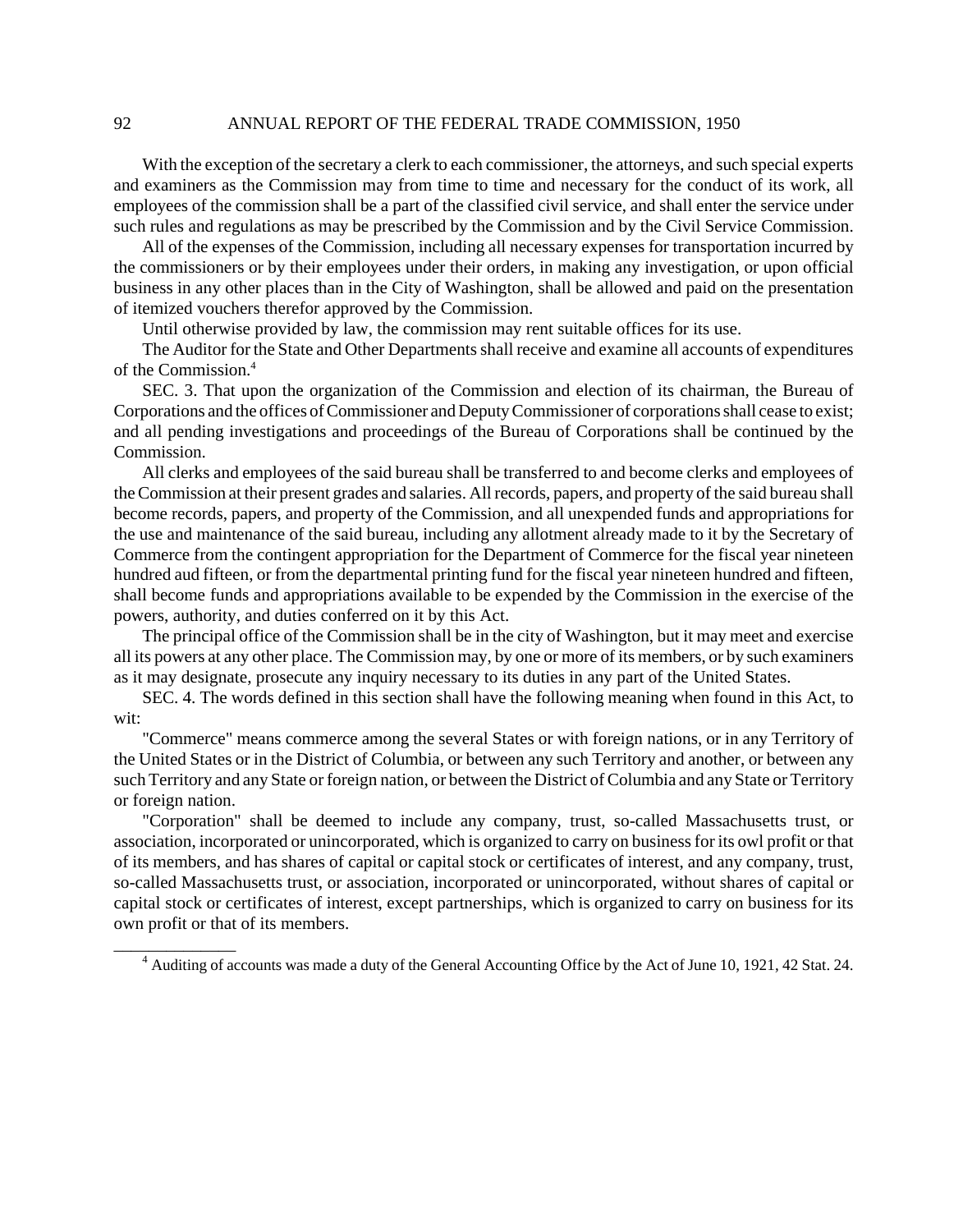"Documentary evidence" includes all documents, papers, correspondence, books of account, and financial and corporate records.

"Acts to regulate commerce" means the Act entitled "An Act to regulate commerce," approved February 14, 1887, and all Acts amendatory thereof and supplementary thereto and the Communications Act of 1934 and all Acts amendatory thereof and supplementary thereto.

"Antitrust Acts" means the Act entitled "An Act to protect trade and commerce against unlawful restraints and monopolies," approved July 2, 1890; also sections 73 to 77, inclusive, of an Act entitled "An Act to reduce taxation, to provide revenue for the Government, and for other purposes," approved August 27, 1894; also the Act entitled "An Act to amend sections 73 and 76 of the Act of August 27, 1894, entitled 'An Act to reduce taxation, to provide revenue for the Government, and for other purposes,"' approved February 12, 1913; and also the Act entitled "An Act to supplement existing laws against unlawful restraints and monopolies, and for other purposes," approved October 15, 1914.

SEC. 5. (a) Unfair methods of competition in commerce, and unfair or deceptive acts or practices in commerce, are hereby declared unlawful.

The Commission is hereby empowered and directed to prevent persons, partnerships, or corporations, except banks, common carriers, subject to the Acts to regulate commerce, air carriers and foreign air carriers subject to the Civil Aeronautics Act of 1938,<sup>5</sup> and persons, partnerships, or corporations subject to the Packers and Stockyards Act, 1921, except as provided in section 406 (b) of said Act, from using unfair methods of competition in commerce and unfair or deceptive acts or practices in commerce.

(b) Whenever the Commission shall have reason to believe that any such person, partnership, or corporation has been or is using any unfair method of competition or unfair or deceptive act or practice in commerce, and if it shall appear to the Commission that a proceeding by it in respect thereof would be to the interest of the public, it shall issue and serve upon such person, partnership, or corporation a complaint stating its charges in that respect and containing a notice of a hearing upon a day and at a place therein fixed at least thirty days after the service ofsaid complaint. The person, partnership, or corporation so complained of shall have the right to appear at the place and time so fixed and show cause why an order should not be entered by the Commission requiring such person, partnership, or corporation to cease and desist from the violation of the law so charged in said complaint. Any person, partnership, or corporation may make application, and upon good cause shown may be allowed by the Commission to intervene and appear in said proceeding by counsel or in person. The testimony in any such proceeding shall be reduced to writing and filed in the office of the Commission. If upon such hearing the Commission shall be of the opinion that the method of competition or the act or practice in question is prohibited by this Act, it shall make a report in writing in which it shall state its findings as to the facts and shall issue and cause to be served on such person, partnership, or corporation an order requiring such person, partnership, or corporation to cease and desist fromusing such method of competition orsuch act or practice. Until the expiration of the time allowed for filing a petition for review, if no such petition has been duly filed within such time, or, if a

\_\_\_\_\_\_\_\_\_\_\_\_\_\_\_

<sup>5</sup> By subsection (f), Section 1107 of the "Civil Aeronautics Act of 1938," approved June 23, 1938, Public No. 706, 75th Congress, Ch. 601, 3d Sess., S. 3845, 52 Stat. 1028, Section 5 (a) of the Federal Trade Commission Act was amended by inserting before the words "and persons" (and following the words "to regulate commerce"), the following: "air carriers and foreign air carriers subject to the Civil Aeronautics Act of 1918."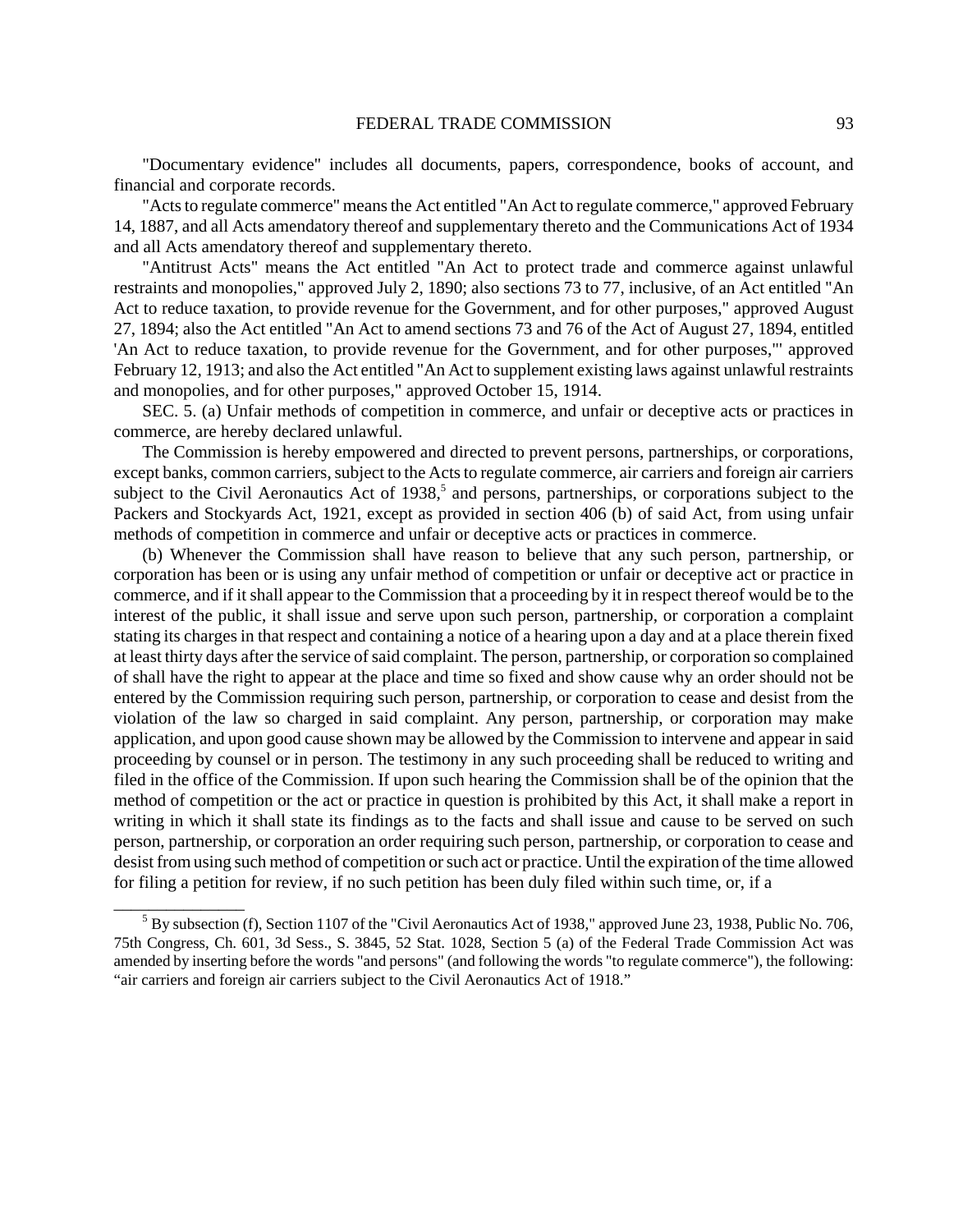petition for review has been filed within such time then until the transcript of the record in the proceeding has been filed in a circuit court of appeals of the United States, as hereinafter provided, the Commission may at any tine, upon such notice and in such manner as it shall deem proper, modify or set aside, in whole or in part, any report or any order made or issued by it under this section. After the expiration of the time allowed for filing a petition for review, if no such petition has been duly filed within such time, the Commission may at any time, after notice and opportunity for hearing, reopen and alter, modify, or set aside, in whole or in part, any report or order made or issued by it under this section, whenever in the opinion of the Commission conditions of fact or of law have so clanged as to require such action or if the public interest shall so require: Provided, however, That the said person, partnership, or corporation may, within sixty days after service upon him or it of said report or order entered after such a reopening, obtain a review thereof in the appropriate circuit court of appeals of the United States, in the manner provided in subsection (c) of this section.

(c) Any person, partnership, or corporation required by an order of the Commission to cease and desist fromusing any method of competition or act or practice may obtain a review ofsuch order in the circuit court of appeals of the United States, within any circuit where the method of competition or the act or practice in question was used or where such person, partnership, or corporation resides or carries on business, by filing in the court, within sixty days<sup>6</sup> from the date of the service of such order, a written petition praying that the order of the Commission be set aside. A copy of such petition shall be forthwith served upon the Commission, and thereupon the Commission forthwith shall certify and file in the court a transcript of the entire record in the proceeding, including all the evidence taken and the report and order of the Commission. Upon such filing of the petition and transcript the court shall have jurisdiction of the proceeding and of the question determined therein, and shall have power to make and enter upon the pleadings, evidence, and proceedings set forth in such transcript a decree affirming, modifying, or setting aside the order of the Commission, and enforcing the same to the extent. that such order is affirmed, and to issue such writs as are ancillary to its jurisdiction or are necessary in its judgment to prevent injury to the public or to competitors pendente lite. The findings of the Commission as to the facts, if supported by evidence, shall be conclusive. To the extent that the order of the Commission is affirmed, the court shall thereupon issue its own order commanding obedience to the terms of such order of the Commission. If either party shall apply to the court for leave to adduce additional evidence, and shall show to the satisfaction of the court that such additional evidence is material and that there were reasonable grounds for the failure to adduce such evidence in the proceeding before the Commission, the court may order such additional evidence to be taken before the Commission and to be adduced upon the hearing in such manner and upon such terms and conditions as to the court may seem proper. The Commission may modify its findings as to the facts, or make new findings, by reason of the additional evidence so taken, and it shall file such modified or new findings, which, if supported by evidence, shall be conclusive, and its recommendation, if any, for the modification

\_\_\_\_\_\_\_\_\_\_\_\_\_\_\_

 $6$  Section 5 (a) of the amending Act of 1938 provides:

SEC. 5. (a) In case of an order by the Federal Trade Commission to cease and desist served on or before the date of enactment of this Act, the sixty-day period referred to in section 5 (c) Of the Federal Trade Commission Act, as amended by this Act, shall begin on the date of the enactment of this Act.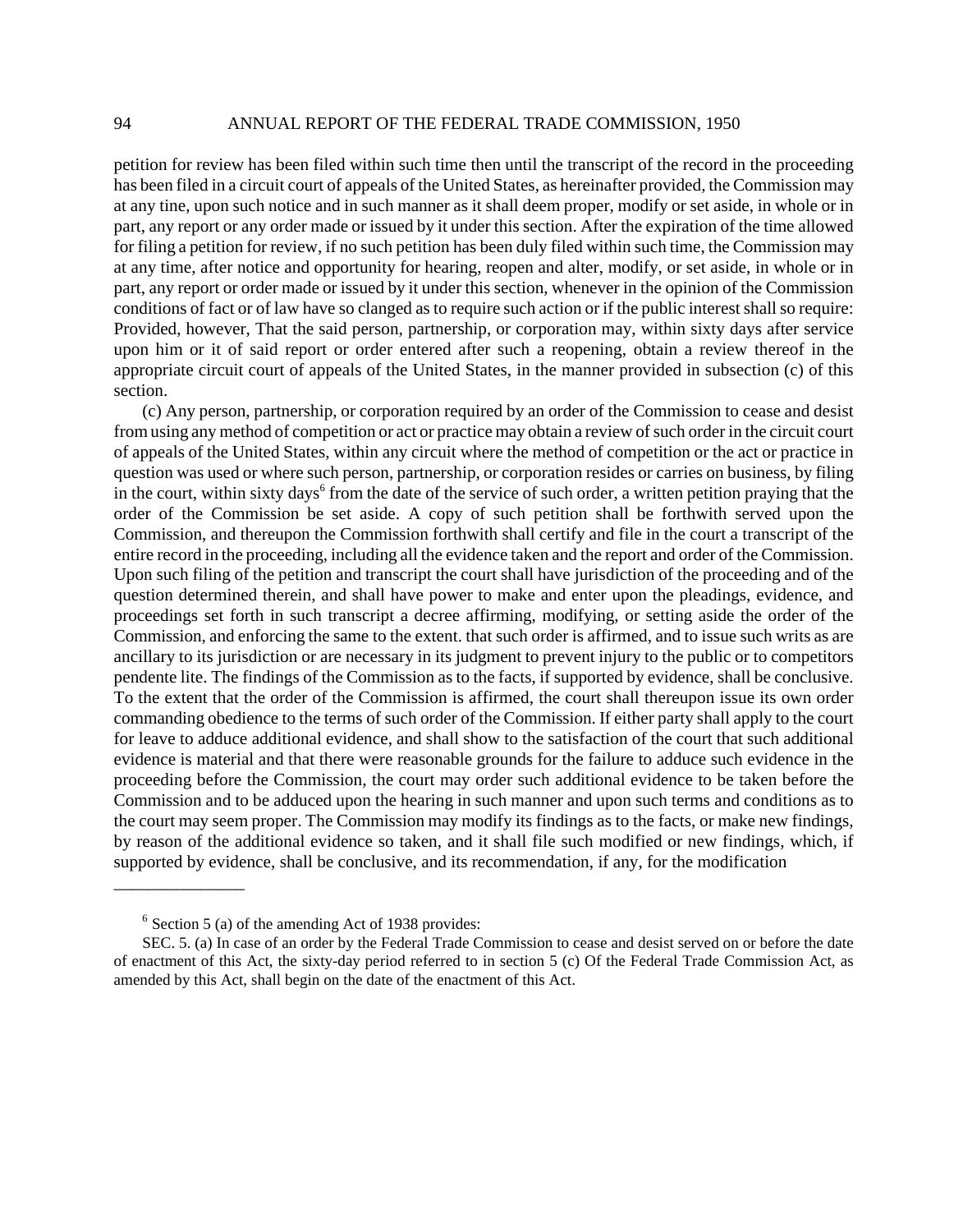or setting aside of its original order, with the return of such additional evidence. The Judgment and decree of the court shall be final, except that the same shall be subject to review by the Supreme Court upon certiorari, as provided in section 240 of the Judicial Code.

(d) The jurisdiction of the circuit court of appeals of the United States to affirm, enforce, modify, or set aside orders of the Commission shall be exclusive.

(e) Such proceedings in the circuit court of appeals shall be given precedence over other cases pending therein, and shall be in every way expedited. No order of the Commission or judgment of court to enforce the same shall in anywise relieve or absolve any person, partnership, or corporation from any liability under the Antitrust Acts.

( f ) Complaints, orders and other processes of the Commission under this section may be served by anyone duly authorized by the Commission, either (a) by delivering a copy thereofto the person to be served, or to a member of the partnership to be served, or the president, secretary, or other executive officer or a director of the corporation to be served; or (b) by leaving a copy thereof at the residence or the principal office or place of business of such person, partnership, or corporation; or (c) by registering, and mailing a copy thereof addressed to such person, partnership, or corporation at his or its residence or principal office or place of business. The verified return by the person so serving said complaint, order, or other process setting forth the manner of said service shall be proof of the same, and the return post office receipt for said complaint, order, or other process registered and mailed as aforesaid shall be proof of the service of the same. (g) An order of the Commission to cease and desist shall become final—

(1) Upon the expiration of the time allowed for filing a petition for review, if no such petition has been duly filed within such time; but the Commission may thereafter modify or set aside its order to the extent provided in the last sentence of subsection (b); or

(2) Upon the expiration of the time allowed for filing a petition for certiorari, if the order of the Commission has been affirmed, or the petition for review dismissed by the circuit court of appeals, and no petition for certiorari has been duly filed; or

(3) Upon the denial of a petition for certiorari, if the order of the Com. mission has been affirmed or the petition for review dismissed by the circuit court of appeals; or

(4) Upon the expiration of thirty days from the date of issuance of the mandate of the Supreme Court, if such Court directs that the order of the Commission be affirmed or the petition for review dismissed.

(h) If the Supreme Court directs that the order of the Commission be modified or set aside, the order of the Commission rendered in accordance with the mandate of the Supreme Courtshall become final upon the expiration of thirty days from the time it was rendered, unless within such thirty days either party has instituted proceedings to have such order corrected to accord with the mandate, in which event the order of the Commission shall become final when so corrected.

(i) If the order of the Commission is modified or set aside by the circuit court of appeals, and if (1) the time allowed for filing a petition for certiorari has expired and no such petition has been duly filed, or (2) the petition for certiorari has been denied, or (3) the decision of the court has been affirmed by the Supreme Court, then the order of the Commission rendered in accordance with the mandate of the circuit court of appeals shall become final on the expiration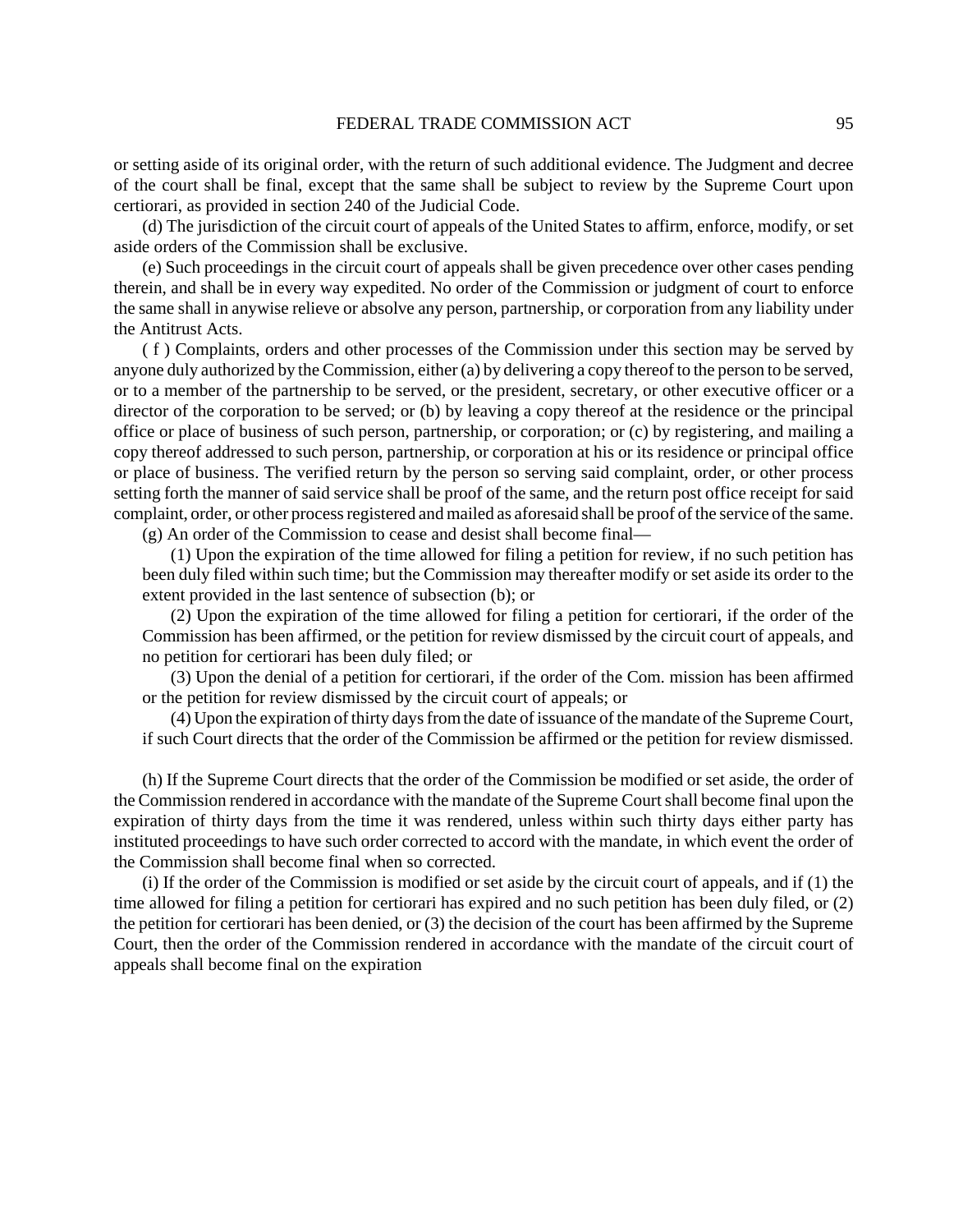of thirty daysfromthe time such order oftheCommission wasrendered, unless within such thirty days either party hasinstituted proceedingsto have such order corrected so that it will accord with the mandate, in which event the order of the Commission shall become final when so corrected.

(j) If the Supreme Court orders a rehearing; or if the case is remanded by the circuit court of appeals to the Commission for a rehearing, and if (1) the time allowed for filing a petition for certiorari has expired, and no such petition has been duly filed, or (2) the petition for certiorari has been denied, or (3) the decision of the court has been affirmed by the Supreme Court, then the order of the Commission rendered upon such rehearing shall become final in the same manner as though no prior order of the Commission has been rendered.<sup>3</sup>

(k) As used in thissection the term"mandate," in case a mandate has been recalled prior to the expiration of thirty days from the date of issuance thereof, means the final mandate.

(1) Any person, partnership, or corporation who violates an order. to the Commission to cease and desist after it has become final, and while such order is in effect, shall forfeit and pay to the United States a civil penalty of not more than \$5,000 for each violation, which shall accrue to the United States and may be recovered in a civil action brought by the United States. Each separate violation of such an order shall be a separate offense, except that in the case of a violation through continuing failure or neglect to obey a final order of the Commission each day of continuance of such failure or neglect shall be deemed a separate offense."

SEC. 6. That the commission shall also have power—

(a) Together and compile information concerning, and to investigate from time to time the organization, business, conduct, practices, and management of any corporation engaged in commerce, excepting banks and common carriers subject to the Act to regulate commerce, and its relation to other corporations and to individuals, associations, and partnerships.

(b) To require, by general or special orders, corporations engaged in commerce, excepting banks, and common carriers subject to the Act to regulate commerce, or any class of them, or any of them, respectively, to file with the commission in such form as the commission may prescribe annual or special, or both annual and special, reports or answers in writing to specific questions, furnishing to the commission such information as it may require as to the organization, business, conduct, practices, management, and relation to other corporations, partnerships, and individuals of the respective corporations filing such reports or answersin writing. Such reports and answersshall be made under oath, or otherwise, asthe commission may pescribe, and shall be filed with the commission within such reasonable period as the commission may prescribe, unless additional time be granted in any case by the commission.

(c) Whenever a final decree has been entered against any defendent corporation in any suit brought by the United States to prevent and restrain any violation of the antitrust Acts, to make investigation, upon its own initiative, of the manner in which the decree has been or is being carried out, and upon the application of the Attorney General it shall be its duty to make such investigation. It shall transmit to the Attorney General a report embodying its findings and recommendations as a result of any such investigation and the report shall be made public in the discretion of the commission.

\_\_\_\_\_\_\_\_\_\_\_\_\_\_\_

<sup>&</sup>lt;sup>7</sup> This sentence added by sec. 4 (c) of Public Law 459, 81st Cong., approved March 26, 1950, and effective July 1, 1950.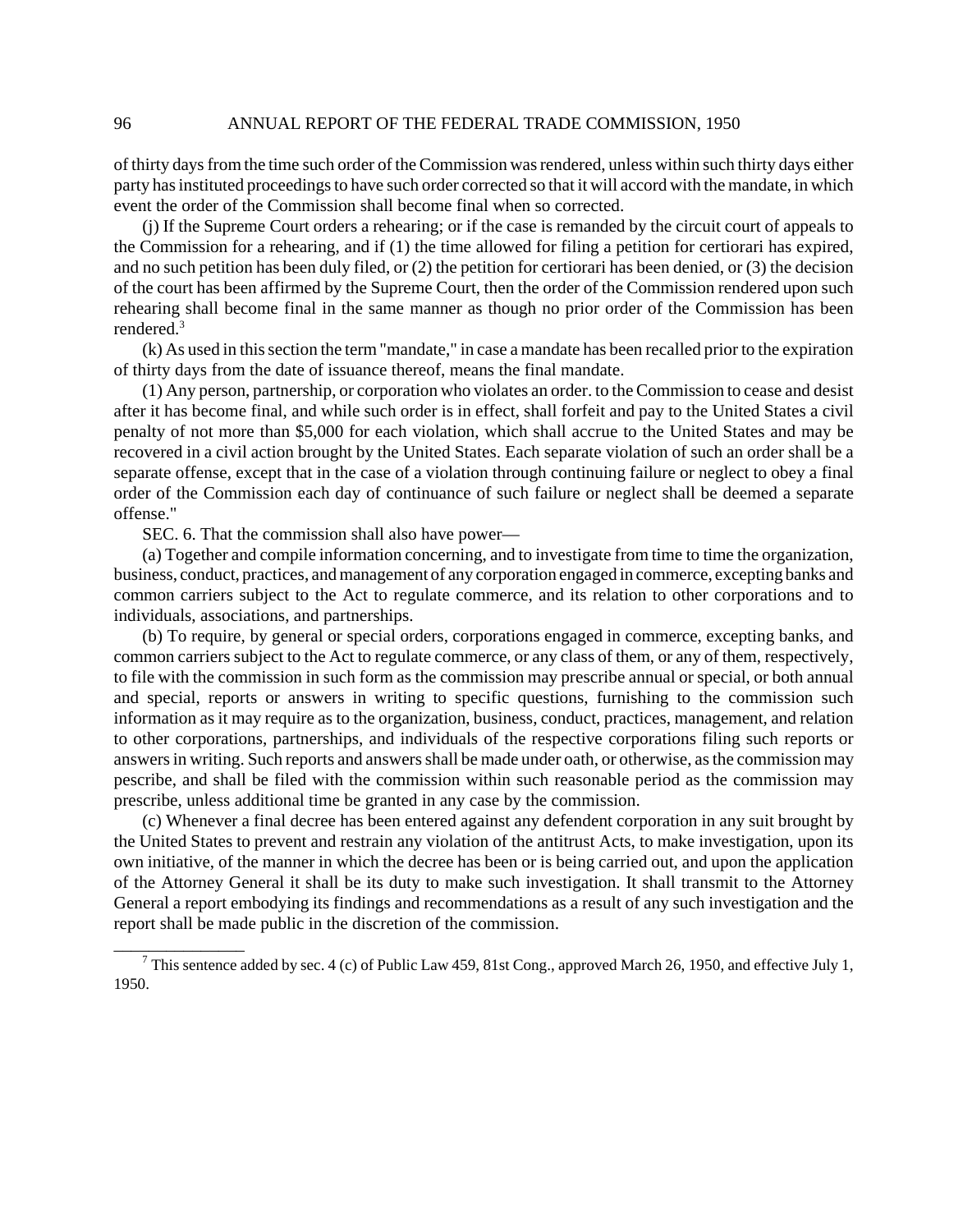(d) Upon the direction of the President or either<sup>8</sup> House of Congress to investigate and report the facts relating to any alleged violations of the antitrust Acts by any corporation.

(e) Upon the application of the Attorney General to investigate and make recommendations for the readjustment of the business of any corporation alleged to be violating the antitrust Acts :in order that the corporation may thereafter maintain its organization, management, and conduct of business in accordance with law.

(f) To make public from time to time such portions of the information obtained by it hereunder, except trade secrets and names of customers, as it shall deem expedient in the public interest; and to make annual and special reports to the Congress and to submit therewith recommendations for additional legislation; and to provide for the publication of its reports and decisions in such form and manner as may be best adapted for public information and use.

(g) From time to time to classify corporations and to make rules and regulations for the purpose of carrying out the provisions of this Act.

(h) To investigate, from time to time, trade conditions in and with foreign countries where associations, combinations, or practices of manufacturers, merchants, or traders, or other conditions, may affect the foreign trade of the United States, and to report to Congress thereon, with such recommendations as it deems advisable.

SEC. 7. That in any suit in equity brought by or under the direction of the Attorney General as provided in the antitrust Acts, the court may, upon the conclusion of the testimony therein, if it shall be then of opinion that the complainant is entitled to relief, refer said suit to the commission, as a master in chancery, to ascertain and report an appropriate form of decree therein. The commission shall proceed upon such notice to the parties and under such rules of procedure as the court may prescribe, and upon the coming in of such report such exceptions may be filed and such proceedings had in relation thereto as upon the report of a master in other equity causes, but the court may adopt or reject such report, in whole or in part, and enter such decree as the nature of the case may in its judgment require.

SEC. 8. That the several departments and bureaus of the Government when directed by the President shall furnish the commission, upon its request, all records, papers, and information in their possession relating to any corporation subject to any of the provisions of this Act, and shall detail fromtime to time such officials and employees to the commission as he may direct.

SEC. 9. That for the purposes of this Act the commission, or its duly authorized agent or agents, shall at all reasonable times have accessto, for the purpose of examination, and the right to copy any documentary evidence of any corporation being investigated or proceeded against; and the commission shall have power to require by subpoena the attendance and testimony of witnesses and the production of all such documentary evidence relating to any matter under investigation. Any member of the commission may sign subpoenas, and members and examiners of the commission may administer oaths and affirmations, examine witnesses, and receive evidence.

\_\_\_\_\_\_\_\_\_\_\_\_\_\_

<sup>&</sup>lt;sup>8</sup> The Independent Offices Appropriation Act of 1934 provided that future investigations by the Commission for Congress must be authorized by concurrent resolution of the two Houses. Under the Appropriation Act of 1951, funds appropriated for the Commission are not to be spent upon any investigation thereafter called for by congressional concurrent resolution "until funds are appropriated subsequently to the enactment of such resolution to finance the cost of such investigation."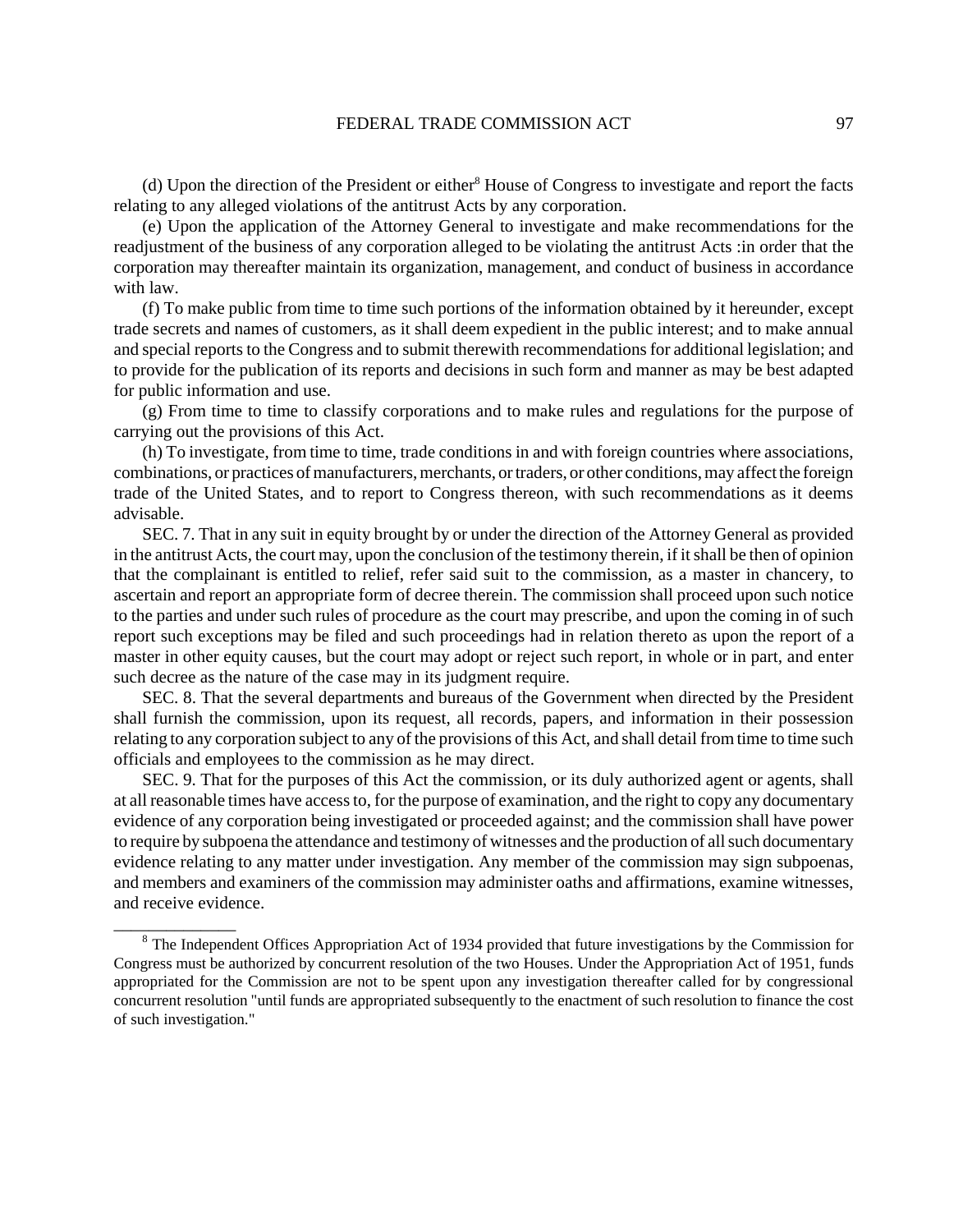Such attendance of witnesses, and the production of such documentary evidence, may be required from any place in the United States, at any designated place of hearing. And in case of disobedience to a subpoena the commission may invoke the aid of any court of the United States in requiring the attendance and testimony of witnesses and the production of documentary evidence.

Any of the district courts of the United States within the Jurisdiction of which such inquiry is carried on may, in case of contumacy or refusal to obey a subpoena issued to any corporation or other person, issue an order requiring such corporation or other person to appear before the commission, or to produce documentary evidence ifso ordered, orto give evidence touching the matter in question; and any failure to obey such order of the court may be punished by such court as a contempt thereof.

Upon the application of the Attorney General of the United States, at the request of the commission, the district courts of the Untied States shall have jurisdiction to issue writs of mandamus commanding any person or corporation to comply with the provisions of this Act or any order of the commission made in pursuance thereof.

The commission may order testimony to be taken by deposition in any proceeding or investigation pending under this Act at any stage of such proceeding or investigation. Such depositions may be taken before any person designated by the commission and having power to administer oaths. Such testimony shall be reduced to writing by the person taking the deposition, or under his direction, and shall then be subscribed by the deponent. Any person may be compelled to appear and depose and to produce documentary evidence in the same manner as witnesses may be compelled to appear and testify and produce documentary evidence before the commission as hereinbefore provided.

Witnesses summoned before the commission shall be paid the same fees and mileage that are paid witnesses in the courts of the United States, and witnesses whose depositions are taken, and the persons taking the same shall severally be entitled to the same fees as are paid for like services in the courts of the United States.

No person shall be excused from attending and testifying or from producing documentary evidence before the commission or in obedience to the subpoena of the commission on the ground or for the reason that the testimony or evidence, documentary or otherwise, required of him may tend to criminate him or subject him to a penalty or forfeiture. But no natural person shall be prosecuted or subjected to any penalty or forfeiture for or on account of any transaction, matter, or thing concerning which he may testify, or produce evidence, documentary or otherwise, before the commission in obedience to a subpoena issued by it; Provided, That no natural person so testifying shall be exempt from prosecution and punishment for perjury committed in so testifying.

SEC. 10. That any person who shall neglect or refuse to attend and testify, or to answer any lawful inquiry, or to produce documentary evidence, if in his power to do so, in obedience to the subpoena or lawful requirement of the commission, shall be guilty of an offense and upon conviction thereof by a court of competent Jurisdiction shall be punished by a fine of not less than \$1,000 nor more than \$5,000, or by imprisonment for not more than one year, or by both such fine and imprisonment.

Any person who shall willfully make, or cause to be made, any false entry or statement of fact in any report required to be made under this Act, or who shall willfully make, or cause to be made, any false entry in any account, record, or memorandum kept by any corporation subject to this Act, or who shall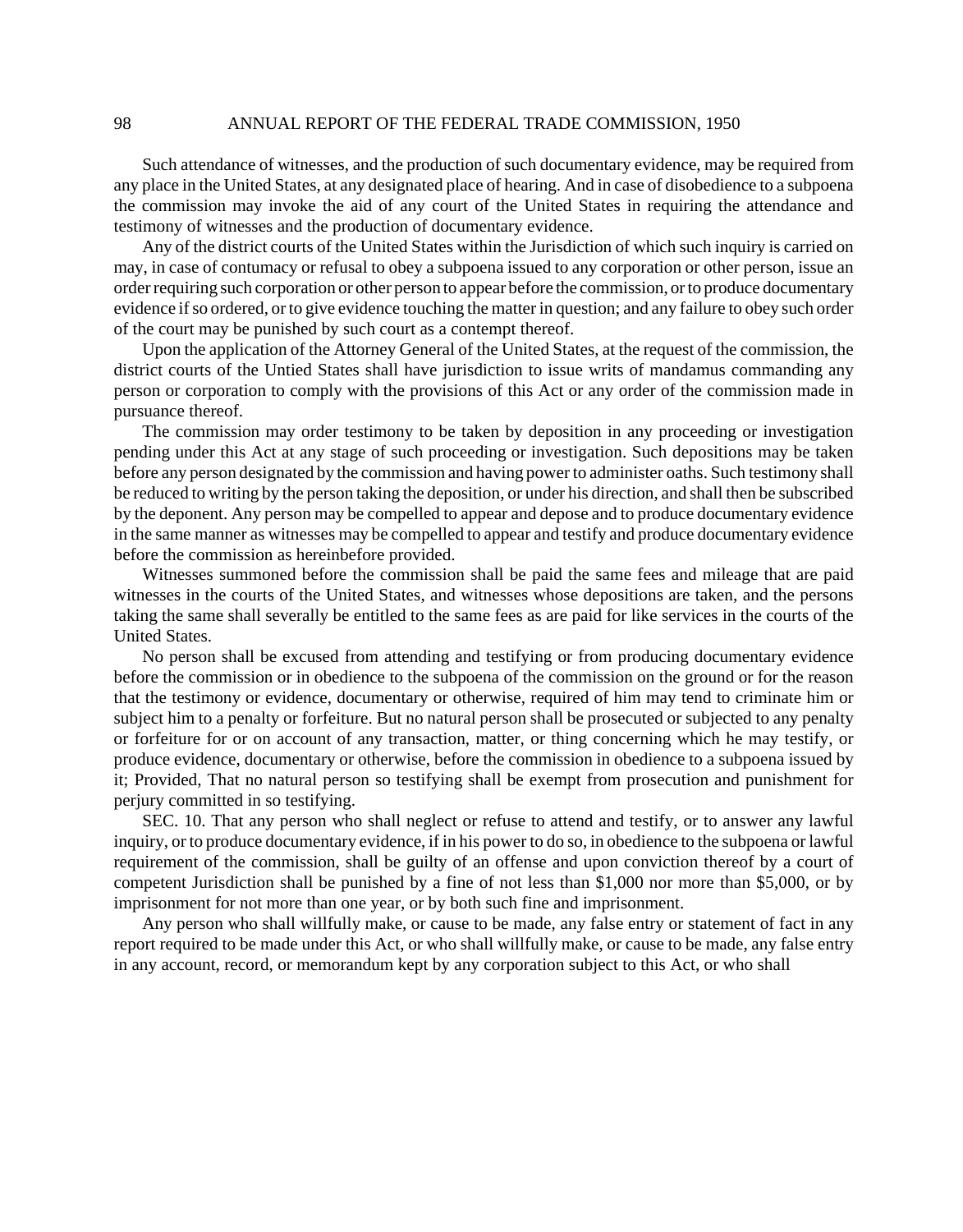## FEDERAL TRADE COMMISSION ACT 99

willfully neglect or fail to make, or cause to be made, full, true, and correct entries in such accounts, records, or memoranda of all facts and transactions appertaining to the business of such corporation, or who shall willfully remove out of the jurisdiction of the United States, or willfully mutilate, alter, or by any other means falsify may documentary evidence of such corporation, or who shall willfully refuse to submit to the commission or to an y of its authorized agents, for the purpose of inspection and taking copies, any documentary evidence of such corporation in his possession or within his control, shall be deemed guilty of an offense against the United States, and shall be subject, upon conviction in any court of the United States of competent jurisdiction, to a fine of not less than \$1,000 nor more than \$5,000 or to imprisonment for a term of not more than three years, or to both such fine and imprisonment.

If any corporation required by this Act to file any annual or special report shall fail so to do within the time fixed by the commission for filing the same, and such failure shall continue for thirty days after notice of such default, the corporation shall forfeit to the United States the sum of \$100 for each and every day of the continuance of such failure, which forfeiture shall be payable into the Treasury of the United States, and shall be recoverable in a civil suit in the name of the United States brought in the district where the corporation has its principal office or in any district in which it shall do business. It shall be the duty of the various district attorneys, under the direction of the Attorney General of the United States, to prosecute for the recovery of forfeitures. The costs and expenses of such prosecution shall be paid out of the appropriation for the expenses of the courts of the United States.

Any officer or employee of the commission who shall make public any information obtained by the commission without its authority, unless directed by a court, shall be deemed guilty of a misdemeanor, and, upon conviction thereof, shall be punished by a fine not exceeding \$5,000, or by imprisonment not exceeding one year, or by fine and imprisonment, in the discretion of the court.

SEC. 11. Nothing contained in this Act shall be construed to prevent or interfere with the enforcement of the provisions of the antitrust Acts or the Acts to regulate commerce, nor shall anything contained in the Act be construed to alter, modify, or repeal the said antitrust Acts or the Acts to regulate commerce or any part or parts thereof.

SEC 12. (a) It shall be unlawful for any person, partnership, or corporation to disseminate, or cause to be disseminated, any false advertisement—

(1) By United States mails, or in commerce by any means for the purpose of inducing, or which is likely to induce, directly or indirectly, the purchase of food, drugs, devices, or cosmetics; or

(2) By any means, for the purpose of inducing, or which is likely to induce directly or indirectly, the purchase in commerce of food ,drugs, devices, or cosmetics.

(b) The dissemination or the causing to be disseminated of any false advertisement within the provisions of subsection (a) of this section shall be an unfair or deceptive act or practice in commerce within the meaning of section 5.

SEC. 13. (a) Whenever the Commission has reason to believe—

(1) that any person, partnership, or corporation is engaged in, or is about to engage in, the dissemination or the causing of the dissemination of any advertisement in violation of section 12, and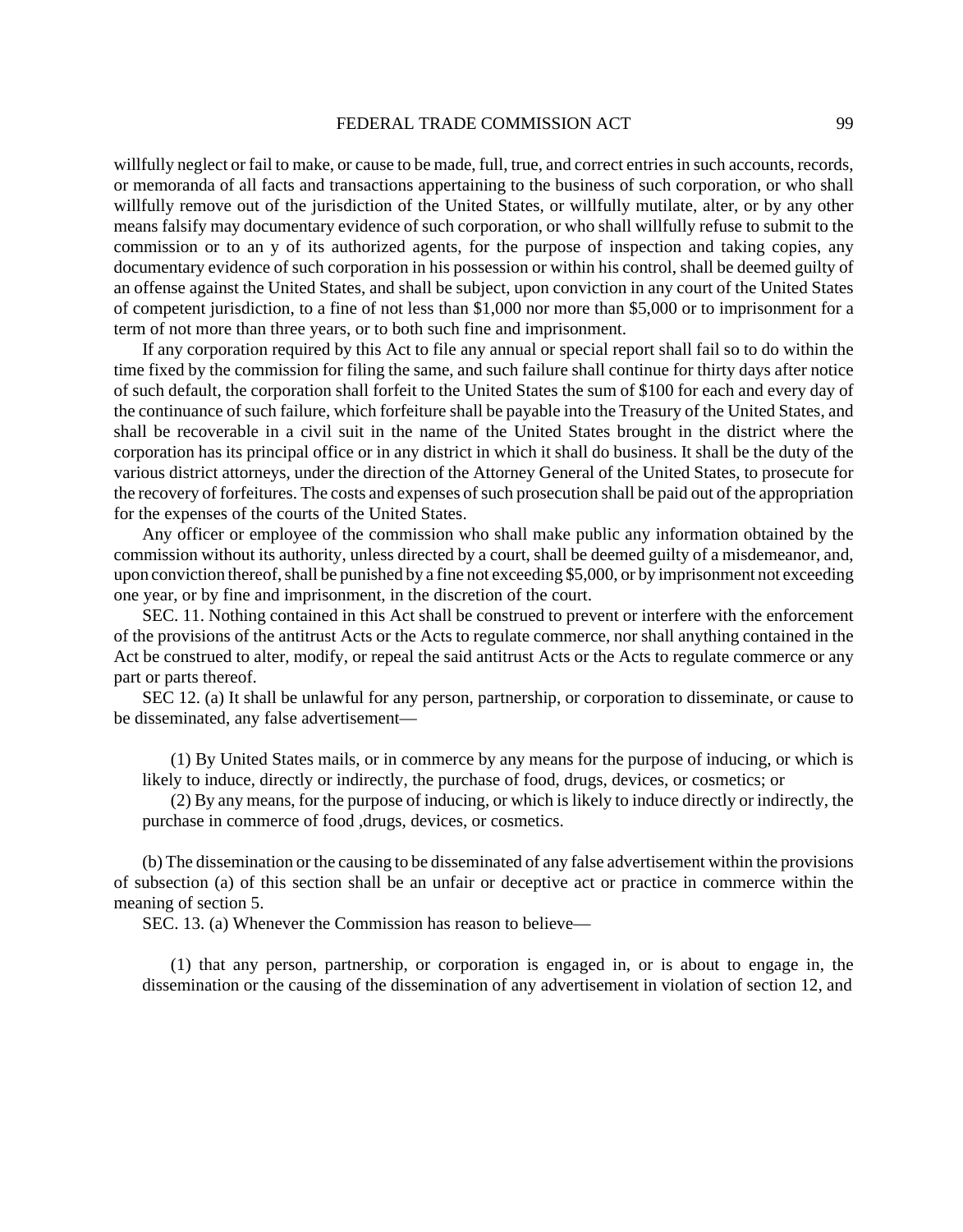(2) that the enjoining thereof pending the issuance of a complaint by the Commission under section 5, and until such complaint is dismissed by the Commission or set aside by the court on review, or the order of the Commission to cease and desist made thereon has become final within the meaning of section 5, would be to the interest of the public,

the Commission by any of its attorneys designated by it for such purpose may bring suit in a district court of the United States or in the United States court of any Territory, to enjoin the dissemination or the causing ofthe dissemination Of such advertisement. Upon proper showing a temporary injunction or restraining order shall be granted without bond. Any such suit shall be brought in the district in which such person, partnership or corporation resides or transacts business.

(b) Whenever it appears to the satisfaction of the court in the case of n newspaper, magazine, periodical, or other publication, published at regular intervals—

(1) that restraining the dissemination of a false advertisement in any particular issue of such publication would delay the delivery of such issue after the regular time therefor, and

(2) that such delay would be due to the method by which the manufacture and distribution of such publication is customarily conducted by the publisher in accordance with sound business practice, and not to any method or device adopted for the evasion of this section or to prevent or delay the issuance of an injunction or restraining order with respect to such false advertisement or any other advertisement.

the court shall exclude such issue from the operation of the restraining order or injunction.

SEC. 14.<sup>9</sup> (a) Any person, partnership, or corporation who violates any provision of section 12 (a) shall, if the use of the commodity advertised may be injurious to health because of results from such use under the conditions prescribed in the advertisement thereof, or under such conditions as are customary or usual, or if such violation is with intent to defraud or mislead, be guilt: of a misdemeanor, and upon conviction shall be punished by a fine of not more than \$5,000 or by imprisonment for not more than six months, or by both such fine and imprisonment; except that if the conviction is for a violation committed after a first conviction of such person, partnership, or corporation, for any violation of such section, punishment shall be by a fine of not more than \$10,000 or by imprisonment for not more than one year, or by both such fines and imprisonment: Provided, That for the purposes of this section meats and meat food products duly inspected, marked, and labeled in accordance with rules and regulationsissued underthe Meat Inspection Act approved March 4, 1907, as amended, shall be conclusively presumed not injurious to health at the time the same leave official "establishments."

(b) No publisher, radio-broadcast licensee, or agency or medium for the dissemination of advertising, except the manufacturer, packer, distributor, or seller of the commodity to which the false advertisement relates, shall be liable under this section by reason of the dissemination by him of any false advertisement, unless he hasrefused on the request of the Commission, to furnish the Commission the name and post-office address of the manufacturer, packer, distributor, seller, or advertising agency residing in the United States, who caused him to dissemi-

\_\_\_\_\_\_\_\_\_\_\_\_\_\_\_

<sup>9</sup> Section 5 (b) of the amending Act of 1938 provides:

SEC. 5. (b) Section 14 of the Federal Trade Commission Act, added to such Act by section 4 of this Act, shall take effect on the expiration of sixty days after the date of the enactment of this Act.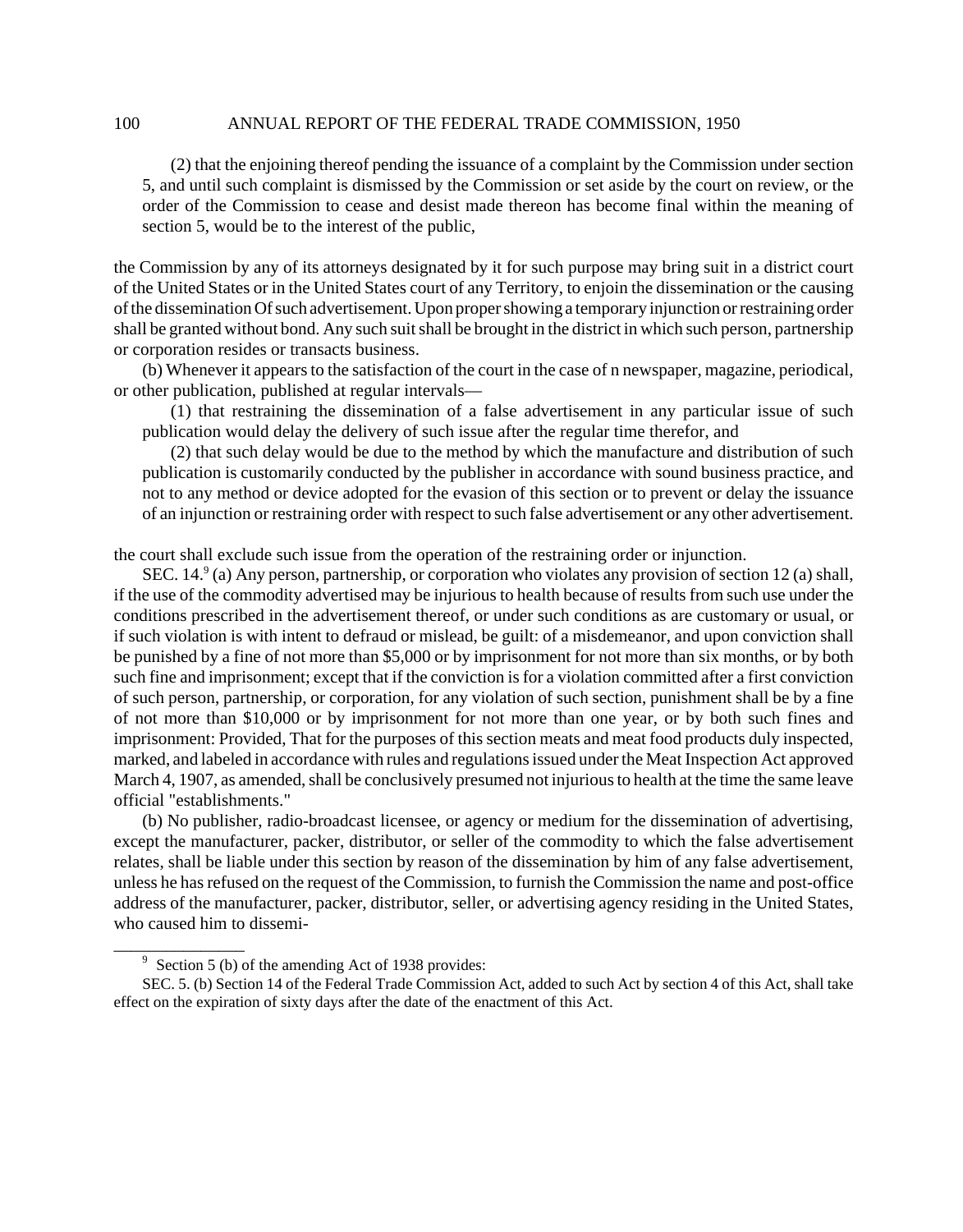nate such advertisement. No advertising agency shall be liable under this section by reason of the causing by it of the dissemination of any false advertisement, unlessit hasrefused, on the request of the Commission, to furnish theCommission the name and postoffice address ofthemanufacturer, packer, distributor, orseller, residing in the United States, who caused it to cause the dissemination of such advertisement. SEC. 15. For the purpose of sections 12, 13, and 14—

(a) (1) The term "false advertisement" means an advertisement, other than labeling, which is misleading in a material respect; and in determining whether any advertisement is misleading, there shall be taken into account (among other things) not only representations made or suggested by statement, word, design, device, sound, or any combination thereon, but also the extent to which the advertisement fails to reveal facts material in the light of such representations or material with respect to consequences which may result from the use of the commodity to which the advertisement relates under the conditions prescribed in said advertisement or, under such conditions ns are customary or usual. No advertisement of a drug shall be deemed to be false if it is disseminated only to members of the medical profession, contains no false representations of a material fact, and includes, or is accompanied in each instance by truthful disclosure of, the formula showing quantitatively each ingredient of such drug.

 $(2)^{10}$  In the case of oleomargarine or margarine an advertisement shall be deemed misleading in a material respect if in such advertisement representations are made or suggested by statement, word, grade designation, design, device, symbol, sound, or any combination thereof, that such oleomargarine or margarine is a dairy product, except that nothing contained herein shall prevent a truthful, accurate, and full statement in any such advertisement of all the ingredients contained in such oleomargarine or margarine.

(b) The term "food" means(1) articles used for food or drink for man or other animals, (2) chewing gum, and (3) articles used for components of any such article.

(c) The term "drug" means (1) articles recognized in the official United State Pharmacopoeia, official Homeopathic Pharmacopoeia of the United States, or official National Formulary, or any supplement to any of them; and (2) articles intended for use in the diagnosis, cure, mitigation, treatment, or prevention of disease in man or other animals; and (3) articles (other than food) intended to affect the structure or any function of the body of man or other animals; and (4) articles intended for use as a component of any article specified in clause (1), (2), or (3); but does not include devices or their components, parts, or accessories.

(d) The term "device" (except when used in subsection (a) of thissection) meansinstruments, apparatus, and contrivances, including their parts and accessories, intended  $(1)$  for use in the diagnosis, cure, mitigation, treatment, or prevention of disease in man or other animals; or (2) to affect the structure or any function of the body of man or other animals.

(e) The term "cosmetic" means (1) articles to be rubbed, poured, sprinkled, or sprayed on, introduced into, or otherwise applied to the human body or any part thereof intended for cleansing, beautifying, promoting attractiveness, or altering the appearance, and (2) articles intended for use as a component of any such articles; except that such ter m shall not include soap.

\_\_\_\_\_\_\_\_\_\_\_

<sup>&</sup>lt;sup>10</sup> This subsection added by sec. 4(a) of Public Law 459, 81st Cong., approved March 26, 1950, and effective July 1, 1950.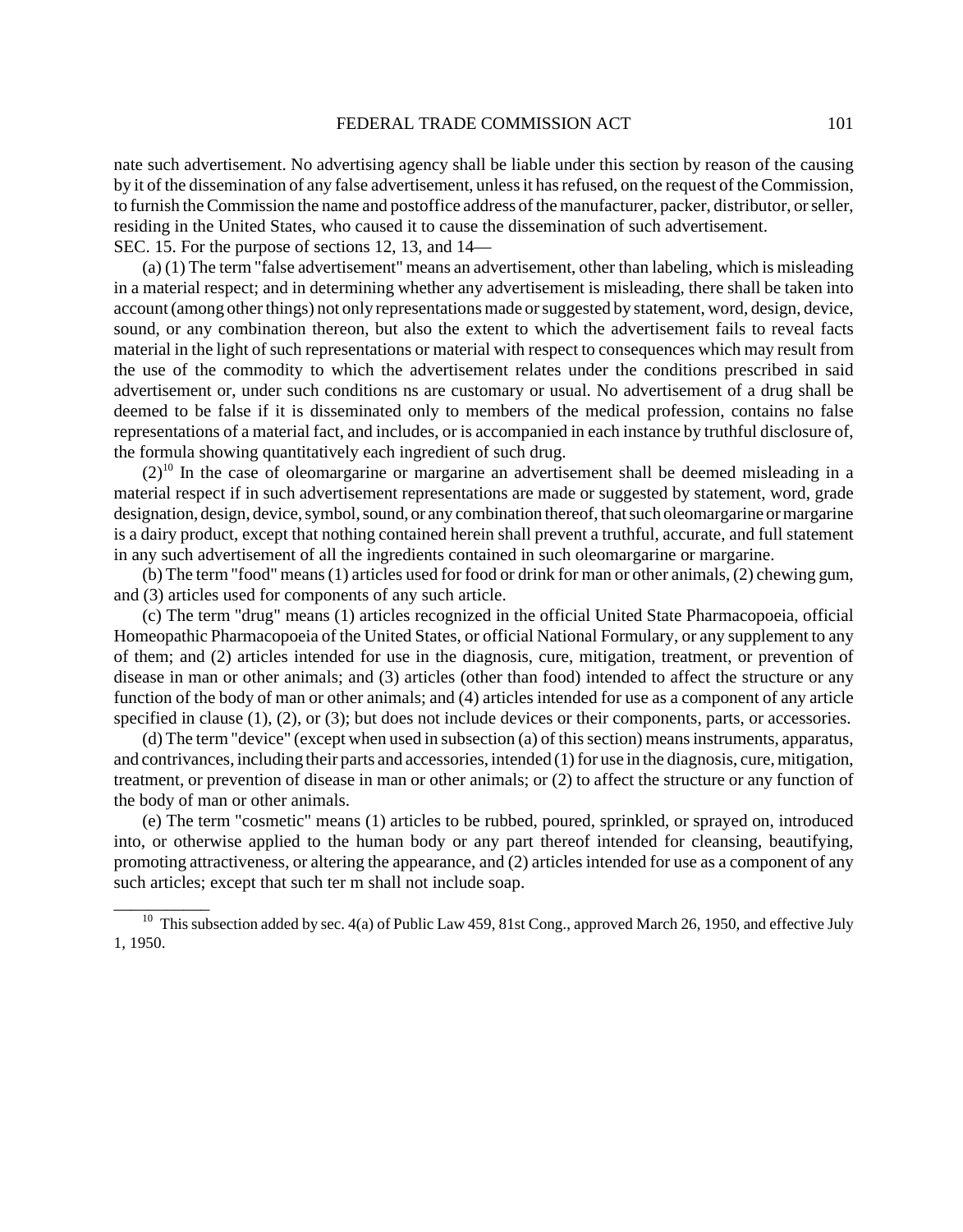$(f)$ <sup>11</sup> For the purposes of this section and section 407 of the Federal Food, Drug, and Cosmetic Act, as amended, the term "oleomargarine" or "margarine" includes—

(1) all substances, mixtures,, and compounds known as oleomargarine or margarine;

(2) all substances, mixtures, and compounds which have a consistence similar to that of butter and which contain any edible oils or fats other than milk fat if made in imitation or semblance of butter.

SEC. 16. Whenever the Federal Trade Commission has reason to believe that any person, partnership, or corporation is liable to a penalty under section 14 or under subsection (1) of section 5, it shall certify the facts to the Attorney General, whose duty it shall be to cause appropriate proceedings to be brought for the enforcement of the provisions of such section or subsection.

SEC. 17. If any provision of this Act, or the application thereof to any person, partnership, corporation, or circumstance, is held invalid, the remainder of the Act and the application of such provision to any other person, partnership, corporation, or circumstance shall not be affected thereby.

SEC. 18. This Act may be cited as the "Federal Trade Commission Act."

Original act approved September 26, 1914.

Amended act approved March 21, 1938.

\_\_\_\_\_\_\_\_\_\_\_\_\_\_\_

## OTHER ACTS ADMINISTERED BY THE COMMISSION

In addition to the Federal Trade Commission Act, the Commission also administers section 2 of the Clayton Act (15 U. S. C., sec. 13), as amended by the Robinson-Patman Antidiscrimination Act, and sections 3, 7, and of the Clayton Act (15 U. S. C., secs. 14, 18, and 19); the Export Trade Act (15 U. S. C., secs. 61- 65); the Wool Products Labeling Act (15 U. S. C., sec. 68); and certain sections of the Trade-Mark Act of 1946 (15 U. S. C., secs. 1051-1072, 1091-1096, and 1111-1127).

## TYPES OF UNFAIR METHODS AND PRACTICES

## TYPICAL METHODS AND PRACTICES CONDEMNED IN ORDERS TO CEASE AND DESIST

The following list illustrates unfair methods of competition and unfair or deceptive acts and practices condemned by the Commission from time to time in its orders to cease and desist. The list is not limited to orders issued during the fiscal year. Because of space limitation it does not include specific practices outlawed by the Clayton Act and committed to the Commission's jurisdiction, namely, various forms of price discrimination, exclusive-dealing and tying arrangements, competitive stock acquisition, and certain kinds of competitive interlocking directorates.

1. The use of false or misleading advertising concerning, and the misbranding of, commodities, respecting the materials or ingredients of which they are composed, their quality, purity, origin, source, attributes, or properties, or nature of manufacture, and selling them under such name and circumstances as to deceive the public An important part of these include misrepresentation of the therapeutic and corrective properties of medicinal preparations and devices, and cosmetics, and the false representation, expressly or by failure to disclose their potential harmfulness, that such preparations may be safely used.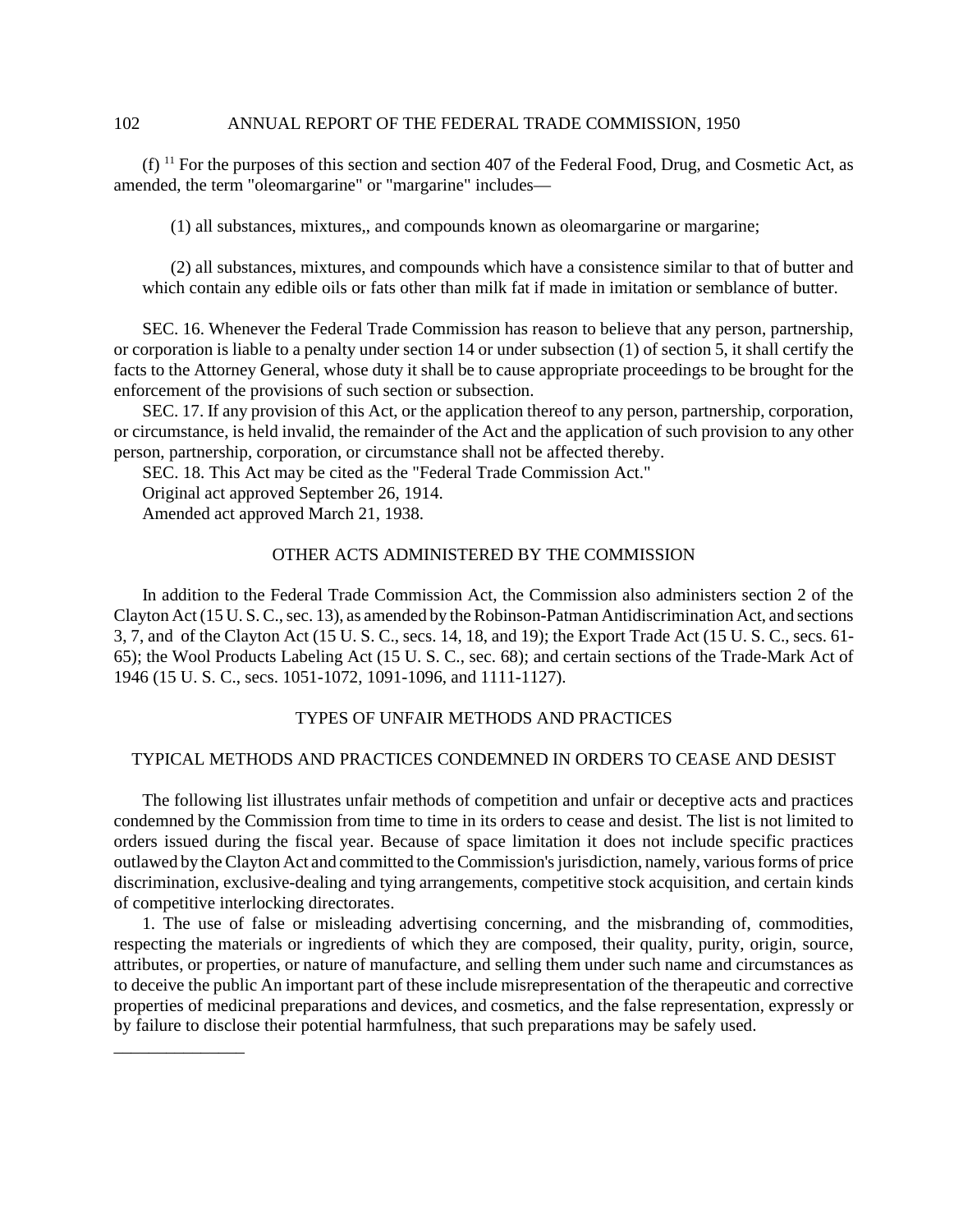See footnote 10, p. 101.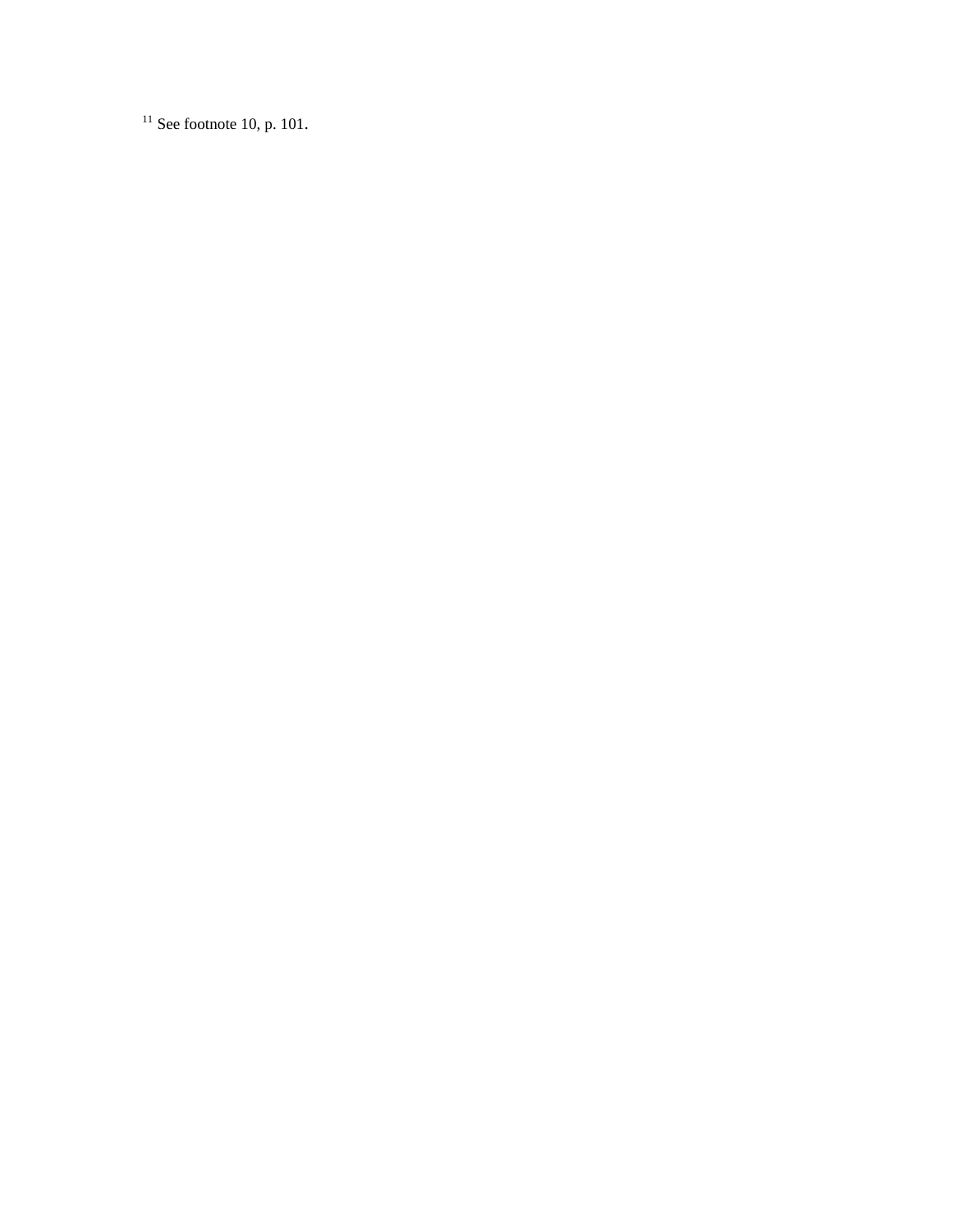2. Describing various symptoms and falsely representing that they indicate the presence of diseases and abnormal conditions which the product advertised will cure or alleviate.

3. Representing products to have been made in the United States when the mechanism or movements, in whole or in important part, are of foreign origin.

4. Bribing buyers or other employees of customers and prospective customers, without employers' knowledge or consent, to obtain or hold patronage.

5. Procuring the business or trade secrets of competitors by espionage, or by bribing their employees, or by similar means.

6. Inducing employees of competitors to violate their contracts and enticing them away in such numbers or under such circumstances as to hamper or embarrass the competitors in the conduct of their business.

7. Making false and disparaging statements respecting competitors' products and business, in some cases under the guise of ostensibly disinterested and specially informed sources or through purported scientific, but in fact misleading, demonstrations or tests.

8. Widespread threats to the trade of suits for patent infringement arising from the sale by competitors of alleged infringing products, not in good faith, but for the purpose of intimidating the trade and hindering or stifling competition, and claiming, without justification, exclusive rights in public names of unpatented products.

9.Conspiring to maintain uniformselling prices, terms and conditions ofsale through the use of a patentlicensing system.

10. Trade boycotts or combinations of traders to prevent certain wholesale or retail dealers or certain classes of such dealers from procuring goods at the same terms accorded to the boycotters or conspirators, or through coercion to influence the trade policy of their competitors or of manufacturers from whom they buy.

11. Passing off goods for products of competitors through appropriation or simulation of such competitors' trade names, labels, dress of goods, or counter-display catalogs.

12. Selling rebuilt, second-hand, renovated, or old products, or articles made in whole or in part from used or second-hand materials, as new, by so representing them or by failing to reveal that they are not new or that second-hand materials have been used.

13. Buying up supplies for the purpose of hampering competitors and sliding or eliminating competition.

14. Using concealed subsidiaries, ostensibly independent, to obtain competitive business otherwise unavailable, and making use of false and misleading representations, schemes, and practices to obtain representatives and make contacts, such as pretended puzzle-prize contests purportedly offering opportunities to win handsome prizes, but which are in fact mere "come-on" schemes and devicesin which the seller's true identity and interest are initially concealed.

15. Selling or distributing punchboards and other lottery devices which are to be or may be used in the sale of merchandise by lot or chance; using merchandising schemes based on lot or chance, or on a pretended contest of skill.

16. Combinations or agreements of competitors to fix, enhance, or depress prices, maintain prices, bring about substantial uniformity in prices, or divide territory or business, to cut off or interfere with competitors' sources of' supply, or to close market to competitors; or use by trade associations of so-called standard cost system, price lists, or guides, or exchange of trade information calculated to bring about these ends, or otherwise restrain or hinder free competition.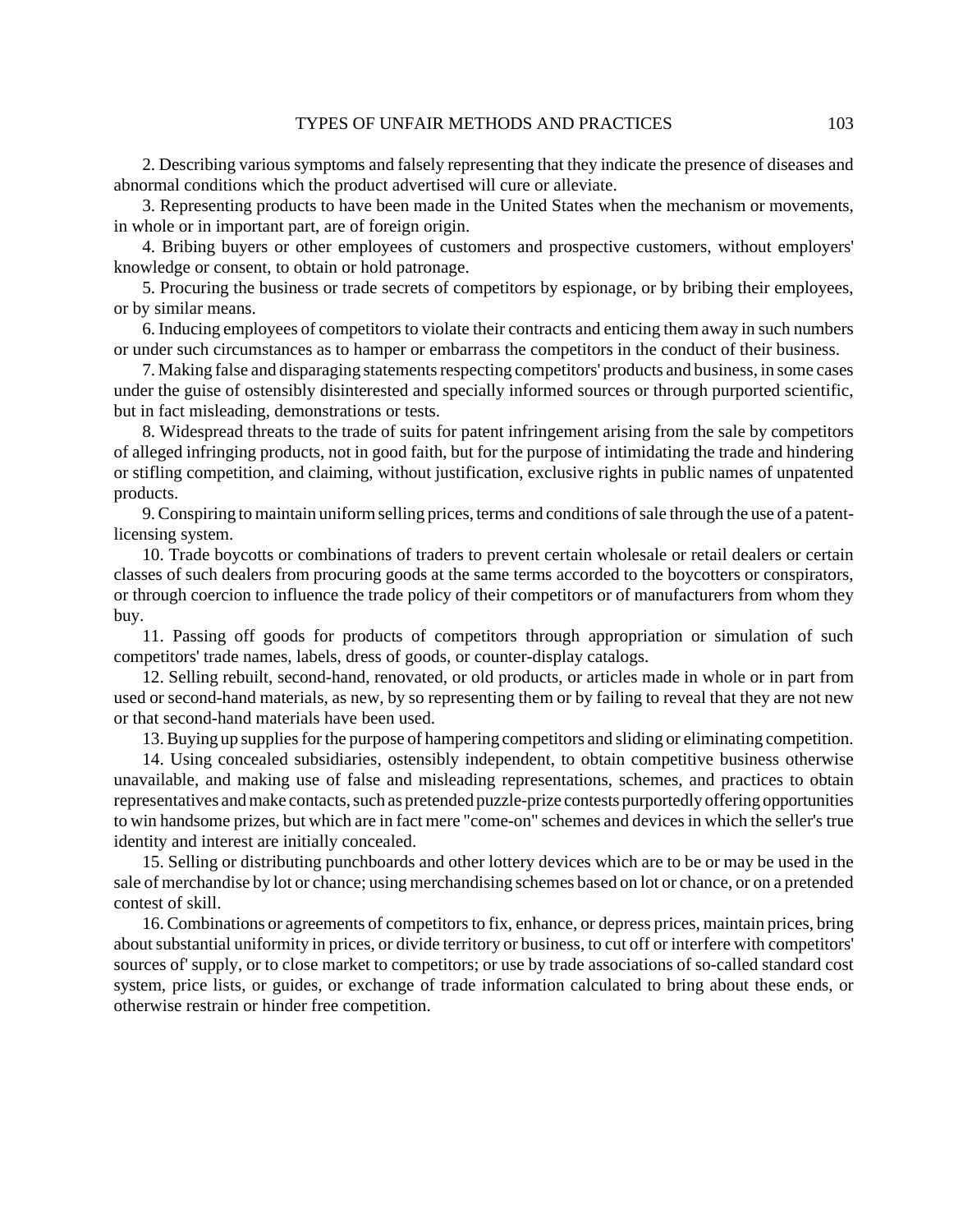17. Intimidation or coercion of producer or distributor to cause him to organize, join, or contribute to, or to prevent him from organizing, joining, or contributing to, producers' cooperative association or other association.

18. Aiding, assisting, or abetting unfair practice, misrepresentation, and deception, and furnishing means of instrumentalitiestherefor; and combing and conspiring to offer orsell products by chance or by deceptive methods, through such practices as supplying dealers with lottery devices, or selling to dealers and assisting them in conducting con test schemes as a part of which pretended credit slips or certificates are issued to contestants, when in fact the price of the goods has been marked up to absorb the face value of the creditslip; and the supplying of emblems or devices to conceal marks of country of origin of goods, o r otherwise to misbrand goods as to country of origin.

19. Various methods to create the impression that the customer is being offered an opportunity to make purchases under unusually favorable conditions when such is not the case, such devices including—

(a) Sales plans in which the seller's usual price is falsely represented as a special reduced price for a limited time or to a limited class, or false claim of special terms, equipment, or other privileges or advantages.

(b) The use of the "free goods" or service device to create the impression that something is actually being thrown in without charge, when it is fully covered by the amount exacted in the transaction as a whole, or by services to be rendered by the recipient.

(c) Use of misleading trade names calculated to create the impression that a dealer is a producer or importer selling directly to the consumer, with resultant savings.

(d) Offering of false "bargains" by pretended cutting of a fictitious "regular" price.

(e) Use of false representations that an article offered has been rejected as nonstandard and is offered at an exceptionally favorable price, or that the number thereof that may be purchased is limited.

(f) Falsely representing that goods are not being offered as sales in ordinary course, but are specially priced and offered as a part of a special advertising campaign to obtain customers, or for some purpose other than the customary profit.

(g) Misrepresenting, or causing dealers to misrepresent, the interest rate of carrying charge on deferred payments.

20. Using containers ostensibly of the capacity customarily associated by the purchasing public with standard weights or quantities of the product therein contained, or using standard containers only partially filled to capacity, so as to make it appear to the purchaser that he is receiving the standard weight or quantity.

21. Misrepresenting in various ways the necessity or desirability or the advantages to the prospective customer of dealing with the seller, such as—

(a) Misrepresenting seller's alleged advantages of location or size, or the branches, domestic or foreign, or the dealer outlets he has.

(b) Making false claim of. being the authorized distributor of some concern; or failing to disclose the termination of such relationship, in soliciting customers of such concern, or of being successor thereto or connected therewith, or of being the purchaser of competitor's business, orfalsely representing that competitor's business has been discontinued, or falsely claiming the right to prospective customer's special consideration through such false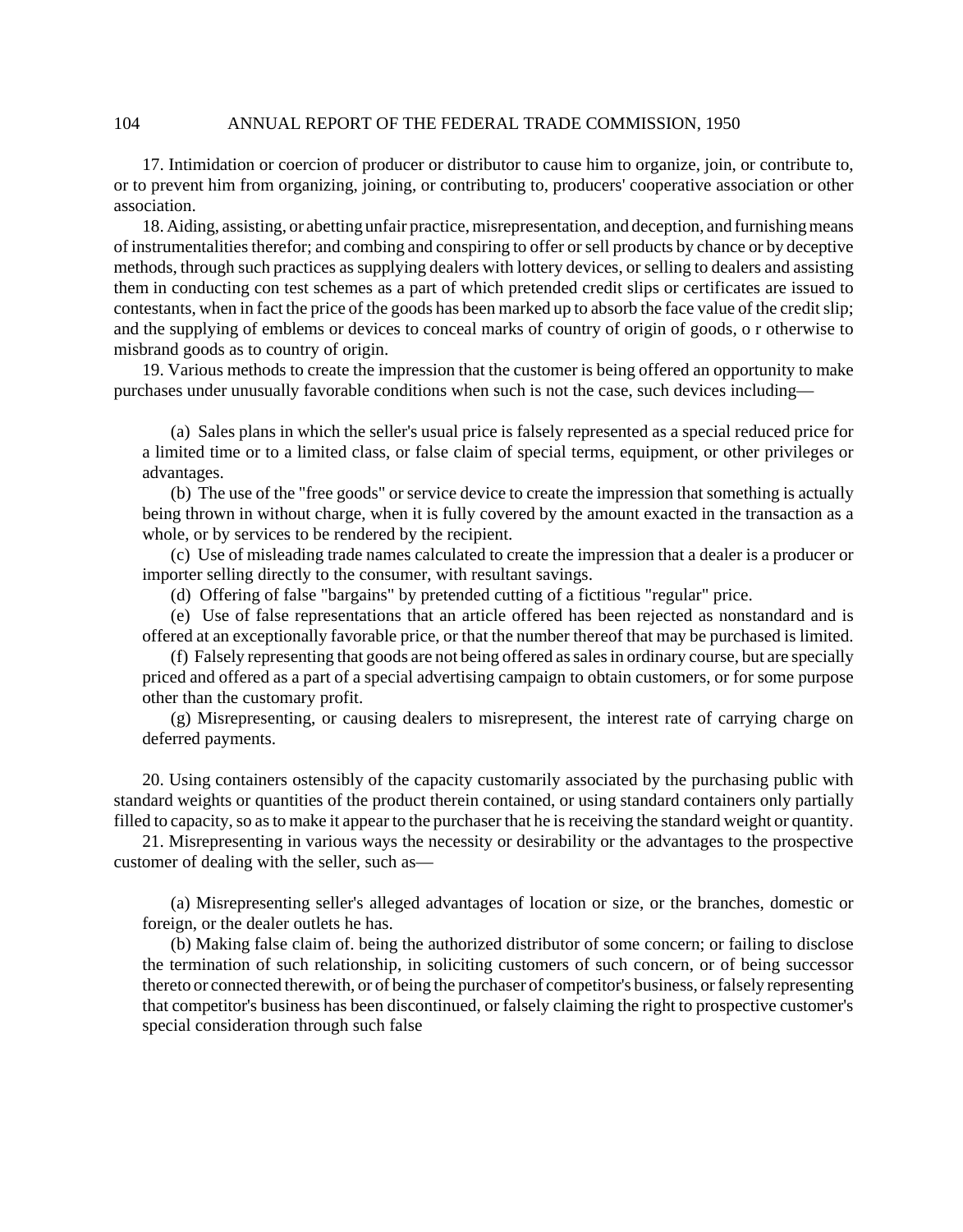statements as that the customer's friends or his employer have expressed a desire for, or special interest in, consummation of seller's transaction with the customer.

(c) Alleged connection of a concern, organization, association, or institute with, or endorsement of it or its product or services by, the Government or nationally known organization, or representation that the use of such product or services is required by the Government, or that failure to comply with such requirement is subject to penalty.

(d) False claim by a vendor of being an importer, or a technician, or a diagnostician, or a manufacturer, gro\ver, or nurseryman, or a distiller, or of being a wholesaler, selling to the consumer at wholesale prices; or by a manufacturer of being also the manufacturer of the raw material entering into the product, or by an assembler of being a manufacturer.

(e) Falsely claiming to be a manufacturer's representative and outlet for surplus stock sold at a sacrifice.

(f) Falsely representing that the seller owns a laboratory in which the product offered is analyzed and tested.

(g) Representing that ordinary private commercial seller and business is an association, or national association, or connected therewith, or sponsored thereby, or is otherwise connected with noncommercial or professional organizations or associations, or constitutes an institute, or, in effect, that it is altruistic in purpose, giving work to the unemployed.

(h) Falsely claiming that business is bonded, or misrepresenting its age or history, or the demand established for its products, or the selection afforded, or the quality or comparative value of its goods, or the personnel or staff or personages presently or theretofore associated with such business or the products thereof.

(i) Claiming falsely or misleadingly patent, trade-mark, or other special and exclusive rights.

(j) Granting seals of approval by a magazine to products advertised therein and misrepresenting thereby that such products have been adequately tested, and misrepresenting by other means the quality, performance, and characteristics of such products.

22. Obtaining business through undertakings not carried out and not intended to be carried out, and through deceptive, dishonest, and oppressive crevices calculated to entrap and coerce the customer or prospective customer, such practices including—

(a)misrepresenting thatsellerfills orders promptly,ships kind ofmerchandise described, and assigns exclusive territorial rights within definite trade areas to purchasers or prospective purchasers.

(b) Obtaining orders on the basis ofsamples displayed for customer'sselection and failing orrefusing to respect such selection thereafter in filling of orders, or promising results impossible of fulfillment, or falsely raking promises or holding out guaranties, or the right of return, or results, or refunds, replacements, or reimbursements or special or additional advantages to the prospective purchasers such as extra credit, or furnishing of supplies or advisory assistance; or falsely assuring the purchaser or prospective purchaserthat certain special or exclusively personal favors or advantages are being granted him.

(c) Concealing from prospective purchaser unusual features involved in purchaser's commitment, the result of which will be to require of purchaser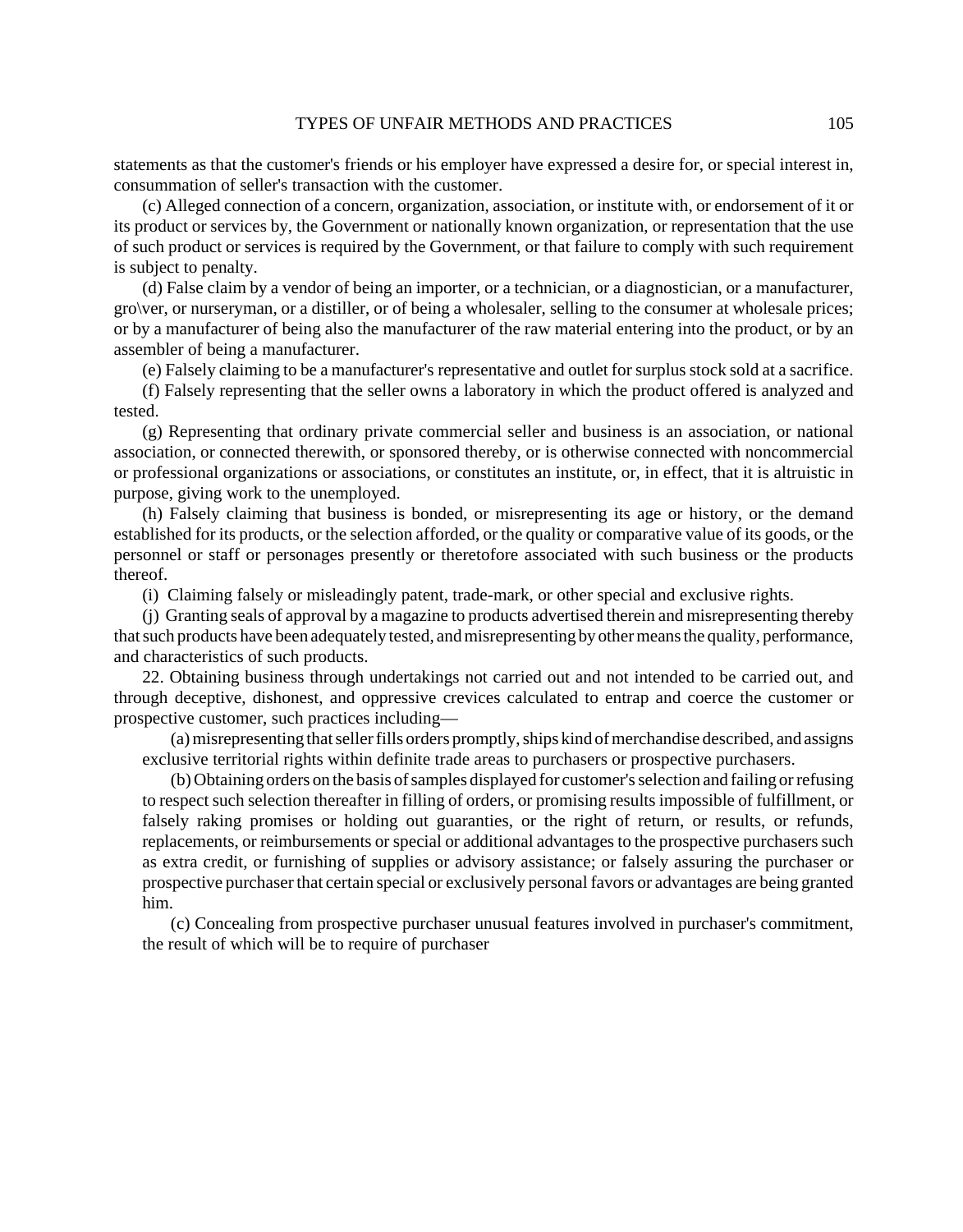further expenditure in order to obtain benefit of commitment and expenditure already made, such as failure to reveal peculiar or nonstandard shape of portrait or photographic enlargement, so as to make securing of frame therefor from sources other than seller difficult and impracticable, if not impossible.

(d) Obtaining by deceit prospective customer's signature to a contract and promissory note represented as simply an order on approval.

(e) Making use of improper and coercive practices as means of exacting additional commitments from purchasers, through such practices as unlawfully withholding from purchaser property of latter lent to seller incident to carrying out of original commitment, such as practice of declining to return original photograph from which enlargement has been made until purchaser has also entered into commitment for frame therefor.

(f) Falsely representing earnings or profits of agents, dealers, or purchasers, or the terms or conditions involved, such as false statement that participation by merchant in seller's sales promotion scheme is without cost to merchant, and that territory assigned an agent, representative, or distributor is new or exclusive.

(g) Obtaining agents or representatives to distribute the seller's products through falsely promising to refund the money paid by them should the product prove unsatisfactory, or promising that the agent would be granted right to exclusive or new territory, would be given assistance by seller, or would be given special credit or furnished supplies, or overstating the amount of his earnings or the opportunities which the employment offers.

(h) Advertising a price for a product as illustrated or described and not including in such price all charges for equipment or accessories illustrated or described or necessary for use of the product or customarily included as standard equipment, and failing: to include all charges not specified as extra.

23. Giving products misleading names so as to give them a value to the purchasing public which they would not otherwise possess, such as names implying falsely that—

(a) The products were made for the Government or in accordance with its specifications and of corresponding quality, or that the advertiser is connected with the Government in some way, or in some way the products have been passed upon, inspected, underwritten, or endorsed by it; or

(b) They are composed in whole or in part of ingredients or materials which in fact are present only to a negligible extent or not at all, or that they have qualities or properties which they do not have; or

(c) They were made in or came from some locality famous for the quality of such products, or are of national reputation; or

(d) They were made by some well and favorably known process; or

(e) They have been inspected, passed, or approved after meeting the rests of some official organization charged with the duty of making such rests expertly and disinterestedly, or giving such approval; or

(f)Theyweremade under conditions or circumstances considered ofimportance by a substantial part of the general purchasing public; or

(g) They were made in a country, or city, or locality considered of importance in connection with the public taste, preference, or prejudice; or

(h) They have the usual characteristics or value of a product properly so designated, as through use of a common, generic name, such as "paint," to designate a product lacking the necessary ingredients of paint;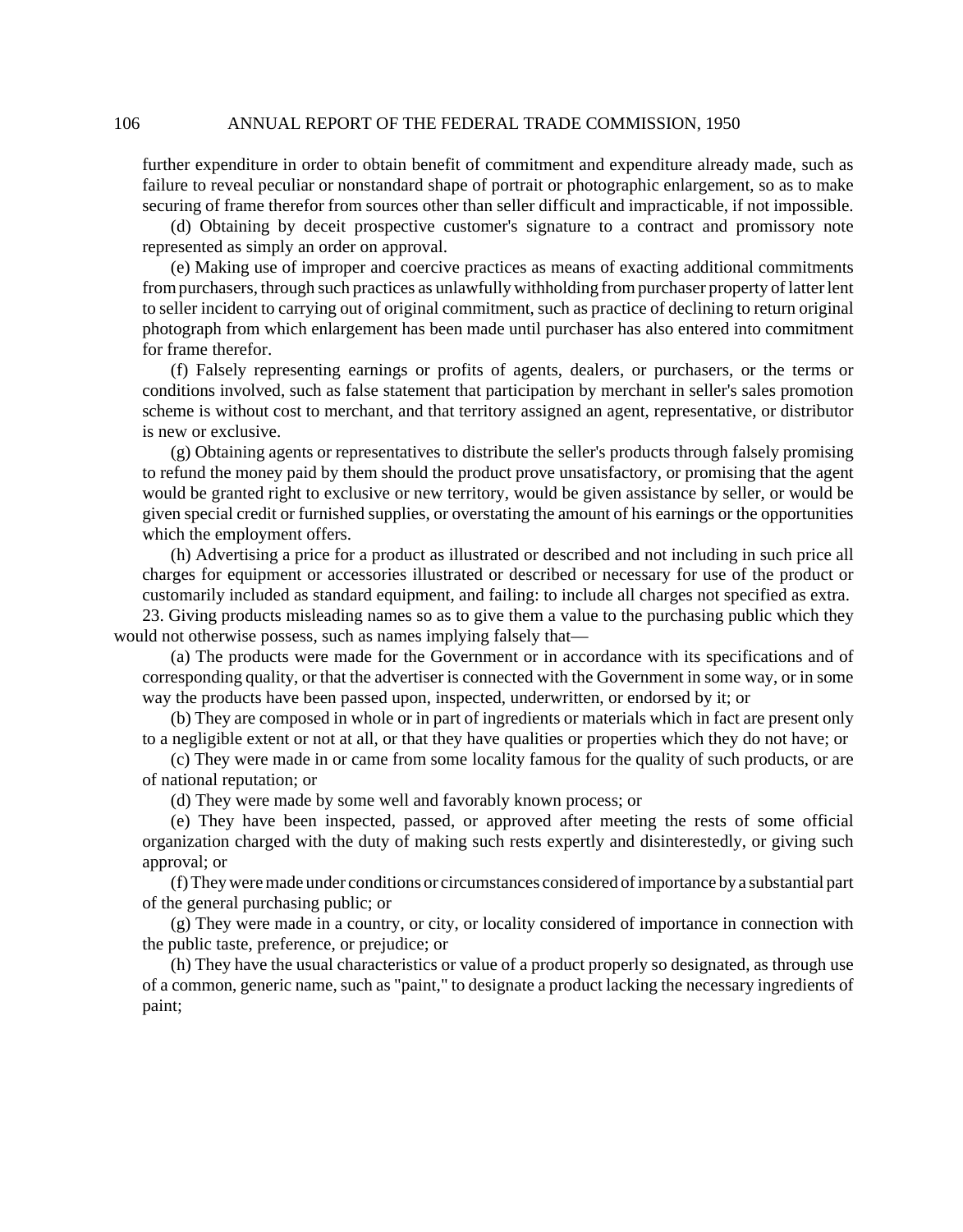(i) They are of greater value, durability, and desirability than is the fact, as labeling rabbit fur as "Beaver"; or

(j) They are designed, sponsored, produced, or approved by the medical profession, health and welfare associations, hospitals, celebrities, educational institutions and authorities, such as the use of letters "M. D." and the words "Red Cross" and its insignia and words "Boy Scout."

24. Selling below cost or giving products without charge, with intent and effect of hindering or suppressing competition.

25. Dealing unfairly and dishonestly with foreign purchasers and thereby discrediting American exporters generally.

26. Coercing and forcing uneconomic and monopolistic reciprocal dealing.

27. Entering into contracts in restraint of trade whereby foreign corporations agree not to export certain products to the United States in consideration of a domestic company's agreement not; to export the same commodity, nor to sell to anyone other than those who agree not to so export the same.

28. Employing various false and misleading representations and practices attributing to products a standing, merit and value to the purchasing public, or a part thereof, which they do not possess, such practices including—

(a) Misrepresenting, through salesmen or otherwise, products' composition, nature, qualities,results accomplished, safety, value, and earnings or profits to be had therefrom.

 $(b)$  Falsely claiming unique status or advantages, or special merit therefor, on the basis of misleading and ill-founded demonstrations or scientific tests, or pretended widespread tests, or of pretended widespread and critical professional acceptance and use.

(c) Misrepresenting the history or circumstances involved in the making and offer of the products or the source or origin thereof (foreign or domestic), or of the ingredients entering therein, or parts thereof, or the opportunities brought to the buyer through purchase of the offering, or otherwise misrepresenting scientific or other facts bearing on the value thereof to the purchaser.

(d) Falsely representing products as legitimate, or prepared in accordance with Government or official standards or specifications.

(e) Falsely claiming Government or official or other acceptance, use, and endorsement of product, and misrepresenting success and standing thereof through use of false and misleading endorsements or false and misleading claims with respect thereto, or otherwise.

(f) Making use of a misleading trade name and representing by other means that the nature of a business is different than is the fact, such as a collection agency engaged in tracing alleged delinquent debtors representing itself to be a delivery system, an organization in search of missing heirs, or one connected with a Government agency.

(g) Misrepresenting fabrics or garments as to fiber content; and, in the case of wool products, failing to attach tags thereto indicating the wool, reused wool, reprocessed wool or other fibers contained therein, and the identity of the manufacturer or qualified reseller, as required by the Wool Products Labeling Act, or removing or mutilating tags required to be affixed to the products when they are offered for sale to the public.

29. Failing and refusing to deal justly and fairly with customers in consummating transactions undertaken through such practices as refusing to correct mistakes in filing orders or to make promised adjustments or refunds, and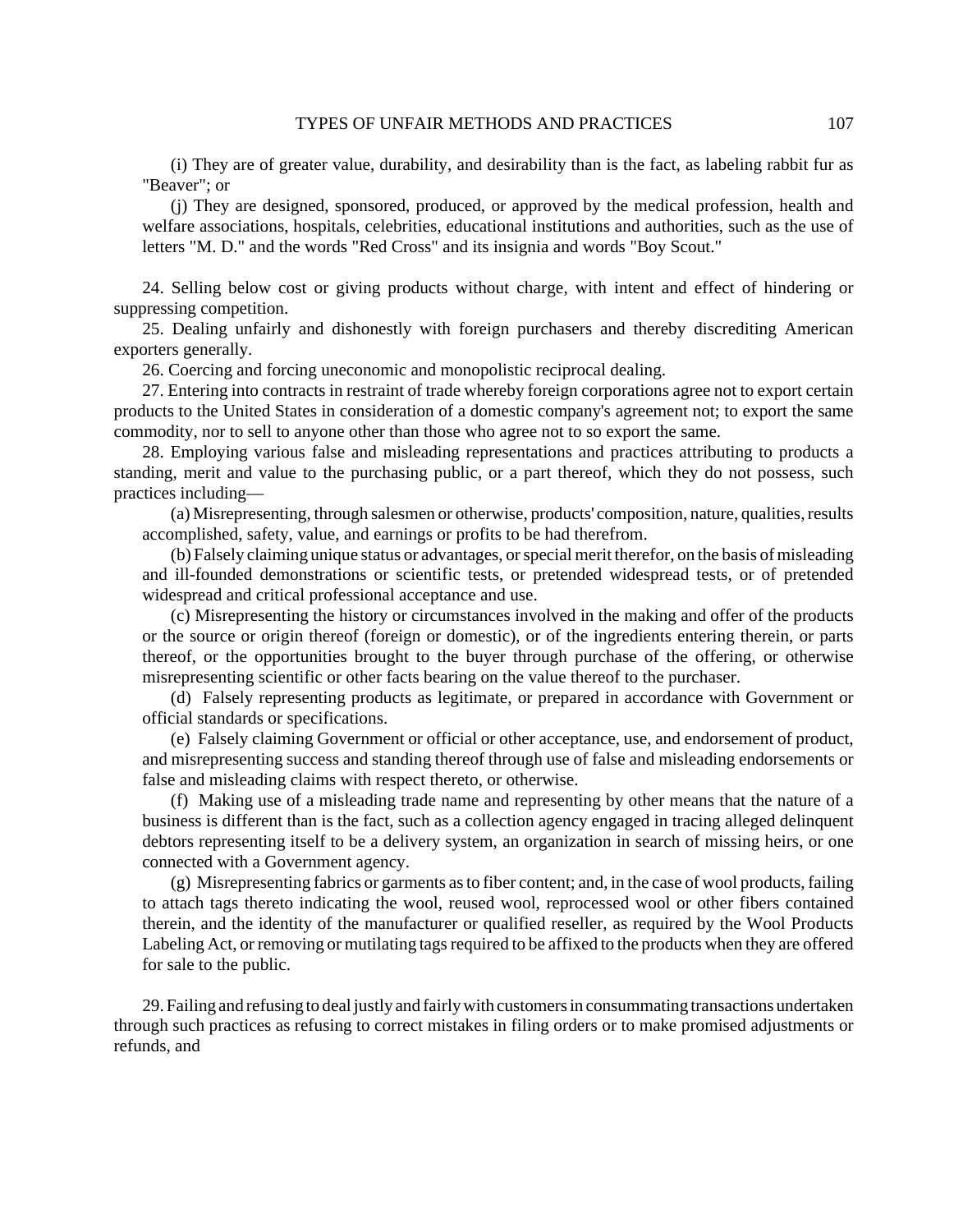910025—51——8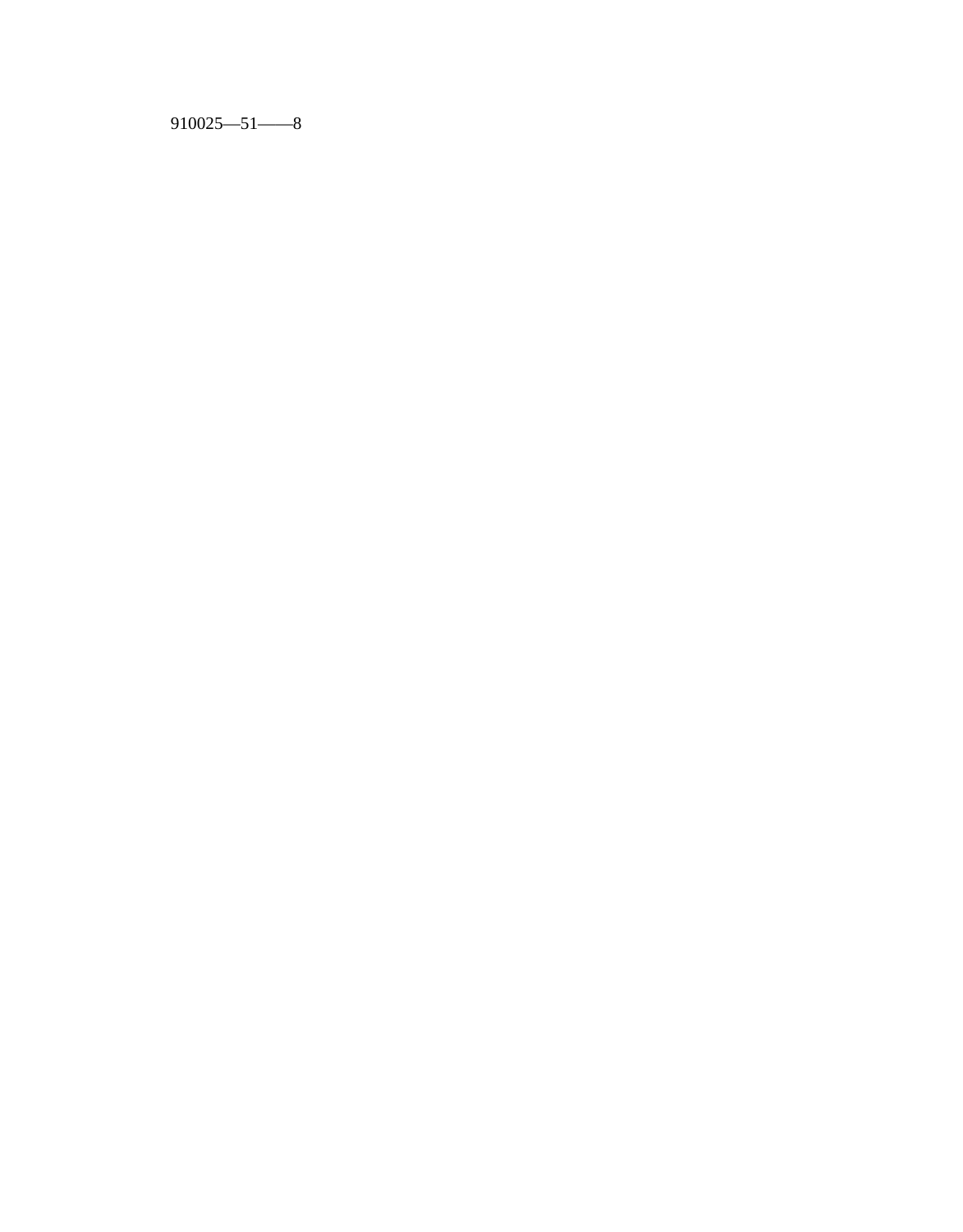retaining, without refund, goods returned for exchange or adjustment, and enforcing, notwithstanding agents' alterations, printed terms of purchase contracts, and exacting paymentsin excess of customers' commitments.

30. Shipping products at market prices to customers or prospective customers or to the customers or prospective customers of competitors without an order and then inducing or attempting by various meansto induce the consignees to accept and purchase such consignments.

31. Inducing the shipment and sale of commodities through buyer's issuance of fictitious price lists and other printed matter falsely representing rising market conditions and demand, and leading seller to ship under the belief that he would receive prices higher than the bus er intended to or did pay.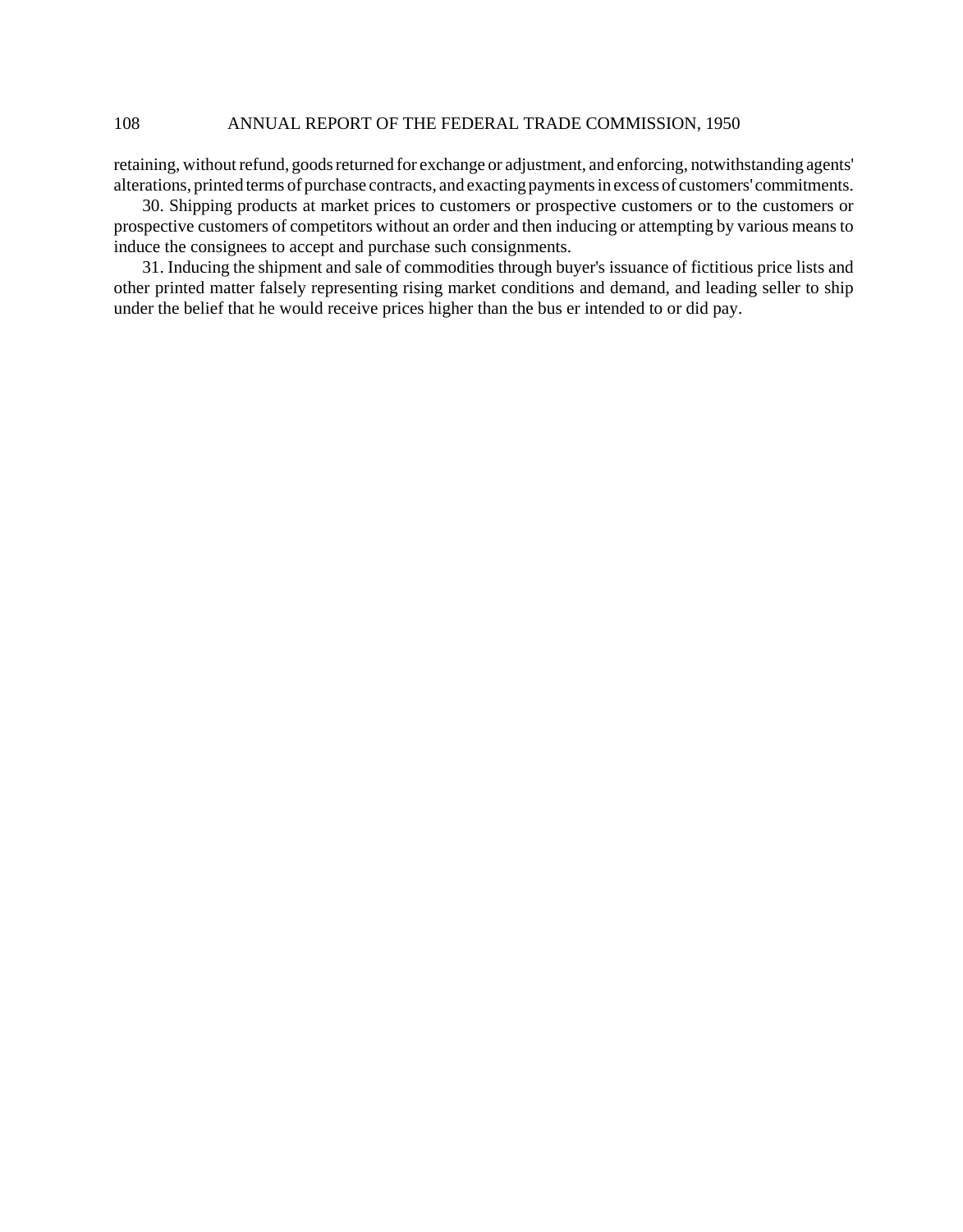# RULES OF PRACTICE<sup>1</sup>

## RULE I. THE COMMISSION

Offices.—The principal office of the Commission is at Washington, D. C.

All communications to the Commission must be addressed to Federal Trade Commission, Washington 25, D. C., unless otherwise specifically directed.

Branch Offices are maintained at New York, Chicago, San Francisco, Seattle, and New Orleans.

Their addresses are: Federal Trade Commission, Room 501, 45 Broadway, New York 6, N. Y.; Federal Trade Commission, 1118 New Post Office Building, 433 West Van Buren Street, Chicago 7, Ill.; Federal Trade Commission, Federal Office Building, Room 133, Civic Center, San Francisco 2, Calif.; Federal Trade Commission, 447 Federal Office Building, Seattle 4, Wash.; Federal TradeCommission,Room652, Federal Office Building, 600 South Street, New Orleans 12, La.

Hours.—Offices are open on each business day from 8: 30 a. m. to 5 p. m.

\_\_\_\_\_\_\_\_\_\_\_\_\_\_\_\_\_

Sessions.—The Commission may meet and exercise all its powers at any place, and may, by one or more of its members, or by such examiners asit may designate, prosecute any inquiry necessary to its dutiesin any part of the United States.

Sessions of the Commission for hearings will be held as ordered by the Commission.

Sessions of the Commission for the purpose of making orders ad for transaction of other business unless otherwise ordered will be held at the principal office of the Commission at Pennsylvania Avenue and Sixth Street, Washington, D. C., on each business day at 10 a. m.

Quorum.—A majority of the members of the Commission shall constitute a quorum for the transaction of business.

Public information.—All requests, whether for information or otherwise, and submittals shall be addressed to the principal office of the Commission.

## RULE II. THE SECRETARY

The Secretary is the executive officer of the Commission and shall have the legal custody of its seal, papers, records, and property; and all orders of the Commission shall be signed by the Secretary or such other person as may be authorized by the Commission.

 $1$  The rules of practice are published as last amended on June 29, 1950, as promulgated through the Federal Register on July 12, 1950, and then effective.

 $2$  In revising rules VIII, X, XI, XII, XIV, XV, and XVIII to XXVI, inclusive, on April 19, 1950, as promulgated through the Federal Register for April 28, 1950, the Commission provided—

Said rules shall be effective June 1, 1950, and shall apply to all proceedings before the Federal Trade Commission, which on that date have not been formally closed for the reception of evidence by order of the Trial Examiner. Cases which have been so closed on that date shall be adjudicated in accordance with the rules now in effect.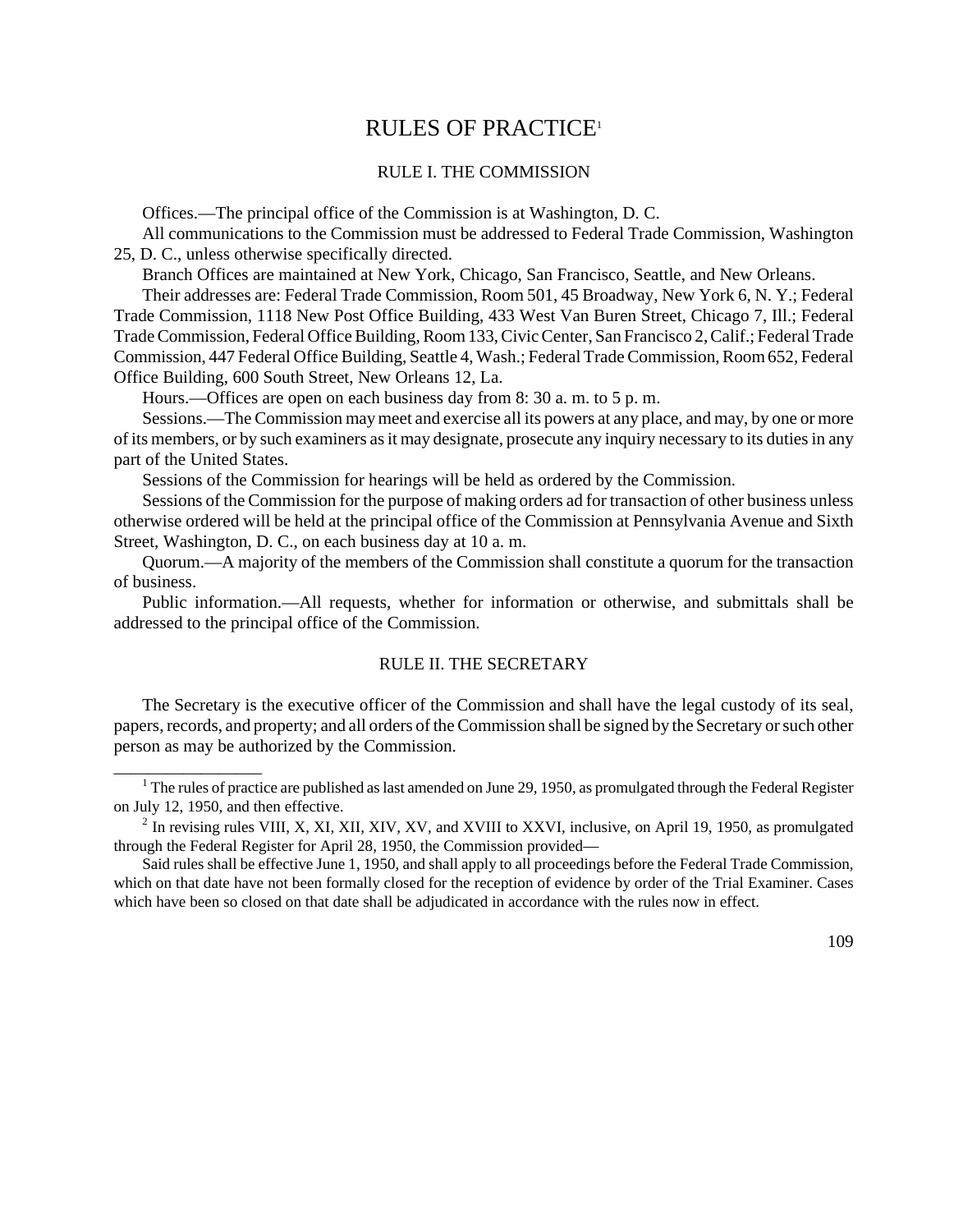#### RULE III. INVESTIGATIONAL PROCEDURES

(a) Investigations.—In any matter under investigation the Commission may invoke any or all of the compulsory processes authorized by law, including those stated in subsection (2) of section C of Rule XXX. Any party required in any manner to respond to such processes shall be given actual notice of the purpose of the investigation.

(b) Investigational hearings.—Investigational hearings as distinguished from hearings in formal adversary proceedings shall be held before the Commission, one or more of its members, or a duly designated representative for the purpose of hearing the testimony of witnesses and receiving documents and other data relating to one or more of the subjects under investigation. Unless otherwise ordered by the Commission, such hearings shall be nonpublic investigatory proceedings and shall be stenographically reported, and a transcript thereof shall be made a part of the record of the investigation.

(c) Rights of witnesses.—The provisions of subsection (3) of section C of Rule XXX shall be applicable to proceedings under (a) and (b) above.

#### RULE IV. APPLICATIONS FOR COMPLAINT

Any person, partnership, corporation, or association may apply to the Commission to institute a proceeding in respect to any violation of law over which the Commission has jurisdiction.

Such application for complaint shall be in writing, signed by or in behalf of the applicant, and shall contain a short and simple statement of the facts constituting the alleged violation of law and the name and address of the applicant and of the party complained of.

## RULE V. COMPLAINTS

Whenever the Commission shall have reason to believe that there is a violation of law over which the Commission has jurisdiction, and in case of violation of the Federal Trade Commission Act, if it shall appear to the Commission that a proceeding by it in respect thereof would be to the interest of the public, the Commission shall issue and serve upon the proper parties a complaint stating its charges and containing a notice of a hearing upon a day and at the place therein fixed, at least thirty (30) days after the service of said complain!:.

Upon request made within 15, days after service of the complaint, any party shall be afforded opportunity for the submission of facts, arguments, offers of settlement or proposals of adjustment where time, the nature of the proceeding and the public interest permit, and due consideration shall be given to the same. Such submission shall be in writing. The filing of such request shall not operate to delay the filing of the answer.

## RULE VI. SERVICE

Complaints, orders, and other processes of the Commission, and briefs in support of the complaint, will be served by the secretary of the Commission by registered mail, except when service by other method shall be specifically ordered by the Commission, by registering and mailing a copy thereof addressed to the person, partnership, or corporation to be served at his or its principal office or place of business. When proceeding under the Federal Trade Commis-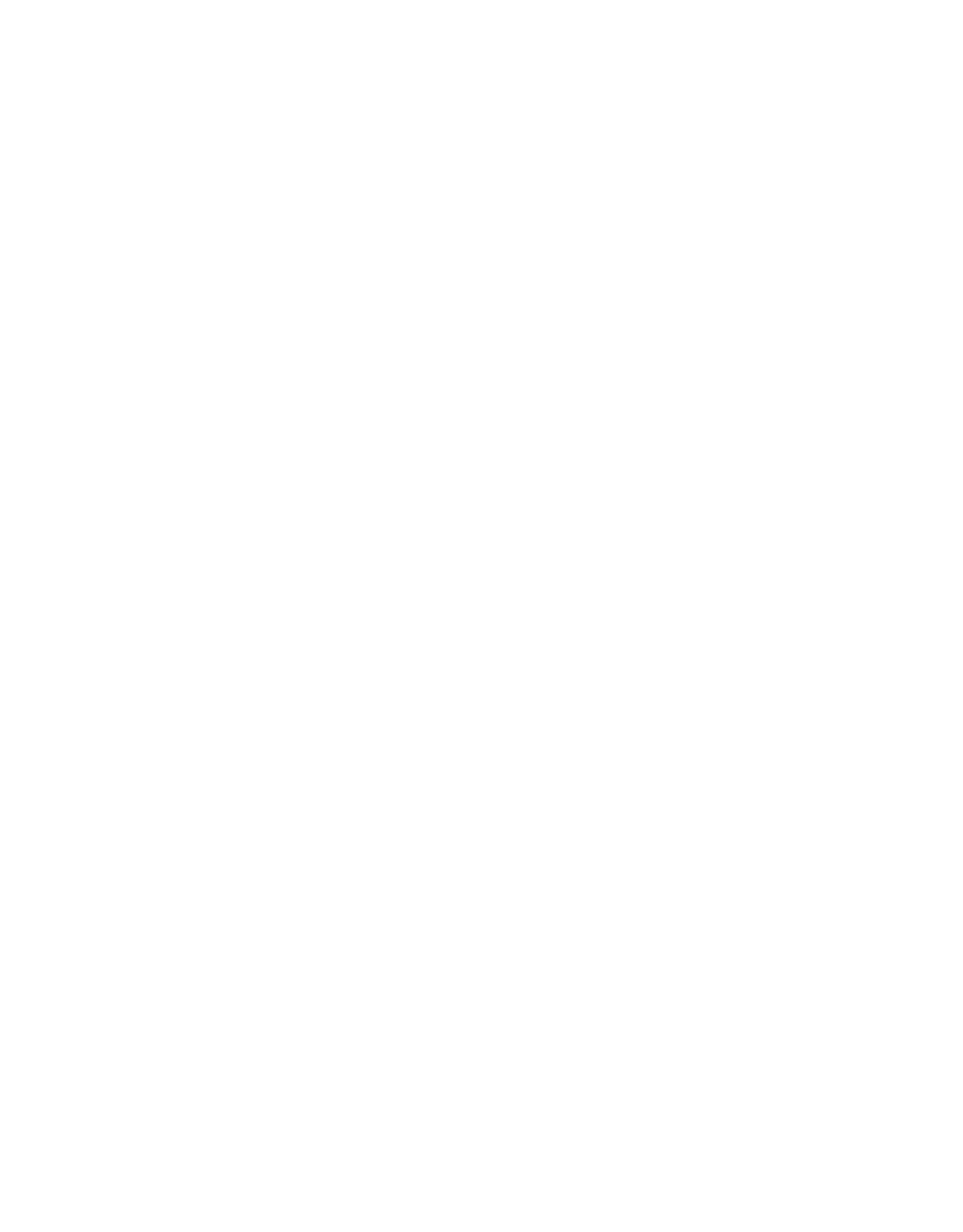#### VIII. ANSWERS 111

sion Act service may also be made at the residence of the person, partnership, or corporation to be served.

When service is not accomplished by registered mail, complaints, orders, or other processes of the Commission, and briefs in support of the complaint, may be served by anyone duly authorized by the Commission, or by any examiner of the Commission,

(a) By delivering a copy of the document to the person to be served, or to a member of the partnership to be served, or to the president, secretary, or other executive officer or a director of the corporation to be served; or

(b) By leaving a copy thereof at the principal office or place of business of such person, partnership, or corporation. When proceeding under the Federal Trade Commission Act service may also be made at the residence of the person, partnership, or corporation to be served.

The return post-office receipt for said complaint, order, or other process or brief registered and mailed as aforesaid, or the verified return by the person serving such complaint, order, or other process or brief, setting forth the manner of said service, shall be proof of the service of the document.

## RULE VII. APPEARANCE

Any individual or member of a partnership which is a party to any proceeding before the Commission may appear for himself, or such partnership upon adequate identification, and a corporation or association may be represented by a bona fide officer of such corporation or association upon a showing of adequate authorization therefor.

A party may also appear by an attorney at law possessing the requisite qualifications, as hereinafter set forth, to practice before the Commission.

Attorneys at law who are admitted to practice before the Supreme Court of the United States, or the highest court of any State or Territory of the United States, or the United States Court of Appeals for the District of Columbia, or the District Court of the United States for the District of Columbia, may practice before the Commission.

No register of attorneys who may practice before the Commission is maintained. No application for admission to practice before the Commission is required. A written notice of appearance on behalf of a specific party or parties in the particular proceeding should be submitted by attorneys desiring to appear for such specific party or parties, which notice shall contain a statement that the attorney Is eligible under the provisions of this rule. Any attorney practicing before the Commission or desiring so to practice may, for good cause shown, be disbarred or suspended from practicing before the Commission, but only after he has been afforded an opportunity to be heard in the matter.

No former officer, examiner, attorney, clerk, or other former employee of this Commission shall appear as attorney or counsel for or represent any party in any proceeding resulting from any investigation, the files of which came to the personal attention of such former officer, examiner, attorney, clerk, or other former employee during the term of his service or employment wish the Commission.

#### RULE VIII. ANSWERS

In case of desire to contest the proceeding the respondent shall, within twenty (20) days from the service of the complaint, file with the Commission an answer to the complaint. Such answer shall contain a concise statement of the facts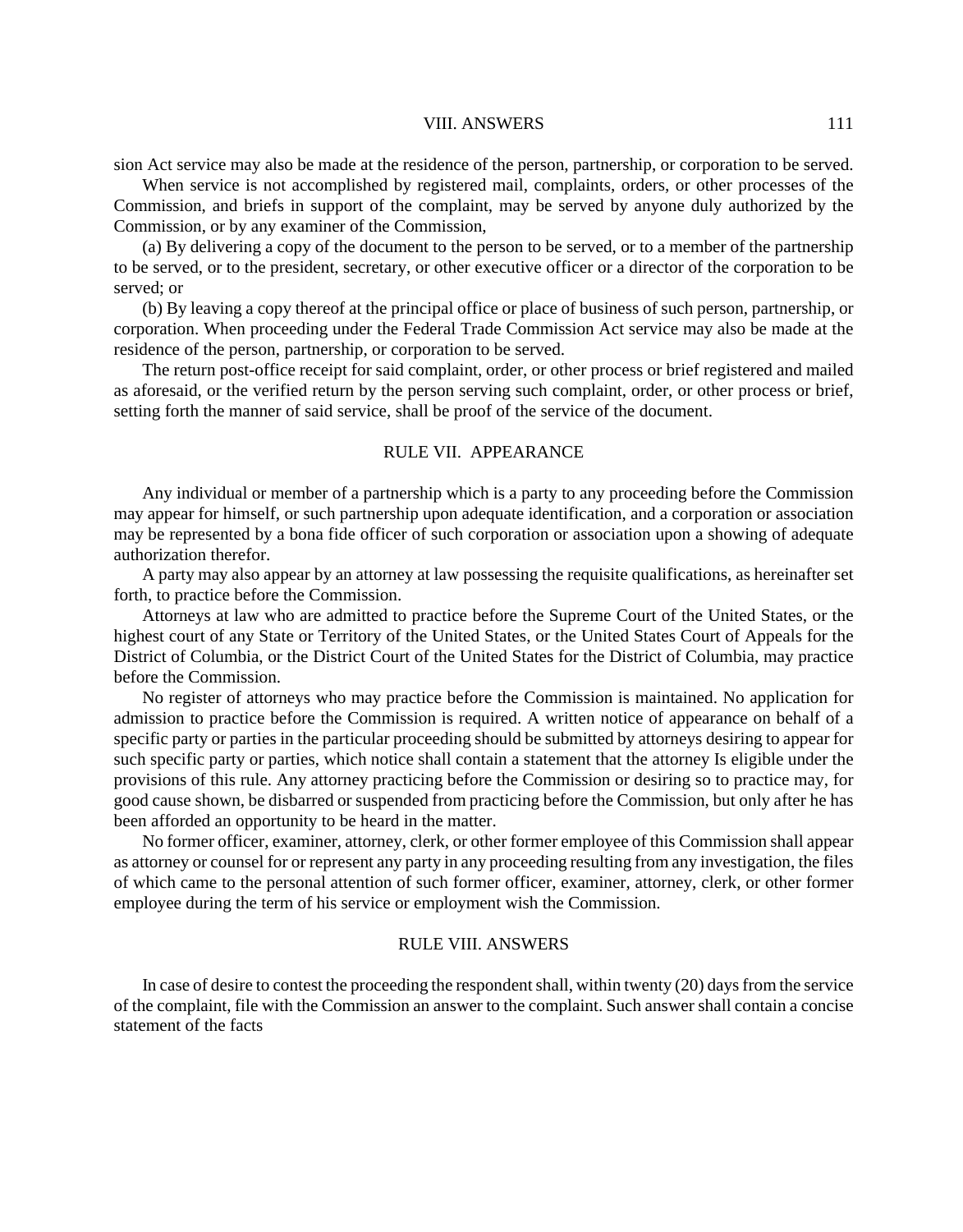which constitute the ground of defense. Respondent shall specifically admit or deny each of the facts alleged in the complaint, unless respondent is without knowledge, in which case respondent shall so state.

Ten (10) copies of answers shall be furnished. The original of all answers shall be signed in ink, by the respondent or by his attorney at law. Corporations or associations shall file answers through a bona fide officer or by an attorney at law. Answers shall show the office and post-office address of the signer.

Failure of the respondent to file answer within the time above provided and failure to appear at the time and place fixed for hearing shall be deemed to authorize the Commission, without further notice to respondent, to proceed in regular course on the charges set forth in the complaint.

If respondent desires to waive hearing on the allegations of fact set forth in the complaint and not to contest the facts, the answer may consist of a statement that respondent admits all the material allegations of fact charged in the complaint to be true. Such answer will constitute a waiver of any hearing asto the facts alleged in the complaint and findings as to the facts and conclusions based upon such answer shall be made and order entered disposing of the matter without any intervening procedure. The respondent may, however, reserve in such answer the right to submit proposed findings and conclusions of fact or of law under Rule XXI, and the right to appeal under Rule XXIII.

Requests for leave to withdraw an answer and file a substitute or amended answer shall be addressed to and ruled upon by the trial examiner subject to the provisions of Rule XX.

The trial examiner may, at any time the case is pending before him, at the request or with the consent of the parties, hold a conference or conferences for the settlement or simplification of the issues in the proceeding.

#### RULE IX. INTERVENTION

So far as the responsible conduct of public business shall permit, any interested person, after leave granted, may appear before the Commission, or its delegated responsible officer, for the presentation, adjustment, or determination of any issue, request, or controversy in any proceeding or in connection with any function of the Commission.

Any person, partnership, corporation, or association desiring to intervene in a contested proceeding shall male application in writing, setting out the grounds on which he or it claims to be interested.

The Commission may, by order, permit intervention by counsel or in person to such extent and upon such terms as it shall deem proper.

## RULE X. MOTIONS

During the time a proceeding is pending before a trial examiner all motions therein, except as provided in Rules XV (d), XVI, and XIX, shall be addressed to and ruled upon by him, and no interlocutory appeals to the Commission from such rulings shall be allowed except as provided in Rules XIV, XVI, and XX.

When a motion to dismiss is granted as to all charges of the complaint in regard to one or more respondents, or is granted as to any part of such charges in regard to any or all respondents, the trial examiner shall forthwith render, in accordance with the appropriate provisions of Rules XXI, XXII, and XXIII, an initial decision dismissing the complaint as to such charges or such respondents. An appeal from such decision may be taken in accordance with Rule XXIII.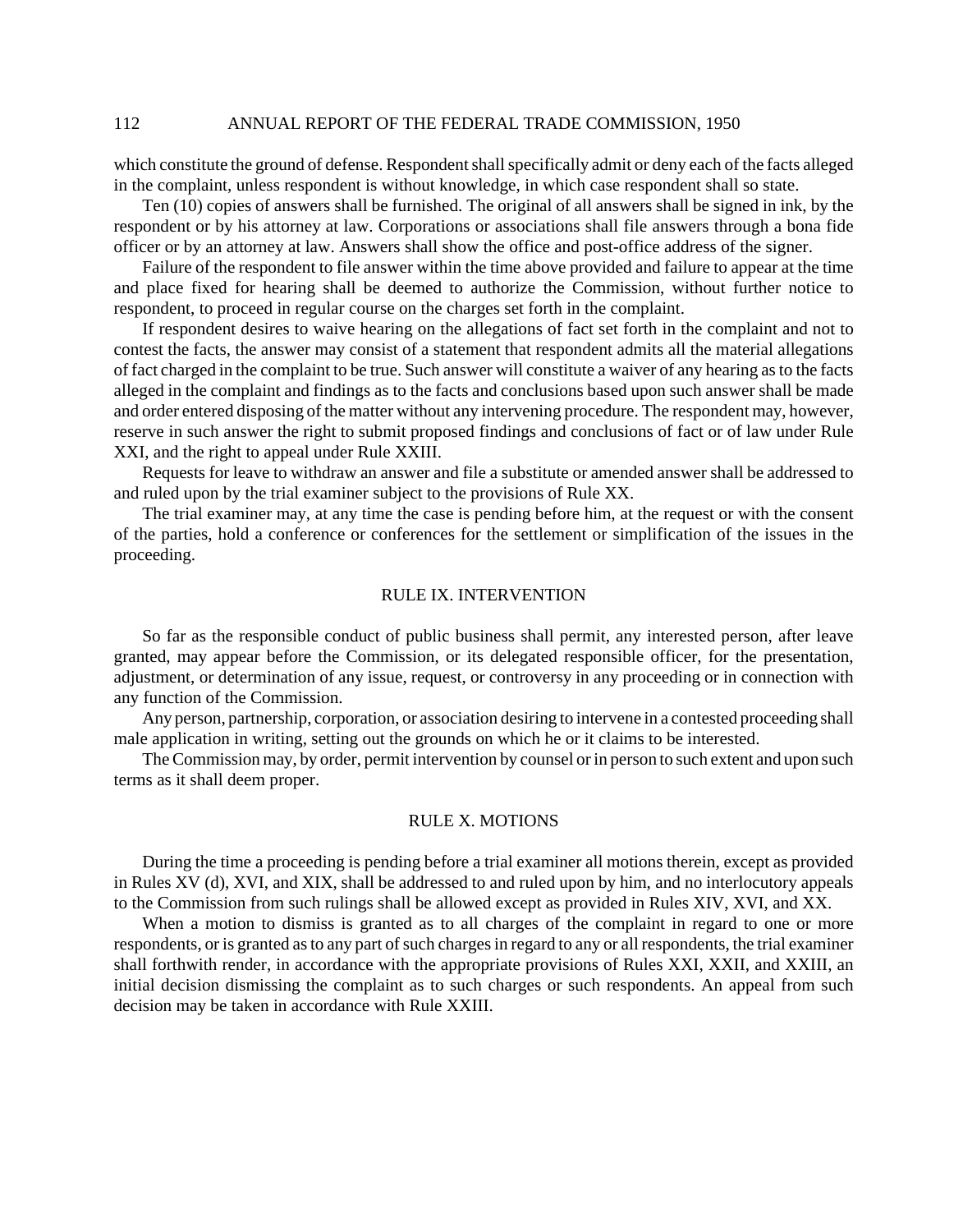#### XII. DOCUMENTS 113

All motions subsequent to the filing of the initial decision shall be addressed to and ruled upon by the Commission. Ten (10) copies of all motions shall be filed.

#### RULE XI. TIME

(a) Computation.—In computing any period of time prescribed or allowed by these rules, the day of the act, event, or default after which the designated period of time begins to run is not to be included. The last day of the period so computed is to be included, unless it is n Sunday or legal holiday, in which event the period runs until the end of the next day which is neither a Sunday nor a holiday. When the period of time prescribed or allowed is less than seven (7) days, intermediate Sundays and holidays shall be excluded in the computation. A half holiday shall be considered as other days and not as a holiday.

(b) Continuances and extensions of time.—For good cause shown, the trial examiner may, as to all matters pending before him, extend any time limit prescribed in these rules, except that governing the submission of his initial decision. Except as otherwise expressly provided by law, the Commission, for good cause shown, may extend any time limit prescribed in these rules with respect to matters pending before it. Application for an extension shall be made prior to the expiration of the time which it is desired to extend.

(c) Regulation of time and place of hearing.—Initial hearing before a trial examiner shall begin at the time and place ordered by the Commission, unless a notice of a change of such time and place is issued by the trial examiner, who shall regulate the course of hearings subject to the provisions of Rule XX.

#### RULE XII. DOCUMENTS

Filing.—All documents required to be filed in any proceeding, whether pending before a trial examiner or before the Commission, shall be fled with the Secretary of the Commission.

Title.—Documents shall clearly show the docket number and title of the proceeding.

Copes.—Documents, other than correspondence, shall be filed in triplicate, except as otherwise specifically required by these rules.

Form.—Documents not printed shall be typewritten, on one side of paper only; letter size, eight (8) inches by ten and one-half (10½) incites; left margin, one and one-half (1½ ) inches; right margin, one (1) inch.

Documents may be printed, in ten (10) or twelve (12) point type, o good, unglazed paper, of the dimensions, and with the margins above specified.

Documents shall be bound at left side only.

The originals of all answers, briefs, motions, and other documents shall be signed in ink, by the respondent or his duly authorized attorney. Where the respondent is an individual or a partnership, the originals of said documents shall be signed by said individual or by one of the partners, or by his or its attorney. Where the respondent is a corporation, the originals of said documents shall be signed under the corporate name by a duly authorized official of such corporation, or by its attorney. Where the respondent is an association, the originals of said documents shall be signed under the association name for said association by a duly authorized official of such association, or by its attorney.

One copy of a brief or other document required to be printed shall be signed as the original.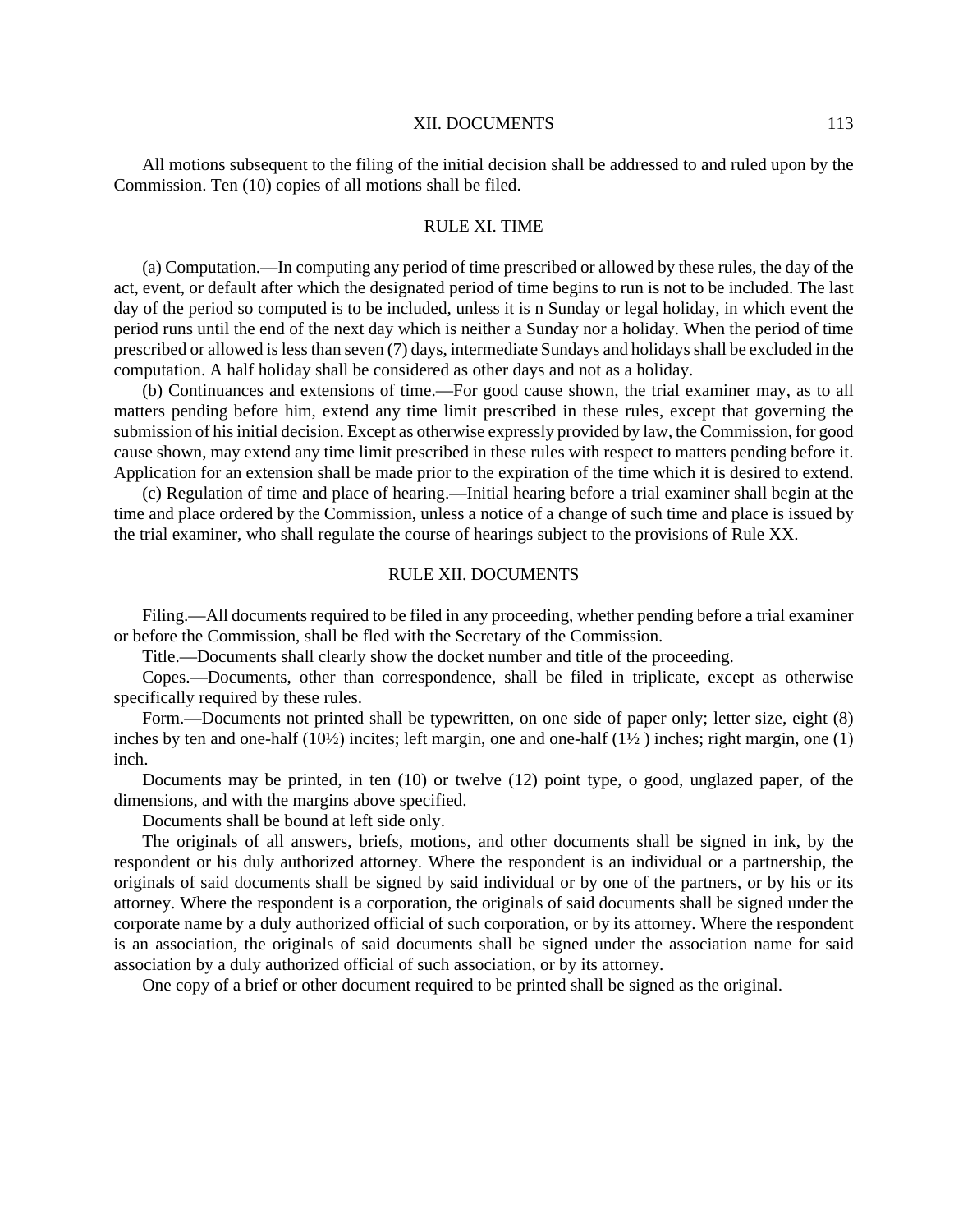#### RULE XIII. ADMISSION AS TO FACTS AND DOCUMENTS

At any time after answer has been filed counsel or parties in any controversy may serve upon the opposing side a written request for the admission of the genuineness and authenticity of any relevant documents described in and exhibited with the request or the admission of the truth of any relevant matters of fact set forth in such documents.

Copies of the documents shall be delivered with the request unless copies have already been furnished. Each of the matters on which an admission is so requested shall be deemed admitted unless, within a period designated within the request, not less than ten days after service thereof or within such further time as the Commission or the trial examiner may allow on motion and notice, the party so served serves upon the party making the request, a sworn statement either denying specifically the matters of which an admission is requested, or setting forth in detail the reasons why he can neither truthfully admit nor deny those matters. Service required hereunder may be made upon a respondent either by registering and mailing or by delivering a copy of the documents to be served to the respondent or his attorneys, or by leaving a copy at the principal office or place of business of either. Service upon the attorney supporting the complaint may be either by registering and mailing or by delivering a copy of the documents to be served to such attorney.

## RULE XIV. TRIAL EXAMINERS

All hearings pursuant to formal complaints shall be presided over by the Commission, a member of the commission, or by a trial examiner appointed by the Commission and duly qualified as an examiner or hearing officer within the meaning of the Administrative Procedure Act. So far as practicable trial examiners shall be assigned to cases in rotation.

Subject to the published rules of the Commission and within its authority, officers presiding at hearings shall have the following powers and dutiesin all casesto which they are assigned by the Commission, to wit:

(1) To administer oaths and affirmations.

- (2) To issue subpoenas authorized by law.
- (3) To rule upon offers of proof and receive relevant evidence.
- (4) To take or cause depositions to be taken whenever the ends of justice would be served thereby.
- (5) To regulate the course of the hearings.
- (6) To hold conferences for the settlement or simplification of the issues by consent of the parties.
- (7) To impose of procedural requests or similar matters.
- (8) To make and file an initial decision as provided by Rule XII.
- (9) To certify questions to the Commission for its determination.

(10) To take any other action authorized by Commission rule consistent with the Administrative Procedure Act.

Trial examiners shall perform no duties inconsistent with their duties and responsibilities as such. Save to the extent required for the disposition of e parse matters as authorized by law, no trial examiner shall consult any person or party as to any fact in issue unless upon notice and opportunity for all parties to participate.

Trial examiners shall not be responsible to, or subject to the supervision or direction of, any officer, employee, or agent engaged in the performance of investigative or prosecuting functions for the Commission.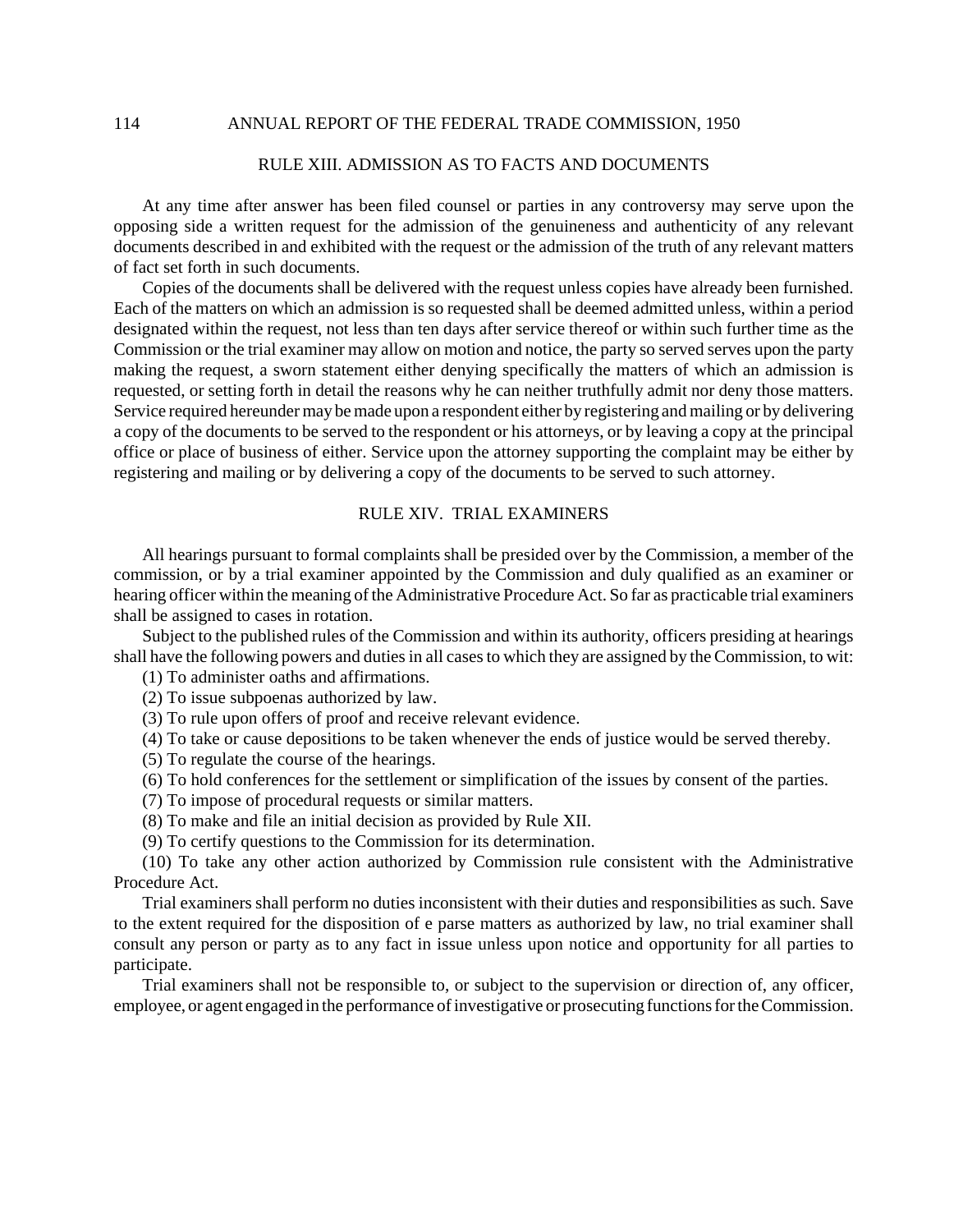#### XV. HEARINGS IN ADVERSARY PROCEEDINGS 115

The trial examiner is charged with the duty of conducting a fair and impartial hearing and of maintaining order in form and manner consistent with the dignity of the Commission. In the event that counsel in any proceeding shall refuse to obey the orders of the trial examiner, or be guilty of disorderly or contemptuous language or conduct in connection with any hearing, the trial examiner may, for good reasons stated in the record, suspend or bar such offending attorney from further participation in that case. Any attorney so suspended or barred shall have the right to appeal to the Commission. On such appeal, the Commission will review the action of the trial examiner and take such action as it deems warranted by the circumstances, including the issuance of an order to offending counsel to show cause why he should not be suspended or disbarred pursuant to Rule VII.

#### RULE XV. HEARINGS IN ADVERSARY PROCEEDINGS

All hearings pursuant to formal complaint shall be public unless otherwise ordered by the Commission, and such hearings shall be subject to the following conditions and requirements:

(a) Every party respondent shall have the right of due notice, cross examination, presentation of evidence, objection, exception, motion, argument, appeal and all other fundamental rights. Whenever a witness, on examination by the party calling him, is an adverse party, or is an officer, agent or employee of an adverse party, or appears to be hostile, unwilling, or evasive, such witness may be interrogated by leading questions, and may be contradicted in all respects as if he had been called by the adverse party. The witness thus called may be contradicted and impeached by or on behalf of the adverse party and may be cross-examined by the adverse party only upon the subject matter of his examination by the party who called him.

(b) The taking of evidence and subsequent proceedings shall proceed with all reasonable diligence and with the least practicable delay.

(c) Not less than five (6) days notice of the time and place of any indefinitely postponed hearing shall be given to counsel of record or to parties, but in appointing such hearings due regard shall be had for the convenience and necessity of all parties or their representatives.

(d) The trial examiner may withdraw from a case when he deems himself disqualified, or he may be withdrawn by the Commission after timely affidavits alleging personal bias or other disqualifications have been filed and the matter has been heard by the Commission or by a trial examiner whom it has delegated to investigate and report.

(e) Hearings shall be stenographically reported by the official reporter of the Commission under supervision of the presiding trial examiner. A transcript of said report shall be a part of the record and the sole official transcript of the proceeding. Transcripts will be supplied to respondents and to the public by the official reporter at rates not to exceed the maximum ratesfixed by contract between the Commission and the reporter.

(f) Changesin the official transcript may be made only when they involve errors affecting substance and then only in the manner herein provided. No physical changes shall be made in or upon the official record or copies thereof in the custody of the Commission. Lists of changes agreed to in writing by opposing counsel may be incorporated into the record, if and when approved by the trial examiner, at the close of evidence in support of the complaint, or at the final hearing before the trial examiner, or at any time thereafter before he files his decision, and at no other times. If any changes are ordered by the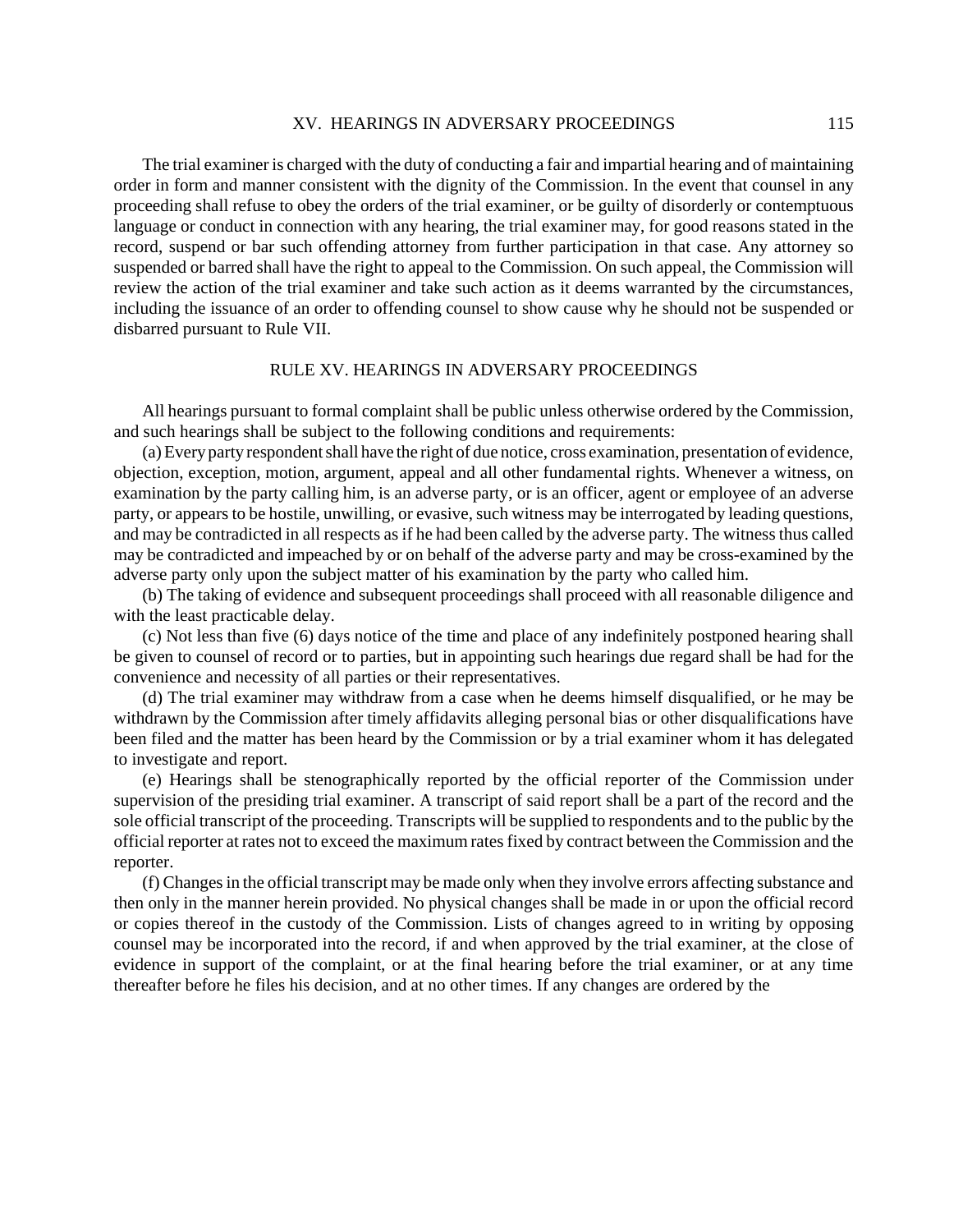trial examiner without such written agreement between opposing counsel they shall be subject to objection and exception.

#### RULE XVI. SUBPOENAS

Subpoenas requiring the attendance of witnesses or the production of documentary evidence from any place in the United States, at any designated place of hearing, may be issued by the presiding trial examiner or a member of the Commission Application therefor may be made either to the presiding trial examiner or to the Commission.

Application for subpoenas for the production of documentary evidence shall be made in writing to the presiding trial examiner or to the Commission. The application must have reasonable scope and specify as exactly as possible the documents desired, and showtheir generalrelevancy.The application shall be verified by oath or affirmation.

An appeal may be taken to the Commission by the parties from the presiding trial examiner's denial of a motion to quash or refusal to issue a subpoena for the production of documentary evidence.

#### RULE XVII. WITNESSES AND FEES

Witnesses at formal hearings shall be examined orally. Witnesses summoned in support of the complaint shall be paid the same fees and mileage as are paid witnesses in the courts of the United States.

Witnesses whose depositions are taken, and the persons taking such depositions, shall severally be entitled to the same fees as are paid for like services in the courts of the United States.

Witness fees and mileage, and fees for depositions, shall be paid by the party at whose instance witnesses appear.

#### RULE XVIII. EVIDENCE

In general.—Counsel supporting the complaint shall have the general burden of proof and the proponent of any factual proposition shall be required to sustain the burden of proof with reference thereto. The trial examiner, subject to appeal to the Commission as provided in Rule XX, shall admit relevant, material and competent evidence, but shall exclude irrelevant, immaterial and unduly repetitious evidence.

Documentary.—Where relevant and material matter offered in evidence is embraced in a document containing other matter not material or relevant and not intended to be put in evidence, such immaterial or irrelevant parts shall be excluded, and shall be segregated insofar as practicable.

Official notice of facts.—There any decision of the trial examiner or any decision of the Commission, or part thereof, rests upon the taking of official notice of a material fact not appearing in the evidence in the record, any party shall, upon timely motion, be afforded an opportunity to show the contrary.

Objections.—Objections to evidence shall be in short form, stating the grounds relied upon, and the transcript shall not include argument or debate thereon except as ordered by the presiding officer. Rulings on such objections shall appear in the record.

#### RULE XIX. DEPOSITIONS

For good and exceptional cause the testimony of any witness may be taken in any case whether at issue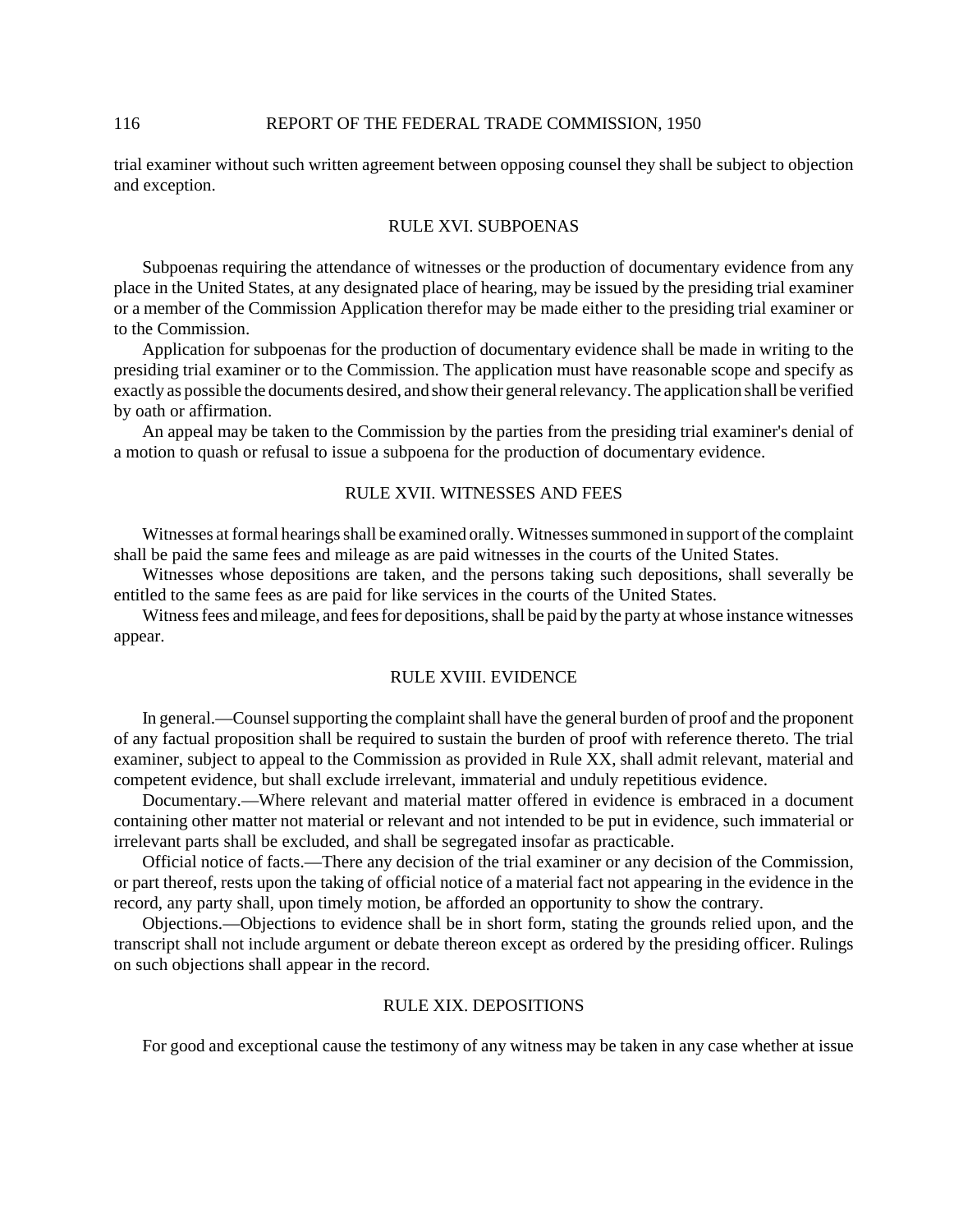or not, by deposition de bene esse or, prior to the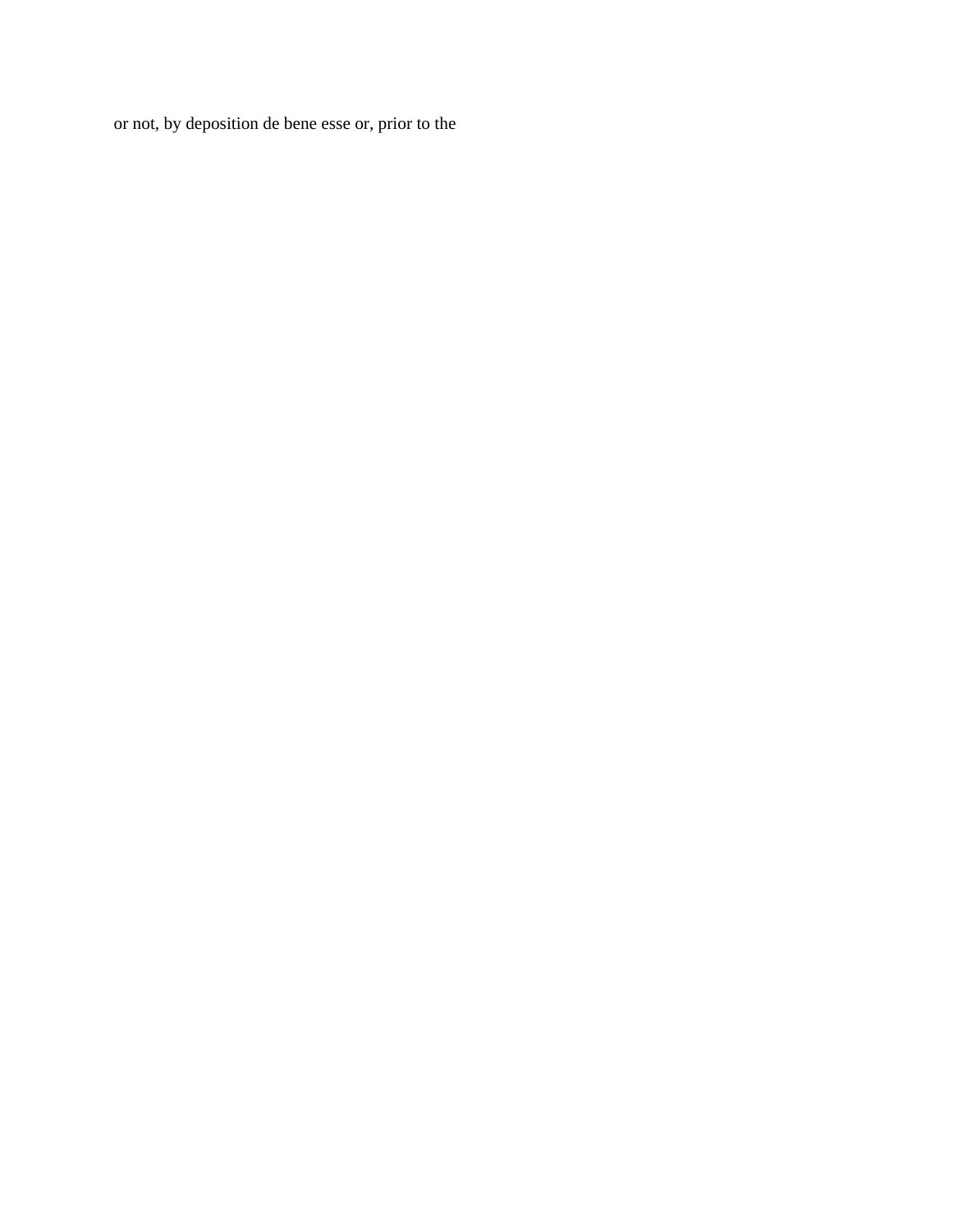pendency of a case, according to the common usage in Chancery. Depositions may be taken orally or upon interrogatories before any person having power to administer oaths and who has been duly designated by the Commission or the presiding trial examiner.

Unless notice be waived, no deposition shall be taken except after at least five (5) days written notice to the parties within the United States, and fifteen (15) days notice when deposition isto be taken elsewhere.

Any party desiring to take the deposition of a witness shall make application in writing to the presiding trial examiner, setting out the reasons why such deposition should be taken, the character of the deposition, the time when, the place where, and the name and Post Office address of the person before whom such deposition is to be taken, the name and Post Office address of each witness, and the subject matter concerning which the witness is expected to testify. If good and exceptional cause be shown, an order containing such instruction will be made and served upon the parties.

In any formal matter not pending before a trial examiner, and in all proceedings not pursuant to formal complaint, application for the taking of a deposition shall be made to the Commission.

Upon application granted, such deposition may be taken before a person having power to administer oaths other than the person designated in the notice, provided reasonable written notice of such change is given the opposing party. Each witness so testifying shall be duly sworn and the adverse party shell have the right to cross examine such witnesses. The questions propounded to the witnesses and the answers thereto shall be reduced to writing, and, in the presence of the officer taking the deposition, read to the witness and subscribed by the witness and certified in usual form by said officer. Thereafter the said officer shall forward said deposition with three copies thereof, in an envelope under seal, endorsed with the title of the case, and addressed to the Commission at its office in Washington, D.C. If in a pending case, such sealed deposition shall immediately be forwarded to the presiding trial examiner and at a time of hearing read in evidence subject to such objections to the questions and answers as were noted at the time of taking the deposition or as would be valid were the witness personally present at such hearing.

## RULE XX. INTERLOCUTORY APPEALS TO THE COMMISSION FROM RULINGS OF TRIAL EXAMINERS

Except as provided for in Rules XIV and XVI, parties shall not have the right to prosecute interlocutory appeals from rulings of a trial examiner during the time the proceeding is pending before him unless it be shown to the Commission that the prompt decision of such appeal is necessary to prevent unusual delay and expense.

## RULE XXI. PROPOSED FINDINGS AND CONCLUSIONS BEFORE TRIAL EXAMINER

At the close of the reception of evidence before the trial examiner in all formal proceedings, or within a reasonable time thereafter to be fixed by the trial examiner, parties may file for consideration by the trial examiner their proposed findings and conclusions, together with their reasons therefor. Such proposals shall be in writing and shall contain exact references to the record and authorities relied on. Sufficient copies thereof shall be filed, pursuant to Rule XII, to provide one (1) copy for each party concerned and three (3) copies additional.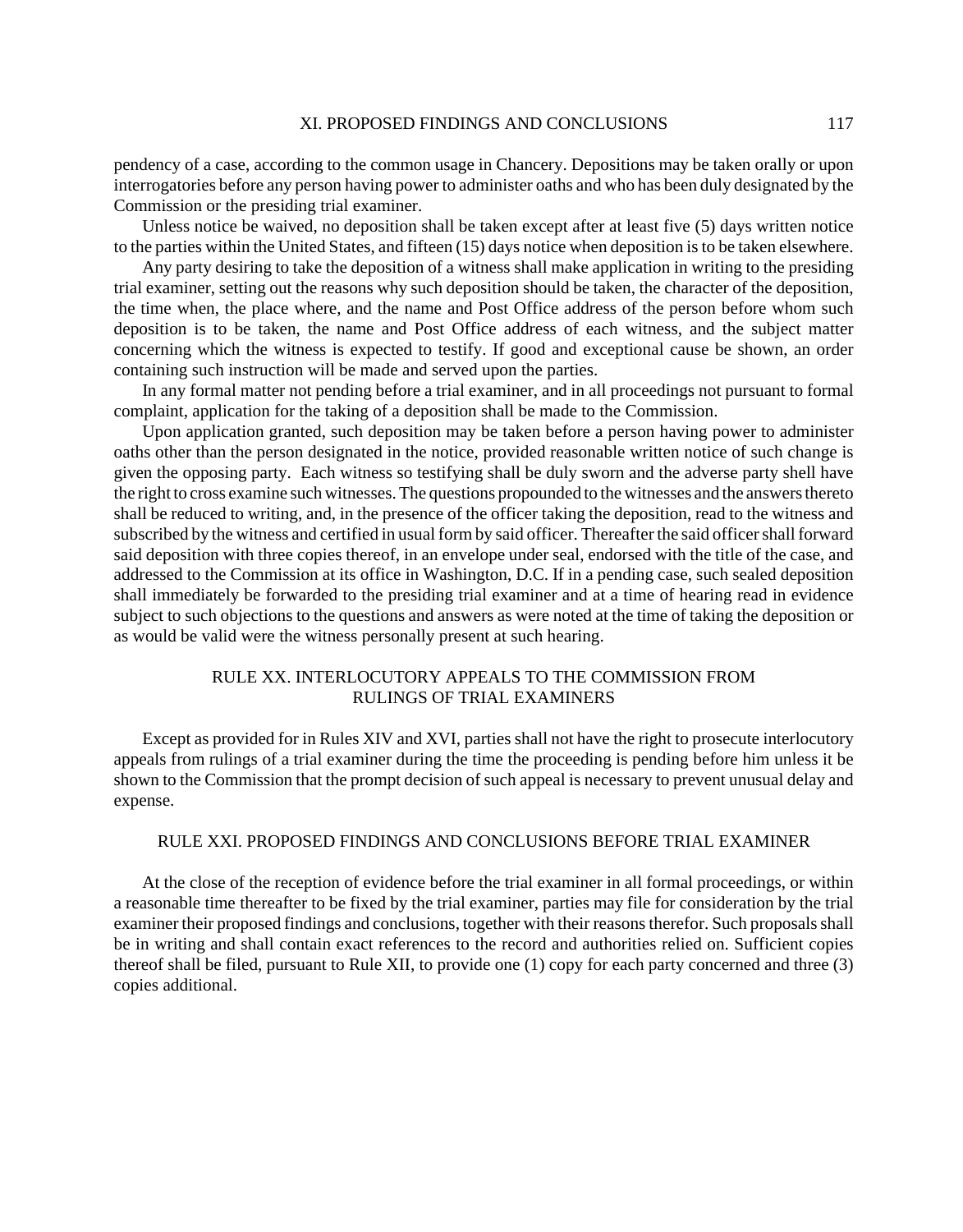Upon request by either party, oral argument may be allowed by the trial examiner. The record shallshow his ruling on each proposed finding and conclusion.

## RULE XXII. TRIAL EXAMINER'S INITIAL DECISION IN ADVERSARY PROCEEDINGS

Within thirty (30) days from the date of the order closing the case before the trial examiner, he shall make and file an initial decision which shall become the decision of the Commission thirty (30) days from service thereof upon the parties unless prior thereto (1) an appeal isfiled under the provisions of Rule XXIII, (2) the Commission by order stays the effective date of the decision, or (3) the Commission, upon its own initiative, issues an order placing the case on its own docket for review. On appeal or review the Commission may exercise all the powers which it would have exercised if it had made the initial decision.

The initial decision shall include a statement of (1) findings and conclusions, with the reasons or bases therefor, upon all the material issues offact, law, or discretion presented on the record; and (2) an appropriate order.

Except where he shall have become unavailable to the Commission, the initial decision in each proceeding shall be made and filed by the trial examiner who presided therein.

No officer, employee, or agent, engaged in the performance of investigative or prosecuting functionsfor the Commission, and no party respondent or his agent or counsel in any case shall, in that or a factually related case, participate or advise in the decision of the trial examiner, except as a witness or as counsel in public proceedings.

All findings, conclusions and orders made and issued by the trial examiner shall be based upon the whole record and support by reliable, probative, and substantial evidence.

At any time prior to the filing of his initial decision the trial examiner may, for good cause shown, reopen the case for the reception of further evidence.

A copy of the trial examiner's initial decision shall be served upon each party, counsel, or other representative who has appeared pursuant to Rule VII.

## RULE XXIII. APPEAL FROM INITIAL DECISION

A. Time for filing notice of intention to appeal.—A notice of Intention to appeal may be filed by any party within ten (10) days after service upon him of the initial decision.

B. Who may appeal.—Any party may file an appeal who shall have filed a notice of intention to appeal in accordance with paragraph A, above.

C. Content of appeal brief.—An appeal shall be presented in the form of a brief, designated appeal brief, and shall contain, in the order here indicated, the following:

(1) A subject index ofthematters presented, with page references, and a table ofthe cases(alphabetically arranged), textbooks and statutes cited, and reference to the pages where they are cited;

( 2 ) A concise abstract or statement of the case;

(3) Exceptions to specific findings and conclusions of fact, or parts thereof, or conclusions of law in the initial decision; exceptions to the failure of the initial decision to include other findings or conclusions of fact, law or discretion; excep-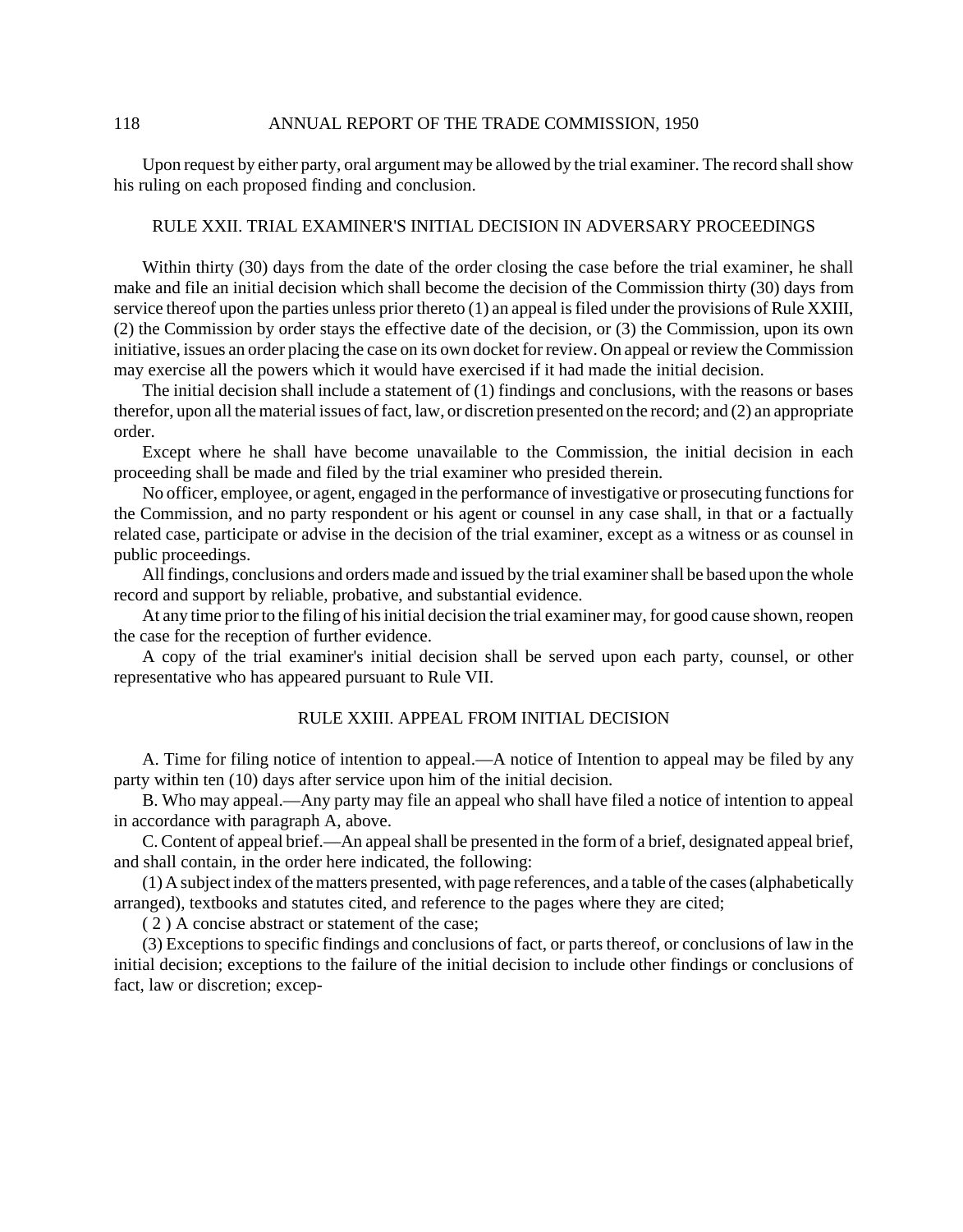tions to any prejudicial error in procedure, including conduct or ruling of the trial examiner; or exceptions to the substance or form of the order or part thereof; together with proposed findings of fact, conclusions of fact or of law, and an order, or parts thereof, in lieu of those to which exception is taken, with specific' page references to the parts of the record or the authority relied upon;

(4) Argument exhibiting clearly points of fact and of law relied upon in support of each exception taken, together with specific page references to the parts of the record cited and the legal or other authorities relied upon.

D. Limit of appeal.—No matter not included in the appeal brief may thereafter be presented to the Commission, in oral argument or otherwise.

E. Content of opposing brief.—The brief of a party opposing an appeal, designated opposing brief', shall contain only facts, reasons and arguments in opposition to exceptions taken in the appeal brief, except as may be deemed necessary to correct any inaccuracy or omission in the appeal brief.

F. Time for filing.—An appeal brief shall be filed within thirty (30) days from date of service of the initial decision. An opposing brief shall be filed within twenty (20) days afterservice of the appeal brief. No further brief stall be filed except by special leave granted.

G. Number.—Twenty (20) copies of the notice of intention to appeal and of all briefs shall be filled.

H. Form.—All briefs shall be printed, multigraphed, or otherwise neatly processed on good unglazed white paper in type not smaller than ten (10) point double leaded, citations and quotations single leaded; footnotes not less than eight (8) point single leaded. Type page shall not be more than twenty-nine (29) picas wide by approximately forty-eight (48) picas deep and trimmed page shall be seven (7) inches by ten (10) inches, with an inside margin of not less than one (1) inch.

I. Length.—Unless leave be granted, no brief shall exceed seventy-five (75) printed pages.

J. Signing.—At least one copy of the notice of intention to appeal and of each brief shall be signed in ink by the submitting party.

## RULE XXIV. ORAL ARGUMENTS

Oral arguments before the Commission shall be had as ordered, on written application of the Director, Bureau of Litigation of this Commission, or of the respondent, or of attorney for respondent, filed at the time of filing brief.

Oral arguments before the Commission shall be reported stenographically unless otherwise ordered by the Commission.

#### RULE XXV. COMMISSION'S ADJUDICATION

Upon appeal of a case to the Commission from the initial decision, the Commission will consider such parts of the record as are cited therein, or which may be necessary to resolve the issues presented, and in addition will, to the extent necessity or desirable, exercise all the powers which it would have exercised if it had made the initial decision. The Commission will thereafter rule upon each exception taken to the initial decision and render its decision, incorporating therein (a) that part of the initial decision which is affirmed;

\_\_\_\_\_\_\_\_\_\_\_\_\_\_

<sup>&</sup>lt;sup>2</sup> Under the reorganization announced by the Commission on May 15, 1950, and effective June 1, 1950, such an application would be in order by the Director of the Bureau of Antimonopoly or the Director of the Bureau of Antideceptive Practices, as the case might be.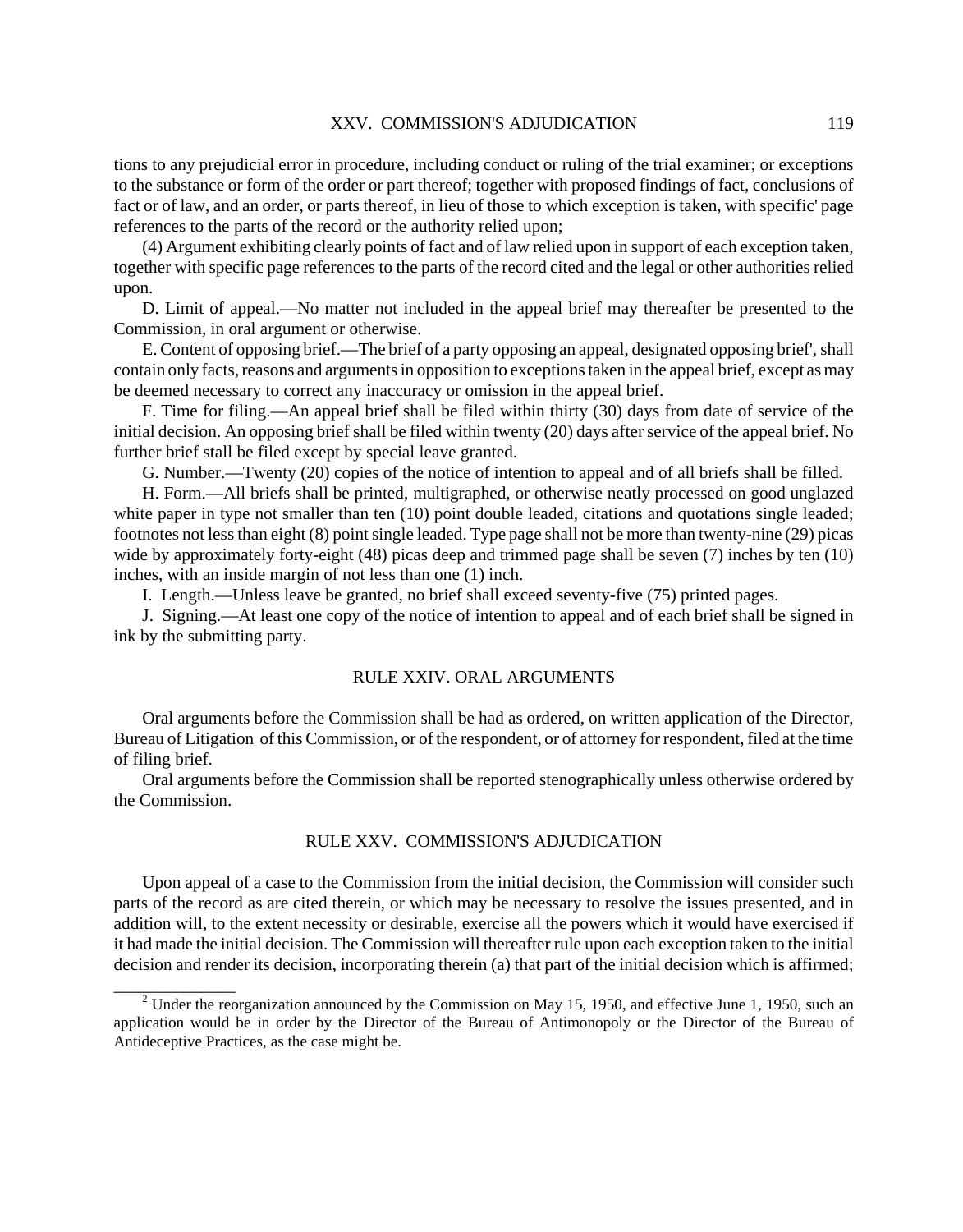(b) any additional findings as to facts, law, or discretion; and (c) such an order as it may deem just and appropriate.

No officer, employee or agent, engaged in the performance of investigative or prosecuting functions for the Commission, and no party respondent or his agent or counsel in any case shall, in that or a factually related case, participate or advise in the decision of the Commission, except as a witness or as counsel in public proceedings.

## RULE XXVI. REPORTS SHOWING COMPLIANCE WITH ORDERS AND WITH STIPULATIONS

In every case in which the Commission shall have issued an order to cease and desist, and in every instance in which the Commission approves and accepts a stipulation wherein a party agrees to cease and desist from the unlawful method, acts, or practices involved, the respondent or respondents named in such order and the party or parties so stipulating shall file with the Commission within sixty (60) days after service of such order, or within sixty (60) days after notice of approval of such stipulation, a report, in writing, setting forth in detail the manner and form in which they have complied with said order or with said stipulation: Provided, however, That if within the said sixty (60) day period respondentshall file petition for review in a circuit court of appeals, the time for filing report of compliance will begin to run de novo from the final judicial determination; and provided further that where the order prevents the use of a false advertisement of a food, drug, device, or cosmetic, which may be injurious to health because of results from such use under the conditions prescribed in the advertisement, or under such conditions as are customary or usual, or if the use of such advertisement is with intent to defraud or mislead, an interim report stating whether and how respondents intend to comply shall be filed within ten (10) days.

Within its discretion, the Commission may require any respondent upon whom such order has been served, and any party entering into such stipulation, to file with the Commission, from time to time thereafter, further reports in writing, setting forth in detail the manner and form in which they are complying with said order or stipulation.

Reports of compliance shall be signed in ink by respondents or by the parties stipulating.

## RULE XXVII. REOPENING OF PROCEEDINGS

In any case where an order to cease and desist has been issued by the Commission it may, upon notice to the parties, modify or set aside, in whole or in part, its report of findings as to the facts or order in such manner as it may deem proper at any time prior to expiration of the time allowed for filing a petition for review or prior to the filing of the transcript of record in the proceeding in a Circuit Court of Appeals of the United States pursuant to a petition for review or for enforcement of such order.

In any case where an order to cease and desist issued by the Commission has become final by reason of court affirmance or expiration of the statutory period for court review without a petition for such review having been filed, the Commission may at any time after reasonable notice and opportunity for hearing as to whether changed conditions of fact or of law or the public interest so require, reopen and alter, modify or set aside in whole or in part its report of findings as to the facts or order therein whenever in the opinion of the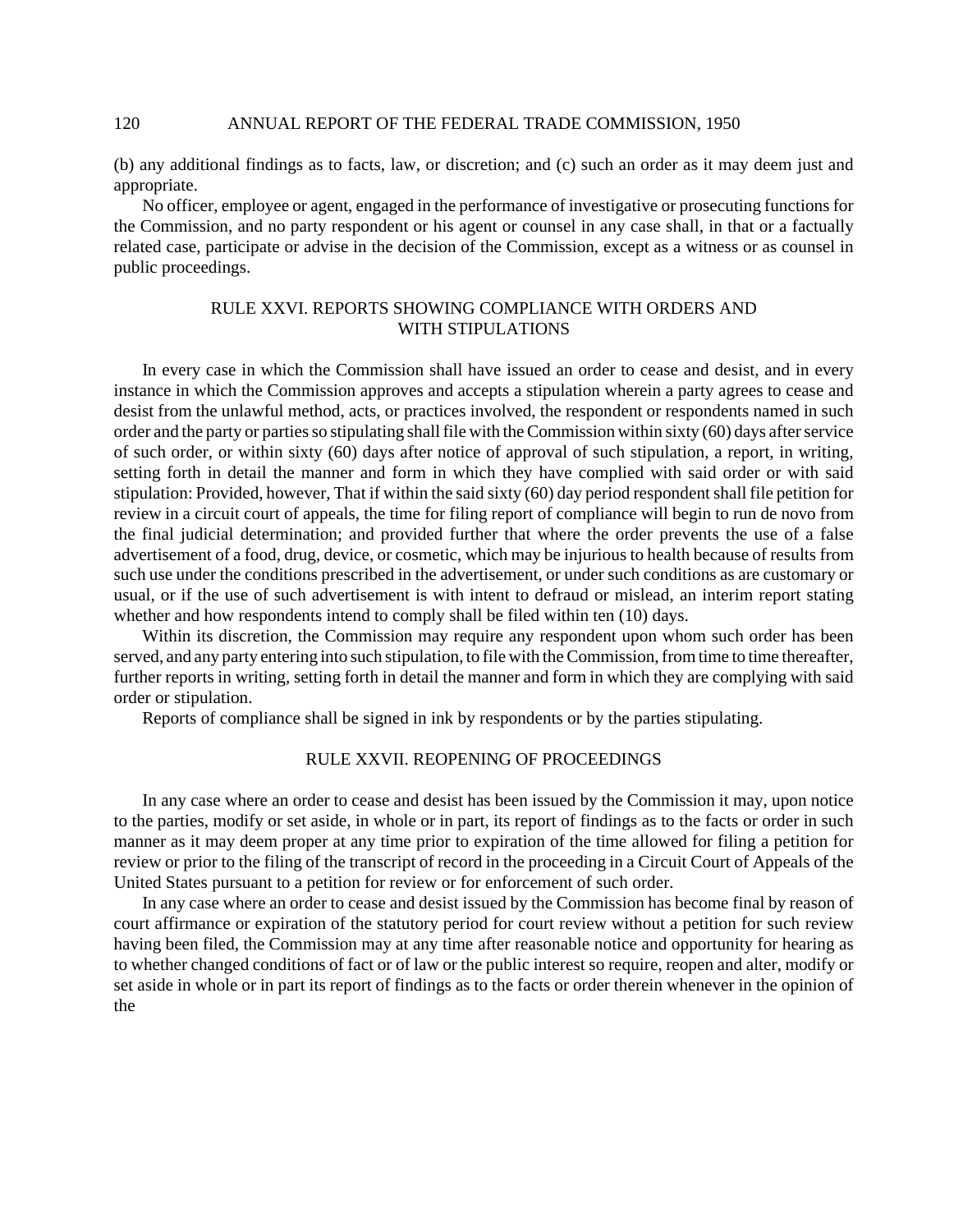#### XVIII. TRADE PRACTICE CONFERENCE PROCEDURE 121

Commission, after such hearing, such action is required by said changed, conditions or by the public interest. In any case where an order dismissing a formal complaint of the Commission has been entered the Commission may, upon reasonable notice to the parties and opportunity for a hearings to whether said proceeding should be reopened, issue an order reopening the same whenever, in the opinion of the Commission, changed conditions of fact or of law or the public interest so require.

## RULE XXVIII. TRADE PRACTICE CONFERENCE PROCEDURE

(a) Purpose.—The trade practice conference procedure has for its purpose the establishment, by the Commission, of trade practice rules in the interest of industry and the purchasing public. This procedure affords opportunity for voluntary participation by industry groups or other interested parties in the formulation of rules to provide for elimination or prevention of unfair methods of competition, unfair or deceptive acts or practices and other illegal trade practices. They may also include provisions to foster and promote fair competitive conditions and to establish standards of ethical business practicesin harmony with public policy. No provision orrule, however,may be approved by theCommission which sanctions a practice contrary to law or which may aid or abet a practice contrary to law.

(b) When authorized.—Trade practice conference proceedings may be authorized by the Commission upon its own motion or upon application therefor whenever such proceedings appear to the Commission to be in the interest of the public. In authorizing proceedings, the Commission may consider whether such proceedings appear to have possibilities (1) of constructively advancing the best interests of industry on sound competitive principles in consonance with public policy, or (2) of bringing about more adequate or equitable observance of laws under which the Commission has jurisdiction, or (3), of otherwise protecting or advancing the public interest.

(c) Application.—Application for a trade practice conference may be filed with the Commission by any interested person, party, or group. Such application shall be in writing and be signed by the applicant or the duly authorized representative of the applicant or group desiring such conference. The following information, to the extent known to the applicant, shall be furnished with such application or in a supplement thereto:

(1) A brief description of the industry, trade, or subject to be treated.

(2) The kind and character of the products involved.

(3) The size or extent and the divisions of the industry or trade groups concerned.

(4) The estimated total annual volume of production or sales of the commodities involved.

(5) List of membership of the industry or trade groups concerned in the matter.

(6) A brief statement of the acts, practices, methods of competition or other trade practices desired to be considered, or drafts of suggested trade practice rules.

(d) Informal discussions with members of the Commission'sstaff—Any interested person or group may, upon request, be granted opportunity to confer In respect to any proposed trade practice conference with the Commission's trade practice conference office, either prior or subsequent to the filing of any such application. They may also submit any pertinent data or information which they desire to have considered. Such submission shall be made during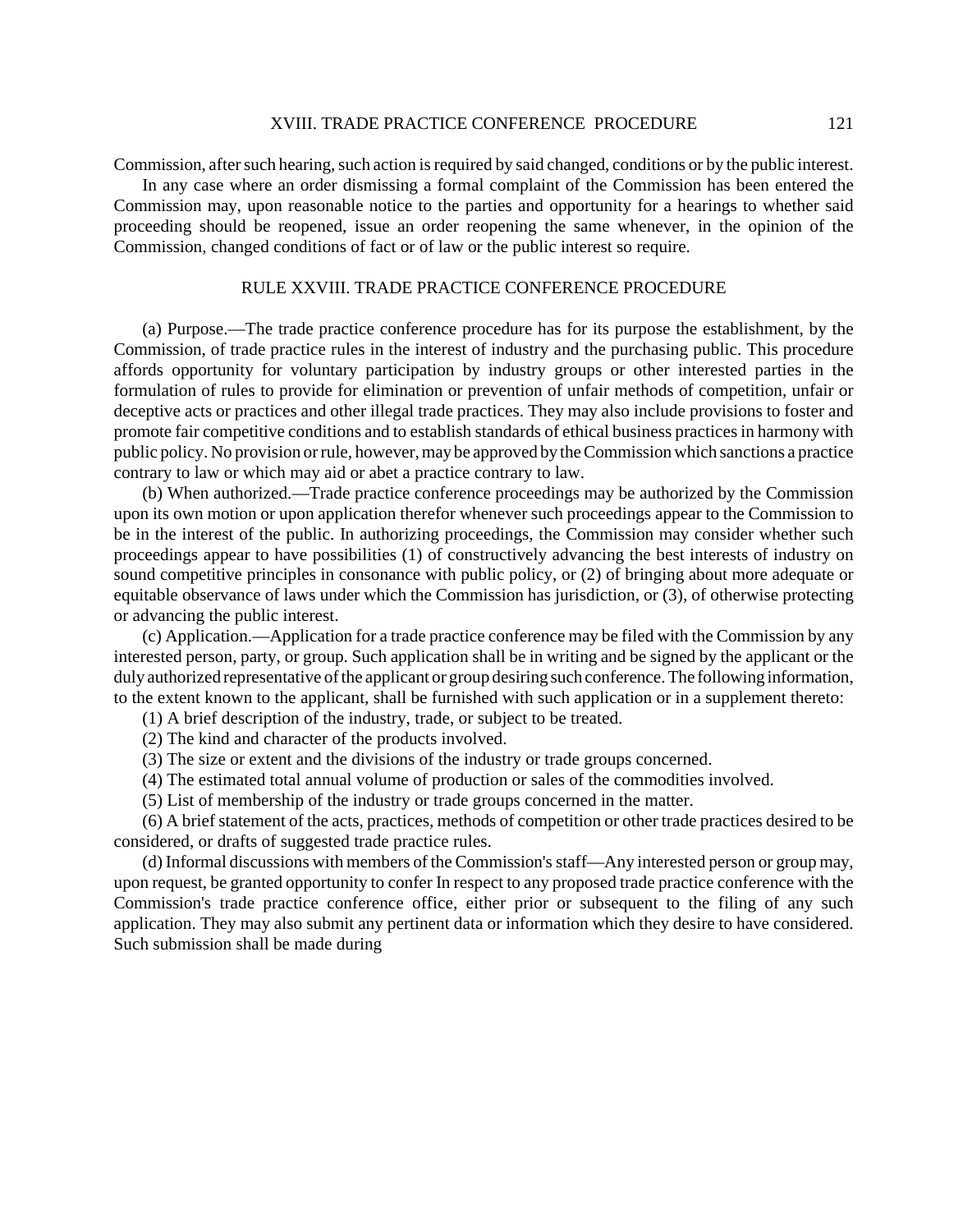such period of time as the Commission or its duly authorized official may designate.

(e) Industry conferences.—Public notice of the time and place of any such authorized conference shall be issued by the Commission. A member of the Commission or of its staff: shall have charge of the conference and shall conduct the conference pursuant to direction of the Commission and in such manner as will facilitate the proceeding and afford appropriate consideration of matters properly coming before the conference. A transcript of the conference proceedings shall be made, which, together with all rules, resolutions, modifications, amendments or other matters offered, shall be filed in the office of the Commission and submitted for its consideration.

(f) Public hearing on proposed rules.—Before final approval by the Commission ofrulesfor an industry, and upon public notice, further opportunity shall be afforded by the Commission to all interested persons, corporations or other organizations, including consumers, to submit in writing relevant suggestions or objections and to appear and be heard at a designated time and place.

(g) Promulgation of rules.—When trade practice rules shall have been finally approved and received by the Commission, they shall be promulgated by official order of the Commission and published, pursuant to law, in the Federal Register. Said rules shall become operative thirty (30) days from date of promulgation or at such other time as may be specified by the Commission. Copies of the final rules shall be made available at the office of the Commission. Under the procedure of the Commission a copy of the trade practice rules as promulgated by the Commission is sent to each member of the industry whose name and address is available, together with an acceptance form providing opportunity to such member to signify his intention to observe the rules in the conduct of his business.

(h) Violations.—Complaints as to the use, by any person, corporation or other organization, of any act, practice or method inhibited by the rules may be made to the Commission by any person having information thereof. Such complaints, if warranted by the facts and the law, will receive the attention of the Commission in accordance with the law. In addition, the Commission may act upon its own motion in proceeding against the use of any act, practice or method contrary to law.

(i) Amendment of rules.—Trade Practice rules may be amended or rescinded by the Commission upon its own motion or upon application filed with it by any interested person, party, or group. Such application shall be in writing, signed by the applicant or his duly authorized representative, and shall set forth the reasons for the requested action.

#### RULE XXIX. PUBLIC INFORMATION

The Rules of Practice of the Commission, and such amendments as may be made thereto, shall be published in the Federal Register and may be obtained from the Commission upon application.

The findings, conclusions of law, and final orders of the Commission in respective formal proceedings and a digest; of accepted stipulations to desist from unlawful practices shall be published in the official reports of the Commission.

Trade Practice Conference Rules for respective industries, issued under Rule XXVIII hereto, may be obtained upon application to the Commission and shall be published in the Federal Register.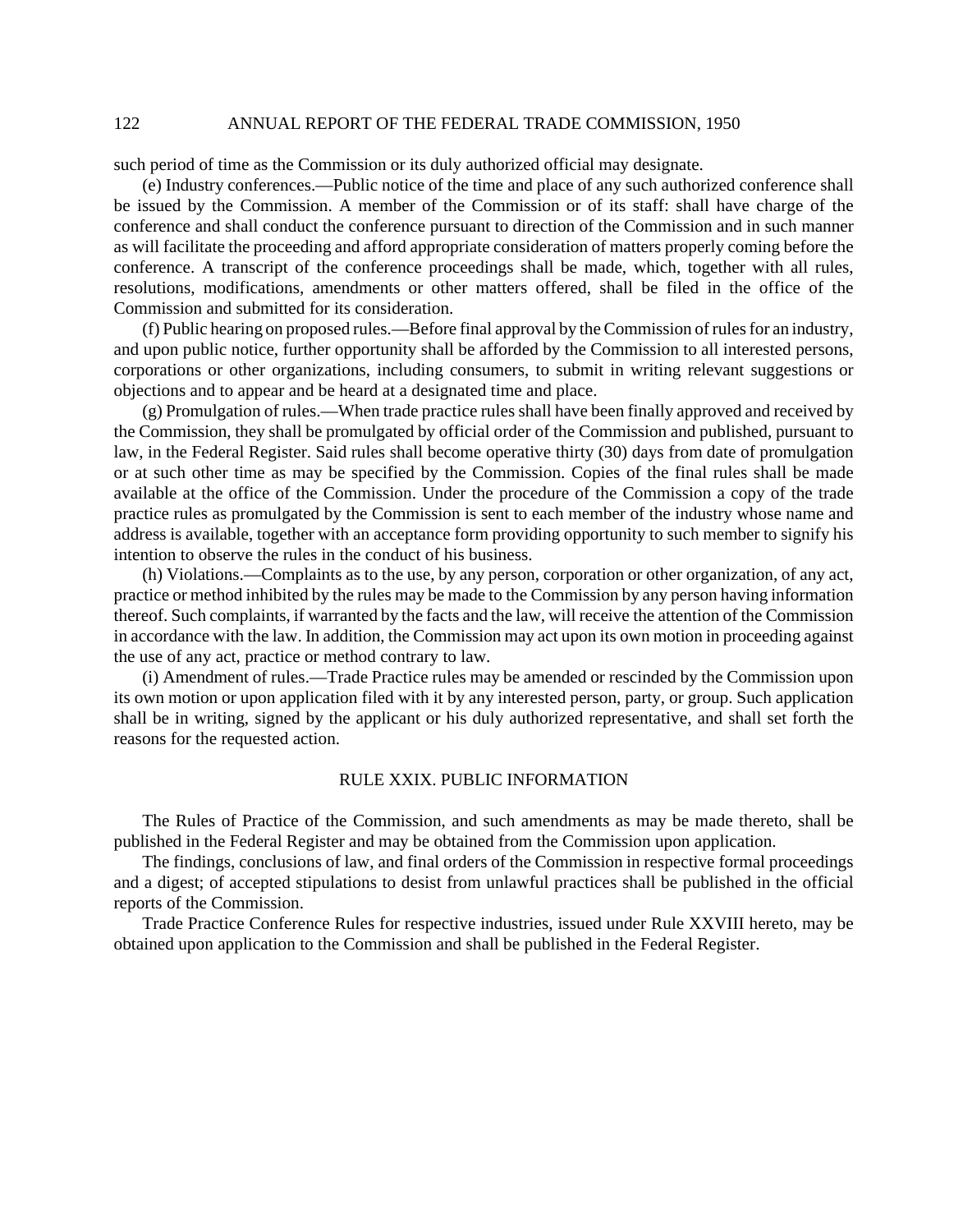Information concerning the activities of the Commission will be released from time to time under the direction or pursuant to the authority of the Commission.

In proceedings instituted by the issuance of formal complaint, the pleadings, transcript of testimony, exhibits, and all documents received in evidence or made a part of the record therein shall be available for inspection and copying by the public at the convenience of the Commission.

Documents, records, and reports made public by the Commission, including stipulations to cease and desist, certain trade practice conference records, and certain papers filed under the Wool Products Labeling Act, shall be available for inspection and copying at the convenience of the Commission.

The records and files of the Commission, and all documents, memoranda, correspondence, exhibits, and information of whatever nature, other than the documentary matters above described, coming into the possession or within the knowledge of the Commissioner any of its officers or employees in the discharge oftheir official duties, are confidential, and none ofsuch material orinformation may be disclosed, divulged, or produced for inspection or copying except under the following circumstances:

Upon good cause shown, the Commission may by order direct that certain records, files, papers, or information be disclosed to a particular applicant.

(a) Application by a member of the public for such disclosure shall be in writing, under oath, setting forth (1) the interest of the applicant in the subject matter; (2) a description of the specific information, files, documents, or other material inspection of which is requested; (3) whether copies are desired; and (4) the purpose for which the information or material, or copies, will be used in the application is granted. Upon receipt of such an application the Commission will take action thereon, having due regard to statutory restrictions, its rules of practice, and the public interest.

(b) In the event that confidential material is desired for inspection, copying, or use by some agency of the Federal or a State Government, a request therefore may be made by the administrative head of such agency. Such request shall be in writing, and shall describe the information or material desired, its relevancy to the work and function of such agency and, if the production of documents or records of the taking of copies thereof is asked, the use which is intended to be made of them. The Commission will consider and act upon such requests, having due regard to statutory restrictions, itsrules of practice, and the public interest

In cases in which an officer or employee of the Commission has been lawfully served with a subpoena duces tecum, material designated herein as confidential shall be produced only when and as authorized by the Commission. Service of such subpoena shall immediately be reported to the Commission with a statement of all relevant facts. The Commission will thereupon enter such order or give such instructions as it shall deem advisable in the premisses. If the officer or employee so served has not received instructions from the Commission prior to the return date of subpoena, he shall appear in response thereto and respectfully decline to produce the documents or records subpoenaed (pointing out that he is not permitted to do so under this rule), and request a continuance pending action by or instructions from the Commission. If, notwithstanding, the court or other body orders the production of any of the material subpoenaed, the officer or employee shall immediately report the facts to the Commission.

919025—51——9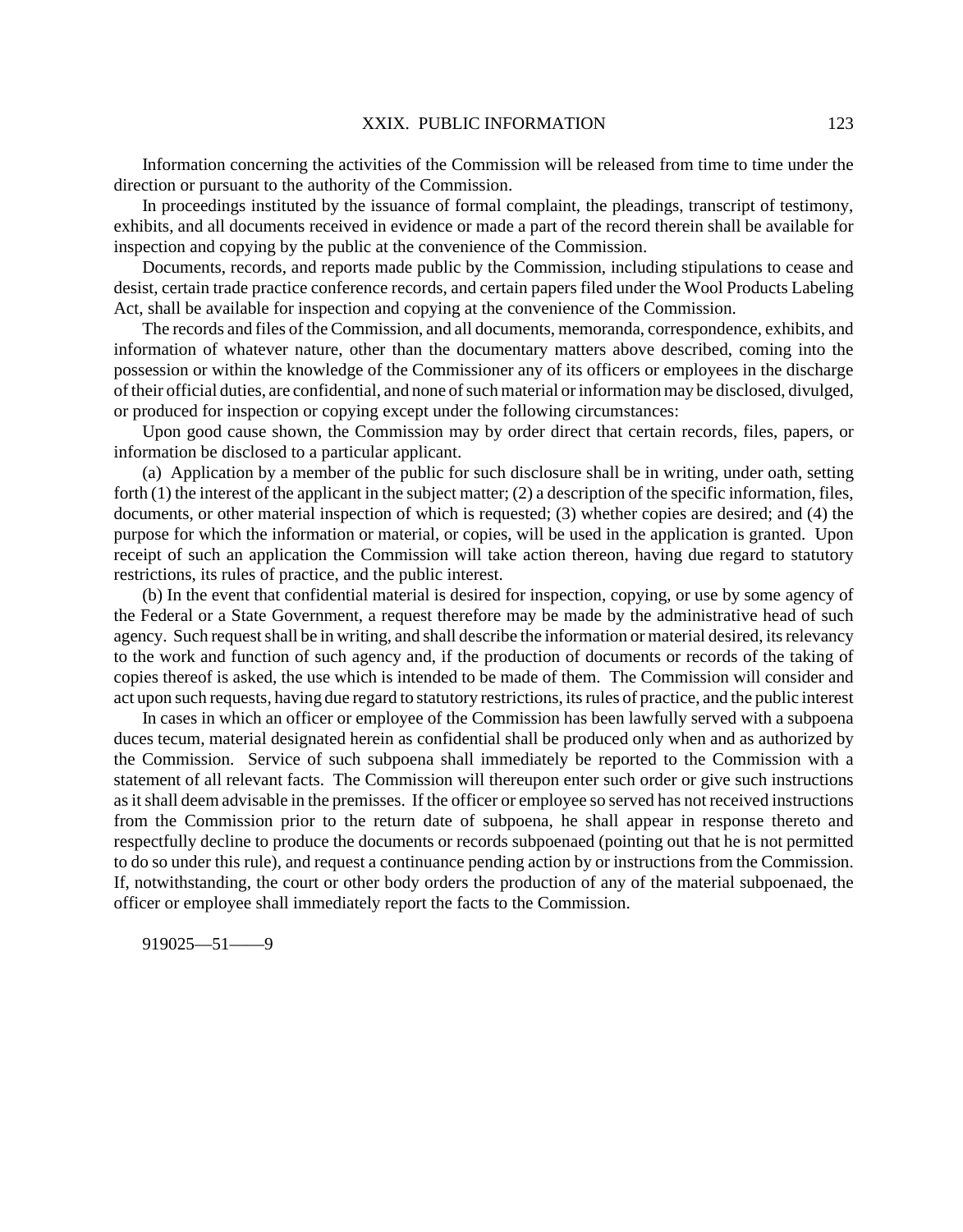#### RULE XXX. PROCEDURE FOR ESTABLISHING QUALITY LIMITS

## A. How Initiated

Proceedings for the establishment of a quantity limit rule are initiated by resolution of the Commission either upon its own motion or pursuant to petition therefor.

#### B. Petition for Establishment, Amendment or Repeal of a Quantity-Limit Rule

Any interested party may at any time file with the Commission, in writing, a request or petition for the establishment of a quantity-limit rule for any commodity or class of commodities, or for the revision or repeal of a previously established rule. Such petition shall state the petitioner's interest and such relevant facts, documented if possible, as may tend to show the need for the action requested.

#### C. Investigation

If the Commission believes that consideration should be given to the fixing or establishing of quantity limits for a particular commodity or class of commodities, it shall initiate an investigation thereof by appropriate resolution Such investigation shall include the ascertainment of facts and information concerning the quantity differentials granted to purchasers in the distribution of the particular commodity or class of commodities, the number of available purchasers of given quantities, and facts and information pertinent to competitive conditions existing in the distribution thereof. The investigation shall be nonpublic and facts and information so obtained, such as the names of purchasers, the volume of their purchases, prices paid, conditions of sale and the details of competitive relations, shall not be published except in composite form so as not to reveal facts as to specific parties.

(1) Voluntary process.—Investigation shall be conducted by any authorized agent or agents of the Commission, who may, by interview, conference, correspondence or otherwise, request any person believed to have information or documents relevant to the inquiry to furnish such information orally or in writing, or to produce or permit the copying of such documents.

(2) Compulsory process.—In the conduct of such investigation, the Commission may invoke any or all of the compulsory processes authorized by law and every person in any manner required to respond to such process shall be given actual notice of the purpose of the investigation.

The compulsory process which may be involved shall include the following:

(a) The issuance of a subpoena directing the party named therein to appear before the officer designated therein and to testify to facts and matters under investigation or produce documentsrelating thereto, or both. Oral information obtained by this compulsory process shall be under oath and a stenographic record shall be made thereof;

(b) The issuance of a notice to a corporation, to produce for examination and copying documentsrelating to any matter under investigation;

(c) The issuance of an order requiring a coloration to file a special report or answersin rising to specific questions.

(3) Rights of witnesses under compulsory process.—(a) Any person required to attend and testify or submit documents or other data shall be entitled to retain or, on payment of lawfully prescribed cost, procure a copy of any document produced by such person and a copy of the transcript of his own testimony;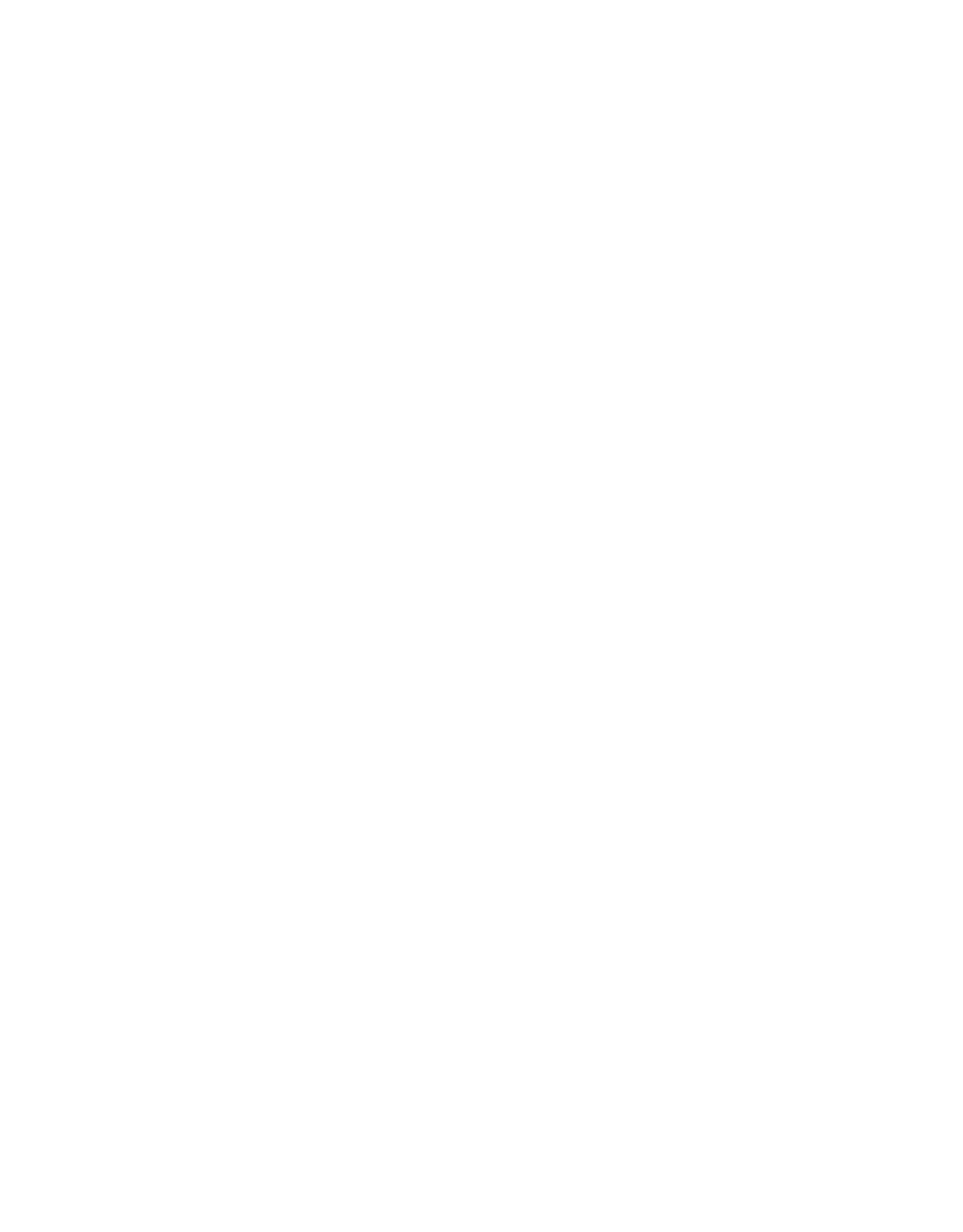### XXX. PROCEDURE FOR ESTABLISHING QUANTITY LIMITS 125

(b) Any person compelled to appear at an investigation nay be accompanied and advised by counsel or other qualified representative or by both, but such counsel or qualified representative may not, as a matter of right, otherwise participate in the investigation.

## 1. Hearing on Proposed Quantity-Limit Rule

(1) Formulation of proposed rule.—When, after due consideration of the facts and information so obtained, it shall appear to the Commission that available purchasers in greater quantities are so few as to render differentials on account thereof unjustly discriminatory or promotive of monopoly in any line of commerce, it shall formulate a proposed quantity-limit rule.

(2) Publication of proposed rule.—The proposed quantity-limit rule shall be published in the Federal Register and otherwise, to the extent practicable, made available to interested parties, and the notice thereof shall include the following:

(a) The rule, amended rule, or repeal proposed;

(b) statement of the purpose to be accomplished by the proposed rule, together will a reference to the authority under which the rule is proposed and the ultimate matters of fact in support thereof;

(c) A statement ofthe time within which any interested personmay present to theCommission in writing, in accordance with paragraph  $(D)$  (3)(a) of this section, any data, views or argument concerning the proposed rule and within which time to present, if desired, a request for opportunity to be heard orally thereon.

(3) Method of presenting views, data and argument—(a) Written data.—Seven copies of such written views, data and argument shall be submitted to the Commission, and shall conform to the requirements of Rule XII of the Commission's rules of practice.

(b) Oral hearing.—Oral hearing may be granted within the discretion of the Commission

#### E. Promulgation of Quantity-Limit Rule.

After the consideration of the results of its investigation or investigations and of the data, views and arguments presented by interested parties, the Commission will, if it deems such action warranted, promulgate a quantity-limit rule. Such rule, which may be the proposed rule or a modification or revision thereof, shall fix and establish maximum quantities of the particular commodity or class of commodities upon which differentials on account of quantity may thereafter be granted. Such quantity-limit rule shall be published in the Federal Register, together with a reference to the authority or authorities therefor, a statement of its basis and purpose, and the effective date thereof, which shall be not less than thirty (30) days after the date of such publication.

## F. Amendment or Repeal of Quantity-Limit Rule

The procedure for the amendment or repeal of a quantity-limit rule shall be the same as that for the establishment of a new quantity-limit rule.

#### G. Enforcement of Quantity-Limit Rule

Procedure in cases of violations of a quantity-limit rule shall be in accordance with the Commission's applicable rules of practice.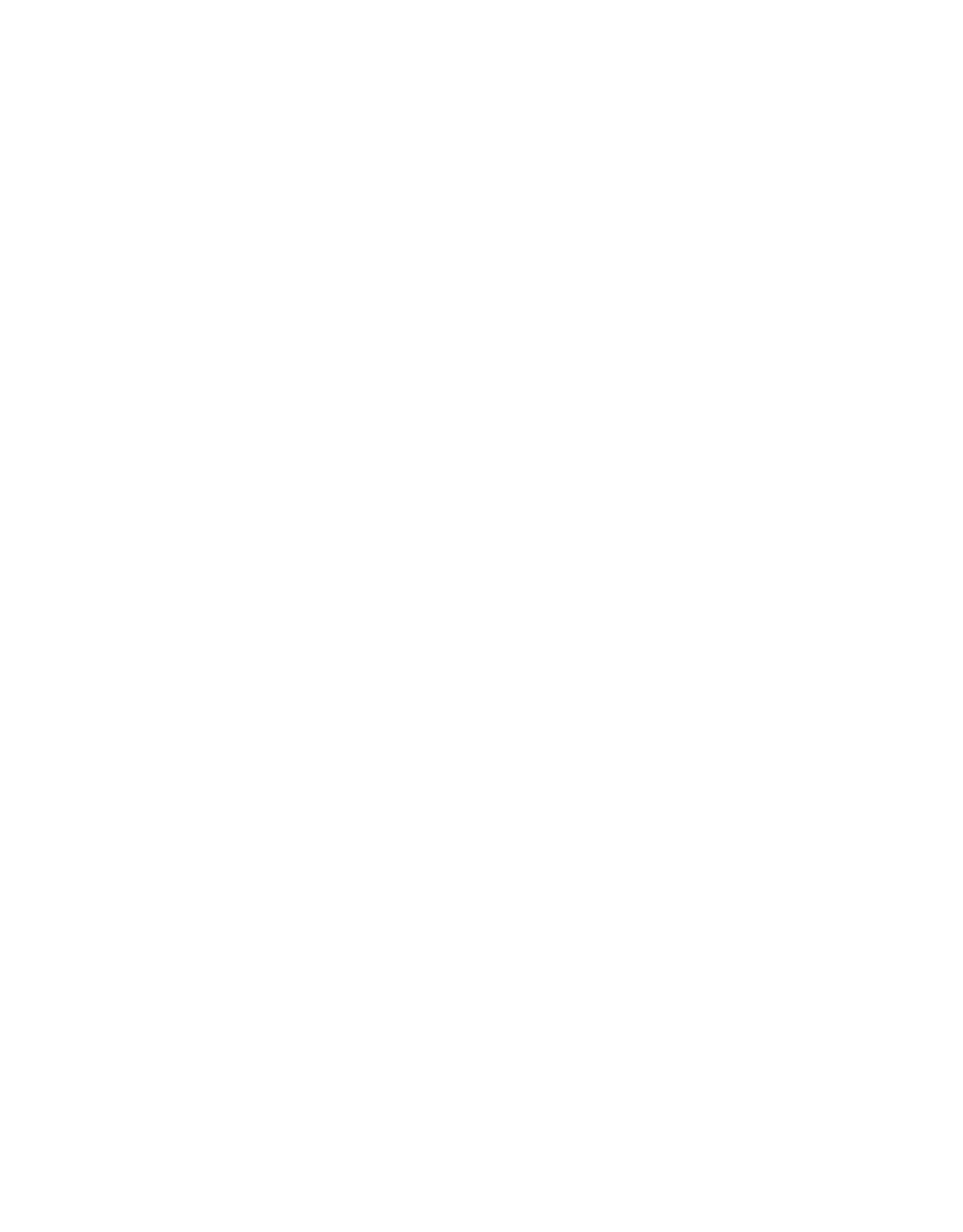## RULE XXXI. PETITIONS FOR THE ISSUANCE, AMENDMENT, OR REPEAL OF RULES

Any interested person may petition for the issuance, amendment, or repeal of a rule. Such petitions shall specifically set forth the proposed rule, amendment, or repeal, together with a statement of the basis for and reasons supporting the proposal made, and seven copies of such petition shall be filed. After consideration of any such petition, the Commission will take such action with respect thereto as it deems appropriate and duly inform petitioner thereof.

When, pursuant to a petition therefor, or upon its own motion, the Commission proposes to issue a substantive rule or amend or repeal such a rule, notice thereof and further rule-making procedure will be in conformity with the provisions of Section of the Administrative Procedure Act.

This rule is not applicable to matters provided for under Rules XXVIII and XXX.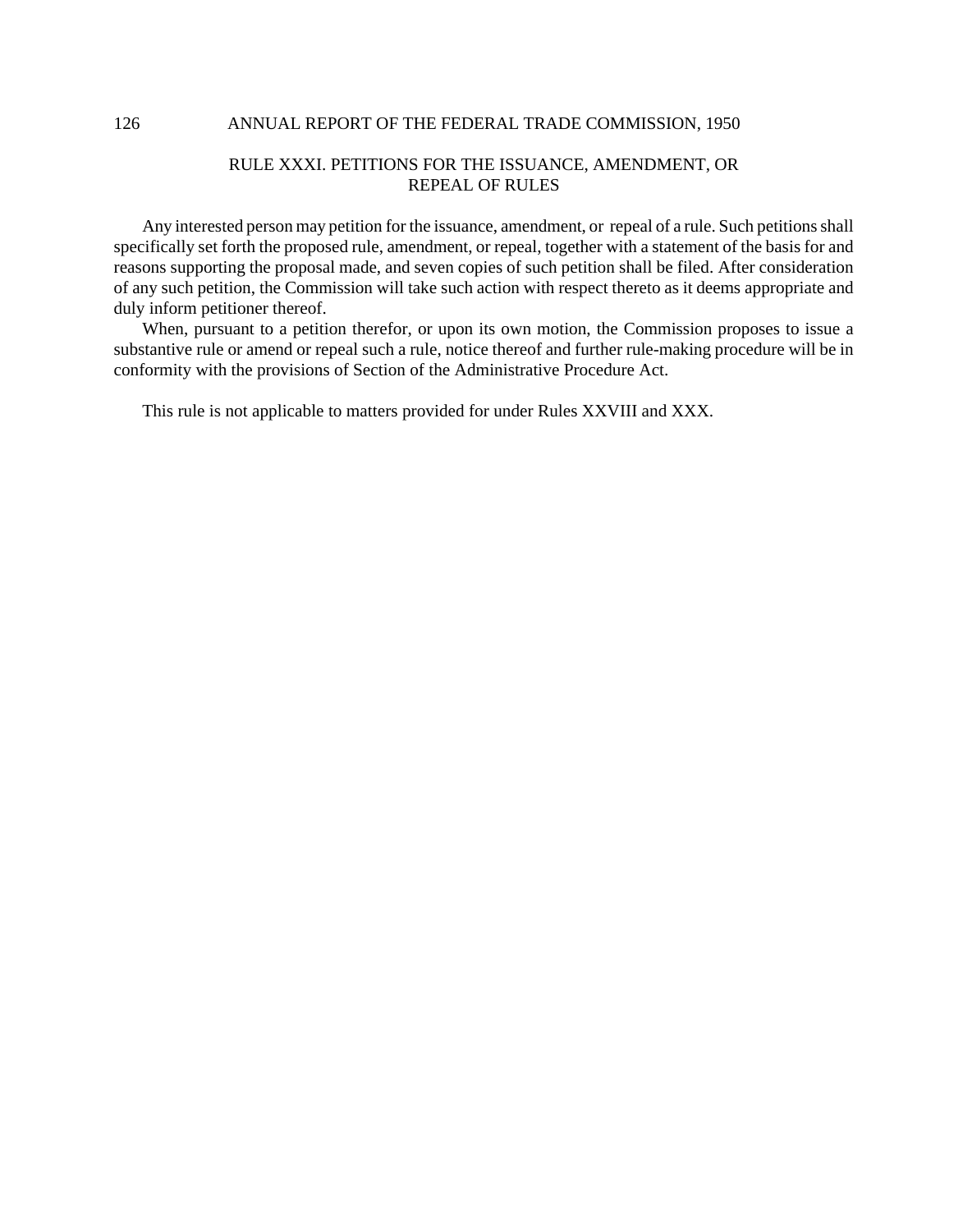# STATEMENT OF POLICY<sup>1</sup>

## STATUS OF APPLICANT OR COMPLAINANT

The so-called "applicant" or complaining party has never been regarded as a party in the strictsense. The Commission acts only in the public interest. It has always been and now is the rule not to publish or divulge the name of an applicant or complaining party, and such party has no legal status before the Commission except where allowed to intervene as provided by the statute

## POLICY AS TO PRIVATE CONTROVERSIES

It is the policy of the Commission not to institute proceedings against alleged unfair methods of competition or unfair or deceptive acts or practices where the alleged violation oflaw is a private controversy redressable in the courts, except where said practices tend to affect the public. In cases where the alleged injury is one to a competitor only and is redressable in the courts by an action by the aggrieved competitor and the interest of the public is not involved, the proceeding will not be entertained.

## SETTLEMENT OF CASES BY TRADE PRACTICE CONFERENCE AND STIPULATION AGREEMENTS

Upon the promulgation of trade practice conference rules for an industry, an examination will be made of all charges oflaw violations bymembers ofthat industry then pending before the Commission which have not reached the formal stage through the issuance of complaint. In those instances in which the pending charges are adequately covered by the trade practice conference rules, and which are not excluded by the exceptions hereinafter stated, the Commission will consider the advisability of closing the matters without prejudice to reopening whenever that action appears to be warranted. In such instances consideration will be given to whether or not a proposed respondent has subscribed to the trade practice conference rules for his industry, to whether or not there is adequate reason to believe that he is in fact complying with such rules and will continue to do so, and to whether or not the public interest or the applicable statute requires any further proceedings.

Upon the promulgation of trade practice conference rules for an industry, formal complaints which have not then been adjudicated and in which the charges are adequately covered by such rules, and which are not excluded by the exceptions hereinafter stated, may be brought directly before the Commission on motion to suspend without prejudice to the Commission's right to resume the proceeding. In considering such motions the Commission will be guided by factors similar to those outlined above with respect to informal matters.

\_\_\_\_\_\_\_\_\_\_\_\_\_\_\_

<sup>&</sup>lt;sup>1</sup> The statement of policy which follows, with the exception of "Cooperation With Other Agencies," is published as amended on August 19, 1947, and promulgated through the Federal Register for August 29, 1947.

For exception referred to see footnote on p. 130.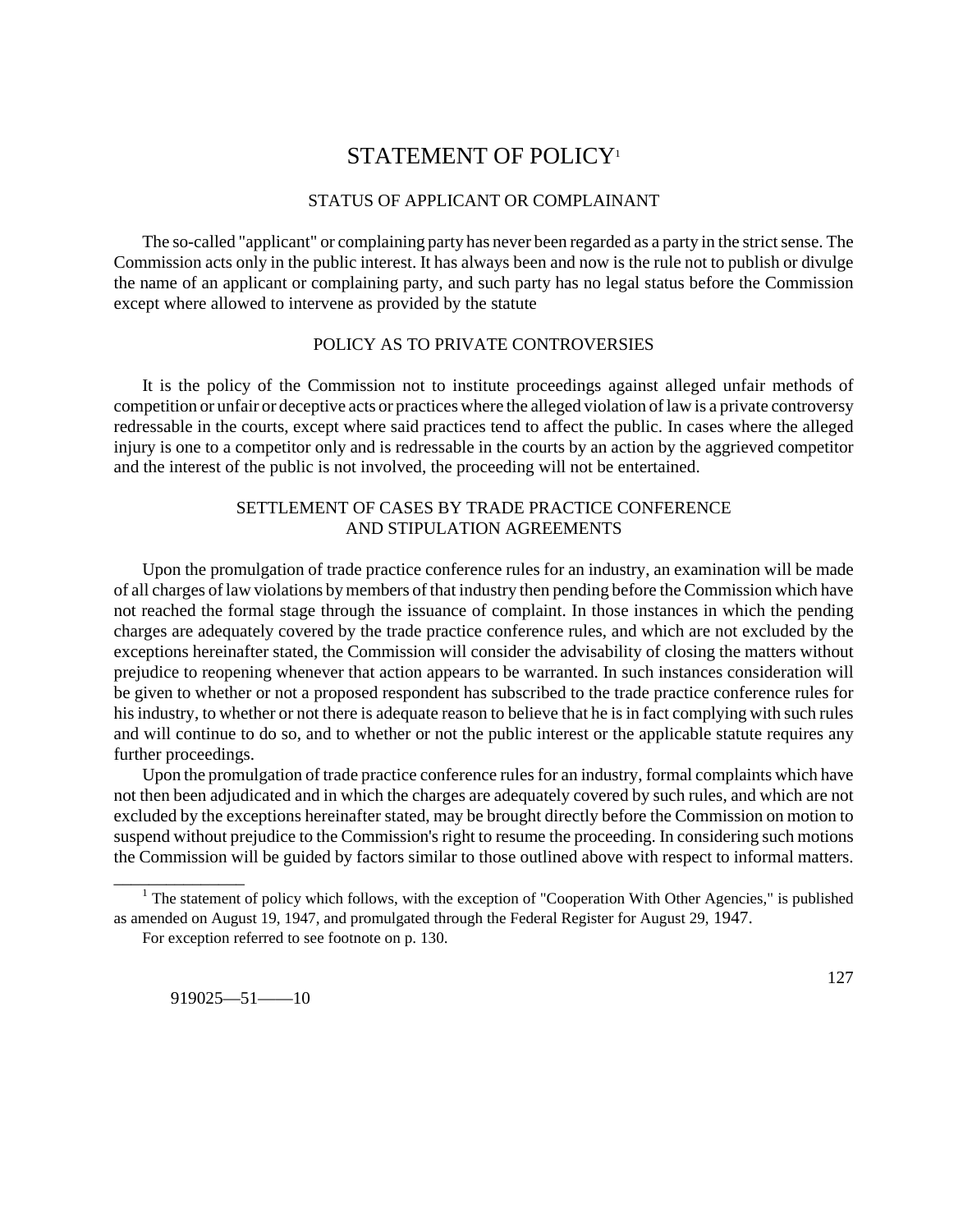Whenever the Commission shall have reason to believe that any person has been or is using unfair methods of competition or unfair or deceptive acts or practices in commerce, and that the interest of the public will be served by so doing, it may, in instances which are not excluded by the exceptions hereinafter stated, withhold service of complaint and extend to the person opportunity to execute a stipulation satisfactory to the Commission, in which the person, after admitting the material facts, promises and agrees to cease and desist from and not to resume such unfair methods of competition or unfair or deceptive acts or practices. All such stipulations shall be matters of public record, and shall be admissible as evidence of prior use of the unfair methods of competition or unfair or deceptive acts or practices involved in any subsequent proceeding against such person before the Commission.

It is the policy of the Commission to utilize the trade practice conference and stipulation procedures to encourage widespread observance of the' law by enlisting the cooperation of members of industries and informing them more fully of the requirements of the law, so that wherever consistently possible the Commission may avoid the need for adversary proceedings against persons who, through misunderstanding or carelessness, may violate the law unintentionally. But it is not the policy of the Commission to grant the privilege of settling cases through trade practice conference or stipulation agreements to persons who have violated the law where such violations involve intent to defraud or mislead; false advertisement of foods, drugs, devices or cosmetics which are inherently dangerous or where injury is probable; suppression or restraint of competition through conspiracy or monopolistic practices; or violations of the Clayton Act; nor will the privilege be granted where the Commission is of the opinion that such procedure will not be effective in preventing continued use of the unlawful methods, acts or practices. The Commission reserves the right in all cases to withhold the privilege of settlement by trade practice conference or stipulation agreements. When in connection with an industrywide investigation informal matters of whatever nature are docketed against individual members of that industry, from which the promulgation of trade practice conference rules ensues covering the questioned practices, and which are subscribed to and accepted by the affected members of the industry, the Commission will give careful consideration to whether or not the public interest requires further investigation of such informal matters.

Explanatory statement.—The Commission has long had a public statement of policy governing the settlement of informal cases by stipulation agreements. There has been no comparable generally published statement of policy with respect to trade practice conference agreements. Under its present program, the Commissionmay institute trade practice conferences on its own initiative. When it appears that questionable practices are so prevalent in an industry that theymay be more effectively and expeditiously reached by trade practice conference than by individual proceedings, the Commission may utilize that procedure in dealing with the over-all problem. In those situations it is necessary, after the promulgation of trade practice conference rules, to determine what further action should be taken in pending informal cases relating to the same parties and practices, as well asto determine the extent to which pending formal matters may have been affected.

It isthe desire of the Commission to informthe public on these matters, but to avoid commitments which may abrogate its statutory procedures or frustrate the effectiveness of its corrective processes. To this end the Commission has formulated a statement of policy concerning the scope and effect of its trade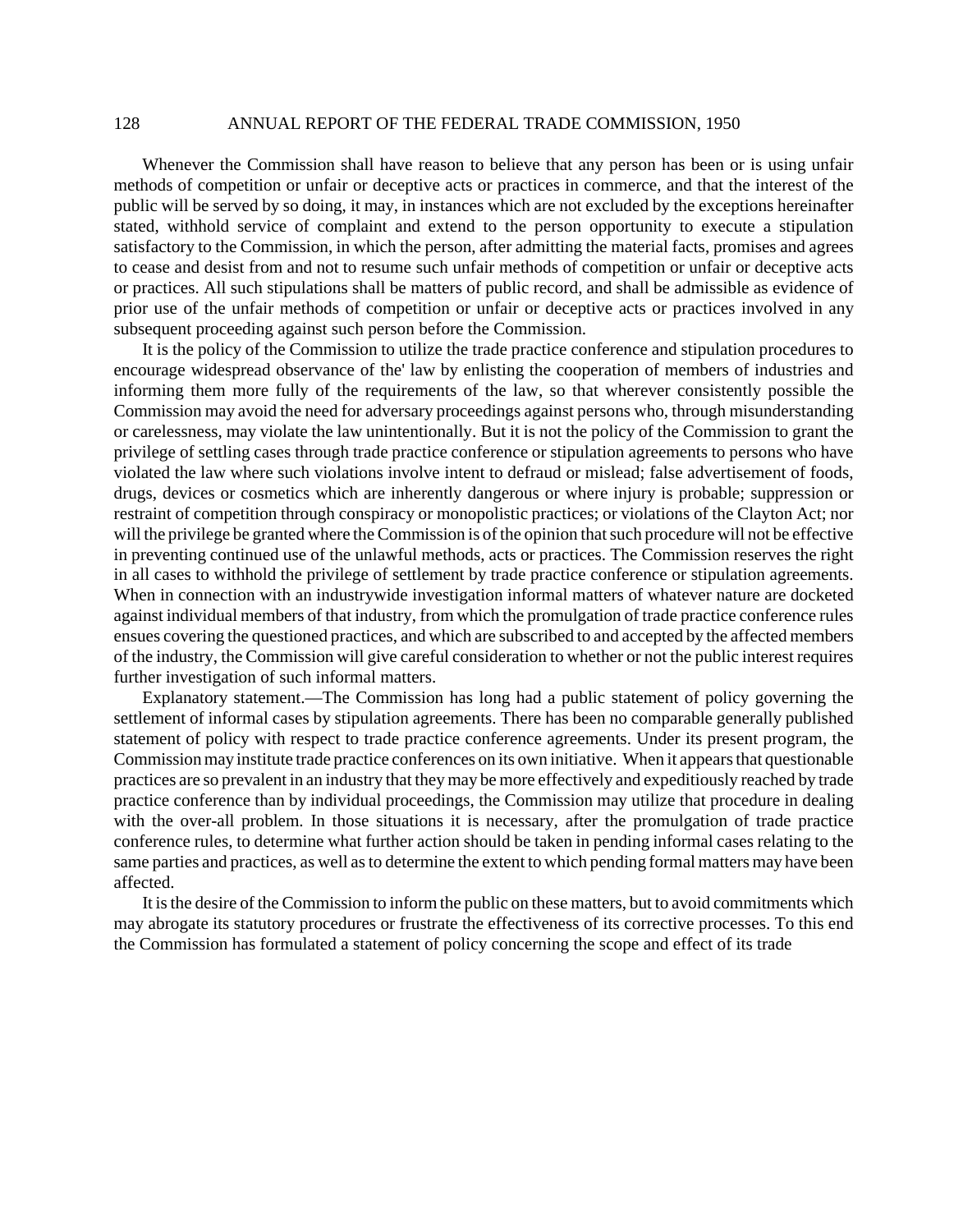practice conference procedure insofar as it may affect the settlement of pending matters before it, and it has reappraised its policy with respect to the settlement of cases by stipulation agreements.

For many years the Commission has sought to encourage voluntary compliance with the laws which it administers. It has utilized individual stipulation agreements and conferences with whole industries and has otherwise cooperated with businessmen to inform and guide them with respect to the scope and meaning of the laws within its Jurisdiction. cooperative procedure similar to trade practice conferences was first used by the Commission in about 1919; the Trade Practice Conference Division was established in 1926; and the present active list of trade practice conference rules covers about 160 industries.

It has long been the Commission's practice in certain instances where proper circumstances are present to dispose of pending matters upon acceptance by the affected parties of trade practice rules for their industry covering the charges in such matters. This practice, was specifically limited in 1936 when the Commission determined that whenever an application for trade practice conference is received from an industry, some or all of whose members are respondentsin proceedings before the Commission involving alleged violations of the Clayton Act or combinations or conspiracies in retraint of trade in violation of the Federal Trade Commission Act, such proceedings will have to go forward without regard to the trade practice conference procedure.

The cooperative procedures, however, require a constant vigilance to avoid the dangers inherent in them. Their use should never be permitted as an easy escape for wilful violators of the laws administered by the Commission or as a meansfor avoiding or delaying the effectiveness of the Commission's corrective action. These considerations have governed the Commission's policy with respect to the settlement of pending matters by trade practice conference or stipulation agreements.

Trade practice conference rules have no force of law in themselves. Violations of those rules are not proceeded against directly. TheCommission can proceed only on a charge of violation ofthe law upon which the rules are based. Their purpose is to expressthe requirements of the statutes and decisions in terms which may be understood by the members of particular industries and in language addressed to their problems and practices. An agreement by a member of an industry to abide by the rules is an expression of intention to abide by the basic law.

It is manifestly difficult to draft a statement of policy on a broad basis which does not afford an evasive device to the wilful violator while seeking to avoid unduly harsh treatment of the unintentional or casual violator. Any statement of policy must, therefore, depend for its effectiveness upon the consistent and sound judgment of the Commission in applying it in individual instances. But no statement of policy should be so broad as to constitute an invitation to reluctant or recalcitrant respondents to avail themselves of informal settlements for the purpose of delaying or defeating effective action. It should invite only those who desire in good faith to correct unlawful practices on a cooperative and voluntary basis. The object of the Commission is to correct—not to punish. But there must be a reasonable assurance that any cooperative procedure will be effective and provide full freedom to institute such further proceedings as are or may become necessary in the public interest.

Conspiracies and monopolistic practices are, with few exceptions, deliberately engaged in for the purpose of restraining competition and ordinarily with knowledge of their illegality. Since good faith is ordinarily lacking in such violations,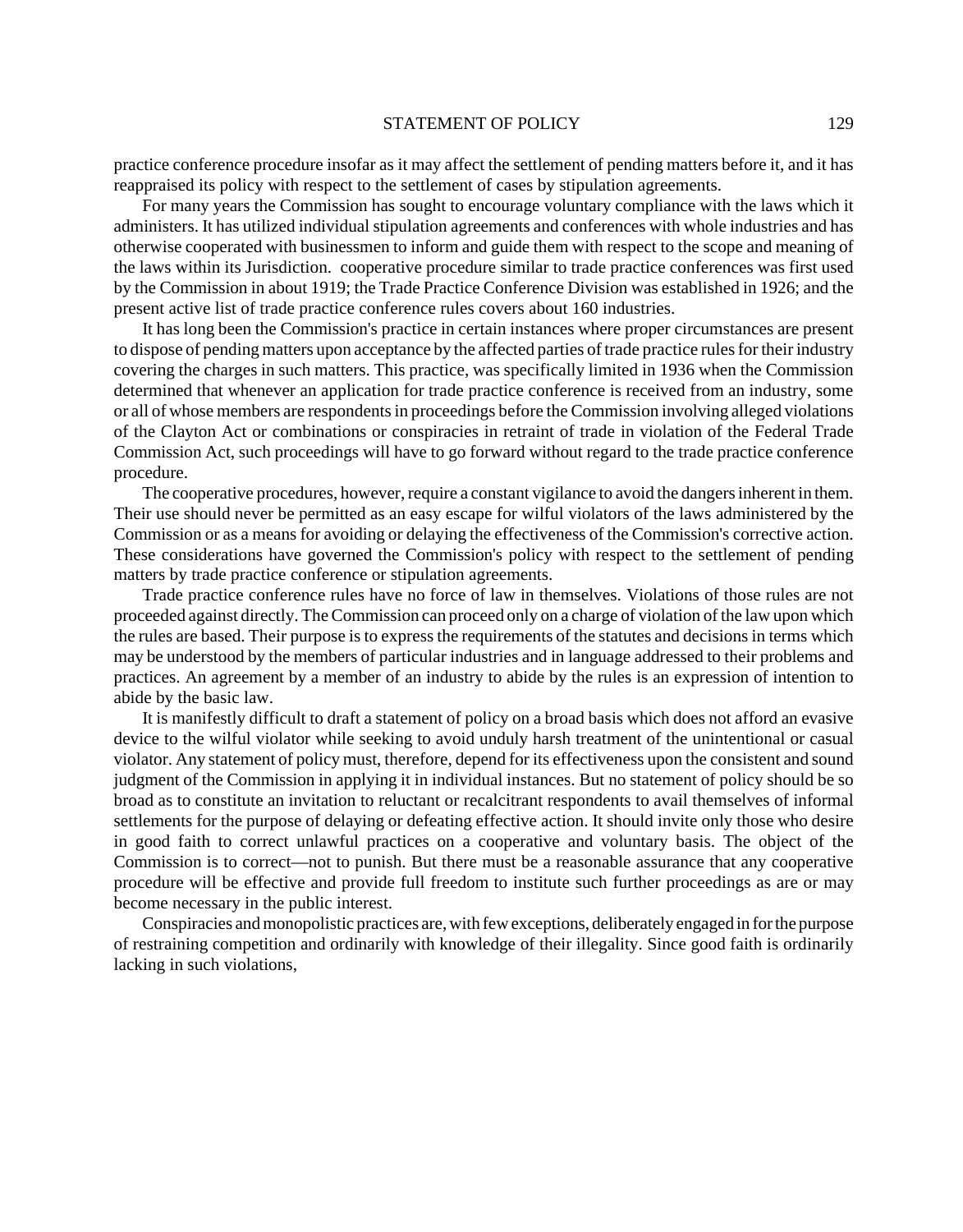it cannot be expected to be present in agreements by the conspirators to discontinue and not; resume the violations. Violations of this type are frequently also criminal violations of the Sherman Act, and the settlement of such violations by informal agreement may impair the rights of private litigants or compromise the enforcement of that act by the Department of Justice. When conspirators are discovered, or when they are on the verge of being discovered, they would doubtless be glad to make use of the Commission's trade practice conference or stipulation procedure as a protection against the more rigorous procedure provided by the antitrust laws.

Trade practice conference rules may include rules against restraints of trade and against violations of the Clayton Act. Insofar assuch rules may be informative to and followed by members of the affected industries, they have a substantial value. They should not be accepted, however, as a basis for the settlement of cases in which the Commission has reason to believe that such violations have occurred.

### COOPERATION WITH OTHER AGENCIES<sup>2</sup>

In the exercise of its jurisdiction with respect to practices and commodities concerning which other Federal agencies also have functions, it is the established policy of the Commission to cooperate with such agencies to avoid unnecessary overlapping or possible conflict of effort.

It is the policy of the Commission not to institute proceedings in matters such as the labeling or branding of commodities where the subject matter of the questioned portion of the labeling or branding used is, by specific legislation, made a direct responsibility of another Federal agency.

In proceedings involving false advertisements of food, drugs, cosmetics, and devices as defined in section 15 of the Federal Trade Commission Act, account istaken of the labeling requirements of the Food and Drug Administration in any corrective action applied to the advertising. In the case of advertisements of food, drugs, cosmetics, or devices which are false because of failure to reveal facts material with respect to the consequences which may result fromthe use of the commodity, it isthe policy of the Commission to proceed only when the resulting dangers may be serious or the public health may be impaired, and in such cases to require that appropriate disclosure of the facts be made in the advertising.

\_\_\_\_\_\_\_\_\_\_\_\_\_\_

 $2$  The statement is published as amended by the Commission on March 2, 1948, and promulgated through the Federal Register for March 9, 1948.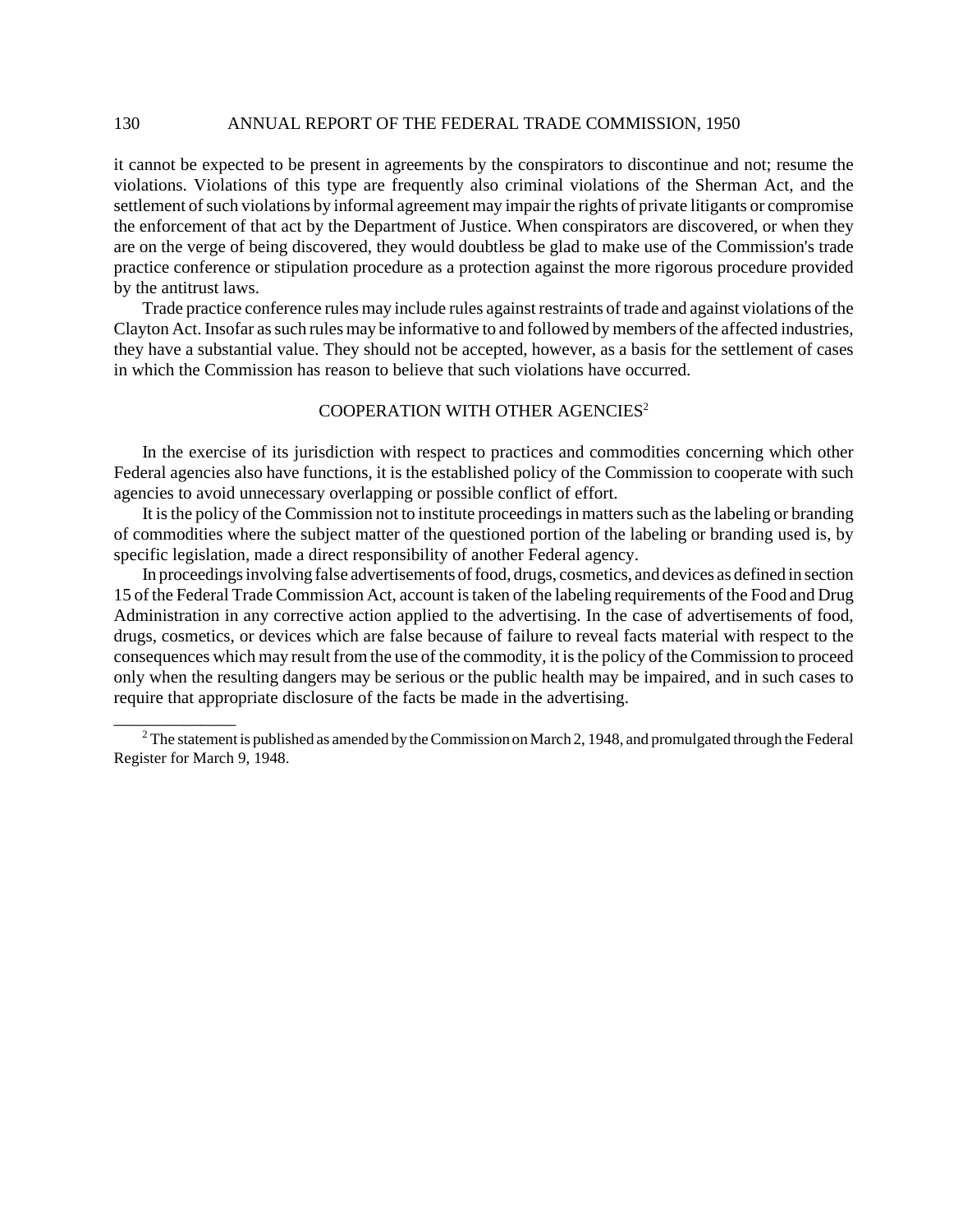### INVESTIGATIONS BY THE COMMISSION. 1915-50

Since its establishment in 1915, the Federal Trade Commission has conducted numerous general inquiries which are alphabetically listed and briefly described in the following pages.<sup>1</sup> They were made at the request of the President, the Congress, the Attorney General, Government agencies, or on motion of the Commission pursuant to the Federal Trade Commission Act.

Reports on these inquiries in many instances have been published as Senate or House documents or as Commission publications. Printed documents, unless indicated as being out of print,<sup>2</sup> may be purchased from the Superintendent of Documents, Government Printing Office, Washington, D. C. Processed publications are available without charge from the Federal Trade Commission while the supply lasts.

Agencies initiating or requesting investigations are indicated in parentheses in the headings below.

Accounting Systems (F. T. C.).-—Pointing the way to a general improvement in accounting practices, the Commission, published Fundamentals of a Cost Systems for Manufacturers (H. Doc. 1356, 64th, 31 p.,

o. p., 7/1/16) and A System of Accounts for Retail Merchants (19 p., o. p., 7/15/16).

Accounting Systems.—See Distribution Cost Accounting.

\_\_\_\_\_\_\_\_\_\_\_\_\_\_\_\_

Advertising as a Factor in Distribution.—See Distribution Methods and Costs.

Agricultural Implements.—See Farm Implements and Distribution Methods and Costs.

Agricultural Implements and Machinery (Congress).<sup>3</sup>—Prices of farm products reached record lows in 1932 but prices of many farm implements, machines, and repair parts maintained high levels resulting in widespread complaints in the next few years. The Commission investigated the situation (Public Res. 130, 74th, 6/24/36) and, following submission of its report, Agricultural Implement and Machinery Industry (H. Doc. 702, 75th, 1,176 p., 6/6/38), the industry made substantial price reductions. The report criticized certain competitive practices on the part of the dominant companies which the companieslater promised to remedy. It showed, among other things, that a few major companies had maintained a concentration of control which resulted in large part from their acquisition of the capital stock or assets of competitors prior to enactment of the Clayton Antitrust Act in 1914 and thereafter from their purchase of assets of competitors rather than capital stock.. (See also under Farm Implements and Independent Harvester Co.)

<sup>1</sup> The wartime cost-finding inquiries, 1917-1918 (p. 153), include approximately 370 separate investigations.

 $2$  Documents out of print (designated "o. p.") are available in depository libraries.

<sup>&</sup>lt;sup>3</sup> Inquiries desired by either House of Congress are now undertaken by the Commission as a result of concurrent resolutions of both Houses. For further explanation, see footnote on p. 97.

<sup>&</sup>lt;sup>4</sup> F. T. C. recommendations that section 7 of the Clayton Act be amended to declare unlawful the acquisition of corporate assets under the same conditions that acquisition of corporate stock has been unlawful since 1914, are discussed in Chain Stores—Final Report on the Chain Store Investigation (S. Doc. 4, 74th, 12/14/34), p. 96; Summary Report on Conditions With Respect to the Sale and Distribution of Milk and Dairy Products (H. Doc.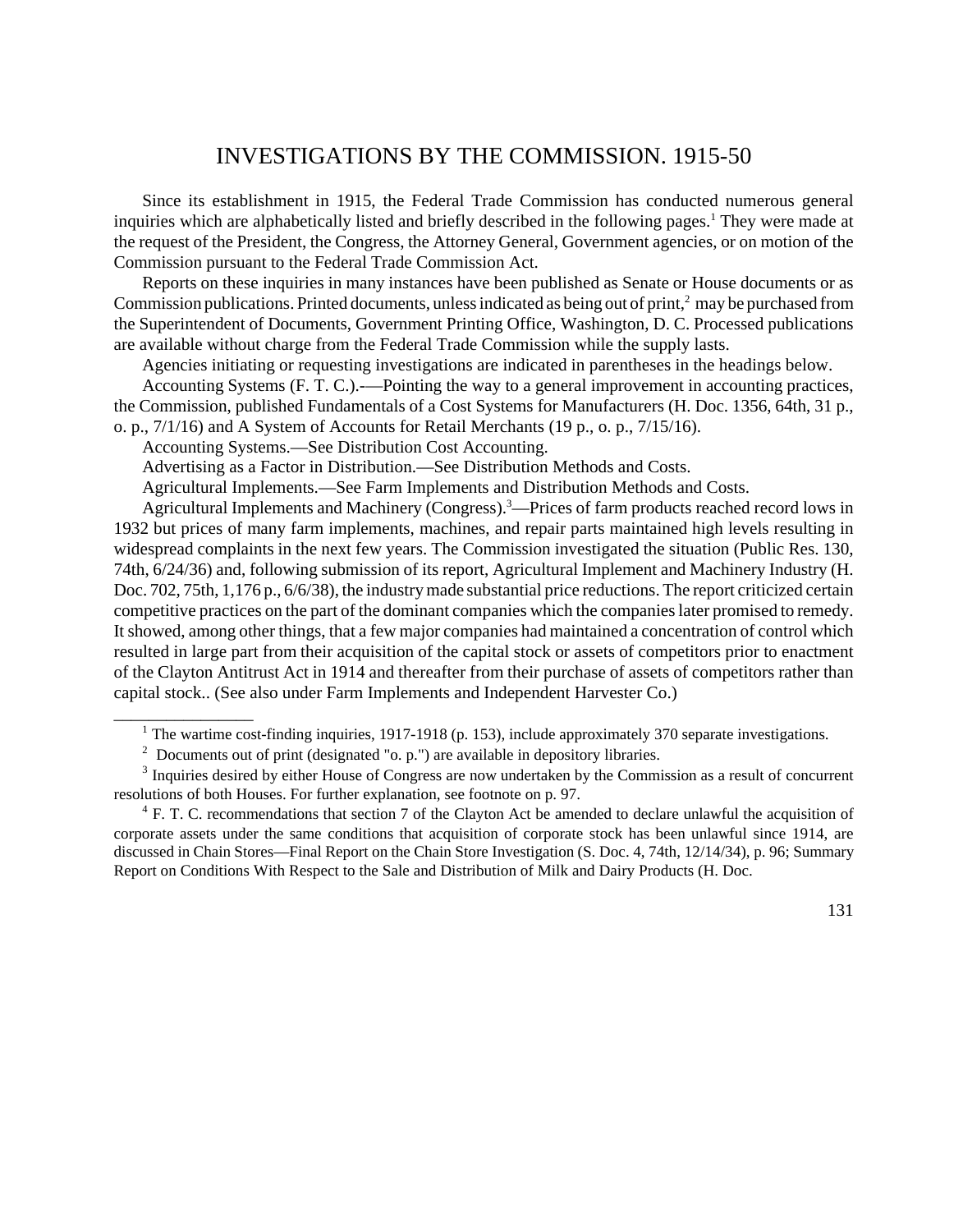Agricultural Income (Congress).—Investigating a decline in agricultural income and increases or decreases in the income of corporations manufacturing and distributing wheat, cotton, tobacco, livestock, milk, and potato products (Public Res. 61, 74th, 8/27/35), and table and juice grapes, fresh fruits and vegetables (Public Res. 112, 74th, 6/20/36), the Commission made recommendations concerning, among other things, the marketing of commodities covered by the inquiry; corporate consolidations and mergers;<sup>5</sup> unbalanced agricultural industrial relations; cooperative associations; production financing; transportation; and terminal markets. Its recommendations for improvement of the Perishable Agricultural Commodities Act were adopted by Congress in amending that act (Public, 328, 75th) in 1937. [Report of the F. T. C. on Agricultural Income Inquiry, Part I, Principal Farm Products, 1,134 p., 3/2/37 (summary, conclusions, and recommendations, S. Doc. 54, 75th, 40 p.); Part II, Fruits, Vegetables, and Grapes, 906 p. 6/10/37; Part III, Supplementary Report, 154 p., 11/8/37; and interim reports of 12/26/35 (H. Doc. 380, 74th, 6 p.), and 2/1/37 (S. Doc. 17, 75th, 16 p.).]

Agricultural Prices.—See Price Deflation.

Aluminum Foundries (W. P. B.), Wartime, 1942-43.—Details were obtained for the War Production Board, at its request, from aluminum foundries throughout the U. S. covering their operations for May 1942 and their compliance with W. P. B. Supplementary Orders m-1-d, M-1-c, and M-1-f.

Antifreeze Solutions, Manufacturers of (W. P. B.), Wartime, 1343-44.—War Production Board Order L-258 of 1/20/43 prohibited production of salt and petroleum-base antifreeze solutions. While production of these products had ceased, great quantities were reported to be still in the hands of producers and distributors. To enable W. P. B. to determine what further action should be taken to protect essential automotive equipment from these solutions, it requested the Commission to locate producers' inventories as of 1/20/43, and to identify all deliveries made from such inventories to distributors subsequent to that date.

Automobiles.—See Distribution Methods and Costs, and Motor Vehicles.

Bakeries and Bread.—See under Food.

Beet Sugar.—See under Food—Sugar.

Building Materials.—See Distribution Methods and Costs.

Calcium Arsenate (Senate).-—High prices of calcium arsenate, a poison used to destroy the cotton boll weevil (S. Res. 417, 67th, 1/23/23), appeared to be due to sudden increased demand rather than trade restraints (Calcium Arsenate Industry, S. Doc. 345, 67th, 21 p., 3/3/23).

Capital Equipment (W. P. B), Wartime, 1942-43.—For the Wear Production Board, a survey was made in connection with Priorities Regulation No 12, as amended 10/3/42, of concerns named by it to determine whether orders had been improperly related to secure capital equipment or whether orders that had been related had been extended for the purpose of obtaining capital equipment in violation of priorities regulations.

\_\_\_\_\_\_\_\_\_\_\_\_\_

<sup>94,</sup> 75th, 1/4/37), p. 38; Report of the F. T. C. on Agricultural, Income Inquiry, Part I (3/2/37), p. 26 ; Agricultural Implement and Machinery Industry (H. Doc. 702, 75th, 6/6/39), p. 1038; The Present Trend of Corporate Mergers (3/7/47); The Merger Movement: A Summary Report (1948); and F. T. C. Annual Reports: 1938, pp. 19 and 29; 1939, p.14; 1940, p.12; 1941, p.19; 1942, p. 9; 1943, p. 9; 1944, p. 7; 1945, p. 8; 1946, p. 12; 1947, p.12; and 1948, p.11.

 $5$  See footnote 4, p.131.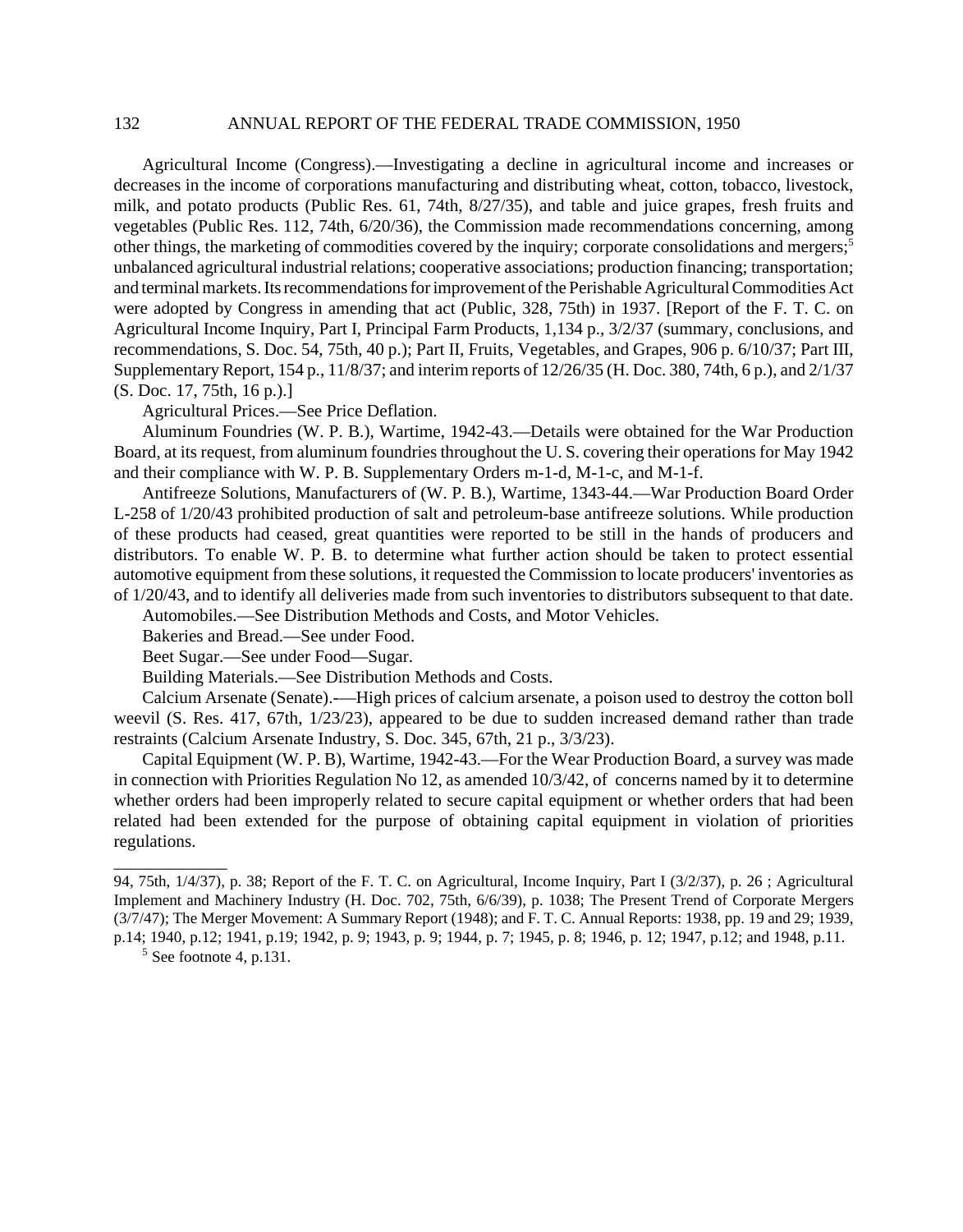Cartels.—See paragraphs headed Copper Industry, International Phosphate Cartels, Sulphur Industry, International Electrical Equipment Cartel, International Steel Cartels, Fertilizer (F. T. C.), and International Alkali Cartels.

Cement (Senate).—Inquiry into the cement industry's competitive conditions and distributing processes  $(S. Res. 448, 71st, 2/16/31)$  showed that rigid application of the multiple basing-point price system<sup>6</sup> tended to lessen price competition and destroy the value of sealed bids; concerted activities of manufacturers and dealers strengthened the system's price effectiveness; and dealer associations' practices were designed to restrict sales to recognized "legitimate" dealers (Cement Industry S. Doc. 71, 73d, 160 p., o. p., 6/9/33).

Chain Stores(Senate).—Practically every phase of chain-store operation vas covered (S. Res. 224, 70th, 5/12/28), including cooperative chains, chain-store manufacturing and wholesale business, leaders and loss leaders, private brands, short weighing and overweighing and sales, costs, profits, wages, special discounts and allowances, and prices and margins of chain and independent grocery and drug distributors in selected cities. (For subtitles of 33 reports published under the general title, Chain Stores, 1931-33, see . F. T. C. Annual Report, 1941, p. 201.)

In the Final Report on the Chain-Store Investigation (S. Doc. 4, 74th, 110 p., o. p, 12/14/34), legal remedies available to combat monopolistic tendencies in chain-store development were discussed.<sup>7</sup> The Commission's recommendations pointed the way to subsequent enactment of the Robinson-Patman Act (1936) prohibiting price and other discriminations, and the Wheeler-Lea Act (1938) which ,amended the Federal Trade Commission Act so as to broaden the prohibition of unfair methods of competition in section 5 to include unfair or deceptive acts or practices in interstate commerce.

Chromium Processors (W. P. B.), Wartime, 1942-43.—For the War Production Board, the Commission investigated the transactions of the major chromium processors to determine the extent to which they were complying with Amendment No. 2 to W. P. B. General Preference Order No. m-18a, issued 2/4/42. The investigation was conducted concurrently with a survey of nickel processors.

Cigarette Shortage (F. T. C. and Senate Interstate Commerce Committee Chairman), Wartime, 1944- 45.—In response to complaints from the public and a request from the Chairman of the Senate interstate Commerce Committee (letter dated 12/1/44), the Commission investigated the cigarette shortage and reported, among other things that the scarcity was directly traceable to the large volume of cigarettes moving to the armed forces and the Allies; that it was not attributable to violations of laws administered by the Commission; but that certain undesirable practices such as hoarding and tie-in sales had developed. (Report of the F. T. C. on the Cigarette Shortage 33 pages, processed, 2/13/45.)

Coal (Congress and F. T. C.), Wartime, 1917-18, Etc.—From 1916 through the first World War period and afterward, the Commission at different times investigated anthracite and bituminous coal prices and the coal industry'sfinancial condition.Resulting cost and price repots are believed to have substantially benefited the consumer. Among the published reports were: Anthracite Coal Prices, preliminary (S. Doc. 19, 65th, 4 p., o. p., 5/4/17); Preliminary Report by the F. T. C. on the Production and Distribution of Bituminous Coal (H. Doc. 152,

\_\_\_\_\_\_\_\_\_\_\_\_\_\_\_

<sup>6</sup> Basing-pointsystems are also discussed in the published reports listed herein under "Price Bases," "Steel Code," and "Steel Sheet Piling."

See footnote 4, p. 131.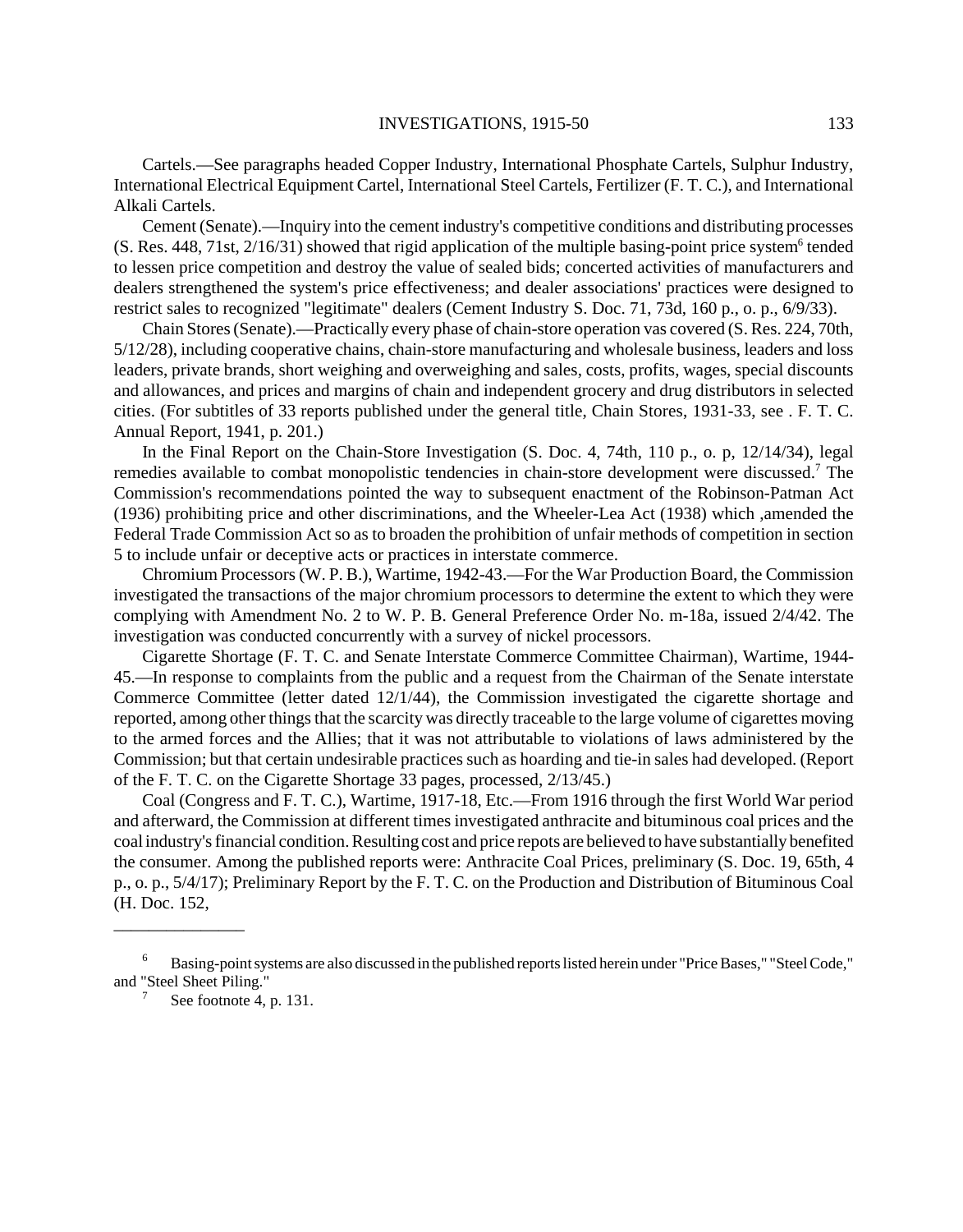65th, 8 p., o. p., 5/19/17); Anthracite and Bituminous Coal Situation, summary (H. Doc. 193, 65th, 29 p., o. p., 6/19/17); and Anthracite and Bituminous Coal (S. Doc. 50, 65th, 420 p., o. p., 6/19/17)—pursuant to S. Res. 217, 64th 6/22/16; H. Res. 352, 64th, 8/18/16, and S. Res. 51, 65th, 5/1/17; Washington, D. C., Retail Coal Situation (5 p., release, processed, o. p., 8/11/17)—pursuant to F. T. C. motion; Investment and Profit in Soft-Coal Mining (two parts, 5/31/22 and 7/6/22, 218 p., o. p., S. Doc. 207, 65th)—pursuant to F. T. C. motion; and Report of the F. T. C. on Premium Prices of Anthracite (97 p., o. p., 7/6/25)—pursuant to F. T. C. motion.

Coal,Cost of Production (F. T. C.), Wartime, 1917-18.—President Wilson fixed coal prices by Executive order under the Lever Act (1917) on the basis of information furnished by the Commission. For use of the U. S. Fuel Administration in continuing price control, the Commission compiled monthly cost production reports, collecting cost records for 1917-18 for about 99 percent of the anthracite and 95 percent of the bituminous coal production ( Cost Reports of the F. T. C.— Coal, 6/30/19, summarized for principal coalproducing States or regions: (1) Pennsylvania, bituminous, 103 p., o. p.; (2) Pennsylvania, anthracite, 145 p., o. p.; (3) Illinois, bituminous, 127 p.; (4) Alabama, Tennessee, and Kentucky, bituminous, 210 p.; (5) Ohio, Indiana, and Michigan, bituminous, 288 p, o. p.; (6) Maryland, West Virginia, and Virginia, bituminous, 286 p., o. p.; and (7) trans-Mississippi States, bituminous, 459 p., o. p.).

Coal, Current Monthly Reports (F. T. C.).—The Commission (December 1919) initiated a system of current monthly returns from the soft coal industry similar to those compiled during the World War, 1917-18 (Coal— Monthly Reports on Cost of Production, 4/20/20 to 10/30/20, Nos. 1 to 6, and two quarterly reports with revised costs,  $8/25/20$  and  $12/6/20$ , processed, o. p.). An injunction to prevent the calling for the monthly reports (denied about seven years later) led to their abandonment.

Combed Cotton Yarns.—See Textiles.

Commercial Bribery (F. T. C.).—Investigating the prevalence of bribery of customers' employees as a means of obtaining trade, the Commission published A Special Report on Commercial Bribery (H. Doc. 1107, 65th, 3 p., o. p., 5/15/18), recommending legislation striking at this practice; Commercial Bribery (S. Doc. unnumbered, 65th, 36 p., o. p., 8/22/18); and Commercial Bribery (S. Doc. 258, 66th, 7 p., o. p., 3/18/20).

Commercial Cooking and Food and Plate Warming Equipment, Manufacturers of (W. P. B.), Wartime, 1942-43.—The Commission conducted an investigation for the War Production Board to determine whether manufacturers of commercial cooking and plate warming equipment were complying with W. P. B. Limitation Orders L-182 and L-182 as amended 3/2/43; Conservation Orders M-126 and M-9-c, as amended; and Priorities Regulation No. 1.

Concentration of Productive Facilities(F. T. C.).—In a study of the extent of concentration of economic power, the Commission reported that 46 percent of the total net capital assets of all manufacturing corporations in the United States in 1947 was concentrated in the 113 largest manufacturers. The report is entitled The Concentration of Productive Facilities, 1947—Total Manufacturing and 26 Selected Industries (96 p.). See also Divergence between Plant and Company Concentration.

Contractors, Prime, Forward Buying Practices of (W. P. B.), Wartime, 1942-43.—The matter of procurement, use, and inventory stocks of critical materials involved in the operation of major plants devoting their efforts to war production was inquired into for the information of the War Production Board. Items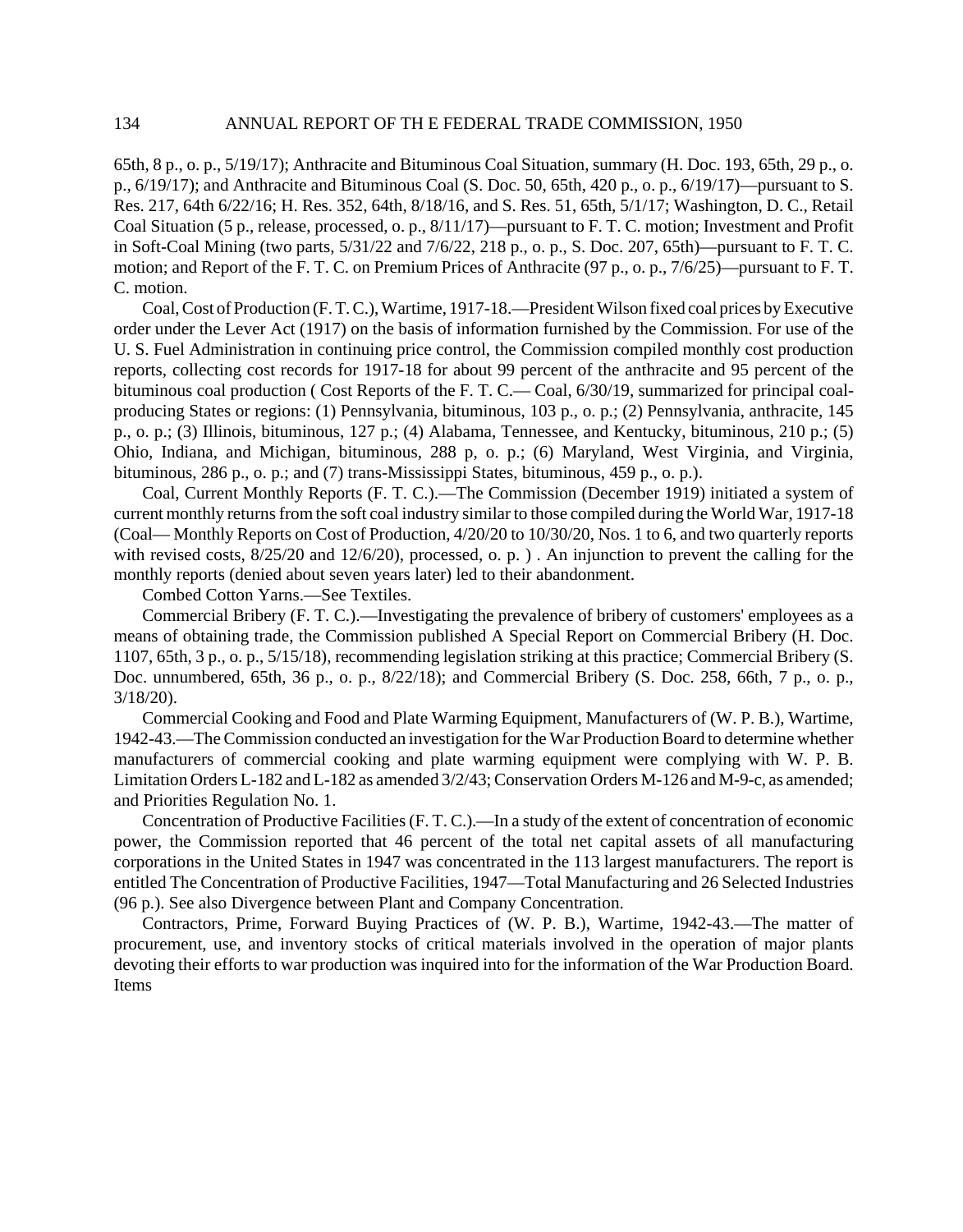such as accounting, inventory, control, purchase, practices, etc., formed a part of the inquiry.

Cooperation in American Export Trade.—See Foreign Trade.

Cooperation in Foreign Countries (F. T. C.).—Inquiries made by the Commission regarding the cooperative movement in 15 European countries resulted in a report, Cooperation in Foreign Countries ( S. Doc. 171, 68th, 202 p., o. p., 11/29/24), recommending further development of cooperation in the U. S.

Cooperative Marketing (Senate).—This inquiry (S. Res. 34, 69th, 3/17/25) covered the development of the cooperative movement in the U. S. and illegal interferences with the formation and operation of cooperatives; and a comparative study of costs, prices, and marketing methods (Cooperative Marketing, S. Doc. 95, 70th, 721 p., o. p., 4/30/28.

Copper.—See Wartime Cost Finding, 1917-18.

Copper Base Alloy Ingot Makers (W. P. B.), Wartime, 1942-43.—This investigation was designed to ascertain the operations, shipments, and inventories of copper, copper alloys, copper scrap, and copper base alloy ingot makers and was conducted for the purpose of determining the extent to which they were complying with governing W. P. B. Preference and Conservation Orders M-9-a and b, and M-9-c

Copper Industry (F. T. C.).—The Commission's report on The Copper Industry, transmitted to Congress (3/11/47), was in two parts: Part I—The Copper Industry of the United States and International Copper Cartels, and Part II—Concentration and Control By the Three Dominant Companies. The Commission reported that "The copper situation is particularly serious, not only because of the concentration of control of the ore reserves and of the productive capacity, but also because the domestic supply isinadequate to meet the demands of high level national production and employment. Furthermore, the production of foreign copper, on which the United States will become increasingly dependent, is likewise dominated by a few corporate groups which in the past have operated cooperatively in cartels to regulate production and prices."

Copper, Primary Fabricators of (W. P. B.), Wartime, 1941-42.—A survey and inspection of a specified list of companies which used a large percentage of all refinery copper allocated, and at the same time represented a fair cross-section of the industry, were made to ascertain the degree of compliance accorded to preference, supplementary, and conservation orders and regulations of the Director of Priorities, Office of Production Management (later the War Production Board ) .

Corporation Reports.—See Industrial Financial Reports.

Corporate Mergers and Acquisitions (F. T. C.).—To determine the impact on the Nation's economy of corporate mergers and acquisitions, the Commission made a study of the merger movement for the years 1940-46, inclusive. The results of the study were transmitted to Congress in a report entitled The Present Trend of Corporate Mergers and Acquisitions (23 p., 3/7/47), which showed, among other things, that during the period covered, more than 1,800 formerly independent competitive firms in manufacturing and mining industries alone had disappeared as a result of mergers or acquisitions, and that more than one. third of the total number of acquisitions occurred in only three industries,food, nonelectricalmachinery, and textiles and apparel—all predominantly "small business" fields. (See also Mergers.)

Cost Accounting.—See Accounting Systems.

Cost of Living (President), Wartime, 1917-18.—Delegates from the various States met in Washington, April 30 and May 1, 1917, at the request of the Federal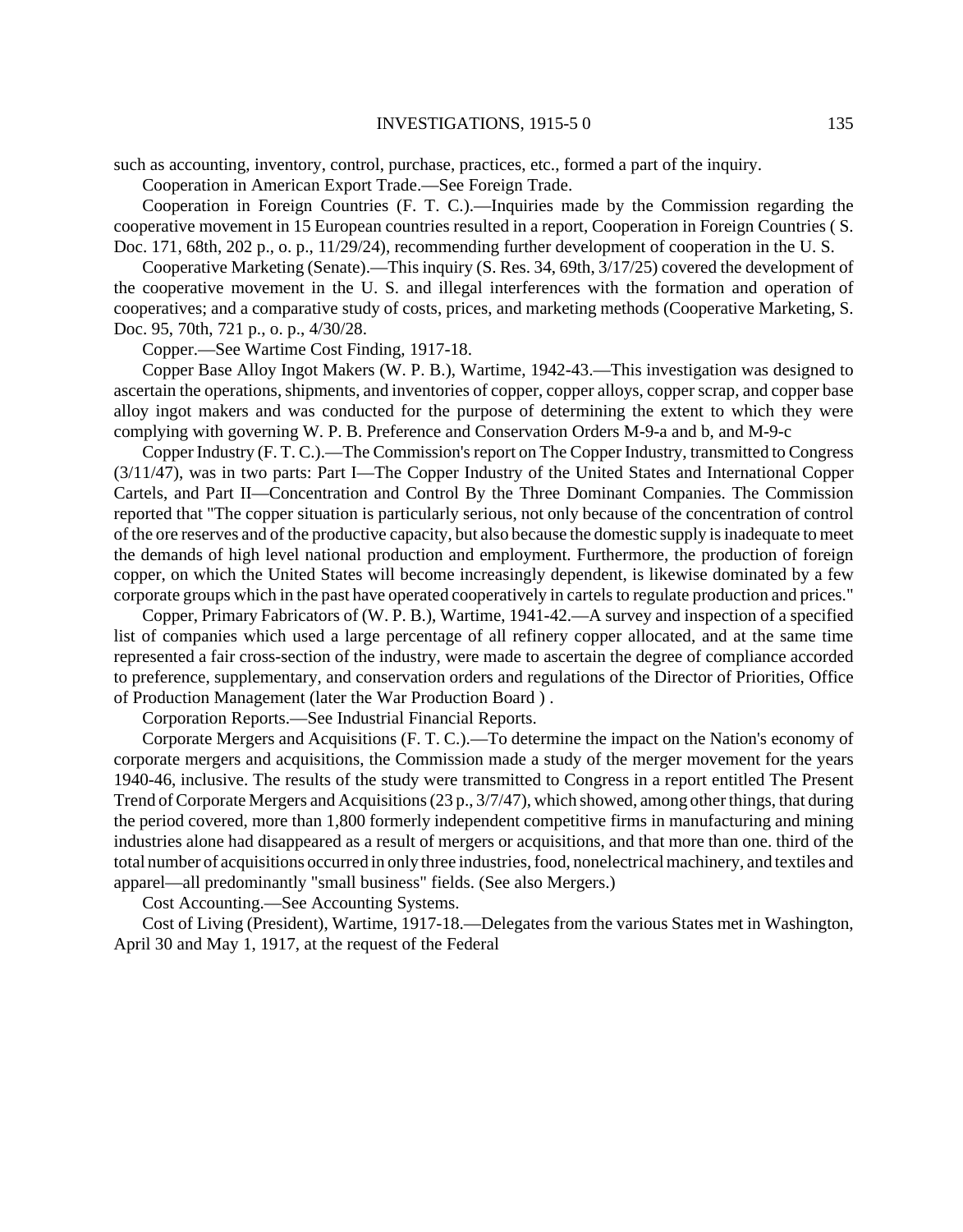Trade Commission, and considered the rapid rise of wartime prices and the plans then being made for the Commission's general investigation of foodstuffs. [See Foods (President), Wartime, 1917-18, herein.] Proceedings of the conference were published (High Cost of Living, 119 p., o. p.).

Cost of Living (President).—President Roosevelt, in a published letter (11/16/37), requested the Commission to investigate living costs. The Commission (11/20/37) adopted a resolution undertaking the inquiry and a few months thereafter submitted n confidential report to the President.

Costume Jewelry, Manufacturers of (W. P. B.), Wartime, 1943-44.—Because it appeared that vast quantities of critical metals were being diverted illegally fromwar use to the manufacture of costume jewelry and similar items, the War Production Board requested the Commission to investigate 45 manufacturers to ascertain the facts concerning their compliance with W. P. B. Orders M-9-a, M-9-b, M-9-c, M-9-c-2, M-43, M-38, M-11, M-11-b, M-126, L-81, L-131, and L-131-a, all as amended.

Cotton Industry.—See Textiles.

Cottonseed Industry (House).-—Investigating alleged price fixing (H. Res. 439, 69th, 3/2/27), the Commission reported evidence of cooperation among State associations but no indication that cottonseed crushers or refiners had fixed prices in violation of the antitrust laws (Cottonseed Industry, H. Doc. 193, 70th, 37 p., 3/5/28).

Cottonseed Industry (Senate).—Two resolutions(S.Res. 136, 10/21/29, and S.Res. 147, 11/2/29—71st) directed the Commission to determine whether alleged unlawful combinations of cottonseed oil mill corporations sought to lower and fix prices of cottonseed and to sell cottonseed meal at a fixed price under boycott threat; and whether such corporations acquired control of cotton gins to destroy competitive markets and depress or control prices paid to seed producers (Investigation of the Cottonseed Industry, preliminary report, S. Doc. 91, 71st, 4 p., o. p., 2/28/30, and final report, 207 p., with 11 vols. testimony, S. Doc. 209, 71st, 5/19/33).

Distribution Cost Accounting (F. T. C.).—To provide a glide for current legislation and determine ways for improving accounting methods, the Commission studied distribution cost accounting in connection with selling, warehousing, handling, delivery, credit and collection (Case Studiesin DistributionCost Accounting for Manufacturing and Wholesaling, H. Doc. 287, 77th, 215 p., o. p., 6/23/41) .

Distribution.—See Millinery Distribution.

Distribution Methods and Costs (F. T. C.).—This inquiry into methods and costs of distributing important consumer commodities (F. T. C. Res., 6/27/40) was undertaken by the Commission pursuant to authority conferred upon it by section 6 of the F. T. C. Act. Eight parts of the F. T. C. Report on Distribution Methods and Costs were transmitted to Congress and published under the subtitles: Part I, important Food Products(11/11/43, 223 p., o. p.); Part III, Building Materials—Lumber, Paints and Varnishes, and Portland Cement (2/19/44, 50 p., o. p.); part IV, Petroleum Products, Automobiles, Rubber Tires and Tubes, Electrical Household Appliances, and Agricultural Implements (3/2/44, 189 p., o. p.); Part V, Advertising as a Factor in Distribution (10/30/44, 50 p, o. p.); Part VI, Milk Distribution, Prices, Spreads and Profits (6/18/45, 58 p.); Part VII, Cost of Production and Distribution of Fish in the Great Lakes Area (6/30/45, 59 p.); Part VIII, Cost of Production and Distribution of Fish in New England (6/30/45, 118 p.); Part VIII, Cost of Production and Distribution of Fish on the Pacific Coast (7/25/46, 82 p.). The inquiries relating to fish were conducted in coopera-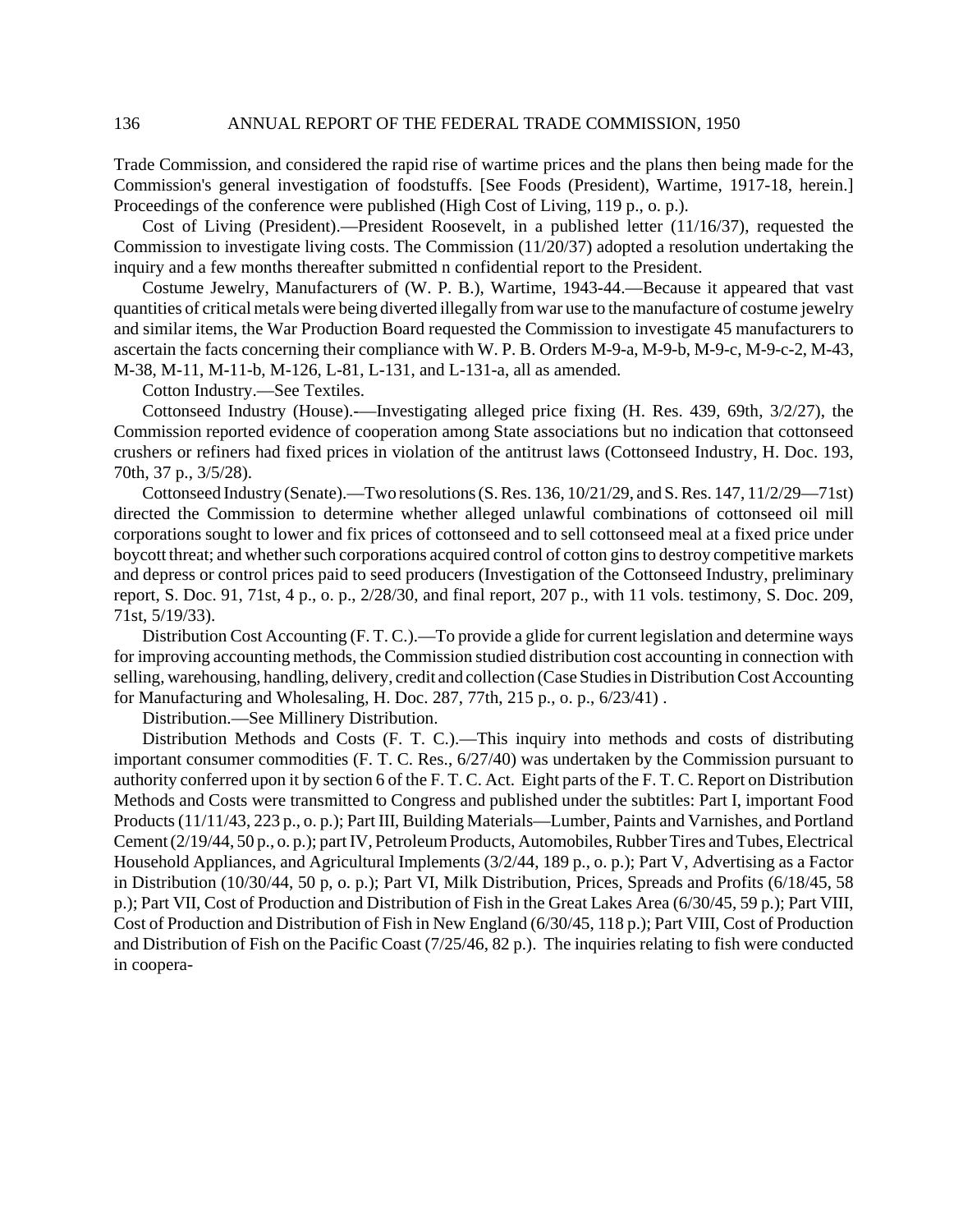tion with the Coordinator of Fisheries, Interior Department. During World War II special reports on the distribution of some 20 commodity groups were made for confidential use of the Office of Price Administration and other war agencies.

Divergence between Plant and Company Concentration (F. T. C.).—In this 1950 report, the Commission measured the divergence between plant and company concentration for each of 340 manufacturing industries. The report, entitled The Divergence between Plant and Company Concentration, 1947 (162 p.), is summarized beginning at p. 16. See also Concentration of Productive Facilities.

Du Pont Investments (F. T. C.).—The Report of the F. T. C. on Du Pont Investments (F. T. C. motion 7/29/27; report, 46 p., processed, 2/1/29) discussed reported acquisition by E. I. du Pont de Nemours & Co. of U. S. Steel Corp stock, together with previously reported holdings in General Motors Corp.

Electric and Gas Utilities, and Electric Power.—See Power.

\_\_\_\_\_\_\_\_\_\_\_\_\_\_\_\_

Electric Lamp Manufacturers (W. P. B.), Wartime, 1942-43.—At the direction of the War Production Board, an investigation was made of the activities of manufacturers of portable electric lamps whose operations were subject to the restrictions imposed by W. P. B. Limitation and Conservation Orders L-33 and m-9-c.

Electrical Household Appliances.—See Distribution Methods and Costs.

FarmImplements(Senate), Wartime, 1917-18.—The Report of the F. T. C. on the Causes of High Prices of Farm Implements (inquiry under S. Res. 223, 65th, 5/13/18; report, 713 p., o. p., 5/4/20) disclosed numerous trade combinations for advancing prices and declared the, consent decree for dissolution of International Harvester Co. to be inadequate. The Commission recommended revision of the decree and the Department of Justice proceeded to that end.

Farm Implements (F. T. C.).—A 1948 report on the Manufacture and Distribution of Farm Implements (160 p., also 8 p. processed summary) concerns the production and distribution policies of large manufacturers of farm machinery. The report includes information respecting important developments and trends in the industry.

Feeds,Commercial(Senate).—Seeking to determinewhether purported combinations in restraint of trade existed (S. Res. 140, 66th, 7/31/19), the Commission found that although some association activities were in restraint of trade, there were no substantial antitrust violations (Report of the F. T. C. on Commercial Feeds, 206 p., o. p., 3/29/21.

Fertilizer (Senate).—Begun by the Commissioner of Corporations<sup>8</sup> (S. Res. 487, (32d, 3/1/13), this inquiry disclosed extensive use of bogus independent fertilizer companies for competitive purposes (Fertilizer Industry, S. Doc. 551, 64th, 269 p., o. p., 8/19/16). Agreements for abolition of such unfair competition were reached.

Fertilizer (Senate).—A second fertilizer inquiry (S. Res. 307, 67th, 6/17/22) developed that active competition generally prevailed in that industry in the U. S., although in some foreign countries combinations controlled certain importantrawmaterials.TheCommission recommended improved agricultural credits and more extended cooperation by farmers in buying fertilizer (Fertilizer Industry, S. Doc. 347, 67th, 87 p., o. p. 3/3/23).

<sup>8</sup> The Commission was created September 26, 1914, upon passage of the Federal Trade Commission Act, sec. 3 of which provided that "all pending investigations and proceedings of the Bureau of Corporations (of the Department of Commerce) shall be continued by the Commission."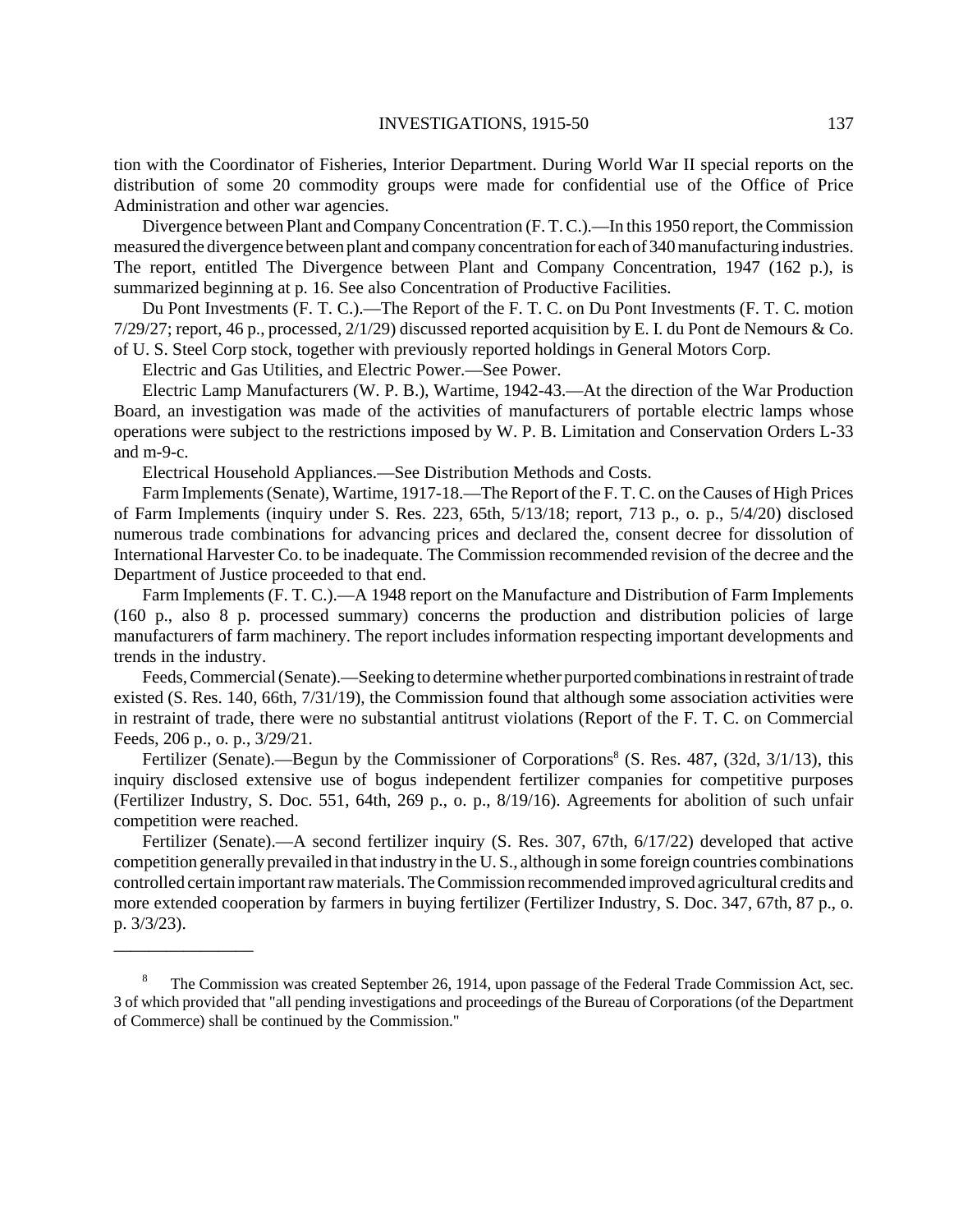Fertilizer and Related Products (O. P. A.), Wartime, 1942-43.—At the request of O. P. A. (June 1942), the Commission investigated costs, prices, and profits in the fertilizer and related products industries. The inquiry developed information with reference to the operations of 12 phosphate rock mines of 11 companies, and 40 plants of 24 companies producing sulphuric acid, superphosphate, and mixed fertilizer. One of the principal requirements of the inquiry was to obtain information concerning costs, prices, and profits for 103 separate formulas of popular-selling fertilizers during 1941 and 1942.

Fertilizer (F. T. C.).—The Commission's 1949 report on The Fertilize, Industry (100 p.) is concerned primarily with restrictions and wastes which interfere with the supply of plant food materials in the quantities needed and at prices low enough to facilitate maintenance of soil fertility. The Nation's resources of nitrogen, phosphate, and potash are discussed, and the inter-relationships of producers and mixers are reviewed. The report also summarizes available information concerning cartel control of nitrogen, phosphates, and potash.

Fish.—See Distribution Methods and Costs.

Flags (Senate), Wartime, 1917-18.—Unprecedented increases in tho prices of U. S. flags in 1917, due to wartime demand, were investigated (S. Res. 35, 65th, 4/16/17). The inquiry was reported in Prices of American Flags (S. Doc. 82, 65th, 6 p., o. p., 7/26/17).

Flour Milling.—See Food, below.

\_\_\_\_\_\_\_\_\_\_\_\_\_\_

Food (President), Wartime, 1917-18.—President Wilson, as a wartime emergency measure (2/7/17), directed the Commission "to investigate and report the facts relating to the production, ownership, manufacture, storage, and distribution of foodstuffs" and "to ascertain the facts bearing on alleged violations of the antitrust acts." Two major series of reports related to meat packing, and the grain trade with separate inquiries into flour milling, canned vegetables and fruits, canned salmon, and related matters, as listed below.

Food (President) Continued—Meat Packing.—Food Investigation-Report of the F. T. C. on the Meat-Packing Industry was published in six parts: I. Extent and growth of Power of the Vive Packers in Meat and Other Industries (6/24/19, 574 p., o.p.); II. Evidence of Combination Among Packers (11/25/18, 294 p., o. P.); III. Methods of the Five Packers in Controlling the Meat-Packing Industry (6/28/19, 325 p., o. p.); IV. The Five Large Packers in Produce and Grocery Foods (6/30/19, 390 p., o. p.); V. Profits of the Packers (6/28/19, 110 p., o. p.); VI. Cost of Growing Beef Animals, Cost of Fattening Cattle, and Cost of Marketing Livestock (6/30/19, 183 p., o. p.); and summary (H. Doc. 1297, 65th, 51 p., o. p., 7/3/18).

The reports first led to antitrust proceedings against the Big Five Packers, resulting in a consent decree (Supreme Court of the D. C.,  $2/27/20$ ),<sup>9</sup> which had substantially the effect of Federal legislation in restricting their future operations to certain lines of activity. As a further result of the investigation, Congress enacted the Packers and Stockyards Act (1921), adopting the Commission's recommendation that the packers be divorced from control of the stockyards. (The meat-packing industry is further referred to under Meat Packing Profit Limitation, p. 141.)

Food (President) Continued—Grain Trade.—Covering the industry from country elevator to central market, the Report of the F. T. C. on the Grain Trade

<sup>&</sup>lt;sup>9</sup> The legal history of the consent decree and a summary of divergent economic interests involved in the question of packers participation in unrelated lines of food products were set forth by the Commission in Packer Consent Decree (S. Doc. 219, 68th, 44 p., o. p., 2/20/25), prepared pursuant to S. Res. 278, 68th, 12/8/24.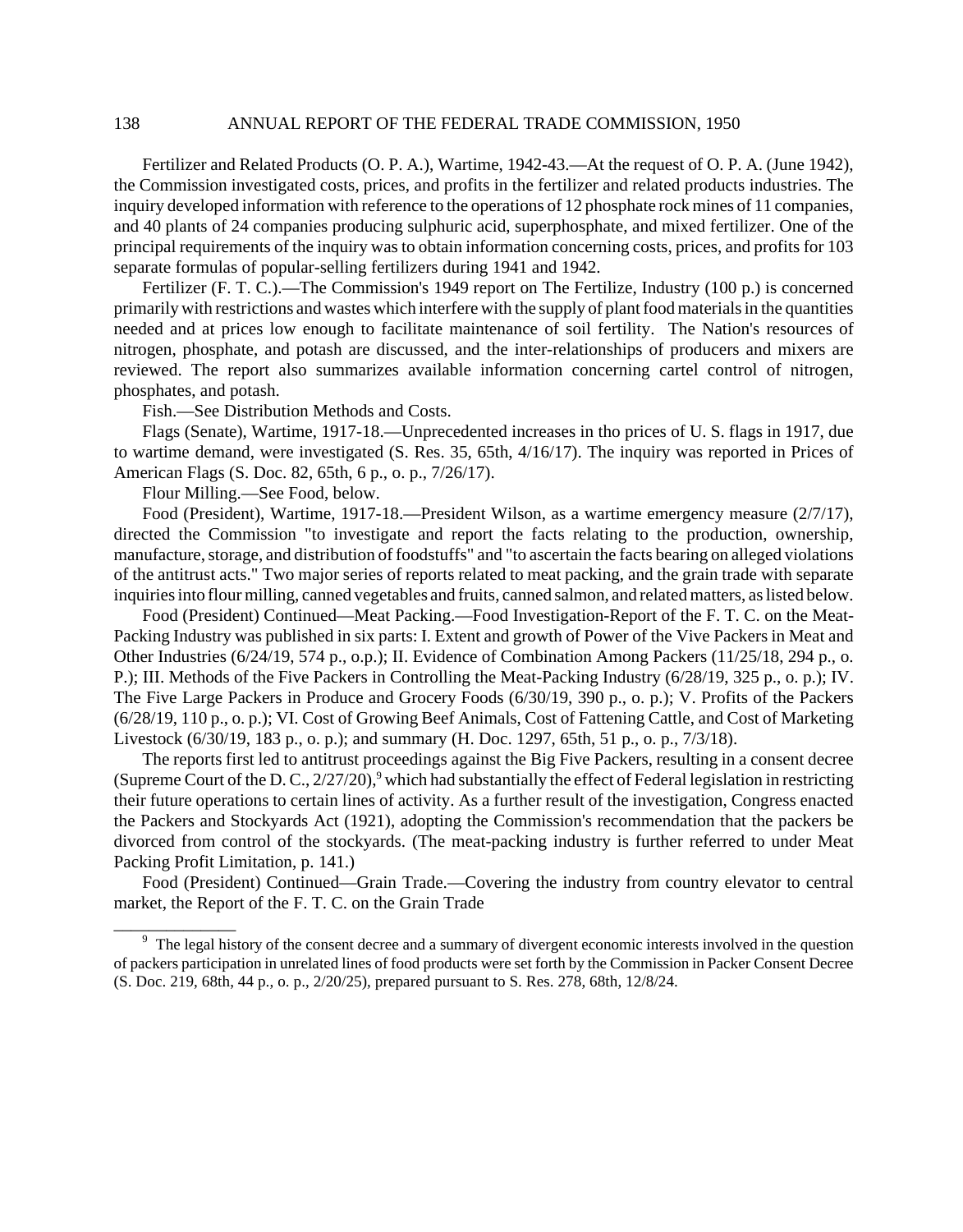was published in seven parts: I. Country Grain Marketing (9/15/20, 350 p., o. p.); II. Terminal Grain Markets and Exchanges (9/15/20, 333 p., o. p.); III. Terminal Grain Marketing (12/21/21, 332 p., o. p.); IV> Middlemen's Profits and Margins (9/26/23, 215 p., o. p.); V. Future Trading Operations in Grain (9/15/20 347 p., o. p.); VI Prices of Grain and Grain Futures(9/10/24, 374 p., o. p); and VII. Effects of Future Trading (6/25/26, 419 p., o. p.). The investigation as reported in vol. V, and testimony by members of the Commission'sstaff(U. S. Congress House Committee on Agriculture, Future Trading, hearings(67th, April 25-May 2, 1921) was an important factor in enactment of the Grain Futures Act (1921). (Further reference to the grain trade is made under Grain Elevators, Grain Exporters, and Grain Wheat Prices, pp. 140-141.)

Food (President) Continued—Bakeries and Flour Milling.—One F. T. C. report was published by the Food Administration (U. S. Food Administration, Report of the F. T. C. on Bakery business in U. S., pp. 5- 13, o. p., 1133/17). Other reports were: Food Investigation, Report of the F. T. C. or Flour Milling and Jobbing (4/4/18, 27 p., o. p.) and Commercial Wheat Floor Milling (9/15/20, 118 p., o. p.).

Food (President) Continued Canned Foods,<sup>10</sup> Private Car Lines, Wholesale Food Marketing.—Under the general title Food Investigation were published Report of the F. T. C. on Canned Foods—General Report and Canned Vegetable and Fruits (5/18/18, 103 p., o. p.); Report of the F. T. C. on Canned Foods— Canned Salmon (12/27/18, 83 p., o. p.); Report of the F. T. C. on Private Car Lines, regarding transportation of meats, fruits, and vegetables (6/27/19, 271 p., o. p.); and Report of the F. T. C. on Wholesale Marketing of Food (6/30/19, 268 p., o. p.), which recommended that a wholesale dealer in perishable food products should be required to procure a Federal license and that Federal inspection and standards should be provided. Provisions in accordance with these recommendations were incorporated in the Perishable Agricultural Commodities Act (1930) .

Food—Biscuits and Crackers (O. P. A.), Wartime, 1942-43.—As requested by the Office of Price Administration, the Commission investigated costs and profits in the biscuit and cracker manufacturing industry and submitted its report to that agency 3/25/43. The survey of 43 plants operated by 25 companies showed, among other things, that costs were lower and profits higher for the larger companies than for the smaller ones.

Food—Bread Baking (O. E. S.), Wartime, 1942-43.—This investigation was requested (10/23/42) by the Director of the Office of Economic Stabilization and was conducted to determine what: economies could be made in the bread-baking industry so asto remove the need for a subsidy for wheat, to prevent an increase in bread prices, or to lower the price of bread to consumers. Essential information on more than 600 representative bakeries' practices, costs, prices, and profits was developed and reported to O. E. S. (12/29/42). The report also was furnished to the Secretary of Agriculture and special data gathered in the inquiry were tabulated for O. P. A.

Food—Bread Baking (O. P. A.), Wartime, 1941-42.—In the interest of the low-income consumer, for whom it was deemed necessary the price of bread should be held at a minimum, the Commission investigated costs, prices, and profits of 60 representative bread-baking companies, conveying its findings to O. P. A. (Jan. 1942) in an unpublished report.

\_\_\_\_\_\_\_\_\_\_\_\_\_\_

 $10$  In connection with its wartime cost finding inquiries, 1917-18, p. 153 herein, the Commission published Report of the F. T. C. on Canned Foods 1918—Corn, Peas, String Beans, Tomatoes, and Salmon (86 p., 11/21/21).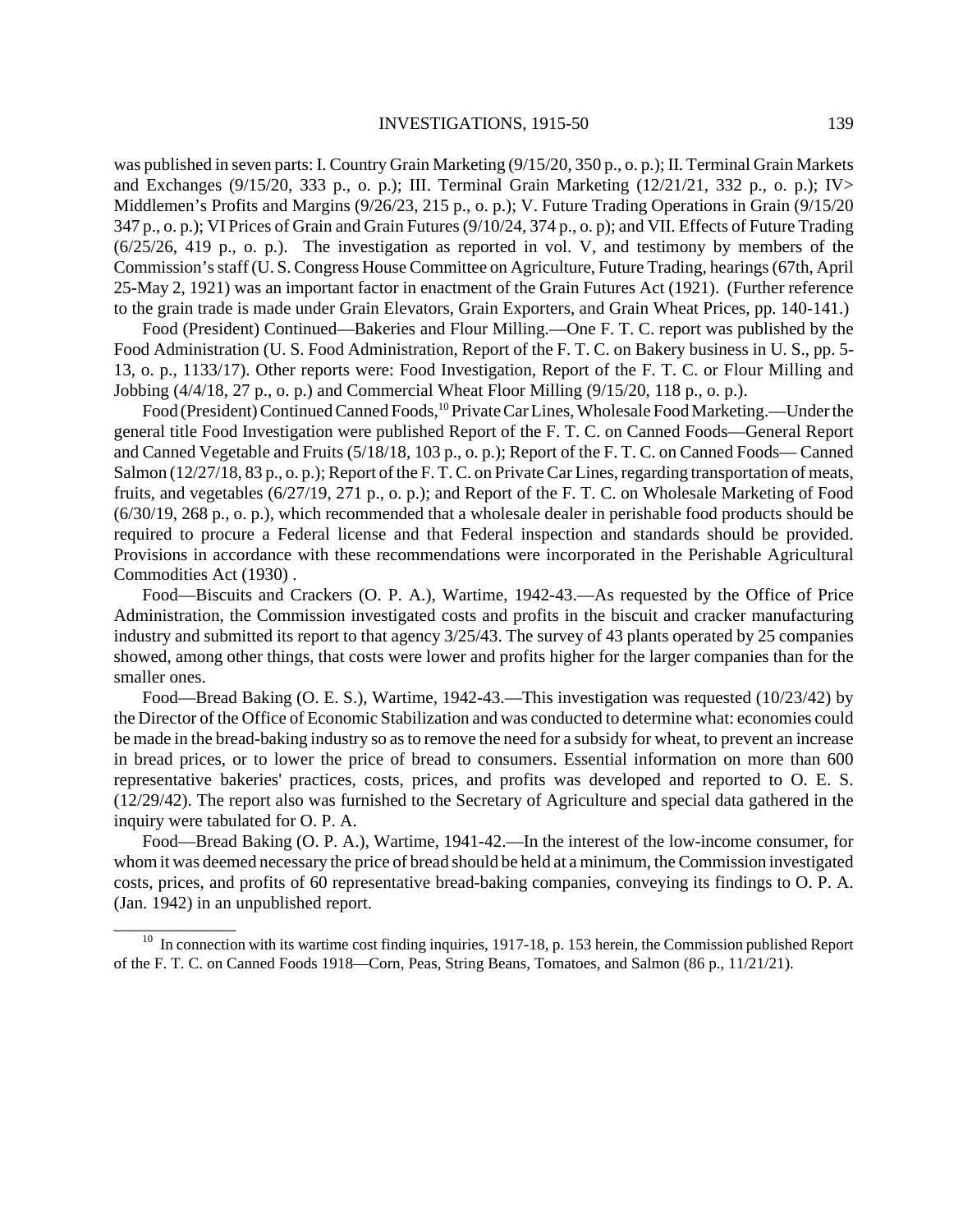Food—Bread and Flour (Senate).—Reports on this inquiry (S. Res. 163, 68th, 2/26/24) were: Competitive Conditions in Flour Milling ( S. Doc. 97, 70th, 140 p., o. p., 5/3/26); Bakery Combines and Profits(S. Doc. 212, 69th, 95 p., 2/11/27); Competition and Profitsin Bread and Flour (S. Doc. 98, 70th, 509 p., o. p., 1/11/28); and Conditions in the Flour Milling Business, supplementary (S. Doc. 96, 72d, 26 p., o. p., 5/28/32).

Food—Wholesale Baking Industry (F. T. C.).—This inquiry (F. T. C. Res., 8/31/45) resulted in two reports to Congress: Wholesale Baking Industry, Part I—Waste in the Distribution of Bread (4/22/46, processed, 29 p.) and Wholesale Baking Industry, Part II—Costs, Prices and Profits (8/7/46, 137 p.). .Part I developed facts concerning wasteful and uneconomic practices in the distribution of bread, including consignment selling which involves the taking back of unsold bread; furnishing, by gift or loan, bread racks, stands, fixtures, etc., to induce distributors to handle a given company's products. It was found that, although War Food Order No. 1, which prohibited these practices was only partially observed, in 1945 as compared with 1942, the quantity of bread saved was sufficient to supply the population of England, Scotland, and Wales with a daily ration of one-third of a loaf for 30 days, the population of France for 36 days, or the population of Finland for nearly 1 year. The Commission suggested that "a careful examination of present laws be made by the legislative and executive branches of the Government to determine what legislation, if any, is needed to permanently eliminate wasteful trade practices and predatory competition which threaten the existence of many small bakers, foredoom new ventures to failure and promote regional monopolistic control of the wholesale breadbaking industry."

Part II presents information concerning prices and pricing practices in the industry, profits earned, and unit costs of production and distribution. It compares the details of production and distribution costs for bread and rolls, other bakery products, and for all bakery products for two operating periods in 1945, March and September. Comparisons of costs are also made for these two periods for plants arranged by geographical areas.Comparisons ofthe costs of production and distribution are made brsize groups of wholesale bakeries.

Food—Fish.—See Distribution Methods and Costs.

Food—Flour Milling (Senate).—This study of costs, profits, and other factors (S. Res. 212, 67th, 1/18/22) was reported in Wheat Flour Milling Industry (S. Doc. 130, 68th, 130 p., o. p., 5/16/24).

Food—Flour Milling (O. E. S.), Wartime, 19443.—Requested by the Director of the Office of Economic Stabilization, this inquiry covered practices, costs, prices, and profits in the wheat flour-milling industry, its purpose being to provide the Director with facts to determine what economies could be effected in the industry so as to eliminate the need for a wheat subsidy, without reducing farmers, returns, or to reduce bread prices. The report was made to O. E. S. and a more detailed report was prepared for O. P. A.

Food—Flour-Milling Industry, Growth and Concentration in (F. T. C.).—The Commission's study showed that there has been a progressive increase in the size of flour-mill operations and a progressive decrease in the number of flourmilling establishments. Nevertheless, the Commission reported, there is a lesser degree of concentration in the flour-milling industry than in many other important industries. The results of the study were presented to Congress in a report on the Growth and Concentration in the Flour-Milling Industry (6/2/47).

Food—Grain Elevators (F. T. C.), Wartime, 1917-18.—It view of certain bills pending before Congress with reference to regulation of the grain trade, the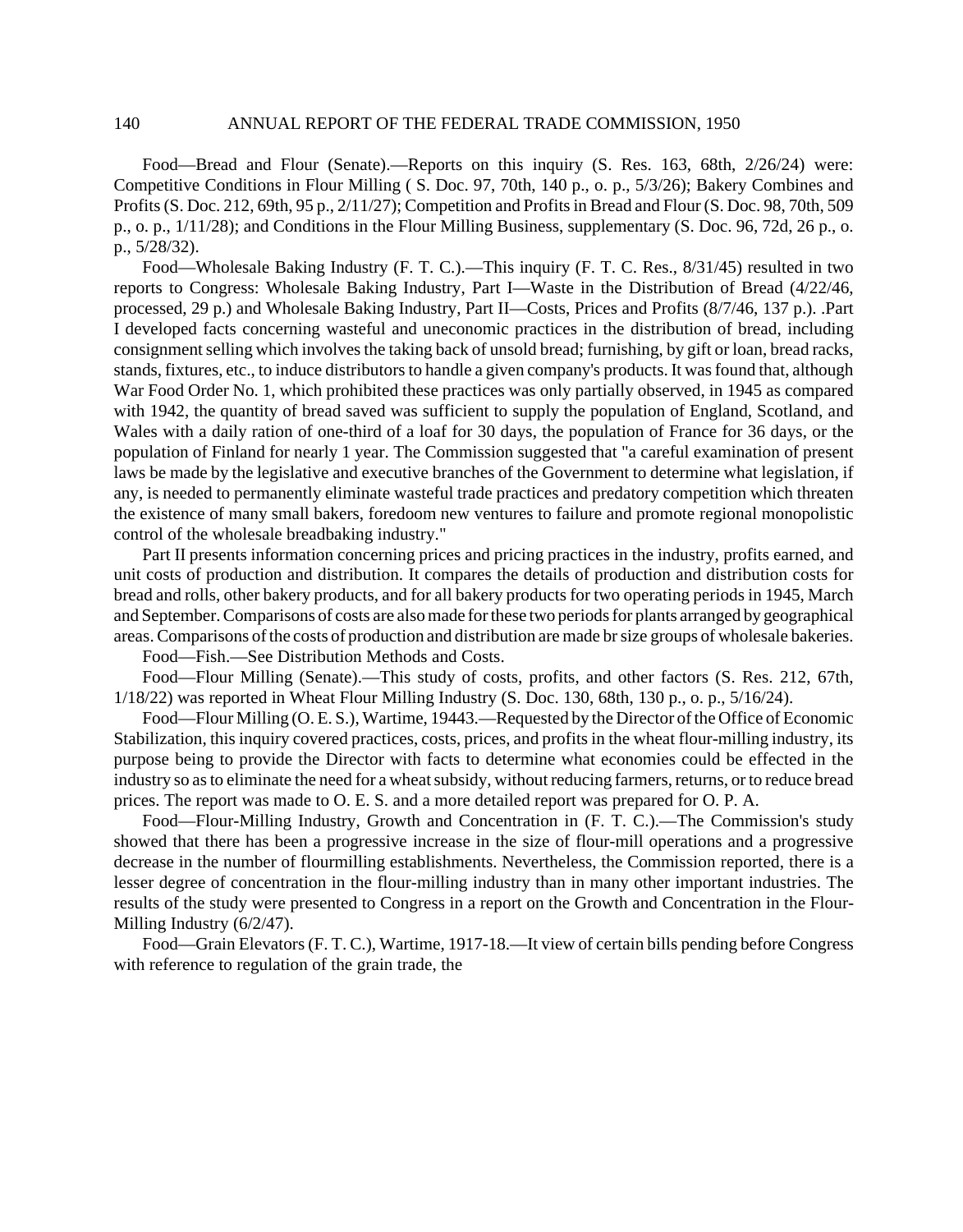Commission, in a preliminary report, Profits of Country and Terminal Grain Elevators (S. Doc. 40, 67th, 12 p., o. p, 6/13/21) presented certain data collected during its inquiry into the grain trade ordered by the President.

Food—Grain Exporters (Senate).—The low prices of export wheat in 1921 gave rise to this inquiry (S. Res. 133, 67th, 12/22/21) concerning harmful speculative price manipulations on the grain exchanges and alleged conspiracies among country grain buyers to agree on maximum purchasing prices. The Commission recommended stricter supervision of exchanges and additional storage facilities for grain not controlled by grain dealers (Report of the F. T. C. on Methods and Operations of Grain Exporters, 2 vols., 387 p., o. p., 5/16/22 and 6/18/23).

Food—Grain, Wheat Prices (President).—An extraordinary decline of wheat prices was investigated (President Wilson's directive 10/12/20) and found to be due chiefly to abnormal market conditions (Report of the F. T. C. on Wheat Prices for the 1920 Crop, 91 p.,o.p., 12/13/20).

Food—Important Food Products.—See Distribution Methods and Costs.

Food—Meat Packing Profit Limitation (Senate), Wartime, 1917-18.—Following an inquiry (S. Res. 177, 66th, 9/3/19) involving wartime control of this business as established by the U S. Food Administration in 1917-18, the Commission recommended greater control and lower maximum profits (Maximum Profit Limitation on Meat Packing Industry, S. Doc. 110, 66th, 179 p., o. p., 9/25/19).

Food—Milk.-—See Distribution Methods and Costs.

Food—Milk and Milk Products (Senate), Wartime, 1917-18.—Covering an inquiry (S. Res. 431, 65th, 3/3/19) into fairness of milk prices to producers and of canned-mill, prices to consumers, the Report of the F. T. C. on Milk and Milk Products 1914-18 (6/6/21, 234 p., o. p.) showed a marked concentration of control and questionable practices many of which later were recognized by the industry as being unfair.

Food—Milk and Dairy Products (House).—Competitive conditions in different milk-producing areas were investigated (H. Con. Res. 32, 73d, 6/15/34). Results of the inquiry were published in seven volumes: Report of the F. T. C. on the Sale and Distribution of Milk Products, Connecticut and Philadelphia Milkshades (H. Doc. 152, 74th, 901 p., o. p., 4/5/35); Report of the F. T. C. on the Sale and Distribution of Milk and Milk Products (Connecticut and Philadelphia Milkshades, interim report, H. Doc. 387, 74th, 125 p., o. p., 12/31/35); Chicago Sales Area (H. Doc. 451, 74th, 103 p., o. p., 4/15/36); Boston, Baltimore, Cincinnati, St. Louis (H. Doc. 501, 74th, 243 p., o. p., 6/4/36); Twin City Sales Area (H. Doc. 506, 74th, 71 p., o. p., 6/13/36) and New York Milk Sales Area (H. Doc. 95, 75th, 138 p., o. p., 9/30/36). The Commission reported that many of the industry's problems could be dealt with only by the States and recommended certain legislation and procedure, both State and Federal (Summary Report on Conditions with Respect to the Sale and Distribution of Milk and Dairy Products, H. Doc. 94, 75th, 39 p., o. p., 1/4/37). Legislation has been enacted in a number of States carrying into effect all or a portion of the Commission's recommendations.

Food—Peanut Prices (Senate);—An alleged price-fixing combination of peanut crushers and mills was investigated (S. Res. 139, 71st, 10/22/29). The Commission found that an industry-wide decline in prices of farmers' stock peanuts during the business depression was not due to such a combination, al though pricing practices of certain mills tended to impede advancing and to accelerate declining prices (Prices and Competition Among Peanut Mills, S. Doc. 132, 72d, 78 p.,o.p., 6/30/32)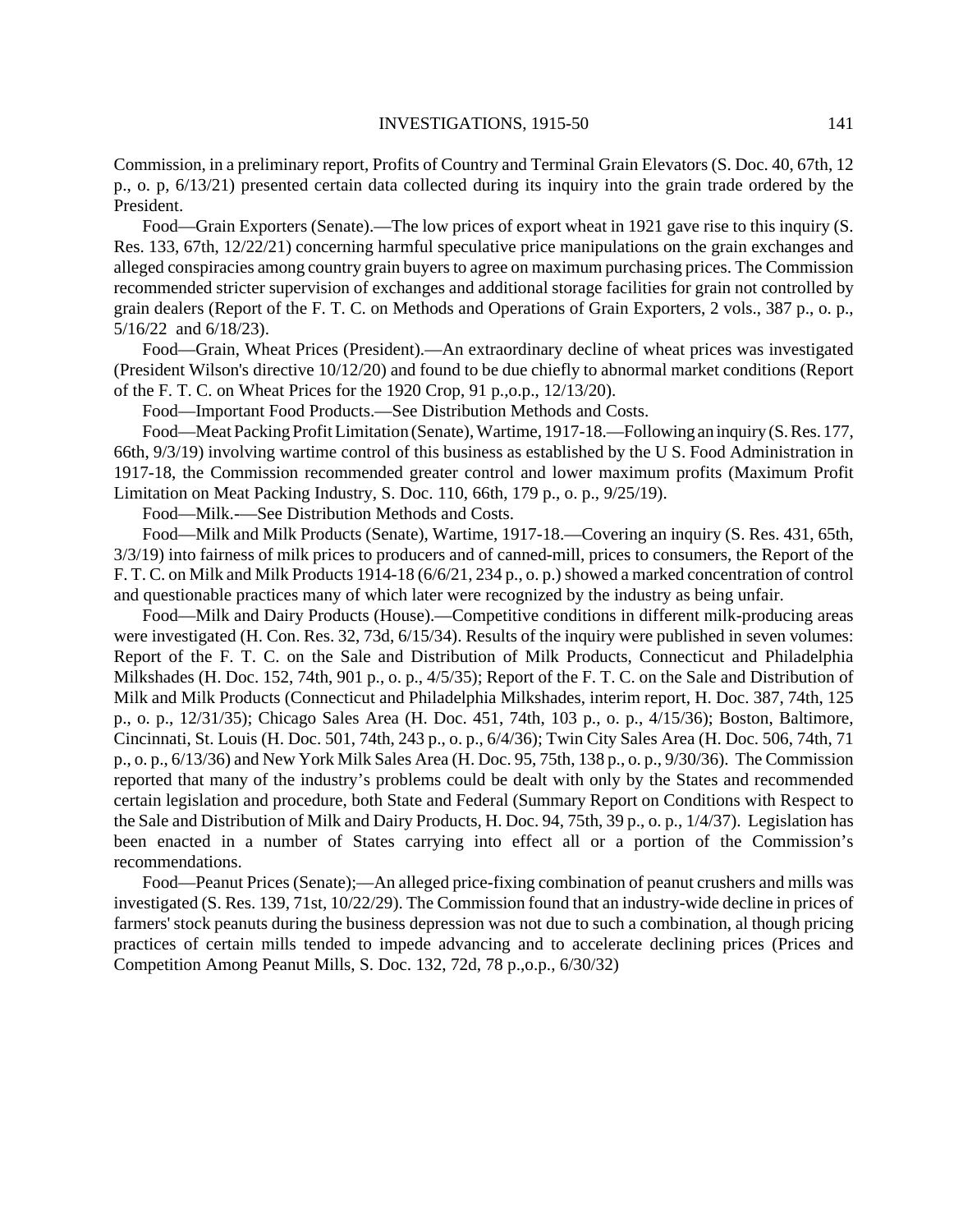Food—Raisin Combination (Attorney General).—Investigating allegations of a combination among California raisin growers (referred to F. T. C. 9/30/19), the Commission found the enterprise not only organized in restraint of trade but conducted in a manner threatening financial disaster to the growers. The Commission recommended changes which the growers adopted (California Associated Raisin Co., 26 p., processed, o. p., 6/8/20).

Food—Southern Livestock Prices (Senate).—Although the low prices of southern livestock in 1919 gave rise to a belief that discrimination vas being practiced, a Commission investigation (S. Res. 133, 66th, 7/25/19) revealed the alleged discrimination did not appear to exist (Southern Livestock Prices, S. Doc. 209, 66th, 11 p., o. p., 2/2/20).

Food—Sugar (House).—An extraordinary advance in the price of sugar in 1919 (H. Res. 150, 66th, 10/1/19) was found to be due chiefly to speculation and hoarding. The Commission made recommendations for correcting these abuses (Report of the F. T. C. on Sugar Supply and Prices, 205 p., 11/15/20).

Food—Sugar, Beet (F. T. C.).—Initiated by the Commissioner of Corporations, but completed by the F. T. C., this inquiry dealt with the cost of growing beets and the cost of beet-sugar manufacture (Report or the Beet Sugar Industry in the U. S., H. Doc.158, 65th, 164 p., o. p., 5/24/17).

Foreign Trade—Antidumping Legislation (F. T. C.).—To develop information for use of Congress in its consideration of amendments to the antidumping laws, the Commission studied recognized types of dumping and provisions for preventing the dumping of goods from foreign countries (Antidumping Legislation and Other Import Regulations in the United States and Foreign Countries, S. Doc. 112, 73d, 100 p., o. p., 1/11//34; supplemental report, 111 p., o. p., processed, 6/27/38).

Foreign Trade—Cooperation in American Export Trade (F. T. C.).—This inquiry related to competitive conditions affecting Americans in international trade. The Export Trade Act, also known as the Webb-Pomerene law, authorizing the association of U. S. manufacturers for export trade, was enacted as a result ofCommission recommendations(Cooperation in AmericanReport Trade, 2 vols., 984 p., o. p., 6/30/16; also summary, S. Doc. 426, 64th, 7 p., o. p., 5/2/16; and conclusions 1916. 14 p., o. p.).

Foreign Trade—Cotton Growing Corporation (Senate).—The report of an inquiry (S. Res. 317, 68th, 1/27/25) concerning the development of this British company, Empire Cotton Growing Corporation (S. Doc. 226, 68th, 30 p., o. p., 2/28/25), showed there was then little danger of serious competition with the American grower or of a possibility that the United States would lose its position as the largest producer of raw cotton.

FruitGrowers and Shippers(W. P. B.), Wartime, 1943-44.—This investigation was requested by the War Production Board to determine whether 7 grape growers and 12 grape shippers, all located in California, were in violation of W. P. B. Order L-232 with respect to quotas affecting the use of lugs (wooden shipping containers).

Furnaces, Hot Air, Household (W. P. B.), Wartime, 1943-44.—The Commission made a Nation-wide survey for the War Production Board of the operations of one of the largest manufacturers in the United States of household hot air furnaces, to determine whether its practices in selling and servicing domestic heating plants were in violation of Orders L-79 and P-84, and other applicable regulations and orders of W. P. B.

\_\_\_\_\_\_\_\_\_\_\_\_\_

 $11$  See footnote 8, p. 137.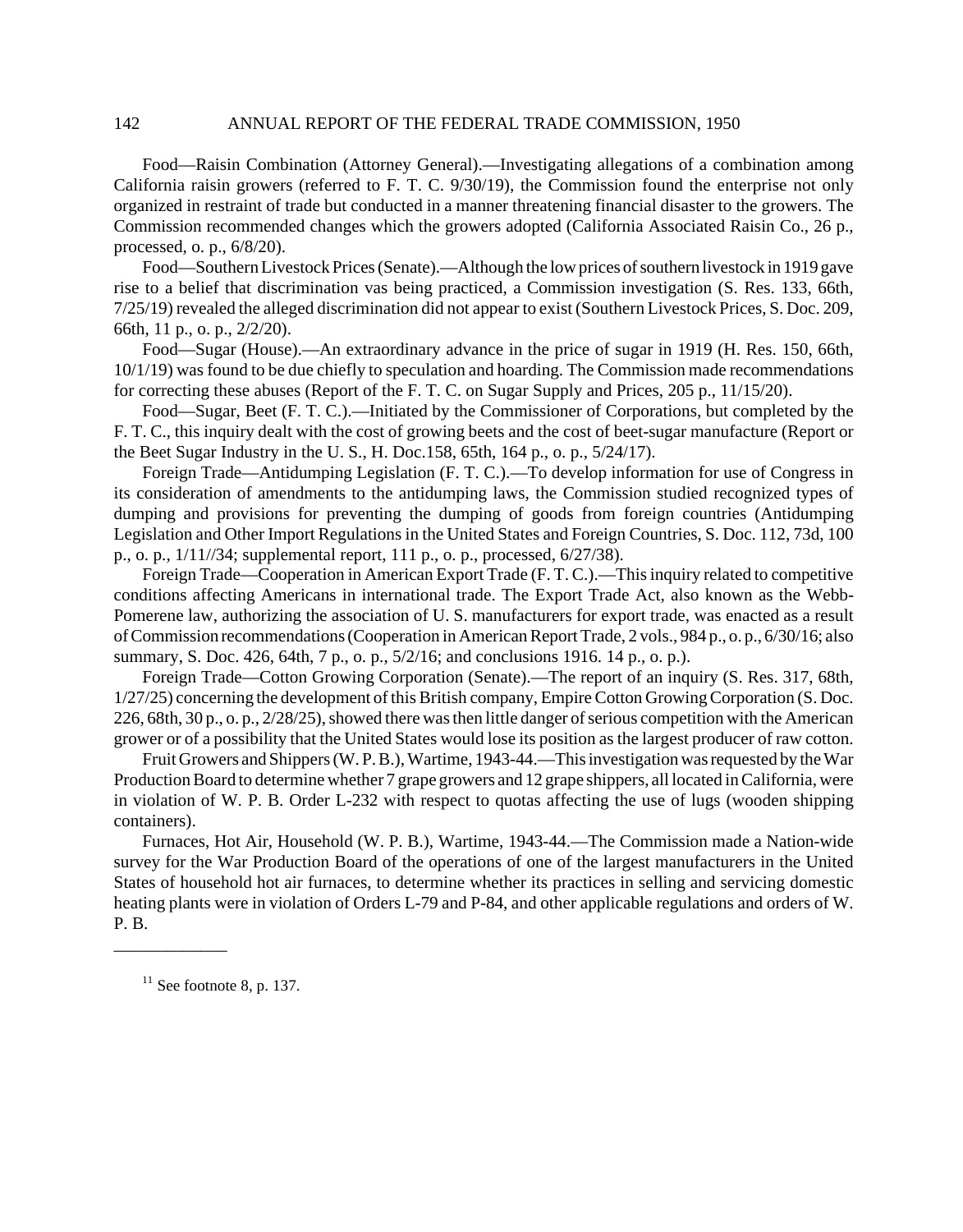#### INVESTIGATIONS, 1915-50 143

Fuse Manufacturers (W. P. B.), Wartime, 1942-43.—For the War Production Board the Commission ins estimated and reported on the activities of representative fuse manufacturers whose operations were subject to W. P. B. Limitation Orders L-158 and L-161, as amended.

Gasoline.—See Petroleum.

Glycerin, Users of (W. P. B.), Wartime, 1942-43.—At the request of the War Production Board, paint and resin manufacturers, tobacco companies, and other large users of glycerin were investigated to determine whether they had improperly extended preference ratings to obtain formaldehyde, paraformaldehyde, or hexamethylenetetramine, to which they were not otherwise entitled.

Grain.—See Food.

Grain Exchange Actions (F. T. C. and Chairman of Senate Committee on Agriculture and Forestry).—The Commission's report on Economic Effects of Grain Exchange Actions Affecting Futures Trading During the First Six Months of 1946 (85 p., 2/4/47) presents results of a special study made at the request of the then Chairman of the Senate Committee on Agriculture and Forestry. The report reviews the factors which made it impossible, during the first half of 1946, for futures trading to be conducted in the usual manner on the Chicago, Kansas City and Minneapolis grain exchanges under existing conditions of Government price control and severe restrictions on the movement of short supplies of free grain in the cash market. The report also discusses the economic effects of emergency actions taken by the exchanges on the interests trading in futures, and suggests, among other things, that both the Commodity Exchange Act and the U. S. Warehouse Act "should be so amplified and coordinated, or even combined, as to make effective the type and scope of regulation over futures trading contemplated by the Congress in enacting the Commodity Exchange Act."

Guarantee Against Price Decline (F. T. C.).—Answers to a circular letter (12/26/19) calling for information and opinions on this subject were published in Digest of Replies in Response to an Inquiry of the F. T. C. Relative to the Practice of Giving Guarantee Against Price Decline (68 p., o. p., 5/27/20)

Housefurnishings (Senate).—This inquiry (S. Res. 127, 67th, 1/4/22) resulted in three volumes showing concerted efforts to effect uniformity of prices in some lines (Report of the F. T. C. on Housefurnishing Industries, 1018 p., o. p., 1/17/23, 10/1/23, and 10/6/24).

Household Furniture (O. P. A.), Wartime, 1941-42.—Costs, prices, and profits of 67 representative furniture companies were studied to determine whether, and to what extent, price increases were justified. A study was also made to determine whether price-fixing agreements existed and whether wholesale price increases resulted from understandings in restraint of trade. Confidential reports were transmitted to O. P. A. in Sept. 1941.

Independent Harvester Co. (Senate), Wartime, 1917-18.—After investigation ( S Res. 212, (65th, 3/11/18) of the organization and methods of operation of the company which had been formed several years before to compete with the "harvester trust," but which had passed into receivership, the F. T. C. Report to the Senate on the Independent Harvester Co. (5 p., release, processed, o. p., 5/15/18) showed the company's failure was due to mismanagement and insufficient capital.

Industrial Financial Reports (F. T. C. and S. E. C.).—This (1947-50) series of reports is intended to meet the general needs of the Government and the public for current reliable corporation financial data. The reports show the aggregate estimates for American manufacturing corporations ns derived from reports collected by the Federal Trade Commission and the Securities and Ex-

919025—51——11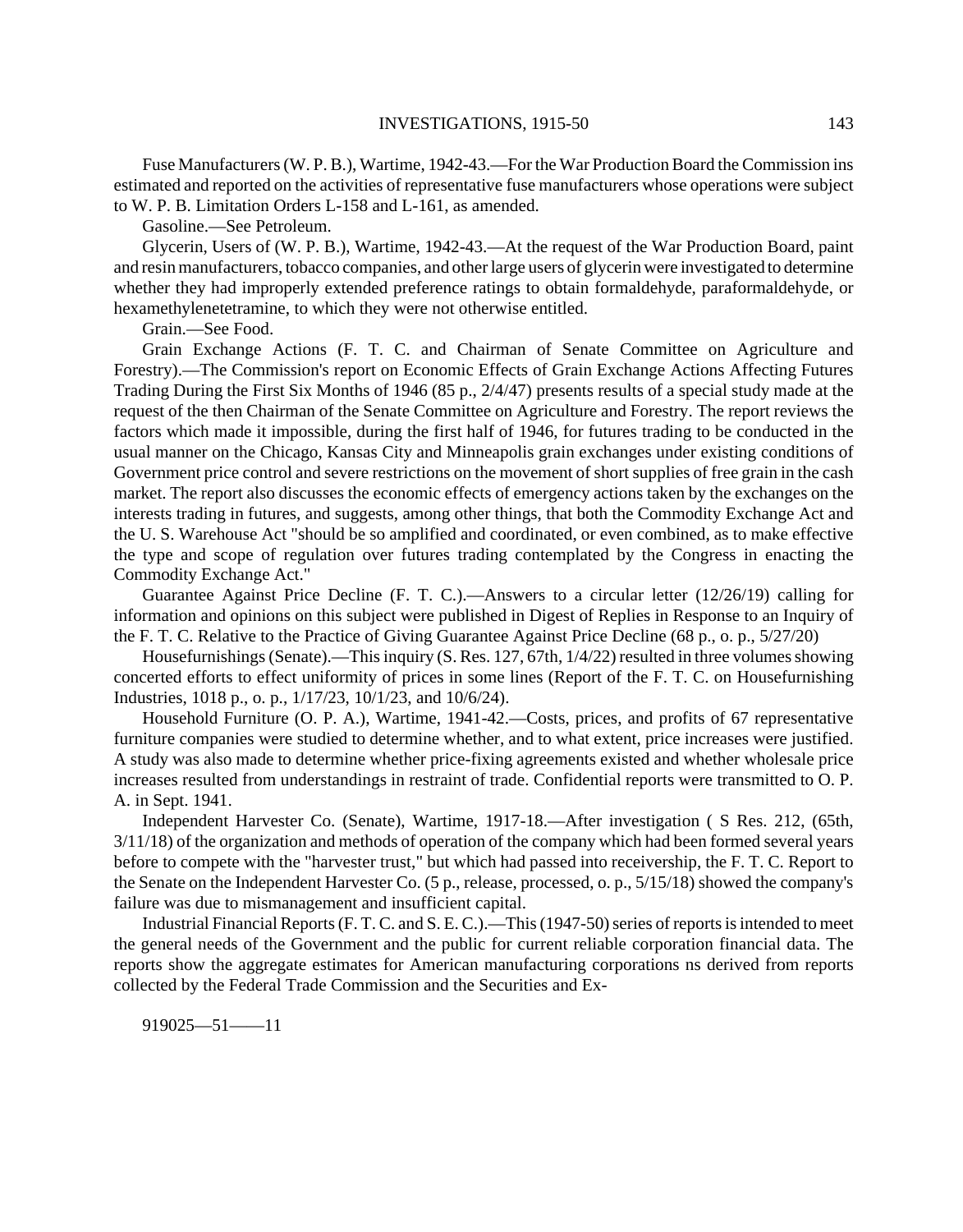change Commission. This work is based upon resumption by F. T. C. of its prewar financial reporting function and continuation by S. E. C. of its current responsibilities for collection of financial information from corporations with securities registered on a national exchange. F. T. C. obtains comparable information from a carefully selected sample of small, medium size and large nonregistered corporations. The sample has been designed so that the two sets of data can be combined to provide estimatesfor 21 major industry groups as well as the aggregate for all manufacturing corporations. The Industrial Financial Reports formerly were known as Industrial Corporation Reports. A summary appears at p. 30.

InsigniaManufacturers(W. P.B.),Wartime, 1944-45.—Preliminary studiesmade by the War Production Board disclosed the probability that certain insignia manufacturers had acquired larger quantities of foreign silver than necessary to fill legitimate orders and diverted the balance to unauthorized uses. In response to W. P. B.'s request the Commission surveyed the acquisition and use of foreign silver by such manufacturers to determine the degree of their compliance with Order M-199 and checked the receipt and use of both domestic and treasury silver, as well as the manufacture of insignia, as controlled by Orders L-131 and M-9 c.

Interlocking Directorates (F. T. C.).—This 1950 report on Interlocking Directorates summarizes the interlocking relationships among directors of the 1,000 largest manufacturing corporations. It also covers the interlocking directorates between these corporations and a selected list of hanks, investment trusts, insurance companies, railroads, public utilities, and distributive enterprises. A summary appears at p. 19.

International Alkali Cartels (F. T. C.)—In a report (1950) on International Cartels in the Alkali Industry, the Commission discussed the nature, extent, and effect of international agreements concerning baking soda, soda ash, and caustic soda to which organized groups of American and European alkali producers were parties from 1924 until 1946. A summary appears at p. 27.

International Electrical Equipment Cartel (F. T. C.).—In its 1948 report on this subject (107 p., also 10 p. processed summary) the Commission points out the high degree of economic concentration in the electrical equipment industry which exists in each of the important industrial nations.

International Phosphate Cartels (F. T. C.).—The F. T. C. Report on International Phosphate Cartels (F.T.C. Res. 9/19/44) developed facts with respect to the practices, arrangements and agreements between domestic phosphate companies and foreign competitors through international cartels, through which minimumexport prices were fixed. These prices varied frommarket to market, depending upon competition, ocean freight rates, and other factors. The agreements established fixed quotas in each grade, and sales were allocated among members of the Phosphate Export Association according to their quotas and the grade involved. The report (processed, 60 p.) was transmitted to Congress 5/1/46.

International Steel Cartels (F. T. C.).—A report to Congress concerning numerous cartel agreements relating to steel which were adopted between World War I and World War II. Certain American companies participated in these agreements, which were both national and international in scope. The international agreements allotted quotas to the different national groups, fixed prices in the export trade, and established reserved and unreserved areas. (International Steel Cartels (1948),115 p., also 12 p. processed summary.)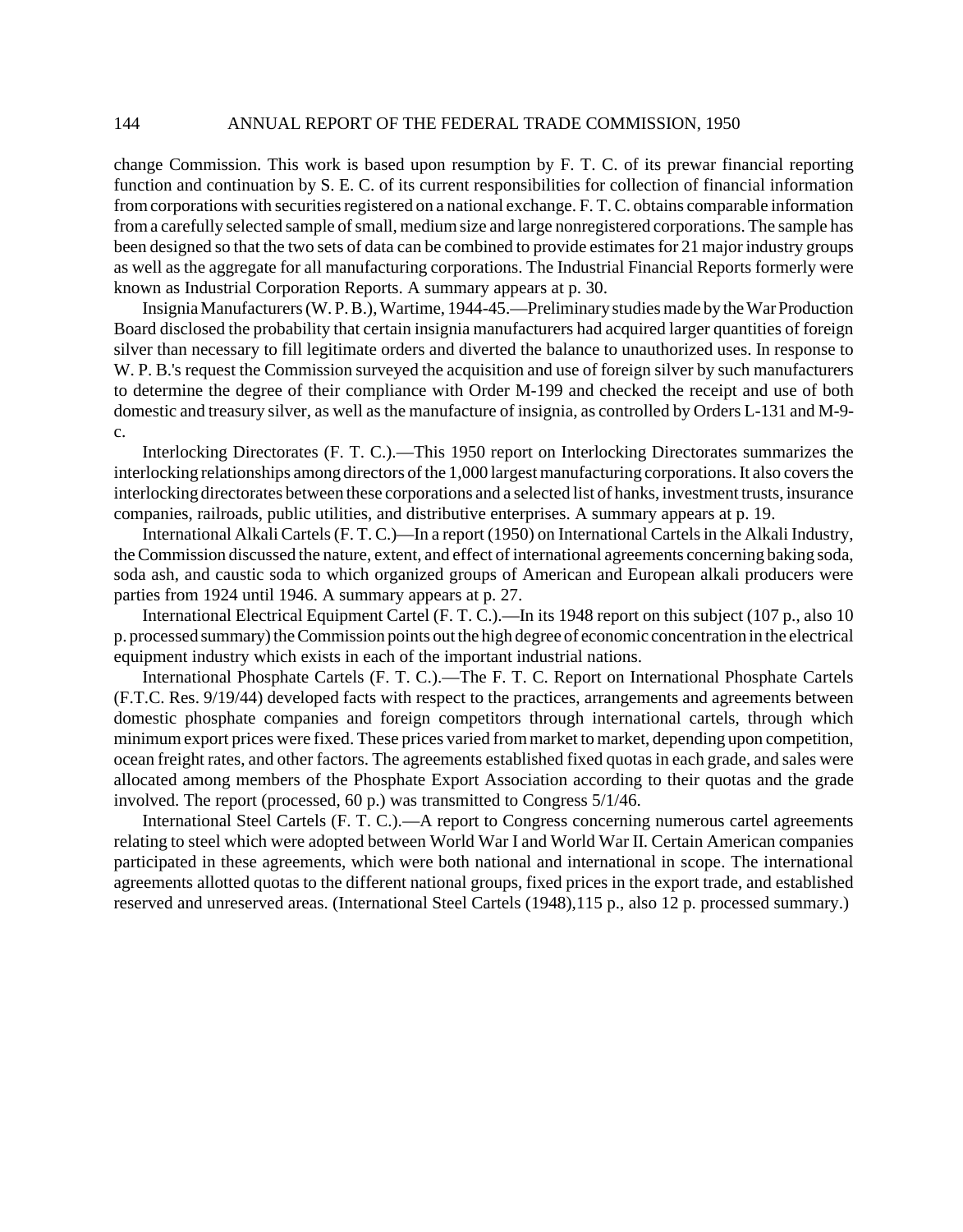Jewel Bearings, Consumers of (W. P. B.), Wartime, 1942-43.—For the War Production Board, users of jewel bearings were investigated to determine the extent to which they were complying with W. P. B. Conservation Order m-50, which had been issued to conserve the supply and direct the distribution of jewel bearings and jewel-bearing material.

Leather and Shoes (F. T. C. and House), Wartime, 1917-18.—General complaint regarding high prices ofshoesled to thisinquiry, which isreported in Hide and Leather Situation, preliminary report (H. Doc. 857, 65th, 5 p., o. p., 1/23/18), and Report on Leather and Shoe Industries (180 p., o. p., 8/21/19). A further study (H. Res. 217, 66th, 8/19/19) resulted in the Report of the F. T. C. on Shoe and Leather Costs and Prices (122 p, o. p., 6/10/21).

Lumber—Costs.—See wartime Cost Finding, 1917-18.

Lumber Trade Associations (Attorney General).—The Commission's extensive survey of lumber manufacturers' associations (referred to F. T. C., 9/4/19) resulted in Department of Justice proceedings against certain associations for alleged antitrust law violations. Documents published were: Report of the F. T. C. On Lumber Manufacturers' Trade Associations, incorporating regional reports of 1/10/21, 2/18/21, 6/9/21, and 2/15/22 (150 p., o. p.); Report of the F. T. C. on Western Red Cedar Association, Lifetime Post Association, and Western Red Cedarmen's Information Bureau (22 p., o. p., 1/24/23), also known as Activities of Trade Associations and Manufacturers of Posts and Poles in the Rocky Mountain and Mississippi Valley Territory (S. Doc. 293, 67th, o. p.); and Report of the F. T. C. On Northern Hemlock and Hardwood Manufacturers Association (52 p., o. p., 5/7/23).

Lumber Trade Associations (F. T. C.).—Activities of five large associations were investigated in connection with the Open-Price Associations inquiry to bring down to date the 1919 lumber association inquiry (Chap. VIII of Open-Price Trade Associations, S. Doc. 226, 70th, 516 p., 2/13/29).

Meat-Packing Profit Limitations.—See Food.

Mergers(F. T. C.).—In its 1948 report entitled The Merger Movement: A Summary Report (134 p., also 7 p. processed summary) the legal history of the antimerger provisions of the Clayton Act is reviewed. The report calls attention to the loophole in the Clayton Act which permits corporations to purchase the assets rather than (or in addition to) the stock of competing firms, thereby evading the original intent of Congress ''to arrest tile creation of . . . monopolies in their incipiency." (See also Corporate Mergers.)

Metal-Working Machines, Invoicing and Distribution of (W. P. B.), Wartime, 1942-43.—For the War Production Board an inquiry was made to obtain complete data from the builders of metal-working machines (including those manufactured by their subcontractors) such as all nonportable power-driven machines that shape metal by progressively removing chips or by grinding, boning, or lopping; all nonportable powerdriven shears, presses, hammers, bending machines, and other machines for cutting, trimming, bending, forging, pressing, and forming metal; and all power-driven measuring and testing machines. Each type and kind of machine was reported on separately.

Milk.—See Food.

Millinery Distribution (President).—This inquiry, requested by President Roosevelt, embraced growth and development of syndicates operating units for retail millinery distribution, the units consisting of leased department; in department or specialty stores (Report to the President of the United States on Distribution Methods in the Millinery Industry, 65 p., processed, 11/21/39).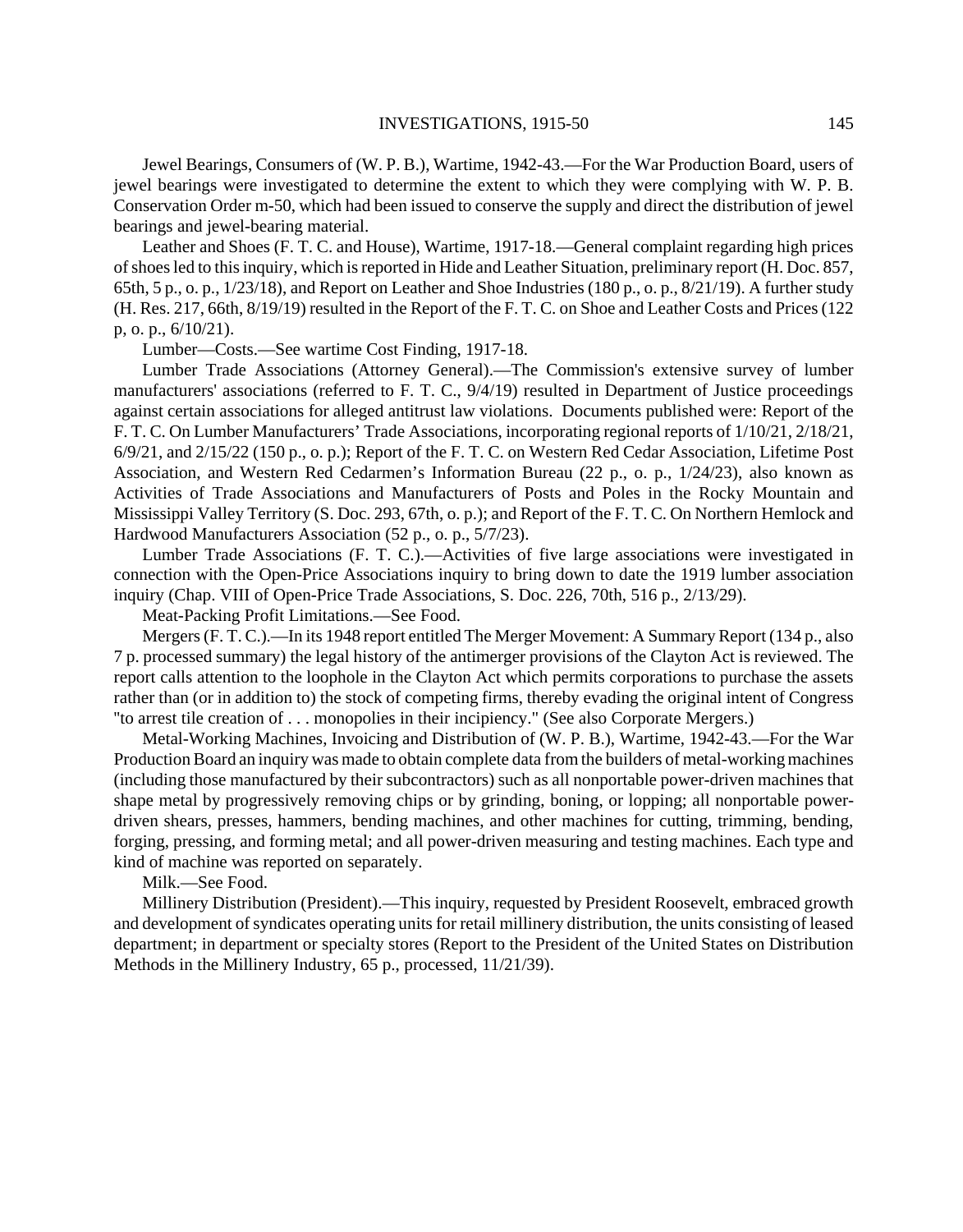Motor Vehicles (Congress).—Investigating (Public Res. 87, 75th, 4/13/38) distribution and retail sales policies of motor vehicle manufacturers and dealers, the Commission found, among other things, a high degree of concentration and strong competition; that many local dealers' associations fixed prices and operated used-car valuation or appraisal bureaus essentially as combinations to restrict competition; that inequities existed in dealer agreements and in certain manufacturers' treatment of some dealers; and that some companies' car finance plans developed serious abuses (Motor Vehicle Industry, H. Doc. 468, 76th, 1077 p., 6/5/39).The leading companies voluntarily adopted a number of the Commission's recommendations as company policies.

National Wealth and Income (Senate).—In 1922 the national wealth was estimated (inquiry pursuant to S. Res. 451, 67th, 2/28/23) at \$353,000,000,000) and the national income in 1923 at \$70,000,000,000 [National Wealth and Income (S. Doc. 126, 69th, 381 p., o. p., 5/25/26) and Taxation and Tax-Exempt Income (S. Doc.148, 68th, 144 p., o. p., 6/6/24) ].

Nickel Processors (W. P. B.), Wartime, 1942-43.—The Commission was designated by the War Production Board to investigate the transactions of some 600 nickel processors for the purpose of determining the extent to which they were complying with W. P. B. Preference Order No. M-6-a, issued 9/30/41, and Conservation Order M-6-b, issued 1/20/42. The investigation was conducted concurrently with a survey of chromium processors.

Open-PriceAssociations(Senate).—An investigation (S. Res., 28, 69th, 3/17/95) to ascertain the number and names of so-called open-price associations, their importance in industry and the extent to which members maintained uniform prices, was reported in Open-Price Trade Associations (S. Doc. 226, 70th, 516 p., 2/13/29).

Packer Consent Decree.—See Food (President) Continued—Meat Packing.

Paint, Varnish, and Lacquer Manufacturers (W. P. B.), Wartime, 1943-44.— The purpose of this survey was to determine whether the manufacturers covered were in violation of War Production Board Orders M-139, M-150, M-159, M-246, and M-327 in their acquisition and use of certain chemicals, all subject to W. P. B. allocations, used in the manufacture of paint, varnish, and lacquer. Sales of such products to determine their end uses also were investigated.

Paperboard (O. P. A.), Wartime, 1941-42.—Costs, profits, and other financial data regarding operations of 68 paperboard mills (O. P. A. request, 11/12/41) for use in connection with price stabilization work, were transmitted to O. P. A. in a confidential report (May 1942).

Paper—Book (Senate), Wartime, 1917-18.—This inquiry ( S. Res. 269, 64th, 9/7/16) resulted in proceedings by the Commission against certain manufacturers to prevent price enhancement and the Commission recommended legislation to repress trade restraints [Book Paper Industry—Preliminary Report (. Doc. 45, 65th, 11 p., o. p., 6/13/17), and Book Paper Industry—Final Report (S. Doc. 79, 65th, 125 p., o. p., 8/21/17) ].

Paper—Newsprint (Senate), Wartime, 1917-18.—High prices of newsprint (S. Res. 177, 64th, 4/24/16) were shown to have been partly a result of certain newsprint association activities in restraint of trade. Department of Justice proceedings resulted in abolishment of the association and indictment of certain manufacturers. The Commission for several years conducted monthly reporting of production and sales statistics, and helped provide some substantial relief for smaller publishers in various parts of the country. [Newsprint Paper Industry, preliminary (S. Doc. 3, 65th, 12 p., o. p., 3/3/17; Report of the F. T. C. on the Newsprint Paper Industry (S. Doc. 49, 65th) 162 p., o. p., 6/13/17); and News-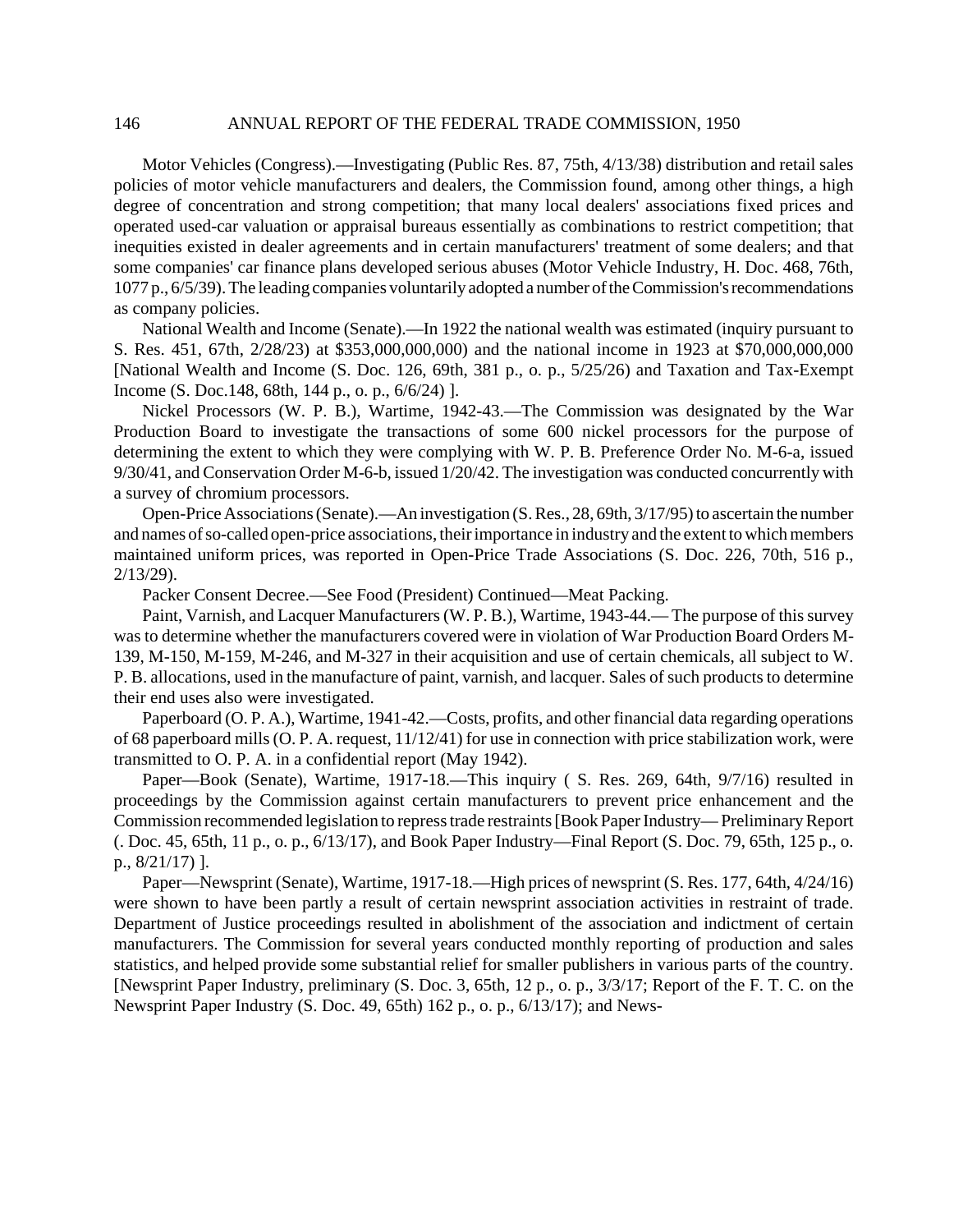print Paper Investigation (in response to S. Res. 96, 65th, 6/27/17; S. Doc. 61, 65th, 8 p., o. p., 7/10/17)].

Paper—Newsprint (Senate).—The question investigated (S. Res. 337, 70th, 2/27/29) was whether a monopoly existed among newsprint manufacturers and distributorsin supplying paper to publishers ofsmall dailies and weeklies (Newsprint Paper Industry, S. Doc. 214, 71st, 116 p., 6/30/30).

Paper—Newsprint (Attorney General).—The Commission investigated (inquiry referred to F. T. C. 1/24/38) the manner in which certain newsprint manufacturers complied with a consent decree entered against them (11/26/17) by the U. S. District Court, Southern District of New York.

Peanut Prices.—See Food.

Petroleum Products.—See Distribution Methods and Costs.

Petroleum and Petroleum Products, Prices (President and Congress).—At different times the Commission has studied prices of petroleum and petroleum products and issued reports thereon as follows: Investigation of the Price of Gasoline, preliminary (S. Doc. 403, 64th, 15 p., o. p., 4/10/16) and Report on the Price of Gasoline in 1915 (H. Doc. 74, 65th, 224 p., o. p., 4/11/17—both pursuant to S. Res. 109, 63d, 6/18/13 <sup>12</sup> and S. Res. 457, 63d, 9/28/14, which reports discussed high prices and the Standard Oil Companies' division of marketing territory among themselves, the Commission suggesting several plans for restoring effective competition; Advance in the Prices of Petroleum Products (H. Doc. 801, 66th, 57 p.,o.p., 6/1/20)—pursuant to H. Res. 501, 66th, 4/5/20, in which report the Commission made constructive proposals to conserve the oil supply; Letter of submittal and Summary of Report on Gasoline Prices in 1924 (24 p. processed, 6/4/24, and Cong. Record, 2/28/25, p. 5158)—pursuant to request of President Coolidge, 2/7/24; Petroleum Industry—Prices, Profits and Competitions (S. Doc. 61, 70th, 360 p., o. p., 12/12/27)—pursuant to S. Res. 31, 69th, 6/3/36; Importation of Foreign Gasoline at Detroit, Mich. ( S. Doc. 206, 72d, 3 p., o. p., 2/27/33)—pursuant to S. Res. 274, 72d, 7/16/32; and Gasoline Prices (S. Doc. 178, 73d, 22 p., o. p., 5/10/34)—pursuant to S. Res. 166, 73d, 2/2/34.

Petroleum Decree (Attorney General).—-The Commission investigated (inquiry referred to F. T. C. 4/16/36) the manner in which a consent decree entered (9/15/30) against Standard OilCo. of California, Inc., and others, restraining them from monopolistic practices, was being observed, and reported (4/2/37) to the Attorney General.

Petroleum—Foreign Ownership (Senate).—Inquiry was made (S. Res. 311, 67th, 6/29/22) into acquisition of extensive oil interests in the U. S. by the Dutch-Shell organization, and into discrimination allegedly practiced in foreign countries against American interests (Report of the F. T. C. on Foreign Ownership in the Petroleum Industry, 152 p., o. p., 2/12/23).

Petroleum Pipe Lines(Senate).—Begun by the Bureau of Corporations," this inquiry ( S. Res. 109, 63d, 6/18/13) showed the dominating importance of the pipe lines of the great midcontinent oil fields and reported practices of the pipeline companies which were unfair to small producers (Report on Pipe-Line Transportation of Petroleum, 467 p., o. p., 2/28/16), some of which practices were later remedied by the Interstate Commerce Commission.

Petroleum—Regional Studies(Senate and F. T. C.).—Reports published were: Pacific Coast Petroleum Industry (two parts 4/7/21 and 11/28/21, 538 p.)—

\_\_\_\_\_\_\_\_\_\_\_\_\_\_\_

 $\frac{12}{12}$ See footnote 8, p. 137.

 $13$  See footnote 8, p. 137. Conditions in one of the midcontinent fields were discussed by the Bureau of Corporations in Conditions in the Healdton Oil Field (Oklahoma) (116 p., 3/15/15).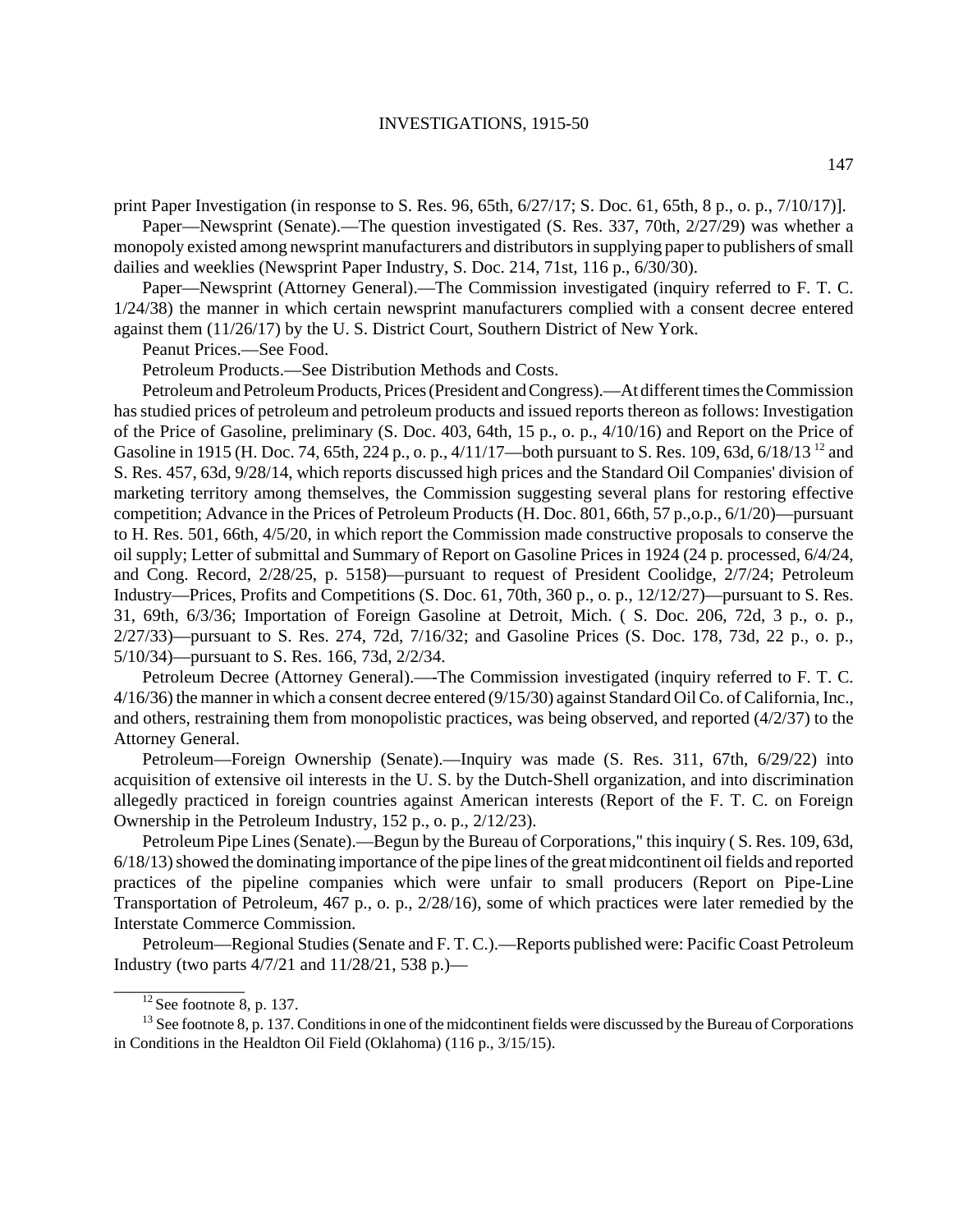pursuant to S. Res. 138, 66th, 7/31/19; Reports of the F. T. C. on the Petroleum Industry of Wyoming (54 p., o. p., 1/3/21)—pursuant to F. T. C. motion; Petroleum Trade in Wyoming and Montana (S. Doc. 233, 67th, 4 p., o. p., 7/13/22)—pursuant to F. T. C. motion, in which report legislation to remedy existing conditions was recommended; and Report of the F. T. C. on Panhandle Crude Petroleum (Texas) (19 p., o. p., 2/3/28—pursuant to F. T. C. motion, 10/6/26 (in response to requests of producers of crude petroleum).

Potomac Electric Power Co. (Procurement Director, United States Treasury).—A study (2/29/44) of the financial history and operations of this corporation for the years 1896-1943 was made at the request of the Director of Procurement, United States Treasury, and the report thereon was introduced into the record in the corporation's electric rate case before the District of Columbia Public Utilities Commission.

Power—Electric (Senate).—This inquiry (S. Res. 329, 68th, 2/9/25) resulted in two reports, the first of which, Electric Power Industry—Control of Power Companies(S Doc. 213, 69th, 272 p.,o.p., 2/21/27) dealt with the organization, control, and ownership of commercial electric-power companies. It called attention to the dangerous degree to which pyramiding had been practiced in superimposing a series of holding companies over the underlying operating companies, and was influential in bringing about the more comprehensive inquiry described under Power—Utility Corps., below. Supply of Electrical Equipment and Competitive Conditions (S. Doc. 46, 70th, 282 p., o. p., 1/12/28) showed, among other things, the dominating position of General Electric Co. in the equipment field.

Power—Interstate Transmission (Senate).—Investigation ( S. Res. 151, 71st, 11/8/29) was made of the quantity of electric energy transmitted across State lines and used for development of power or light, or both (Interstate Movement of Electric Energy, S. Doc. 238, 71st, 134 p., o. p., 12/20/30).

Power—Utility Corporations (Electric and Gas Utilities) (Senate).—This extensive inquiry ( S. Res. 83, 70th, 2/15/28; Public Res. 46, 73d, 6/1/34; and F. T. C. Act, Sec. 6) embraced the financial set-up of electric and gas utility companies operating in interstate commerce and of their holding companies and other companies controlled by the holding companies. The inquiry also dealt with the utilities' effortsto influence public opinion with respect to municipal ownership of electric utilities. The Commission's reports .:and recommendations, focusing congressional attention upon certain unfair financial practices in connection with the organization of holding companies and the sale of securities, were among the influences which brought about enactment of such remedial legislation as the Securities Act (1933), the Public Utility Holding Company Act (1935), the Federal Power Act (1935), and the Natural Gas Act (1938).

Public hearings were held on all phases of the inquiry and monthly interim reports presented hundreds of detailed studies by the Commission's economists, attorneys, accountants, and other experts, based on examination of 29 holding companies having \$6,108,128,713 total assets; 70 subholding companies with \$5,685,463,201 total assets; and 278 operating companies with \$7,245,106,464 total assets. The testimony, exhibits, and final reports (Utility Corporations, S. Doc. 92, 70th) comprised 95 volumes.<sup>14</sup>

PriceBases(F.T.C.).—More than 3,500 manufacturers representing practically every industrial segment furnished data for this study (F. T. C. motion, 7/27/27) of methods used for computing delivered prices on industrial products

\_\_\_\_\_\_\_\_\_\_\_\_\_\_\_

<sup>&</sup>lt;sup>14</sup> Final reports were published in 1935; a general index in 1937. Some of the volumes are out of print. For report titles, see F. T. C. Annual Report, 1941, p. 221; and for lists of companies investigated, see F. T. C. Annual Reports, 1935, p. 21, and 1936, p. 36.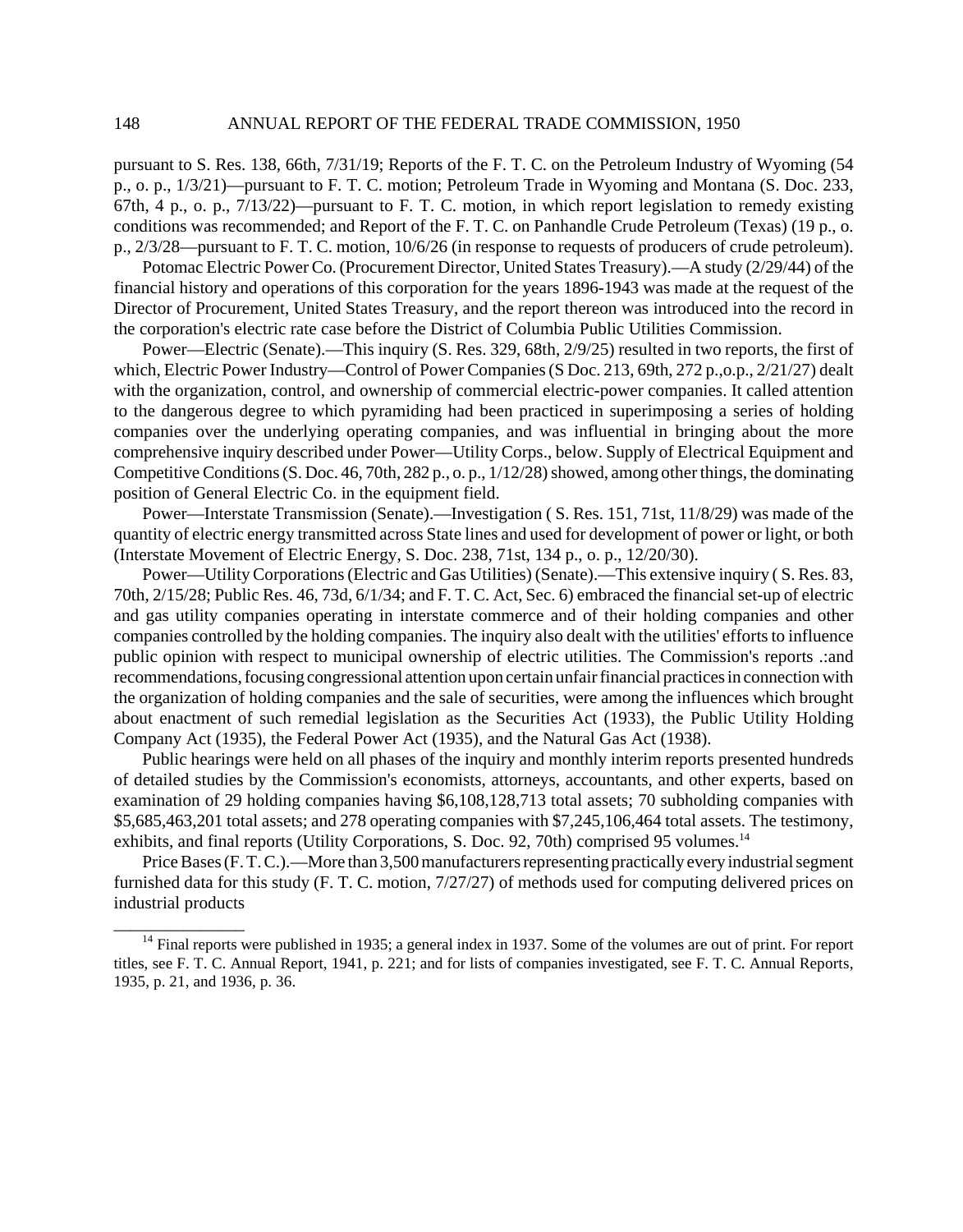and of the actual and potential influence of such methods on competitive markets and price levels. In the cement industry the basing-point method<sup>15</sup> was found to have a tendency to establish unhealthy uniformity of delivered prices and cross-hauling or cross-freighting to be an economic evil(Report ofthe F.T.C. on Price Bases Inquiry Basing-Point Formula, and Cement Prices, 218 p., o. p., 3/26/32). Illustrating the use in a heavy commodity industry of both a modified zone-price system and a uniform delivered-price system, the Commission examined price schedules of the more important manufacturers of range boilers, 1932-36, disclosing that the industry operated under a zone-price formula, both before and after adoption of its N. R. A. code (Study of Zone-Price Formula in Range Boiler Industry, 5 p., processed, 3/30/36, a summary based on the complete report which was submitted to Congress but not printed).

Price Deflation (President).—To an inquiry (3/21/21) of President Harding, the Commission made prompt reply (undated) presenting its views of the causes of a disproportional decline of agricultural prices compared with consumers' prices (Letter of the F.T.C. to the President of the U. S., 8 p., o. p.).

Priorities (W. P. B.), Wartime, 1941-45—Pursuant to Executive orders (January 1942), W. P. B. designated the Federal Trade Commission as an agency to conduct investigations of basic industries to determine the extent and degree tn which they were complying with W. P. B. orders relative to the allocation of supply and priority of delivery of var materials. F. T. C. priorities investigations are listed herein under the headings: Aluminum, Foundries Using; Antifreeze Solutions, Manufacturers of; Capital Equipment, Chromium, Processors of; Commercial Cooking and Food and Plate Warming Equipment, Manufacturers of; Contractors, Prime, Forward Buying Practices of; Copper Base Alloy Ingot Makers; Copper, Primary Fabricators of; Costume Jewelry, Manufacturers of; Electric Lamps, manufacturers of; Fruit Growers and Shippers; Furnaces, Hot Air, Household; Fuse Manufacturers; Glycerin, Users of; Insignia Manufacturers; Jewel Bearings, Consumers of; Metal-working Machines, Invoicing and Distribution of; Nickel, Processors of; Paint, Varnish, and Lacquer, Manufacturers of; Quinine, Manufacturers and Wholesalers of; Silverware, Manufacturers of; Silverware Manufacturers and Silver Suppliers ; Steel Industry ; Textile Mills, Cotton; and Tin, Consumers of. The report on each of these investigations was made directly to W. P. B.

Profiteering (Senate), Wartime, 1917-18.—Current conditions of profiteering (S. Res. 255, 65th, 6/10/18) as disclosed by various Commission investigations were reported in Profiteering (S. Doc. 248, 65th, 20 p., o. p., 6/29/18).

Quinine, Manufacturers and Wholesalers of (W. P. B.), Wartime, 1942-43.— At the instance of the War Production Board, investigation was made to determine whether requirements of its Conservation Order No. m-131-a, relating to quinine and other drugs extracted from cinchona bark, were being complied with.

Radio (House).—A comprehensive investigation of the radio industry (H. Res. 548, 67th, 3/4/23); Report of the F. T. C. on the Radio Industry, 347 p., o. p., 12/1/23) contributed materially to enactment of the Radio Act of 1927 and the succeeding Federal Communications Act of 1934. The investigation was followed by Commission and Department of Justice proceedings on monopoly charges which culminated in a consent decree (11/2/32; amended, 11/2/35).

Rags, Woolen.—See Textiles.

\_\_\_\_\_\_\_\_\_\_\_\_

Raisin Combination.—See Food.

Range Boilers.—See Price Bases.

<sup>&</sup>lt;sup>15</sup> Basing-point systems are also discussed in the published reports listed under "Cement," "Steel Code," and "Steel Sheet Piling" herein.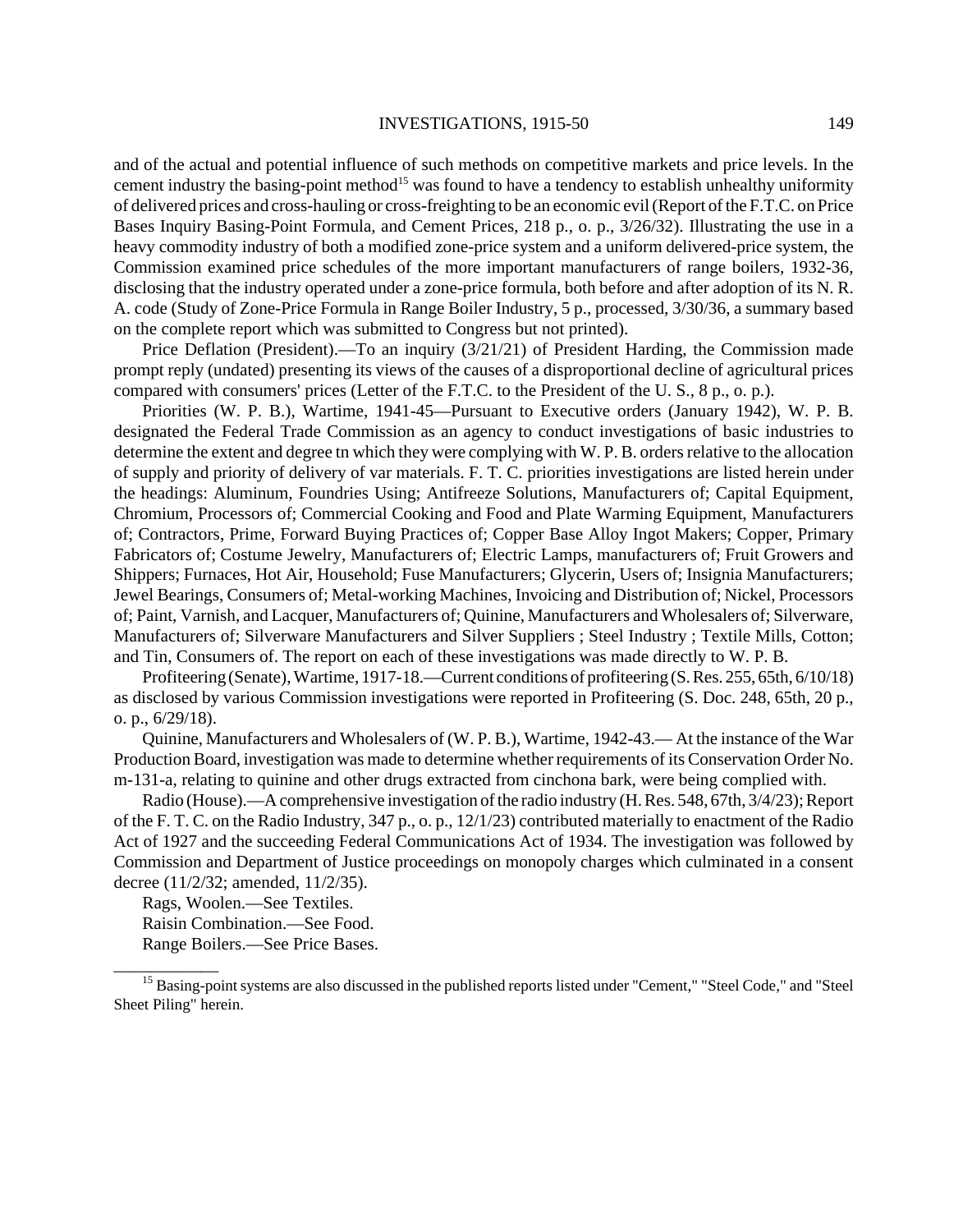Rates of Return in Selected Industries (F. T. C.).—A comparison of the prewar (World War II) and postwar rates of return on stockholders' investments after taxes for more than 500 identical manufacturing corporations. The study, covering the years 1940, 1947, 1948, and 1949, includes 25 selected manufacturing industries (16 p., processed).

Resale Price Maintenance (F. T. C.).—The question whether a manufacturer of standard articles, identified by trade-mark or trade practice, should be permitted to fix by contract the price at which purchasers should resell them, led to the first inquiry resulting in a report, Resale Price Maintenance (H. Doc. 1480, 65th, 3 p., o. p., 12/2/18). Other reports were: A Report on Resale Price Maintenance (H. Doc. 145, 66th, 3 p., 6/30/19) and Resale Price Maintenance (F. T. C. motion, 7/25/27; reports, Part I, H. Doc. 546, 70th, 141 p., o. p., 1/30/29, and Part II, 215 p., 6/22/31). The Report of the F. T. C. on Resale Price Maintenance (F. T. C. Res., 4/25/39) was submitted to Congress 12/13/45. The inquiry developed facts concerning the programs of trade organizations interested in the extension and enforcement of minimum resale price maintenance contracts, and the effects of the operation of such contracts upon consumer prices and upon sales volumes of commodities in both the price-maintained and non-price-maintained categories.

Rubber Tires and Tubes.—See Distribution Methods and Costs.

Salaries (Senate).—The Commission investigated (S. Res. 75, 73d, 5/29/33) salaries of executives and directors of corporations (other than public utilities) engaged in interstate commerce, such corporations having more than \$1,000,000 capital and assets and having their securities listed on the New York stock or curb exchanges. The Report of the F. T. C. on Compensation of Officers and Directors of Certain Corporations (15 p., processed, 2/26/34) explained the results of the inquiry.<sup>16</sup> The facts developed focused the attention of Congress on the necessity of requiring listed corporations to report their salaries.

Silverware Manufacturers(W. P.B.),Wartime, 1942-43.—Silverware manufacturers were investigated at the request of the War Production Board to determine the extent to which they had complied with the copper orders, that is, W. P. B. General Preference Order No. m-9-a, Supplemental Order No. m-9-b, and Conservation Order m-9-c, as amended.

Silverware Manufacturers and Silver Suppliers (W. P. B.), Wartime, 1942-43.— The activities of silverware manufacturers and silver suppliers under W. P. B. ,Conservation aud Limitation Orders m-9-a, b, and c, m-100 and L-140 were investigated and reported on at the request of the War Production Board.

Sisal Hemp (Senate).—The Commission assisted the Senate Committee on Agriculture and Forestry in an inquiry (S. Res. 170, 64th, 4/17/16) and advised how certain quantities of hemp promised by the Mexican sisal trust, might be fairly distributed among American distributors of binder twin (Mexican Sisal Hemp, S. Doc. 440, 64th, 8 p., o. p., 5/9/16). The Commission's distribution plan was adopted.

Southern Livestock Prices.—See Food.

\_\_\_\_\_\_\_\_\_\_\_\_\_

Steel Code and Steel Code as Amended (Senate and President).—The Commission investigated (S. Res. 166 73d, 2/2/34) price fixing, price increases, and other matters (Practices of the Steel Industry Under the Code, S. Doc. 159, 73d, 79 p., o. p., 3/19/34) and the Commission and N. R. A. studied the effect of the multiple basing-point system under the amended code (Report of the F. T. C. to the President in Response to Executive Order of May 30, 1934, With Respect to

<sup>&</sup>lt;sup>16</sup> The salary lists do not appear in the report but are available for inspection.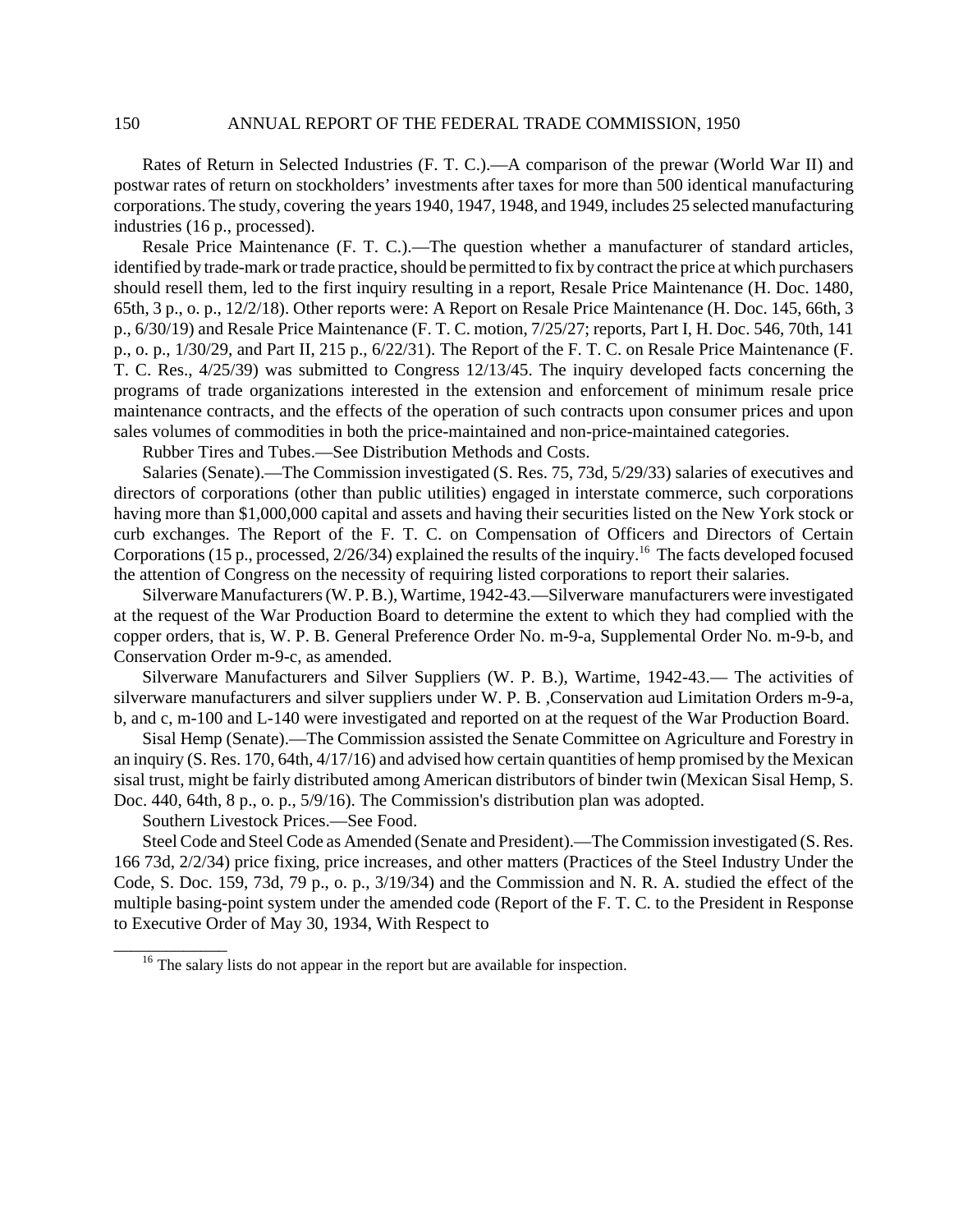the Basing-point System in the Steel Industry, 125 p., o. p., 11/30/34).<sup>17</sup> The Commission recommended important code revisions.

Steel Companies, Proposed Merger (Senate).—An inquiry (S. Res. 286, 67th 5/12/22) into a proposed merger of Bethlehem Steel Corp. and Lackawanna Steel Co., and of Midvale Steel & Ordnance Co., Republic Iron & Steel Co., and Inland Steel Co., resulted in a two-volume report, Merger of Steel and Iron Companies (S. Doc. 208, 67th, 11p., o. p., 6/5,/22 and 9/7/22).

Steel Costs and Profits.—See Wartime Cost Findings, 1917-18.

Steel Costs and Profits (O. P. A.), Wartime, 1942-43.—A report on the Commission's survey of costs, prices and profits in the steel industry, begun in April 1942 at the request of O. P. A., was made to that agency. The inquiry covered 29 important steel-producing companies.

Steel Industry (O. P. M.), Wartime, 1941-42.—This investigation covered practically every steel mill in the country and was conducted for the purpose of determining the manner in which the priorities and orders promulgated by the Office of Production Management were being observed, i. e., the technique used in the steel industry in meeting the requirements of O. P. M. (latter the War Production Board) orders and forms controlling the distribution of pig iron, iron and steel, iron and steel alloys, and iron and steel scrap.

Steel Sheet Piling—Collusive Bidding (President).—Steel sheet piling, prices on certain Government contractsin Nev York, North Carolina, and Florida were investigated (inquiry referred to F. T. C. 11/20/35). The F. T. C. Report to the President on Steel Sheet Piling (42 p., processed, (6/10/30) demonstrated the existence of collusive bidding because of a continued adherence to the basing-point system<sup>18</sup> and provisions of the steel industry's code.

Stock Dividends (Senate).—The Senate requested (S. Res. 304, 69th, 12/22/26) the names and capitalizations of corporations which had issued stock dividends, and the amounts thereof, since the Supreme Court decision (3/8/20) holding that such dividends were not taxable. The same information for an equal period prior to the decision was also requested. The Commission submitted a list of 10,245 corporations, pointing out that declaration of stock dividends at the rate prevailing did not appear to be a result of controlling necessity and seemed questionable as a business policy (Stock Dividends, S. Doc. 26, 70th, 273 p., o. p., 12/5/27) .

### Sugar.—See Food.

Sulphur Industry (F. T. C.).—In itsreport to Congress on The Sulphur Industry and International Cartels (6/16/47), the Commission stated that the operations of all four producers constituting the American sulphur industry generally have been highly profitable, and that the indications are that foreign cartel agreements entered into by Sulphur Export Corp., an export association organized under the Webb-Pomerene Law, have added to the profitability of the U. S. industry. On 2/7/47, after hearings, the Commission recommended that Sulphur Export Corp. readjust its business to conform to law.

Taxation and Tax-Exempt Income.-—See National Wealth and Income.

Temporary National Economic Committee, Studies of the F. T. C.—See F. T. C. Annual Report, 1941, p. 218, for titles.

\_\_\_\_\_\_\_\_\_\_\_\_\_\_\_

<sup>&</sup>lt;sup>17</sup> As of the same date in the N. R.. A. published its Report of the National Recovery Administration on the Operation of the Basing-Point System in the Iron and Steel Industry (175 p., processed). The basing-point system is also discussed in published reports listed under "Cement'' and "Price Bases" herein.

 $18$  See footnote 15, p. 149.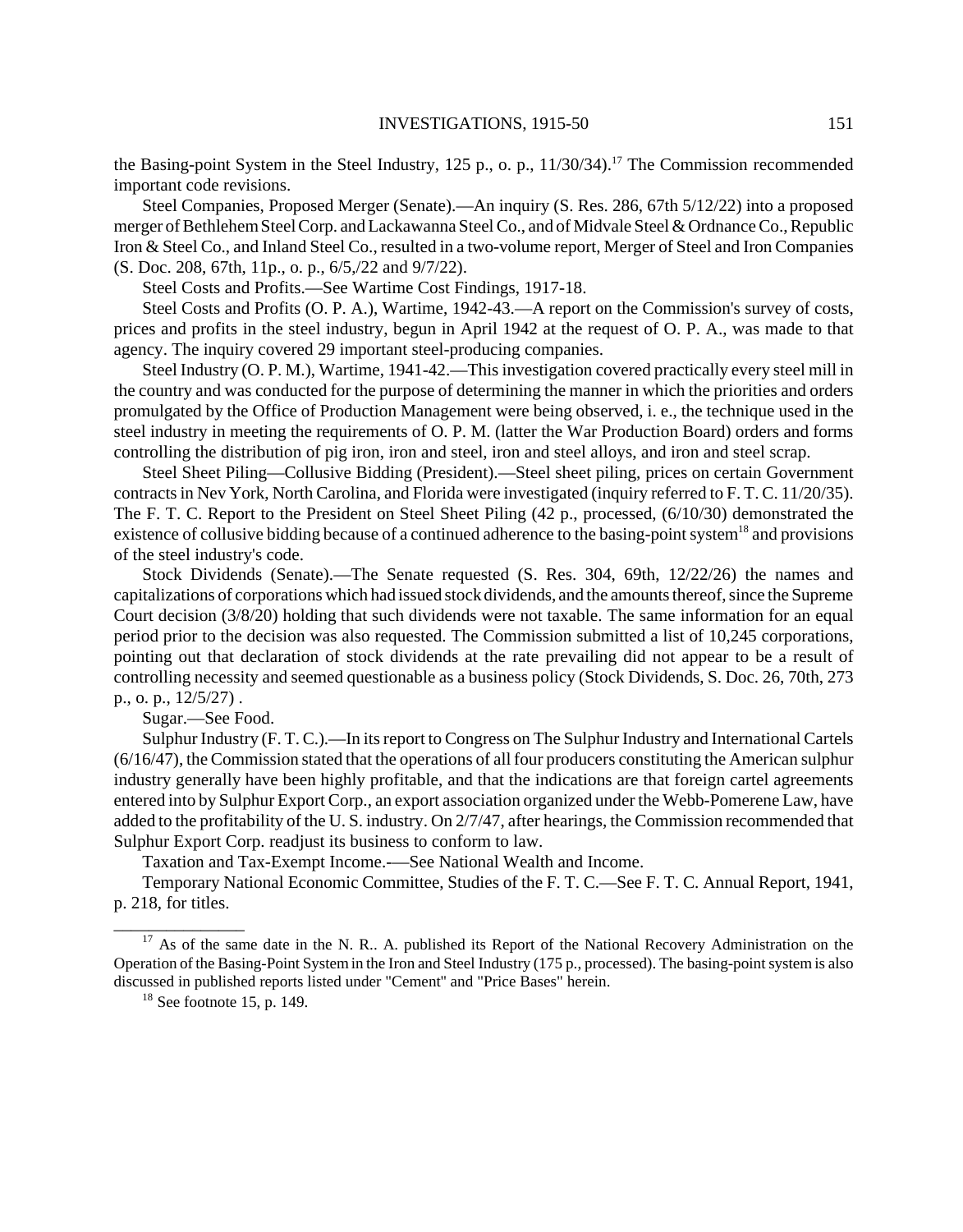Textile Mills, Cotton (W. P. B.), Wartime, 1943-44.—For the War Production Board the Commission conducted a compliance investigation of manufacturers of cotton yarns, cordage, and twine to ascertain whether they were in violation of Priorities Regulation 1, as amended, by their failure to fill higher rated orders at the time they filled lower rated orders.

Textiles (President).—President Roosevelt (Executive order of 9/26/34) directed an inquiry into the textile industry's labor costs, profits, and investment structure to determine whether increased wages and reduced working hours could be sustained under prevailing economic conditions. Reports covering the cotton, woolen and worsted, silk and rayon, and thread, cordage and twine industries were: Report of the F. T. C. on Textile Industries, Parts I to VI, 12/31/34 to 6/20/35, 174 p., o. p. (Part VI financial tabulations processed 42 p., o. p.); Report of the F. T. C. on the Textile Industries in 1933 and 1934), Parts I to IV, 8/1/35 to 12/5/35, 129 p., o.p.; Parts II and III, o.p. (Part IV, processed, 21 p., o.p.; accompanying tables, processed, 72 p., o. p.); Cotton Spinning Companies Grouped by Types of Yarn Manufactured During 1933 and 1934, 1/31/36, 20 p., processed, o. p.; Cotton Weaving Companies Grouped by Types of Woven Goods Manufactured During 1933 and 1934, 3/24/36, 48 p., processed, o. p.; Textile Industries in the First Half of 1935, Parts I to III, 5/22/36 to 8/22/36, 119 p., processed, o. p.; Textile Industries in the Last Half of 1935, Parts I to III, 11/20/36 to 1/6/37, 155 p., processed, o. p; and Textile Industries in the First Half of 1936, Parts I to III, 1/21/37 to 2/11/37, 163 p., processed, o. p.

Textiles—Combed Cotton Yarns.—High prices of combed cotton yarnsled to thisinquiry (H. Res. 451, 66th, 4/5/20) which disclosed that while for several years profits and prices had advanced, they declined sharply late in 1920 (Report of the F. T. C. on Combed Yarns, 94 p.,o.p.,4/14/21).

Textiles—Cotton Growing Corporation.-—See Foreign Trade.

Textiles—Cotton Merchandising (Senate).—Investigating abusesin handling consigned cotton (S. Res. 252, 68th, 6/7/24), the Commission made recommendations designed to correct or alleviate existing conditions (Cotton Merchandising Practices, S. Doc. 194, 68th, 38 p., o. p., 1/20/25).

Textiles—Cotton Trade (Senate).—Investigation (S. Res. 262, 67th, 3/29/22) involved a decline in cotton prices, 1920-22, as reported in Preliminary Report of the F. T. C. on the Cotton Trade (S. Doc. 311, 67th, 28 p., o. p., 2/26/23). After a second inquiry (S. Res. 429, 67th, 1/31/23), the Commission recommended certain reforms in trading practices and particularly in permitting Southern delivery of cotton on New York futures contracts (The Cotton Trade, incl. testimony, S. Doc. 100, 68th, 2 vols., 510 p., o. p., 4/28/24). A subsequent Senate bill (S. 4411, 70th, 5/18/28) provided for Southern warehouse delivery, but, before any law was enacted, the New York Cotton Exchange adopted Southern delivery on New York futures contracts (11/16/28 and 2/26/30) in accordance with the Commission's recommendations.

Textiles—Woolen Rag Trade (F. T. C.), Wartime, 1917-18.—The Report on the Woolen Rag Trade (90 p., o. p., 6/30/19) contains information gathered during the World War, 1917-18, at the request of the War Industries Board, for its use in regulating the prices of woolen rags employed in the manufacture of clothing.

Tin Consumers (W. P. B.), Wartime, 1942 43.—The principal consumers of tin were investigated at the instance of the War Production Board to determine the degree of their compliance with Conservation Order m-43-a, as amended, and other orders and regulations issued by the Director of the Division of Industry Operation, controlling the inventories, distribution, and use of the tin supply in the U. S.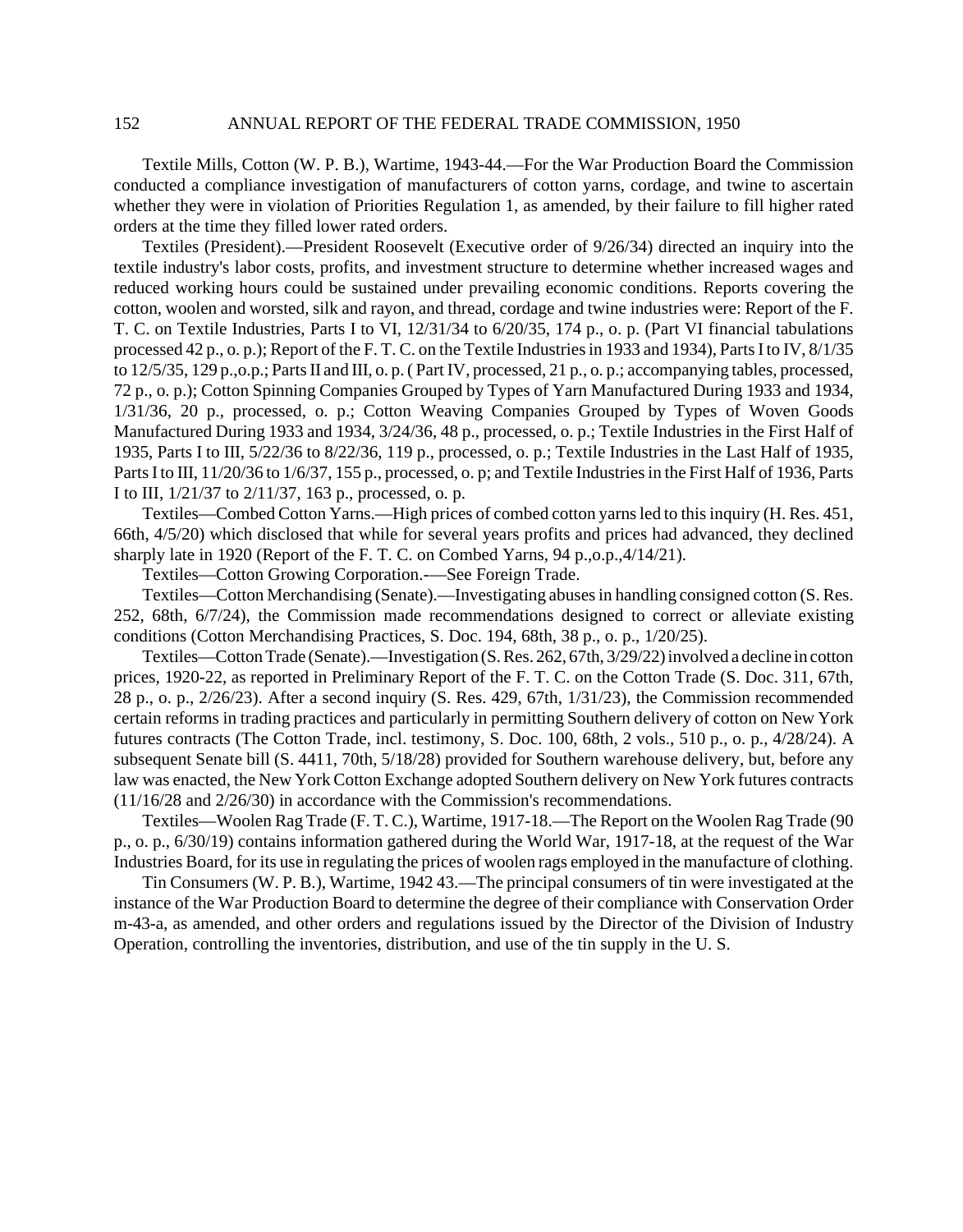#### INVESTIGATIONS, 1915-50 153

Tobacco (Senate).—Inquiry (S. Res. 329, 2/9/25) into activities of two well well-known companies disclosed that alleged illegal agreements or conspiracies did not appearto exist.(The American Tobacco Co. and the Imperial Tobacco Co., S. Doc. 34, 69th, 129 p., o. p., 12/25/25).

Tobacco Marketing—Leaf (F. T. C.).—Although representative tobacco farmers in 1929 alleged existence of territorial and price agreements among larger manufacturers to control cured leaf tobacco prices, the Commission found no evidence of price agreements and recommended production curtailment and improvement of marketing processes and cooperative relations(Report on Marketing of Leaf Tobacco in the Flue-Cured Districts of the States of North Carolina and Georgia, 54 p., processed, 5/23/31).

Tobacco Prices (Congress).—Inquiries with respect to a decline of loose-leaf tobacco prices following the 1919 harvest (H. Res. 533, 66th, 6/3/20) and low tobacco prices as compared with high prices of manufactured tobacco products (S. Res. 129, 67th, 8/9/21) resulted in the Commission recommending modification of the 1911 decree (dissolving the old tobacco trust) to prohibit permanently the use of common purchasing agencies by certain companies and to bartheir purchasing tobacco under any but their own names (Report of the F. T. C. on the Tobacco Industry, 162 p., o. p., 12/11/20, and Prices of Tobacco Products, S. Doc. 121, 67th, 109 p., o. p., 1/17/22).

Trade and Tariffs in South America (President).—Growing out of the First Pan-American Financial Conference held in Washington, May 24-29, 1915, this inquiry (referred to F. T. C. 7/22/15) was for the purpose of furnishing necessary information to the American brand of the International High Commission appointed as a result of the conference. Customs administration and tariff policy were among subjects discussed in the Report on Trade and Tariffs in Brazil, Uruguay, Argentina, Chine, Bolivia, and Peru (246 p., o. p., 6/30/16).

Twine.—See Sisal Hemp and Textiles.

Utilities.—See Power.

War Material Contracts(House), Wartime, 1941-42.—At the request of the House Committee on Naval Affairs, the Commission assigned economic and legal examiners to assist in the Committee's inquiry into progress of the national defense program (H. Res. 162, 77th, 4/2/41). The Commission's examiners were active in field investigations covering aircraft manufacturers' cost records and operation, naval air station construction, materials purchased for use on Government contracts, and industry expansion financing programs.

Wartime Cost Finding (President), 1917-18.—President Wilson directed the Commission (7/25/17) to find the costs of production of numerous raw materials and manufactured products. The inquiry resulted in approximately 370 wartime cost investigations. At later dates reports on a few of them were published,<sup>19</sup> including: Cost Reports of the F. T. C.—Copper (26 p., o. p., 6/30/19); Report of the F. T. C. on Wartime Costs and Profits of Southern Pine Lumber Companies (94 p., o. p., 5/1/22); and Report of the F. T. C. on Wartime Profits and Cost of the Steel Industry (138 p.,  $2/18/25$ ). The unpublished reports  $^{20}$  cover a wide variety of subjects. On the basis of the costs as found, prices were fixed, or controlled in various degrees, by Government agencies such as the War and Navy Departments, War Industries Board, Price Fixing Committee, Fuel Administration, Food Administration, and Department of Agriculture. The Commission

\_\_\_\_\_\_\_\_\_\_\_\_\_\_

 $19$  See footnote 10, p.139.

<sup>&</sup>lt;sup>20</sup> Approximately 260 of the wartime cost inquiries are listed in the F. T. C. Annual Reports, 1918, pp. 29-30, and 1919, pp. 38-42 and in World War Activities of the F. T. C., 1917-18 (69 p., processed, 7/15/40).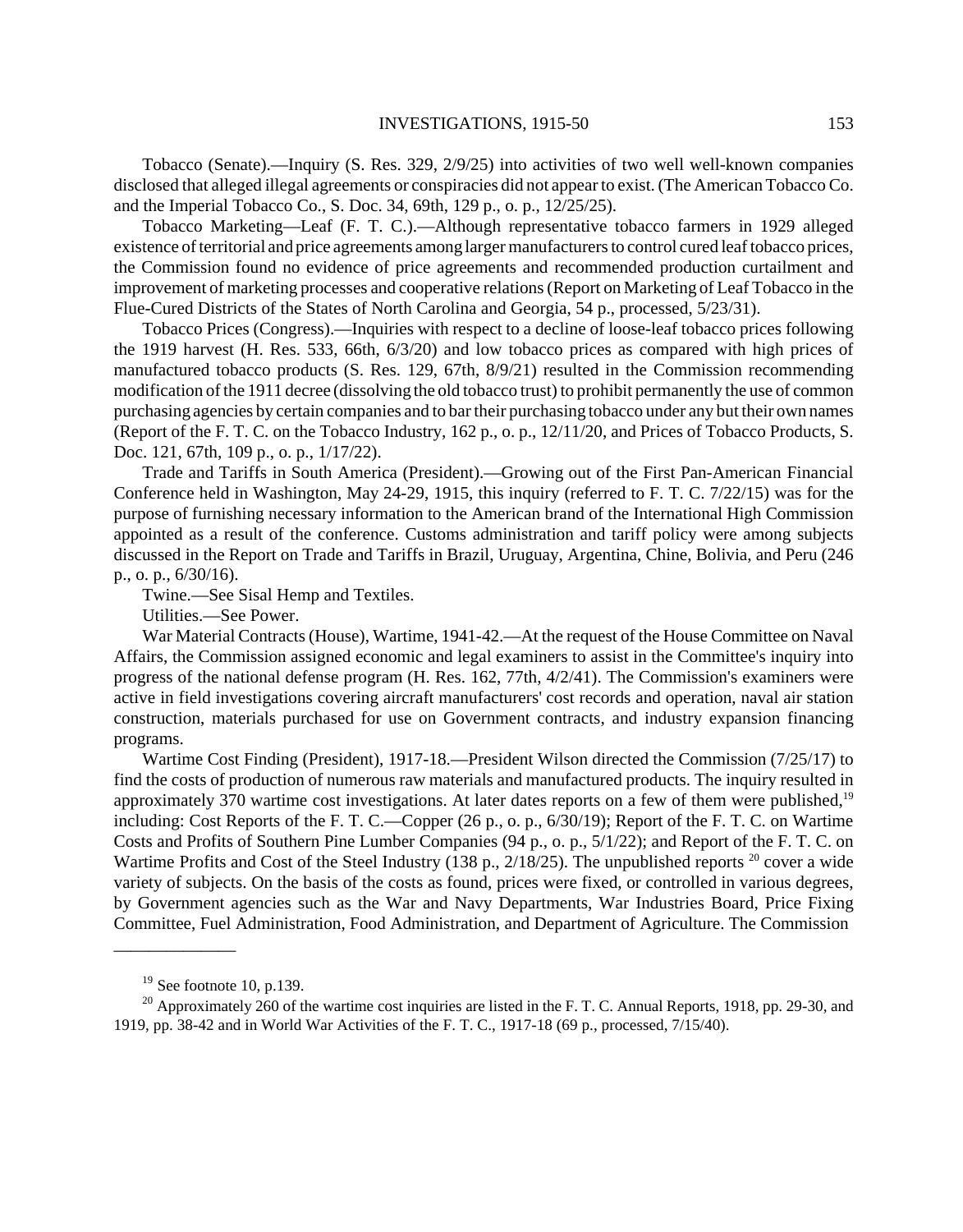also conducted cost inquiries for the Interior Department, Tariff Commission, Post Office Department, Railroad Administration, and other Government departments or agencies. It is estimated that the inquiries helped to save the country many billions of dollars by checking unjustifiable price advances.

Wartime Costs and Profits (F. T. C.).—Cost and profit information for 4,107 identical companies for the period 1941-45 is contained in a Commission report (1948) on Wartime Costs and Profits for Manufacturing Corporations, 1941 to 1945 (30 p., processed, with 106 p. appendix), Compilation of the information contained in the report was begun by the Office of Price Administration prior to the transfer of the financial reporting function of that agency to the Federal Trade Commission in December 1946.

Wartime Inquiries, 1917-18, Continued.—Further wartime inquiries of this period are described herein under the headings: Coal, Coal Reports-—Cost of Production, Cost of Living, Flags, Food, Farm Implements, Independent Harvester Co., Leather and Shoes, Paper—Book, Paper—Newsprint, Profiteering, and Textiles—Woolen Rag Trade.

Wartime Inquiries, 1941-45.—To aid in the 1941-45 war program, F. T. C. was called upon by other Government departments, particularly the war agencies, to use itsinvestigative, legal, accounting, statistical and other services in conducting investigations. It made cost, price, and profit studies; compiled industrial corporation financial data; investigated compliance by basic industries with W. P. B. priority orders; and studied methods and costs of distributing important commodities. The 1941-45 wartime investigations are herein listed under the headings: Advertising as a Factor in Distribution; Cigarette Shortage; Distribution Methods and Costs; Fertilizer and Related Products; Food—Biscuits and Crackers; Food—Bread Baking; Food—Fish; Food—Flour Milling; Household Furniture; Industrial Financial Reports; Metal-Working Machines; Paperboard; Priorities; Steel Costs and Profits; and War Material Contracts.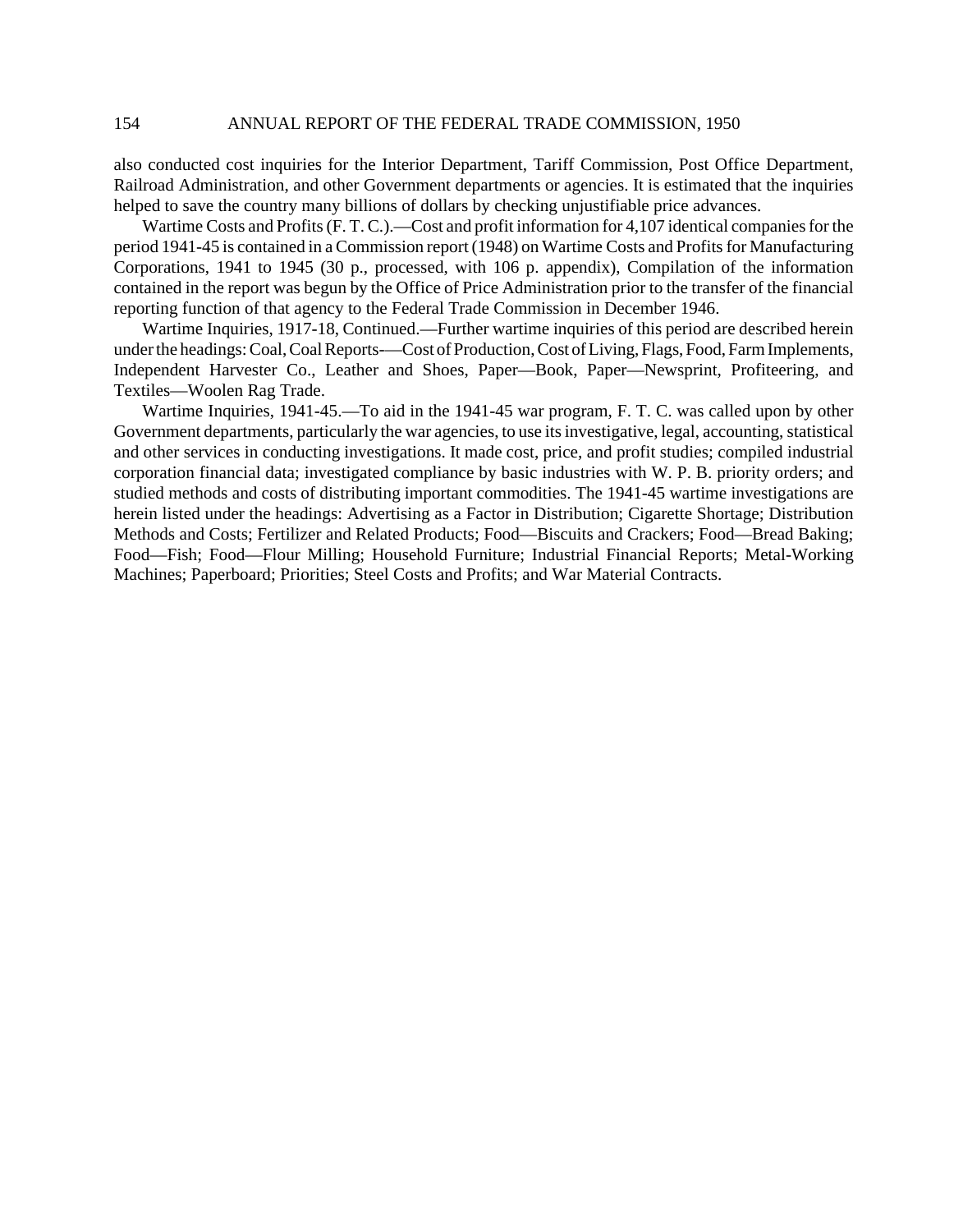# INDEX  $\overline{\phantom{a}}$

| Section 2 (see also Robinson-Patman Act). --------------------------------- 3, 38, 50, 54 |                                                               | Page |
|-------------------------------------------------------------------------------------------|---------------------------------------------------------------|------|
|                                                                                           | Advertising, false and misleading:                            |      |
|                                                                                           |                                                               |      |
|                                                                                           |                                                               |      |
|                                                                                           |                                                               |      |
|                                                                                           |                                                               |      |
|                                                                                           |                                                               |      |
|                                                                                           |                                                               |      |
|                                                                                           |                                                               |      |
|                                                                                           |                                                               |      |
|                                                                                           | Antideceptive Practices, Bureau of (see Deceptive practices). |      |
|                                                                                           | Antimonopoly proceedings:                                     |      |
|                                                                                           |                                                               |      |
|                                                                                           |                                                               |      |
|                                                                                           |                                                               |      |
|                                                                                           | Brokerage payments (see Clayton Act, sec. 2).                 |      |
|                                                                                           |                                                               |      |
|                                                                                           | Clayton Act:                                                  |      |
|                                                                                           |                                                               |      |
|                                                                                           |                                                               |      |
|                                                                                           |                                                               |      |
|                                                                                           |                                                               |      |
|                                                                                           |                                                               |      |
|                                                                                           |                                                               |      |
|                                                                                           |                                                               |      |
|                                                                                           |                                                               |      |
|                                                                                           |                                                               |      |
|                                                                                           |                                                               |      |
|                                                                                           | Cooperative procedures:                                       |      |
|                                                                                           |                                                               |      |
|                                                                                           |                                                               |      |
|                                                                                           | Court cases:                                                  |      |
|                                                                                           |                                                               |      |
|                                                                                           |                                                               |      |
|                                                                                           |                                                               |      |
|                                                                                           |                                                               |      |
|                                                                                           | Deceptive practices, proceedings against:                     |      |
|                                                                                           |                                                               |      |
|                                                                                           |                                                               |      |
|                                                                                           |                                                               |      |
|                                                                                           | Exclusive-dealing contracts (see Clayton Act, sec. 3).        |      |
|                                                                                           | <b>Export Trade Act:</b>                                      |      |
|                                                                                           |                                                               |      |
|                                                                                           |                                                               |      |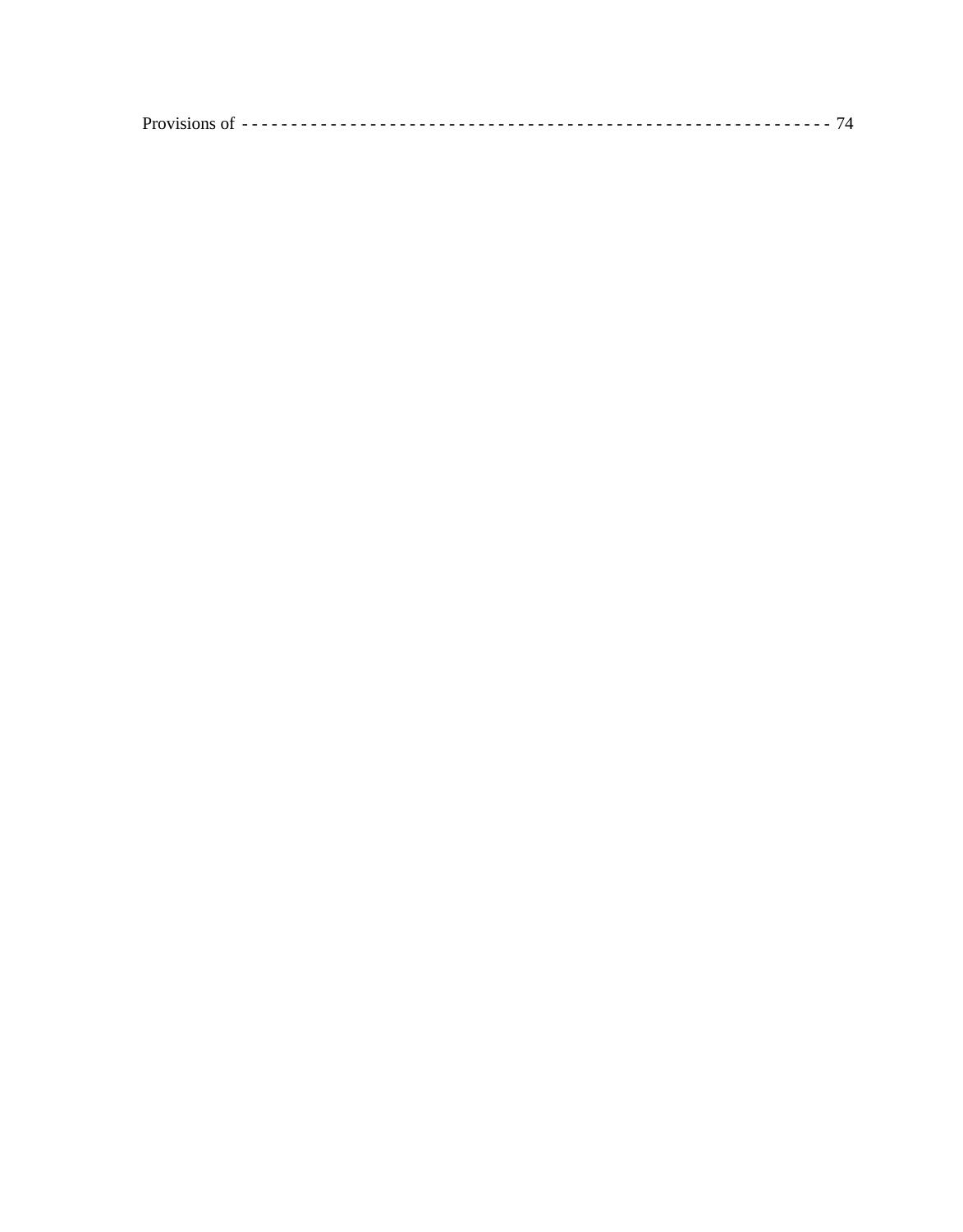# 156 INDEX

| <b>Federal Trade Commission:</b>                                                   | Page |
|------------------------------------------------------------------------------------|------|
|                                                                                    |      |
|                                                                                    |      |
|                                                                                    |      |
|                                                                                    |      |
|                                                                                    |      |
|                                                                                    |      |
|                                                                                    |      |
|                                                                                    |      |
|                                                                                    |      |
|                                                                                    |      |
|                                                                                    |      |
|                                                                                    |      |
|                                                                                    |      |
|                                                                                    |      |
|                                                                                    |      |
|                                                                                    |      |
|                                                                                    |      |
|                                                                                    |      |
|                                                                                    |      |
|                                                                                    |      |
|                                                                                    |      |
|                                                                                    |      |
|                                                                                    |      |
|                                                                                    |      |
|                                                                                    |      |
|                                                                                    |      |
|                                                                                    |      |
|                                                                                    |      |
|                                                                                    |      |
|                                                                                    |      |
|                                                                                    |      |
|                                                                                    |      |
| <b>Federal Trade Commission Act:</b>                                               |      |
|                                                                                    |      |
|                                                                                    |      |
|                                                                                    |      |
|                                                                                    |      |
|                                                                                    |      |
|                                                                                    |      |
|                                                                                    |      |
|                                                                                    |      |
|                                                                                    |      |
|                                                                                    |      |
|                                                                                    |      |
|                                                                                    |      |
|                                                                                    |      |
|                                                                                    |      |
|                                                                                    |      |
| Investigations, general economic:                                                  |      |
| Divergence between Plant and Company Concentration, The ----------------------- 16 |      |
|                                                                                    |      |